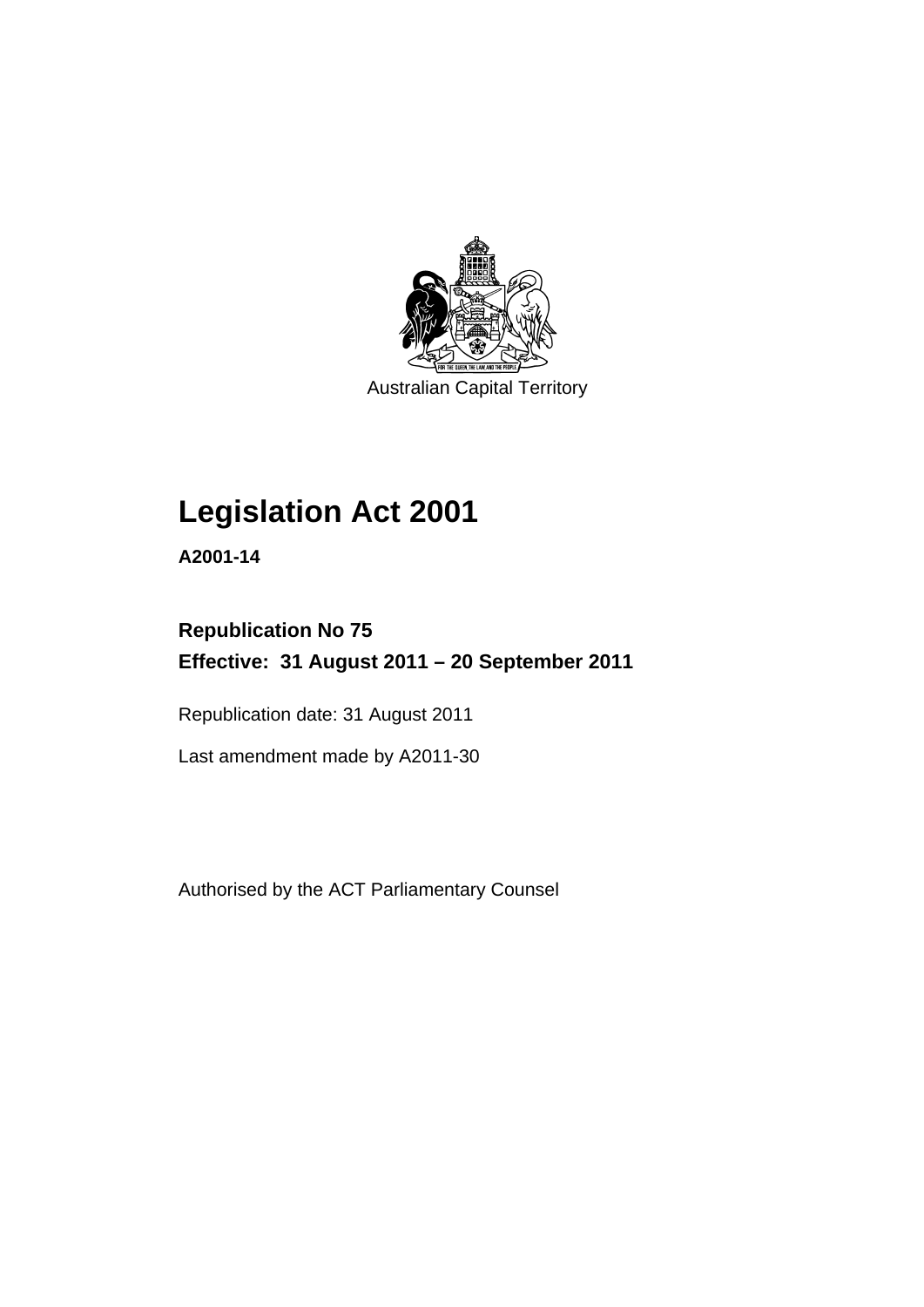## **About this republication**

#### **The republished law**

This is a republication of the *Legislation Act 2001* (including any amendment made under the *Legislation Act 2001*, part 11.3 (Editorial changes)) as in force on 31 August 2011*.* It also includes any commencement, amendment, repeal or expiry affecting this republished law to 31 August 2011.

The legislation history and amendment history of the republished law are set out in endnotes 3 and 4.

### **Kinds of republications**

The Parliamentary Counsel's Office prepares 2 kinds of republications of ACT laws (see the ACT legislation register at www.legislation.act.gov.au):

- authorised republications to which the *Legislation Act 2001* applies
- unauthorised republications.

The status of this republication appears on the bottom of each page.

#### **Editorial changes**

The *Legislation Act 2001*, part 11.3 authorises the Parliamentary Counsel to make editorial amendments and other changes of a formal nature when preparing a law for republication. Editorial changes do not change the effect of the law, but have effect as if they had been made by an Act commencing on the republication date (see *Legislation Act 2001*, s 115 and s 117). The changes are made if the Parliamentary Counsel considers they are desirable to bring the law into line, or more closely into line, with current legislative drafting practice.

This republication includes amendments made under part 11.3 (see endnote 1).

#### **Uncommenced provisions and amendments**

If a provision of the republished law has not commenced, the symbol  $\mathbf{U}$  appears immediately before the provision heading. Any uncommenced amendments that affect this republished law are accessible on the ACT legislation register (www.legislation.act.gov.au). For more information, see the home page for this law on the register.

#### **Modifications**

If a provision of the republished law is affected by a current modification, the symbol  $\mathbf{M}$ appears immediately before the provision heading. The text of the modifying provision appears in the endnotes. For the legal status of modifications, see the *Legislation Act 2001*, section 95.

#### **Penalties**

At the republication date, the value of a penalty unit for an offence against this law is \$110 for an individual and \$550 for a corporation (see *Legislation Act 2001*, s 133).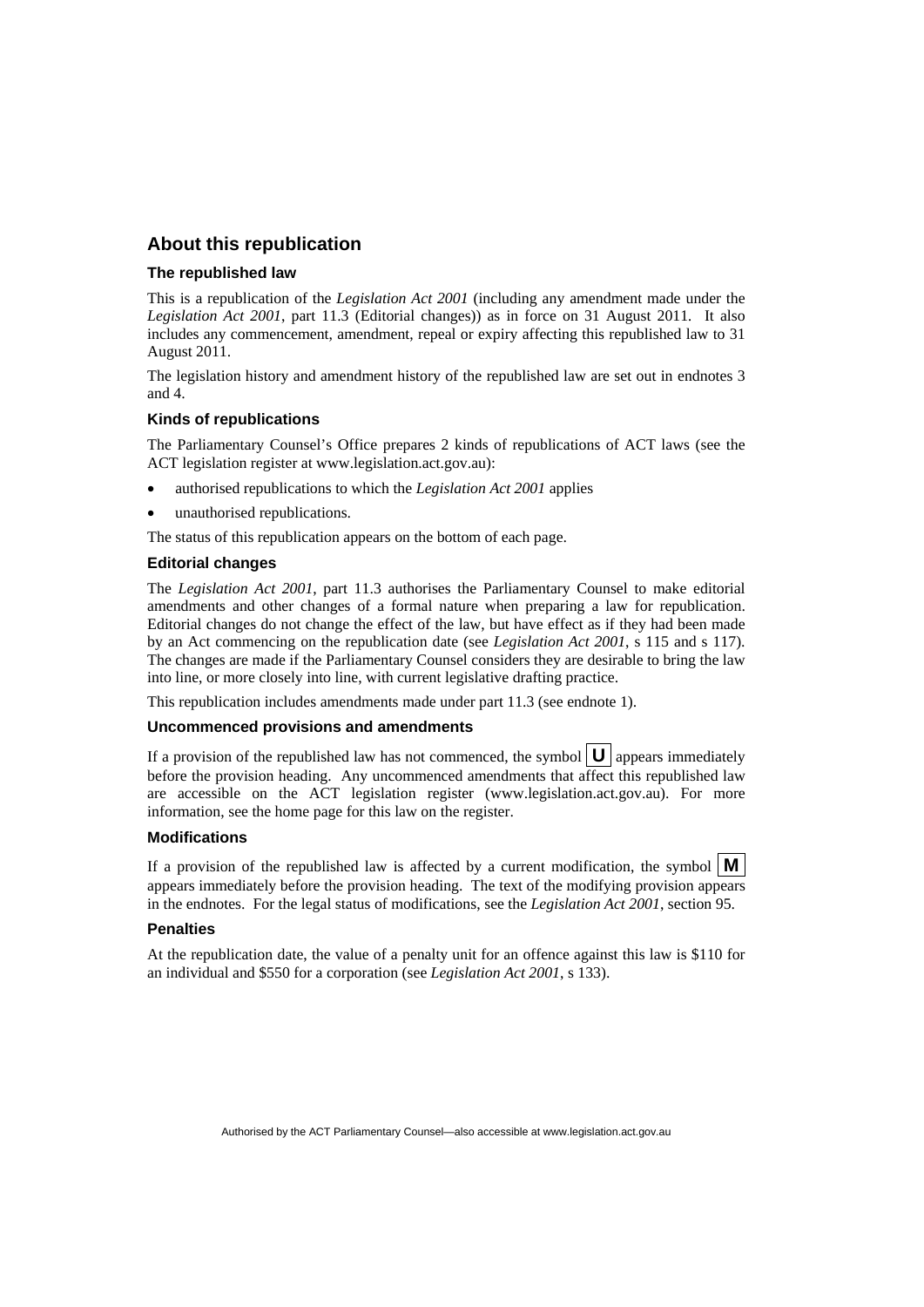

# **Legislation Act 2001**

# **Contents**

## **Chapter 1 [Preliminary](#page-17-0)**

| <b>Part 1.1</b> | General                                        |   |
|-----------------|------------------------------------------------|---|
| 1               | Name of Act                                    | 2 |
| 2               | Dictionary                                     | 2 |
| 2A              | <b>Notes</b>                                   | 2 |
| 3               | Objects                                        | 2 |
| 4               | Application of Act                             | 3 |
| 5               | Determinative and non-determinative provisions | 4 |
| 6               | Legislation Act provisions must be applied     | 5 |
| <b>Part 1.2</b> | <b>Basic concepts</b>                          |   |
|                 | Meaning of Act generally                       | 8 |

| R75      | Legislation Act 2001         | contents 1 |
|----------|------------------------------|------------|
| 31/08/11 | Effective: 31/08/11-20/09/11 |            |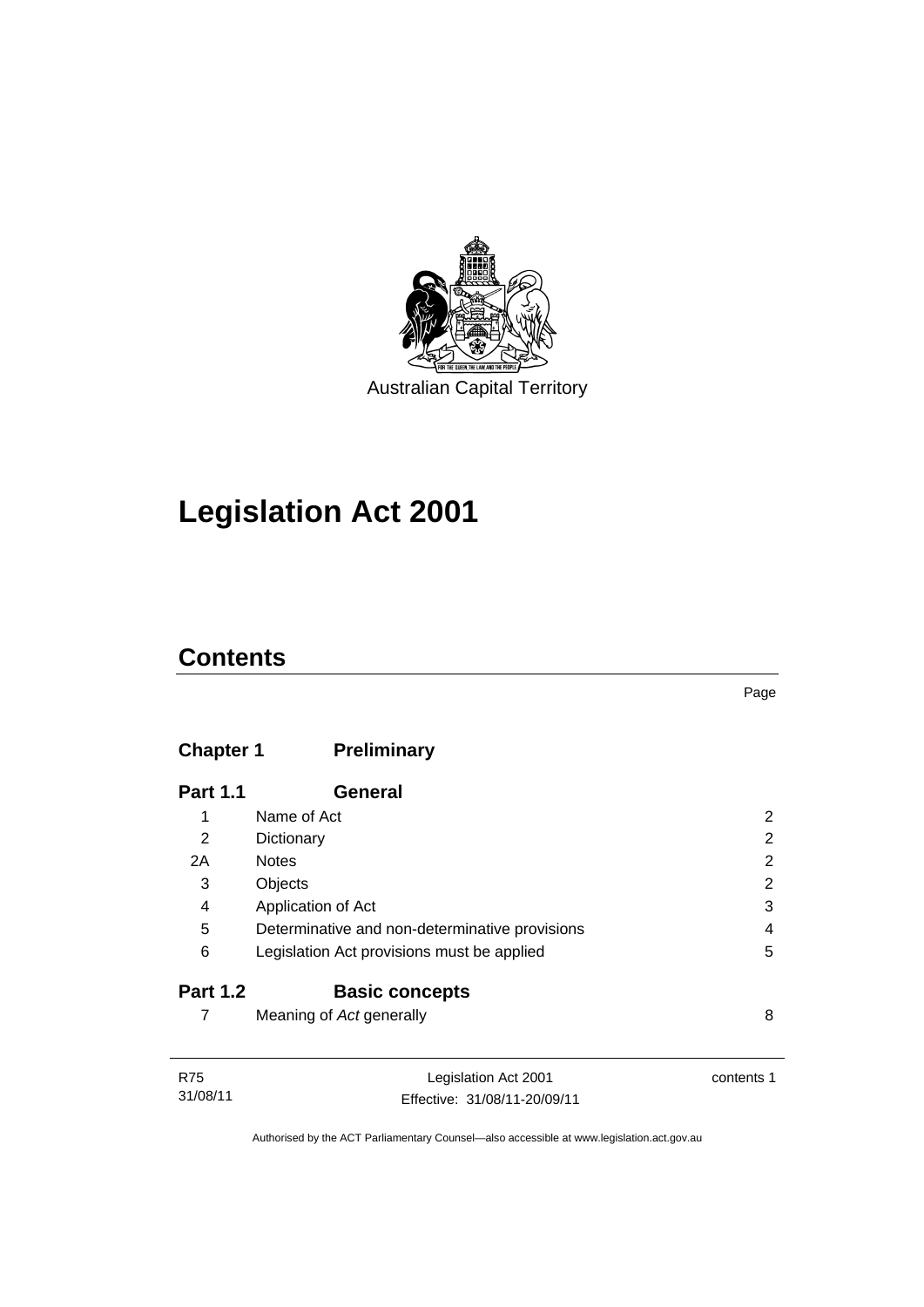| Contents         |                                                                       |                   |
|------------------|-----------------------------------------------------------------------|-------------------|
|                  |                                                                       | Page              |
| 8                | Meaning of subordinate law                                            | 8                 |
| 9                | Meaning of disallowable instrument                                    | 8                 |
| 10               | Meaning of notifiable instrument                                      | 9                 |
| 11               | Meaning of commencement notice                                        | 9                 |
| 12               | Meaning of legislative instrument                                     | 9                 |
| 13               | Meaning of statutory instrument                                       | 10                |
| 14               | Meaning of <i>instrument</i>                                          | 10                |
| 15               | Meaning of authorised republication                                   | 10                |
| 16               | Meaning of <i>provision</i>                                           | 10                |
| <b>Part 1.3</b>  | Sources of law in the ACT                                             |                   |
| 17               | References to Acts include references to former Cwith enactments etc. | $12 \overline{ }$ |
|                  |                                                                       |                   |
| <b>Chapter 2</b> | <b>ACT legislation register and website</b>                           |                   |
| 18               | <b>ACT</b> legislation register                                       | 14                |
| 19               | Contents of register                                                  | 14                |
| 20               | Prompt registration                                                   | 18                |
| 21               | Approved website                                                      | 18                |
| 22               | Access to registered material at approved website                     | 19                |
|                  |                                                                       |                   |
| <b>Chapter 3</b> | Authorised versions and evidence of laws                              |                   |
|                  | and legislative material                                              |                   |
| 22A              | Definitions-ch 3                                                      | 20                |
| 23               | Authorisation of versions by parliamentary counsel                    | 21                |
| 24               | Authorised electronic versions                                        | 21                |
| 25               | Authorised written versions                                           | 22                |
| 26               | Judicial notice of certain matters                                    | 24                |
|                  |                                                                       |                   |
| <b>Chapter 4</b> | <b>Numbering and notification of Acts</b>                             |                   |
| 27               | Numbering of Acts                                                     | 26                |
| 28               | Notification of Acts                                                  | 26                |
| 29               | References to enactment or passing of Acts                            | 28                |
|                  |                                                                       |                   |
| contents 2       | Legislation Act 2001                                                  | R75               |
|                  | Effective: 31/08/11-20/09/11                                          | 31/08/11          |
|                  |                                                                       |                   |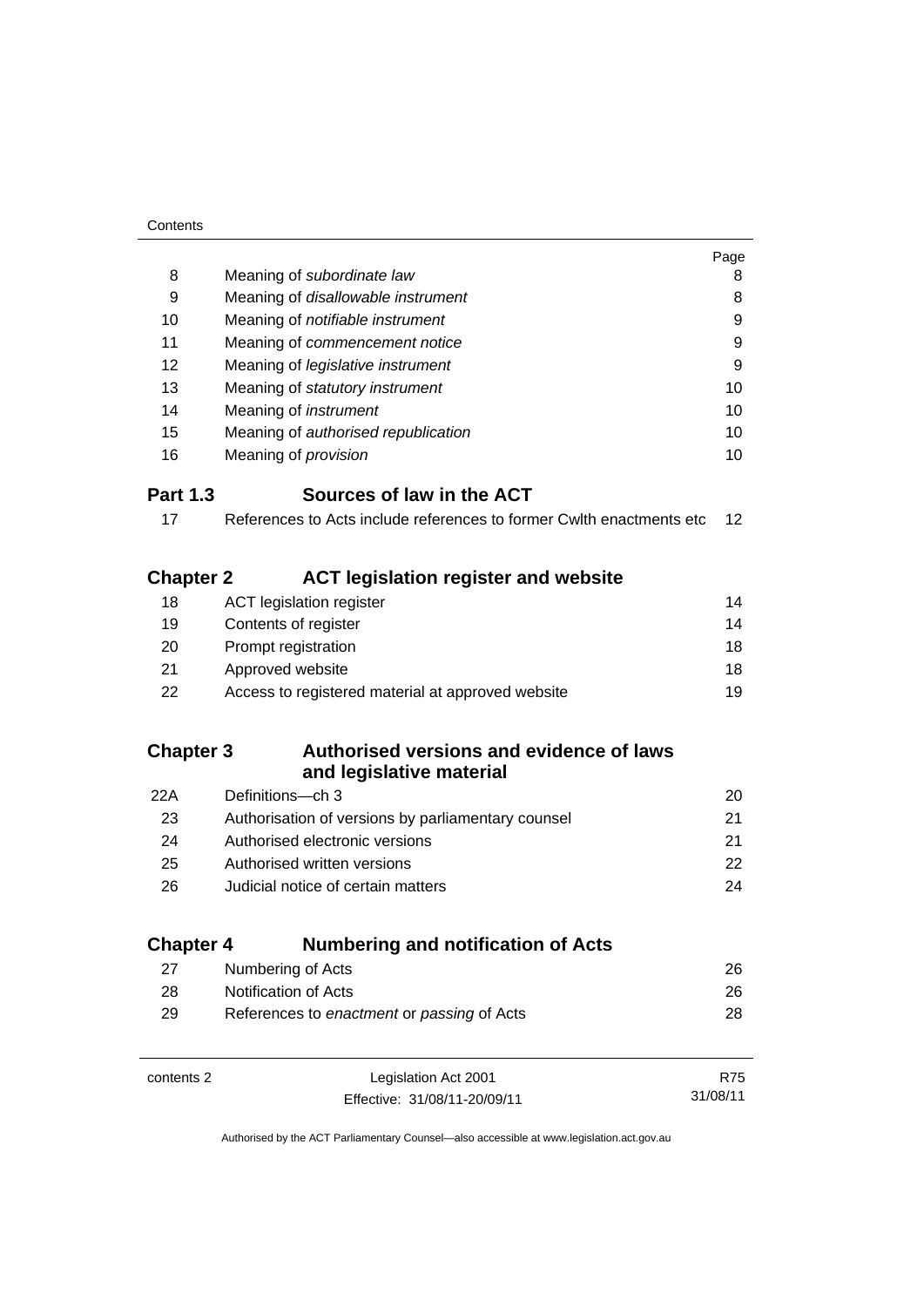|                  |                                                                                          | Contents   |
|------------------|------------------------------------------------------------------------------------------|------------|
| 30               | References to <i>notification</i> of Acts                                                | Page<br>28 |
| <b>Chapter 5</b> | <b>Regulatory impact statements for subordinate</b><br>laws and disallowable instruments |            |
| <b>Part 5.1</b>  | <b>Preliminary</b>                                                                       |            |
| 31               | Definitions-ch 5                                                                         | 29         |
| 32               | Other publication or consultation requirements not affected                              | 30         |
| 33               | Guidelines about costs of proposed subordinate laws and disallowable<br>instruments      | 30         |
| <b>Part 5.2</b>  | <b>Requirements for regulatory impact</b><br><b>statements</b>                           |            |
| 34               | Preparation of regulatory impact statements                                              | 31         |
| 35               | Content of regulatory impact statements                                                  | 32         |
| 36               | When is preparation of regulatory impact statement unnecessary?                          | 33         |
| 37               | When must regulatory impact statement be presented?                                      | 34         |
| <b>Part 5.3</b>  | <b>Failure to comply with requirements for</b><br>regulatory impact statements           |            |
| 38               | Effect of failure to comply with pt 5.2                                                  | 35         |
| <b>Chapter 6</b> | Making, notification and numbering of<br>statutory instruments                           |            |
| <b>Part 6.1</b>  | General                                                                                  |            |
| 39               | Meaning of matter-ch 6                                                                   | 36         |
| 40               | Presumption of validity                                                                  | 36         |
| 41               | Making of certain statutory instruments by Executive                                     | 36         |
| <b>Part 6.2</b>  | Making of statutory instruments generally                                                |            |
| 42               | Power to make statutory instruments                                                      | 38         |
| 43               | Statutory instruments to be interpreted not to exceed powers under<br>authorising law    | 39         |
| <b>R75</b>       | Legislation Act 2001                                                                     | contents 3 |
| 31/08/11         | Effective: 31/08/11-20/09/11                                                             |            |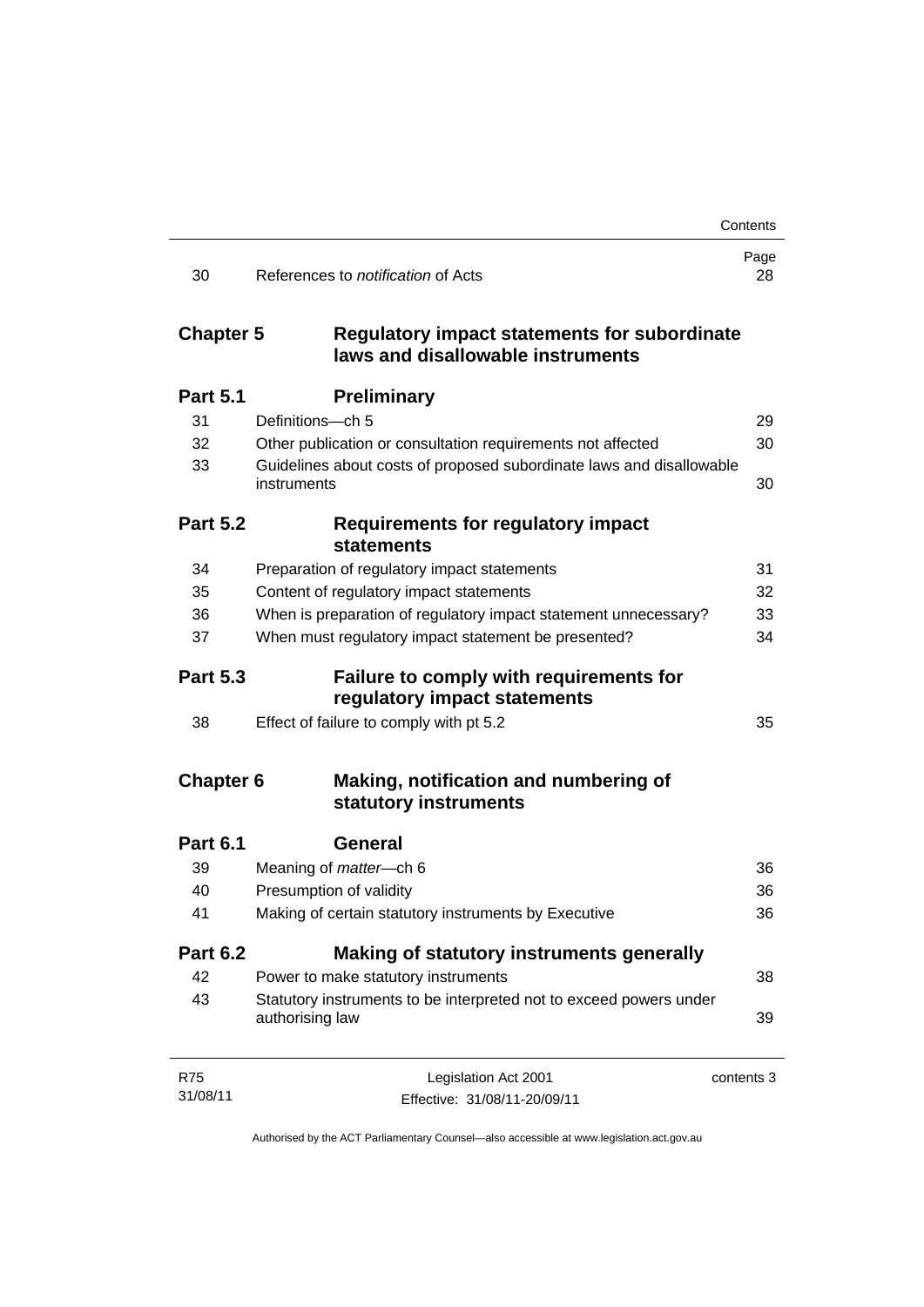| Contents        |                                                                                                     |      |
|-----------------|-----------------------------------------------------------------------------------------------------|------|
|                 |                                                                                                     | Page |
| 44              | Power to make statutory instruments for Act etc                                                     | 41   |
| 45              | Power to make court rules                                                                           | 42   |
| 46              | Power to make instrument includes power to amend or repeal                                          | 43   |
| 47              | Statutory instrument may make provision by applying law or<br>instrument                            | 43   |
| 48              | Power to make instrument includes power to make different provision<br>for different categories etc | 48   |
| 49              | Single instrument may exercise several powers or satisfy several<br>requirements                    | 48   |
| 50              | Relationship between authorising law and instrument dealing with<br>same matter                     | 49   |
| 51              | Instrument may make provision in relation to land by reference to map<br>etc.                       | 49   |
| 52              | Instrument may authorise determination of matter etc                                                | 50   |
| 53              | Instrument may prohibit                                                                             | 51   |
| 54              | Instrument may require making of statutory declaration                                              | 51   |
| <b>Part 6.3</b> | Making of certain statutory instruments about<br>fees                                               |      |
| 55              | Definitions-pt 6.3                                                                                  | 52   |
| 56              | Determination of fees by disallowable instrument                                                    | 52   |
| 57              | Fees payable in accordance with determination etc                                                   | 54   |
| 58              | Regulations may make provision about fees                                                           | 55   |
| <b>Part 6.4</b> | Numbering and notification of legislative<br><b>instruments</b>                                     |      |

| 59  | Numbering                                             | 58  |
|-----|-------------------------------------------------------|-----|
| 60  | Correction etc of name of instrument                  | 58  |
| 60A | Correction of name of explanatory statement etc.      | 60  |
| 61  | Notification of legislative instruments               | 60  |
| 62  | Effect of failure to notify legislative instrument    | 63  |
| 63  | References to notification of legislative instruments | 63. |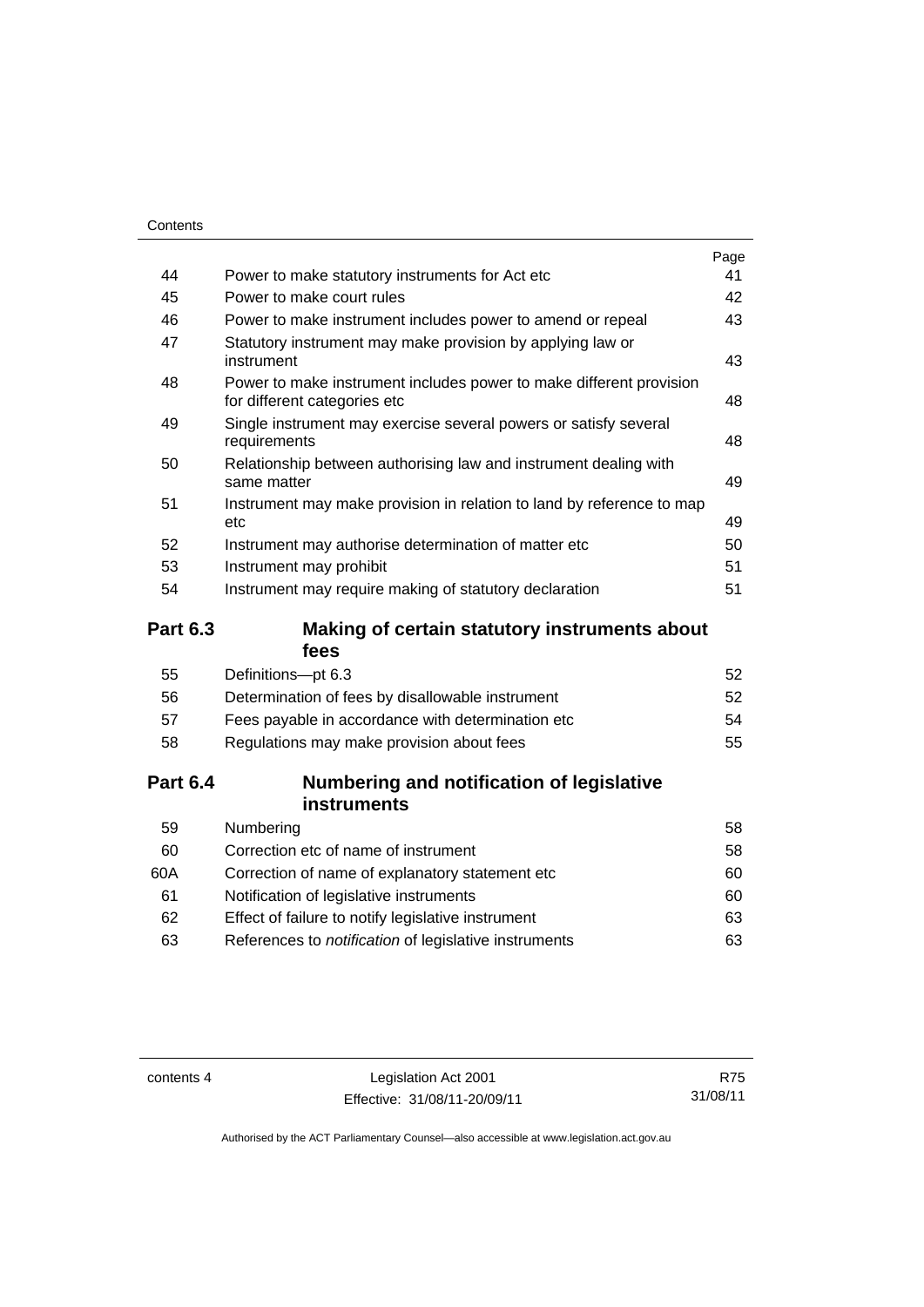| Contents |
|----------|
|----------|

|                  |                                                                                                               | Page |
|------------------|---------------------------------------------------------------------------------------------------------------|------|
| <b>Chapter 7</b> | <b>Presentation, amendment and disallowance</b><br>of subordinate laws and disallowable<br><b>instruments</b> |      |
|                  |                                                                                                               |      |
| 64               | Presentation of subordinate laws and disallowable instruments                                                 | 64   |
| 65               | Disallowance by resolution of Assembly                                                                        | 64   |
| 65A              | Notification of disallowance by resolution of Assembly                                                        | 65   |
| 66               | Revival of affected laws                                                                                      | 67   |
| 67               | Making of instrument same in substance within 6 months after<br>disallowance                                  | 68   |
| 68               | Amendment by resolution of Assembly                                                                           | 68   |
| 69               | Notification of amendments made by resolution of Assembly                                                     | 70   |
| 70               | Making of amendment restoring effect of law within 6 months after<br>amendment                                | 71   |
| 71               | Effect of dissolution or expiry of Assembly on notice of motion                                               | 72   |
| <b>Chapter 8</b> | <b>Commencement and exercise of powers</b>                                                                    |      |
|                  | before commencement                                                                                           |      |
| 72               | Meaning of law-ch 8                                                                                           | 74   |
| 73               | General rules about commencement                                                                              | 74   |
| 74               | Time of commencement                                                                                          | 76   |
| 75               | Commencement of naming and commencement provisions                                                            | 77   |
| <b>75AA</b>      | Commencement of provisions identifying amended laws                                                           | 78   |
| 75A              | Meaning of commences retrospectively                                                                          | 79   |
| 75B              | Retrospective commencement requires clear indication                                                          | 79   |
| 76               | Non-prejudicial provision may commence retrospectively                                                        | 80   |
| 77               | Commencement by commencement notice                                                                           | 81   |
| 78               | Separate commencement of amendments                                                                           | 82   |
| 79               | Automatic commencement of postponed law                                                                       | 83   |

80 References to *commencement* [of law 84](#page-99-1) 81 [Exercise of powers between notification and commencement 85](#page-100-0)

79A [Commencement of amendment of uncommenced law 84](#page-99-0)

contents 5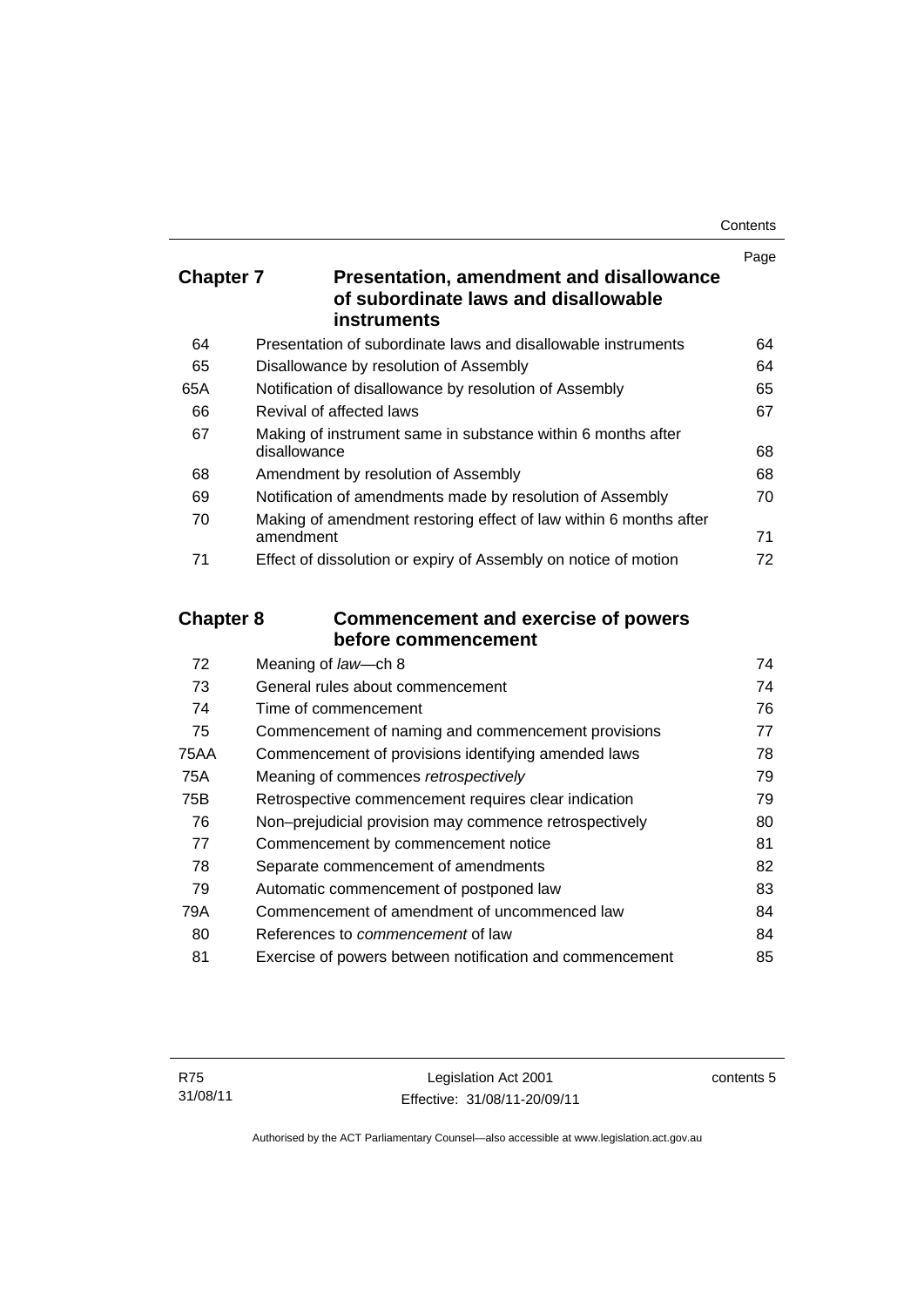|                   |                                                                                   | Page |
|-------------------|-----------------------------------------------------------------------------------|------|
| <b>Chapter 9</b>  | <b>Repeal and amendment of laws</b>                                               |      |
| <b>Part 9.1</b>   | General                                                                           |      |
| 82                | Definitions-ch 9                                                                  | 88   |
| 83                | Consequences of amendment of statutory instrument by Act                          | 88   |
| 84                | Saving of operation of repealed and amended laws                                  | 88   |
| 84A               | Creation of offences and changes in penalties                                     | 89   |
| <b>Part 9.2</b>   | <b>Repeal</b>                                                                     |      |
| 85                | When repeal takes effect                                                          | 91   |
| 86                | Repealed and amended laws not revived on repeal of repealing and<br>amending laws | 91   |
| 87                | Commencement not undone if repealed                                               | 93   |
| 88                | Repeal does not end effect of transitional laws etc                               | 93   |
| 89                | Automatic repeal of certain laws and provisions                                   | 95   |
| <b>Part 9.3</b>   | <b>Amendment</b>                                                                  |      |
| 90                | Law and amending laws to be read as one                                           | 100  |
| 91                | Insertion of provisions by amending law                                           | 100  |
| 92                | Amendment to be made wherever possible                                            | 102  |
| 93                | Provisions included in another provision for amendment purposes                   | 103  |
| 94                | Continuance of appointments etc made under amended provisions                     | 104  |
| 95                | Status of modifications                                                           | 105  |
| 96                | Relocated provisions                                                              | 106  |
| <b>Chapter 10</b> | <b>Referring to laws</b>                                                          |      |
| 97                | Definitions-ch 10                                                                 | 107  |
| 98                | References to ACT law include law containing reference                            | 107  |
| 99                | References in ACT statutory instruments to the Act                                | 108  |
| 100               | Referring to particular ACT laws                                                  | 108  |
| 101               | Referring to particular laws of other jurisdictions etc                           | 109  |
| 102               | References to laws include references to laws as in force from time to<br>time    | 110  |
| 103               | References to repealed laws                                                       | 111  |

contents 6 Legislation Act 2001 Effective: 31/08/11-20/09/11

R75 31/08/11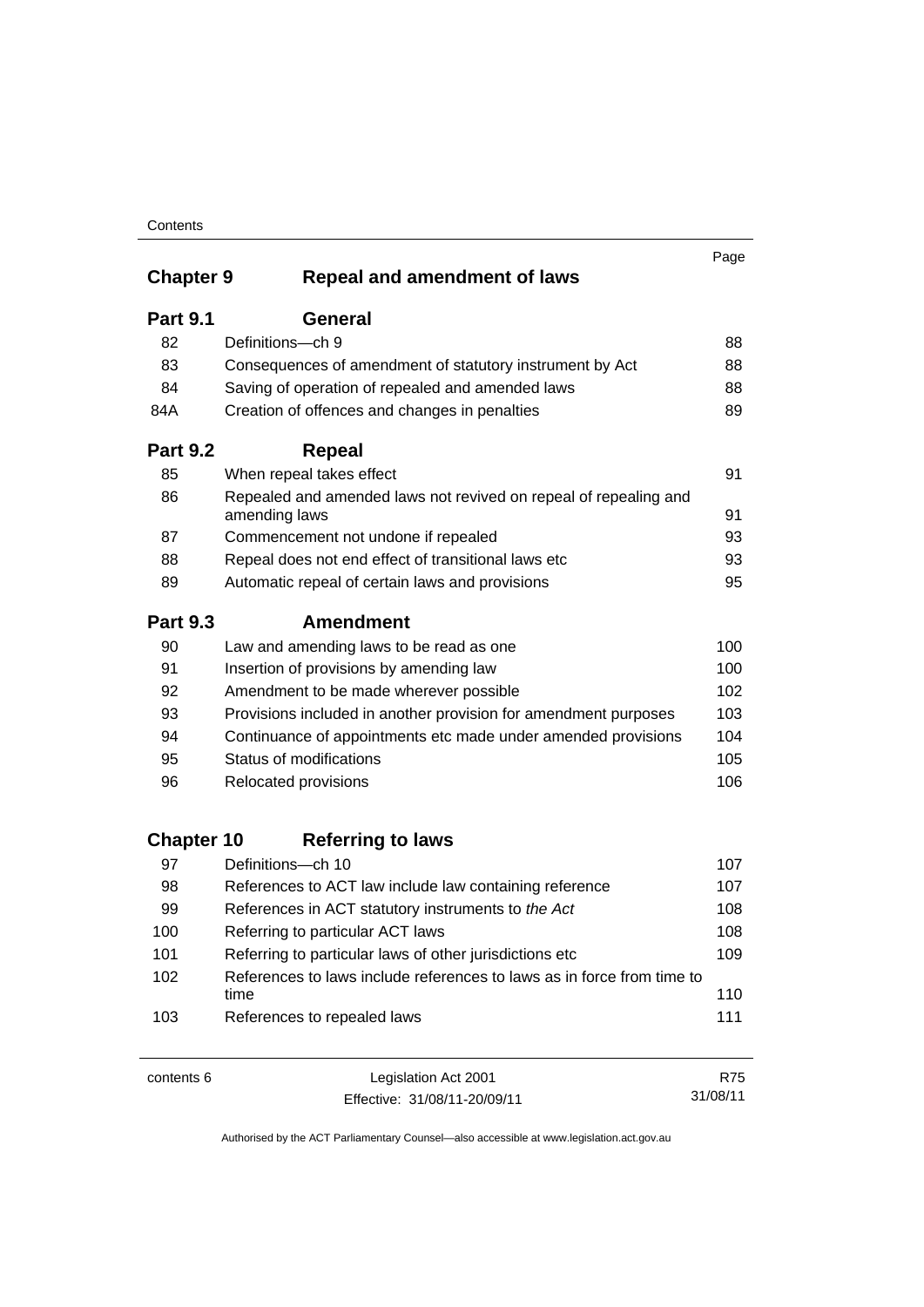|                   |                                                                    | Contents |
|-------------------|--------------------------------------------------------------------|----------|
|                   |                                                                    | Page     |
| 104               | References to laws include references to instruments under laws    | 111      |
| 105               | Referring to provisions of laws                                    | 112      |
| 106               | References to provisions of laws are inclusive                     | 112      |
| 106A              | References to paragraphs etc of laws                               | 113      |
| <b>Chapter 11</b> | <b>Republication of Acts and statutory</b><br><b>instruments</b>   |          |
| <b>Part 11.1</b>  | General                                                            |          |
| 107               | Definitions-ch 11                                                  | 114      |
| 108               | Republication in register                                          | 114      |
| 109               | Republications may be published with other information             | 114      |
| 110               | Collections of laws                                                | 115      |
| <b>Part 11.2</b>  | Substantive amendments made by laws                                |          |
| 111               | Incorporation of amendments                                        | 116      |
| 112               | Reference to amending laws                                         | 116      |
| 113               | Provisions not republished or relocated                            | 116      |
| <b>Part 11.3</b>  | <b>Editorial changes</b>                                           |          |
| 114               | Authorisation for parliamentary counsel                            | 118      |
| 115               | Amendments not to change effect                                    | 118      |
| 116               | Ambit of editorial amendments                                      | 118      |
| 117               | Legal effect of editorial changes                                  | 121      |
| 118               | Reference to editorial amendments                                  | 121      |
| <b>Chapter 12</b> | Scope of Acts and statutory instruments                            |          |
| 120               | Act to be interpreted not to exceed legislative powers of Assembly | 122      |
|                   |                                                                    |          |

121 [Binding effect of Acts 122](#page-137-2) 122 Application to Territory **124**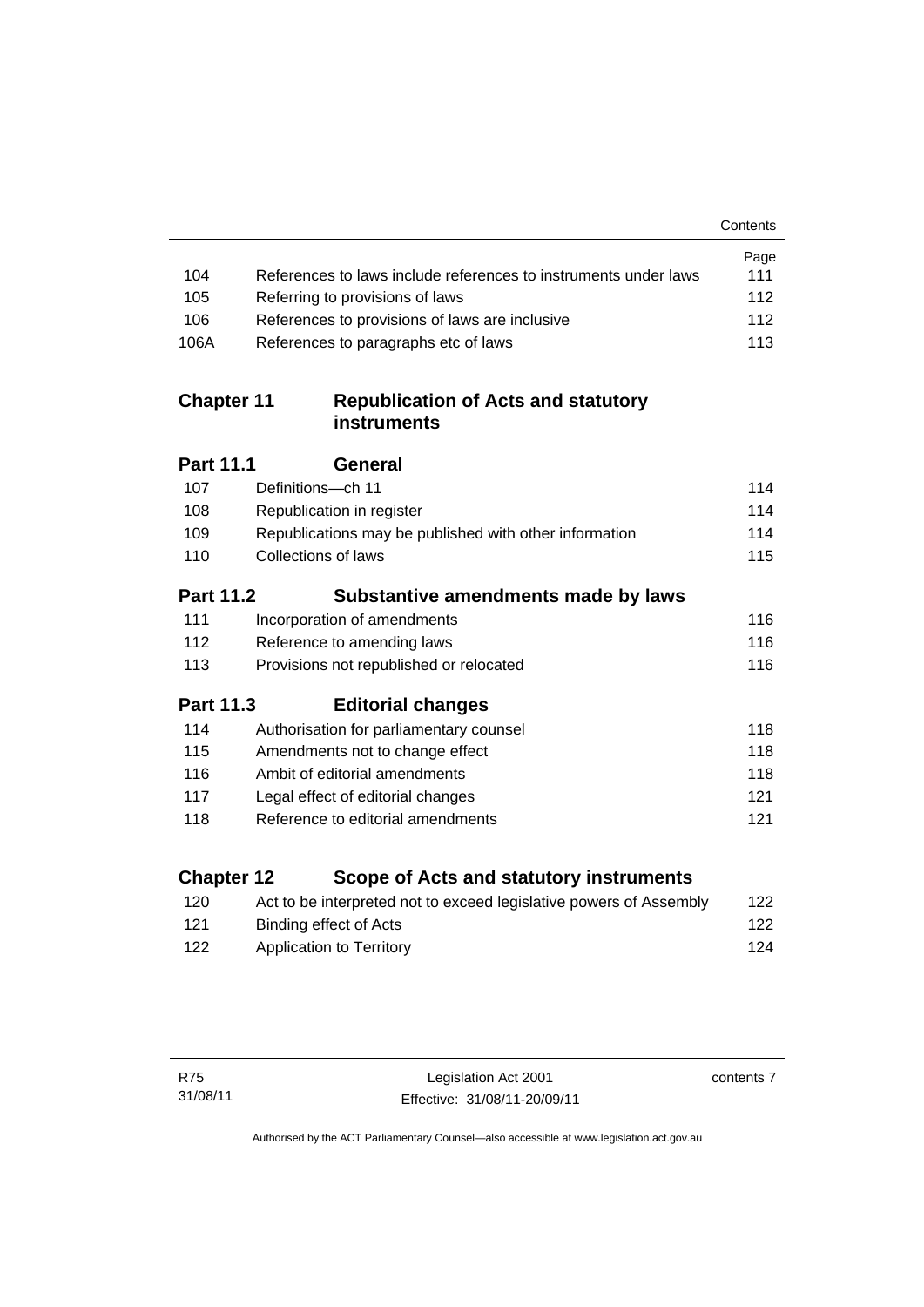| Contents |
|----------|
|----------|

| <b>Chapter 13</b> | <b>Structure of Acts and statutory instruments</b>            | Page       |  |  |
|-------------------|---------------------------------------------------------------|------------|--|--|
| <b>Part 13.1</b>  | <b>General</b>                                                |            |  |  |
| 125               | Meaning of law-ch 13                                          | 125        |  |  |
| 126               | Material that is part of Act or statutory instrument          | 125        |  |  |
| 127               | Material that is not part of Act or statutory instrument      | 126        |  |  |
| <b>Part 13.2</b>  | <b>Particular kinds of provisions</b>                         |            |  |  |
| 130               | What is a definition?                                         | 128        |  |  |
| 131               | Signpost definitions                                          | 129        |  |  |
| 132               | Examples                                                      | 129        |  |  |
| 133               | Penalty units                                                 | 130        |  |  |
| 134               | Penalties at end of sections and subsections                  | 131        |  |  |
| 135               | Penalties not at end of sections and subsections              |            |  |  |
| <b>Chapter 14</b> | Interpretation of Acts and statutory<br>instruments           |            |  |  |
| <b>Part 14.1</b>  | <b>Purpose and scope</b>                                      |            |  |  |
| 136               | Meaning of Act-ch 14                                          | 136        |  |  |
| 137               | Purpose and scope-ch 14                                       | 136        |  |  |
| <b>Part 14.2</b>  | Key principles of interpretation                              |            |  |  |
| 138               | Meaning of working out the meaning of an Act-pt 14.2          | 137        |  |  |
| 139               | Interpretation best achieving Act's purpose                   | 137        |  |  |
| 140               | Legislative context                                           | 138        |  |  |
| 141               | Non-legislative context generally                             | 139        |  |  |
| 142               | Non-legislative context-material that may be considered       | 140        |  |  |
| 143               | Law stating material for consideration in working out meaning | 141        |  |  |
| <b>Chapter 15</b> | Aids to interpretation                                        |            |  |  |
| <b>Part 15.1</b>  | <b>General</b>                                                |            |  |  |
| 144               | Meaning of commonly-used terms                                |            |  |  |
| contents 8        | Legislation Act 2001                                          | <b>R75</b> |  |  |

31/08/11

Effective: 31/08/11-20/09/11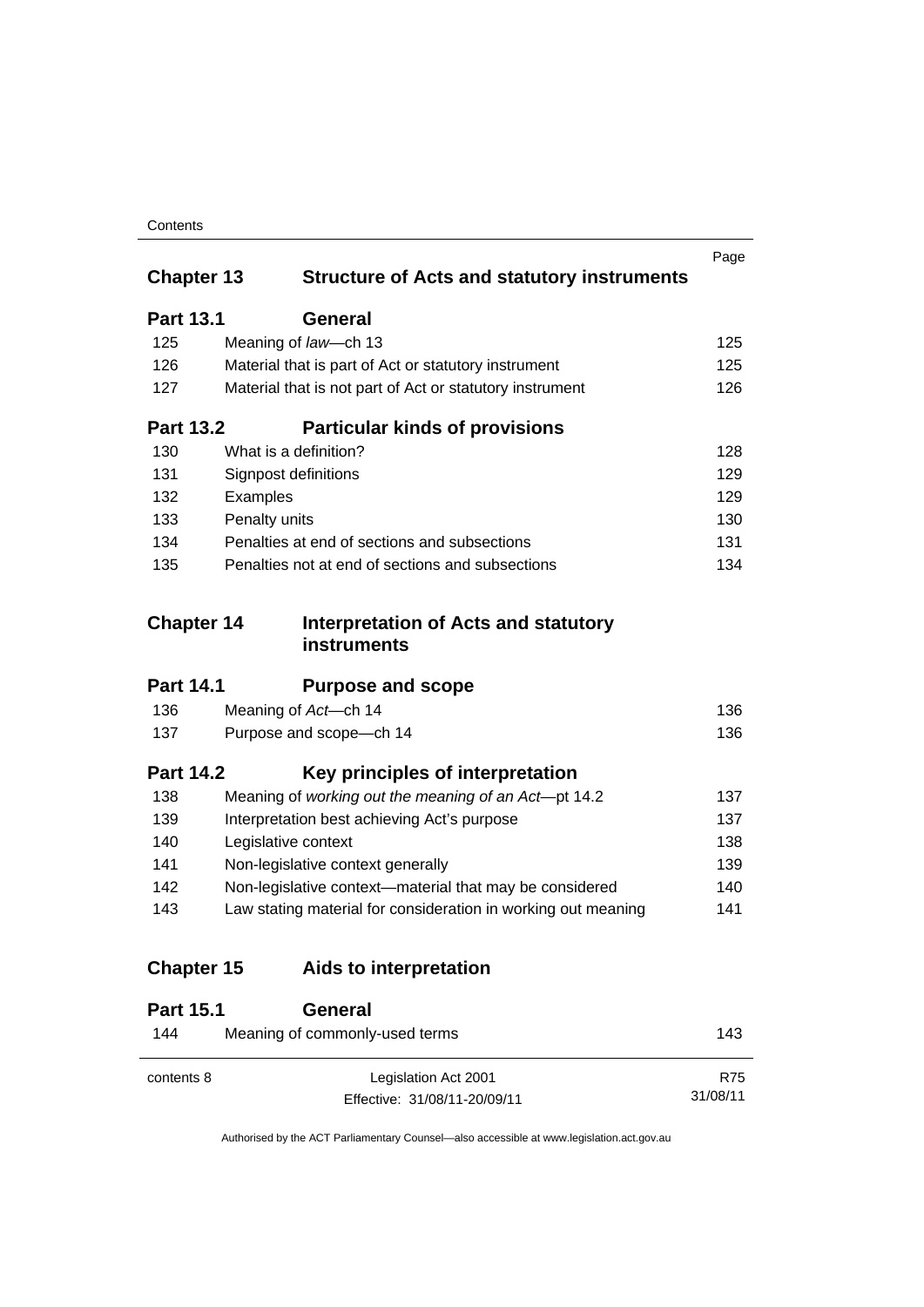|                  |                                                                        | Contents   |  |  |  |
|------------------|------------------------------------------------------------------------|------------|--|--|--|
|                  |                                                                        | Page       |  |  |  |
| 145              | Gender and number                                                      | 143        |  |  |  |
| 146              | Meaning of <i>may</i> and <i>must</i>                                  |            |  |  |  |
| 147              | Changes of drafting practice not to affect meaning                     |            |  |  |  |
| 148              | Terms used in instruments have same meanings as in authorising<br>laws | 145        |  |  |  |
| 149              | Age in years                                                           | 145        |  |  |  |
| 150              | Measurement of distance                                                | 145        |  |  |  |
| 151              | Working out periods of time generally                                  | 145        |  |  |  |
| 151A             | Periods of time ending on non-working days                             | 147        |  |  |  |
| 151B             | Doing things for which no time is fixed                                | 149        |  |  |  |
| 151C             | Power to extend time                                                   | 149        |  |  |  |
| 152              | Continuing effect of obligations                                       | 150        |  |  |  |
| <b>Part 15.2</b> | <b>Definitions</b>                                                     |            |  |  |  |
| 155              | Definitions apply subject to contrary intention                        | 151        |  |  |  |
| 156              | Application of definitions in dictionaries and sections                | 151        |  |  |  |
| 157              | Defined terms-other parts of speech and grammatical forms              | 153        |  |  |  |
| <b>Part 15.3</b> | References to various entities and things                              |            |  |  |  |
| 160              | References to people generally                                         | 154        |  |  |  |
| 161              | Corporations liable to offences                                        | 155        |  |  |  |
| 162              | References to a Minister or the Minister                               | 156        |  |  |  |
| 163              | References to a director-general or the director-general               | 157        |  |  |  |
| 164              | References to Australian Standards etc                                 | 158        |  |  |  |
| 165              | References to Assembly committees that no longer exist                 | 159        |  |  |  |
| 168              | References to person with interest in land include personal            |            |  |  |  |
|                  | representative etc                                                     | 159        |  |  |  |
| 169              | References to domestic partner and domestic partnership                | 159        |  |  |  |
| 169A             | References to transgender people                                       | 160        |  |  |  |
| 169B             | References to intersex people                                          | 161        |  |  |  |
| <b>Part 15.4</b> | <b>Preservation of certain common law</b><br>privileges                |            |  |  |  |
| 170              | Privileges against self-incrimination and exposure to civil penalty    | 162        |  |  |  |
| 171              | Client legal privilege                                                 | 162        |  |  |  |
| <b>R75</b>       | Legislation Act 2001                                                   | contents 9 |  |  |  |

Effective: 31/08/11-20/09/11

31/08/11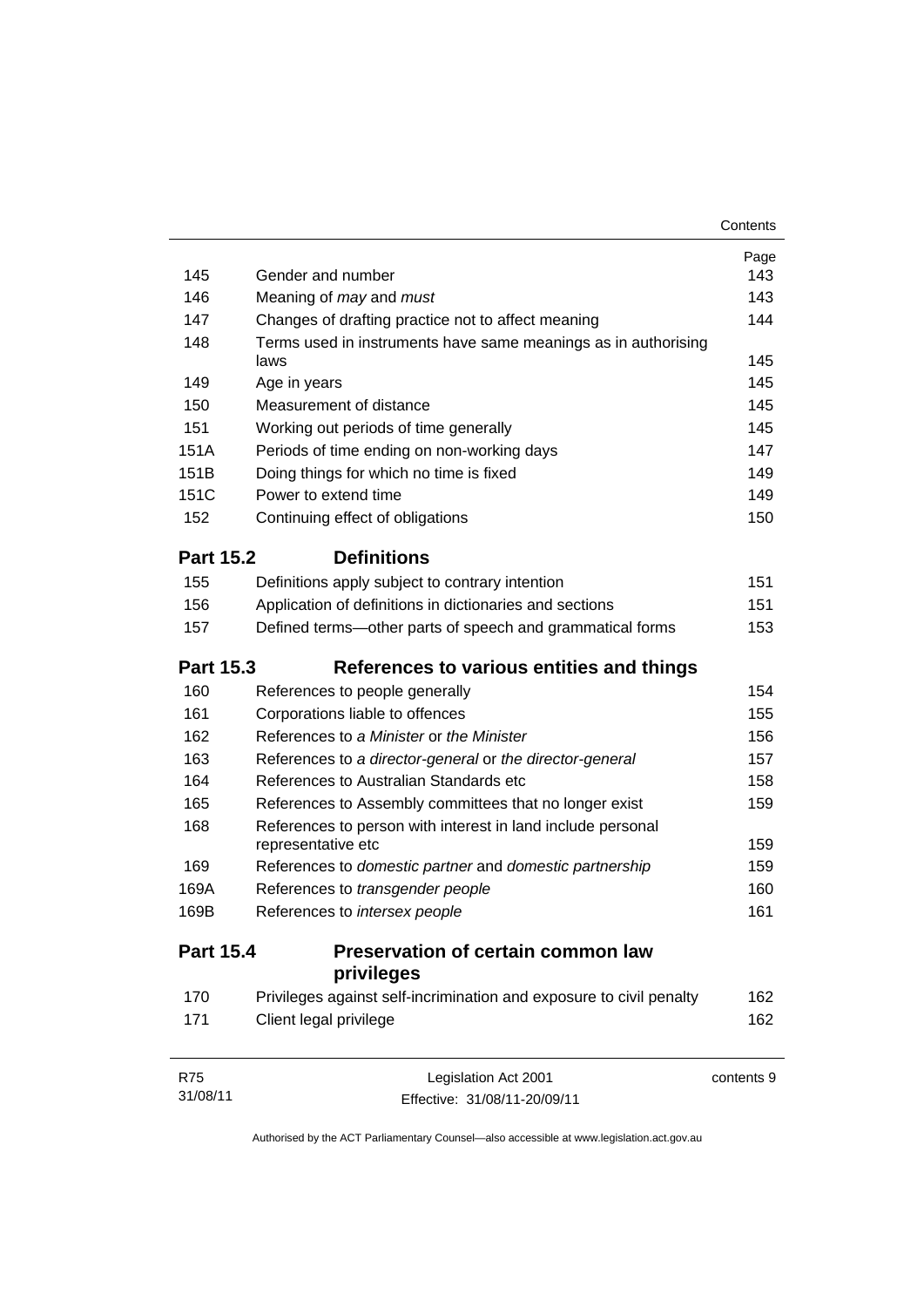| Contents |
|----------|
|----------|

|                   |                                                            | Page |
|-------------------|------------------------------------------------------------|------|
| <b>Chapter 16</b> | <b>Courts, tribunals and other decision-makers</b>         |      |
| 175               | Meaning of law-ch 16                                       | 163  |
| 176               | Jurisdiction of courts and tribunals                       | 163  |
| 177               | Recovery of amounts owing under laws                       | 163  |
| 178               | Power to decide includes power to take evidence etc        | 163  |
| 179               | Content of statements of reasons for decisions             | 164  |
| 180               | Power to make decision includes power to reverse or change | 164  |
|                   |                                                            |      |

# **Chapter 17 [Entities and positions](#page-181-0)**

| 182  | Meaning of law-ch 17               | 166 |
|------|------------------------------------|-----|
| 183  | Change of name of entity           | 166 |
| 184  | Change in constitution of entity   | 166 |
| 184A | References to entity               | 167 |
| 185  | References to occupant of position | 167 |
| 186  | Change of name of position         | 168 |
| 187  | Chair and deputy chair etc         | 168 |

## **[Chapter 18](#page-184-0) Offences**

| 188 | Meaning of ACT law—ch 18                                              | 169 |
|-----|-----------------------------------------------------------------------|-----|
| 189 | Reference to offence includes reference to related ancillary offences | 169 |
| 190 | Indictable and summary offences                                       | 170 |
| 191 | Offences against 2 or more laws                                       | 170 |
| 192 | When must prosecutions begin?                                         | 171 |
| 193 | Continuing offences                                                   | 172 |

## **Chapter 19 [Administrative and machinery provisions](#page-188-0)**

| <b>Part 19.1</b>        | <b>Introductory</b>                                                            |          |
|-------------------------|--------------------------------------------------------------------------------|----------|
| 195                     | Meaning of law-ch 19                                                           | 173      |
| <b>Part 19.2</b><br>196 | <b>Functions</b><br>Provision giving function gives power to exercise function | 174      |
| contents 10             | Legislation Act 2001                                                           | R75      |
|                         | Effective: 31/08/11-20/09/11                                                   | 31/08/11 |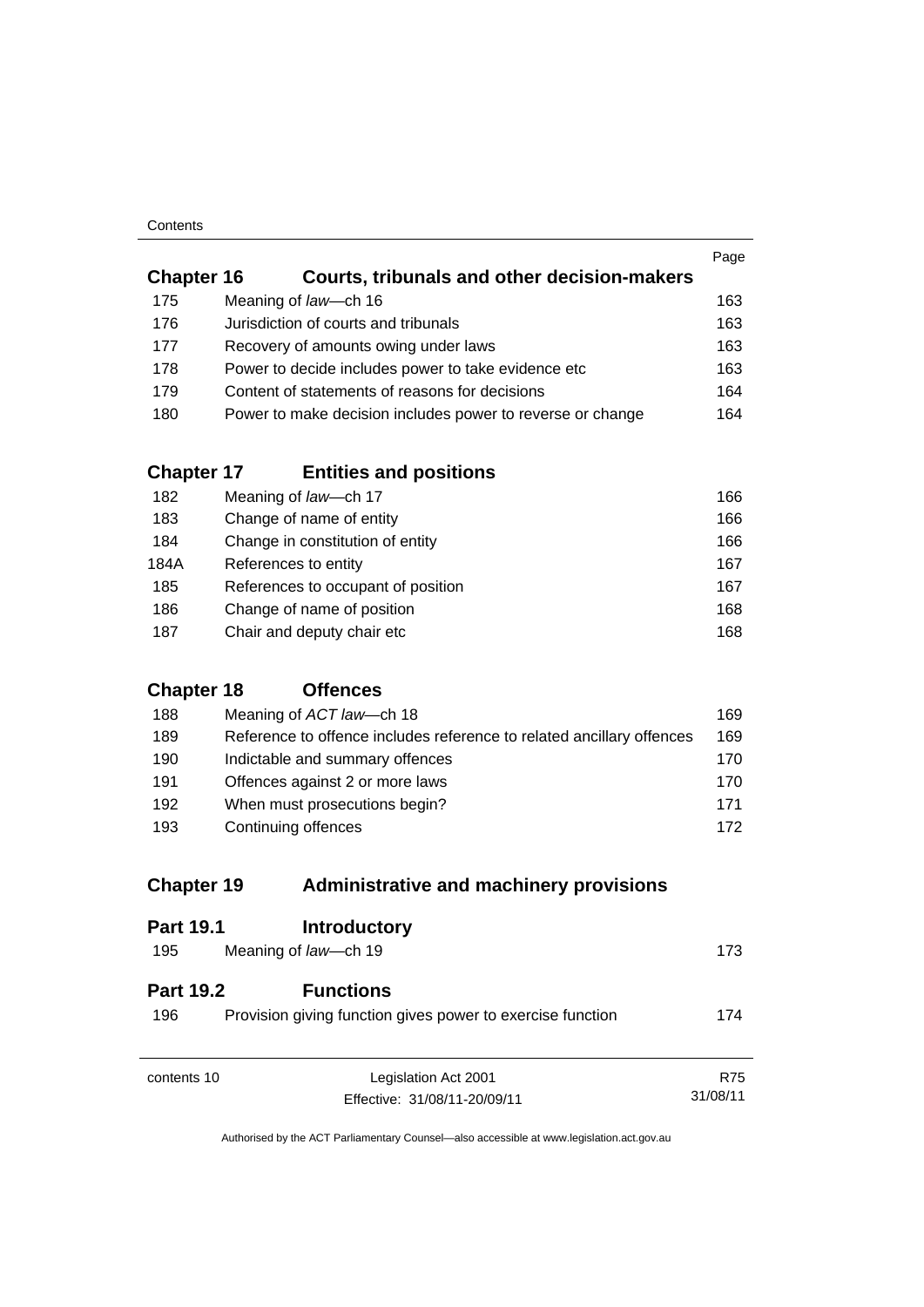| 197              | Statutory functions may be exercised from time to time                        | Page<br>174 |  |  |  |
|------------------|-------------------------------------------------------------------------------|-------------|--|--|--|
| 199              | Functions of bodies                                                           |             |  |  |  |
| 200              | Functions of occupants of positions                                           |             |  |  |  |
| <b>Part 19.3</b> | <b>Appointments</b>                                                           |             |  |  |  |
| Division 19.3.1  | Appointments-general                                                          |             |  |  |  |
| 205              | Application-div 19.3.1                                                        | 177         |  |  |  |
| 206              | Appointments must be in writing etc                                           | 177         |  |  |  |
| 207              | Appointment may be by name or position                                        | 177         |  |  |  |
| 208              | Power of appointment includes power to suspend etc                            | 178         |  |  |  |
| 209              | Power of appointment includes power to make acting appointment                | 178         |  |  |  |
| 210              | Resignation of appointment                                                    | 180         |  |  |  |
| 211              | Appointment not affected by appointer changes                                 | 180         |  |  |  |
| 212              | Appointment not affected by defect etc                                        | 180         |  |  |  |
| Division 19.3.2  | <b>Acting appointments</b>                                                    |             |  |  |  |
| 215              | Application-div 19.3.2                                                        | 181         |  |  |  |
| 216              | Acting appointments must be in writing etc                                    | 181         |  |  |  |
| 217              | Acting appointment may be made by name or position                            | 181         |  |  |  |
| 218              | Instrument may provide when acting appointment has effect etc                 | 182         |  |  |  |
| 219              | Appointer may decide terms of acting appointment etc                          | 182         |  |  |  |
| 220              | Appointee may exercise functions under acting appointment etc                 | 183         |  |  |  |
| 221              | How long does an acting appointment operate?                                  | 183         |  |  |  |
| 222              | Resignation of acting appointment                                             | 184         |  |  |  |
| 223              | Effect of acting appointment on substantive appointment etc                   | 184         |  |  |  |
| 224              | Acting appointment not affected by appointer changes                          | 184         |  |  |  |
| 225              | Acting appointment not affected by defect etc                                 | 185         |  |  |  |
|                  | Division 19.3.2A<br><b>Standing acting arrangements</b>                       |             |  |  |  |
| 225A             | Application-div 19.3.2A                                                       | 185         |  |  |  |
| 225B             | Person acting under standing acting arrangement may exercise<br>functions etc | 186         |  |  |  |
| Division 19.3.3  | <b>Appointments-Assembly consultation</b>                                     |             |  |  |  |
| 226              | Meaning of statutory position-div 19.3.3                                      | 186         |  |  |  |
| 227              | Application-div 19.3.3                                                        | 186         |  |  |  |
| R75              | Legislation Act 2001                                                          | contents 11 |  |  |  |

31/08/11 Effective: 31/08/11-20/09/11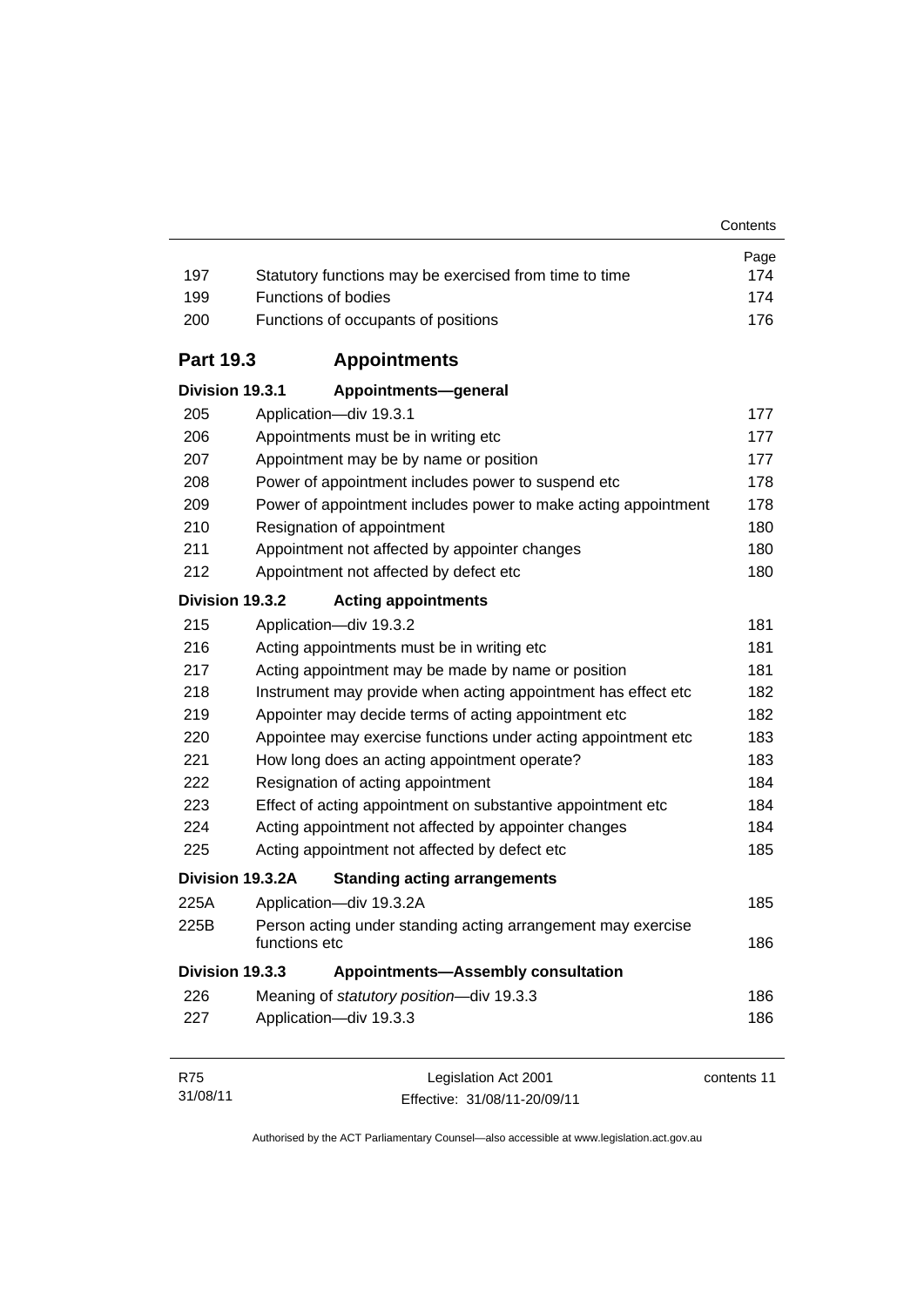|                  |                                                         | Page<br>187 |  |  |  |  |
|------------------|---------------------------------------------------------|-------------|--|--|--|--|
|                  | 228<br>Consultation with appropriate Assembly committee |             |  |  |  |  |
| 229              | Appointment is disallowable instrument                  |             |  |  |  |  |
| <b>Part 19.4</b> | <b>Delegations</b>                                      |             |  |  |  |  |
| 230              | Application-pt 19.4 generally                           | 188         |  |  |  |  |
| 231              | Application-pt 19.4 to subdelegations                   |             |  |  |  |  |
| 232              | Delegation must be in writing etc                       | 188         |  |  |  |  |
| 233              | Delegation may be made by name or position              | 189         |  |  |  |  |
| 234              | Instrument may provide when delegation has effect etc   | 189         |  |  |  |  |
| 235              | Delegation may be made to 2 or more delegates           | 189         |  |  |  |  |
| 236              | Power to delegate may not be delegated                  | 190         |  |  |  |  |
| 237              | Delegation may be amended or revoked                    | 190         |  |  |  |  |
| 238              | Appointer responsible for delegated function            | 191         |  |  |  |  |
| 239              | Exercise of delegation by delegate                      | 191         |  |  |  |  |
| 240              | Appointer may exercise delegated function               | 191         |  |  |  |  |
| 241              | Delegation not affected by appointer changes            | 192         |  |  |  |  |
| 242              | Delegation not affected by defect etc                   | 192         |  |  |  |  |
| <b>Part 19.5</b> | <b>Service of documents</b>                             |             |  |  |  |  |
| 245              | Application-pt 19.5                                     | 193         |  |  |  |  |
| 246              | Definitions-pt 19.5                                     | 193         |  |  |  |  |
| 247              | Service of documents on individuals                     | 194         |  |  |  |  |
| 248              | Service of documents on corporations                    | 195         |  |  |  |  |
| 249              | Service of documents on agencies                        | 196         |  |  |  |  |
| 250              | When document taken to be served                        | 196         |  |  |  |  |
| 251              | Other laws not affected etc                             | 197         |  |  |  |  |
| 252              | Powers of courts and tribunals not affected             | 198         |  |  |  |  |
| <b>Part 19.6</b> | <b>Functions of Executive and Ministers</b>             |             |  |  |  |  |
| 253              | <b>Exercise of functions of Executive</b>               | 199         |  |  |  |  |
| 254              | Administration of matters not allocated                 | 199         |  |  |  |  |
| 254A             | Delegation by Minister                                  | 200         |  |  |  |  |
| <b>Part 19.7</b> | <b>Other matters</b>                                    |             |  |  |  |  |
| 255              | Forms                                                   | 201         |  |  |  |  |
| contents 12      | Legislation Act 2001                                    | R75         |  |  |  |  |
|                  | Effective: 31/08/11-20/09/11                            | 31/08/11    |  |  |  |  |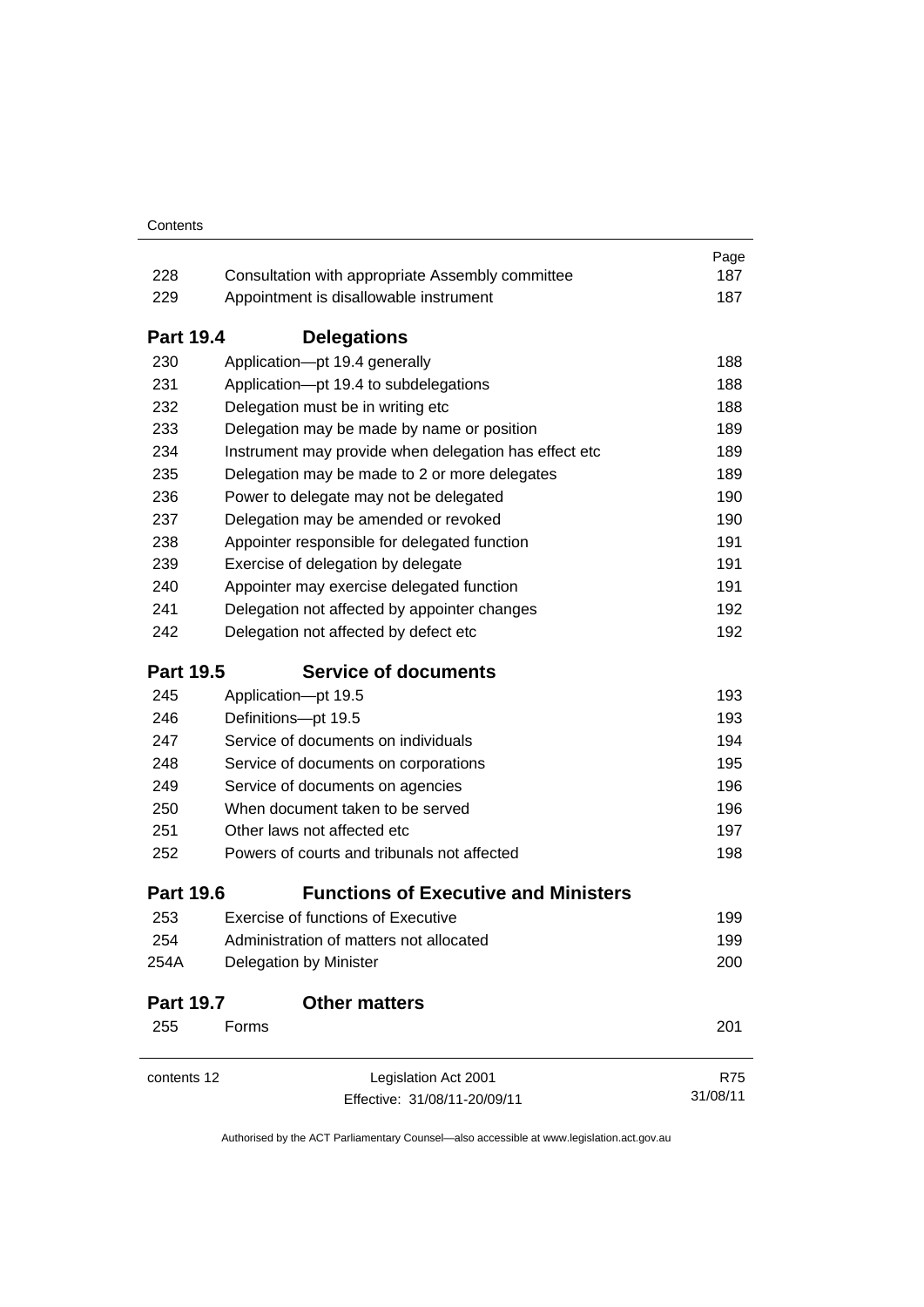|                   |                                              |                                                                      | Contents    |
|-------------------|----------------------------------------------|----------------------------------------------------------------------|-------------|
| 256               | Production of records kept in computers etc. |                                                                      | Page<br>203 |
| <b>Chapter 20</b> |                                              | <b>Miscellaneous</b>                                                 |             |
| 300               |                                              | Delegation by parliamentary counsel                                  | 204         |
| 301               | References to Administration Act 1989 etc    |                                                                      | 204         |
| 302               |                                              | Regulation-making power                                              | 205         |
|                   |                                              |                                                                      |             |
| <b>Schedule 1</b> |                                              | Acts included in sources of law in the ACT                           | 206         |
| <b>Part 1.1</b>   |                                              | Former NSW and UK Acts in force before<br>establishment of Territory | 206         |
| <b>Part 1.2</b>   |                                              | Former NSW Acts applied after establishment of<br><b>Territory</b>   | 207         |
| <b>Dictionary</b> |                                              |                                                                      | 208         |
| Part 1            |                                              | <b>Meaning of commonly-used terms</b>                                | 208         |
| Part 2            |                                              | <b>Terms for Legislation Act 2001 only</b>                           | 238         |
|                   |                                              |                                                                      |             |
| <b>Endnotes</b>   |                                              |                                                                      |             |
| 1                 | About the endnotes                           |                                                                      | 242         |
| 2                 | Abbreviation key                             |                                                                      | 242<br>243  |
| 3                 | Legislation history                          |                                                                      |             |
| 4                 | Amendment history                            |                                                                      |             |

5 [Earlier republications 290](#page-305-0)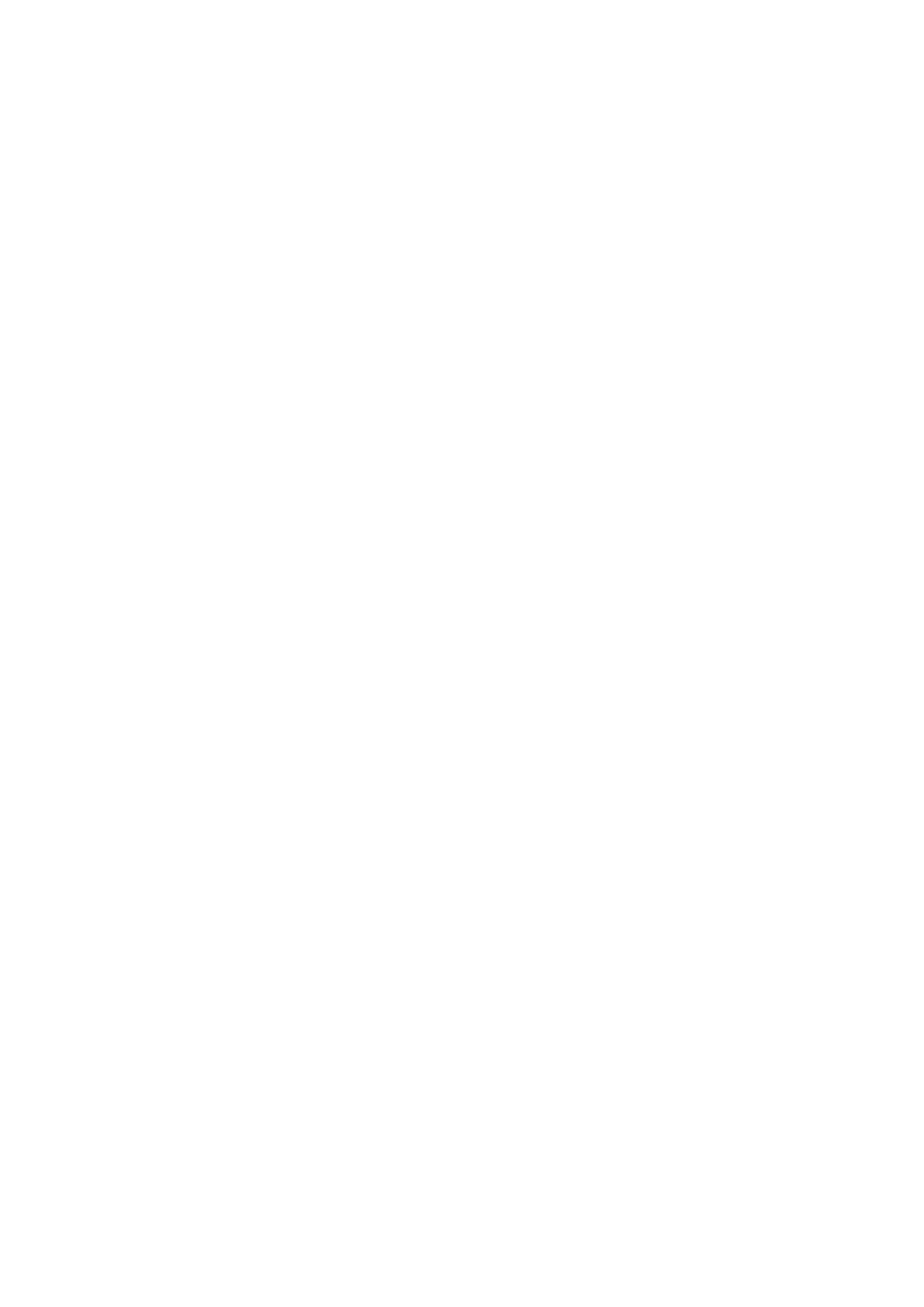

# **Legislation Act 2001**

An Act about legislation

R75 31/08/11

Ī

Legislation Act 2001 Effective: 31/08/11-20/09/11 page 1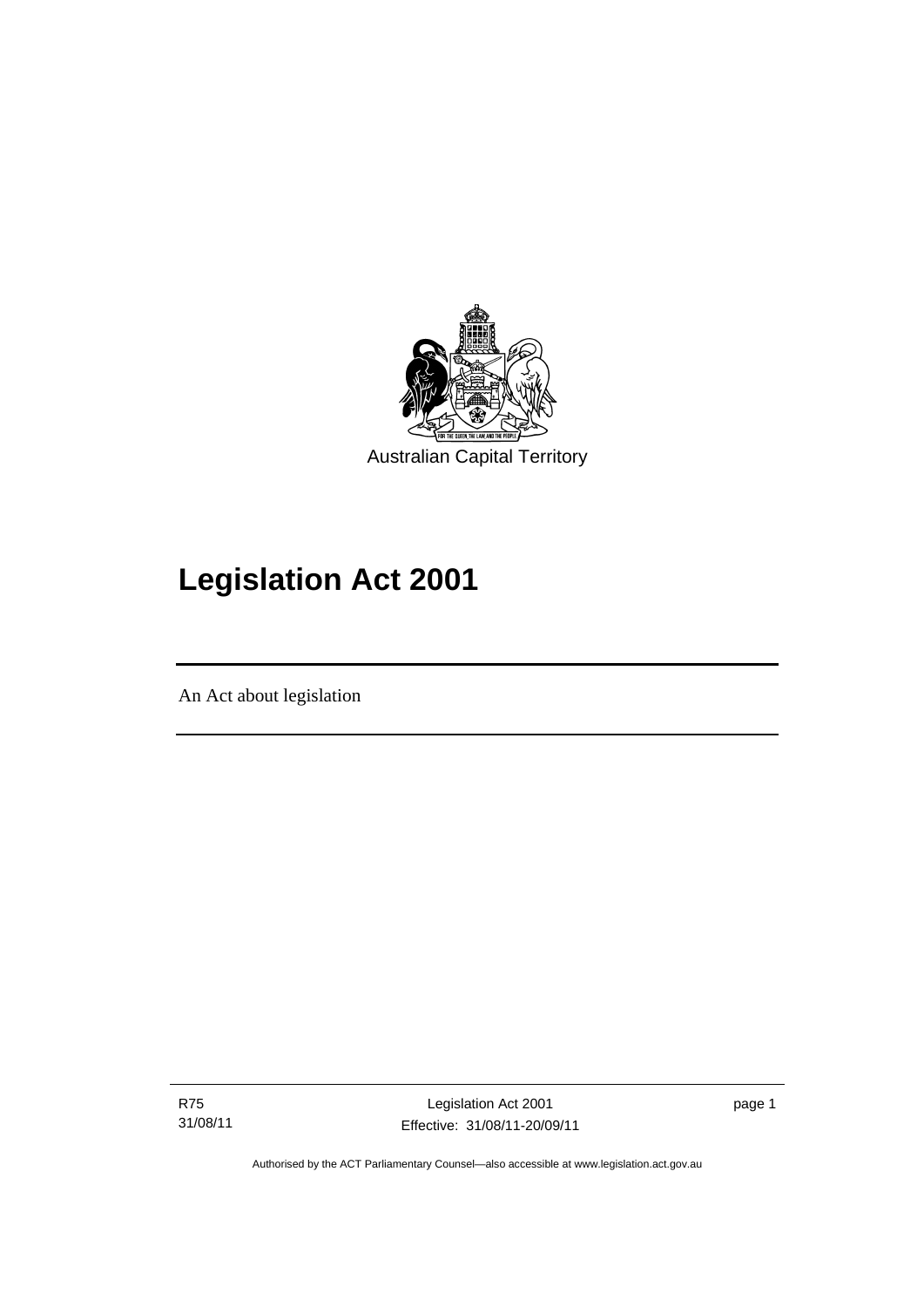**Chapter 1** Preliminary<br>**Part 1.1** General General

Section 1

# <span id="page-17-0"></span>**Chapter 1** Preliminary

# <span id="page-17-1"></span>**Part 1.1 General**

## <span id="page-17-2"></span>**1 Name of Act**

This Act is the *Legislation Act 2001.* 

## <span id="page-17-3"></span>**2 Dictionary**

The dictionary at the end of this Act is part of this Act.

- *Note 1* The dictionary at the end of an Act usually defines certain terms used in the Act, and includes references (*signpost definitions*) to other terms defined elsewhere in the Act. However, in this Act the dictionary is divided into 2 parts.
- *Note 2* Pt 1 defines terms commonly used in Acts (including this Act) and statutory instruments. For example, because of the definition '*month* means calendar month.', the term 'month' has the defined meaning wherever the term is used in an Act or statutory instrument unless the Act or instrument provides otherwise or the contrary intention otherwise appears (see s 144 and s 155).
- *Note 3* Pt 2 defines certain terms used in this Act. For example, the signpost definition '*administrator*, for part 19.5 (Service of documents)—see section 246.' means that the term 'administrator' is defined in s 246 for this Act, pt 19.5. A definition in pt 2 applies to all of this Act unless the definition, or another provision of this Act, provides otherwise or the contrary intention otherwise appears (see s 155 and s 156 (1)).

## <span id="page-17-4"></span>**2A Notes**

A note included in this Act is explanatory and is not part of this Act.

*Note* See s 127 (1), (4) and (5) for the legal status of notes.

## <span id="page-17-5"></span>**3 Objects**

- (1) The main object of this Act is to make legislation more accessible.
- (2) This is to be achieved particularly by—

R75 31/08/11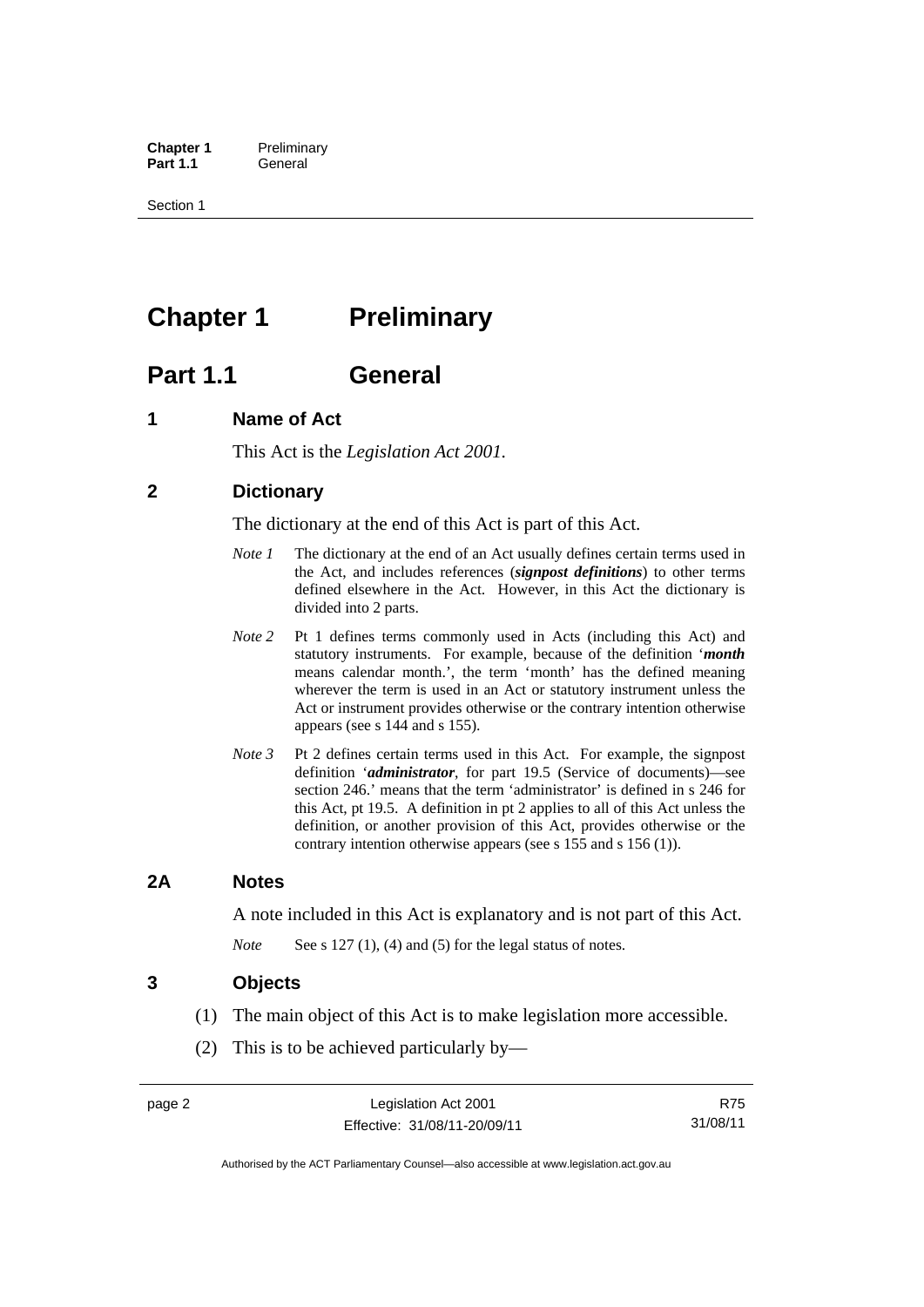- (a) encouraging access to legislation through the internet, while maintaining access to printed legislation; and
- (b) restating the law dealing with the 'life cycle' of legislation, improving its structure and content, and simplifying its provisions where practicable; and
- (c) assisting users of legislation to find, read, understand and use legislation by—
	- (i) facilitating the shortening and simplification of legislation; and
	- (ii) promoting consistency in the form and language of legislation; and
	- (iii) providing rules about the interpretation of legislation; and
	- (iv) facilitating the updating and republication of legislation to ensure its ready availability.
- (3) For this section, the '*life cycle*' of legislation includes the making (where relevant), notification, commencement, presentation and disallowance (where relevant), operation, interpretation, proof, republication, amendment and repeal of legislation and instruments made under legislation.

## <span id="page-18-0"></span>**4 Application of Act**

- (1) This Act applies to all Acts (including this Act) and statutory instruments.
- (2) In particular, Acts and statutory instruments are taken to be made on the basis that they will operate in conjunction with this Act.

## **Examples**

1 An Act imposes an obligation and provides that people who 'fail' to carry out the obligation are liable to the penalty. The Act does not, however, define 'fail' or indicate that the word is used in a special way. In accordance with this Act, dictionary, pt 1 (see s 144), the word 'fail' includes 'refuse'. In other words, a person who refuses to carry out the obligation will be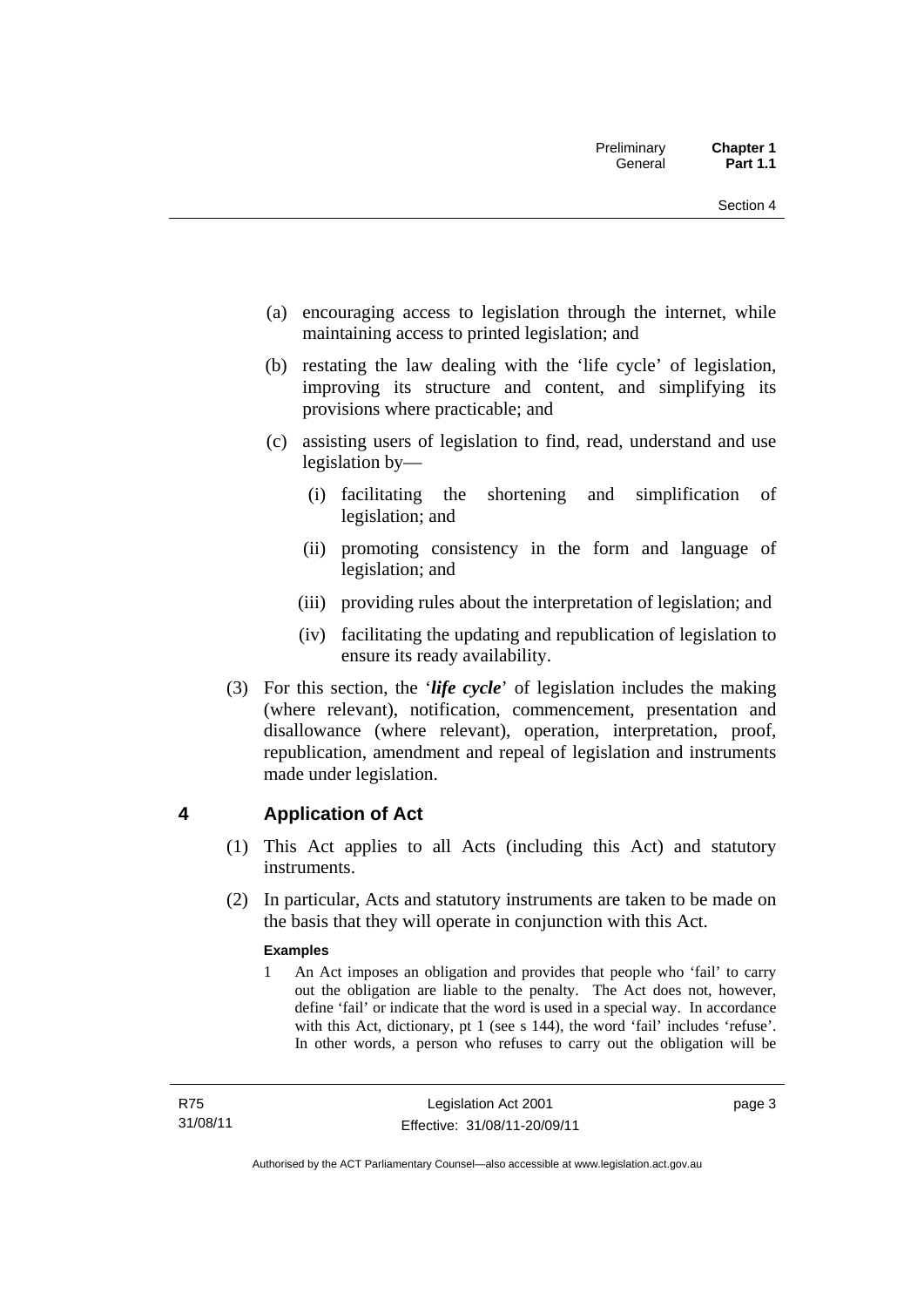#### Section 5

subject to the penalty in the same way as someone who only neglects the obligation. In this case, the presence in an Act of a word that is defined in this Act attracts the operation of the definition in the dictionary.

2 The *XYZ Act 2001* contains the following provision:

The Minister may determine fees for this Act.

Because the XYZ Act authorises a fee to be determined 'for this Act', this Act, s 56 applies and therefore the provisions of pt 6.3 (Making of certain statutory instruments about fees) apply to the determination of fees under the provision. In this case, the operation of provisions of this Act is attracted because the *XYZ Act 2001* contains a provision that triggers the application of the part.

- *Note 1* The determination of a fee by a Minister under an Act is a disallowable instrument and must be in writing (see s  $9(1)$  (b) and s  $42(2)$ ).
- *Note* 2 An example is part of the Act, is not exhaustive and may extend, but does not limit, the meaning of the provision in which it appears (see s 126 and s 132).
- (3) This section is a determinative provision.
	- *Note* See s 5 for the meaning of determinative provisions, and s 6 for their displacement.

### <span id="page-19-0"></span>**5 Determinative and non-determinative provisions**

- (1) This Act consists of determinative and non-determinative provisions.
- (2) A *determinative provision* is a provision of this Act that is declared to be a determinative provision.

#### **Example**

Section 4 (3) provides that s 4 is a determinative provision.

(3) A *non-determinative provision* is any other provision of this Act.

#### **Example**

Section 3 does not contain a provision corresponding to s 4 (3). Therefore, s 3 is not a determinative provision.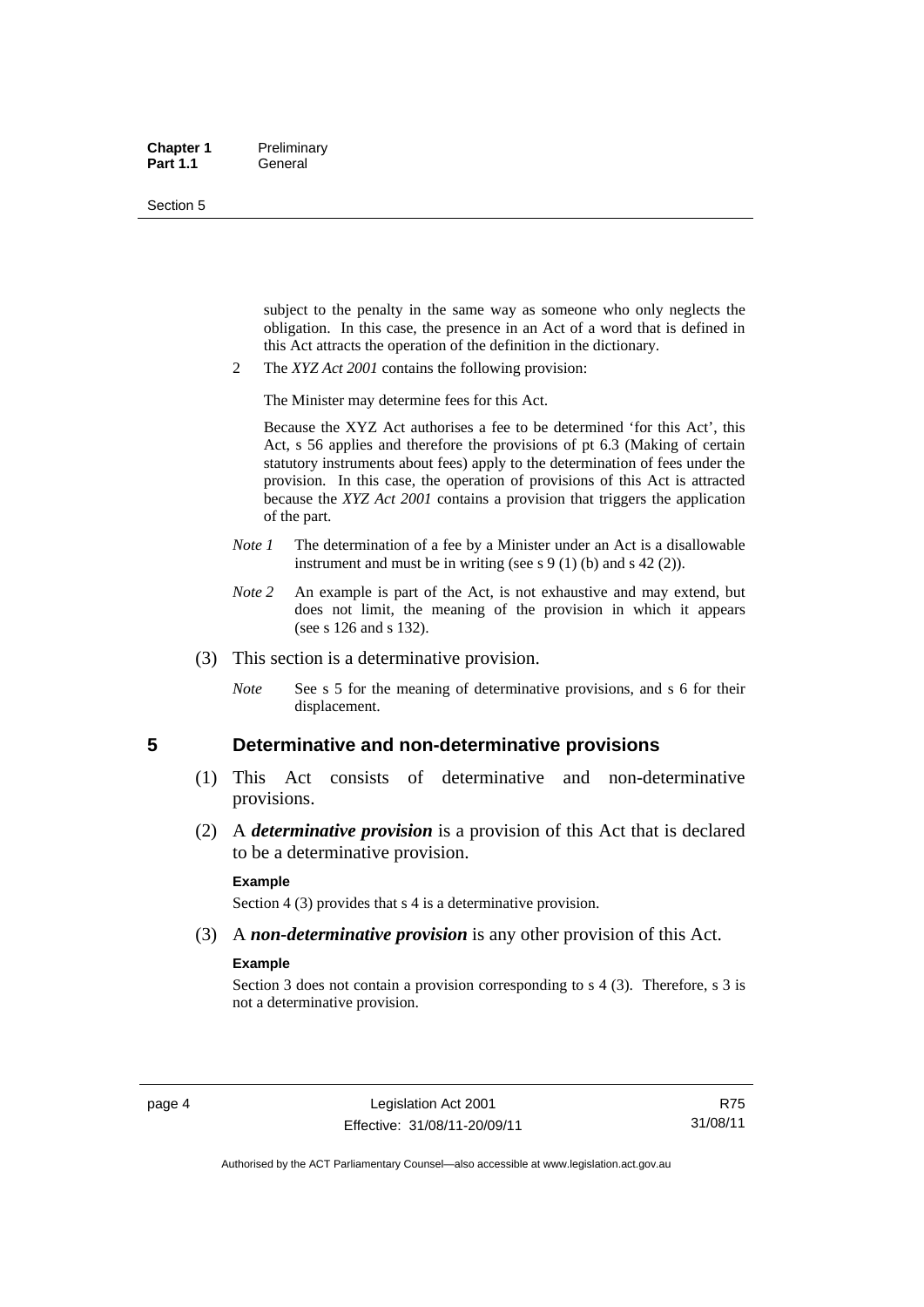*Note* An example is part of the Act, is not exhaustive and may extend, but does not limit, the meaning of the provision in which it appears (see s 126 and s 132).

## <span id="page-20-0"></span>**6 Legislation Act provisions must be applied**

- (1) A provision of this Act must be applied to an Act or statutory instrument, in accordance with the terms of the provision, except so far as it is displaced.
- (2) A determinative provision may be displaced expressly or by a manifest contrary intention.
- (3) A non-determinative provision may be displaced expressly or by a contrary intention.

- (4) The declaration of a provision as 'determinative' indicates that it is the intention of the Legislative Assembly that, if the provision is to be displaced at all in a particular case, a more deliberate displacement is required than if the provision were a non-determinative provision.
- (5) This section applies despite any presumption or rule of interpretation.
- (6) A provision of this Act must not be taken to be displaced by a provision of an Act or statutory instrument so far as the provisions can operate concurrently.
- (7) In particular and without limiting subsection (5), a provision of this Act is not displaced by a provision of an Act or statutory instrument because the provisions deal with the same or a similar subject matter.
- (8) This section is a determinative provision.

**Examples—different kinds of displacement** 

1 *Determinative provision—express displacement*

page 5

*Note* For the distinction between a 'manifest contrary intention' (see s (2)) and 'contrary intention' (see s (3)), see the examples in this section.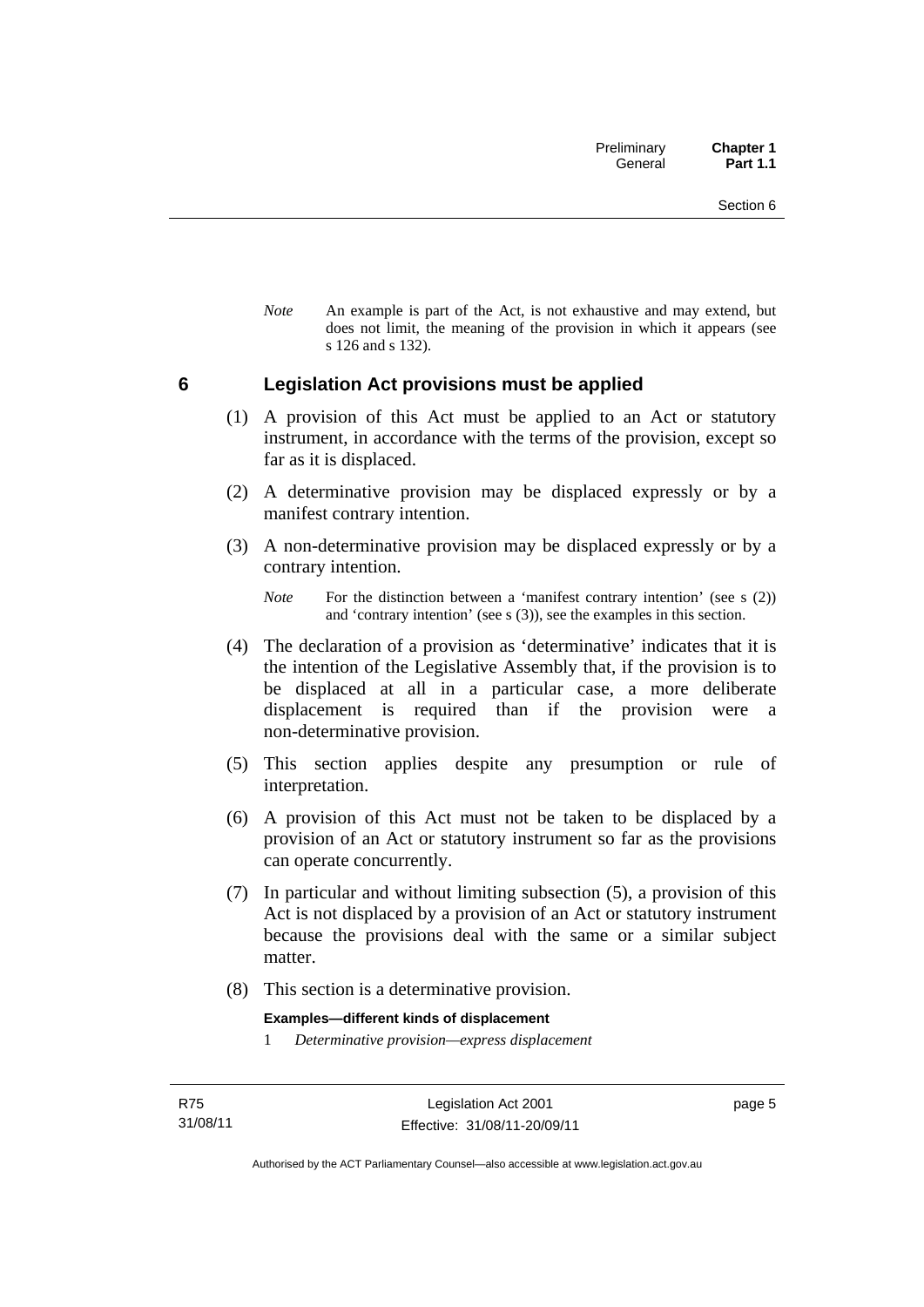The *Collections Regulation Act 1999* (hypothetical), s 83 contains the following provision:

(2) The Legislation Act, section 47 (3) does not apply to a regulation under this Act.

Section 83 (2) illustrates a provision expressly displacing this Act, s 47 (3), a determinative provision.

2 *Determinative provision—manifest contrary intention*

The *Motor Repairers Act 2001* (hypothetical) does not contain a provision like the *Collections Regulation Act 1999*, s 83, but s 79 contains the following provision:

(3) A regulation may apply, adopt or incorporate an instrument or provision of an instrument as in force from time to time.

Section 79 (3) illustrates a provision displacing this Act, s 47 (3), a determinative provision, by a manifest contrary intention because s 79 (3) clearly contradicts s 47 (3).

#### 3 *Non-determinative provision—contrary intention*

The master of a vessel is charged with contravening the *Liquor Act 2001* (hypothetical), s 126 by selling liquor on or from 'licensed premises' otherwise than at a time authorised by the Act. It is claimed that the sale took place on the vessel. The Act defines 'licensed premises' to mean that part or those parts of a building or buildings and of the land adjoining it or them as defined by the licensing court. It is argued that the complaint is defective in that a vessel cannot be 'licensed premises'. However, s 126 is expressed to apply to 'a licensee, servant, agent or master who sells liquor on or from licensed premises'. In this case, the reference to 'master' indicates a contrary intention indicating that the section is intended to apply to liquor sold on or from vessels.

#### **Example—concurrent operation (no displacement)**

The *Small Clubs Act 2002* (hypothetical) contains the following provision about how notice of the club's annual general meeting may be served on members of a registered small club:

#### **60 Serving notice of annual general meeting**

R75 31/08/11

Authorised by the ACT Parliamentary Counsel—also accessible at www.legislation.act.gov.au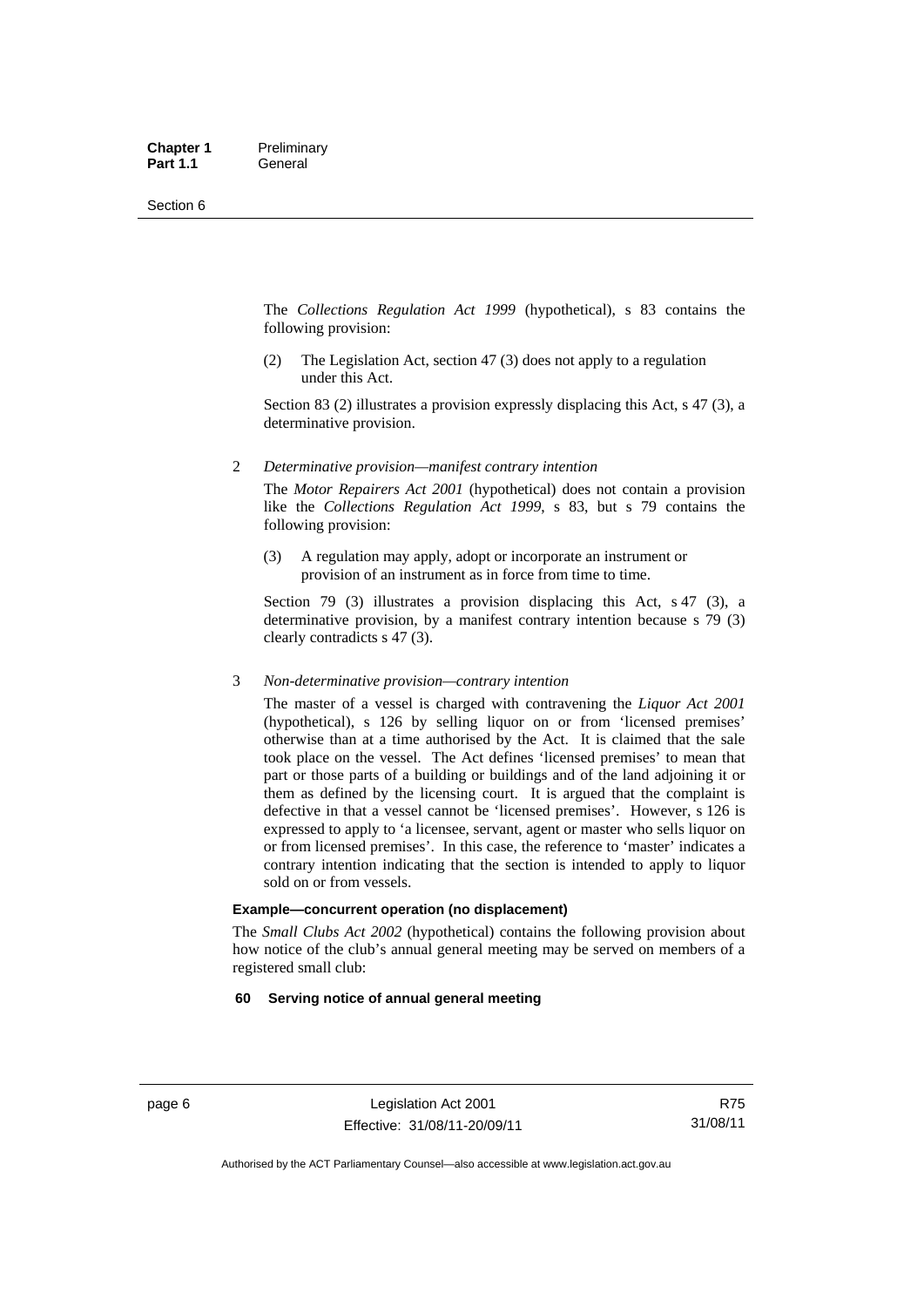The executive committee of a registered small club may serve notice of the annual general meeting of the club on members by pinning the notice to a noticeboard in the club house.

This Act, s 247, a non-determinative provision, allows a document to be served on an individual under an Act in a number of ways (by giving the document to the individual, by sending it by prepaid post etc), but does not mention pinning the document to a noticeboard as a method of giving the notice.

Section 247 is not displaced by the *Small Clubs Act 2002*, s 60, because—

- s 60 does not expressly displace section 247 nor does it indicate a contrary intention (see s 6 (1) and (3)) and, in particular, s 60 does not indicate an intention that the method of service it authorises is to be the only method of serving notice of annual general meetings on members of small clubs; and
- the application of s 247 is not displaced by any presumption or rule of interpretation (see s  $6(5)$ ); and
- s 60 and s 247 can operate concurrently (see s 6 (6)) by allowing complementary methods of service; and
- the fact that s 60 and s 247 deal with the same (or a similar) subject matter does not of itself displace s 247 (see s 6 (7) and also s 6 (5)).

It follows, therefore, that the executive committee is free to serve notice of the annual general meeting under s 60 or s 247.

*Note* An example is part of the Act, is not exhaustive and may extend, but does not limit, the meaning of the provision in which it appears (see s 126 and s 132).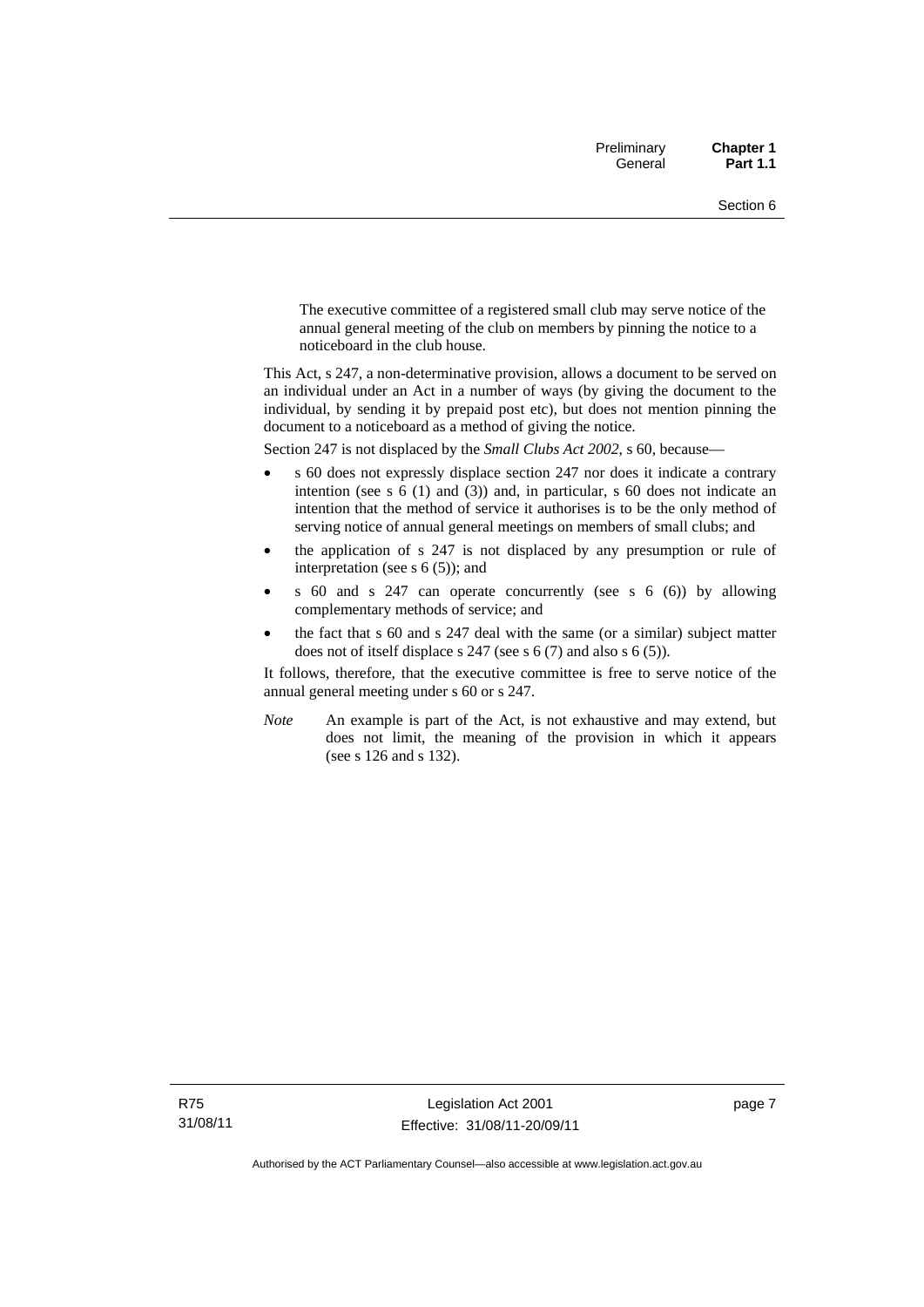# <span id="page-23-0"></span>**Part 1.2 Basic concepts**

## <span id="page-23-1"></span>**7 Meaning of** *Act* **generally**

- (1) An *Act* is an Act of the Legislative Assembly.
- (2) An *Act of the Legislative Assembly* is a law (however described or named) made by the Legislative Assembly under the Self-Government Act.
- (3) A reference to an *Act* includes a reference to a provision of an Act.
	- *Note 1* Section 17 deals with former Commonwealth enactments, and former NSW and UK Acts, that have become ACT Acts.
	- *Note 2* Section 100 (1) deals with references to particular Acts.

## <span id="page-23-2"></span>**8 Meaning of** *subordinate law*

- (1) A *subordinate law* is a regulation, rule or by-law (whether or not legislative in nature) made under—
	- (a) an Act; or
	- (b) another subordinate law; or
	- (c) power given by an Act or subordinate law and also power given otherwise by law.
- (2) A reference to a *subordinate law* includes a reference to a provision of a subordinate law.

## <span id="page-23-3"></span>**9 Meaning of** *disallowable instrument*

- (1) A *disallowable instrument* is—
	- (a) a statutory instrument (whether or not legislative in nature) that is declared to be a disallowable instrument by an Act, subordinate law or another disallowable instrument; or
	- (b) a determination of fees or charges by a Minister under an Act or subordinate law.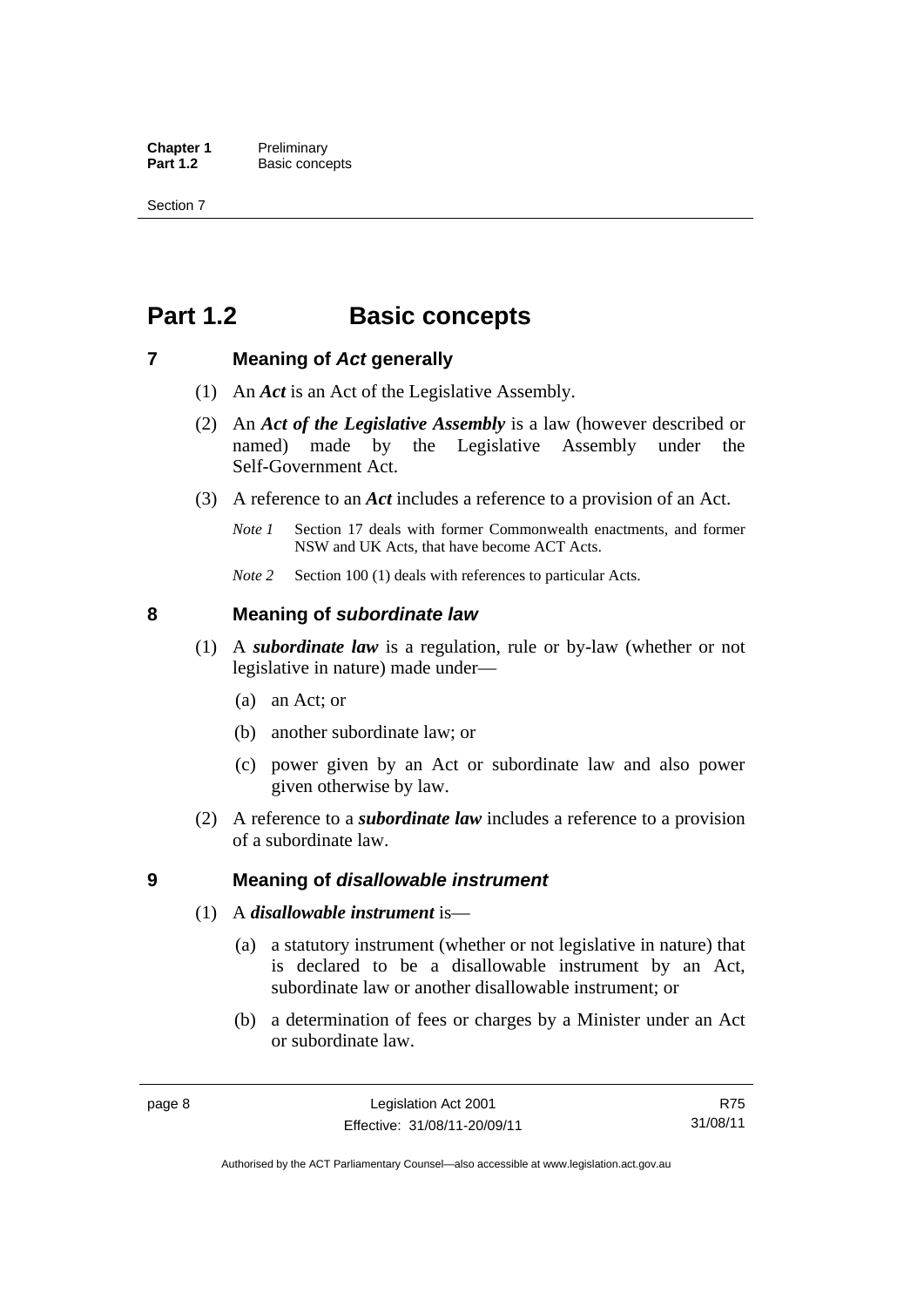*Note Statutory instrument* is defined in s 13.

 (2) A reference to a *disallowable instrument* includes a reference to a provision of a disallowable instrument.

## <span id="page-24-0"></span>**10 Meaning of** *notifiable instrument*

- (1) A *notifiable instrument* is a statutory instrument (whether or not legislative in nature) that is declared to be a notifiable instrument by an Act, subordinate law, disallowable instrument or another notifiable instrument.
- (2) A reference to a *notifiable instrument* includes a reference to a provision of a notifiable instrument.

## <span id="page-24-1"></span>**11 Meaning of** *commencement notice*

- (1) A *commencement notice* is a statutory instrument that fixes or otherwise determines the commencement of an Act, subordinate law, disallowable instrument or notifiable instrument.
- (2) A reference to a *commencement notice* includes a reference to a provision of a commencement notice.

## <span id="page-24-2"></span>**12 Meaning of** *legislative instrument*

- (1) A *legislative instrument* is—
	- (a) a subordinate law; or
	- (b) a disallowable instrument; or
	- (c) a notifiable instrument; or
	- (d) a commencement notice.
- (2) A reference to a *legislative instrument* includes a reference to a provision of a legislative instrument.

page 9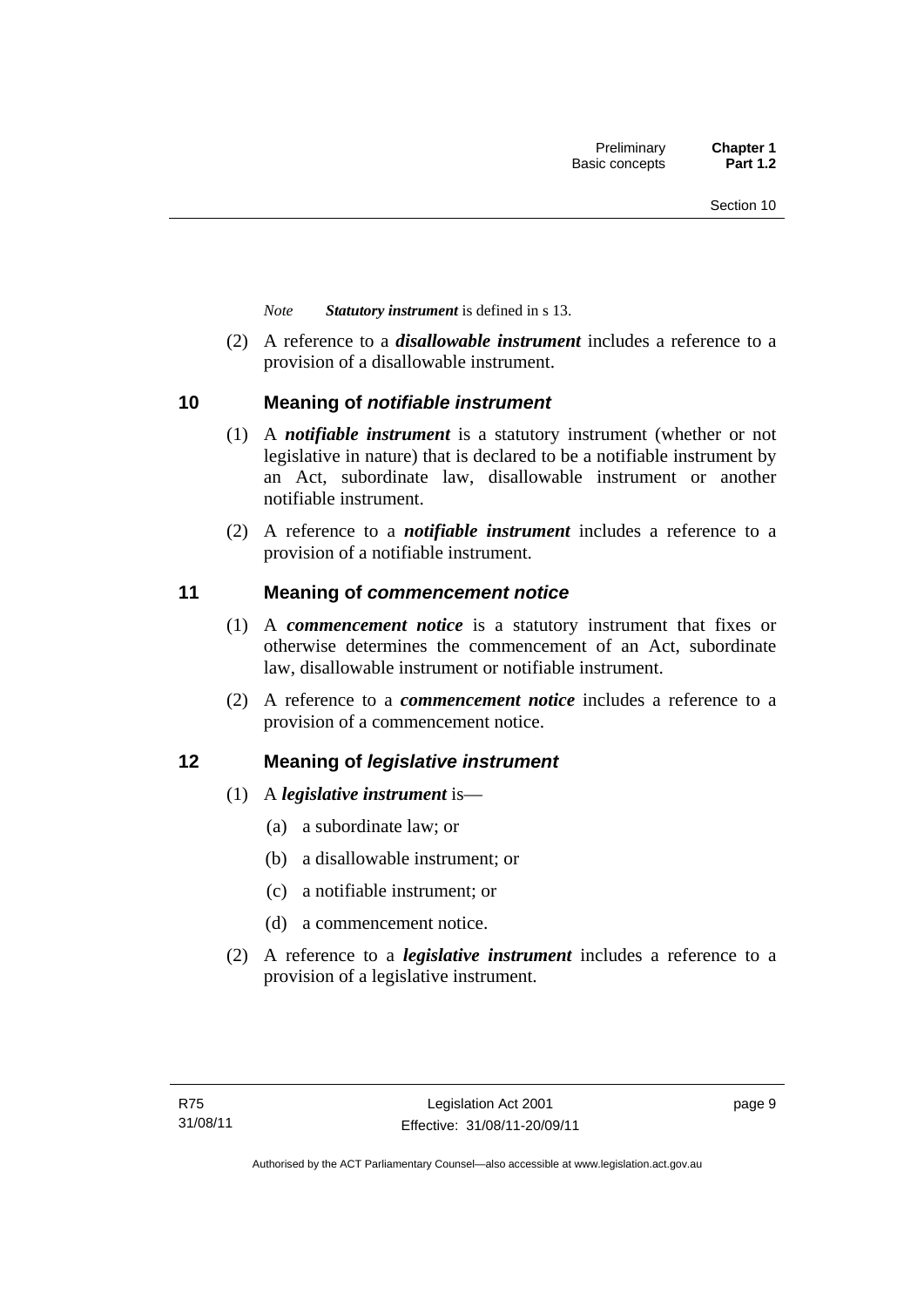## <span id="page-25-0"></span>**13 Meaning of** *statutory instrument*

- (1) A *statutory instrument* is an instrument (whether or not legislative in nature) made under—
	- (a) an Act; or
	- (b) another statutory instrument; or
	- (c) power given by an Act or statutory instrument and also power given otherwise by law.
- (2) A *statutory instrument* includes a subordinate law, disallowable instrument, notifiable instrument and commencement notice.
- (3) A reference to a *statutory instrument* includes a reference to a provision of a statutory instrument.

## <span id="page-25-1"></span>**14 Meaning of** *instrument*

(1) An *instrument* is any writing or other document.

*Note Writing* is defined in the dictionary, pt 1.

 (2) A reference to an *instrument* includes a reference to a provision of an instrument.

## <span id="page-25-2"></span>**15 Meaning of** *authorised republication*

- (1) An *authorised republication* is a republication of a law authorised by the parliamentary counsel under this Act.
- (2) A reference to an *authorised republication* includes a reference to a provision of an authorised republication.
- (3) In this section:

*law*—see section 107 (Definitions—ch 11).

## <span id="page-25-3"></span>**16 Meaning of** *provision*

A *provision* of an Act or instrument is any words or anything else that forms part of the Act or instrument.

page 10 Legislation Act 2001 Effective: 31/08/11-20/09/11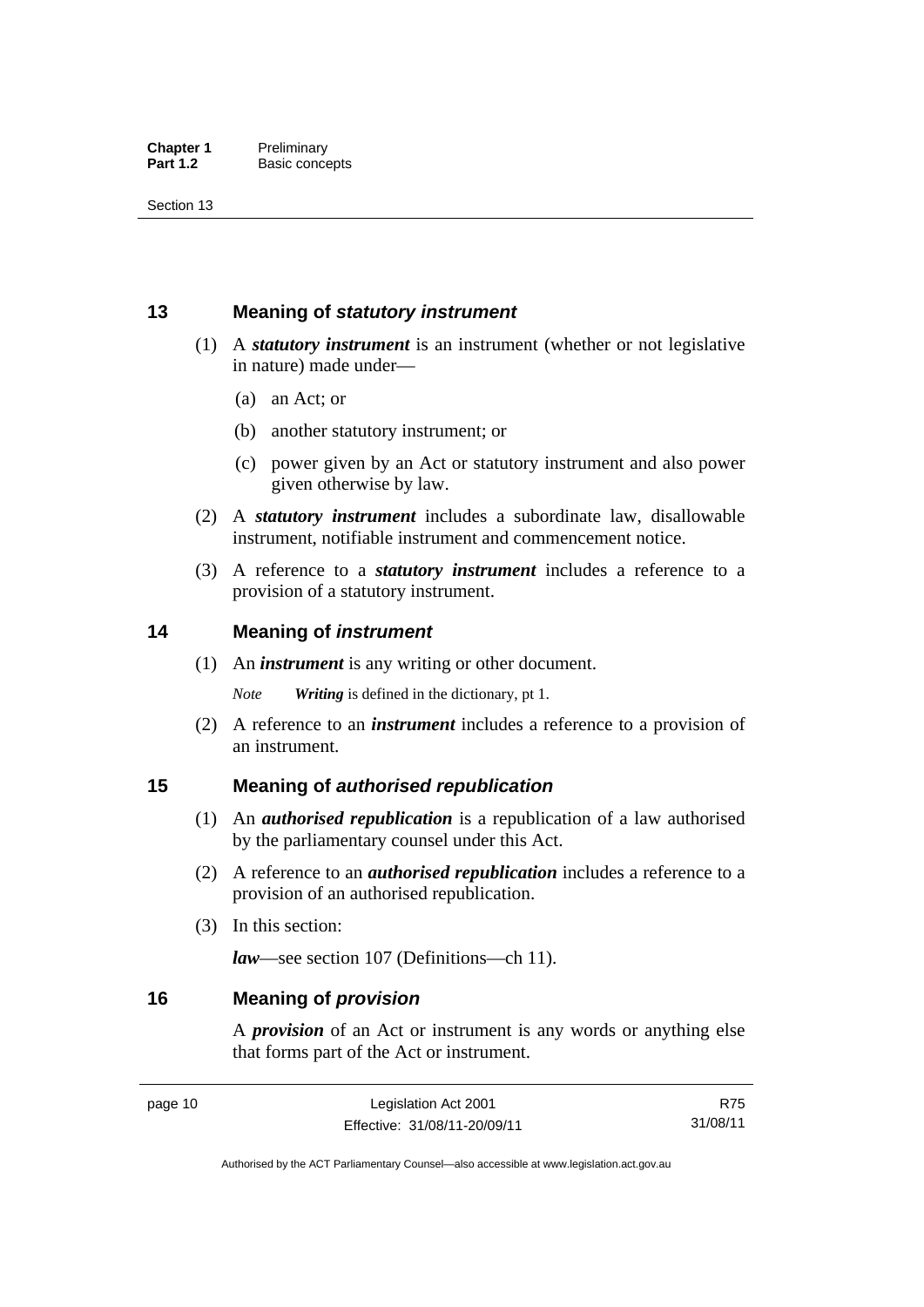#### **Examples—provisions consisting of groups of words**

sections, subsections, paragraphs, subparagraphs, sub-subparagraphs, examples

#### **Examples—provisions consisting of groups of other provisions**

chapters, parts, divisions, subdivisions, schedules

- *Note 1* An example is part of the Act, is not exhaustive and may extend, but does not limit, the meaning of the provision in which it appears (see s 126 and s 132).
- *Note 2* See s 126 and s 127 for material that is, or is not, part of an Act or statutory instrument.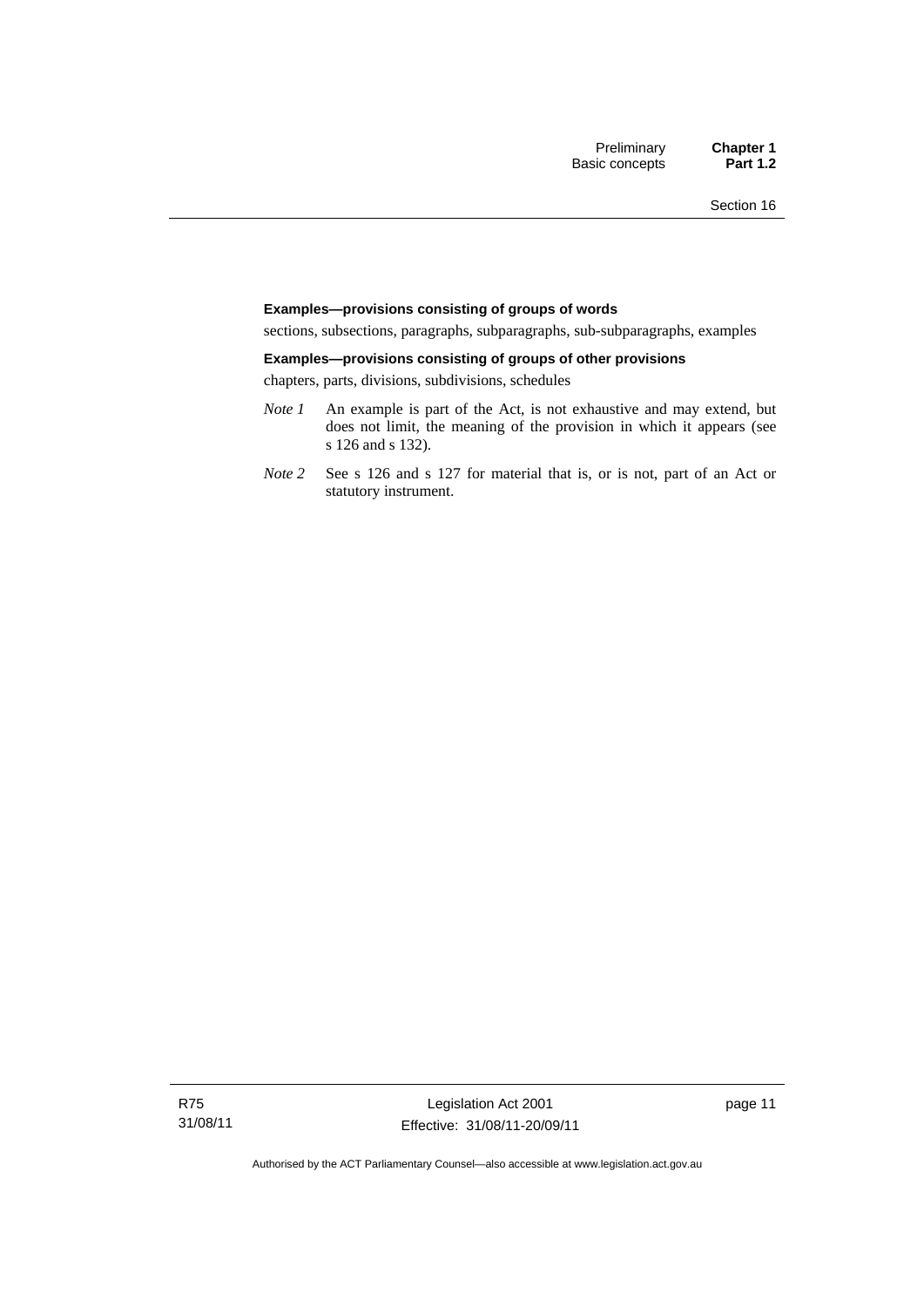# <span id="page-27-0"></span>**Part 1.3 Sources of law in the ACT**

#### **Notes on sources of law**

- *Note 1* The laws in force in the ACT consist of the written law and various unwritten laws known as the principles and rules of common law and equity.
- *Note* 2 The written law of the Territory consists primarily of laws, known as Acts, made by the Legislative Assembly. It also includes regulations, rules of court and other legislative instruments made under specific powers given by Acts. (Written laws made under an Act are commonly called 'subordinate' or 'delegated' legislation.)
- *Note 3* Before self-government, ordinances made by the Governor-General under the *Seat of Government* (*Administration*) *Act 1910* (Cwlth) were the main form of legislation made for the ACT. Most of the ordinances in force at self-government have been converted into Acts (see the Self-Government Act, s 34). However, the Governor-General has power to make ordinances for the ACT on a limited number of topics (see *Seat of Government (Administration) Act 1910* (Cwlth), s 12).
- *Note 4* The written laws in force in the ACT also include the Commonwealth Constitution, Commonwealth Acts, and regulations and other legislative instruments made under Commonwealth Acts. As a general rule, Commonwealth Acts and legislative instruments apply in the ACT in the same way as they apply in other parts of Australia. Commonwealth Acts and instruments prevail over the Acts made by the Legislative Assembly to the extent to which they are inconsistent (see Self-Government Act, s 28).
- *Note 5* Certain Acts of New South Wales and the United Kingdom also formed part of the written laws in force in the ACT. Because of the *Interpretation Act 1967*, s 65, these are now taken to be laws made by the Legislative Assembly as if they had been enacted by the Assembly. (Section 65 has expired, but its previous operation was saved–see s 65 (3)). These Acts are listed in sch 1.

## <span id="page-27-1"></span>**17 References to Acts include references to former Cwlth enactments etc**

 (1) A reference to an *Act* includes a reference to a former Commonwealth enactment.

page 12 Legislation Act 2001 Effective: 31/08/11-20/09/11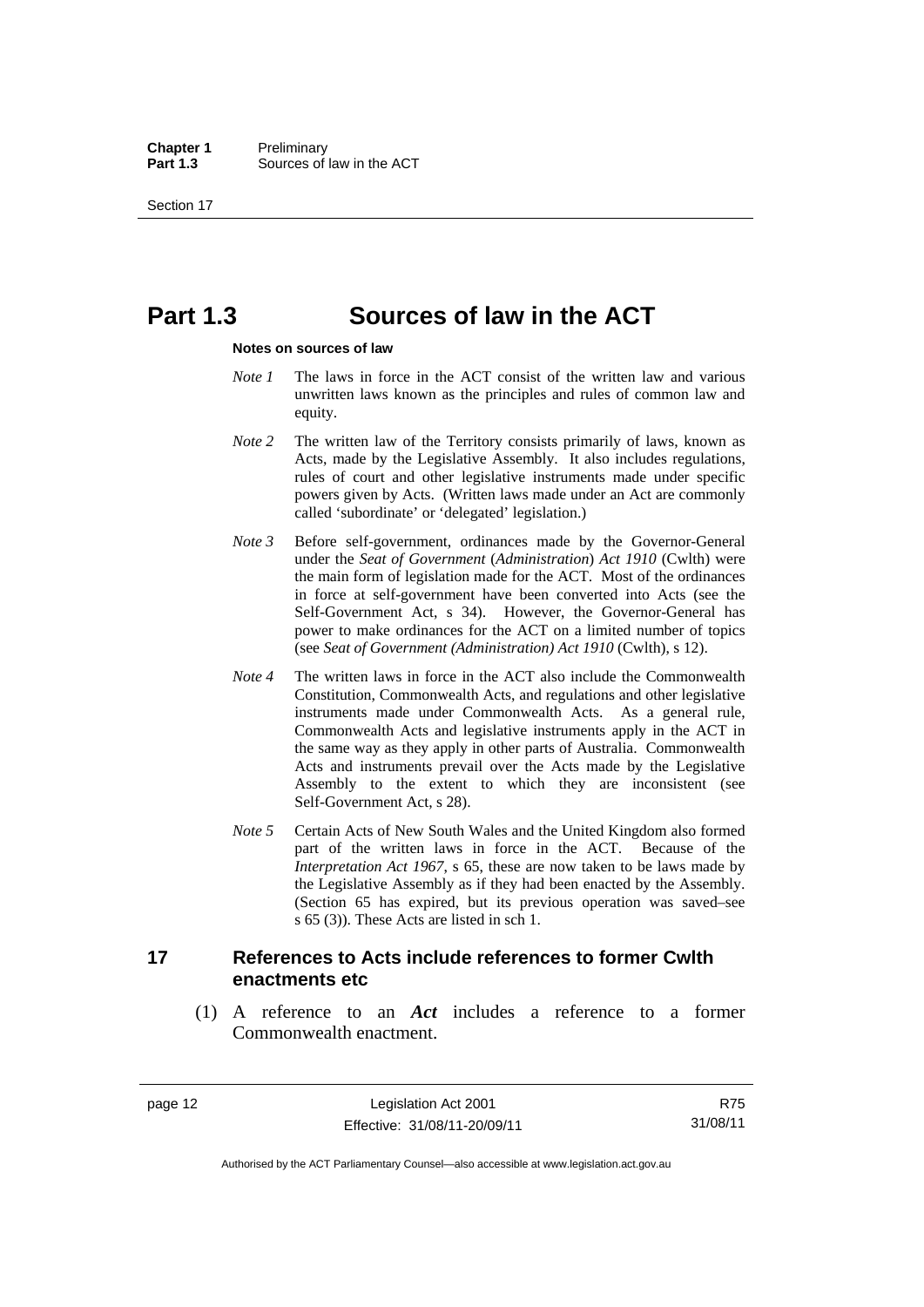- (2) Without limiting subsection (1), a reference to an *Act* includes a reference to a former NSW Act or former UK Act mentioned in schedule 1.
- (3) In this section:

*former Commonwealth enactment* means a Commonwealth Act or ordinance, a New South Wales Act or Imperial Act that is—

- (a) an enactment within the meaning of the Self-Government Act because of that Act, section 34; or
- (b) an enactment because of the *A.C.T*. *Self-Government (Consequential Provisions) Act 1988* (Cwlth), section 10 (3) or section 12 (2) or (3).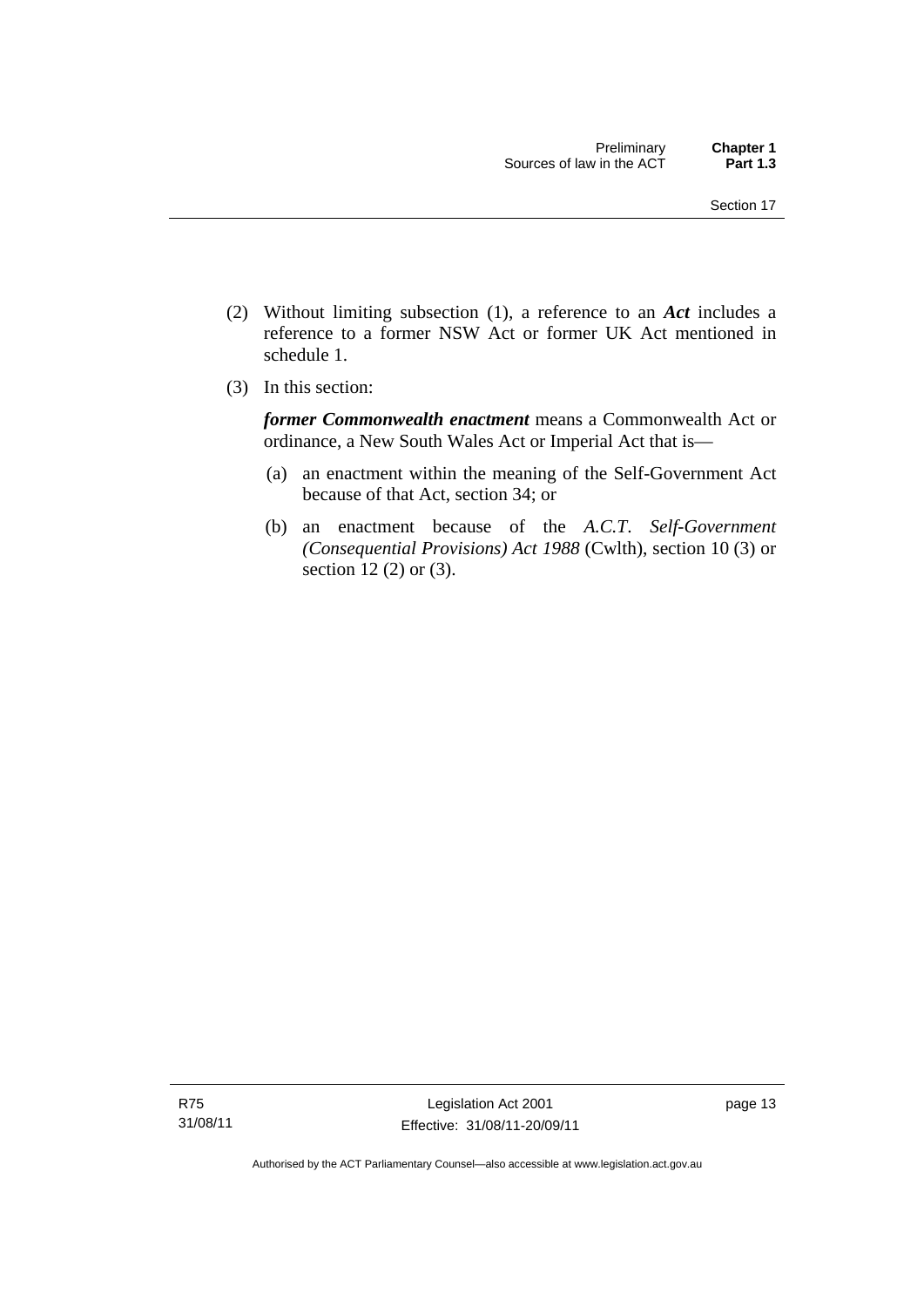# <span id="page-29-0"></span>**Chapter 2 ACT legislation register and website**

<span id="page-29-1"></span>**18 ACT legislation register** 

- (1) The parliamentary counsel must establish and maintain a register of Acts and statutory instruments (the *ACT legislation register*).
- (2) The register must be kept electronically.

#### **Example—how register may be kept**

The register may be kept in the form of, or as part of, 1 or more computer databases, and may include data compiled electronically from the databases.

*Note* An example is part of the Act, is not exhaustive and may extend, but does not limit, the meaning of the provision in which it appears (see s 126 and s 132).

## <span id="page-29-2"></span>**19 Contents of register**

- (1) The ACT legislation register must contain the following:
	- (a) authorised republications of laws currently in force;
	- (b) Acts as made;
	- (c) subordinate laws as made;
	- (d) disallowable instruments as made;
	- (e) notifiable instruments as made;
	- (f) commencement notices as made;
	- (g) resolutions passed, or taken to have been passed, by the Legislative Assembly to disallow a subordinate law or disallowable instrument;
	- (h) resolutions passed, or taken to have been passed, by the Legislative Assembly to amend a subordinate law or disallowable instrument;

R75 31/08/11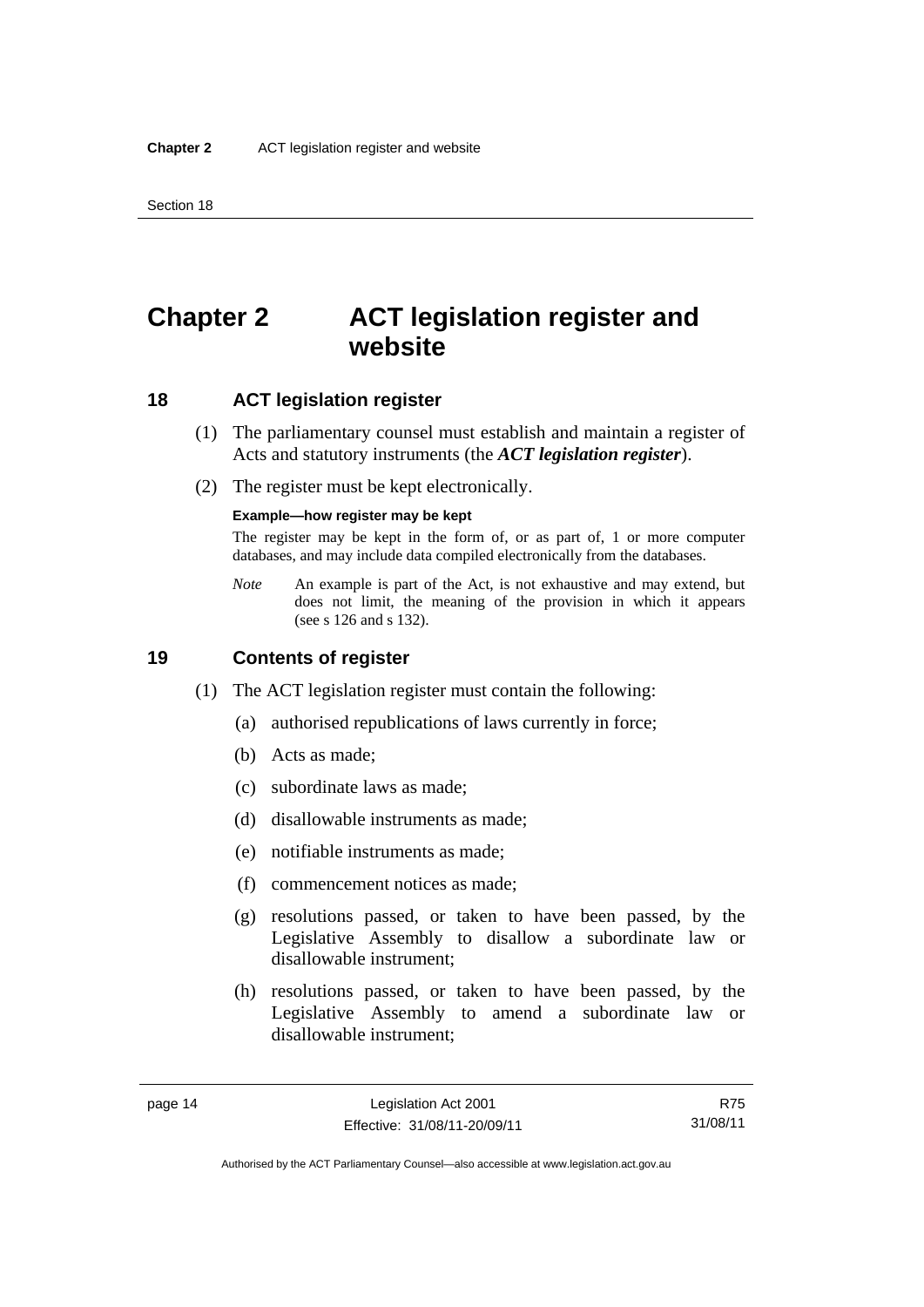- (i) bills presented to the Legislative Assembly;
- (j) explanatory statements for bills, and amendments of bills, presented to the Legislative Assembly;
- (k) explanatory statements, and regulatory impact statements under chapter 5, for subordinate laws and disallowable instruments.
- (2) The ACT legislation register must also contain the following:
	- (a) notifications of the making of Acts;
	- (b) notifications of the making of subordinate laws;
	- (c) notifications of the making of disallowable instruments;
	- (d) notifications of the making of notifiable instruments;
	- (e) notifications of the making of commencement notices;
	- (f) notifications of the disallowance of subordinate laws or disallowable instruments under section 65 (Disallowance by resolution of Assembly);
	- (g) notifications of the amendment of subordinate laws or disallowable instruments under section 68 (Amendment by resolution of Assembly).
- (3) The parliamentary counsel may enter additional material in the register if the parliamentary counsel considers that it is likely to be useful to users of the register.
- (4) Without limiting subsection (3), the additional material may include the following:
	- (a) unauthorised republications of laws currently in force;
	- (b) past versions of unauthorised republications;
	- (c) past versions of authorised republications;
	- (d) statutory instruments that are not legislative instruments;

page 15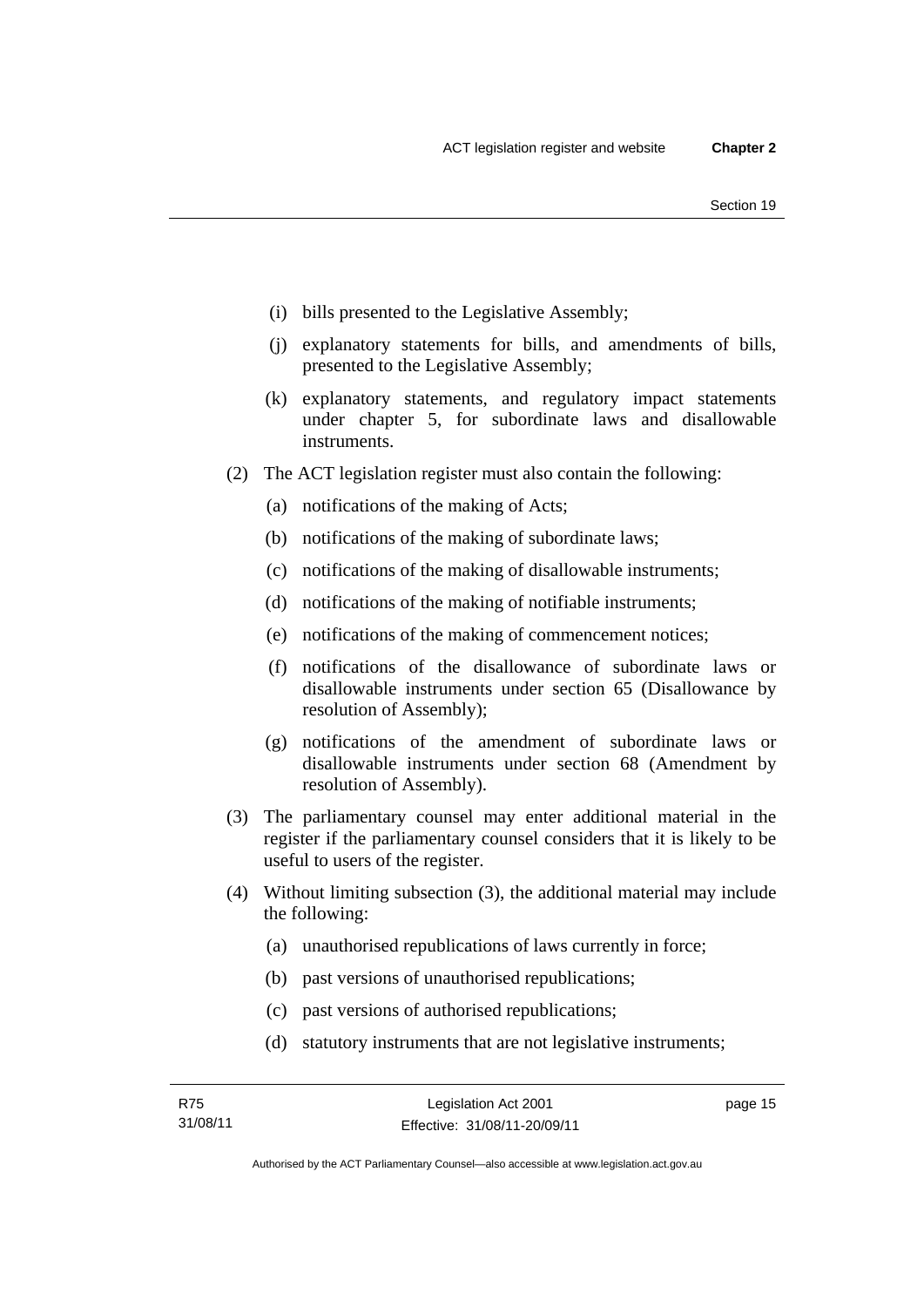- (e) repealed Acts and statutory instruments;
- (f) Commonwealth laws that apply in or in relation to the ACT;
- (g) material relevant to interpreting the rights set out in the *Human Rights Act 2004*, including documents mentioned in that Act, dictionary, definition of *international law*.
- *Note* The following sections deal with the entry of material in the register:
	- s 28 (Notification of Acts)
	- s 61 (Notification of legislative instruments)
	- s 65A (Notification of disallowance by resolution of Assembly)
	- s 69 (Notification of amendments made by resolution of Assembly)
	- s 108 (Republication in register).
- (5) The parliamentary counsel may enter additional material in the register in any way the parliamentary counsel considers is likely to be helpful to users of the register.

#### **Examples**

- 1 A uniform legislative scheme is entered into under heads of agreement signed on behalf of the Commonwealth, States and Territories. The Legislative Assembly later passes an Act to implement the scheme on behalf of the ACT and the Act is notified and entered in the register. The agreement is also entered in the register as a notifiable instrument with a notifiable instrument number even though the instrument is not taken to be a notifiable instrument under s 10 (Meaning of *notifiable instrument*). The page of the register for the Act contains the heading 'Legislative instruments' and the agreement is listed underneath. The page of the register for the agreement gives particulars for the agreement and mentions that it is not a notifiable instrument but is included in the register for information.
- 2 An instrument under the Self-Government Act notifying the appointment of Ministers is entered in the register as a notifiable instrument even though the instrument is not taken to be a notifiable instrument under s 10 (Meaning of *notifiable instrument*). The instrument is also numbered as a notifiable instrument. The page of the register for the notification mentions that it is made under the Self-Government Act and is not a notifiable instrument but is included in the register for information.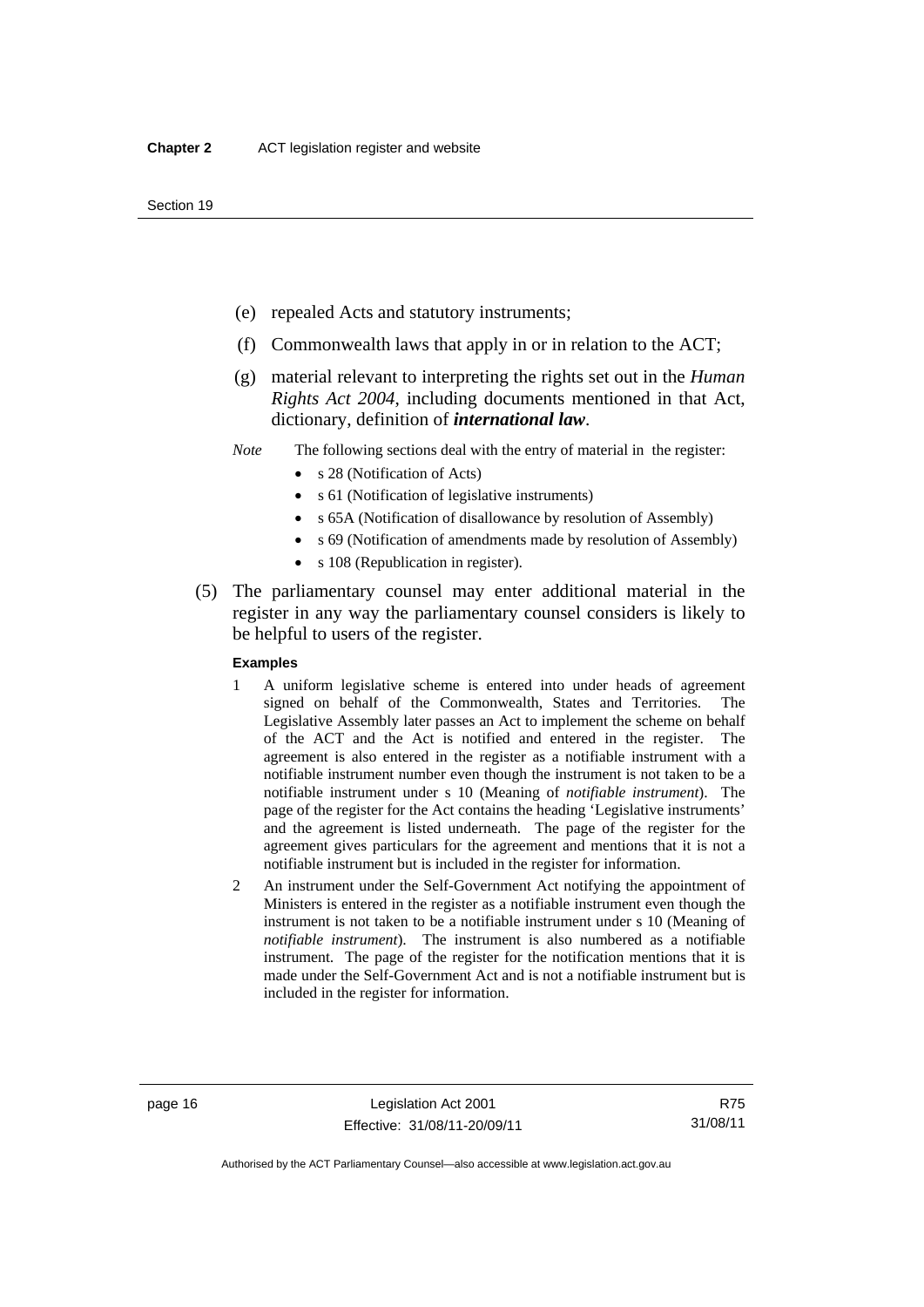- *Note* An example is part of the Act, is not exhaustive and may extend, but does not limit, the meaning of the provision in which it appears (see s 126 and s 132).
- (6) Without limiting subsection (3) or (5), a regulation may prescribe requirements to be satisfied for additional material to be entered in the register under this section, including, for example, requirements about—
	- (a) the form of the material; and
	- (b) the making of requests for its entry in the register.
- (7) A regulation may also make provision about the following in relation to instruments (other than legislative instruments) to be entered in the register under this section:
	- (a) the numbering of the instruments by the parliamentary counsel, whether in a series of numbers allocated under section 59 (Numbering) or otherwise;
	- (b) the identification of the instruments, including, for example, authorising the parliamentary counsel to—
		- (i) add a name to an unnamed instrument; or
		- (ii) amend an instrument's name; or
		- (iii) add notes to an instrument to assist in its identification; or
		- (iv) do anything else in relation to an instrument to assist users of the register to identify or refer to the instrument.
- (8) If the register contains an authorised republication of a law currently in force, and the law is amended, the parliamentary counsel must replace the republication with an authorised republication of the law as amended.
- (9) If the register contains an authorised republication of a law, and the law is repealed, expires or, for a subordinate law or disallowable instrument, is disallowed by the Legislative Assembly, the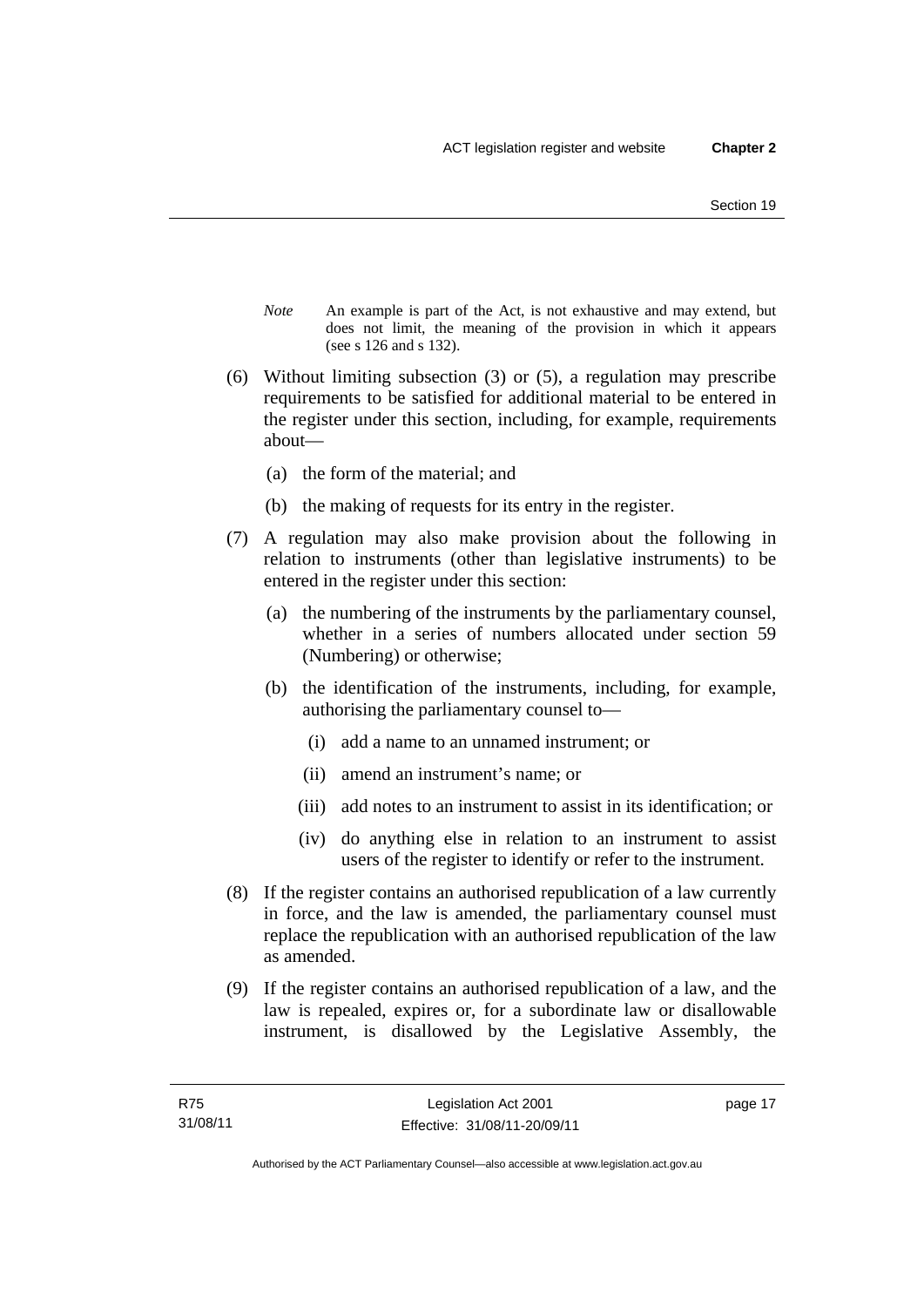#### Section 20

parliamentary counsel must ensure that the republication is no longer shown as a republication of law currently in force.

 (10) If the parliamentary counsel considers it likely to be useful to users of the register to enter information (in any form) in the register, the parliamentary counsel may enter the information at any time.

**Example** 

guides and indexes to the register

- (11) If an Act passed by the Legislative Assembly, or a legislative instrument made, before the commencement of this Act need not be notified under this Act, the parliamentary counsel may enter the text of the Act or instrument in the register.
- (12) The parliamentary counsel may correct any mistake, error or omission in the register subject to the requirements (if any) of the regulations.
- (13) In this section:

*amended* includes modified.

*law*—see section 107 (Definitions—ch 11).

*repealed* includes lapsed and expired.

## <span id="page-33-0"></span>**20 Prompt registration**

The parliamentary counsel must ensure that anything the parliamentary counsel is required to do in relation to the register is done promptly.

## <span id="page-33-1"></span>**21 Approved website**

- (1) The parliamentary counsel must approve an internet site, and may approve additional internet sites, for this Act.
- (2) The parliamentary counsel may enter into agreements or arrangements to ensure that users can authenticate an approved web site or the material accessible on an approved website.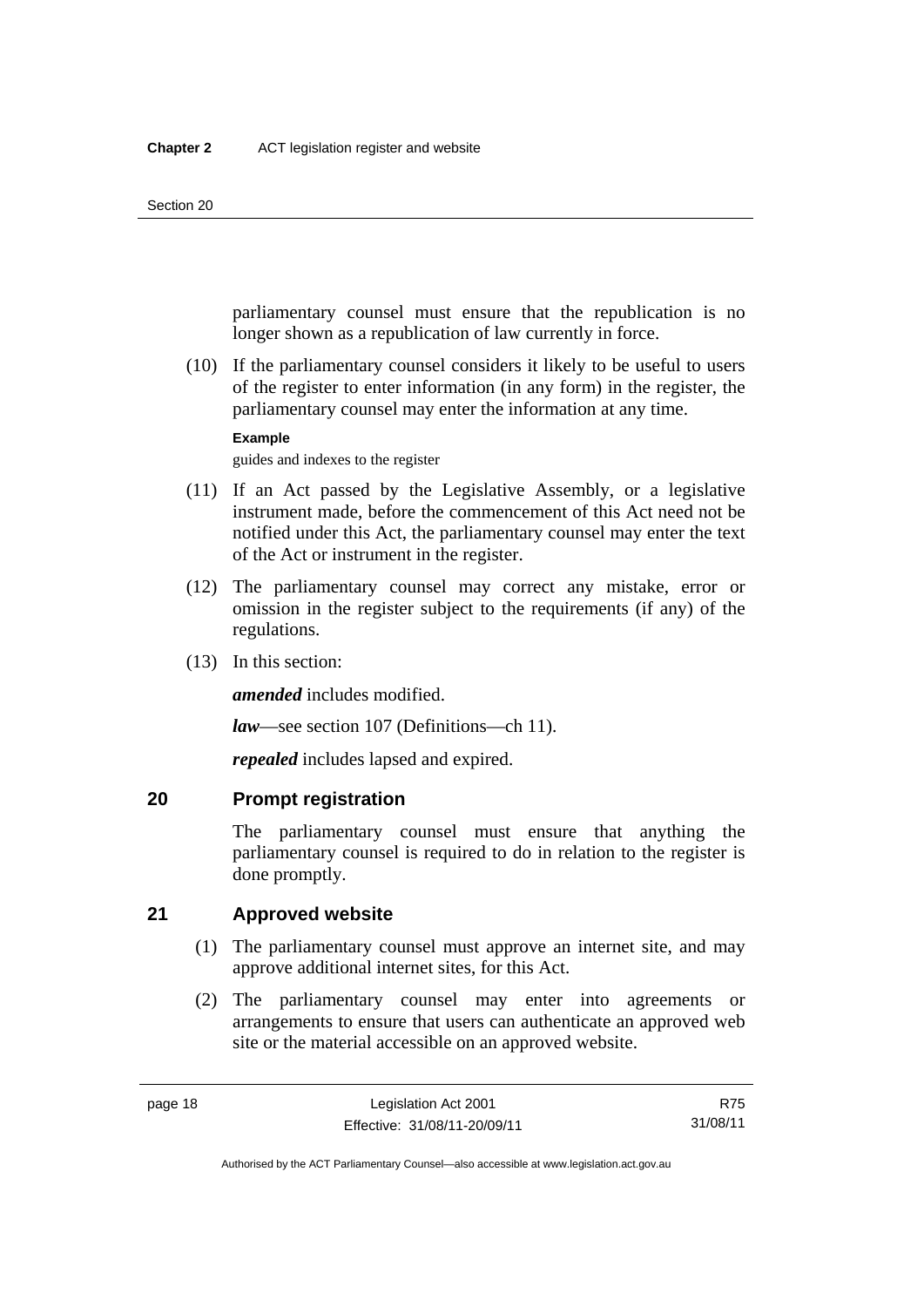## <span id="page-34-0"></span>**22 Access to registered material at approved website**

- (1) The parliamentary counsel must ensure, as far as practicable, that a copy of the material mentioned in section 19 (1) and (2) (Contents of register) is accessible at all times on an approved website.
- (2) Access is to be provided without charge by the Territory.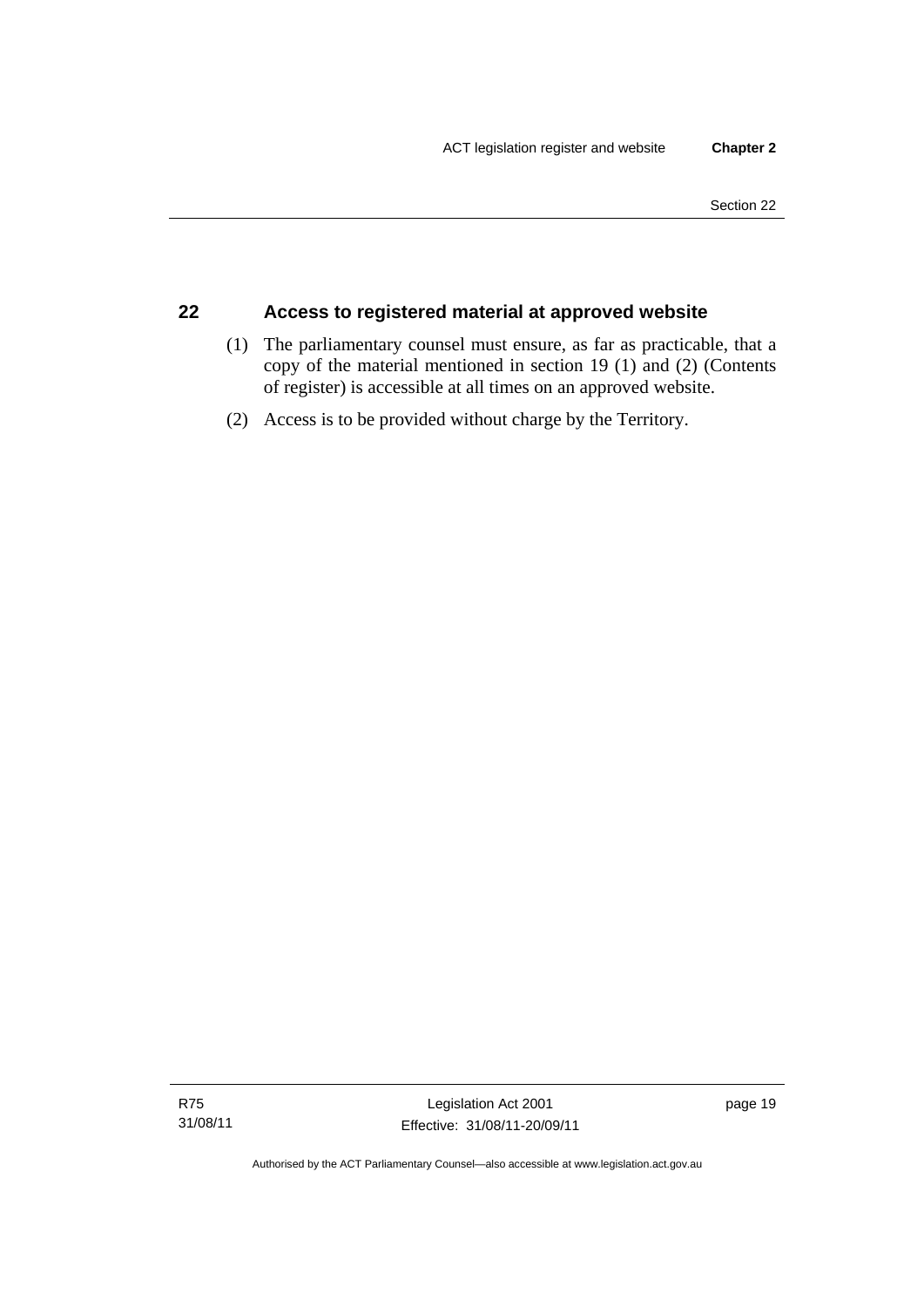# <span id="page-35-0"></span>**Chapter 3 Authorised versions and evidence of laws and legislative material**

## <span id="page-35-1"></span>**22A Definitions—ch 3**

In this chapter:

*law* means an Act or statutory instrument, whether or not it has been amended, and includes, in relation to a republication—

- (a) a collection of 2 or more Acts or statutory instruments; or
- (b) all or part of an agreement or other instrument that has the force of law or is in, or attached to, an Act or statutory instrument.
- *Note* A reference to an Act or statutory instrument includes a reference to a provision of the Act or instrument (see s 7 and s 13).

*legislative material* means material (other than a law or provision of a law) relating to an Act or statutory instrument.

#### **Examples—legislative material**

- 1 Additional material entered in the register under s 19 (3) (Contents of register) that is not an Act or statutory instrument, for example, appointments of Ministers. Ministers are appointed by the Chief Minister under the Self-Government Act, s 41. An instrument notifying an appointment may be entered in the register even though the instrument is not a statutory instrument.
- 2 Material that may be considered under ch 14 in working out the meaning of an Act or statutory instrument, for example, an explanatory statement for the bill that became the relevant Act that was presented to the Legislative Assembly before the Act was passed.
- *Note* An example is part of the Act, is not exhaustive and may extend, but does not limit, the meaning of the provision in which it appears (see s 126 and s 132).

*republication* includes part of a republication.

page 20 Legislation Act 2001 Effective: 31/08/11-20/09/11

R75 31/08/11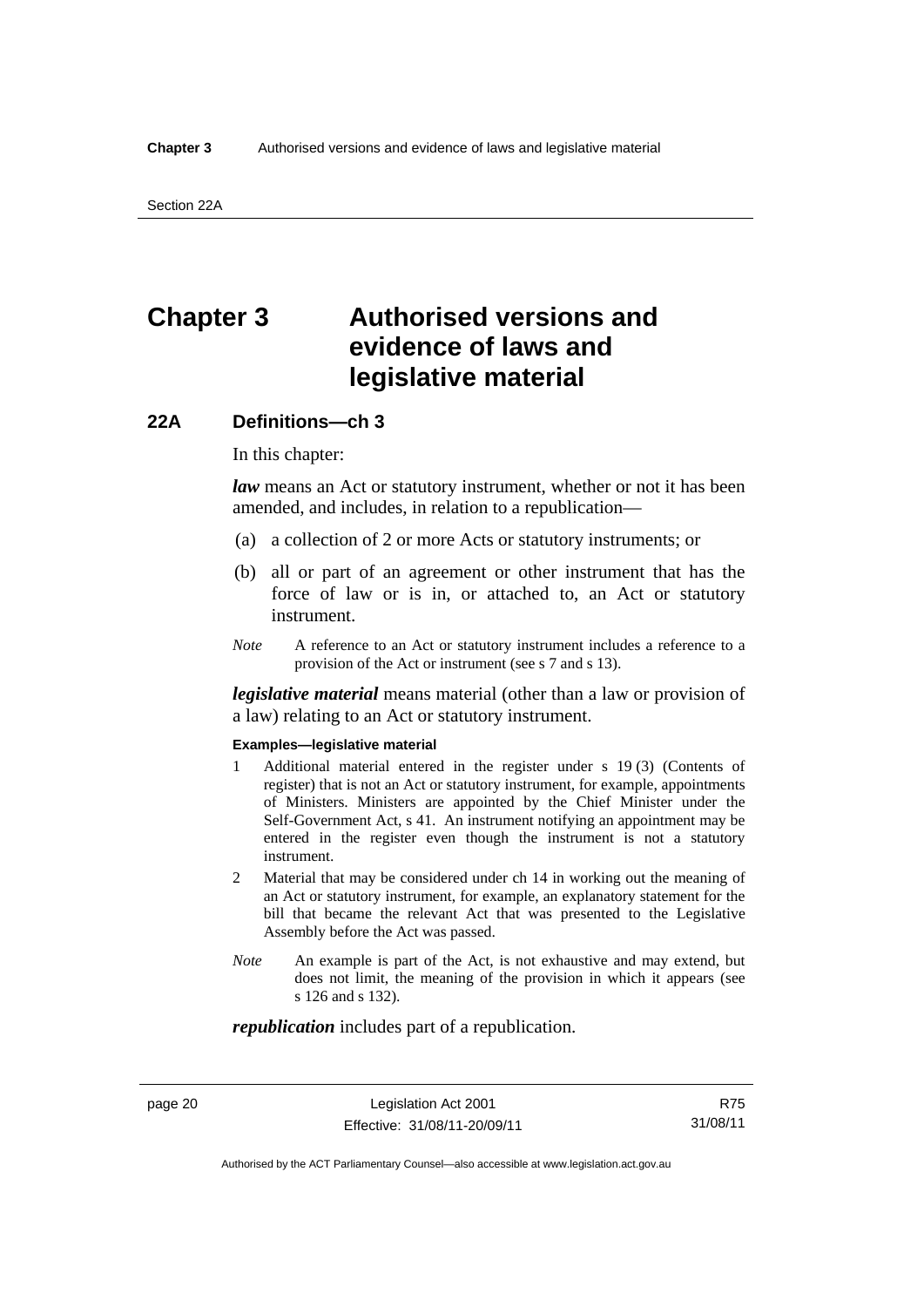# **23 Authorisation of versions by parliamentary counsel**

The parliamentary counsel may authorise written or electronic versions of a law, republication or legislative material.

*Note Written* includes printed (see dict, pt 1, def *writing*).

# **24 Authorised electronic versions**

- (1) An electronic copy of a law, republication or legislative material is an authorised version if—
	- (a) it is accessed at, or downloaded from, an approved web site in a format authorised by the parliamentary counsel; or
	- (b) it is authorised by the parliamentary counsel and is in the format in which it is authorised by the parliamentary counsel.

**Example—authorised electronic format** 

a locked pdf file

- *Note* An example is part of the Act, is not exhaustive and may extend, but does not limit, the meaning of the provision in which it appears (see s 126 and s 132).
- (2) It is presumed, unless the contrary is proved—
	- (a) that an internet site purporting to be an approved web site is an approved web site; and
	- (b) that an electronic copy of a law, republication or legislative material accessed at, or downloaded from, an approved web site and purporting to be authorised by the parliamentary counsel (however expressed) is an authorised version of the law, republication or legislative material; and
	- (c) that any other electronic copy of a law, republication or legislative material purporting to be authorised by the parliamentary counsel (however expressed) is an authorised version of the law, republication or legislative material; and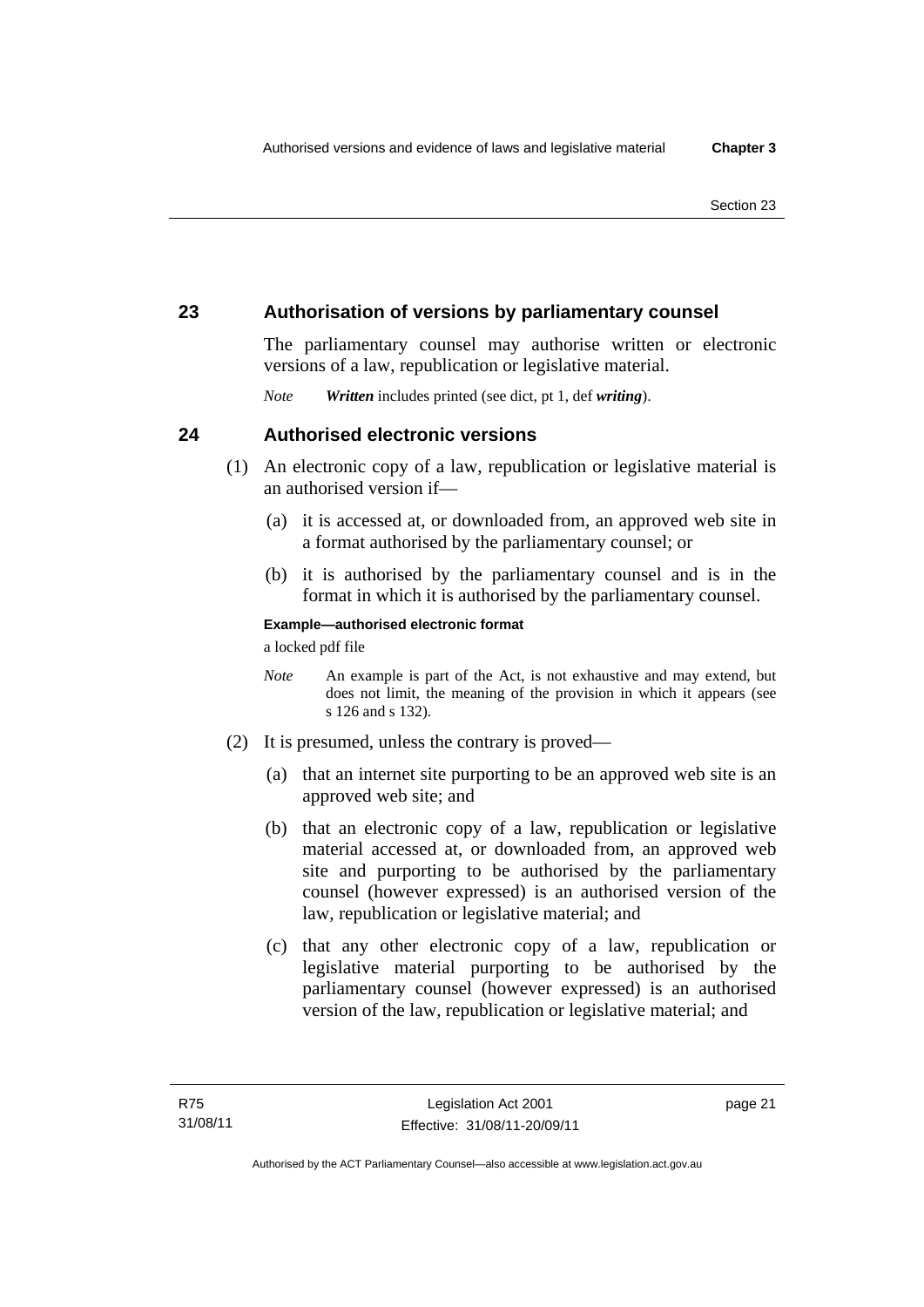- (d) that an authorised electronic version of an Act or statutory instrument correctly shows the Act or instrument; and
- (e) that an authorised electronic version of a republication of a law correctly shows the law as at the republication date; and
- (f) that an authorised electronic version of legislative material correctly shows the material.

#### **Examples—electronic copy of republication purporting to be authorised by parliamentary counsel**

- 1 The republication has the words 'Authorised by the ACT Parliamentary Counsel' on the front cover and the words 'Authorised when accessed at www.legislation.act.gov.au or in authorised printed form' at the foot of each page of the republication.
- 2 The republication has the words 'Authorised by the ACT Parliamentary Counsel' on the front cover and the words 'Authorised by the ACT Parliamentary Counsel—also accessible at www.legislation.act.gov.au' at the foot of each page of the republication.
- *Note* A reference to an Act or statutory instrument includes a reference to a provision of the Act or instrument (see s 7 (3) and s 13 (3)). A reference to a republication includes a reference to part of a republication (see s 22A def *republication*).

### **25 Authorised written versions**

- (1) A written copy of a law, republication or legislative material is an authorised version if—
	- (a) it is a written copy produced directly from an authorised electronic version of the law, republication or legislative material; or
	- (b) it is a written copy of another version of the law, republication or legislative material authorised by the parliamentary counsel.

#### **Example—par (a)**

An authorised electronic version of an Act is downloaded from an approved website and printed. The printed copy is an authorised written version of the Act.

*Note* An example is part of the Act, is not exhaustive and may extend, but does not limit, the meaning of the provision in which it appears (see s 126 and s 132).

Authorised by the ACT Parliamentary Counsel—also accessible at www.legislation.act.gov.au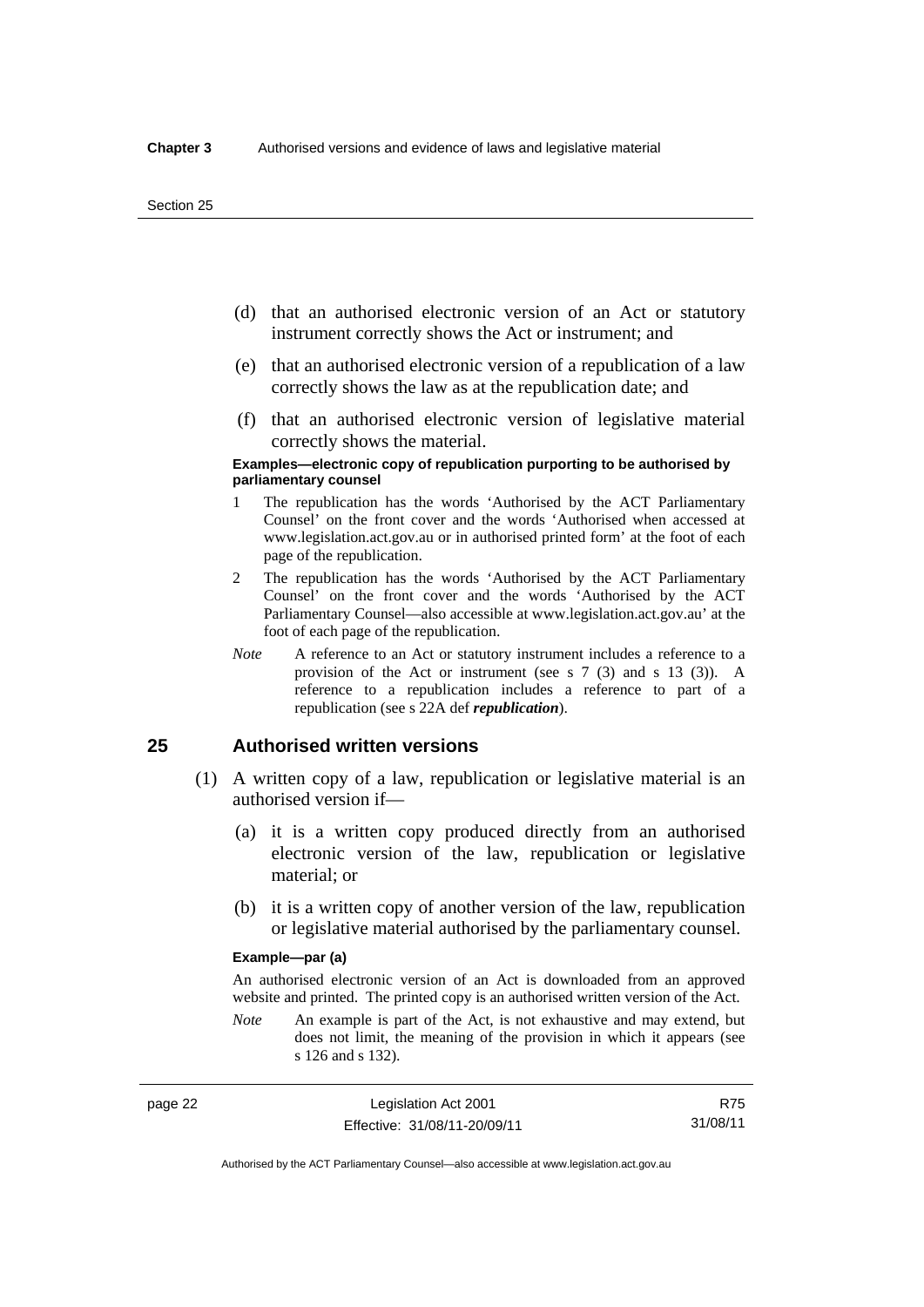- (2) It is presumed, unless the contrary is proved—
	- (a) that a written copy of a law, republication or legislative material purporting to be authorised by the parliamentary counsel (however expressed) is an authorised version of the law, republication or legislative material; and
	- (b) that an authorised written version of an Act or statutory instrument correctly shows the Act or instrument; and
	- (c) that an authorised written version of a republication of a law correctly shows the law as at the republication date; and
	- (d) that an authorised written version of legislative material correctly shows the material.

#### **Examples—written copy of republication purporting to be authorised by parliamentary counsel**

- 1 The republication has the words 'Authorised by the ACT Parliamentary Counsel' on the front cover and the words 'Authorised by the parliamentary counsel and printed by authority of the ACT Government' at the foot of each page of the republication.
- 2 The republication has the words 'Authorised by the ACT Parliamentary Counsel and printed by authority of the ACT Government' on the front cover and the words 'Authorised by the ACT Parliamentary Counsel—also accessible at www.legislation.act.gov.au' at the foot of each page of the republication.
- 3 The republication has the words 'Authorised by the ACT Parliamentary Counsel' on the front cover and the words 'Authorised by the ACT Parliamentary Counsel—also accessible at www.legislation.act.gov.au' at the foot of each page of the republication.
- *Note* A reference to an Act or statutory instrument includes a reference to a provision of the Act or instrument (see s 7 (3) and s 13 (3)). A reference to a republication includes a reference to part of a republication (see s 22A def *republication*).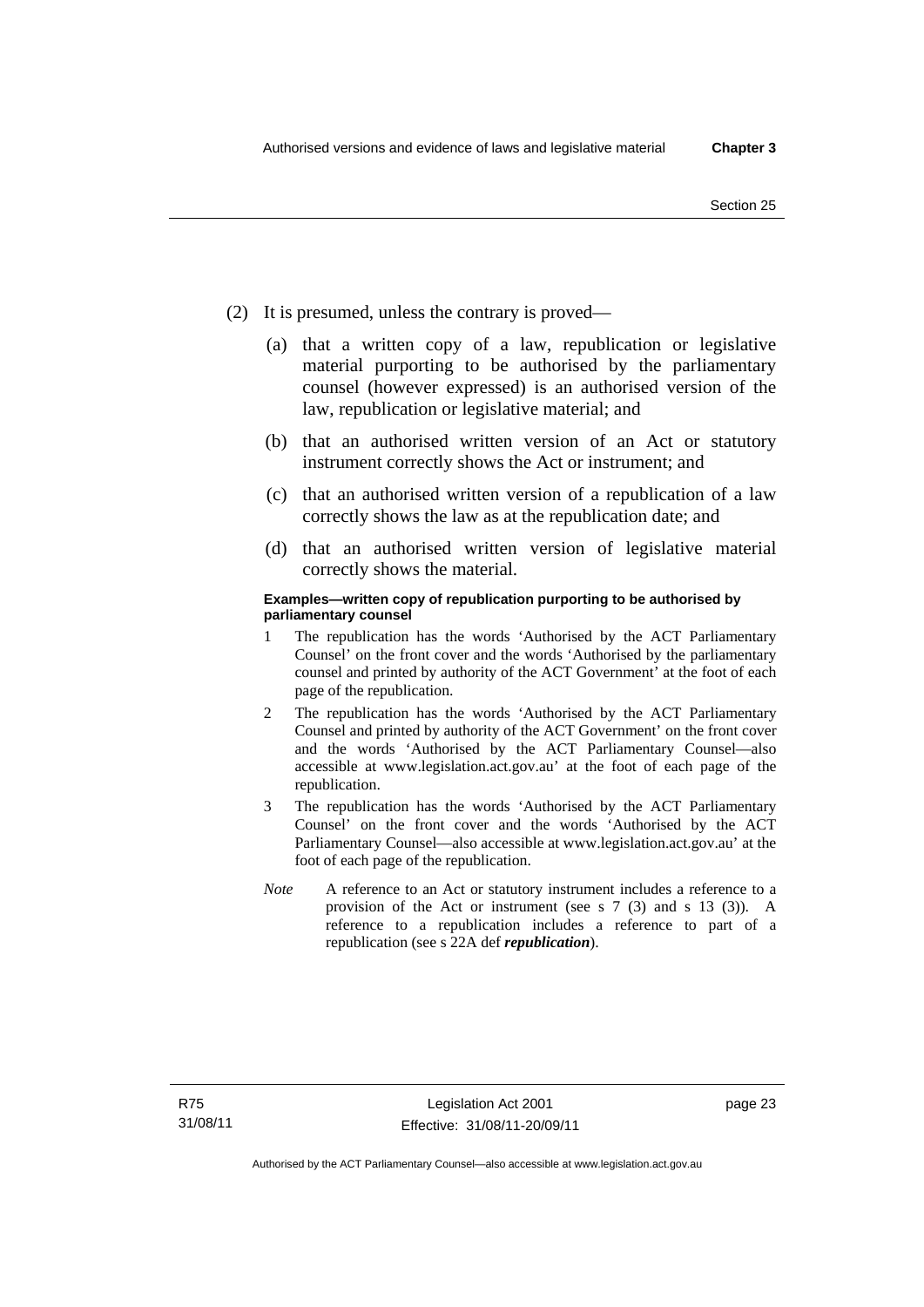# **26 Judicial notice of certain matters**

- (1) Proof is not required about—
	- (a) the passing of a proposed law by the Legislative Assembly or its notification in the register or the gazette; or
	- (b) the making, or notification or publication in the register or the gazette, of a subordinate law, disallowable instrument, notifiable instrument, commencement notice or any other statutory instrument; or
	- (c) the approval (however described) of a statutory instrument by the Executive, a Minister or any other entity; or
	- (d) the provisions of an Act, subordinate law, disallowable instrument, notifiable instrument, commencement notice or any other statutory instrument; or
	- (e) the commencement of an Act, subordinate law, disallowable instrument, notifiable instrument, or any other statutory instrument; or
	- (f) the presentation of a subordinate law, disallowable instrument or any other statutory instrument to the Legislative Assembly; or
	- (g) anything done or not done by or in the Legislative Assembly in relation to a subordinate law, disallowable instrument or any other statutory instrument; or
	- (h) amendments or other changes made under chapter 11 (Republication of Acts and statutory instruments); or
	- (i) the authorisation of a republication under this Act, the provisions of an authorised republication or the republication date of an authorised republication.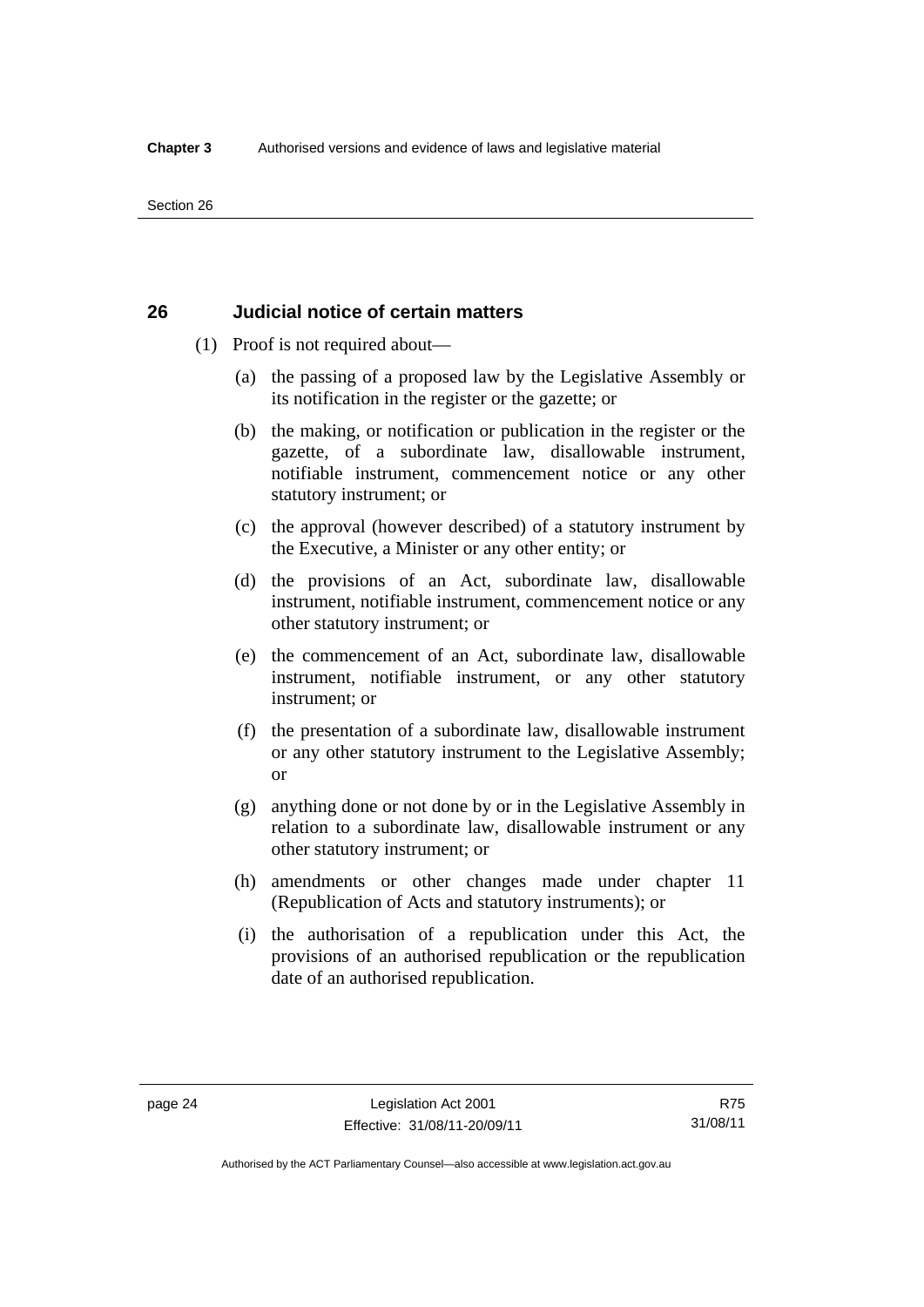(2) A court or tribunal may inform itself of anything mentioned in subsection (1) in any way it considers appropriate.

#### **Examples—ways that may be appropriate**

- 1 using a version of an Act downloaded from an approved website using the internet
- 2 using information obtained from an approved website using the internet
- 3 using an authorised written version of a republication
- *Note* An example is part of the Act, is not exhaustive and may extend, but does not limit, the meaning of the provision in which it appears (see s 126 and s 132).
- (3) However, the court or tribunal must consider whether the source it intends to use appears to be a reliable source of information.
- (4) For subsection (3), an authorised version of a law, republication or legislative material is a reliable source of information.
- (5) This section does not limit any other law providing how a court or tribunal may be informed about a matter mentioned in subsection  $(1)$ .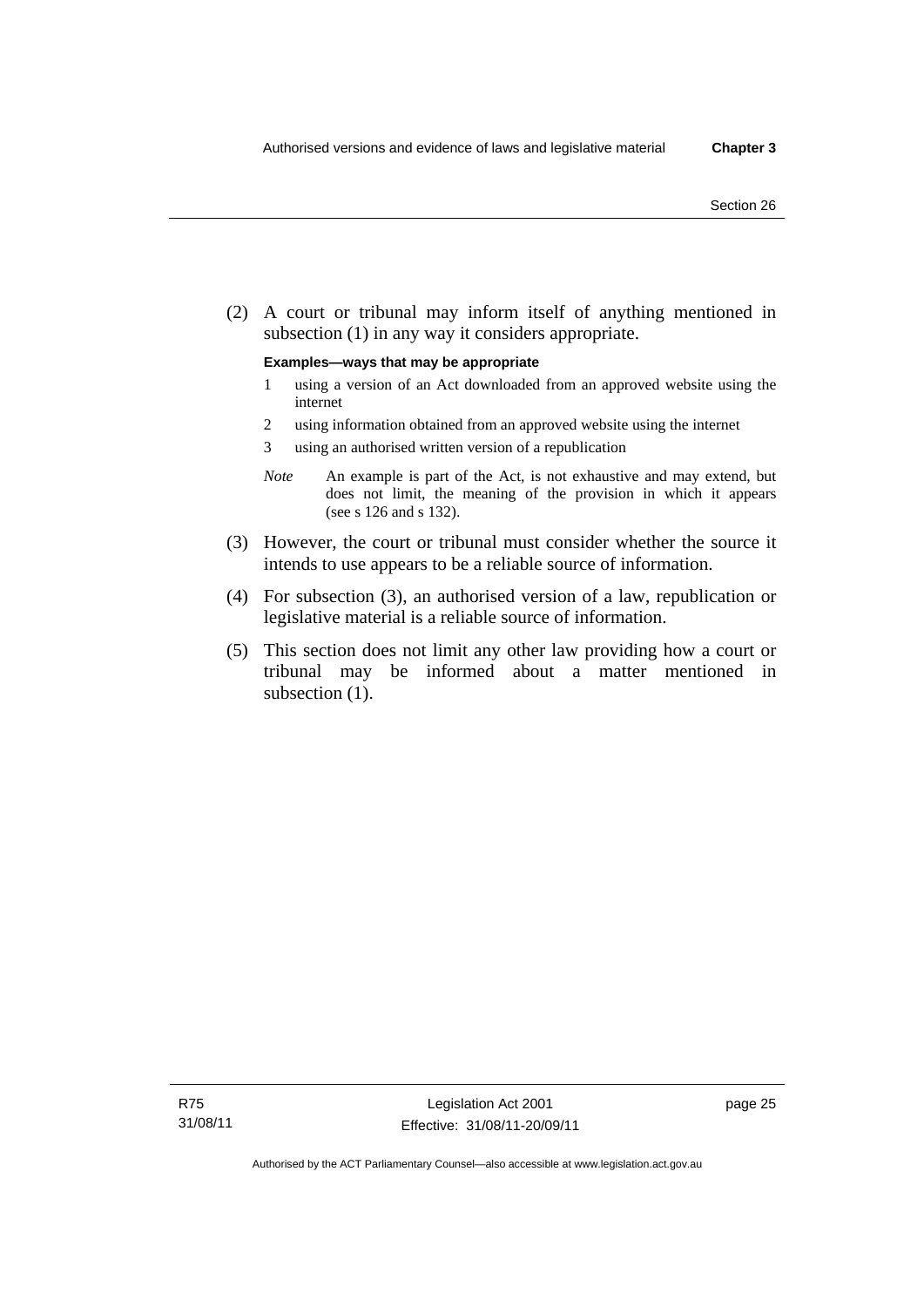# **Chapter 4 Numbering and notification of Acts**

# **27 Numbering of Acts**

The Acts passed in each year are to be numbered as nearly as practicable in the order in which they are passed.

### **28 Notification of Acts**

- (1) If a proposed law is passed by the Legislative Assembly, the Speaker must ask the parliamentary counsel to notify the making of the law.
- (2) If the Speaker asks the parliamentary counsel to notify the making of the proposed law, the parliamentary counsel must—
	- (a) notify the making of the law in the register; or
	- (b) if it is not practicable to notify the making of the proposed law in the register—notify the making of the law in the gazette.
- (3) If the Speaker asks the parliamentary counsel to notify the making of the proposed law on a particular day, the parliamentary counsel must notify the making of the law on that day unless it is impracticable to do so.
- (4) The making of the proposed law is notified in the register by entering in the register—
	- (a) a statement that the law has been passed by the Legislative Assembly; and
	- (b) the text of the law.
- (5) The making of the proposed law is notified in the gazette by—
	- (a) publishing the text of the law in the gazette; or
	- (b) publishing in the gazette a statement—

| L.<br>ı<br>. .<br>- 7 |  |
|-----------------------|--|
|-----------------------|--|

Authorised by the ACT Parliamentary Counsel—also accessible at www.legislation.act.gov.au

R75 31/08/11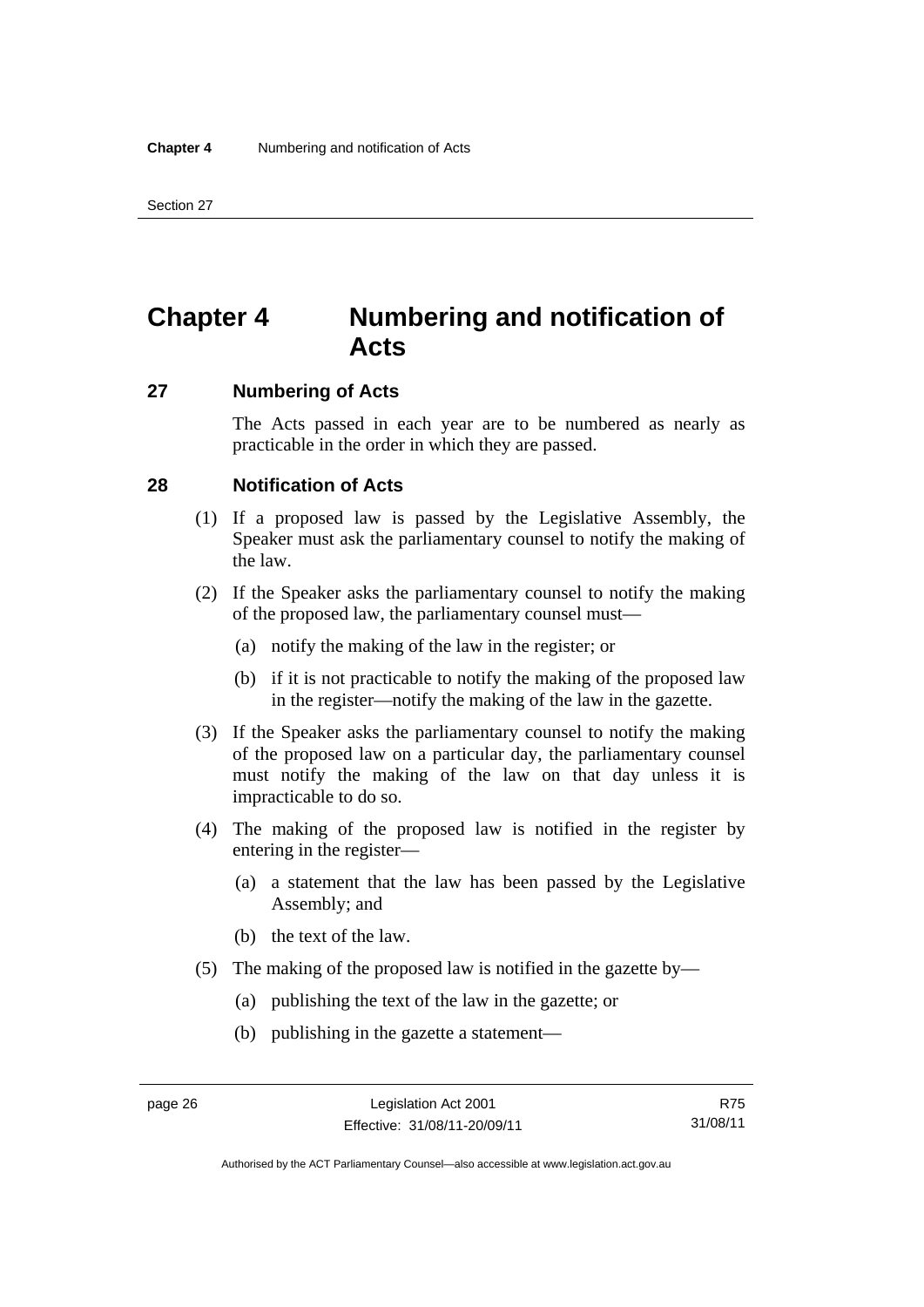- (i) that the law has been passed by the Legislative Assembly; and
- (ii) of the place or places where copies of the law can be obtained (whether by purchase or otherwise).
- (6) If the making of the proposed law is notified in the gazette, the parliamentary counsel must enter in the register—
	- (a) a statement that the law has been passed by the Legislative Assembly; and
	- (b) a statement that the law was notified in the gazette on a stated date; and
	- (c) the text of the law.
- (7) If the making of the proposed law is notified in the gazette by publishing the statement mentioned in subsection (5) (b), copies of the law must be available on the day of publication (the *gazette date*), or as soon as practicable after the gazette date, at the place, or each of the places, stated in the gazette.
- (8) If on the gazette date no copies of the law are available at the place, or any of the places, stated in the gazette, the parliamentary counsel must give the Minister a statement—
	- (a) that copies of the law were not available; and
	- (b) explaining why they were not available.
- (9) The Minister must present the statement to the Legislative Assembly not later than 6 sitting days after the gazette date.
- (10) This section is a determinative provision.
	- *Note* See s 5 for the meaning of determinative provisions, and s 6 for their displacement.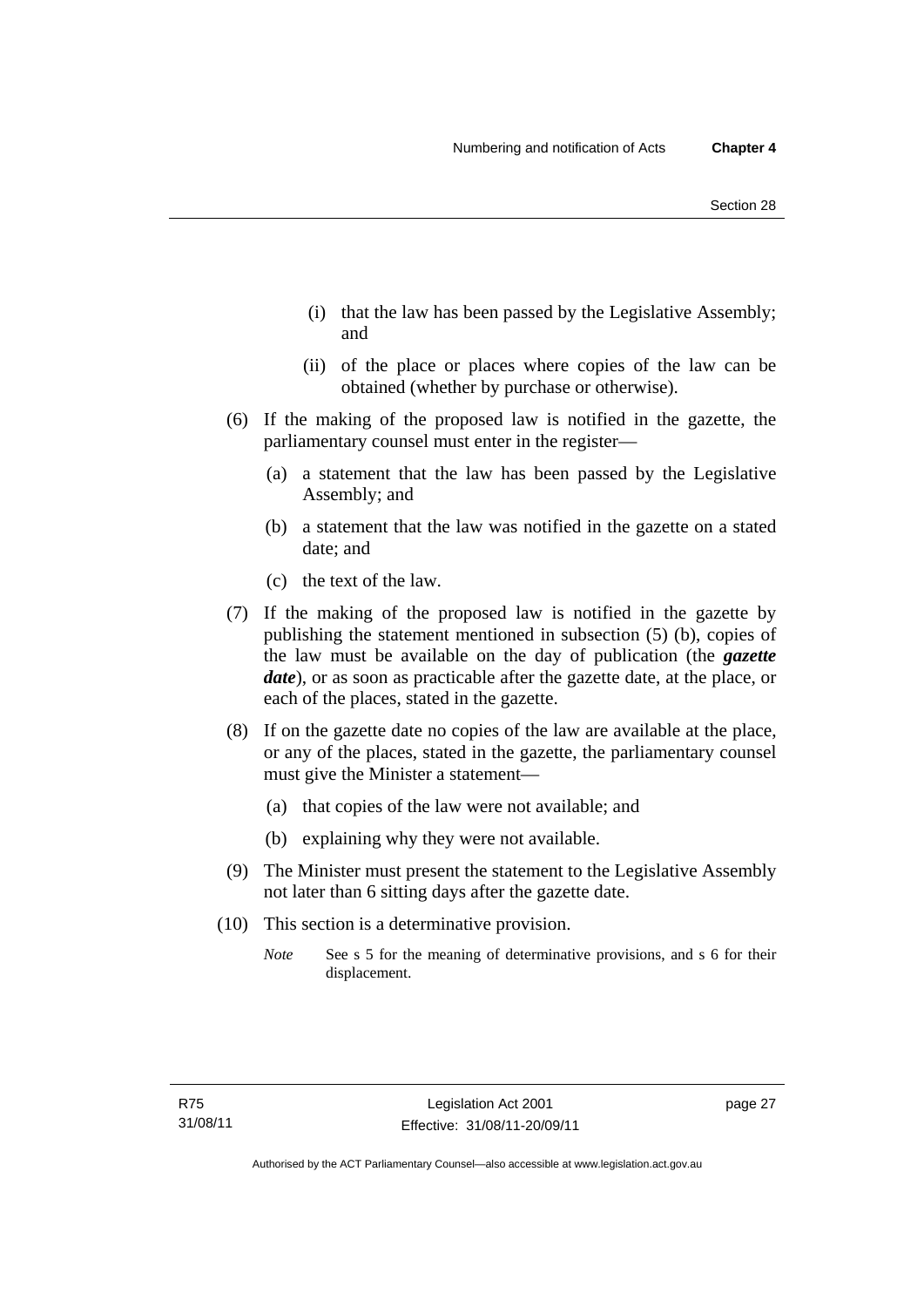Section 29

# **29 References to** *enactment* **or** *passing* **of Acts**

In an Act or statutory instrument, a reference to the *enactment* or *passing* of an Act is a reference to the making of the Act having been notified in the register or the gazette.

# **30 References to** *notification* **of Acts**

In an Act or statutory instrument, a reference to the *notification* of an Act is a reference to the making of the Act having been notified in the register or the gazette.

Authorised by the ACT Parliamentary Counsel—also accessible at www.legislation.act.gov.au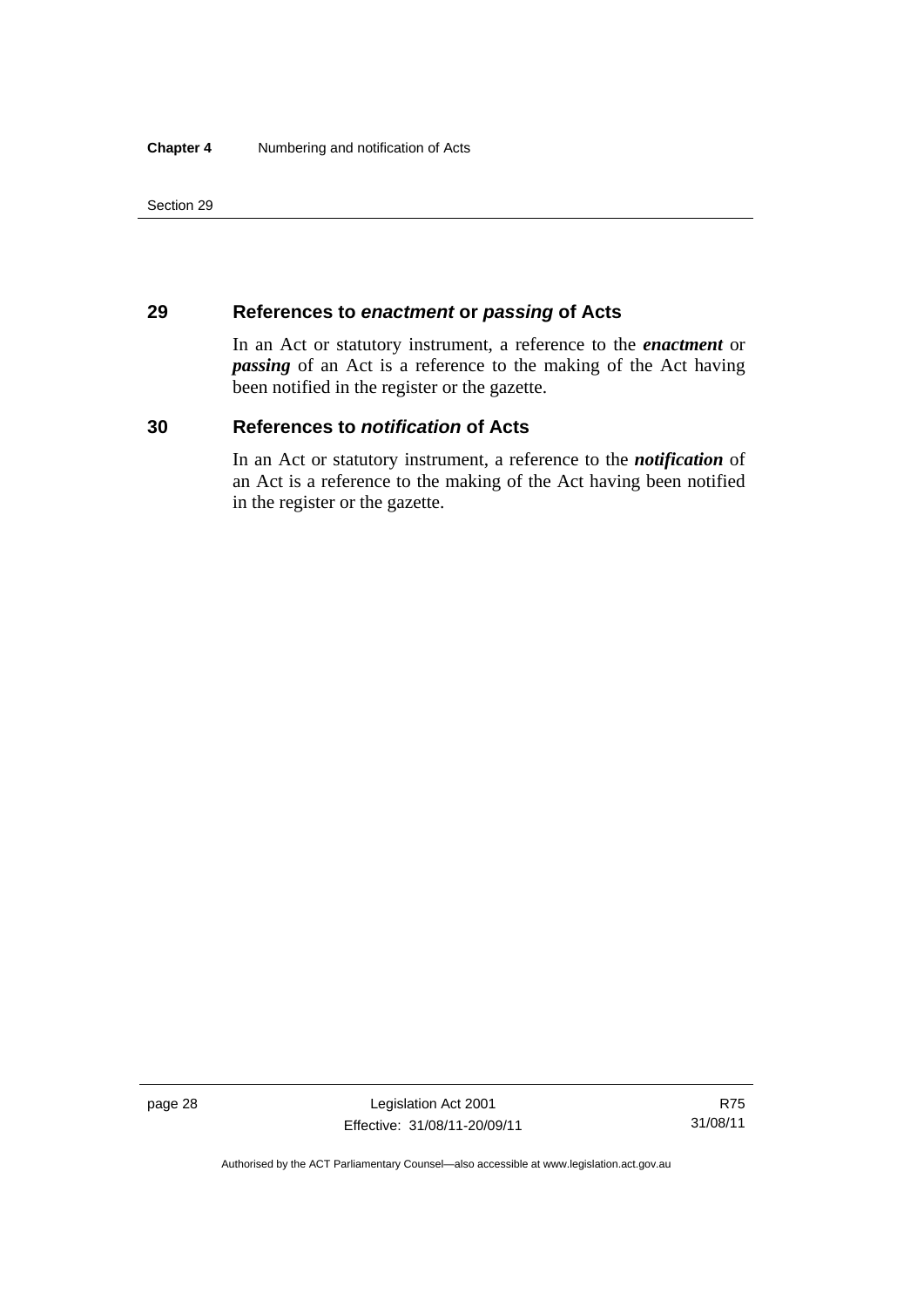# **Chapter 5 Regulatory impact statements for subordinate laws and disallowable instruments**

# **Part 5.1** Preliminary

# **31 Definitions—ch 5**

In this chapter:

*authorising law*, in relation to a proposed subordinate law or disallowable instrument (the *proposed law*), means the Act or statutory instrument (and, if appropriate, the provision of the Act or statutory instrument) under which the proposed law will be made.

*benefits* includes—

- (a) advantages; and
- (b) direct and indirect economic, environmental and social benefits.

*costs* includes—

- (a) burdens and disadvantages; and
- (b) direct and indirect economic, environmental and social costs.

*scrutiny committee principles* means the terms of reference of the Legislative Assembly's Standing Committee on Legal Affairs that apply to subordinate laws and disallowable instruments.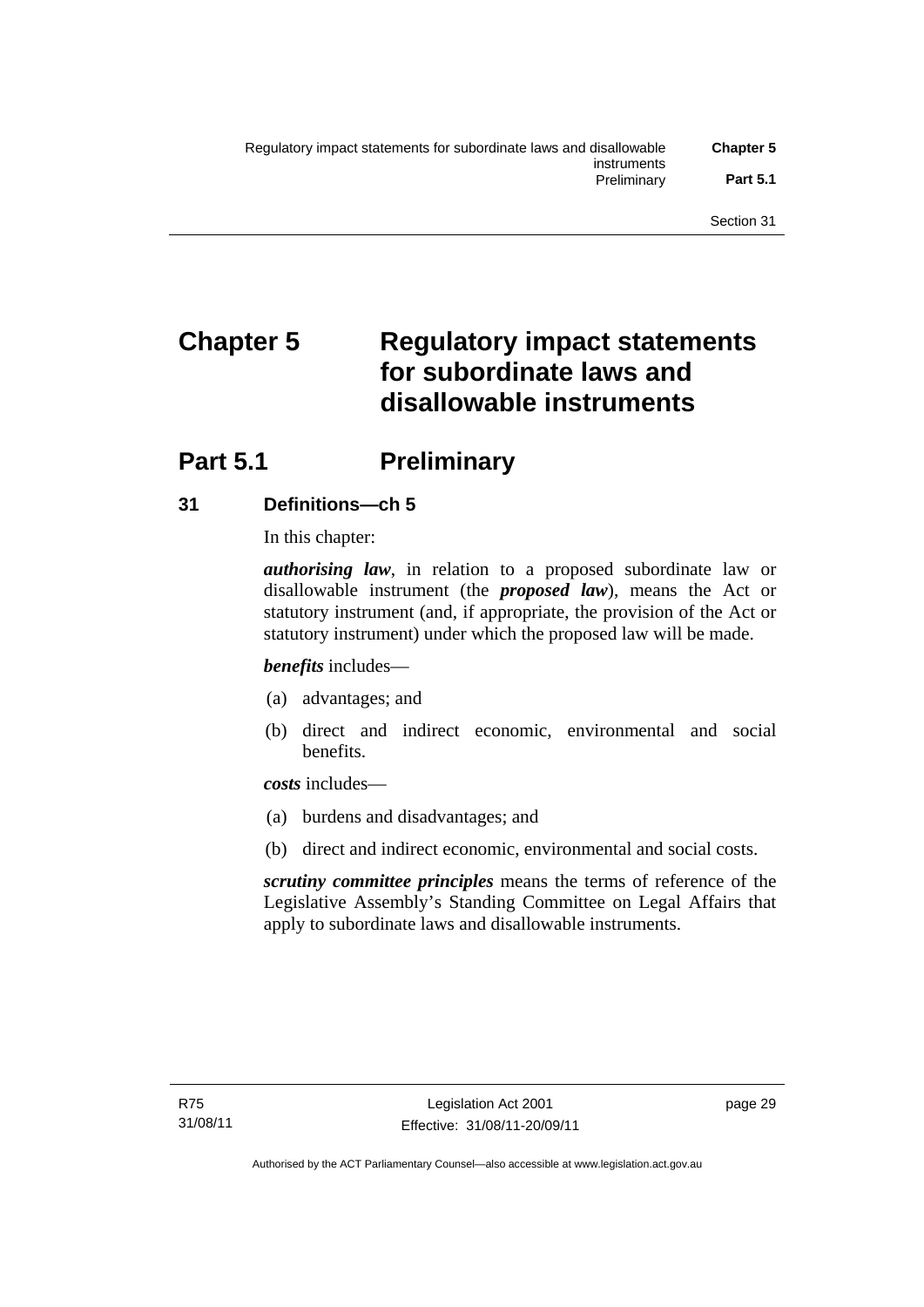# **32 Other publication or consultation requirements not affected**

- (1) Part 5.2 (Requirements for regulatory impact statements) does not affect any requirements in any other territory law for publication or consultation about a proposal to make a subordinate law or disallowable instrument.
- (2) Part 5.2 does not apply to the subordinate law or disallowable instrument if the requirements are of a comparable level to publication and consultation under the part.

# **33 Guidelines about costs of proposed subordinate laws and disallowable instruments**

- (1) The Minister may issue guidelines to be applied in deciding whether a proposed subordinate law or disallowable instrument is, or is not, likely to impose appreciable costs on the community or a part of the community.
- (2) A guideline is a disallowable instrument.
	- *Note* A disallowable instrument must be notified, and presented to the Legislative Assembly, under this Act.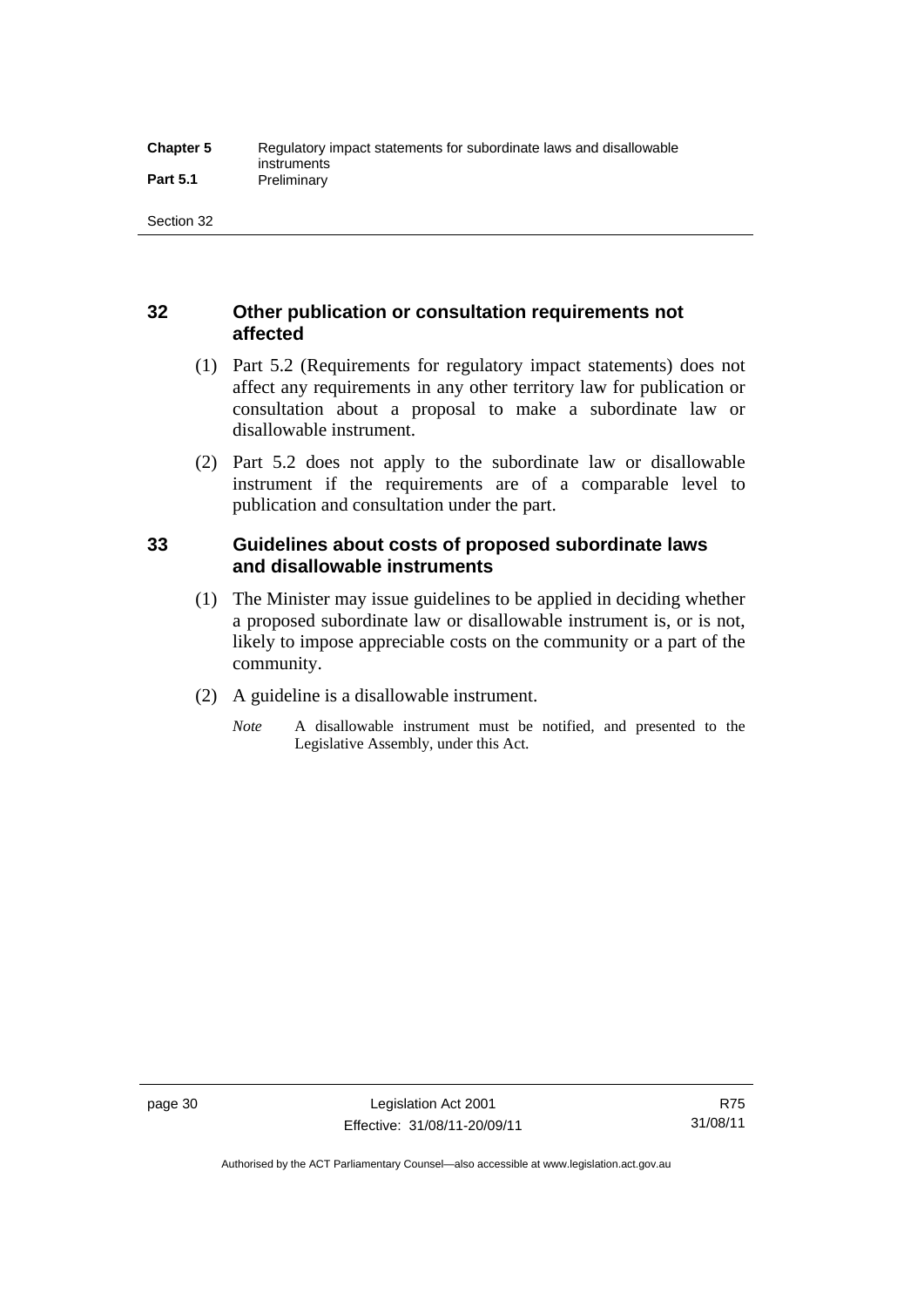# **Part 5.2 Requirements for regulatory impact statements**

**34 Preparation of regulatory impact statements** 

 (1) If a proposed subordinate law or disallowable instrument (the *proposed law*) is likely to impose appreciable costs on the community, or a part of the community, then, before the proposed law is made, the Minister administering the authorising law (the *administering Minister*) must arrange for a regulatory impact statement to be prepared for the proposed law.

 (2) However, this section does not apply to the proposed law if the administering Minister exempts the proposed law from subsection  $(1)$ .

*Note* Section 32 and s 36 also state other circumstances when a regulatory impact statement is not required.

- (3) An exemption under subsection (2) (the *RIS exemption*) is a disallowable instrument.
	- *Note* A disallowable instrument must be notified, and presented to the Legislative Assembly, under this Act.
- (4) If the RIS exemption is disallowed under this Act after the proposed law has been made, the administering Minister must arrange for a regulatory impact statement to be prepared for the subordinate law or disallowable instrument.
- (5) The regulatory impact statement prepared under subsection (4) must be presented to the Legislative Assembly not later than 5 sitting days after the day the RIS exemption is disallowed.
- (6) This chapter (other than section 37 (When must regulatory impact statement be presented?)) applies to the law as if the law were a proposed subordinate law or disallowable instrument.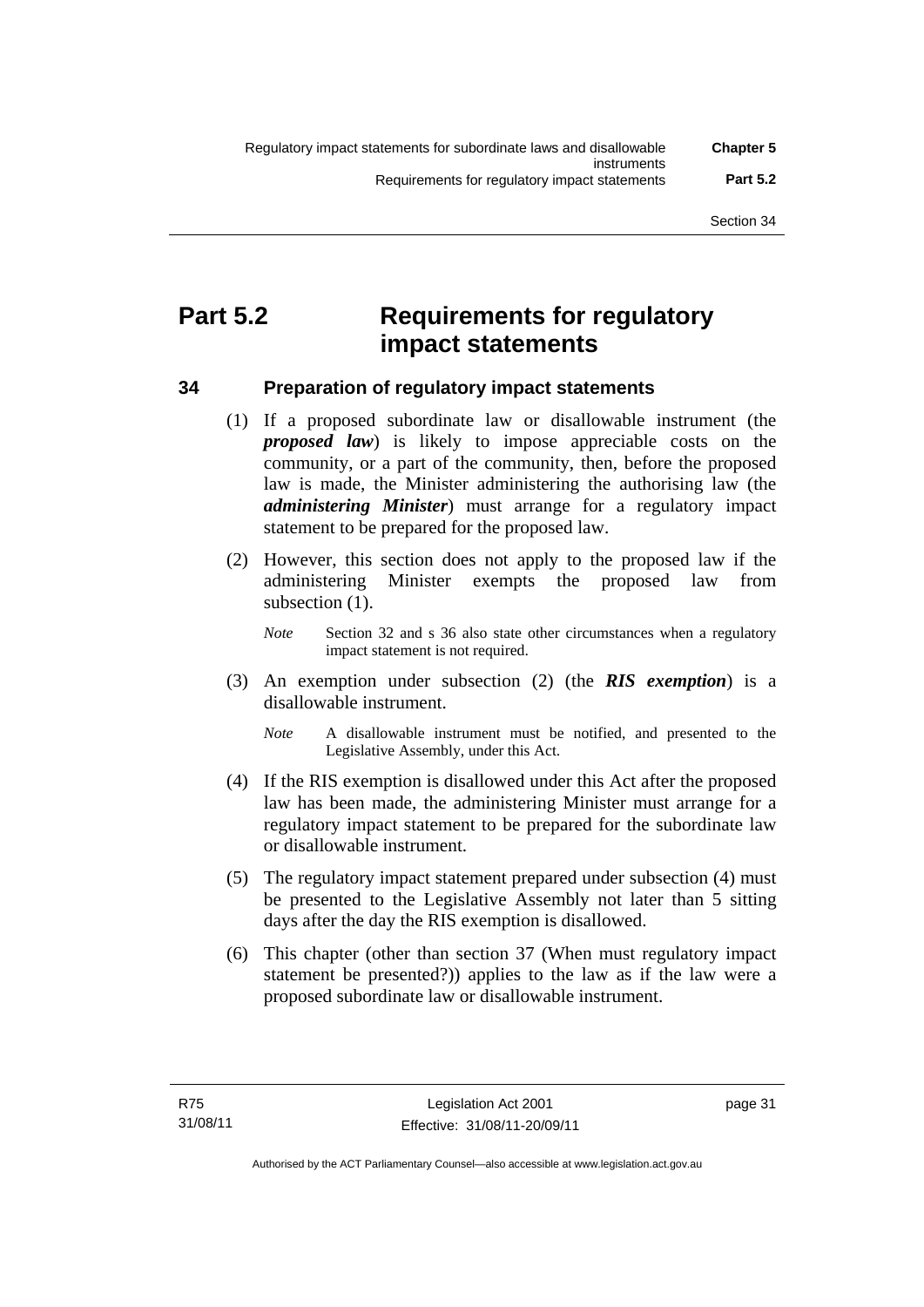Section 35

# **35 Content of regulatory impact statements**

A regulatory impact statement for a proposed subordinate law or disallowable instrument (the *proposed law*) must include the following information about the proposed law in clear and precise language:

- (a) the authorising law;
- (b) a brief statement of the policy objectives of the proposed law and the reasons for them;
- (c) a brief statement of the way the policy objectives will be achieved by the proposed law and why this way of achieving them is reasonable and appropriate;
- (d) a brief explanation of how the proposed law is consistent with the policy objectives of the authorising law;
- (e) if the proposed law is inconsistent with the policy objectives of another territory law—
	- (i) a brief explanation of the relationship with the other law; and
	- (ii) a brief explanation for the inconsistency;
- (f) if appropriate, a brief statement of any reasonable alternative way of achieving the policy objectives (including the option of not making a subordinate law or disallowable instrument) and why the alternative was rejected;
- (g) a brief assessment of the benefits and costs of implementing the proposed law that—
	- (i) if practicable and appropriate, quantifies the benefits and costs; and
	- (ii) includes a comparison of the benefits and costs with the benefits and costs of any reasonable alternative way of achieving the policy objectives stated under paragraph (f);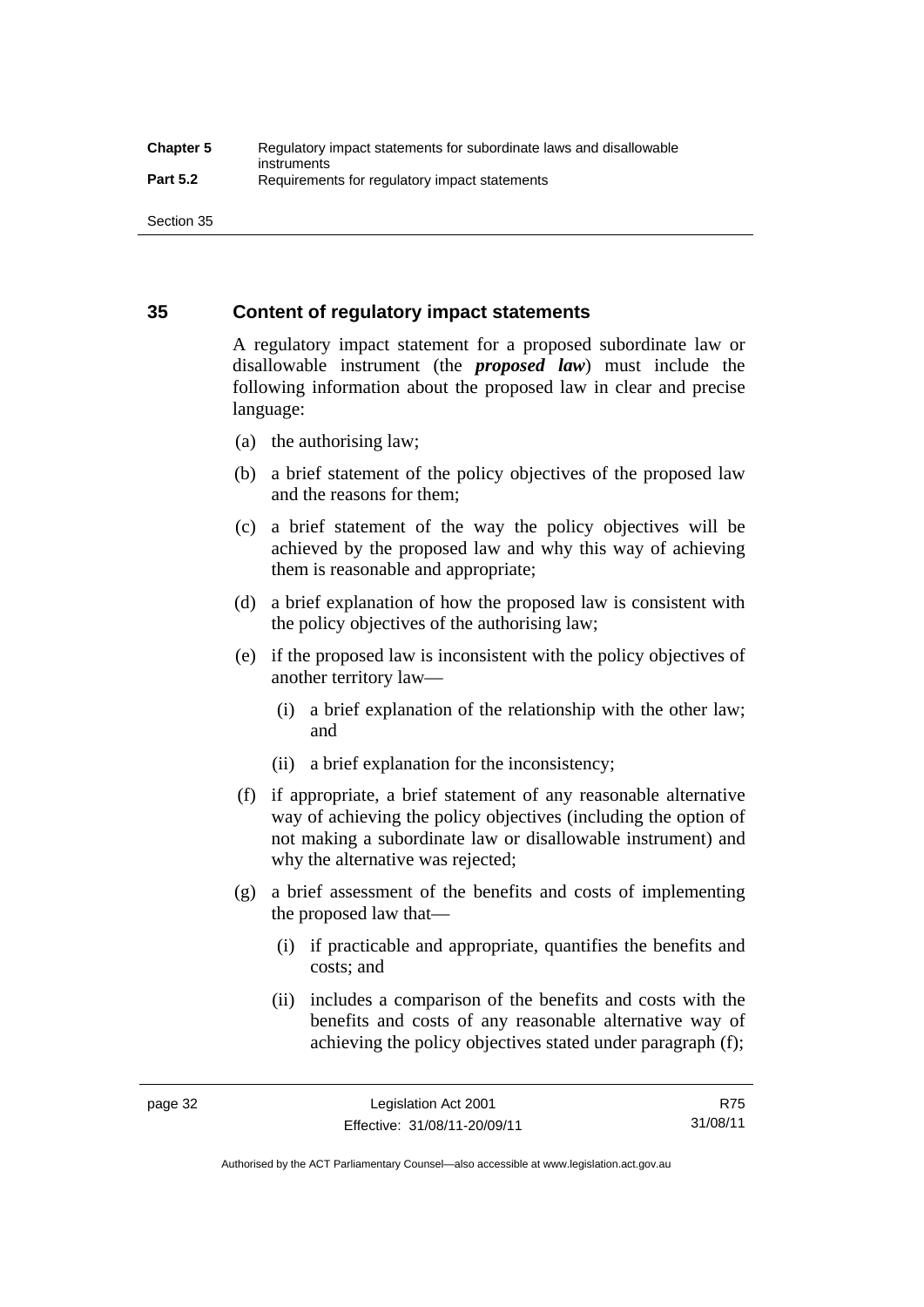(h) a brief assessment of the consistency of the proposed law with the scrutiny committee principles and, if it is inconsistent with the principles, the reasons for the inconsistency.

# **36 When is preparation of regulatory impact statement unnecessary?**

- (1) A regulatory impact statement need not be prepared for a proposed subordinate law or disallowable instrument (the *proposed law*) if the proposed law only provides for, or to the extent it only provides for, any of the following:
	- (a) a matter that is not of a legislative nature, including, for example, a matter of a machinery, administrative, drafting or formal nature;
	- (b) a matter that does not operate to the disadvantage of anyone (other than the Territory or a territory authority or instrumentality) by—
		- (i) adversely affecting the person's rights; or
		- (ii) imposing liabilities on the person;
	- (c) an amendment of a territory law to take account of current legislative drafting practice;
	- (d) the commencement of an Act or statutory instrument;
		- *Note* A reference to an Act or statutory instrument includes a reference to a provision of the Act or instrument (see s 7 and s 13).
	- (e) an amendment of a territory law that does not fundamentally affect the law's application or operation;
	- (f) a matter of a transitional character;
	- (g) a matter arising under a territory law that is part of a uniform scheme of legislation or complementary with legislation of the Commonwealth, a State or New Zealand;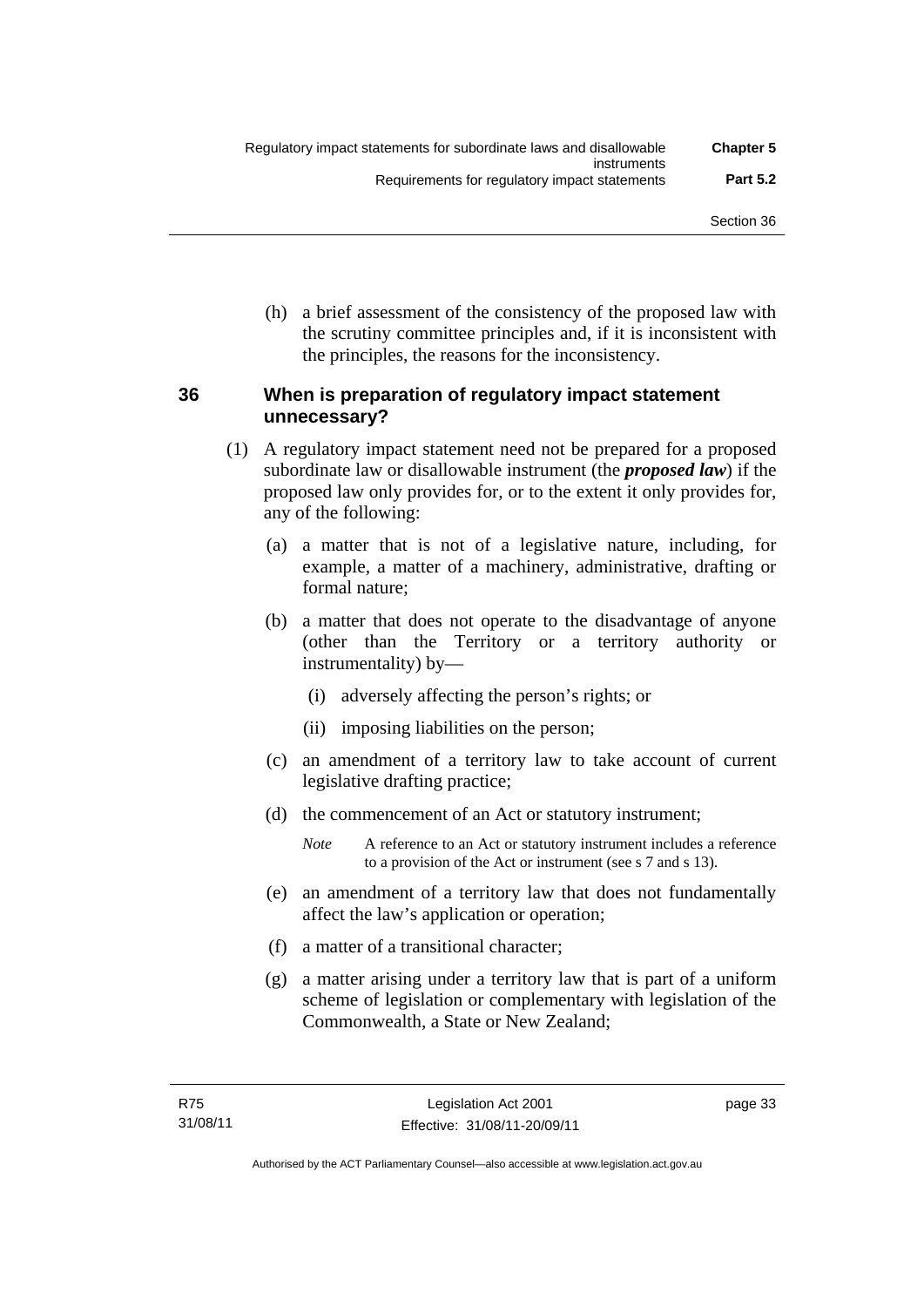Section 37

- (h) a matter involving the adoption of an Australian or international protocol, standard, code, or intergovernmental agreement or instrument, if an assessment of the benefits and costs has already been made and the assessment was made for, or is relevant to, the ACT;
- (i) a proposal to make, amend or repeal rules of court;
- (j) a matter advance notice of which would enable someone to gain unfair advantage;
- (k) an amendment of a fee, charge or tax consistent with announced government policy.
- (2) A regulatory impact statement also need not be prepared for the proposed law if, or to the extent that, it would be against the public interest because of the nature of the proposed law or the circumstances in which it is made.

#### **Example**

A law may need to be made urgently for controlling the spread of a disease or dealing with another urgent situation.

- *Note 1* An example is part of the Act, is not exhaustive and may extend, but does not limit, the meaning of the provision in which it appears (see this Act, s 126 and s 132).
- *Note* 2 Section 32 and s 34 also state other circumstances when a regulatory impact statement is not required.

# **37 When must regulatory impact statement be presented?**

- (1) This section applies if a regulatory impact statement for a proposed subordinate law or disallowable instrument (the *proposed law*) has been prepared and the proposed law is made.
- (2) The statement must be presented to the Legislative Assembly with the subordinate law or disallowable instrument.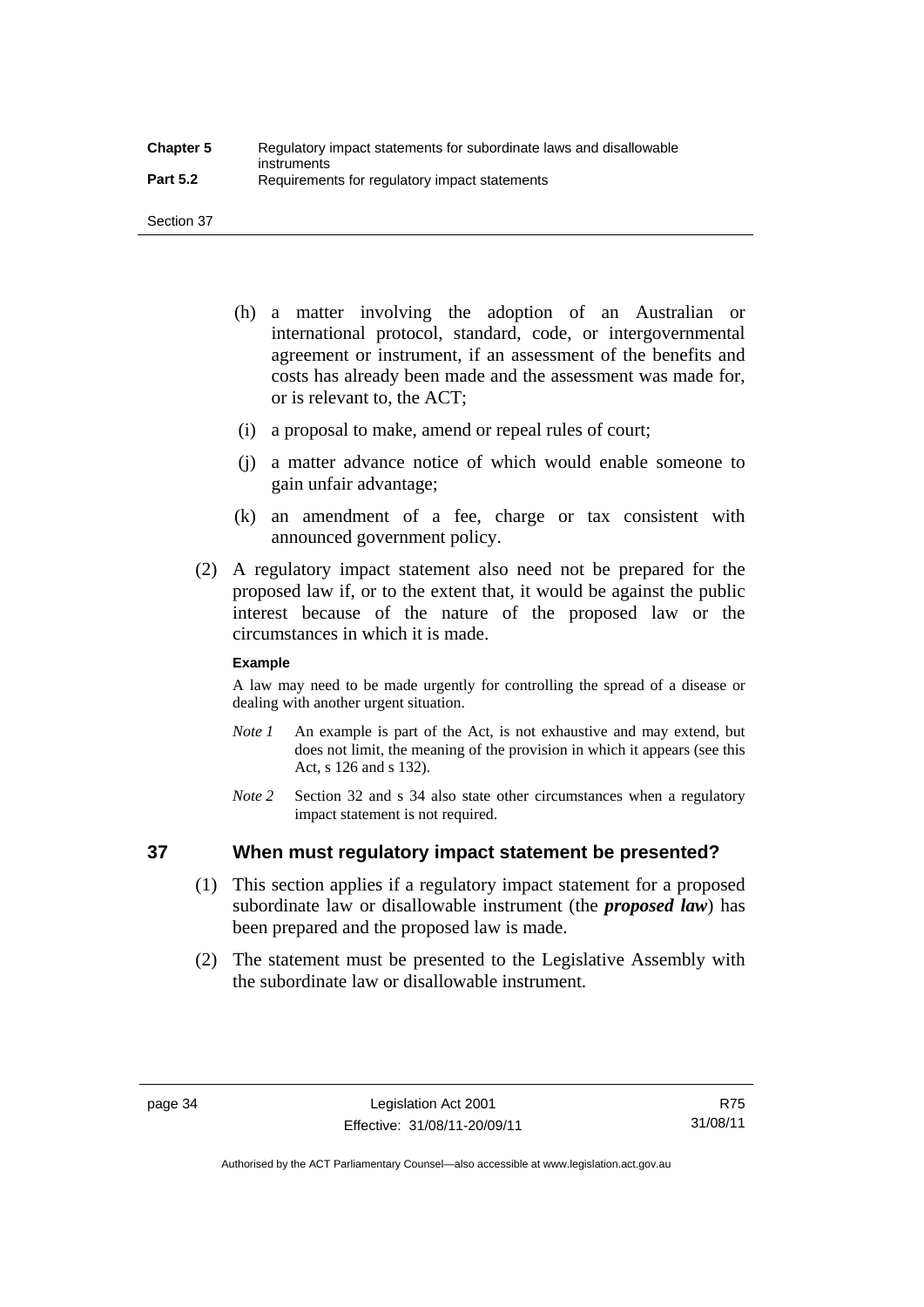| Regulatory impact statements for subordinate laws and disallowable   | <b>Chapter 5</b> |
|----------------------------------------------------------------------|------------------|
| instruments                                                          |                  |
| Failure to comply with requirements for regulatory impact statements | <b>Part 5.3</b>  |

# **Part 5.3 Failure to comply with requirements for regulatory impact statements**

# **38 Effect of failure to comply with pt 5.2**

- (1) Failure to comply with part 5.2 (Requirements for regulatory impact statements) in relation to a subordinate law or disallowable instrument (the *law*) does not—
	- (a) affect the law's validity; or
	- (b) create rights or impose legally enforceable obligations on the Territory, a Minister or anyone else.
- (2) In addition, a decision made, or appearing to be made, under part 5.2 is final and conclusive.
- (3) In this section:

*decision* includes—

- (a) conduct engaged in to make a decision; and
- (b) conduct related to making a decision; and
- (c) failure to make a decision.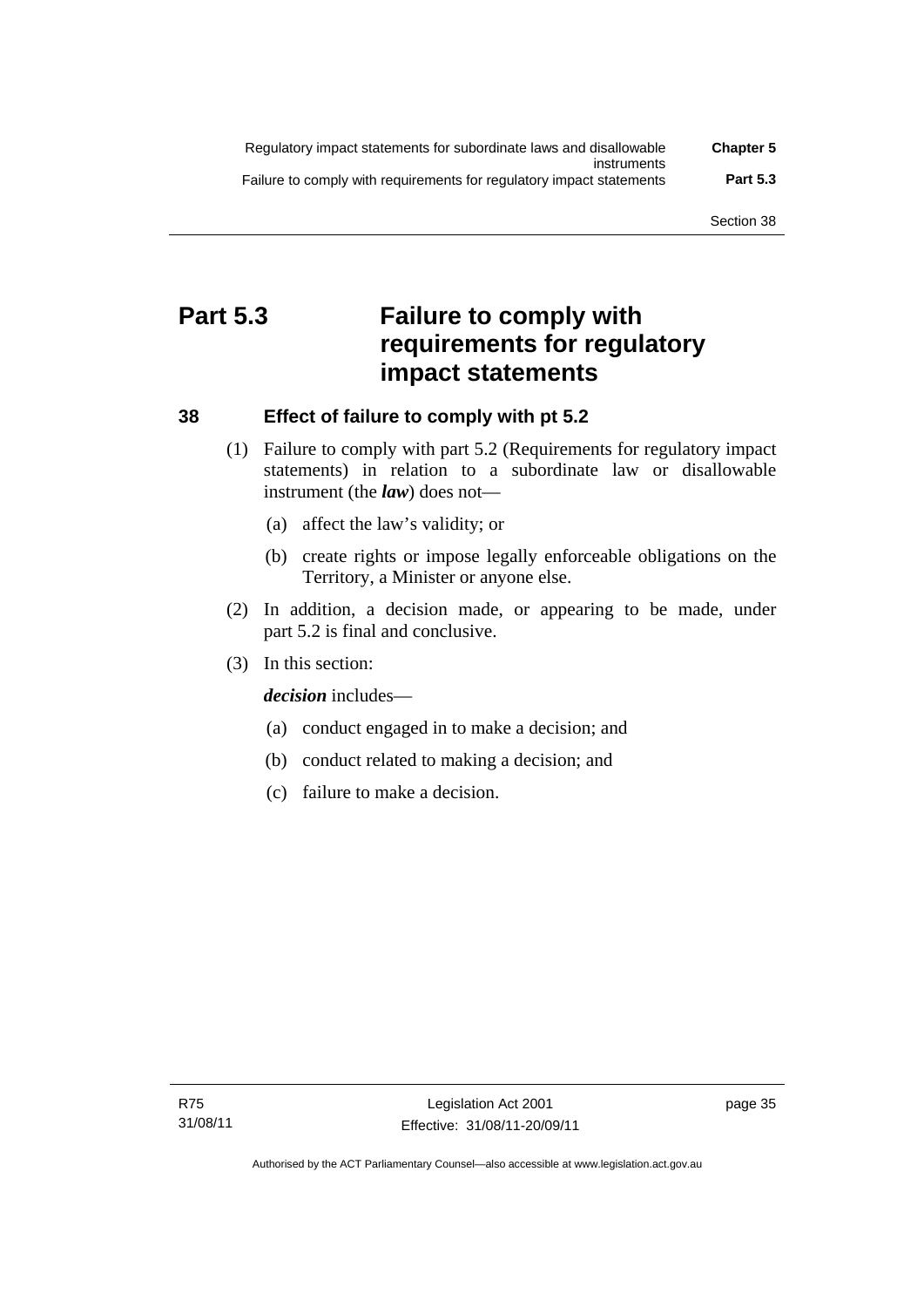# **Chapter 6 Making, notification and numbering of statutory instruments**

# **Part 6.1 General**

# **39 Meaning of** *matter***—ch 6**

In this chapter:

*matter*, in relation to a statutory instrument, includes circumstance, person, place and purpose.

# **40 Presumption of validity**

It is presumed, unless the contrary is proved, that all conditions and steps required for the making of a statutory instrument have been satisfied and carried out.

# **41 Making of certain statutory instruments by Executive**

- (1) This section applies if an Act authorises or requires the Executive to make a subordinate law or disallowable instrument.
- (2) The subordinate law or disallowable instrument is taken to be made by the Executive if—
	- (a) it is signed by 2 or more Ministers who are members of the Executive; and
	- (b) 1 of the signing Ministers is the responsible Minister.
- (3) A subordinate law or disallowable instrument made in accordance with subsection (2) is taken to be made when it is signed by the second Minister signing.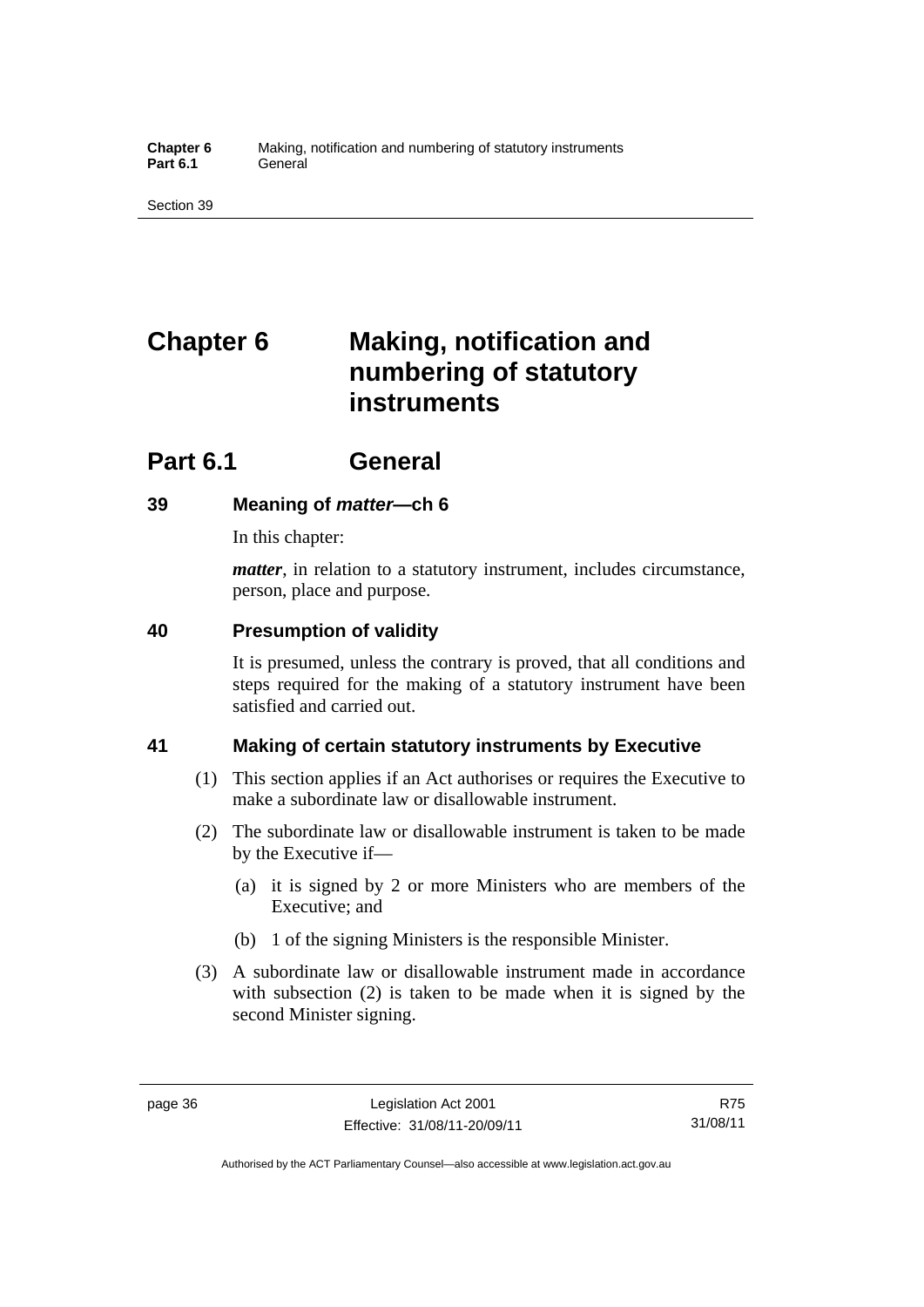- (4) Subsection (2) (b) does not apply if the responsible Minister cannot sign because he or she is absent from the ACT, ill or on leave.
- (5) In this section:

*responsible Minister* means—

- (a) the Minister for the time being administering the Act; or
- (b) if, for the time being, different Ministers administer the Act in relation to different matters—
	- (i) if only 1 Minister administers the Act in relation to the relevant matter—that Minister; or
	- (ii) if 2 or more Ministers administer the Act in relation to the relevant matter—any of the Ministers; or
	- (iii) if subparagraph (ii) does not apply and, for the time being, 2 or more Ministers administer the Act—any of the Ministers;

but does not include a Minister for the time being acting on behalf of the Minister or 2 or more Ministers.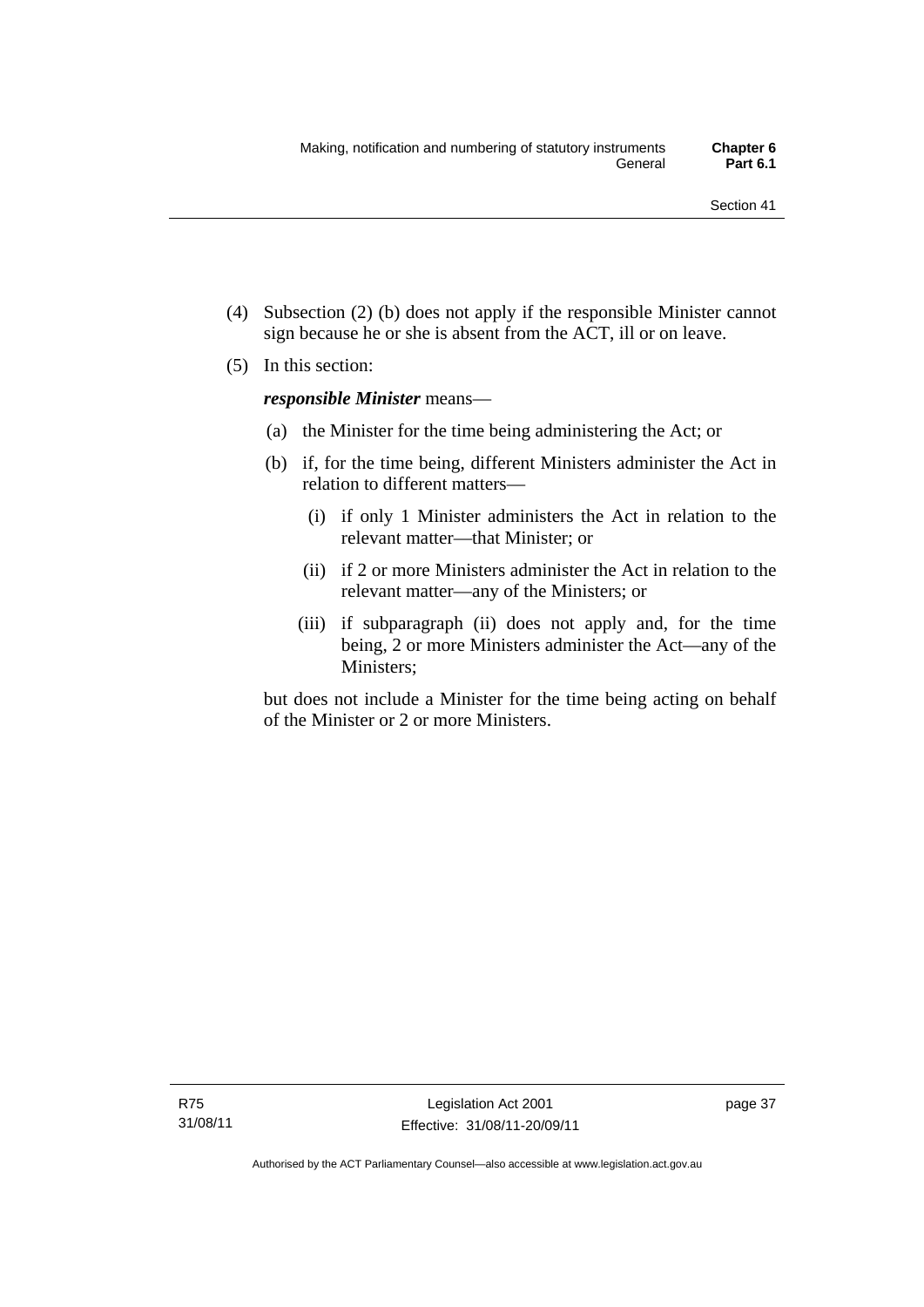# **Part 6.2 Making of statutory instruments generally**

### **42 Power to make statutory instruments**

 (1) If an Act or statutory instrument gives a power that can be exercised by making an instrument, the Act or statutory instrument gives power to make the instrument.

#### **Example**

An Act gives a Minister power to approve codes of practice, but does not require the approval to be in writing or to be given by a particular instrument. The power can be exercised by giving a written approval. The Act, therefore, gives power to make an instrument, namely, a written approval.

- *Note* An example is part of the Act, is not exhaustive and may extend, but does not limit, the meaning of the provision in which it appears (see s 126 and s 132).
- (2) If an Act or statutory instrument gives power to make an instrument that would be a legislative instrument, the power can only be exercised by making an instrument.

#### **Examples**

See examples to s 56 (3) and s 255 (3).

- (3) If an Act or statutory instrument gives power to make an instrument, the power may be exercised from time to time.
- (4) This section is a determinative provision.
	- *Note* See s 5 for the meaning of determinative provisions, and s 6 for their displacement.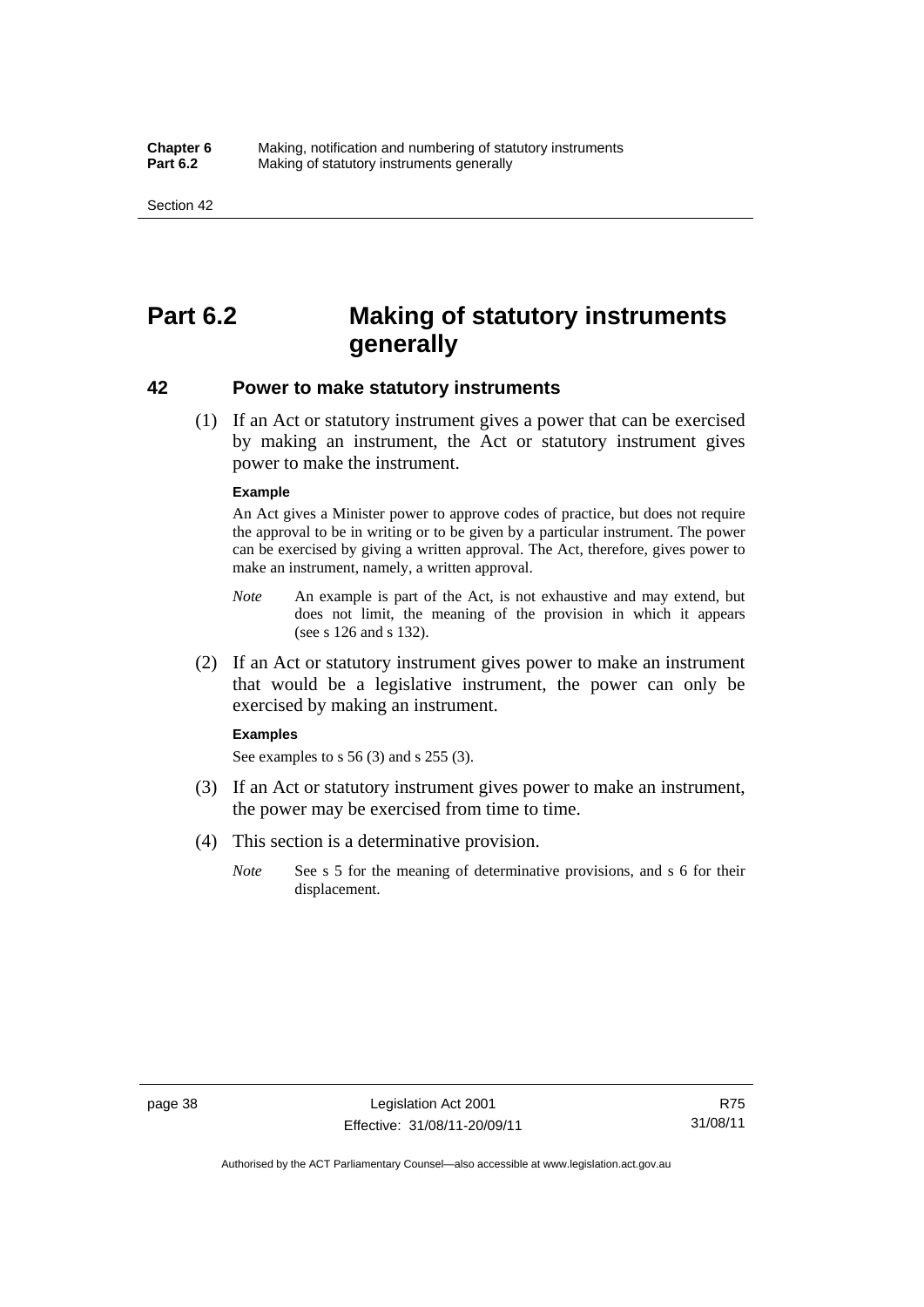# **43 Statutory instruments to be interpreted not to exceed powers under authorising law**

- (1) A statutory instrument is to be interpreted as operating to the full extent of, but not to exceed, the power given by the Act or statutory instrument under which it is made (the *authorising law*).
- (2) Without limiting subsection (1), if a provision of a statutory instrument would, apart from this section, be interpreted as exceeding power—
	- (a) the provision is valid to the extent to which it does not exceed power; and
	- (b) the remainder of the instrument is not affected.

#### **Example 1**

The *Agriculture Services Determination* 2001, pt 4 exceeds the determination– making power given by the *Agriculture Services Act 2000* (hypothetical). The other provisions of the determination are within power.

The determination (apart from pt 4) operates effectively. Pt 4 is treated as if it did not form part of the determination and is disregarded.

*Note* The kind of interpretation indicated in example 1 is known as a divisible interpretation of the determination.

### **Example 2**

The *Goats Regulation 2001* (hypothetical) is made under the *Goats Act 2001*. The *Goats Regulation 2001*, s 39 seeks to impose rules about the care of 'animals', but the Act only gives power to make regulations about goats.

Section 39 is read restrictively ('read down') as if it mentioned goats. In other words, the section is effective but treated as if it applied only to goats.

*Note* The kind of interpretation indicated in example 2 is known as a distributive interpretation of the regulation.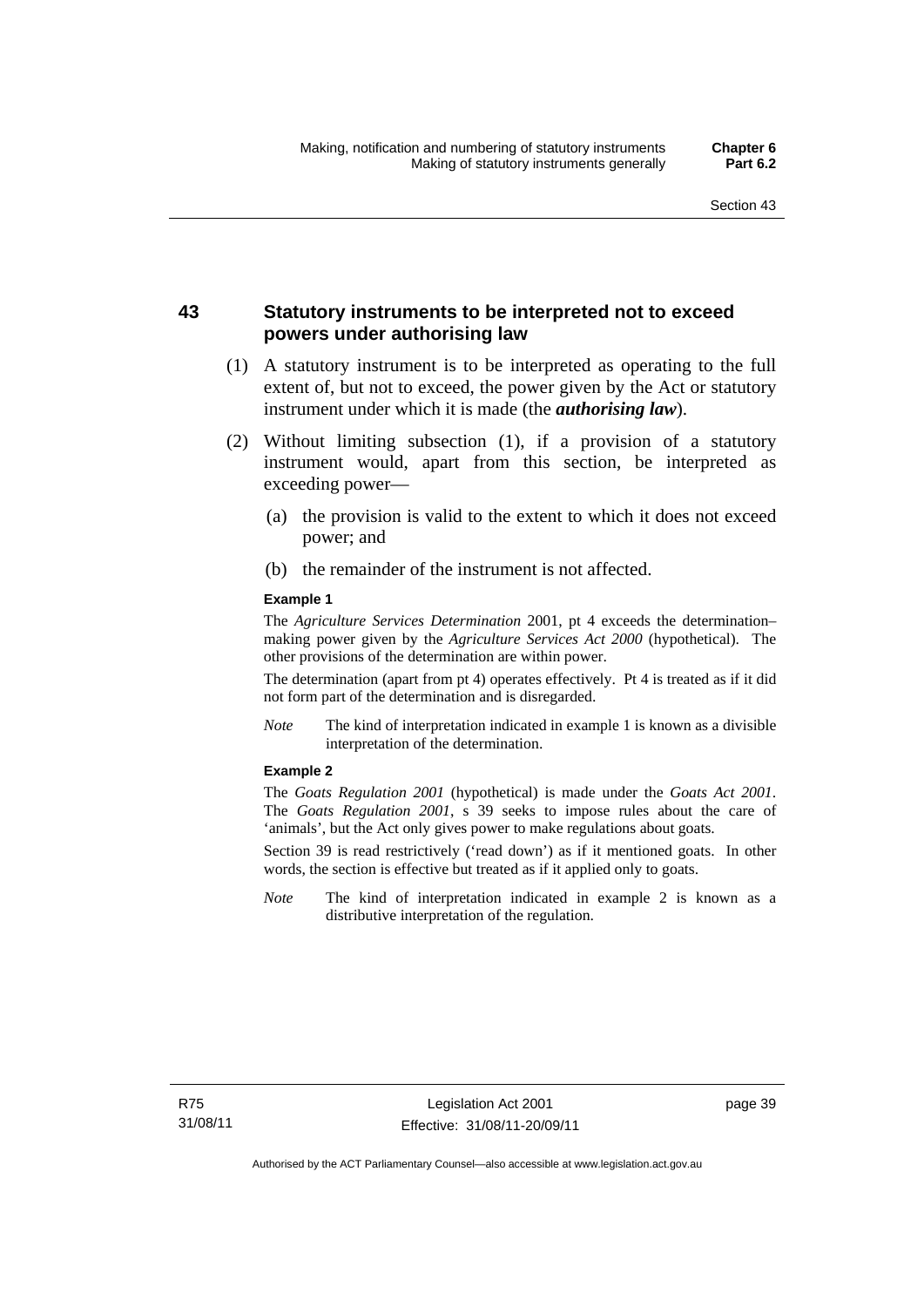Section 43

#### **Example 3**

The *Wombat Protection Act 2003* (hypothetical) provides that the Minister may appoint a Wombat Advocate. The instrument making the appointment states that the appointment is for 5 years, but the maximum term of appointment authorised under the Act is 4 years.

The instrument is read restrictively ('read down') as if it referred to 4 years. In other words, the instrument is effective but the appointment is only valid for 4 years.

- *Note 1* The kind of interpretation indicated in example 3 is known as a distributive interpretation of the instrument.
- *Note 2* An example is part of the Act, is not exhaustive and may extend, but does not limit, the meaning of the provision in which it appears (see s 126 and s 132).
- (3) Without limiting subsection (1), if the application of a provision of a statutory instrument to a matter would, apart from this section, be interpreted as exceeding power, the provision's application to other matters is not affected.

#### **Example**

The *Community Safety Order 2001* is expressed to apply to all members of the community without qualification although it is in fact made under the *Building Industry (Safety) Act 2000* (hypothetical). That Act is restricted in its operation to the building industry. The order is cast in such wide terms that it cannot be interpreted divisibly or distributively. However, the order applies to entities such as XYZ Constructions Pty Ltd because it is a company in the construction industry.

- (4) This section is in addition to any provision of the statutory instrument or authorising law.
- (5) This section is a determinative provision.
	- *Note* See s 5 for the meaning of determinative provisions, and s 6 for their displacement.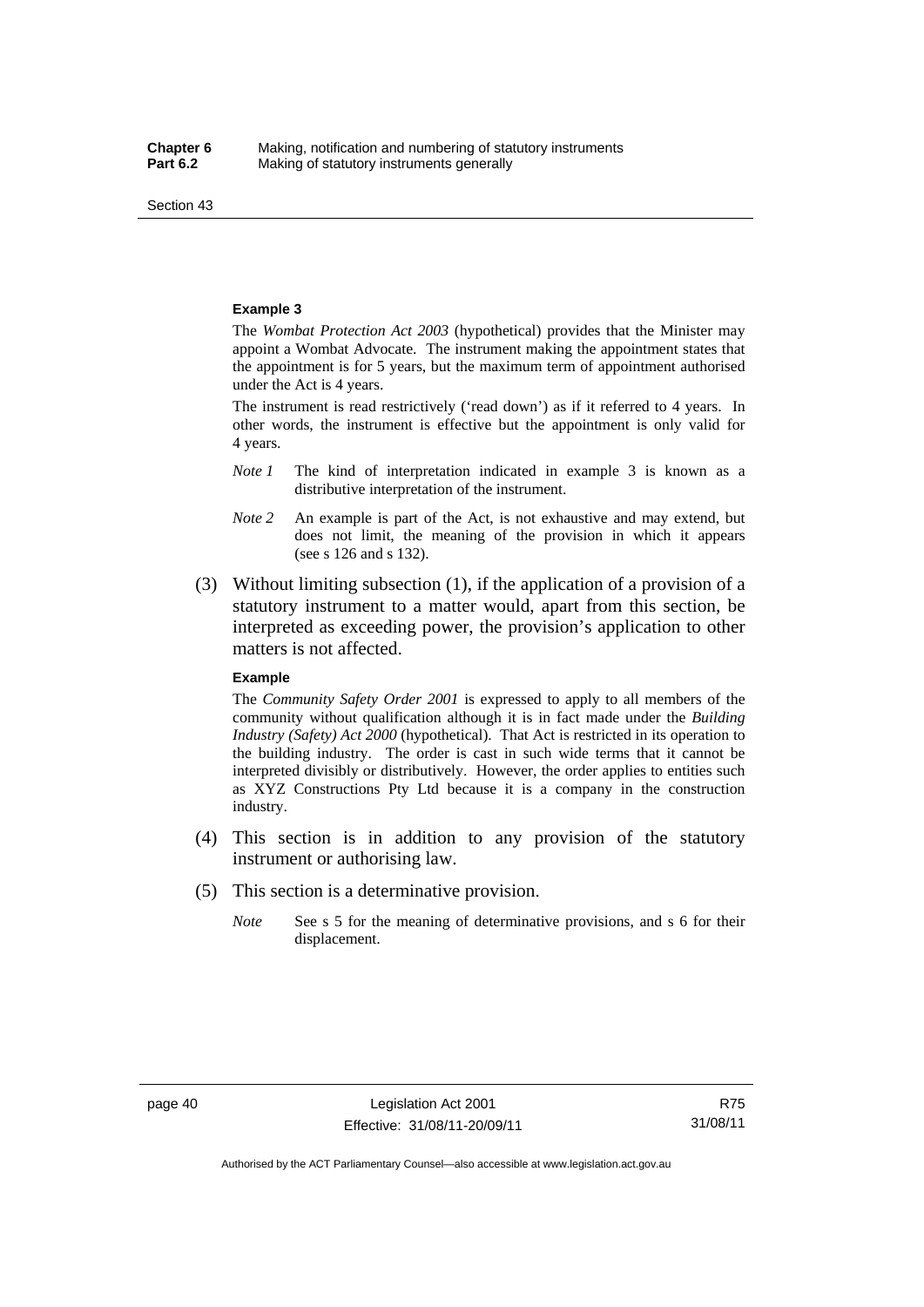# **44 Power to make statutory instruments for Act etc**

- (1) If an Act or statutory instrument (the *authorising law*) authorises or requires the making of a statutory instrument for the authorising law or another Act or statutory instrument (the *other law*), the power authorises a statutory instrument to be made in relation to any matter that—
	- (a) is required or permitted to be prescribed by the authorising law or other law; or
	- (b) is necessary or convenient to be prescribed for carrying out or giving effect to the authorising law or other law.
- (2) Subsection (1) applies to the authorising law even though the authorising law—
	- (a) only authorises the making of a statutory instrument for the authorising law; or
	- (b) also authorises or requires the making of a statutory instrument about a particular matter.
- (3) Power given by the authorising law to make a statutory instrument about a particular matter does not limit power given by the authorising law or other law to make a statutory instrument (whether or not of the same kind) about any other matter.
- (4) This section is a determinative provision.
	- *Note* See s 5 for the meaning of determinative provisions, and s 6 for their displacement.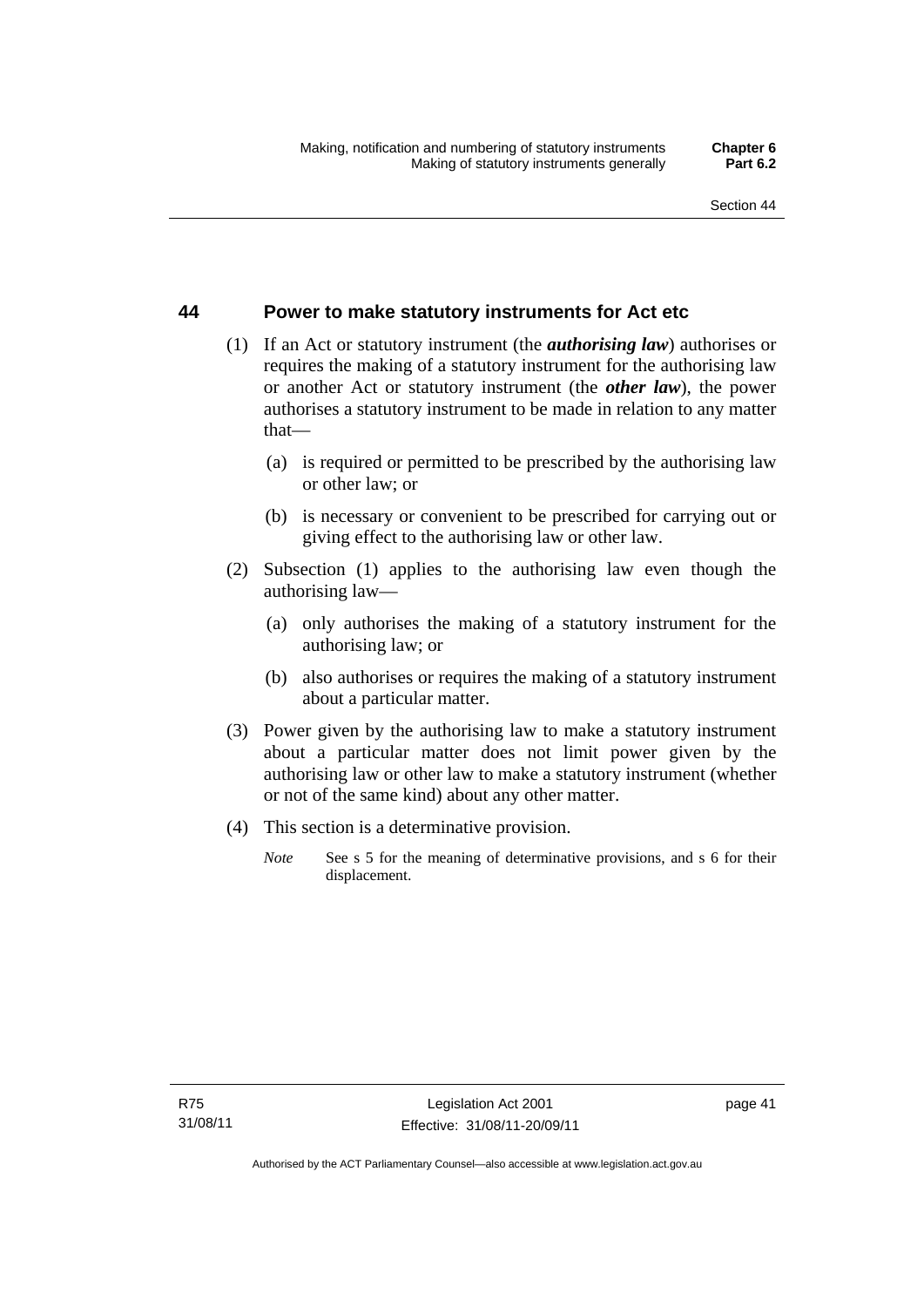### **45 Power to make court rules**

- (1) The power of an entity to make rules for a court includes power to make rules in relation to any matter necessary or convenient to be prescribed for carrying out or giving effect to the court's jurisdiction under any law that authorises or requires anything to be done in or in relation to the court.
- (2) This section is additional to section 44.
- (3) This section is a determinative provision.

*Note* See s 5 for the meaning of determinative provisions, and s 6 for their displacement.

(4) In this section:

*court* includes a tribunal*.*

*disallowable instrument*, for a Commonwealth Act, means an instrument that can be disallowed under the *Legislative Instruments Act 2003* (Cwlth), part 5 (Parliamentary scrutiny of legislative instruments), including that part, or provisions of that part, applied by another Commonwealth law.

*law* means—

- (a) an Act, subordinate law or disallowable instrument; or
	- *Note* A reference to an Act, subordinate law or disallowable instrument includes a reference to a provision of the Act, law or instrument (see s 7, s 8 and s 9).
- (b) a Commonwealth Act or a disallowable instrument under a Commonwealth Act (or a provision of such an Act or instrument).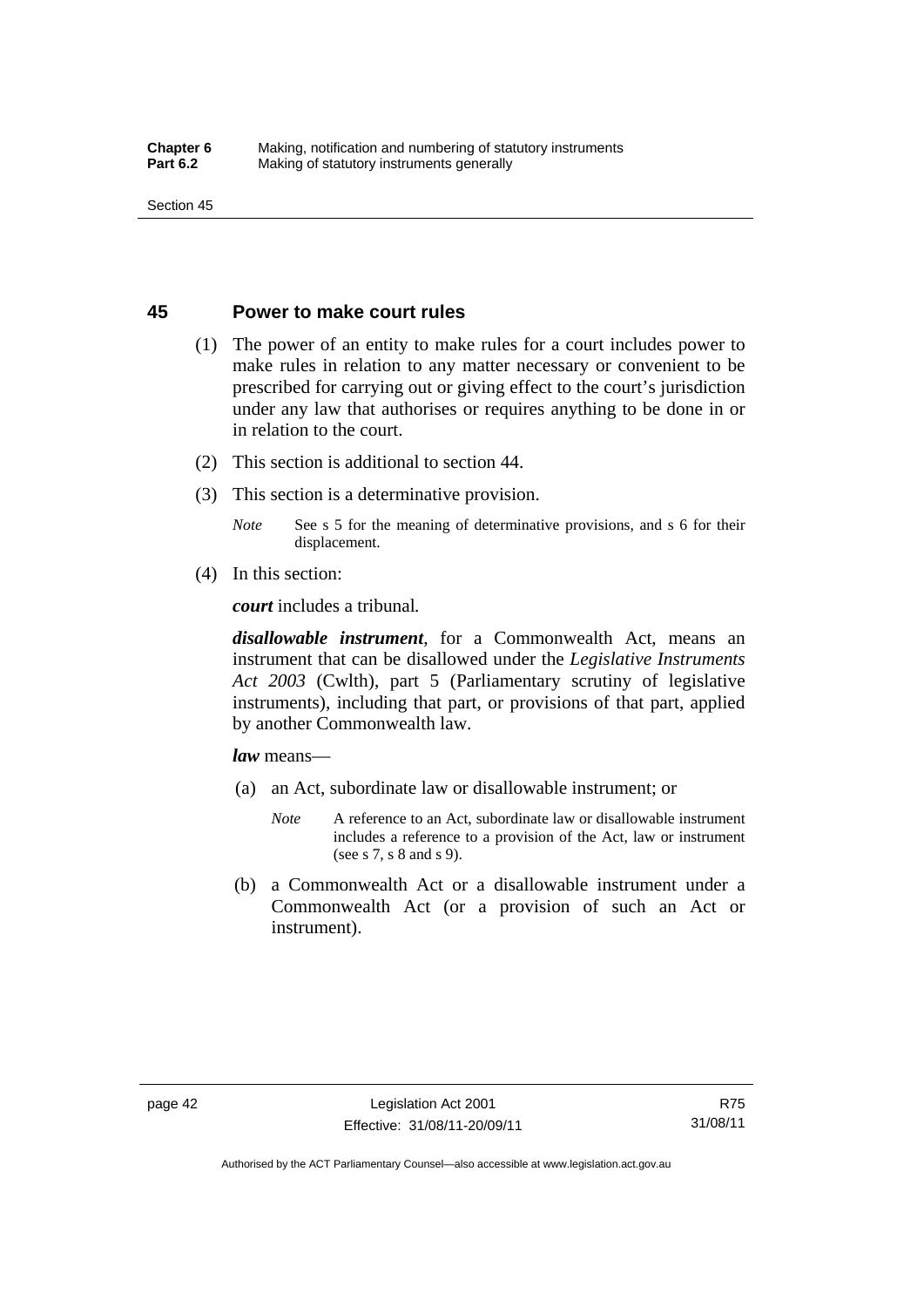# **46 Power to make instrument includes power to amend or repeal**

- (1) Power given under an Act or statutory instrument (the *authorising law*) to make a statutory instrument includes power to amend or repeal the instrument.
- (2) The power to amend or repeal the instrument is exercisable in the same way, and subject to the same conditions, as the power to make the instrument.

#### **Examples**

- 1 If the instrument is a disallowable instrument, an amendment or repeal of the instrument is also a disallowable instrument.
- 2 If the instrument is a notifiable instrument, an amendment or repeal of the instrument is also a notifiable instrument.
- 3 If notice of the making of the instrument must be published in a newspaper, notice of an amendment or repeal of the instrument must also be published in the newspaper.
- *Note* An example is part of the Act, is not exhaustive and may extend, but does not limit, the meaning of the provision in which it appears (see s 126 and s 132).
- (3) Despite subsection (1), a form that is a legislative instrument may be repealed or repealed and remade (with or without changes), but may not be amended.
- (4) This section is a determinative provision.
	- *Note* See s 5 for the meaning of determinative provisions, and s 6 for their displacement.

# **47 Statutory instrument may make provision by applying law or instrument**

 (1) This section applies if an Act, subordinate law or disallowable instrument (the *authorising law*) authorises or requires the making of a statutory instrument (the *relevant instrument*) about a matter.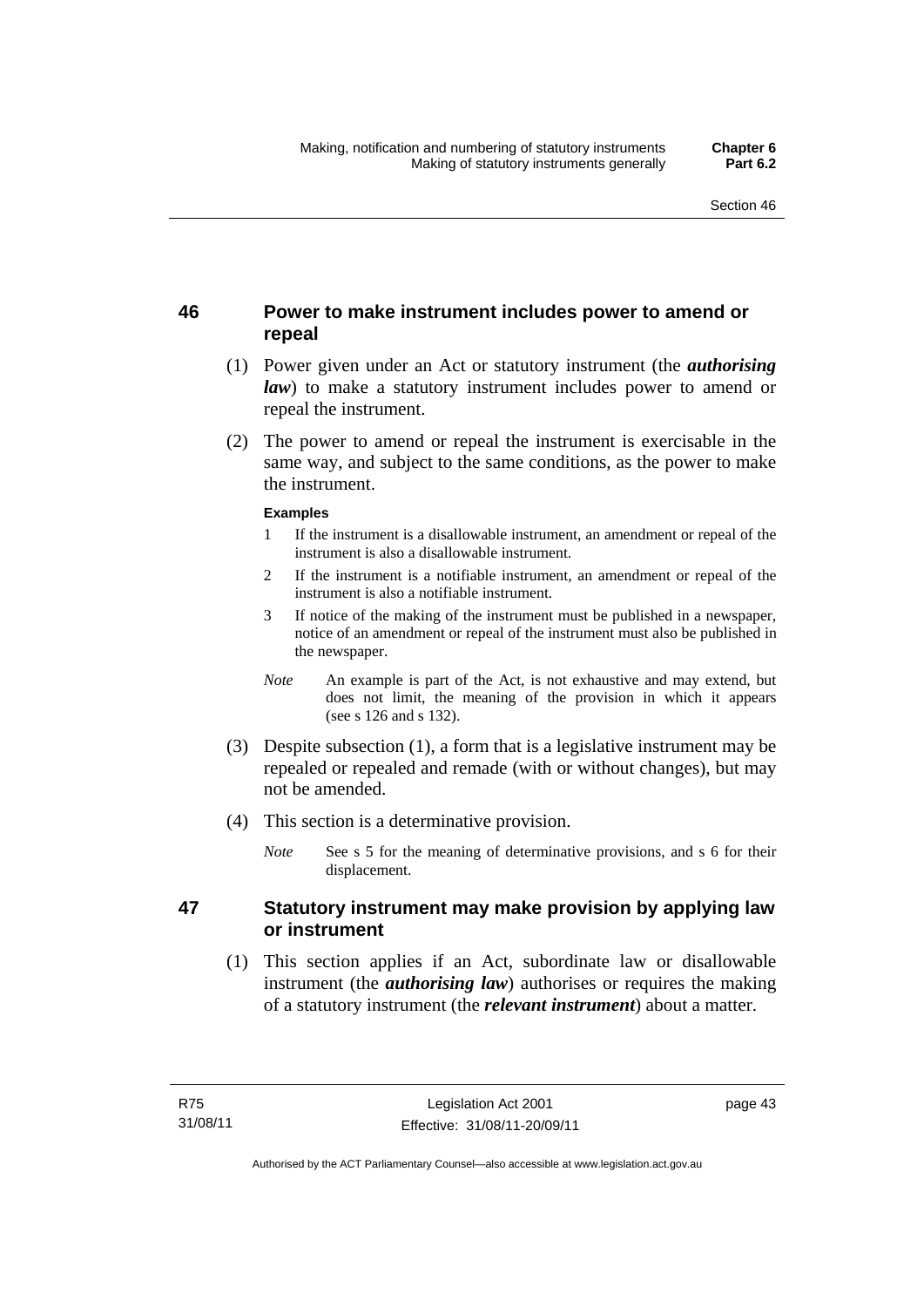- (2) The relevant instrument may make provision about the matter by applying an ACT law—
	- (a) as in force at a particular time; or
	- (b) as in force from time to time.
- (3) The relevant instrument may make provision about the matter by applying a law of another jurisdiction, or an instrument, as in force only at a particular time.

*Note* For information on the operation of s (3), see the examples to s (9).

- (4) If the relevant instrument makes provision about the matter by applying a law of another jurisdiction or an instrument, the following provisions apply:
	- (a) if subsection (3) is displaced by, or under authority given by, an Act or the authorising law—the law of the other jurisdiction or instrument is applied as in force from time to time;

*Note* For the displacement of s (3), see s 6, examples 1 and 2.

 (b) if subsection (3) is not so displaced and the relevant instrument does not provide that the law of the other jurisdiction or instrument is applied as in force at a particular time—the law or instrument is taken to be applied as in force when the relevant instrument is made.

#### **Examples—s (4) (b)**

1 The *Locust Damage Compensation Determination 2003* (a hypothetical disallowable instrument) provides for the making of claims against a compensation fund. Section 43 states that disputes about claims must be decided in accordance with the *Commercial Arbitration Act 1984* (NSW) (the *NSW Act*) as in force from time to time. The determination is made on 1 August 2003. The Act under which the determination is made does not displace s (3). Therefore, even though s 43 purports to apply the NSW Act as in force from time to time, the NSW Act as in force on 1 August 2003 is applied by the determination.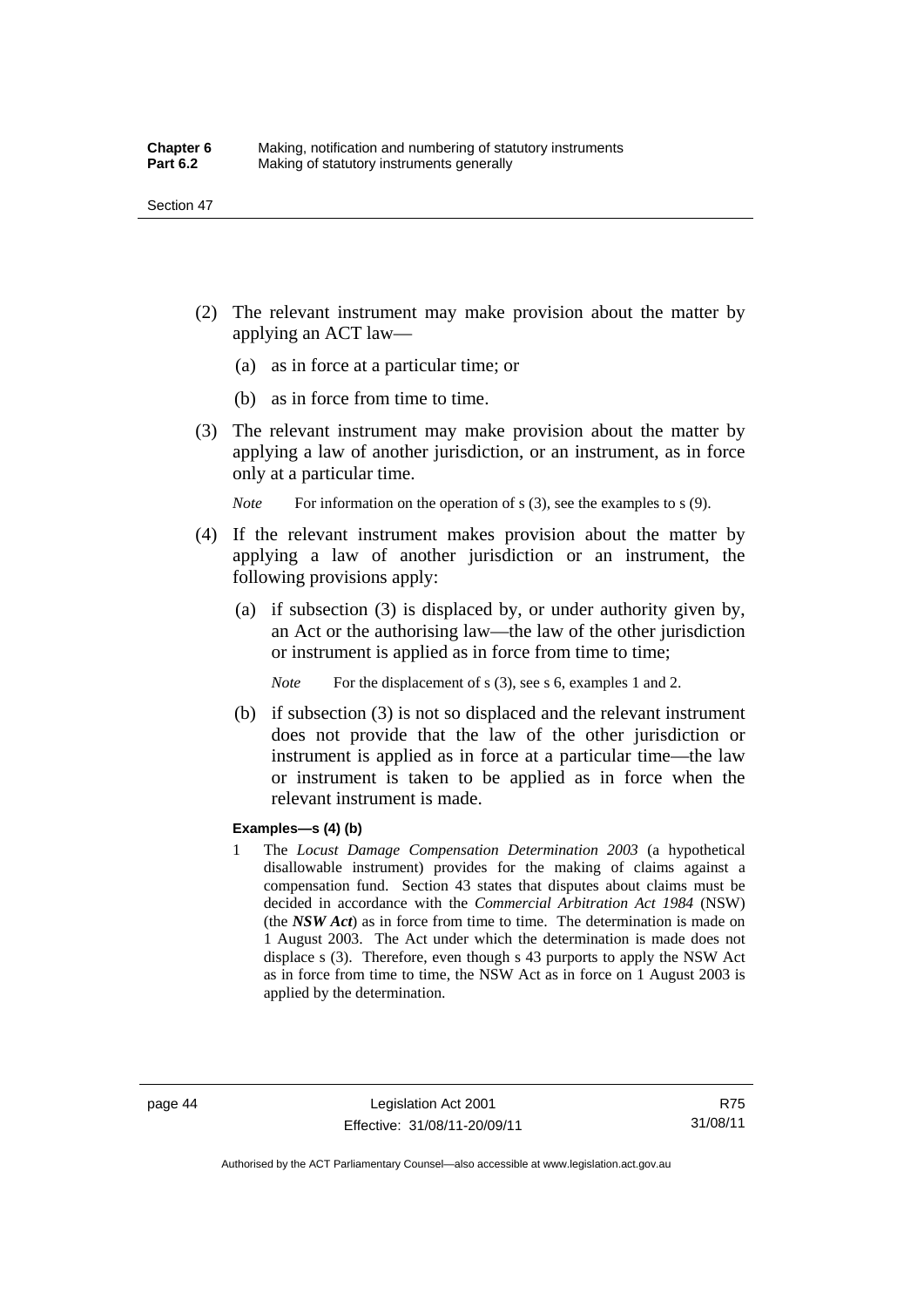- 2 The *Locust Damage Compensation Determination 2003* (mentioned in example 1), s 43 states that disputes about claims must be decided in accordance with the *Commercial Arbitration Act 1984* (NSW) (the *NSW Act*), but does not state that the NSW Act is to be applied as in force from time to time or at a particular time. The determination is made on 1 August 2003. The Act under which the determination is made does not displace s (3). Therefore, the NSW Act as in force on 1 August 2003 is applied by the determination.
- *Note* An example is part of the Act, is not exhaustive and may extend, but does not limit, the meaning of the provision in which it appears (see s 126 and s 132).
- (5) If a law of another jurisdiction or an instrument is applied as in force at a particular time, the text of the law or instrument (as in force at that time) is taken to be a notifiable instrument made under the relevant instrument by the entity authorised or required to make the relevant instrument.
- (6) If subsection (3) is displaced and a law of another jurisdiction or an instrument is applied as in force from time to time, the text of each of the following is taken to be a notifiable instrument made under the relevant instrument by the entity authorised or required to make the relevant instrument:
	- (a) the law or instrument as in force at the time the relevant instrument is made;
	- (b) each subsequent amendment of the law or instrument;
	- (c) if the law or instrument is repealed and remade (with or without changes)—the law or instrument as remade and each subsequent amendment of the law or instrument;
	- (d) if a provision of the law or instrument is omitted and remade (with or without changes) in another law or instrument—the provision as remade and each subsequent amendment of the provision.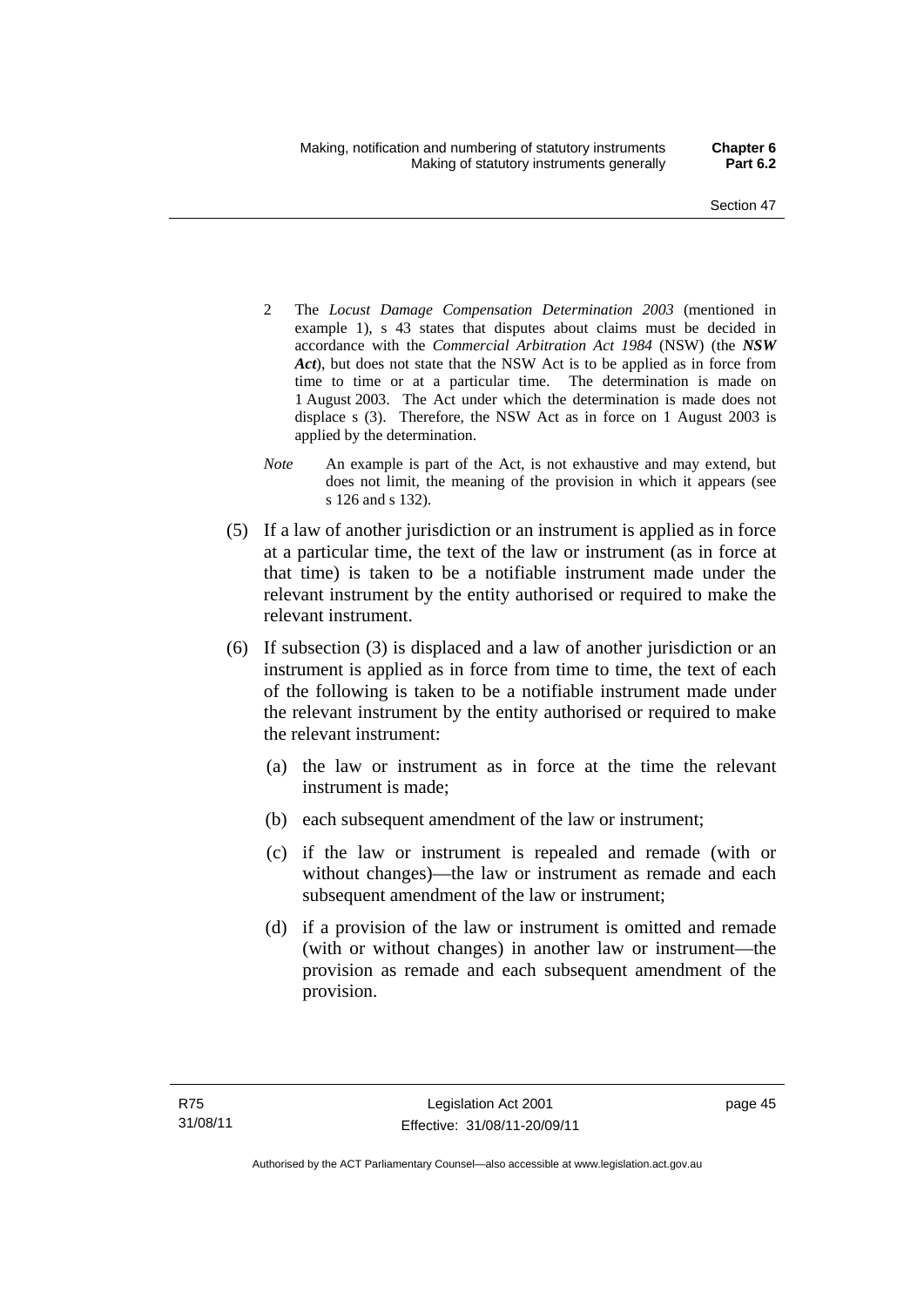- (7) The authorising law or, if the relevant instrument is a subordinate law or disallowable instrument, the relevant instrument may provide that—
	- (a) subsection (5) or (6) does not apply to the relevant instrument; or
	- (b) subsection (5) or (6) applies with the modifications stated in the authorising law or relevant instrument.
- (8) If a provision of an Act, subordinate law or disallowable instrument authorises or requires the application of a law or instrument, the provision authorises the making of changes or modifications to the law or instrument for that application.
- (9) This section is a determinative provision.

#### **Examples—s (3) and s (9)**

Here are 2 examples about the operation of s (3) and (9): the first illustrates how s (3) might be displaced and the second illustrates how a law of another jurisdiction that applies as in force from time to time would operate—

- 1 The effect of s (3) and s (9), and s (10), def *applying*, is that if it is intended to apply, adopt or incorporate a law or instrument as in force from time to time, the authorising law would need to expressly displace s (3) (as illustrated in s 6, examples of different kinds of displacement, example 1) *or* indicate a manifest contrary intention (as illustrated in example 2 in those examples).
- 2 The *ABC Regulation 2001* (made under a provision like those illustrated in s 6, examples of different kinds of displacement, examples 1 and 2) provides that noise measurements are to be taken in accordance with the NSW noise control manual as in force from time to time. The effect of the *ABC Regulation 2001* is that whenever the NSW noise control manual is amended in future, the noise measurements must be taken in accordance with the manual as last amended.
- *Note* See s 5 for the meaning of determinative provisions, and s 6 for their displacement.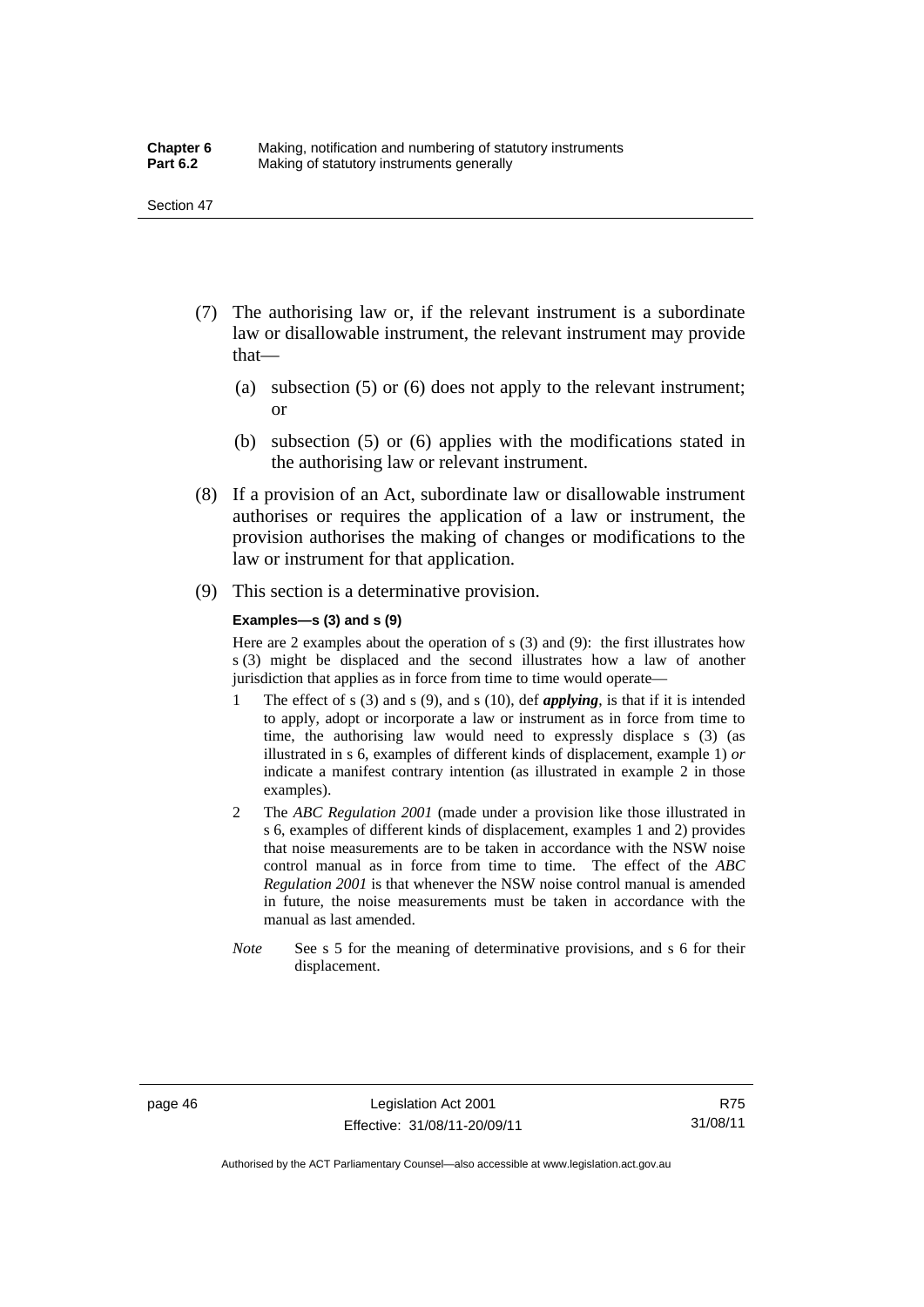(10) In this section:

*ACT law* means an Act, subordinate law or disallowable instrument.

*Note* A reference to an Act, subordinate law or disallowable instrument includes a reference to a provision of the Act, law or instrument (see s 7, s 8 and s 9).

*applying* includes adopting or incorporating.

*Note* See also s 157 (Defined terms–other parts of speech and grammatical forms).

*disallowable instrument*, for a Commonwealth Act, means an instrument that can be disallowed under the *Legislative Instruments Act 2003* (Cwlth), part 5 (Parliamentary scrutiny of legislative instruments), including that part, or provisions of that part, applied by another Commonwealth law.

*instrument* includes a provision of an instrument, but does not include an ACT law or a law of another jurisdiction.

### *law of another jurisdiction* means—

- (a) a Commonwealth Act or a disallowable instrument under a Commonwealth Act; or
- (b) a State Act, or any regulation or rule under a State Act; or
- (c) a New Zealand or Norfolk Island Act, or any regulation or rule under a New Zealand or Norfolk Island Act; or
- (d) a provision of a law mentioned in paragraphs (a) to (c).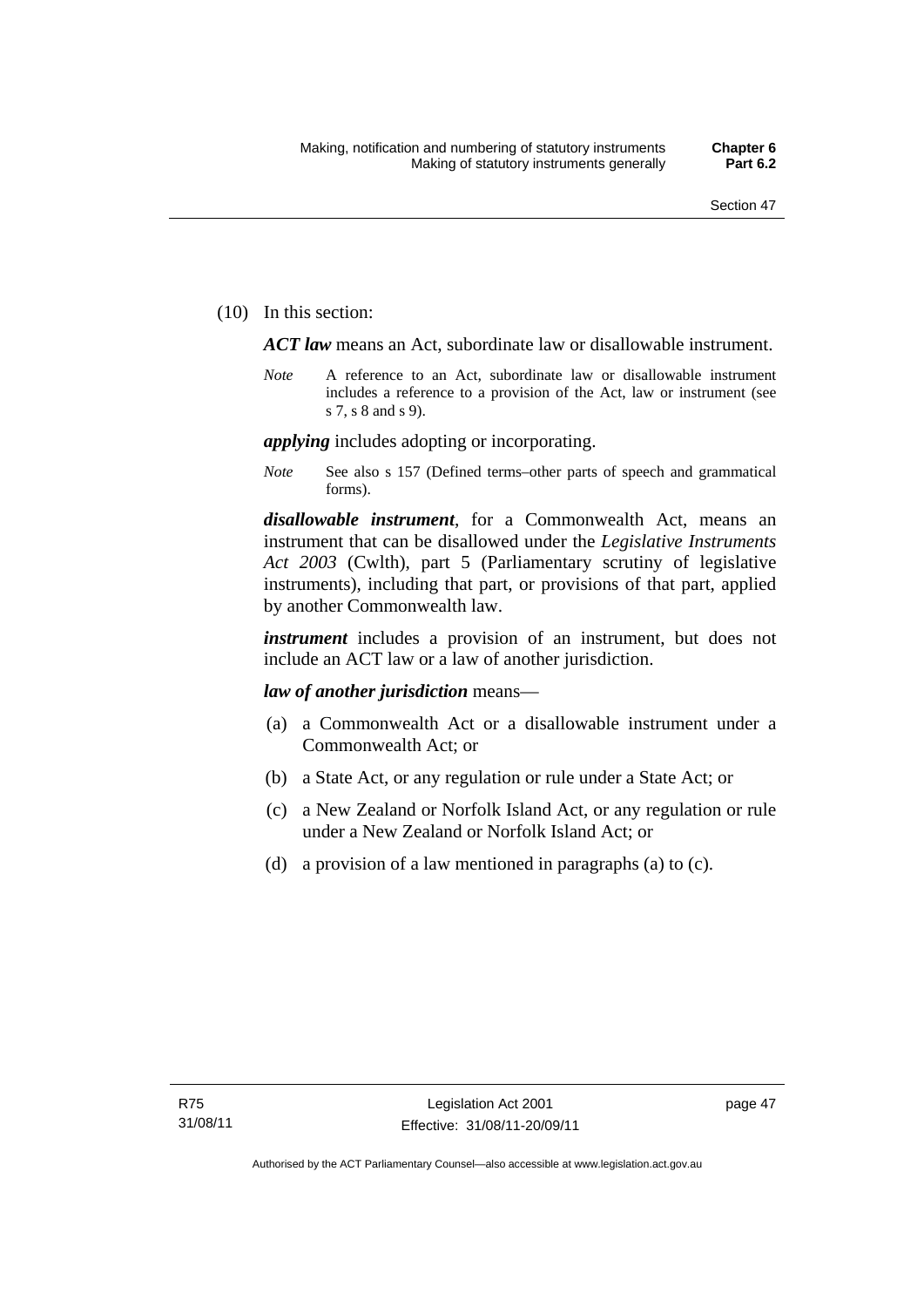# **48 Power to make instrument includes power to make different provision for different categories etc**

- (1) Power given under an Act or statutory instrument to make a statutory instrument includes power—
	- (a) to make different provision in relation to different matters or different classes of matters; or
	- (b) to make an instrument that applies differently by reference to stated exceptions or factors.
- (2) Without limiting subsection (1), power given under an Act or statutory instrument to make a statutory instrument about particular matters includes power to make a statutory instrument about any 1 or more of the matters or a particular class of the matters.
- (3) For this section, a class may consist of a single matter.
- (4) This section is a determinative provision.
	- *Note* See s 5 for the meaning of determinative provisions, and s 6 for their displacement.

# **49 Single instrument may exercise several powers or satisfy several requirements**

- (1) Power given under an Act or statutory instrument may be exercised with any other power to make a single instrument—
	- (a) whether or not the powers are exercised in relation to separate provisions, some of the same provisions, or all of the provisions, of the instrument; or
	- (b) whether or not the other powers are given under the same Act or statutory instrument, another Act or statutory instrument or any other territory law.
- (2) A statutory instrument is taken—
	- (a) to be made under each power given under territory law under which it could be made; and

Authorised by the ACT Parliamentary Counsel—also accessible at www.legislation.act.gov.au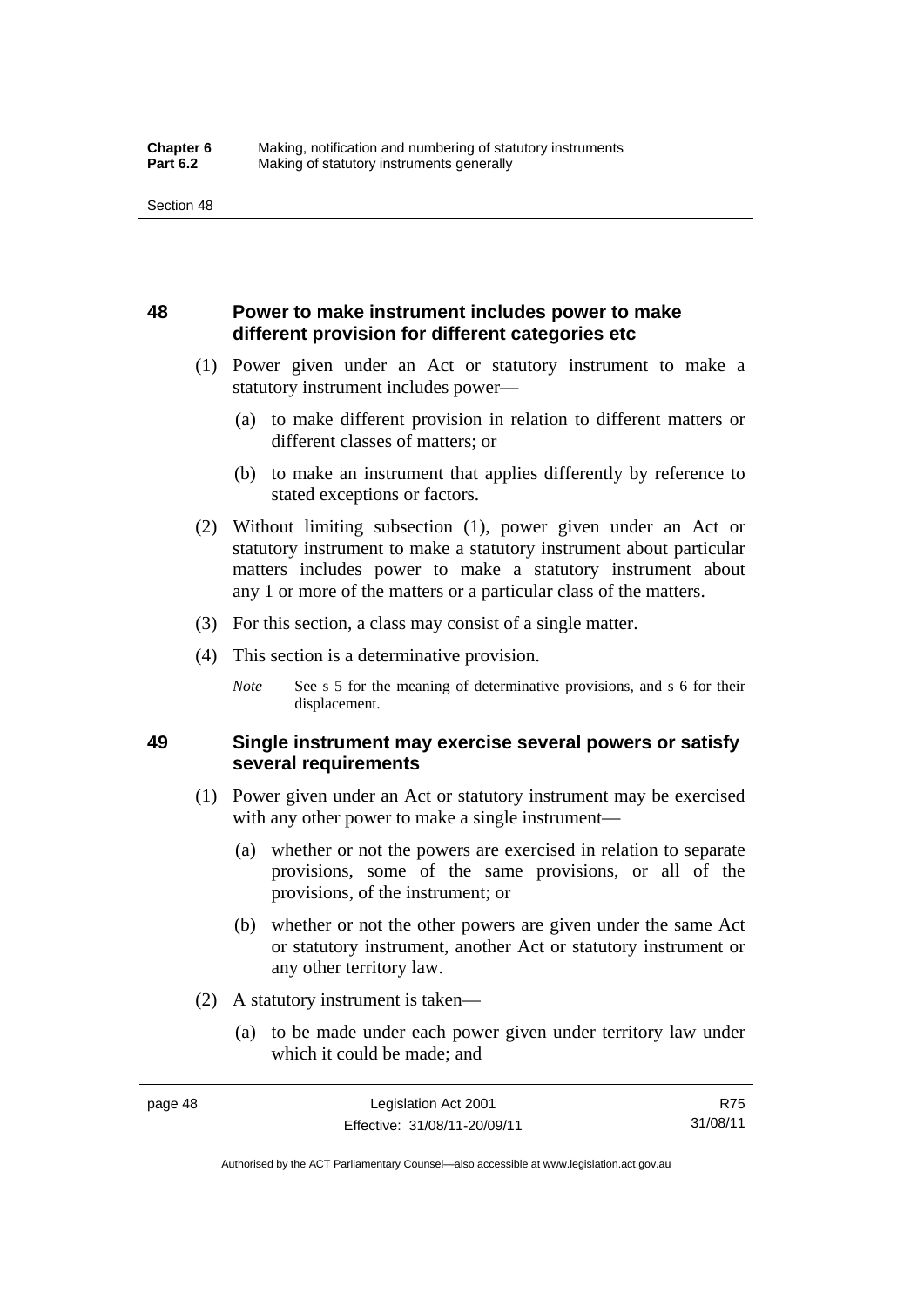- (b) to satisfy each requirement under territory law that it could satisfy.
- (3) Without limiting subsection (2), that subsection applies to an instrument even though—
	- (a) it is stated to be made under a particular territory law (the *authorising law*) or a particular provision of the authorising law; and
	- (b) it is stated to be made for a particular territory law (the *requiring law*) or a particular provision of the requiring law.
- (4) This section is a determinative provision.
	- *Note* See s 5 for the meaning of determinative provisions, and s 6 for their displacement.

# **50 Relationship between authorising law and instrument dealing with same matter**

- (1) If an Act or statutory instrument (the *authorising law*) gives power to make a statutory instrument about a matter, the instrument may make provision in relation to a particular aspect of the matter even though provision is made by the authorising law in relation to another aspect of the matter or in relation to another matter.
- (2) This section is a determinative provision.
	- *Note* See s 5 for the meaning of determinative provisions, and s 6 for their displacement.

# **51 Instrument may make provision in relation to land by reference to map etc**

- (1) This section applies if an Act or statutory instrument authorises or requires provision to be made by statutory instrument in relation to land or waters.
- (2) Provision may be made by reference to—
	- (a) a particular map or plan held by an entity; or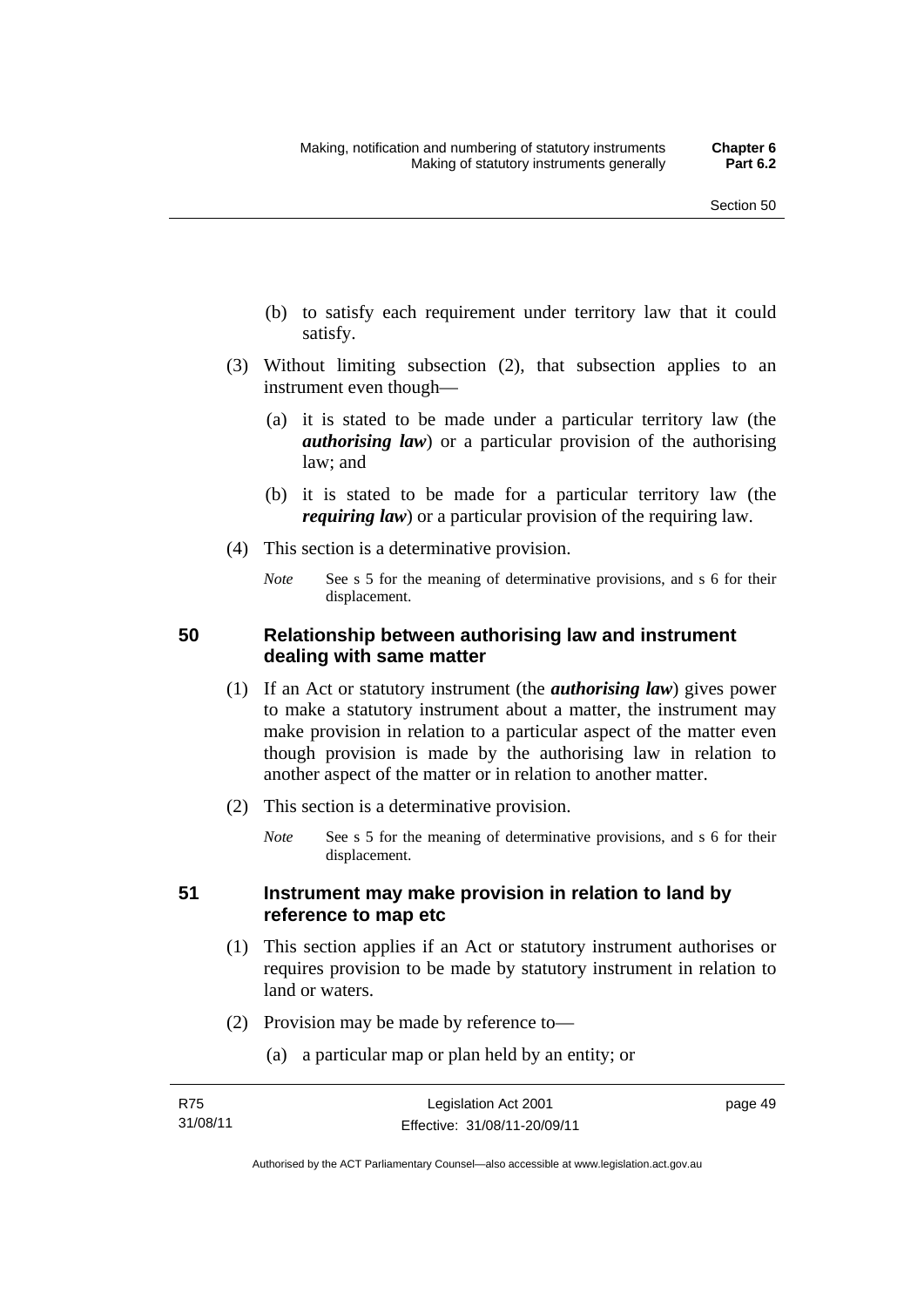(b) a particular entry in a register kept by an entity;

if the map, plan or register is available for inspection (on the internet or otherwise) by members of the public, whether or not on payment of a fee.

### **52 Instrument may authorise determination of matter etc**

- (1) This section applies if an Act or statutory instrument (the *authorising law*) authorises or requires provision to be made about a matter by statutory instrument.
- (2) A statutory instrument made under the authorising law may make provision about the matter by authorising or requiring a stated entity to make provision about the matter, or any aspect of the matter, whether or not from time to time.
- (3) This section is a determinative provision.

*Note* See s 5 for the meaning of determinative provisions, and s 6 for their displacement.

(4) In this section:

*provision*, for a matter, includes determining or regulating the matter, applying the instrument to the matter, being satisfied or forming an opinion about anything relating to the matter, or doing anything else in relation to the matter.

#### **Example**

If an Act provides that an application is to be in a prescribed form, a regulation made under the Act may provide that the form is to be a form approved by the Minister.

*Note* An example is part of the Act, is not exhaustive and may extend, but does not limit, the meaning of the provision in which it appears (see s 126 and s 132).

R75 31/08/11

Authorised by the ACT Parliamentary Counsel—also accessible at www.legislation.act.gov.au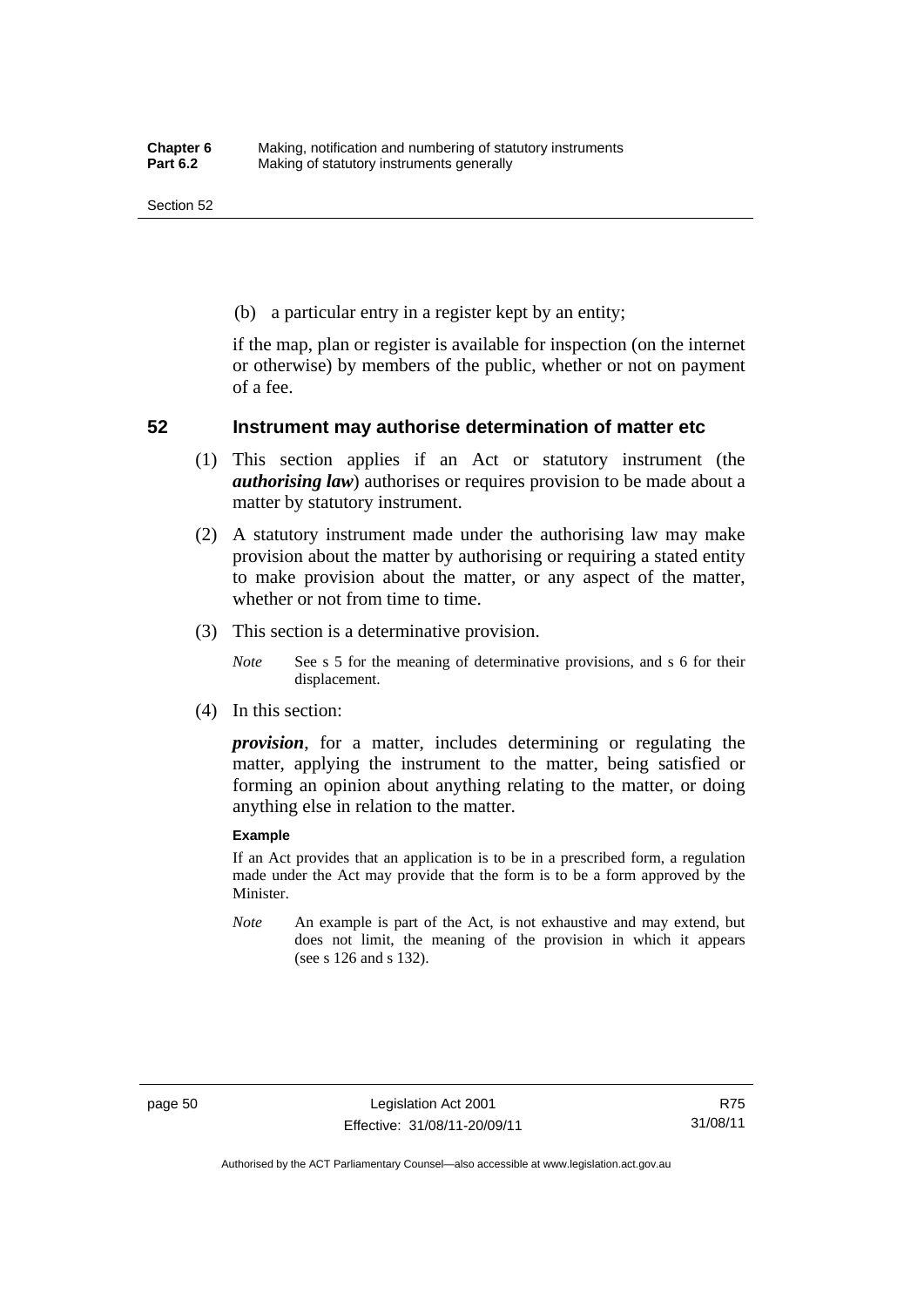# **53 Instrument may prohibit**

- (1) If an Act or statutory instrument authorises or requires a matter to be regulated (however described) by statutory instrument, the power may be exercised by prohibiting by statutory instrument the matter or any aspect of the matter.
- (2) This section is a determinative provision.
	- *Note* See s 5 for the meaning of determinative provisions, and s 6 for their displacement.

### **54 Instrument may require making of statutory declaration**

- (1) If an Act or statutory instrument (the *authorising law*) gives power to make a statutory instrument, the instrument may require the making of a statutory declaration.
	- *Note* The *Statutory Declarations Act 1959* (Cwlth) applies to the making of statutory declarations under territory laws (see that Act, s 5).
- (2) Subsection (1) applies—
	- (a) whether or not the authorising law authorises or requires penalties to be prescribed by instrument; and
	- (b) if the authorising law authorises or requires penalties to be prescribed by instrument—irrespective of the level of penalties that may be prescribed.
- (3) This section is a determinative provision.
	- *Note* See s 5 for the meaning of determinative provisions, and s 6 for their displacement.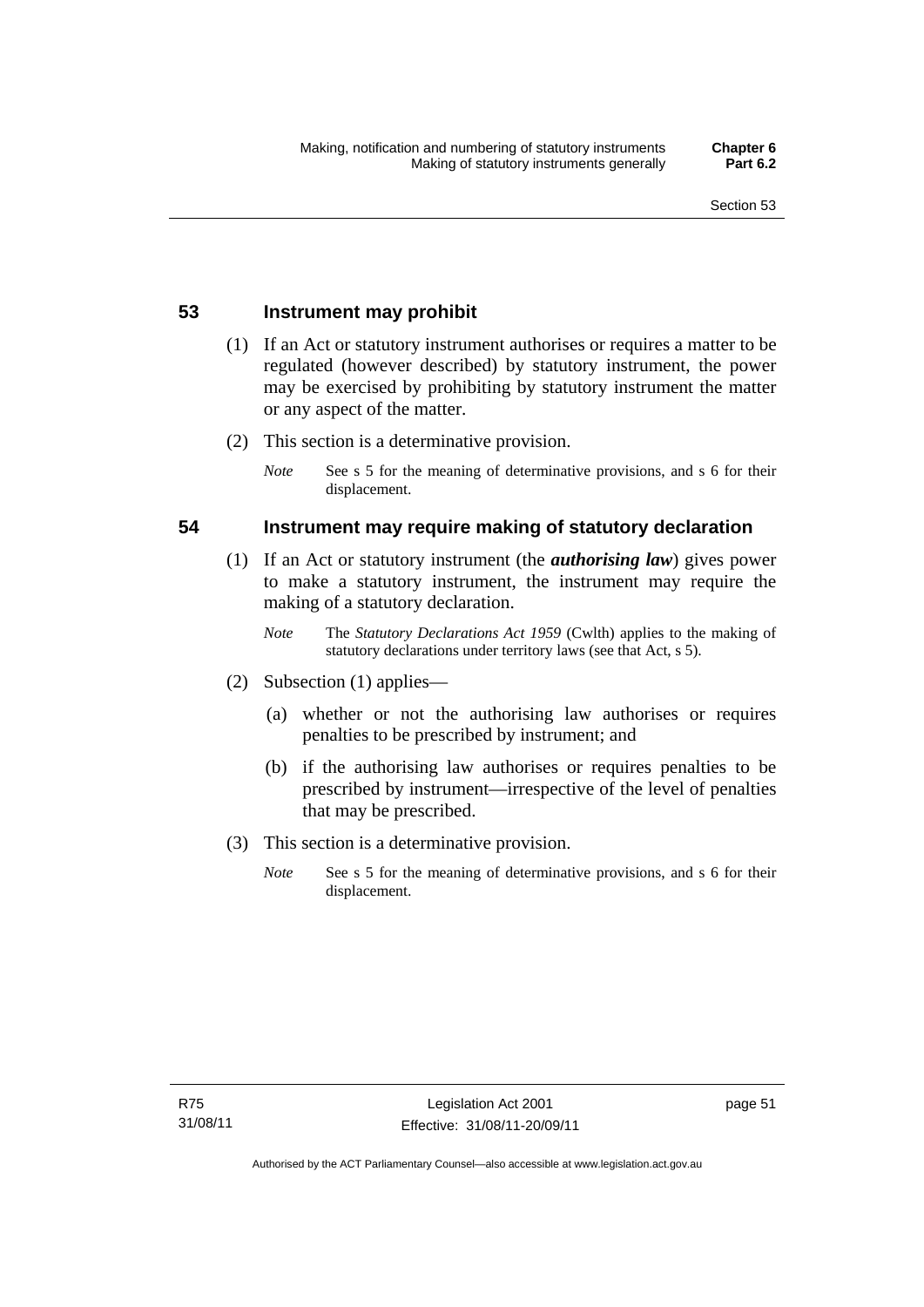# **Part 6.3 Making of certain statutory instruments about fees**

### **55 Definitions—pt 6.3**

In this part:

*fee* includes a charge or other amount.

*provide* a service includes exercise a function.

*service* includes a function or facility.

### **56 Determination of fees by disallowable instrument**

- (1) This section applies if an Act (the *authorising law*) authorises fees to be determined for an Act or statutory instrument (the *relevant law*).
- (2) The authorising law authorises a fee to be determined in relation to any matter under or related to the relevant law.
- (3) To remove any doubt, a fee may be determined for a provision of the relevant law even though the provision does not mention a fee.

#### **Example**

The  $X$  Act,  $s$  15 provides for a person to apply for an approval but makes no mention of a fee for the approval. However, the Act, s 79 (1) provides:

(1) The Minister may determine fees for this Act.

Because s 79 (1) permits a fee to be determined 'for this Act', this Act, s 56 applies in relation to s 15 and the Minister may, in writing, determine an application fee for the approval.

- *Note 1* The determination of a fee by a Minister under an Act is a disallowable instrument and must be in writing (see s 9 (1) (b) and s 42 (2)).
- *Note 2* An example is part of the Act, is not exhaustive and may extend, but does not limit, the meaning of the provision in which it appears (see s 126 and s 132).
- (4) A fee may be determined—

R75 31/08/11

Authorised by the ACT Parliamentary Counsel—also accessible at www.legislation.act.gov.au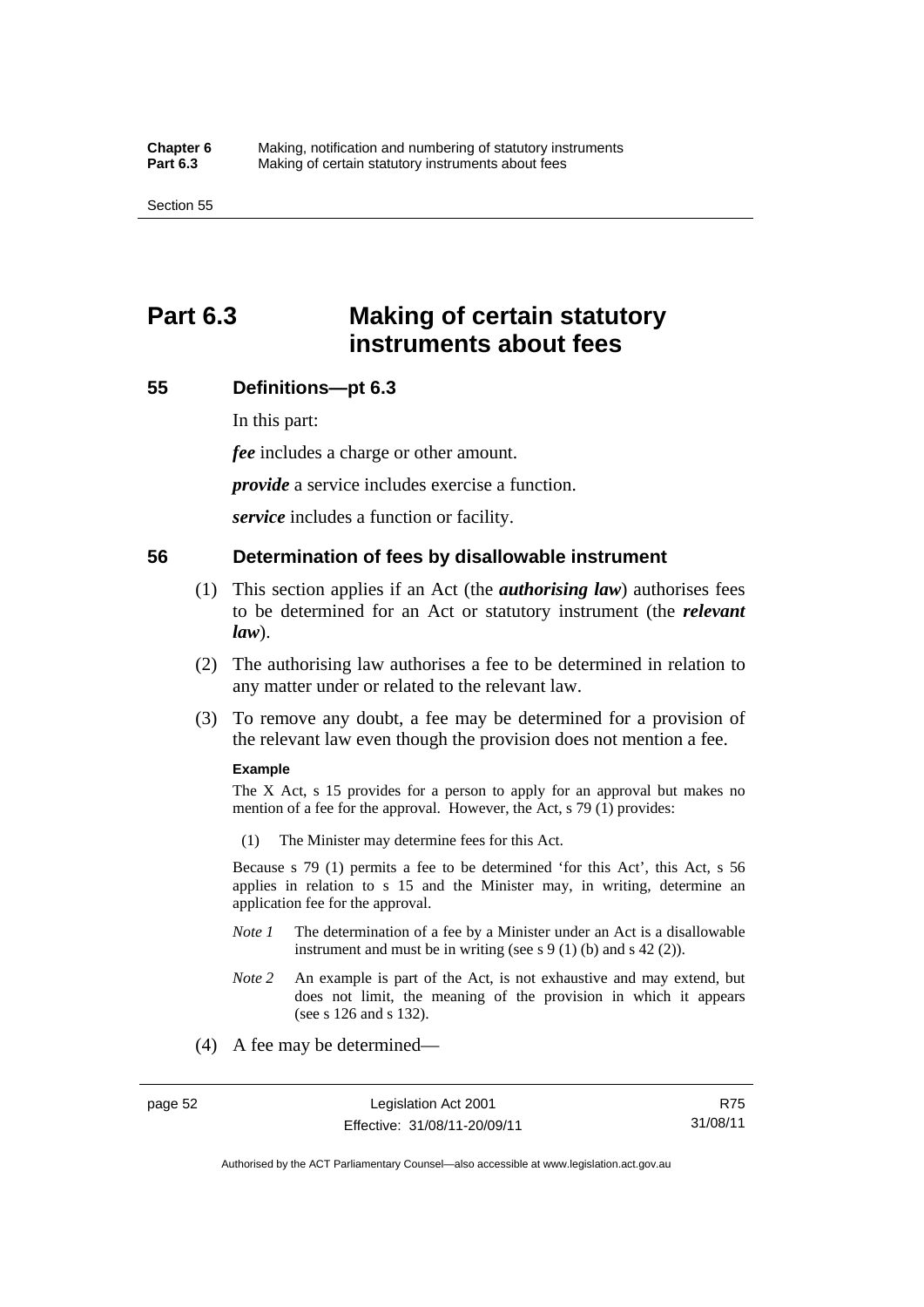- (a) by stating the fee; or
- (b) by setting a rate, or providing a formula or other method, by which the fee is to be worked out; or
- (c) by a combination of a stated fee and a rate, formula or other method.

#### **Examples—different methods of determining fees**

An instrument may determine a fee by stating an amount (eg \$250), or a rate (eg \$7.50 per kilogram). An instrument may also determine a fee by providing a formula. For example, the fee for a licence issued for part of a year could be worked out using the following formula:

annual fee 
$$
\times
$$
  $\frac{\text{whole and part months for which licence issued}}{12}$ 

- (5) The determination—
	- (a) must provide by whom the fee is payable; and
	- (b) must provide to whom the fee is to be paid; and
	- (c) may make provision about the circumstances in which the fee is payable; and
	- (d) may make provision about exempting a person from payment of the fee; and
	- (e) may make provision about when the fee is payable and how it is to be paid (for example, as a lump sum or by instalments); and
	- (f) may mention the service for which the fee is payable; and
	- (g) may make provision about waiving, postponing or refunding the fee (completely or partly); and
	- (h) may make provision about anything else relating to the fee.

#### **Example—par (a)**

a provision that the owner for the time being of a vehicle is liable for any unpaid registration fee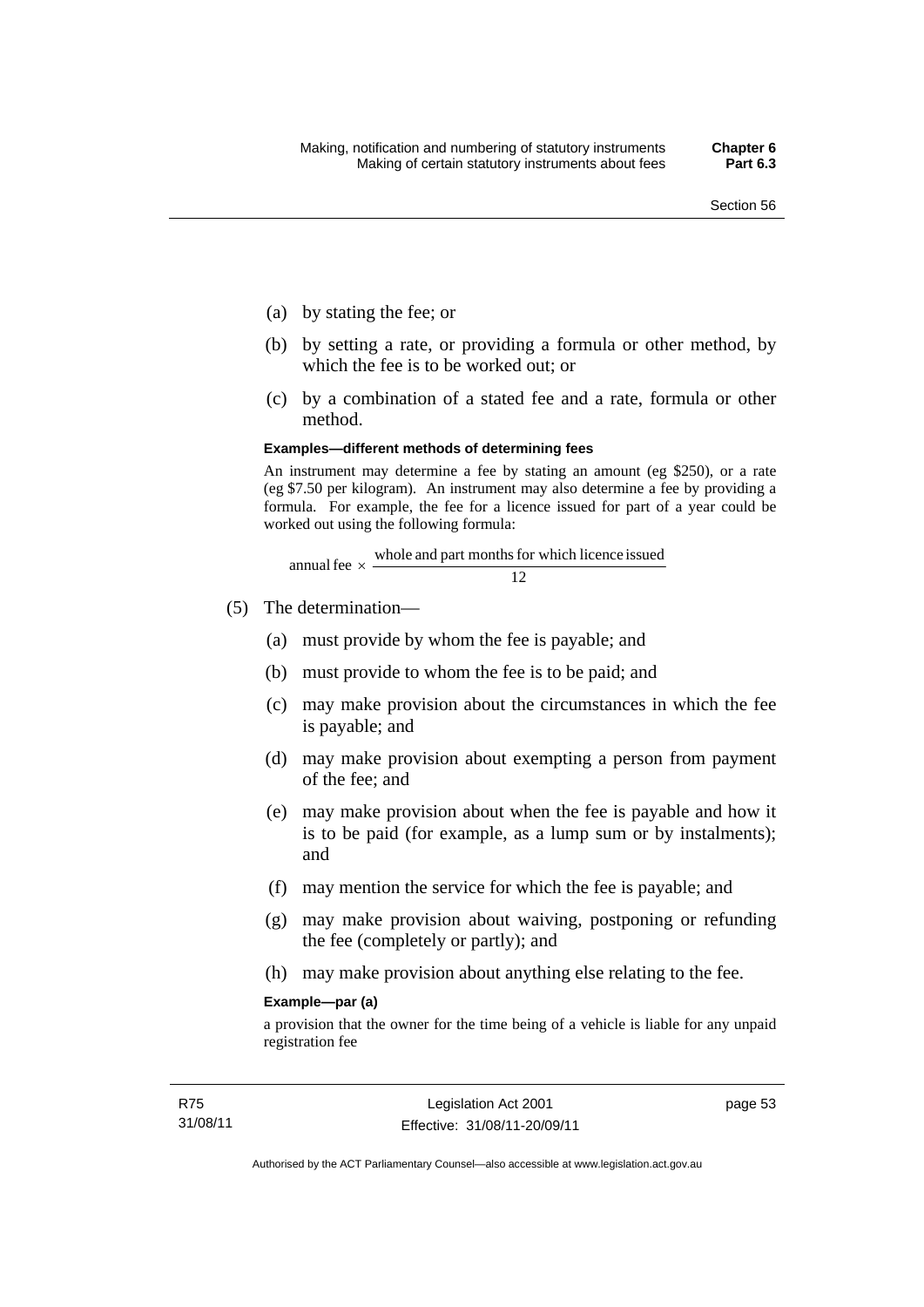Section 57

#### **Examples—par (c)**

- 1 a provision that a document prepared and submitted in accordance with a condition imposed under the Act be accompanied by a fee
- 2 a provision that royalty ceases to be payable if the percentage of recoverable minerals is less than the prescribed limit

#### **Examples—par (e)**

- 1 a provision that a levy is payable within 30 days after the day goods are sold
- 2 a provision that, if a licensee fails to pay an instalment payable in the financial year within 14 days after the day it is payable, all remaining instalments payable in the financial year become payable

#### **Example—par (g)**

a provision that a stated official may waive all or part of a charge in stated circumstances, including if the official is satisfied about a stated circumstance

- (6) This section is a determinative provision.
	- *Note* See s 5 for the meaning of determinative provisions, and s 6 for their displacement.

#### **57 Fees payable in accordance with determination etc**

- (1) A fee determined by a disallowable instrument is payable by the person by whom the fee is payable under the determination, in relation to the service (if any) mentioned in the determination and in accordance with the determination, to the person to whom the fee is payable under the determination.
- (2) If a service is mentioned in the determination, the fee is payable before the service is provided unless the determination provides otherwise.
- (3) If the fee is payable in relation to a service mentioned in the determination and the fee has not been paid in accordance with the determination, no-one is obliged to provide the service.

#### **Examples**

1 If a fee for a service is payable in advance under a disallowable instrument and the fee is not paid, there is no obligation to provide the service.

Authorised by the ACT Parliamentary Counsel—also accessible at www.legislation.act.gov.au

R75 31/08/11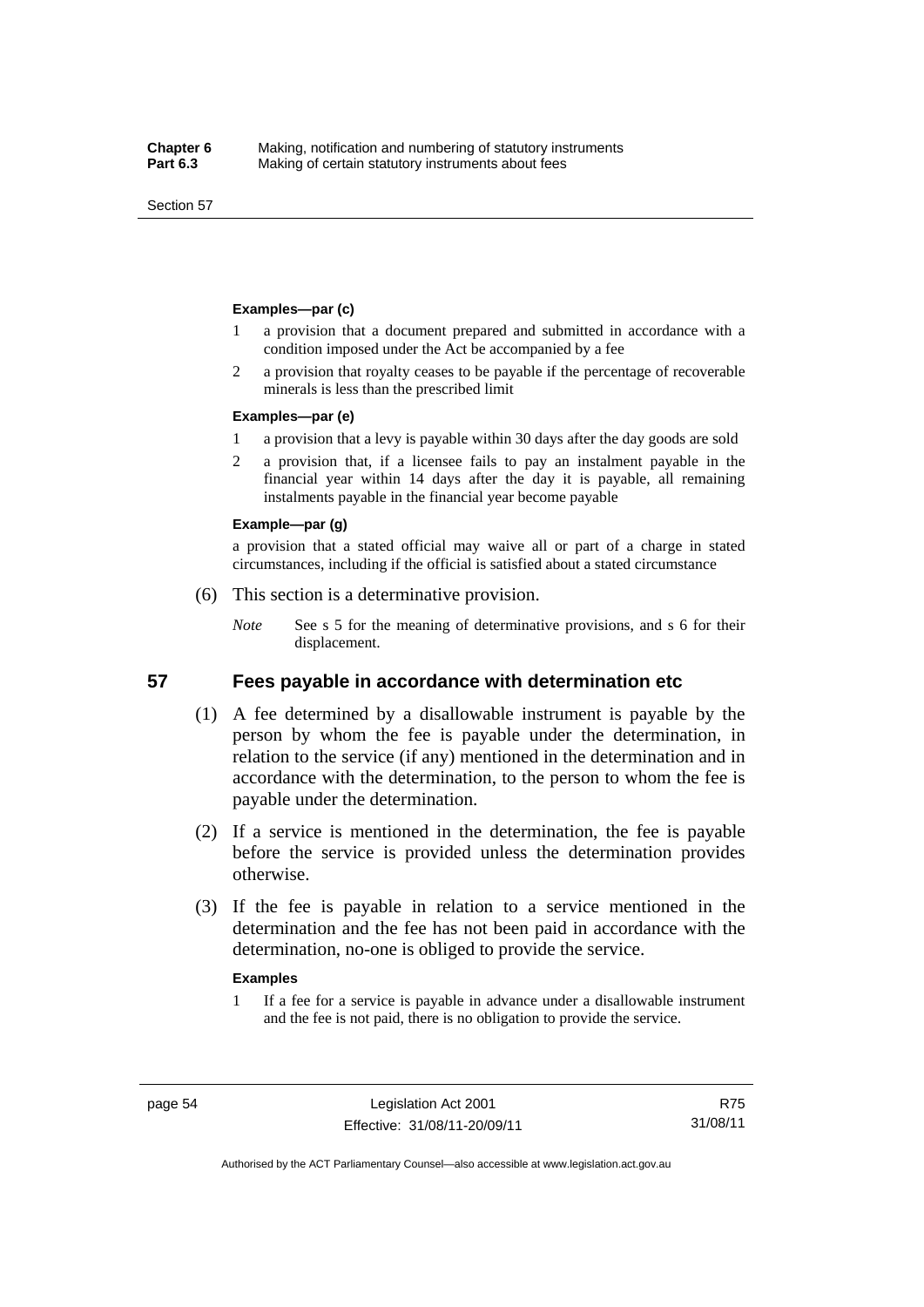- 2 If fees for services over a period of time are payable by instalment under a disallowable instrument and the person paying the fees falls behind in payments on the instalments, there is no obligation to provide further services for the person.
- *Note* An example is part of the Act, is not exhaustive and may extend, but does not limit, the meaning of the provision in which it appears (see s 126 and s 132).
- (4) Subsection (3) applies to a service even though, apart from that subsection, someone is under a duty to provide the service.

#### **Example**

A provision of an Act provides that a registrar 'must' renew a licence if the holder of the licence applies to the registrar for its renewal before the end of the licence term. If a fee is determined for renewal of the licence, the registrar is not required to renew the licence unless the fee is paid.

- (5) This section is a determinative provision.
	- *Note* See s 5 for the meaning of determinative provisions, and s 6 for their displacement.

# **58 Regulations may make provision about fees**

- (1) This section applies if an Act (the *authorising law*)—
	- (a) authorises or requires fees to be determined for the authorising law, or another Act or a statutory instrument (the *fees law*); and
	- (b) the authorising law authorises the making of regulations by the Executive.
- (2) A regulation under the authorising law may make provision in relation to—
	- (a) the payment, collection and recovery of determined fees; and
	- (b) the waiver, postponement or refund of the fees (completely or partly); and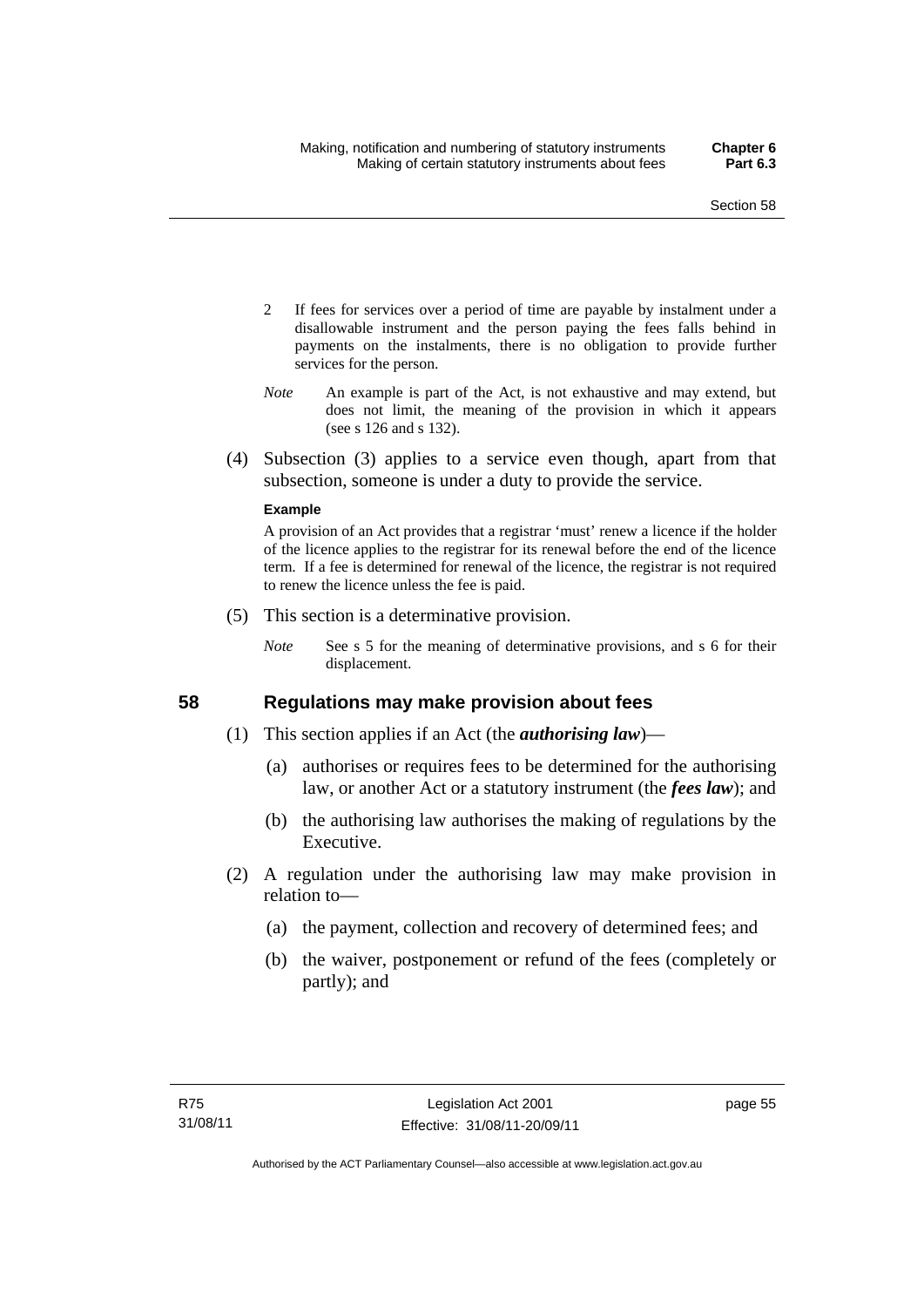#### Section 58

- (c) anything else about which provision may, under section 56 (Determination of fees by disallowable instrument), be made by determination in relation to determined fees.
- (3) The power mentioned in subsection (2) (b) includes power to make provision in relation to an entitlement to a waiver, postponement or refund of determined fees in circumstances prescribed by regulation (including the removal of a statutory capacity).
- (4) A regulation or the authorising law may make provision in relation to the payment of determined fees by cheque or credit card, including, for example, the consequences of a cheque not being honoured on presentation or a credit card transaction not being honoured.
- (5) A regulation or the authorising law may make provision in relation to the removal of a statutory capacity if any determined fee—
	- (a) is not paid when it is required to be paid; or
	- (b) is paid by cheque and the cheque is not honoured on presentation; or
	- (c) is paid by credit card and the credit card transaction is not honoured.
- (6) A regulation or the authorising law may make provision in relation to the restoration of a statutory capacity (whether prospectively or during any past period).
- (7) This section is in addition to any provision of the authorising law or fees law.
- (8) This section is a determinative provision.
	- *Note* See s 5 for the meaning of determinative provisions, and s 6 for their displacement.
- (9) In this section:

*credit card* includes debit card.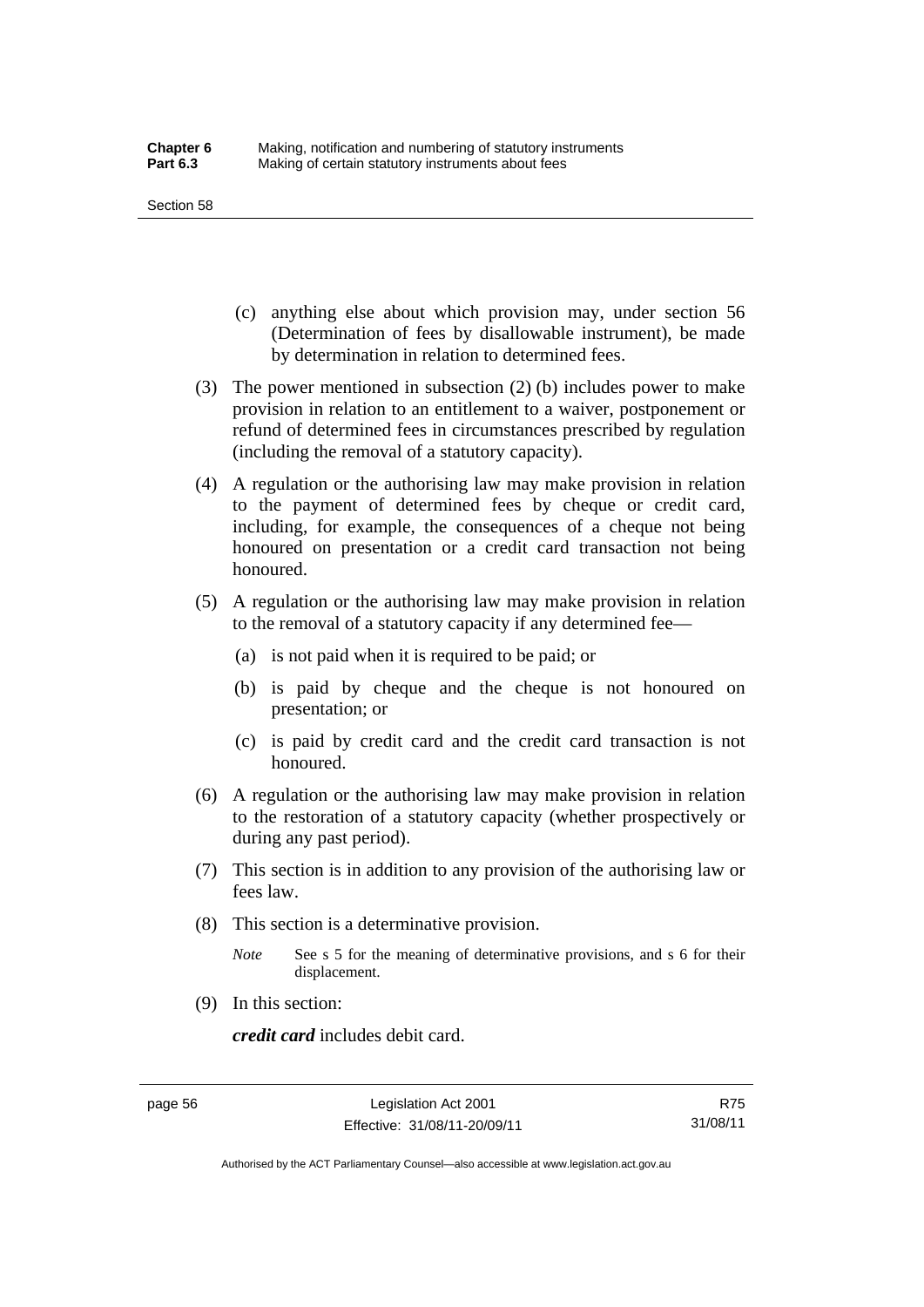*removal*, of a statutory capacity, includes suspension, cancellation, revocation, withdrawal, surrender or other prescribed restriction or termination of a statutory capacity under the fees law or authorising law.

*statutory capacity* includes an accreditation, approval, assessment, authority, certificate, condition, decision, determination, exemption, licence, permission, permit, registration or other prescribed thing giving a status, privilege or benefit under the fees law or authorising law (whether or not required under either law for doing anything).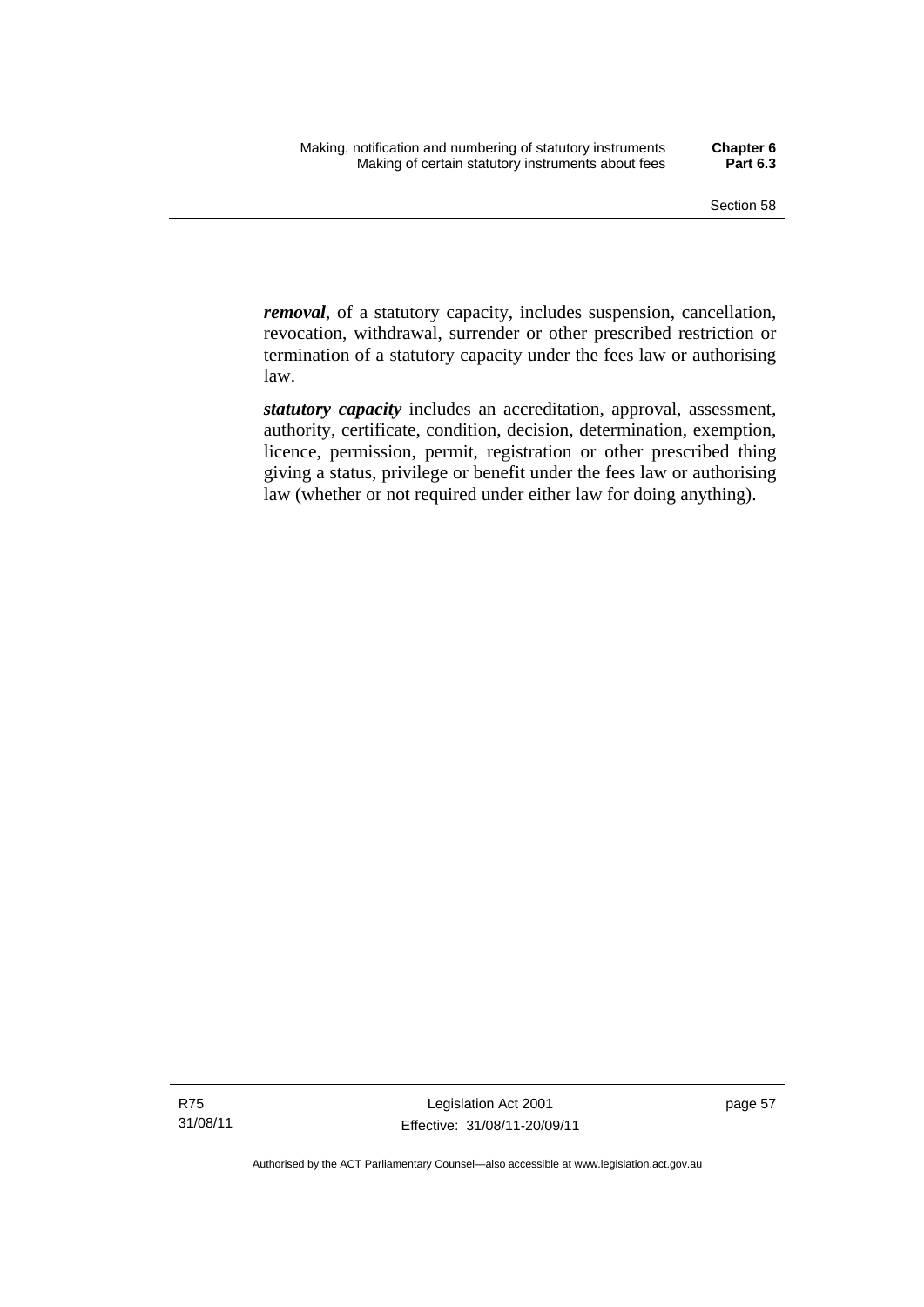# **Part 6.4 Numbering and notification of legislative instruments**

# **59 Numbering**

- (1) The legislative instruments registered in each year must be numbered by the parliamentary counsel as nearly as practicable in the order in which they are notified.
- (2) However, the parliamentary counsel may—
	- (a) allocate different kinds of legislative instruments to different series for numbering purposes; or
	- (b) add distinguishing letters to numbers to indicate the kind of legislative instrument.

#### **Examples**

- 1 The parliamentary counsel may number subordinate laws, disallowable instruments, commencement notices and other legislative instruments in different series.
- 2 The parliamentary counsel may add the letters 'SL' to the numbers of registered subordinate laws, the letters 'DI' to the numbers of registered disallowable instruments and the letters 'CN' to the numbers of registered commencement notices.
- *Note* An example is part of the Act, is not exhaustive and may extend, but does not limit, the meaning of the provision in which it appears (see s 126 and s 132).
- (3) Also, a regulation may provide that this section does not apply to a notifiable instrument of a kind prescribed by regulation.

# **60 Correction etc of name of instrument**

- (1) This section applies if a legislative instrument, or a statutory instrument entered on the register under section 19 (3), is unnamed or the name it gives to itself—
	- (a) includes a year that is not the year in which the instrument was notified; or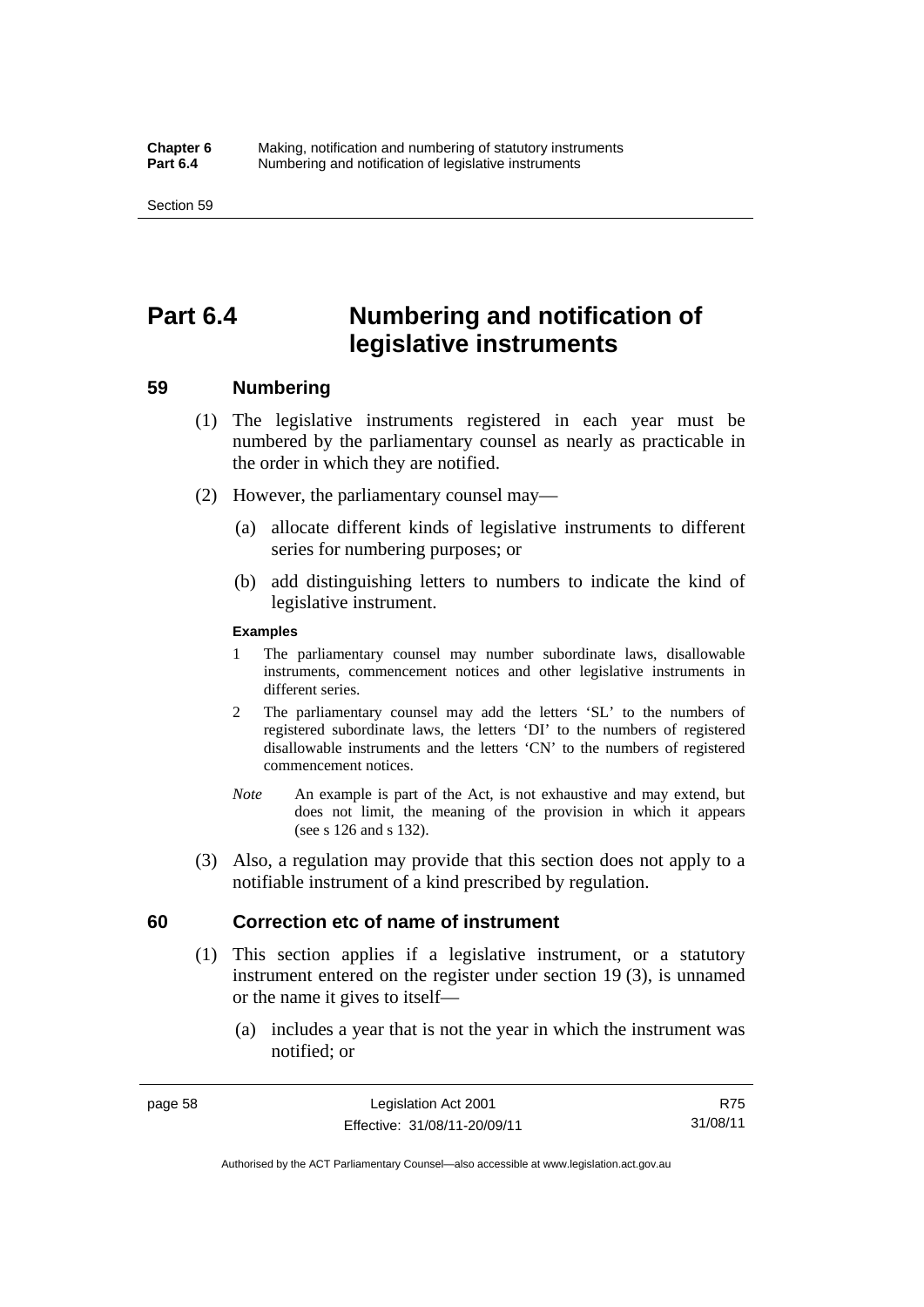- (b) is the same as another instrument that has been, or is to be, notified under this Act; or
- (c) includes a number that is not consecutive with other instruments that have been notified under this Act; or
- (d) does not include a number that would give the instrument a unique name; or
- (e) is otherwise not in accordance with current legislative drafting practice.

## **Example—par (c)**

A legislative instrument has the name '*XYZ Amendment Rule 2000* (*No 5*)'. Legislative instruments with the names '*XYZ Amendment Rule 2000 (No 1)*', '*XYZ Amendment Rule 2000 (No 2)*' and '*XYZ Amendment Rule 2000 (No 3)*' have already been notified under the Act

### **Example—par (d)**

A legislative instrument has the name '*XYZ Amendment Rule 2000 (No )*'.

### **Example—par (e)**

A legislative instrument has the name '*XYY Amendment Order 2002 (No 1)*'. The instrument was made under the *XYZ Act 2000* (the *authorising Act*). The name of the instrument does not correctly reflect the name of the authorising Act.

- *Note* An example is part of the Act, is not exhaustive and may extend, but does not limit, the meaning of the provision in which it appears (see s 126 and s 132).
- (2) The parliamentary counsel may, before notifying the instrument under this Act—
	- (a) add a name to an unnamed instrument; or
	- (b) amend the instrument's name to bring it into line with current legislative drafting practice.
- (3) If the name of an instrument is added or amended under this section, the instrument has effect for all purposes as if the instrument were made with the name as added or amended.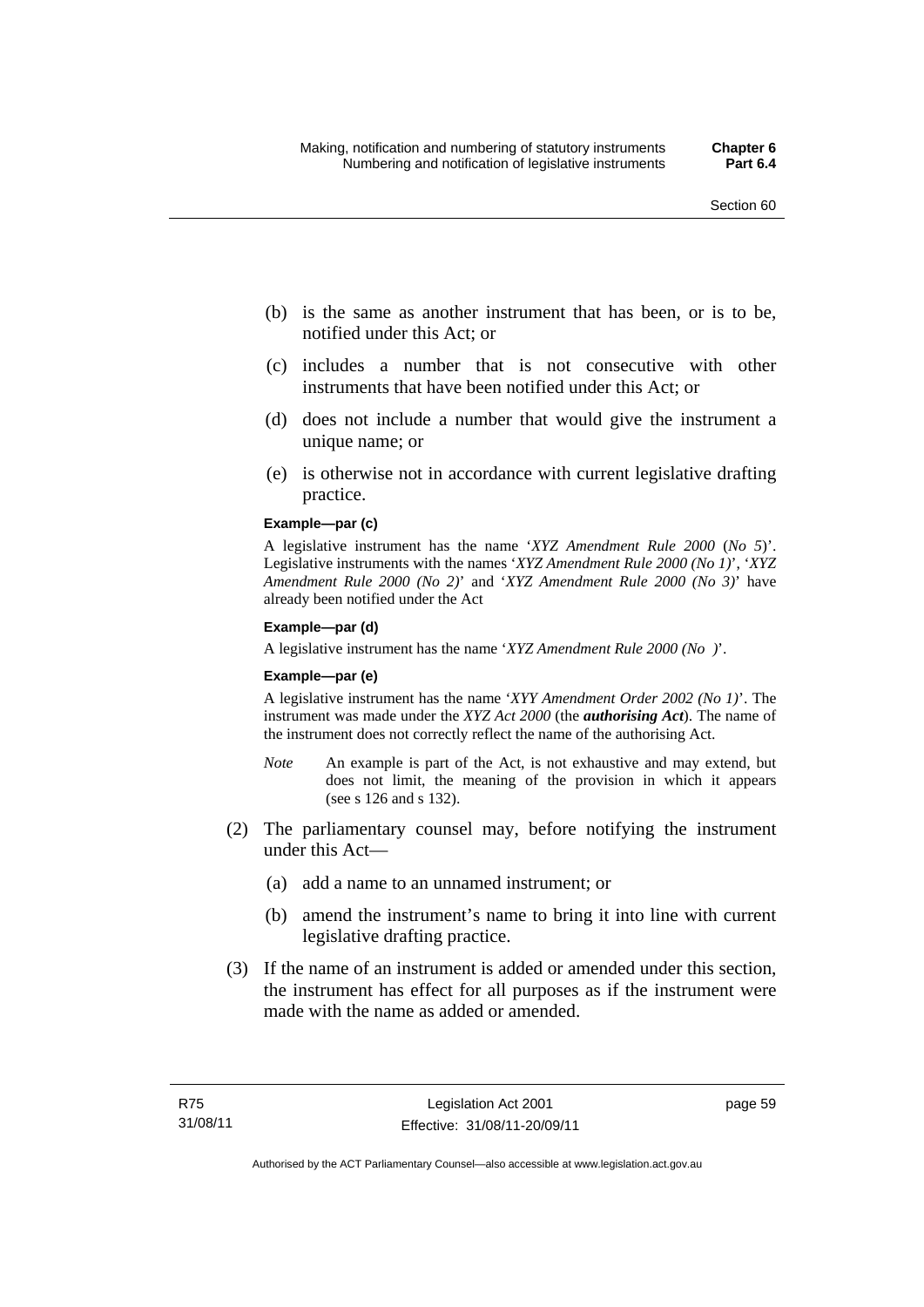(4) If the name of an instrument is added or amended under this section, the parliamentary counsel may make a corresponding change to any explanatory statement or regulatory impact statement for the instrument.

# **60A Correction of name of explanatory statement etc**

- (1) This section applies if an explanatory statement or regulatory impact statement for a legislative instrument—
	- (a) does not include the instrument's number or name in an appropriate place; or
	- (b) includes a reference to the instrument's number or name that is incorrect.
- (2) The parliamentary counsel may, before entering the statement in the register—
	- (a) include the instrument's number or name in an appropriate place in the statement; or
	- (b) correct the reference to the instrument's number or name.

# **61 Notification of legislative instruments**

- (1) If a legislative instrument is made, an authorised person for making a notification request for the instrument may ask the parliamentary counsel to notify the making of the instrument.
- (2) If an authorised person for making a notification request for a legislative instrument asks the parliamentary counsel to notify the making of the instrument and complies with the requirements (if any) prescribed by regulation (whether in relation to the form of the instrument, in relation to the making of the request or otherwise), the parliamentary counsel must—
	- (a) notify the making of the instrument in the register; or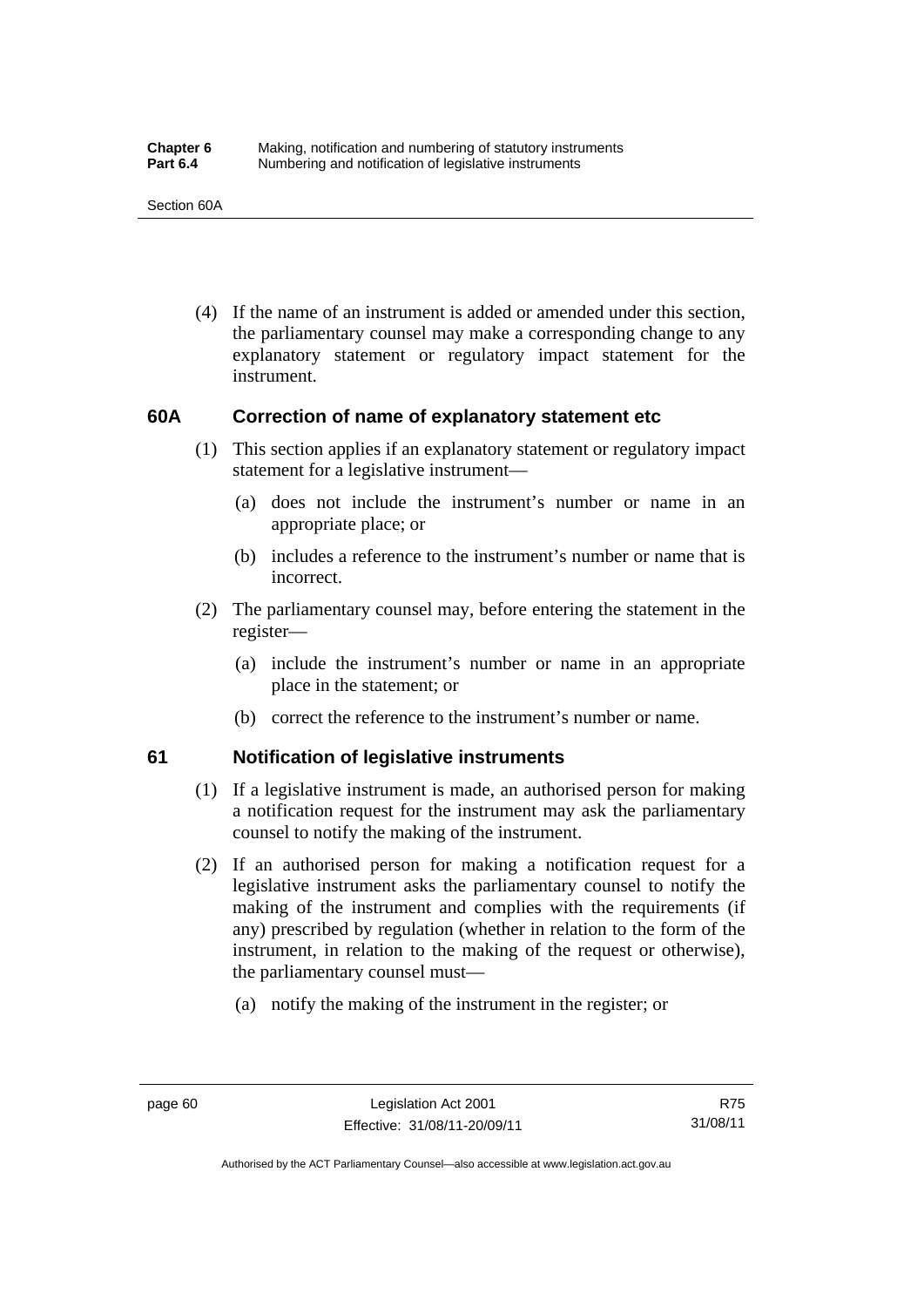- (b) if it is not practicable to notify the making of the instrument in the register—notify the making of the instrument in the gazette.
- (3) The making of the legislative instrument is notified in the register by entering in the register—
	- (a) a statement that the instrument has been made; and
	- (b) the text of the instrument.
- (4) The making of the legislative instrument is notified in the gazette  $by-$ 
	- (a) publishing the text of the instrument in the gazette; or
	- (b) publishing in the gazette a statement—
		- (i) that the instrument has been made; and
		- (ii) of the place or places where copies of the instrument can be obtained (whether by purchase or otherwise).
- (5) If the making of the legislative instrument is notified in the gazette, the parliamentary counsel must enter in the register—
	- (a) a statement that the instrument has been made; and
	- (b) a statement that the instrument was notified in the gazette on a stated date; and
	- (c) the text of the instrument.
- (6) If the making of the legislative instrument is notified in the gazette by publishing the statement mentioned in subsection (4) (b), copies of the instrument must be available on the day of the publication (the *gazette date*), or as soon as practicable after the gazette date, at the place, or each of the places, stated in the gazette.
- (7) If on the gazette date no copies of the legislative instrument are available at the place, or any of the places, stated in the gazette, the parliamentary counsel must give the Minister a statement—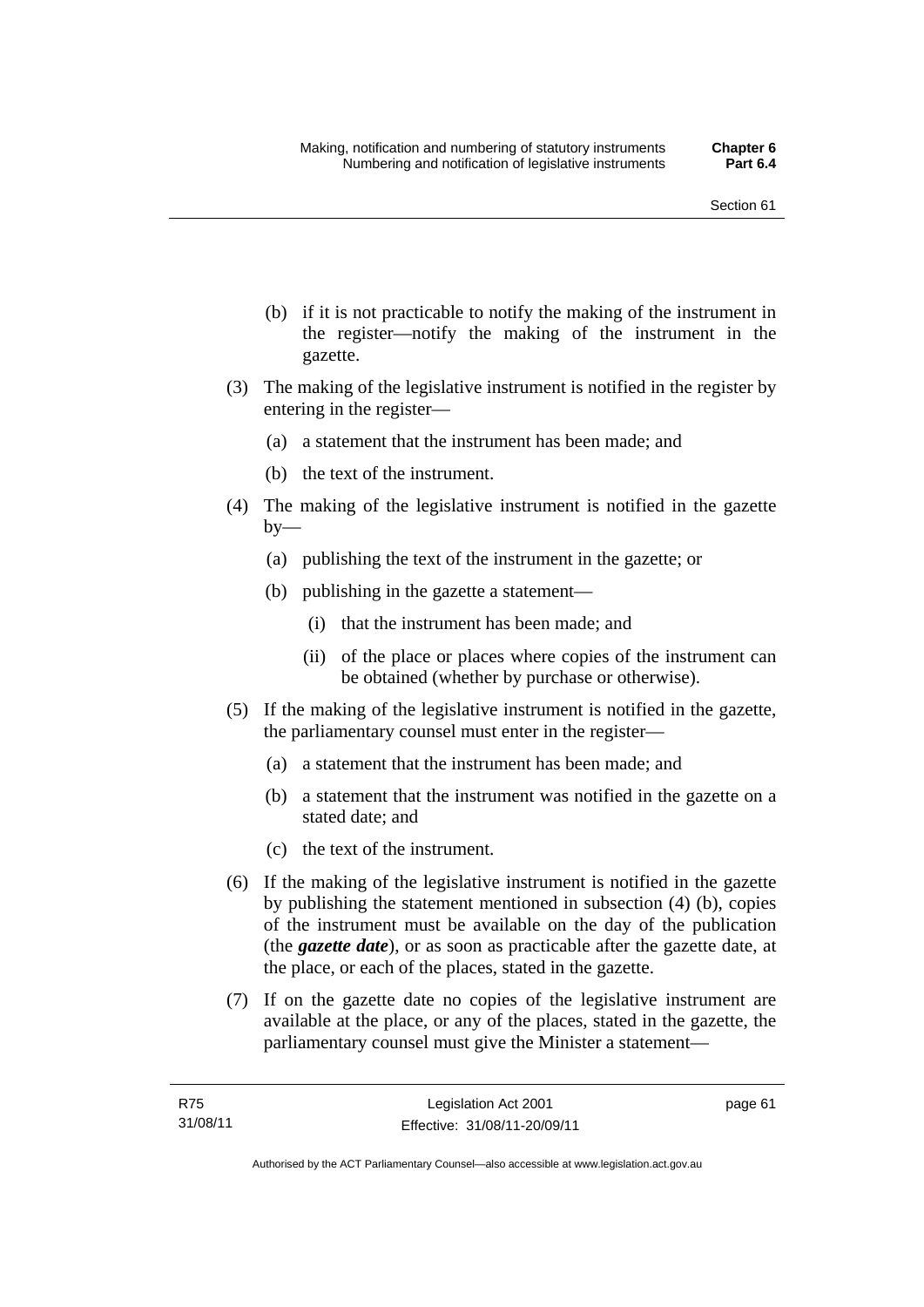- (a) that copies of the law were not available; and
- (b) explaining why they were not available.
- (8) The Minister must present the statement to the Legislative Assembly not later than 6 sitting days after the gazette date.
- (9) Despite subsection (2), the parliamentary counsel may notify the making of a legislative instrument even though a requirement prescribed by regulation for subsection (2) (a *prescribed requirement*) is not complied with.
- (10) The notification of a legislative instrument is valid even if—
	- (a) a prescribed requirement was not complied with; or
	- (b) the notification was made on the request of a person who was not, or was no longer, a delegate of an authorised person for making a notification request for the instrument.
- (11) This section is a determinative provision.
	- *Note* See s 5 for the meaning of determinative provisions, and s 6 for their displacement.
- (12) In this section:

*authorised person*, for making a notification request for a legislative instrument, means—

- (a) the maker of the instrument; or
- (b) for a legislative instrument made by the Executive—a Minister or director-general; or
- (c) for a legislative instrument made by a Minister—a director-general; or
- (d) for a legislative instrument made by the rule-making committee—
	- (i) the secretary of the committee; or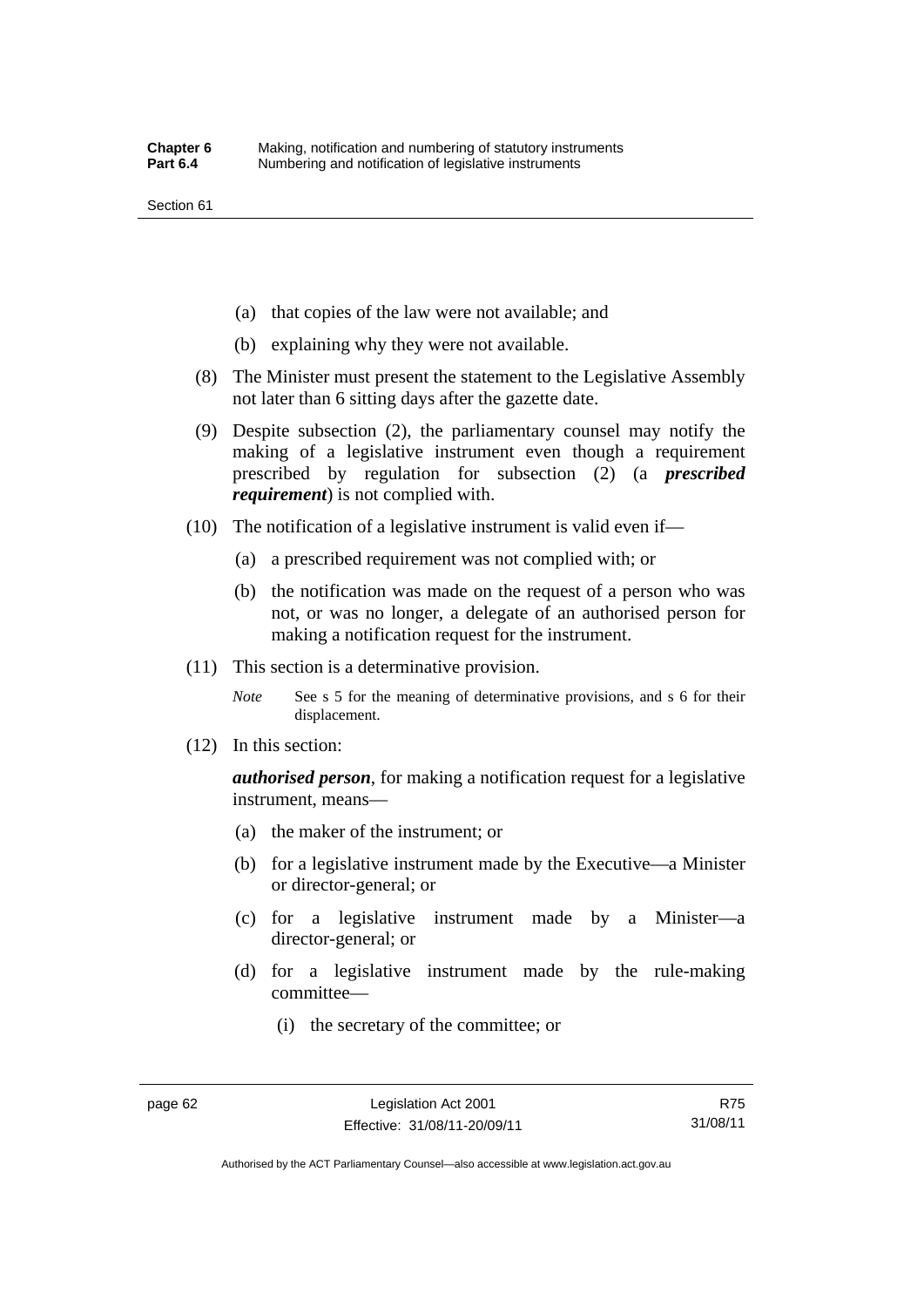- (ii) the registrar of a court or tribunal in relation to which the instrument applies; or
- (e) for any other legislative instrument made by a court or tribunal, or by a member (however described) of a court or tribunal the registrar of the court or tribunal; or
- (f) for any other legislative instrument (other than an instrument prescribed by regulation for this paragraph)—a director-general; or
- (g) for a legislative instrument prescribed by regulation for this paragraph—a person prescribed by regulation as an authorised person for making a notification request for the instrument.

*rule-making committee* means the rule-making committee established under the *Court Procedures Act 2004*.

# **62 Effect of failure to notify legislative instrument**

- (1) A legislative instrument is not enforceable by or against the Territory or anyone else unless it is notified.
- (2) This section is a determinative provision.
	- *Note* See s 5 for the meaning of determinative provisions, and s 6 for their displacement.

# **63 References to** *notification* **of legislative instruments**

In an Act or statutory instrument, a reference to the *notification* of a legislative instrument is a reference to the instrument having been notified in the register or gazette.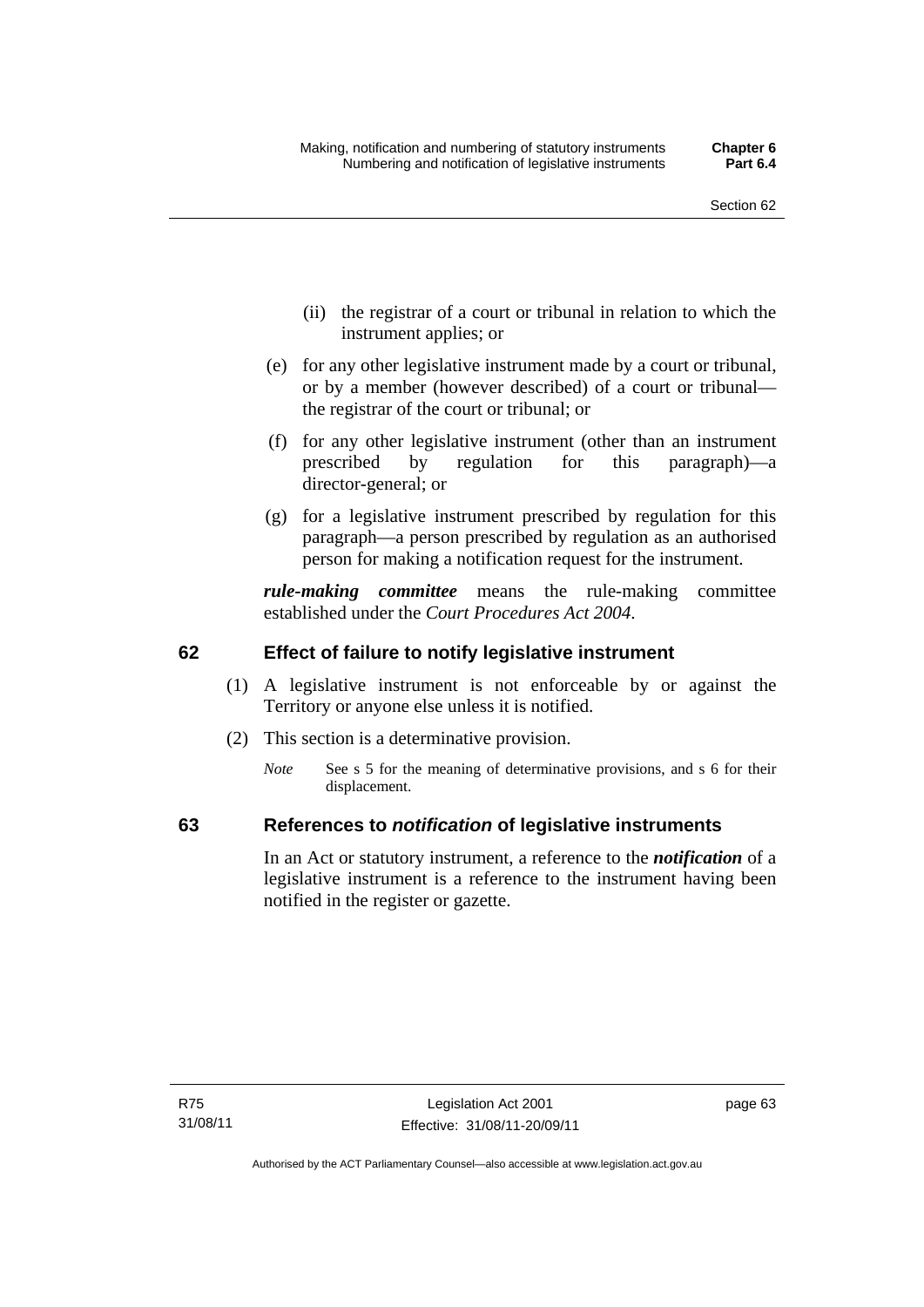#### **Chapter 7** Presentation, amendment and disallowance of subordinate laws and disallowable instruments

# **Chapter 7** Presentation, amendment and **disallowance of subordinate laws and disallowable instruments**

*Note* In this chapter, a reference to a subordinate law or disallowable instrument includes a reference to a provision of a subordinate law or disallowable instrument (see s 8 (2) and s 9 (2)).

# **64 Presentation of subordinate laws and disallowable instruments**

- (1) A subordinate law or disallowable instrument must be presented to the Legislative Assembly not later than 6 sitting days after its notification day.
- (2) If a subordinate law or disallowable instrument is not presented in accordance with subsection (1), it is taken to be repealed.
- (3) This section is a determinative provision.
	- *Note* See s 5 for the meaning of determinative provisions, and s 6 for their displacement.

# **65 Disallowance by resolution of Assembly**

- (1) This section applies if notice of a motion to disallow a subordinate law or disallowable instrument is given in the Legislative Assembly not later than 6 sitting days after the day it is presented to the Assembly.
- (2) If the Legislative Assembly passes a resolution to disallow the subordinate law or disallowable instrument, it is taken to be repealed—
	- (a) on the day after the day the disallowance is notified; or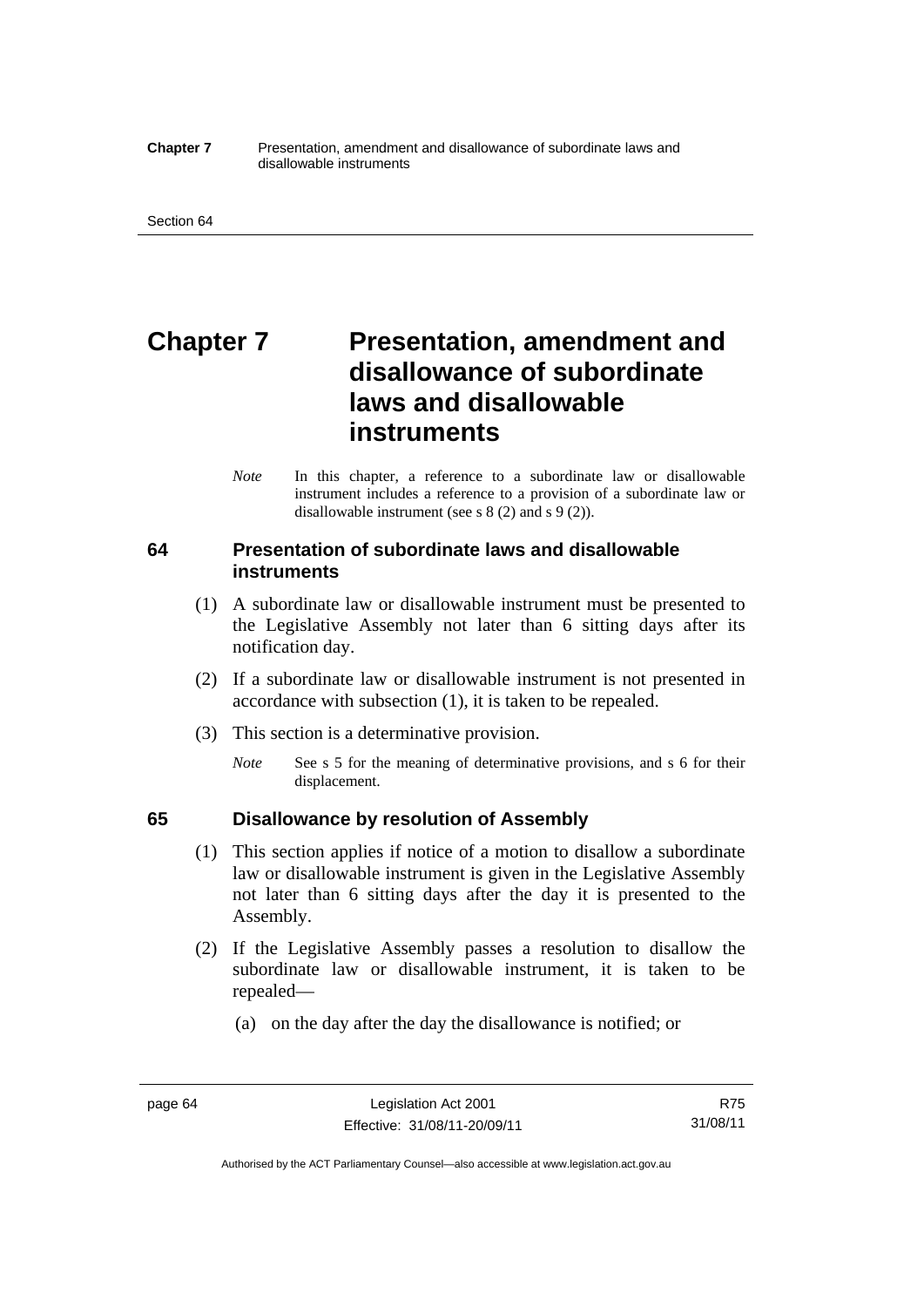- (b) if the resolution provides that it takes effect on the day the resolution is passed—that day.
- (3) For this chapter, the Legislative Assembly is taken to have passed a resolution to disallow the subordinate law or disallowable instrument if, at the end of 6 sitting days after the day the notice is given—
	- (a) the notice has not been withdrawn and the motion has not been called on; or
	- (b) the motion has been called on and moved, but has not been withdrawn or otherwise disposed of.
- (4) If subsection (3) applies, the resolution is taken to be the resolution set out in the motion for the resolution.
- (5) A disallowance under this section has effect for all purposes as if it were a repeal made by an Act.
- (6) This section is a determinative provision.
	- *Note* See s 5 for the meaning of determinative provisions, and s 6 for their displacement.

# **65A Notification of disallowance by resolution of Assembly**

- (1) If a subordinate law or disallowable instrument is disallowed, or taken to have been disallowed, under section 65, the Speaker must ask the parliamentary counsel to notify the disallowance.
- (2) If the Speaker asks the parliamentary counsel to notify the disallowance, the parliamentary counsel must—
	- (a) notify the disallowance in the register; or
	- (b) if it is not practicable to notify the disallowance in the register—notify the disallowance in the gazette.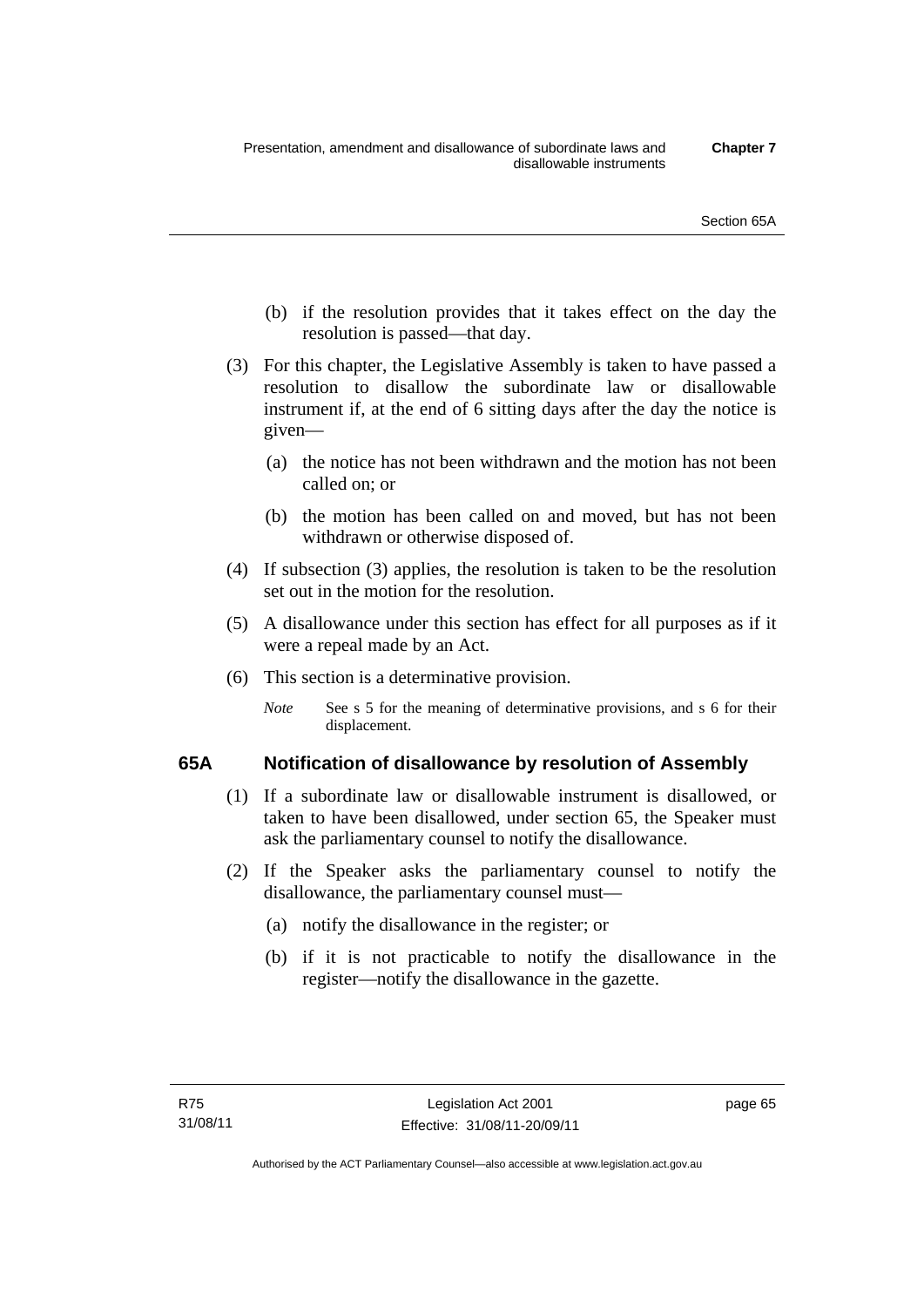#### **Chapter 7** Presentation, amendment and disallowance of subordinate laws and disallowable instruments

#### Section 65A

- (3) If the Speaker asks the parliamentary counsel to notify the disallowance on a particular day, the parliamentary counsel must notify the disallowance on that day unless it is impracticable to do so.
- (4) The disallowance is notified in the register by entering in the register—
	- (a) a statement that the subordinate law or disallowable instrument has been disallowed under section 65; and
	- (b) the text of the resolution passed, or taken to have been passed, by the Legislative Assembly under section 65; and
	- (c) the day when the resolution was passed or taken to have been passed; and
	- (d) the day when the subordinate law or disallowable instrument is taken to be repealed because of the resolution.
- (5) The disallowance is notified in the gazette by publishing in the gazette—
	- (a) a statement that the subordinate law or disallowable instrument has been disallowed under section 65; and
	- (b) the text of the resolution passed, or taken to have been passed, by the Legislative Assembly under section 65; and
	- (c) the day when the resolution was passed or taken to have been passed; and
	- (d) the day when the subordinate law or disallowable instrument is taken to be repealed because of the resolution.
- (6) If the disallowance is notified in the gazette, the parliamentary counsel must enter in the register—
	- (a) a statement that the subordinate law or disallowable instrument has been disallowed under section 65; and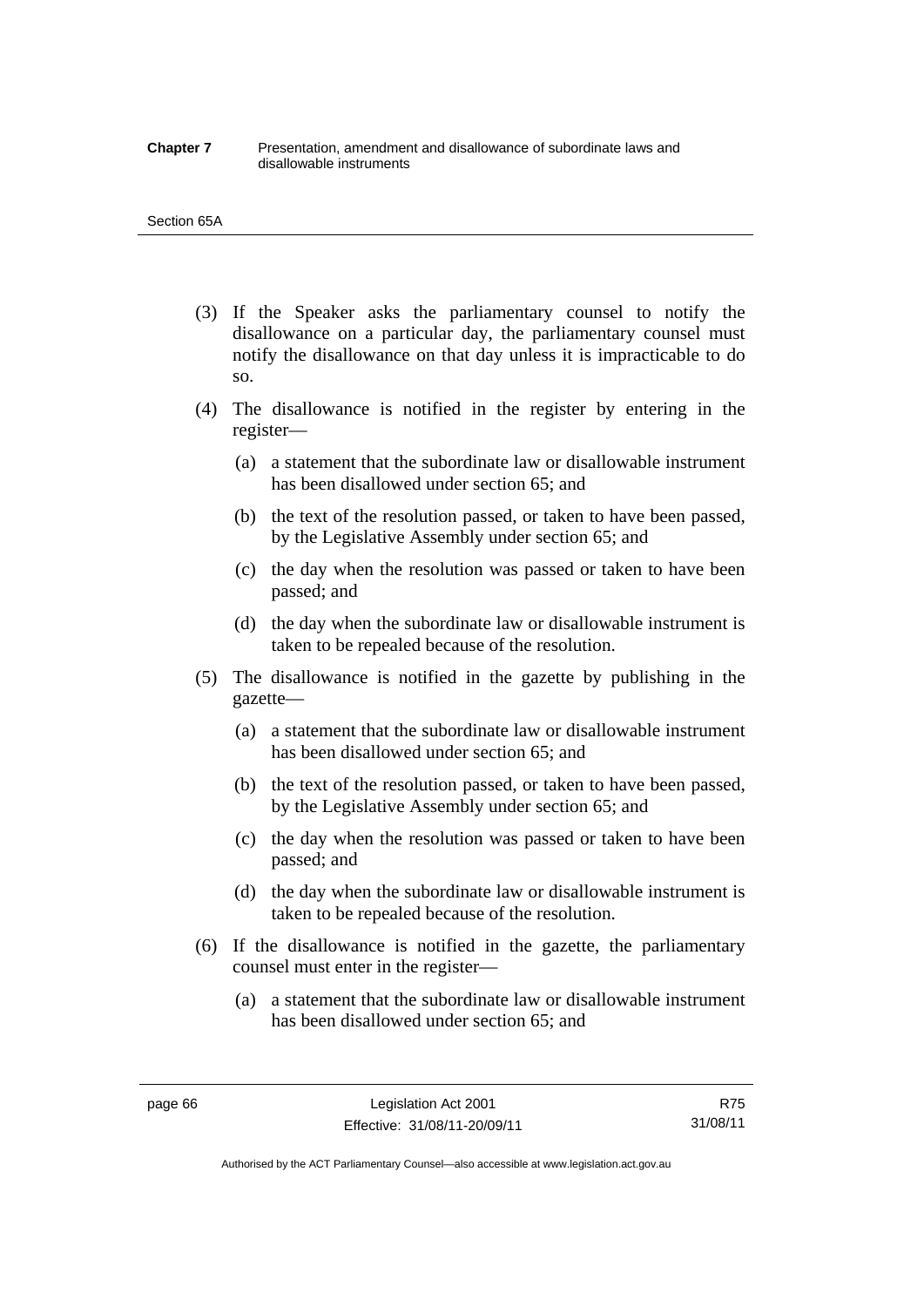- (b) a statement that the disallowance was notified in the gazette on a stated date; and
- (c) the text of the resolution passed, or taken to have been passed, under section 65; and
- (d) the day when the resolution was passed or taken to have been passed; and
- (e) the day when the subordinate law or disallowable instrument is taken to be repealed because of the resolution.
- (7) This section is a determinative provision.
	- *Note* See s 5 for the meaning of determinative provisions, and s 6 for their displacement.

# **66 Revival of affected laws**

- (1) This section applies if—
	- (a) a subordinate law or disallowable instrument (the *disallowed law*) is taken to be repealed under section 64 (Presentation of subordinate laws and disallowable instruments) or section 65 (Disallowance by resolution of Assembly); and
	- (b) the disallowed law repealed or amended an Act or statutory instrument (the *affected law*); and
	- (c) the repeal or amendment has commenced.
- (2) The affected law is revived, from the beginning of the day after the disallowed law is taken to have been repealed, as if the disallowed law had never been made.
- (3) This section is a determinative provision.
	- *Note* See s 5 for the meaning of determinative provisions, and s 6 for their displacement.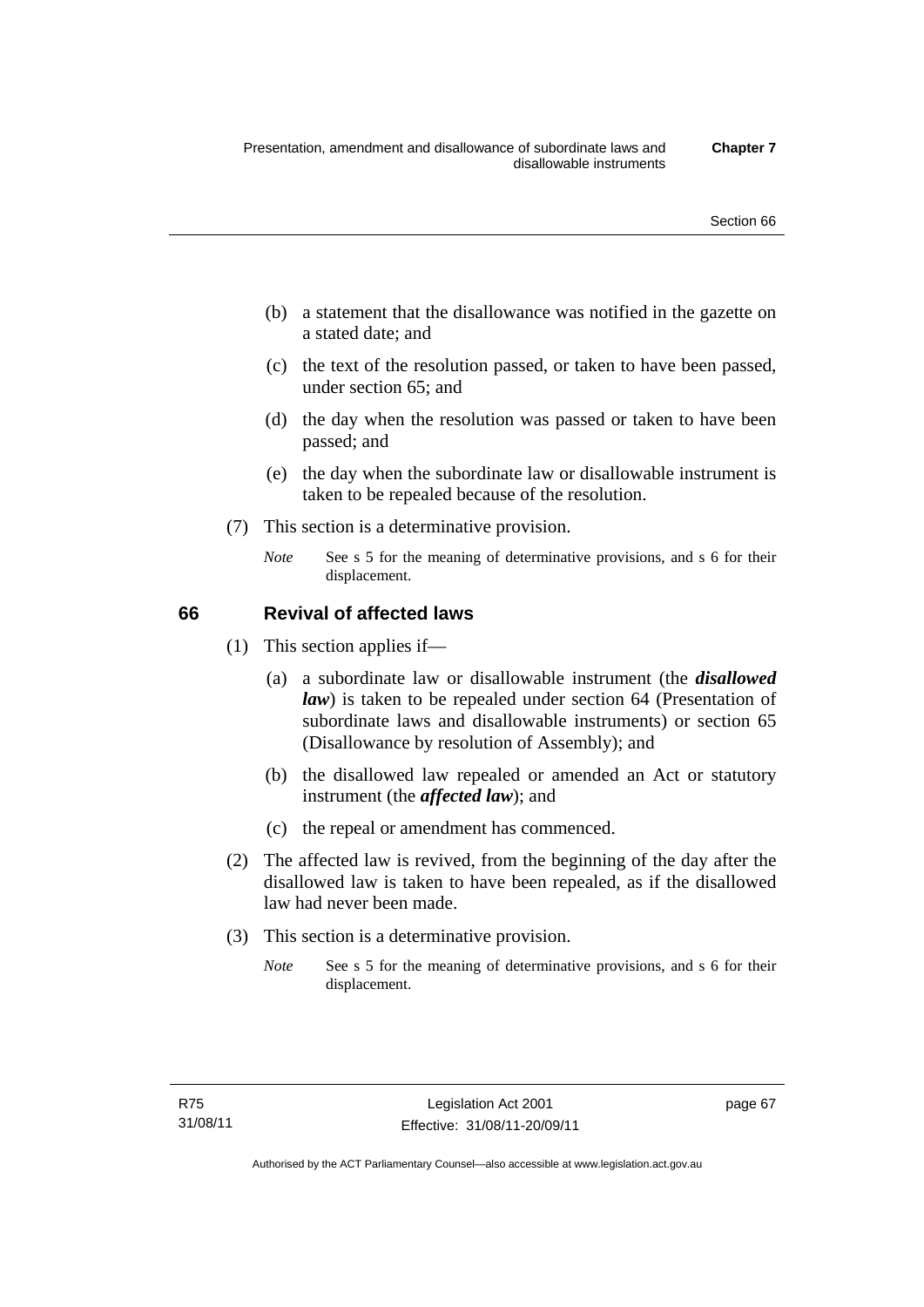#### **Chapter 7** Presentation, amendment and disallowance of subordinate laws and disallowable instruments

# **67 Making of instrument same in substance within 6 months after disallowance**

- (1) This section applies if a subordinate law or disallowable instrument (the *disallowed law*) is disallowed under section 65 (Disallowance by resolution of Assembly).
- (2) A subordinate law or disallowable instrument the same in substance must not be made within 6 months beginning on the day of the disallowance unless the Legislative Assembly has—
	- (a) rescinded the resolution that disallowed the disallowed law; or
	- (b) by resolution, approved the making of—
		- (i) a subordinate law or disallowable instrument in those terms; or
		- (ii) a subordinate law or disallowable instrument the same in substance as the disallowed law.
- (3) A subordinate law or disallowable instrument made in contravention of this section is void.
- (4) This section is a determinative provision.
	- *Note* See s 5 for the meaning of determinative provisions, and s 6 for their displacement.

## **68 Amendment by resolution of Assembly**

(1) In this section:

*amendment* does not include an amendment that would have the effect of waiving or changing any fee, charge, penalty or other amount payable to the Territory.

*disallowable instrument* does not include a determination of fees or charges by a Minister under an Act or subordinate law.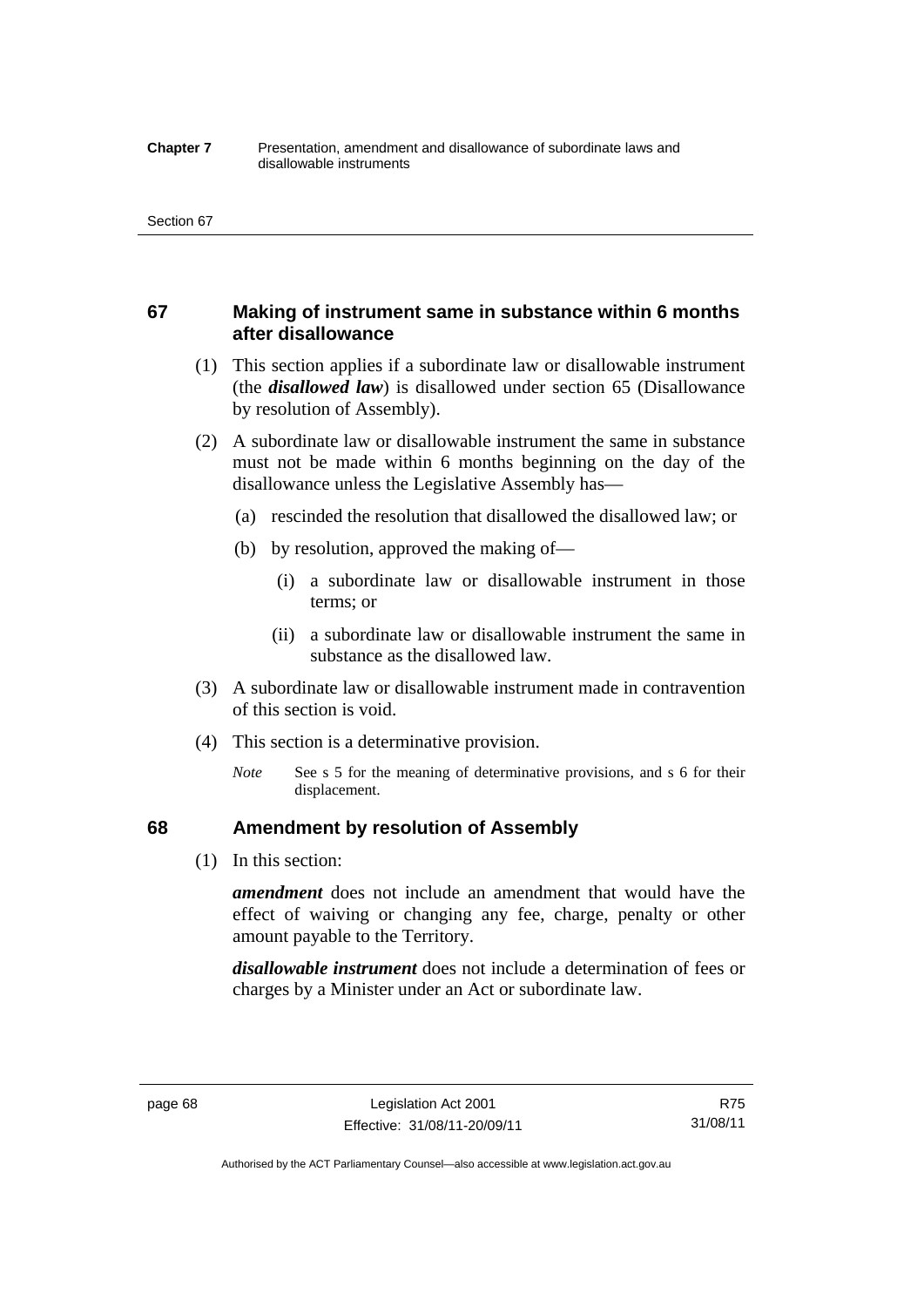- (2) This section applies if notice of a motion to amend a subordinate law or disallowable instrument is given in the Legislative Assembly not later than 6 sitting days after the day it is presented to the Assembly.
- (3) If the Legislative Assembly passes a resolution to amend the subordinate law or disallowable instrument, it is amended accordingly—
	- (a) on the day after the day the amendment is notified; or
	- (b) if the resolution provides that it takes effect on the day the resolution is passed—that day.
- (4) For this chapter, the Legislative Assembly is taken to have passed a resolution to amend the subordinate law or disallowable instrument if, at the end of 6 sitting days after the day the notice is given—
	- (a) the notice has not been withdrawn and the motion has not been called on; or
	- (b) the motion has been called on and moved, but has not been withdrawn or otherwise disposed of.
- (5) If subsection (4) applies, the resolution is taken to be the resolution set out in the motion for the resolution.
- (6) An amendment under this section has effect for all purposes as if it had been made by an Act.
- (7) Without limiting subsection (6), section 83 (Consequences of amendment of statutory instrument by Act) applies to the amendment as if it had been made by an Act.
- (8) This section is a determinative provision.
	- *Note* See s 5 for the meaning of determinative provisions, and s 6 for their displacement.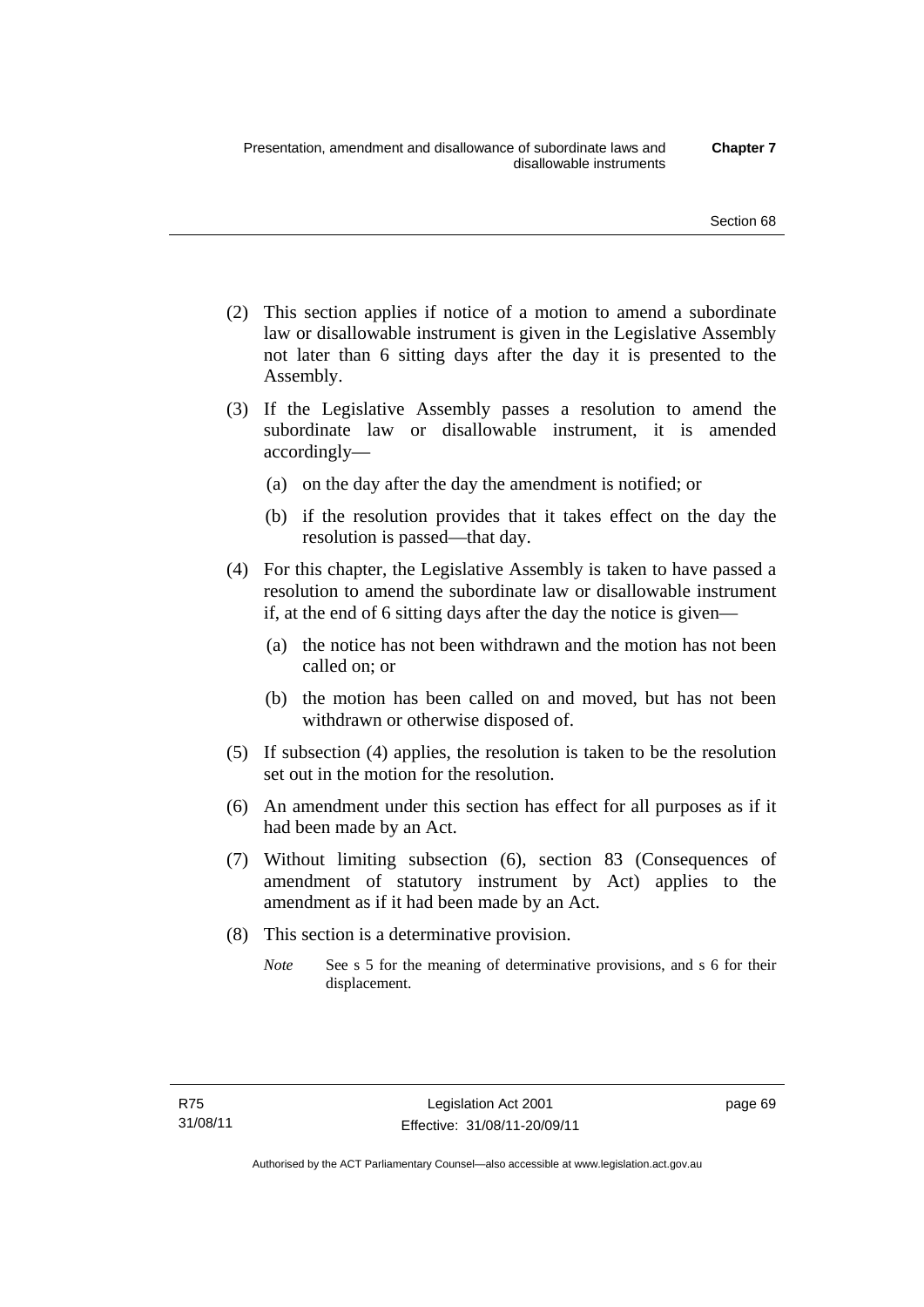#### **Chapter 7** Presentation, amendment and disallowance of subordinate laws and disallowable instruments

# **69 Notification of amendments made by resolution of Assembly**

- (1) If a subordinate law or disallowable instrument (the *amended law*) is amended under section 68, the Speaker must ask the parliamentary counsel to notify the amendment.
- (2) If the Speaker asks the parliamentary counsel to notify the amendment, the parliamentary counsel must—
	- (a) notify the amendment in the register; or
	- (b) if it is not practicable to notify the amendment in the register notify the amendment in the gazette.
- (3) If the Speaker asks the parliamentary counsel to notify the amendment on a particular day, the parliamentary counsel must notify the amendment on that day unless it is impracticable to do so.
- (4) The amendment is notified in the register by entering in the register—
	- (a) a statement that the amendment of the amended law has been made under section 68; and
	- (b) the text of the resolution passed, or taken to have been passed, by the Legislative Assembly under section 68; and
	- (c) the day when the resolution was passed or taken to have been passed; and
	- (d) the day when the subordinate law or disallowable instrument is taken to be amended because of the resolution.
- (5) The amendment is notified in the gazette by publishing in the gazette—
	- (a) a statement that the amendment of the amended law has been made under section 68; and
	- (b) the text of the resolution passed, or taken to have been passed, by the Legislative Assembly under section 68; and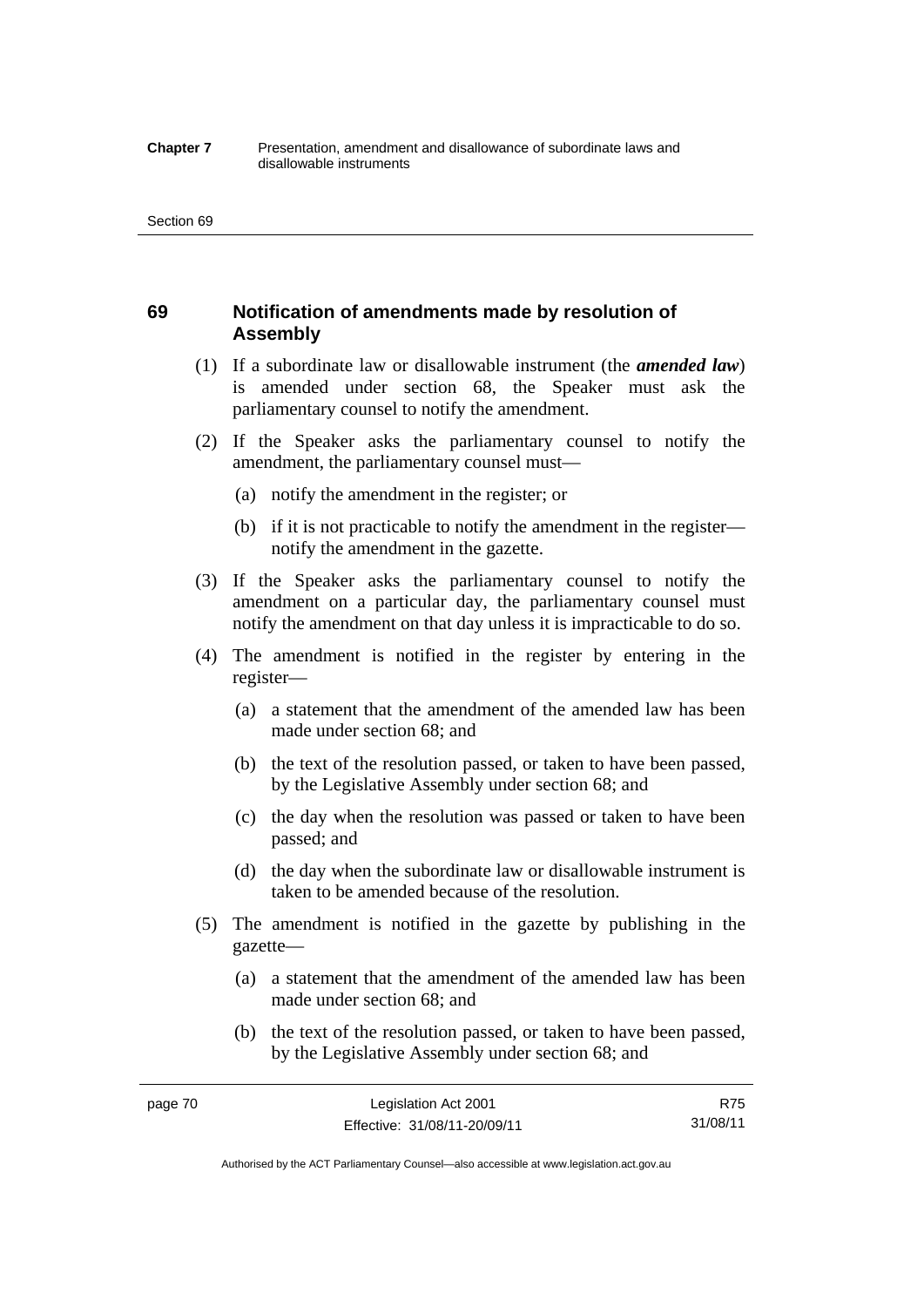- (c) the day when the resolution was passed or taken to have been passed; and
- (d) the day when the subordinate law or disallowable instrument is taken to be amended because of the resolution.
- (6) If the amendment is notified in the gazette, the parliamentary counsel must enter in the register—
	- (a) a statement that the amendment of the amended law has been made under section 68; and
	- (b) a statement that the amendment was notified in the gazette on a stated date; and
	- (c) the text of the resolution passed, or taken to have been passed, by the Legislative Assembly under section 68; and
	- (d) the day when the resolution was passed or taken to have been passed; and
	- (e) the day when the subordinate law or disallowable instrument is taken to be amended because of the resolution.
- (7) This section is a determinative provision.
	- *Note* See s 5 for the meaning of determinative provisions, and s 6 for their displacement.

# **70 Making of amendment restoring effect of law within 6 months after amendment**

- (1) This section applies if a subordinate law or disallowable instrument (the *amended law*) is amended under section 68 (Amendment by resolution of Assembly).
- (2) A subordinate law or disallowable instrument the same in substance as the amended law before the amendment (the *earlier law*) must not be made within 6 months beginning on the day the amendment is made unless the Legislative Assembly has—
	- (a) rescinded the resolution that made the amendment; or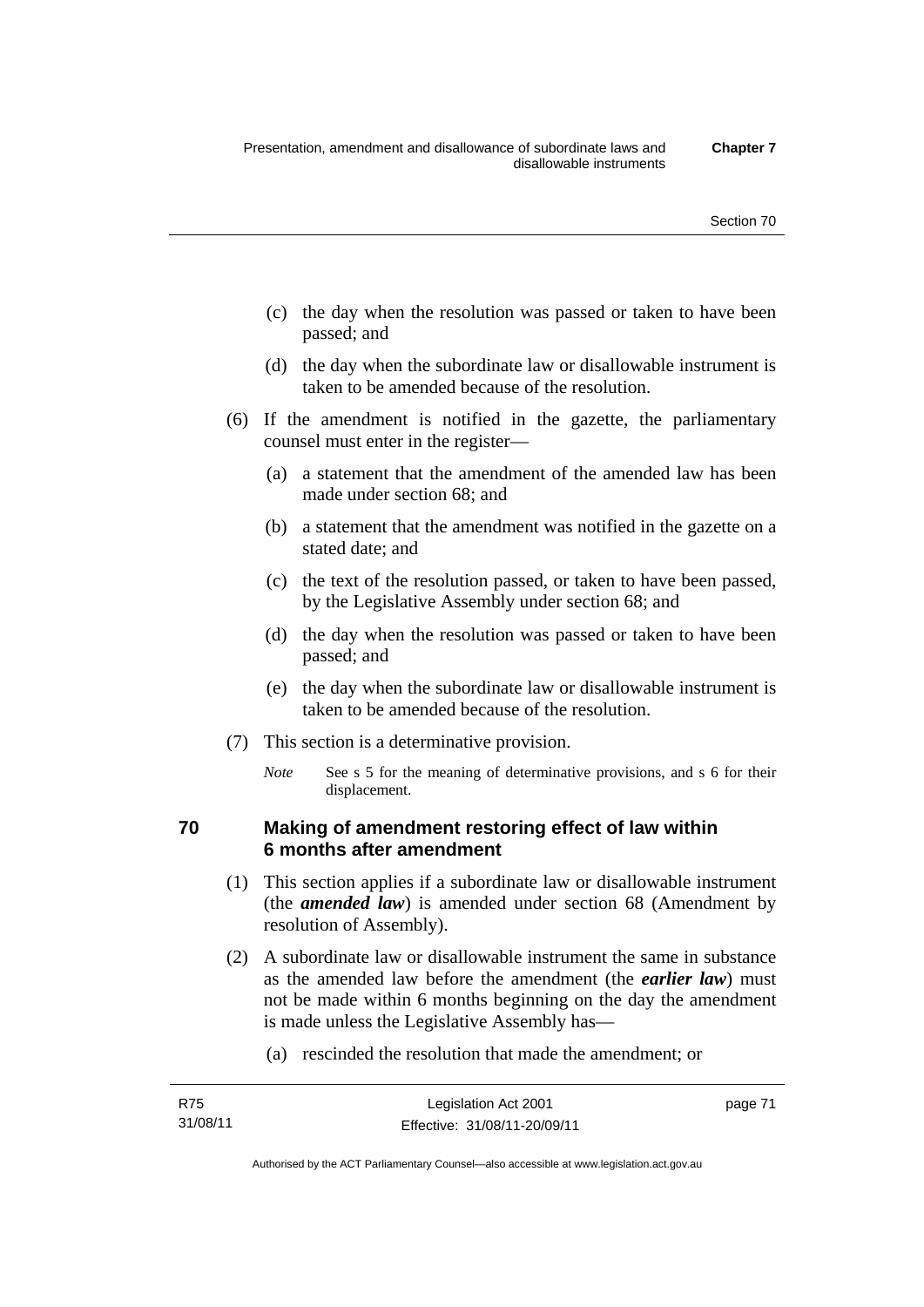#### **Chapter 7** Presentation, amendment and disallowance of subordinate laws and disallowable instruments

- (b) by resolution approved the making of—
	- (i) a subordinate law or disallowable instrument in those terms; or
	- (ii) a subordinate law or disallowable instrument the same in substance as the earlier law.
- (3) A subordinate law or disallowable instrument made in contravention of this section is void.
- (4) This section is a determinative provision.

*Note* See s 5 for the meaning of determinative provisions, and s 6 for their displacement.

# **71 Effect of dissolution or expiry of Assembly on notice of motion**

- (1) This section applies if—
	- (a) notice of motion to disallow or amend a subordinate law or disallowable instrument is given in the Legislative Assembly not later than 6 sitting days after the day the instrument is presented to the Assembly; and
	- (b) not later than 6 sitting days after the day the notice is given, the Assembly is dissolved or expires; and
	- (c) at the time of the dissolution or expiry—
		- (i) the notice has not been withdrawn and the motion has not been called on; or
		- (ii) the motion has been called on and moved, but has not been withdrawn or otherwise disposed of.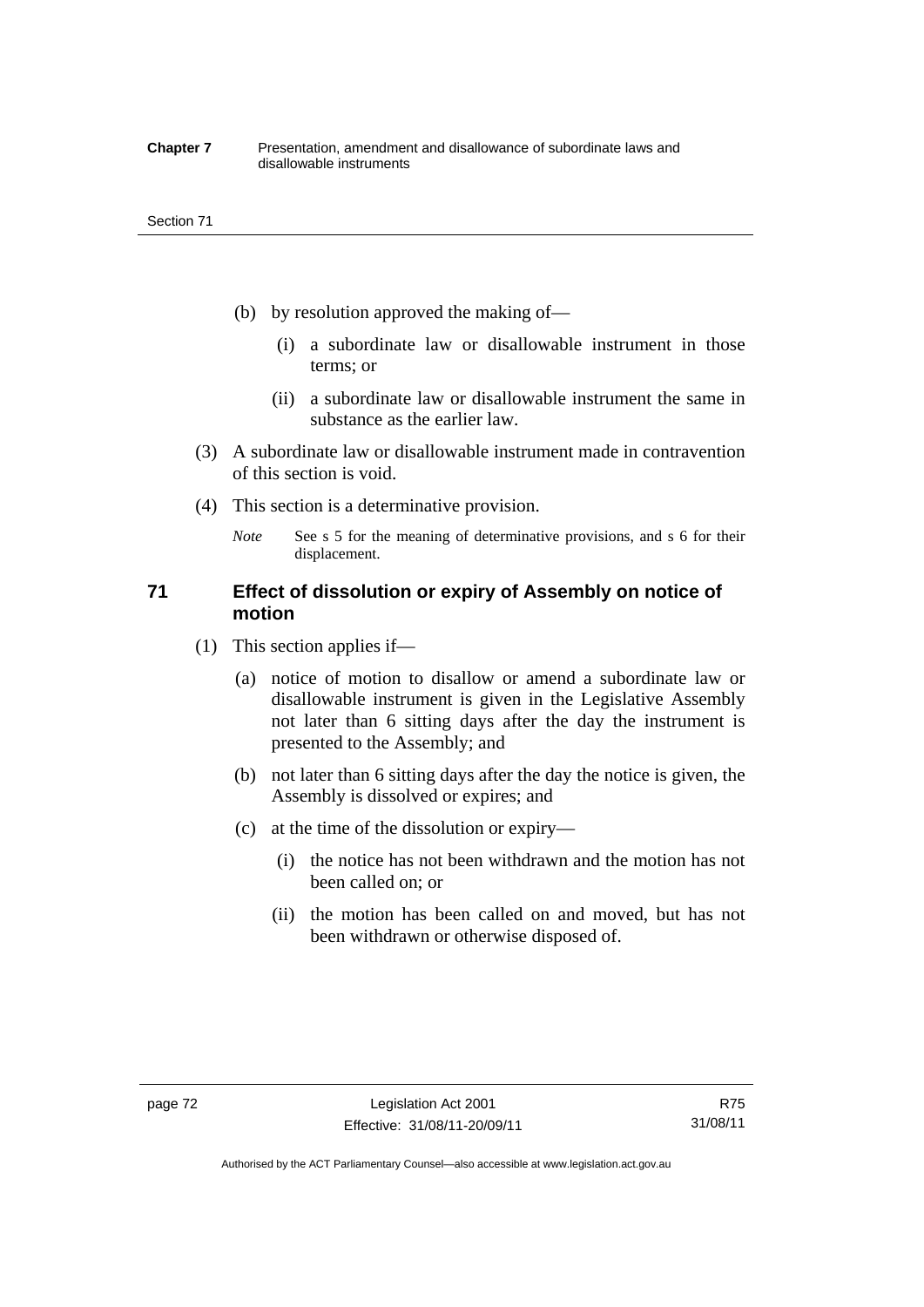- (2) For this chapter, the subordinate law or disallowable instrument is taken to have been presented to the Legislative Assembly on the first sitting day of the Assembly after the next general election of members of the Assembly.
- (3) This section is a determinative provision.
	- *Note* See s 5 for the meaning of determinative provisions, and s 6 for their displacement.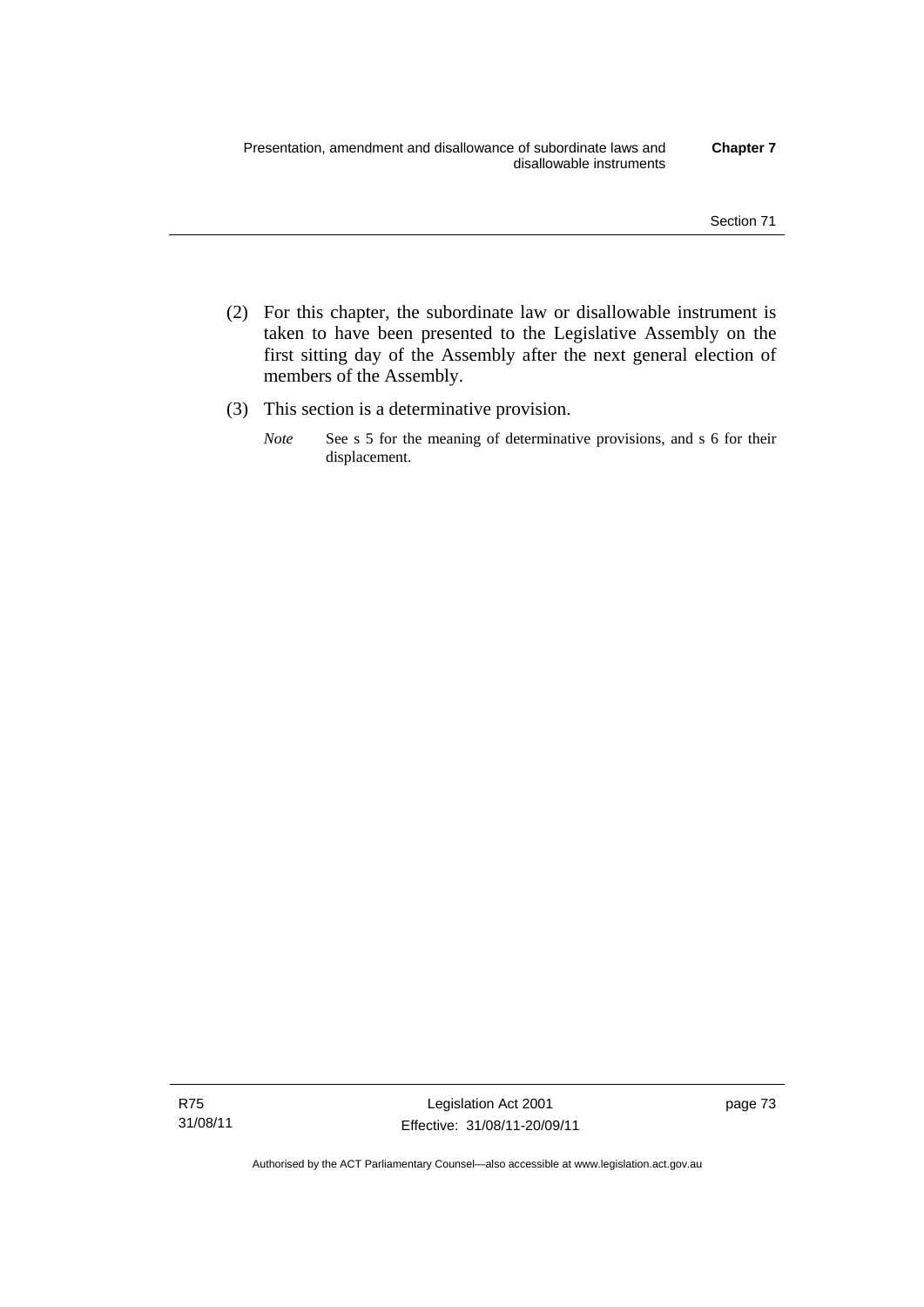# **Chapter 8 Commencement and exercise of powers before commencement**

### **72 Meaning of** *law***—ch 8**

In this chapter:

*law* means an Act or statutory instrument.

*Note* A reference to an Act or statutory instrument includes a reference to a provision of the Act or instrument (see s 7 and s 13).

## **73 General rules about commencement**

- (1) An Act commences—
	- (a) on the day after its notification day; or
	- (b) if the Act or another Act provides for a different date or time of commencement—on that date or at that time.
- (2) A legislative instrument commences—
	- (a) on the day after its notification day; or
	- (b) if an Act or the instrument provides for a later date or time of commencement—on that date or at that time; or
	- (c) if an Act provides for an earlier date or time of commencement—on that date or at that time; or
	- (d) if the instrument, under authority given by an Act, provides for an earlier date or time—on that date or at that time.

#### **Examples—par (b)**

- 1 A subordinate law may provide that it commences on a stated future date or at a stated time on a stated future date.
- 2 A disallowable instrument may provide that it commences on the commencement of a stated law or a stated provision of a stated law.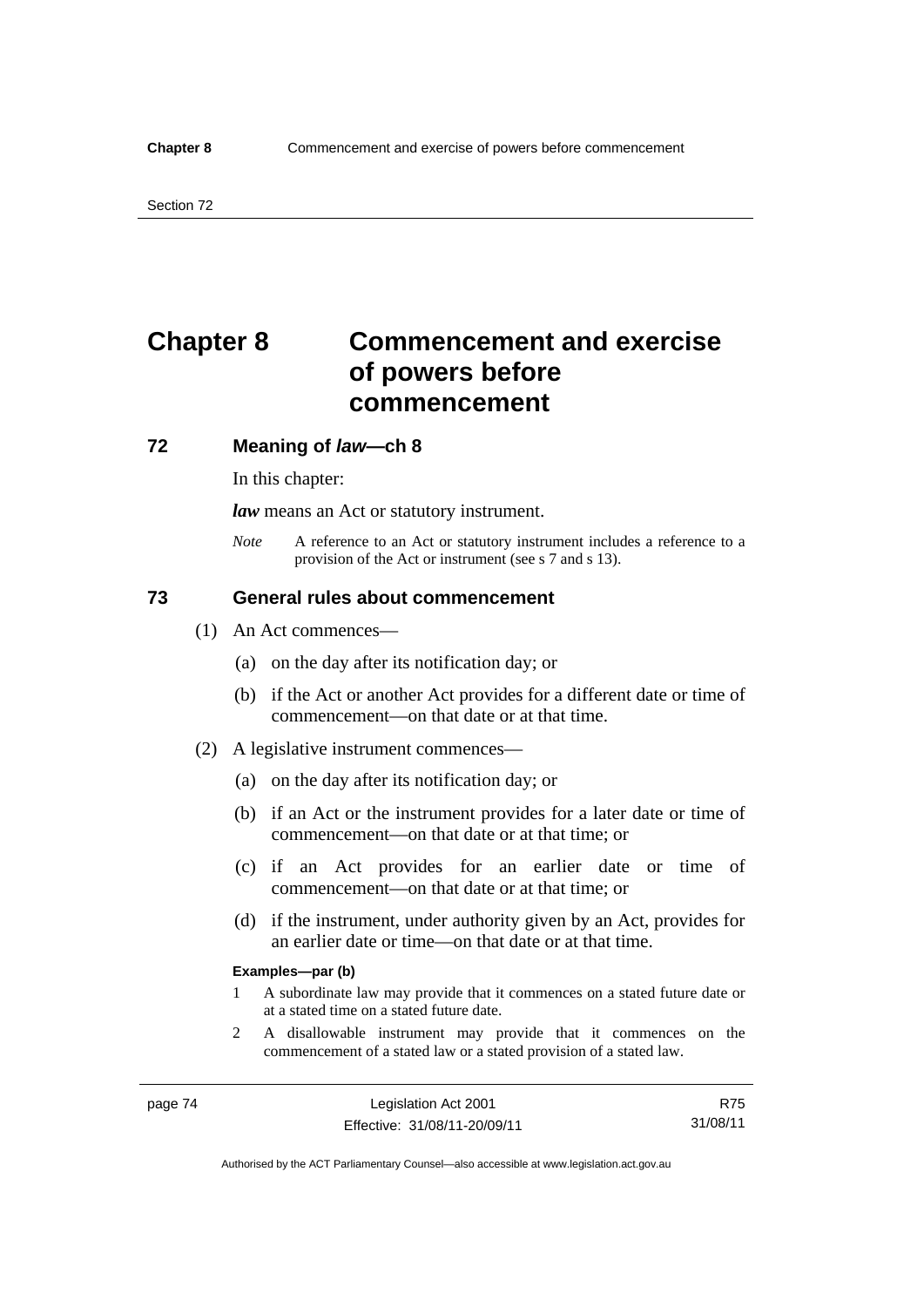- 3 A notifiable instrument may provide that it commences on the expiry of a stated statutory instrument.
- 4 A notifiable instrument may provide that it commences on the date fixed by a Commonwealth Minister, by notice in the Commonwealth gazette, under a stated Commonwealth Act.
- *Note* An example is part of the Act, is not exhaustive and may extend, but does not limit, the meaning of the provision in which it appears (see s 126 and s 132).
- (3) Without limiting subsection (2), if a legislative instrument is notified on a day after the day or time provided by the instrument for its commencement, and subsection (2) (c) or (d) does not apply to the instrument—
	- (a) the instrument is valid; but
	- (b) the instrument commences on the day after its notification day.
- (4) A statutory instrument that is not a legislative instrument commences—
	- (a) on the day after the day it is made or, if it is required under an Act or statutory instrument to be approved (however described) by the Executive, a Minister or any other entity, the day after the day it is approved; or
	- (b) if an Act or the instrument provides for a later date or time of commencement—on that date or at that time; or
	- (c) if an Act provides for an earlier date or time of commencement—on that date or at that time; or
	- (d) if the instrument, under authority given by an Act, provides for an earlier date or time—on that date or at that time.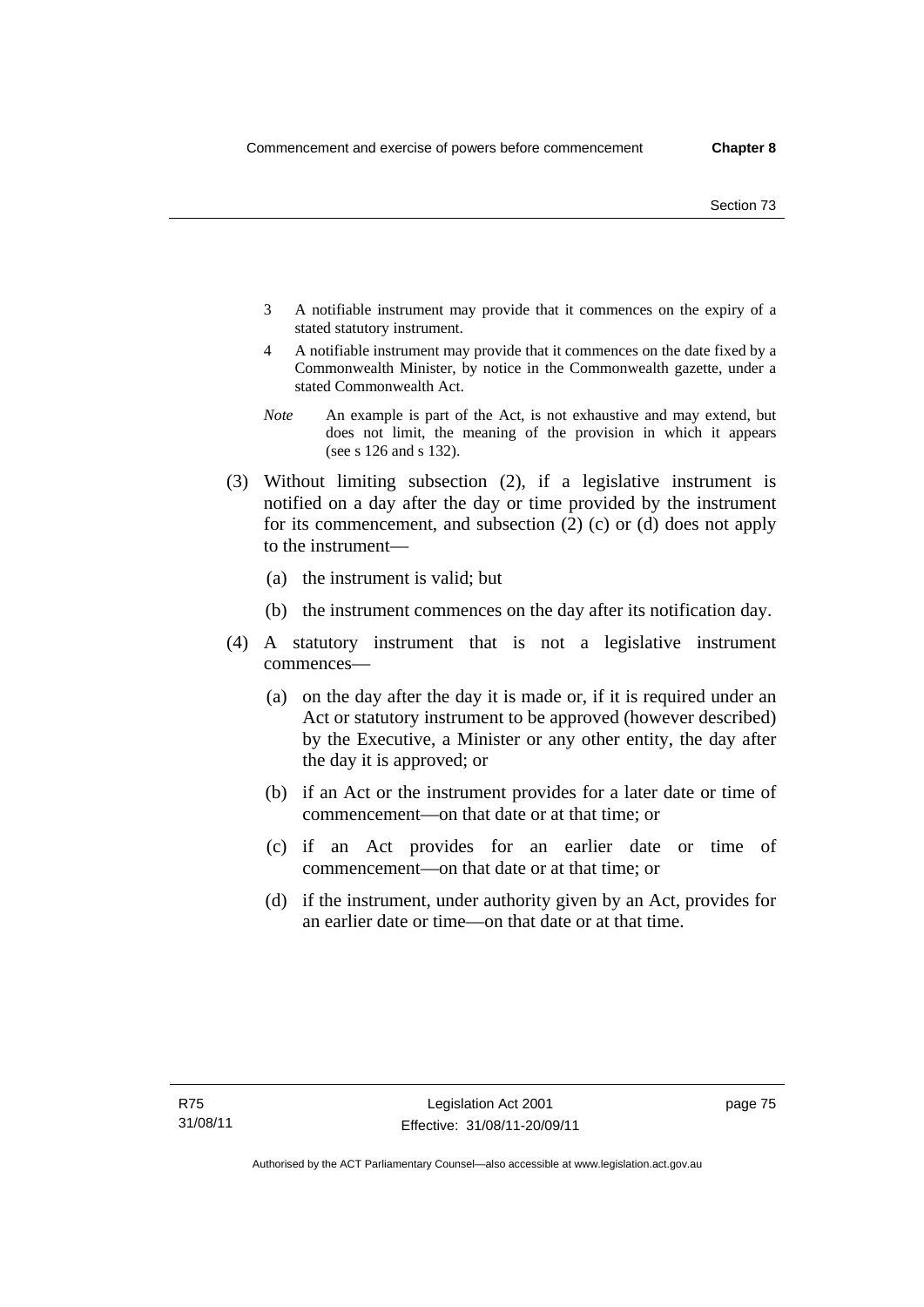- (5) This section is subject to the following sections:
	- (a) section 75 (Commencement of naming and commencement provisions);
	- (b) section 76 (Non-prejudicial provision may commence retrospectively);
	- (c) section 79 (Automatic commencement of postponed law);
	- (d) section 79A (Commencement of amendment of uncommenced law);
	- (e) section 81 (Exercise of powers between notification and commencement).
- (6) This section is a determinative provision.
	- *Note* See s 5 for the meaning of determinative provisions, and s 6 for their displacement.

# **74 Time of commencement**

- (1) If an Act commences on a day, it commences at the beginning of the day unless a different time of commencement is provided by the Act, another Act, or a commencement notice providing for the commencement of the Act.
- (2) If a statutory instrument commences on a day, it commences at the beginning of the day unless a different time of commencement is provided by the instrument, an Act, or a commencement notice providing for the commencement of the instrument.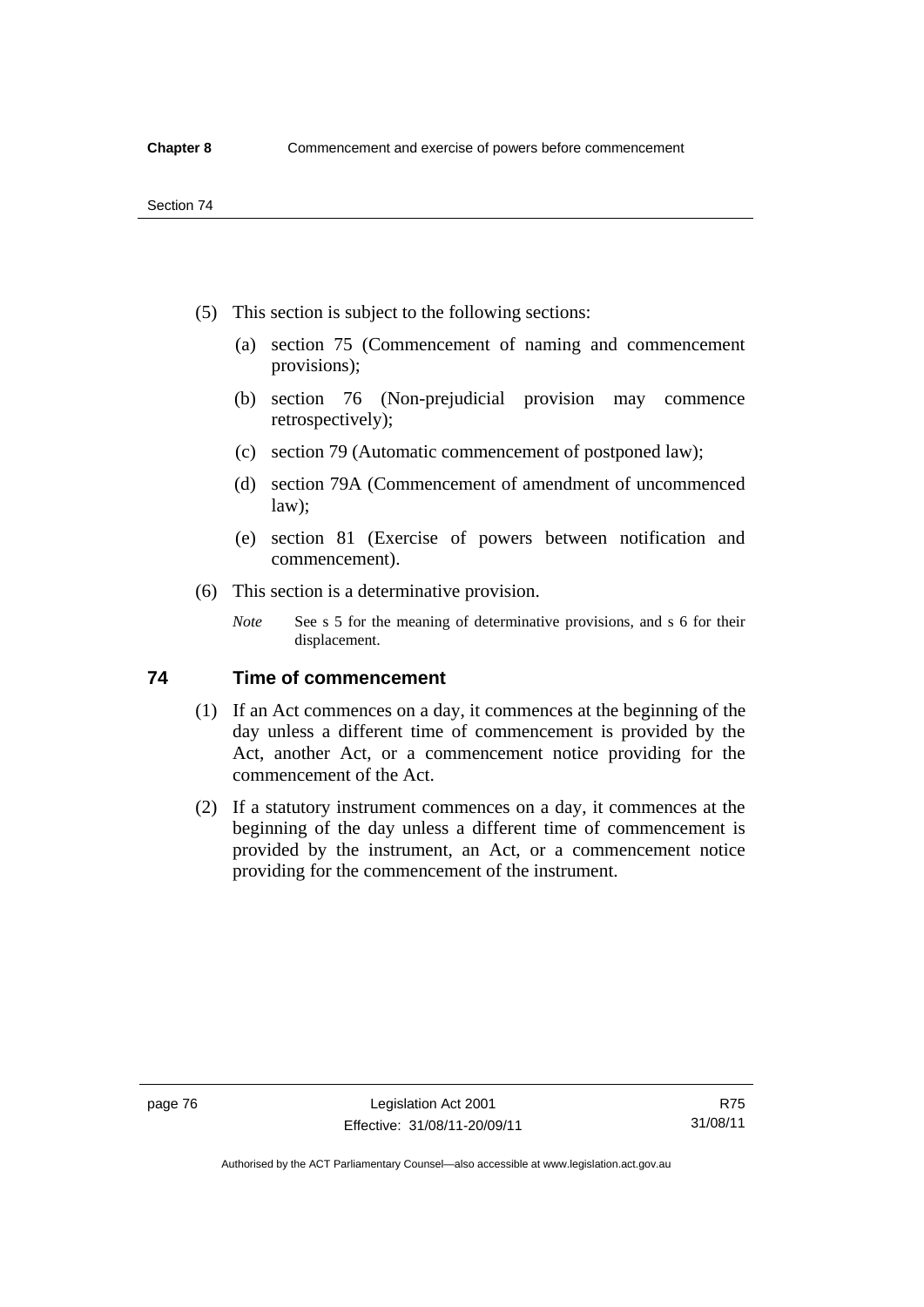# **75 Commencement of naming and commencement provisions**

 (1) The provisions of a law providing for its name and commencement automatically commence on its notification day.

#### **Example**

The *XYZ Act 2002* was notified on 1 October 2002. It contains the following provision:

#### **2 Commencement**

This Act commences on 1 December 2002.

The provisions of the *XYZ Act 2002* providing for its name and commencement commence on 1 October 2002.

- *Note* An example is part of the Act, is not exhaustive and may extend, but does not limit, the meaning of the provision in which it appears (see s 126 and s 132).
- (2) However, if a provision of the law commences before the law's notification day, the naming and commencement provisions are taken to have automatically commenced—
	- (a) on that commencement; or
	- (b) if 2 or more provisions of the law commence at different times before the notification day—on the earlier or earliest of the commencements.

#### **Example**

#### **2 Commencement**

- (1) This Act, other than section 9 and section 10, commences on a day fixed by the Minister by written notice.
- (2) Section 9 is taken to have commenced on 1 July 2001.
- (3) Section 10 is taken to have commenced on 1 August 2001.

The provisions of the *XYZ Act 2001* providing for its name and commencement are taken to have commenced on 1 July 2001.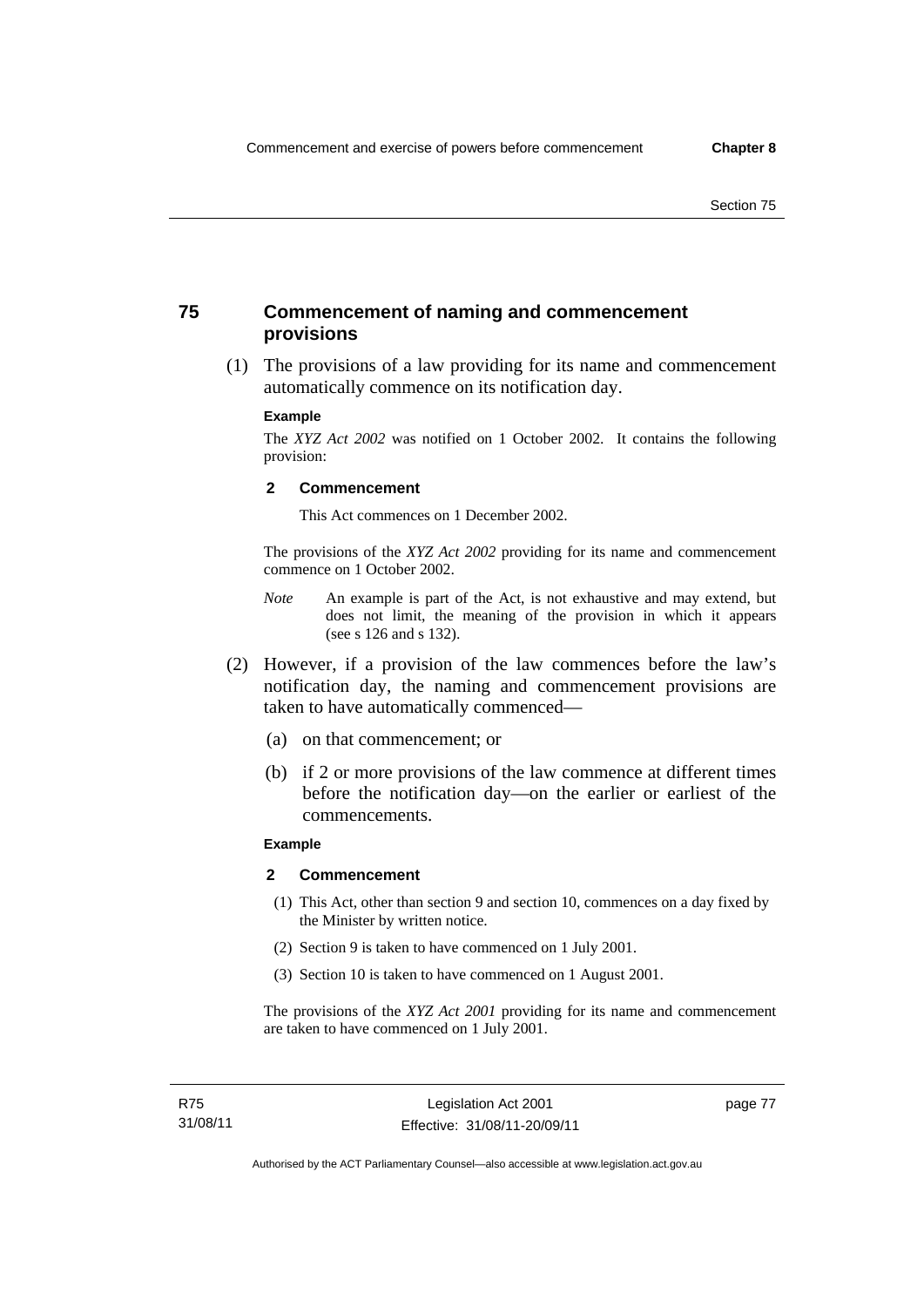- (3) In the application of this section to a statutory instrument that is not a legislative instrument, a reference to the instrument's *notification*  day is a reference to the day after the day it is made or, if it is required under an Act or statutory instrument to be approved (however described) by the Executive, a Minister or any other entity, the day after the day it is approved.
- (4) This section is a determinative provision.
	- *Note* See s 5 for the meaning of determinative provisions, and s 6 for their displacement.

# **75AA Commencement of provisions identifying amended laws**

- (1) This section applies if a law amends another law and includes a provision (a *legislation amended provision*) identifying the amended law.
- (2) The legislation amended provision automatically commences (or is taken to have automatically commenced)—
	- (a) on the commencement of the amendments; or
	- (b) if the amendments commence at different times—on the commencement of the earlier or earliest of the amendments.
- (3) This section is a determinative provision.
	- *Note* See s 5 for the meaning of determinative provision, and s 6 for their displacement.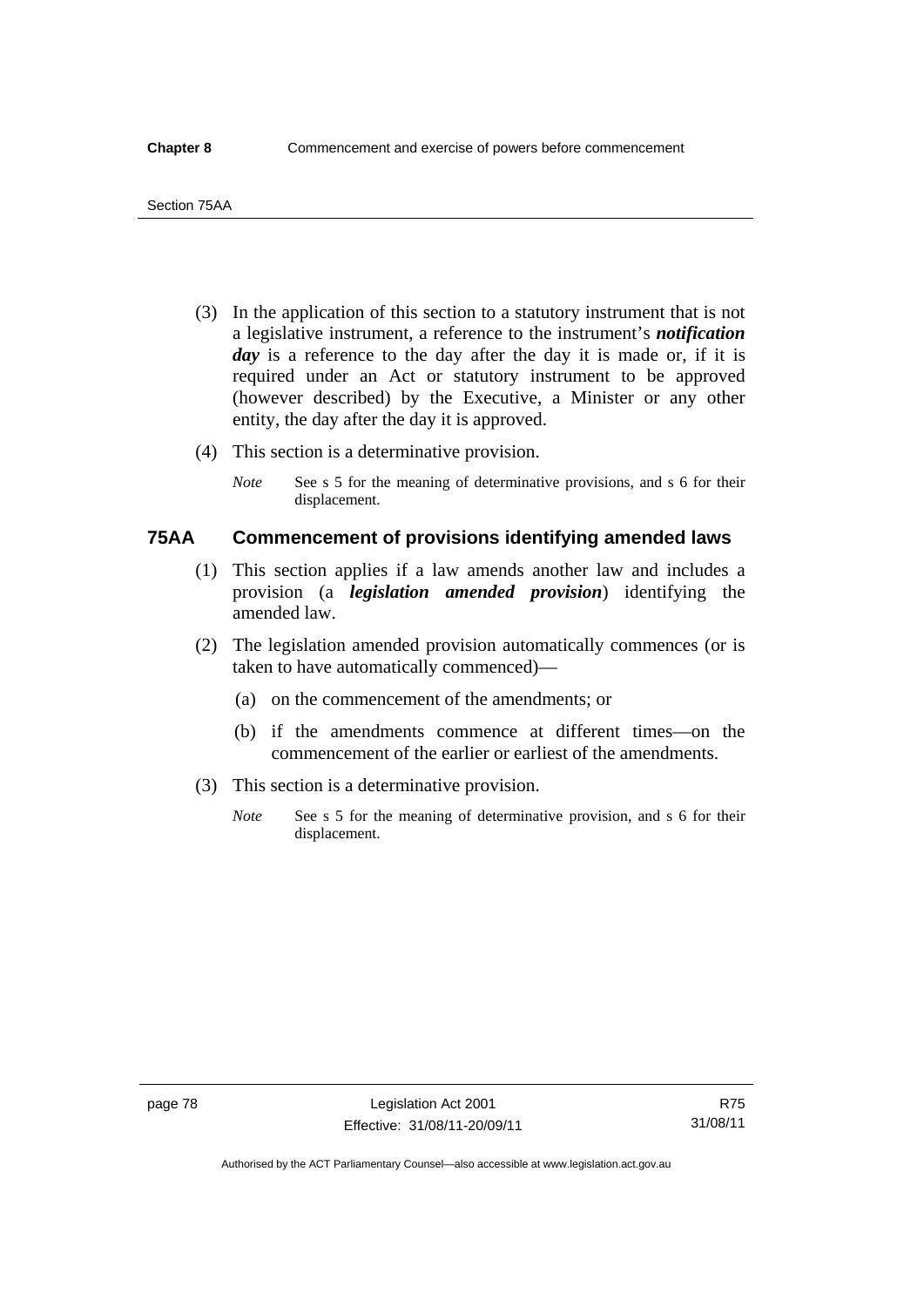# **75A Meaning of commences** *retrospectively*

- (1) An Act or legislative instrument commences *retrospectively* if it commences on a day or at a time earlier than the day after its notification day.
	- *Note* A reference to an Act or legislative instrument includes a reference to a provision of an Act or legislative instrument (see s 7 (3) and s 12 (2)).
- (2) A statutory instrument that is not a legislative instrument commences *retrospectively* if it commences on a day or at a time earlier than the day after the day it is made or, if it is required under an Act or statutory instrument to be approved (however described) by the Executive, a Minister or any other entity, the day after the day it is approved.

# **75B Retrospective commencement requires clear indication**

(1) A law must not be taken to provide for the law (or another law) to commence retrospectively unless the law clearly indicates that it is to commence retrospectively.

### **Example**

The *XYZ Act 2003* was notified on 1 July 2003. It contains the following provision:

### **2 Commencement**

This Act is taken to have commenced on 17 October 2001.

Section 2 clearly indicates that the Act is to commence retrospectively.

- *Note* An example is part of the Act, is not exhaustive and may extend, but does not limit, the meaning of the provision in which it appears (see s 126 and s 132).
- (2) This section is a determinative provision.
	- *Note* See s 5 for the meaning of determinative provisions, and s 6 for their displacement.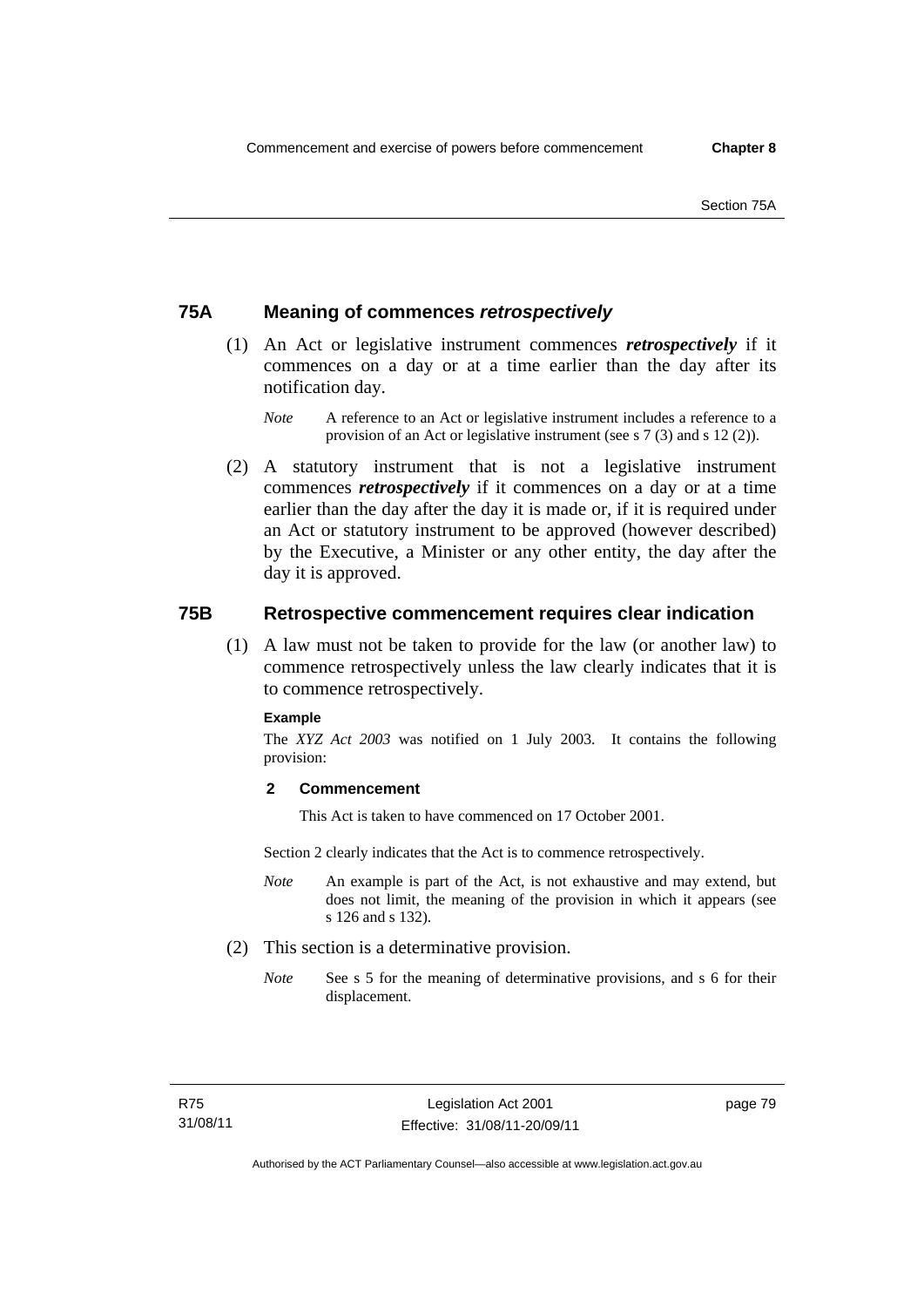# **76 Non–prejudicial provision may commence retrospectively**

- (1) A statutory instrument may provide that a non-prejudicial provision of the instrument commences retrospectively.
- (2) Unless this subsection is displaced by, or under authority given by, an Act, a statutory instrument cannot provide that a prejudicial provision of the instrument commences retrospectively.

#### **Example**

The *Locust Damage Compensation Determination 2003* (a hypothetical disallowable instrument) sets out (among other things) the people who are eligible for compensation under a compensation fund. Previously, there was no restriction on who was eligible. The determination provides that it is taken to have commenced on 1 July 2003, but it is not notified until 15 August 2003. There is nothing in the Act under which the determination is made (or any other Act) that authorises the retrospective commencement.

The provision of the determination that limits who can apply for compensation is a prejudicial provision (ie it adversely affects some people's right to receive compensation) and cannot commence retrospectively. Instead, it would commence on the day after the determination's notification day (see s 73 (3)).

- (3) This section is a determinative provision.
	- *Note* See s 5 for the meaning of determinative provisions, and s 6 for their displacement.
- (4) In this section:

*non-prejudicial provision* means a provision that is not a prejudicial provision.

*prejudicial provision* means a provision that operates to the disadvantage of a person (other than the Territory or a territory authority or instrumentality) by—

- (a) adversely affecting the person's rights; or
- (b) imposing liabilities on the person.

Authorised by the ACT Parliamentary Counsel—also accessible at www.legislation.act.gov.au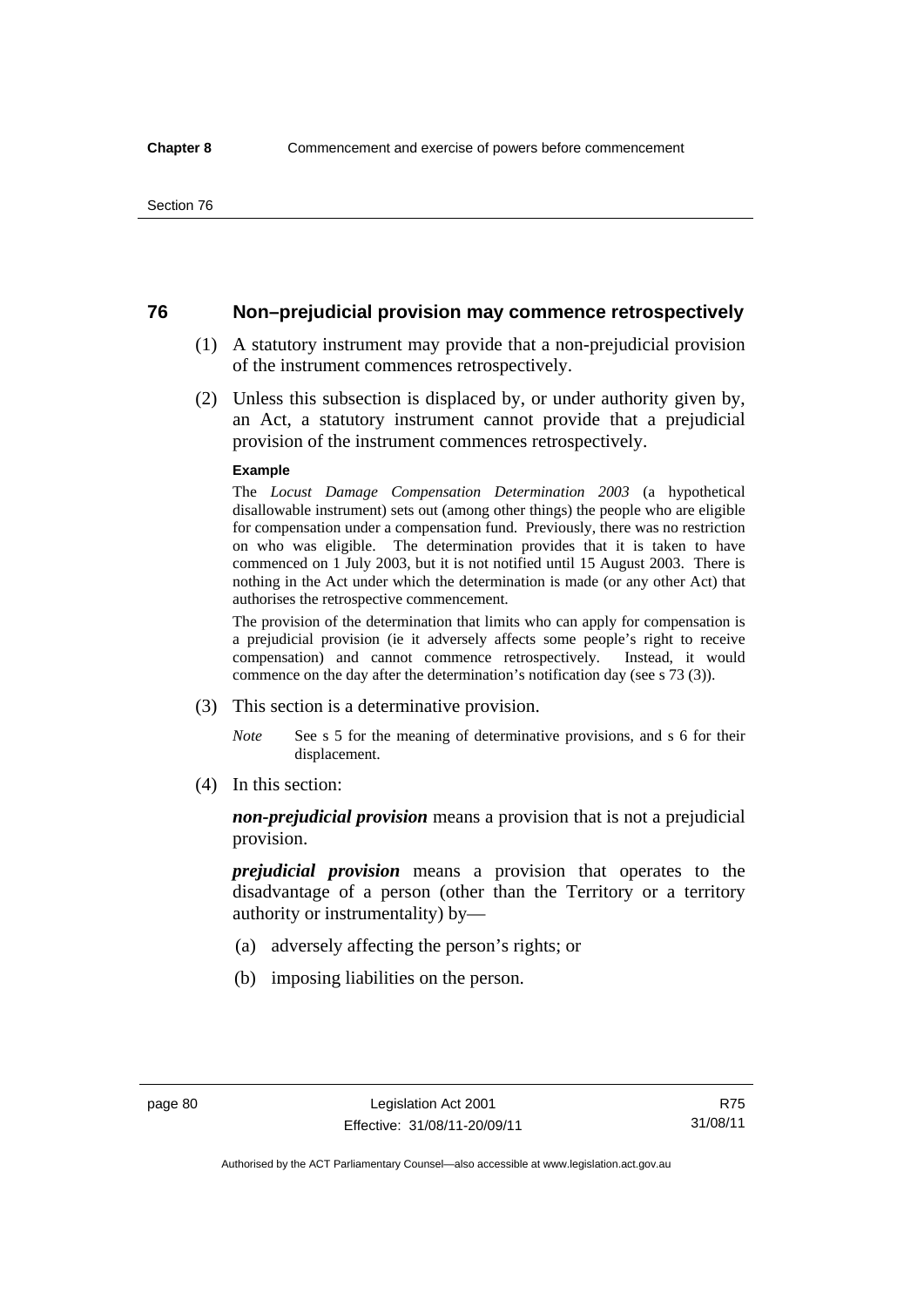# **77 Commencement by commencement notice**

- (1) If a law is expressed to commence on a day fixed or otherwise determined by a notice—
	- (a) a single day, or a time on a single day, may be fixed or determined; or
	- (b) different days or times may be fixed or determined for different provisions.

#### **Example**

The *Hypothetical Act 2001* is expressed to commence on a day to be fixed by the Minister by written notice. Unless the Act has commenced automatically in accordance with s 79 (Automatic commencement of postponed law), any of the following arrangements for commencement would be possible:

- (a) a notice could fix a single day (eg 5 June 2001) for the entire Act to commence;
- (b) a notice could fix a time on a single day (eg 8 pm on 5 June 2001) for the entire Act to commence;
- (c) a notice could fix different days or times for the different provisions of the Act to commence (eg pt 7, pt 9 and sch 4 commence on 5 June 2001, pt 11 commences at 5 pm on 30 June 2001, and the remaining provisions of the Act commence on 1 July 2001);
- (d) a notice could fix a single day (eg 5 June 2001) or a time on a single day (eg 8 pm on 5 June 2001) for the provisions of the Act not already commenced to come into operation.
- *Note* An example is part of the Act, is not exhaustive and may extend, but does not limit, the meaning of the provision in which it appears (see s 126 and s 132).
- (2) A commencement notice for a law is valid even if the day or time fixed or otherwise determined by the notice happens before the notice's notification day.
- (3) If the day or time fixed or otherwise determined by a commencement notice for a law happens on or before the notice's notification day, the law commences on the day after the notice's notification day.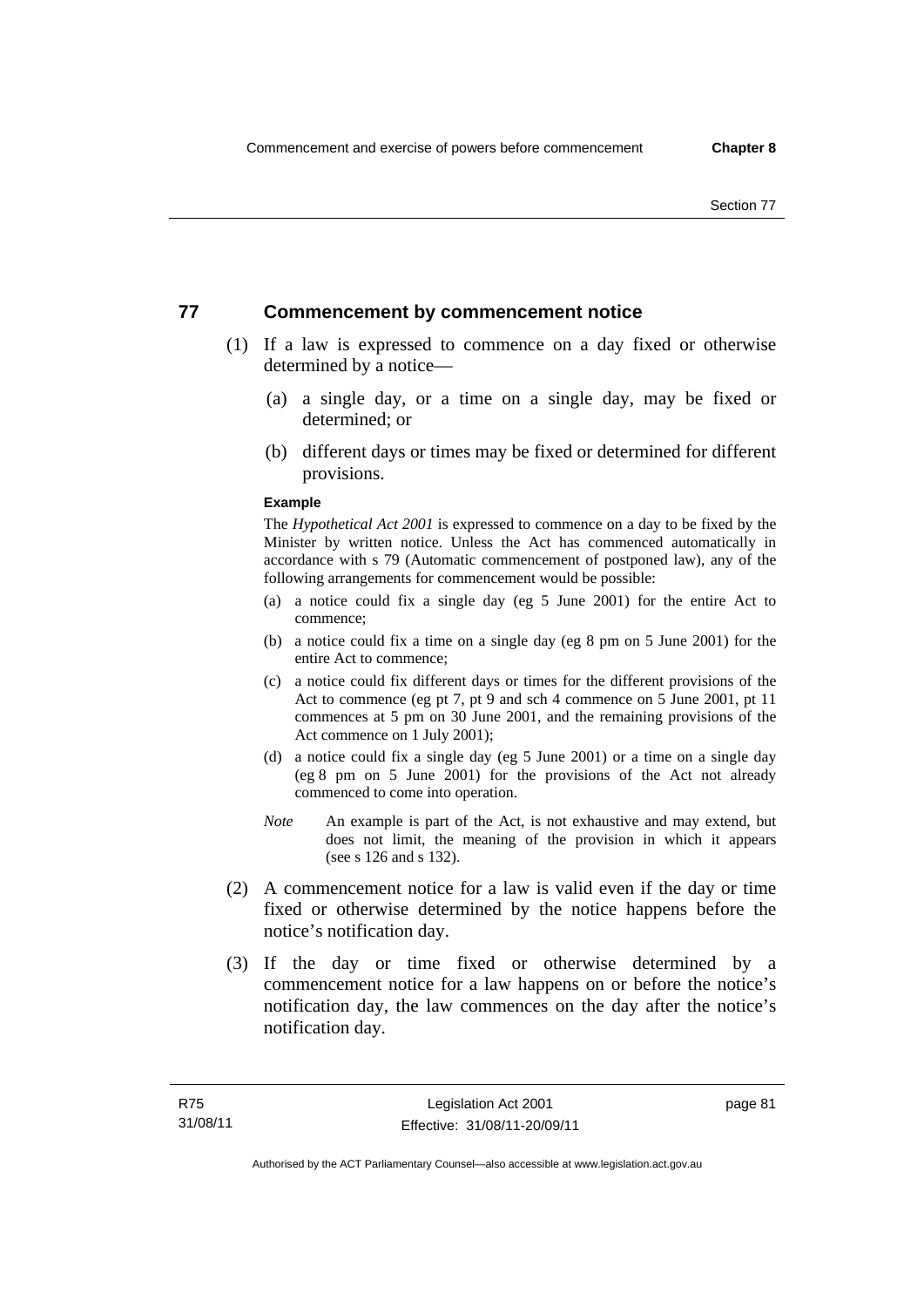- (4) However, subsection (3) does not apply to the commencement notice if—
	- (a) the notice clearly indicates that the law is to commence at an earlier date or time; and
	- (b) the notice provides for the earlier date or time under authority given by an Act.

### **Example—par (a)**

the commencement notice provides that the law or statutory instrument is 'taken to have commenced' at the earlier date or time

- (5) This section is a determinative provision.
	- *Note* See s 5 for the meaning of determinative provisions, and s 6 for their displacement.

## **78 Separate commencement of amendments**

 (1) Amendments made by a provision of a law may be given separate commencements, whether or not the provision is self-contained.

#### **Examples**

- 1 A provision of an amending law inserts 2 sections. The sections may be given separate commencements.
- 2 A provision of an amending law inserts a section that is divided into paragraphs. The paragraphs may be given separate commencements.
- *Note* An example is part of the Act, is not exhaustive and may extend, but does not limit, the meaning of the provision in which it appears (see s 126 and s 132).
- (2) This section is a determinative provision.
	- *Note* See s 5 for the meaning of determinative provisions, and s 6 for their displacement.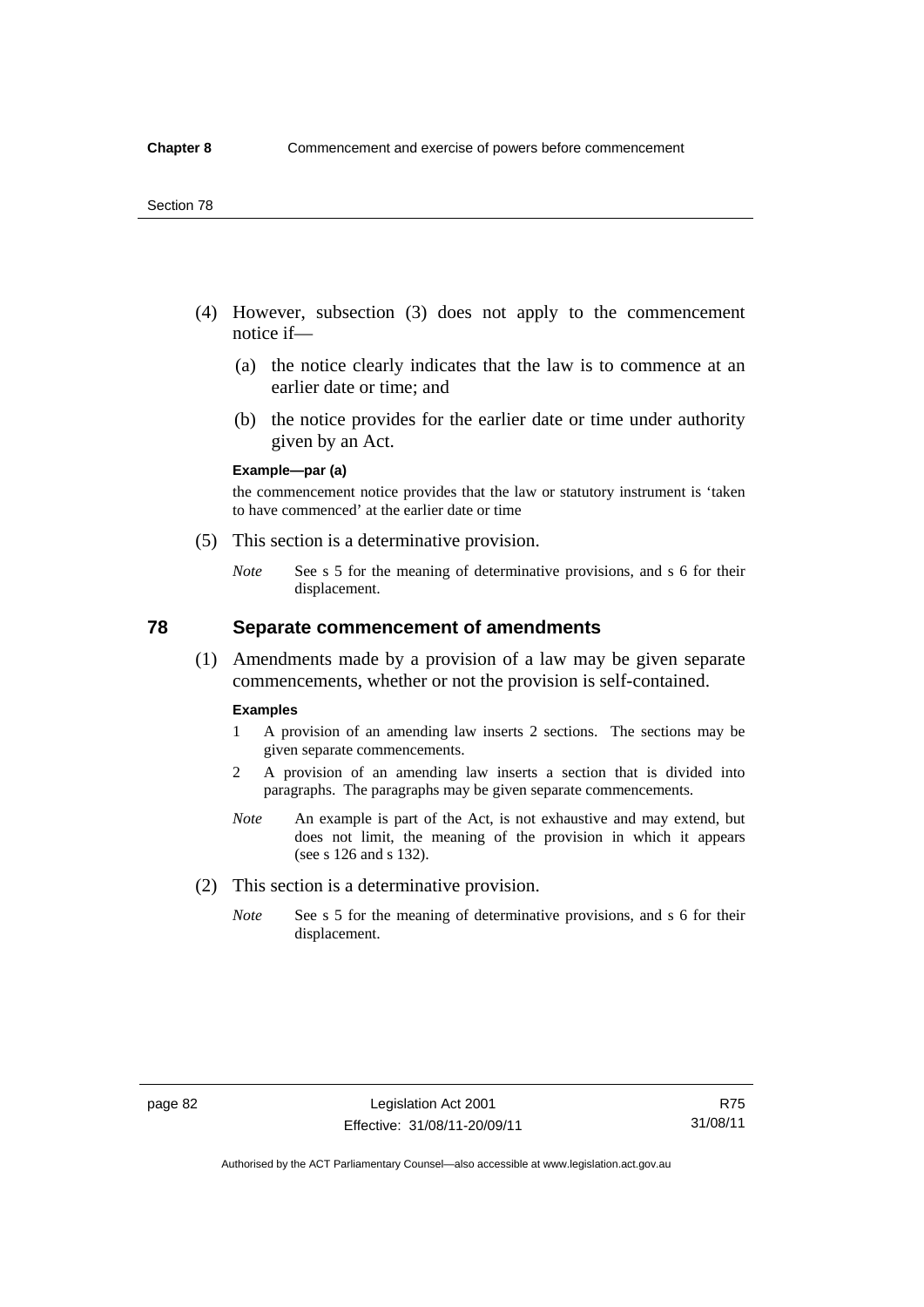# **79 Automatic commencement of postponed law**

 (1) If a postponed law has not commenced within 6 months beginning on its notification day, it automatically commences on the first day after that period.

#### **Example**

The *Hypothetical Act 2001* was notified on 5 July 2001 and was expressed to commence on a day to be fixed by the Minister by written notice. If the Act had not commenced by notice on or before 4 January 2002, it would automatically commence on 5 January 2002.

- *Note* An example is part of the Act, is not exhaustive and may extend, but does not limit, the meaning of the provision in which it appears (see s 126 and s 132).
- (2) This section applies to a law unless it is displaced by, or under authority given by, an Act or, if the postponed law is a subordinate law or disallowable instrument, the postponed law.
- (3) This section is a determinative provision.
	- *Note* See s 5 for the meaning of determinative provisions, and s 6 for their displacement.
- (4) In this section:

*enact* includes make.

*law* means an Act, subordinate law, disallowable instrument or notifiable instrument.

*Note* A reference to an Act, subordinate law, disallowable instrument or notifiable instrument includes a reference to a provision of the Act, law or instrument (see s 7, s 8, s 9 and s 10).

*notification day*, for a postponed law, means the notification day  $of$ 

- (a) if the postponed law is a law—the law; or
- (b) if the postponed law is a provision of a law—the law that enacts the provision.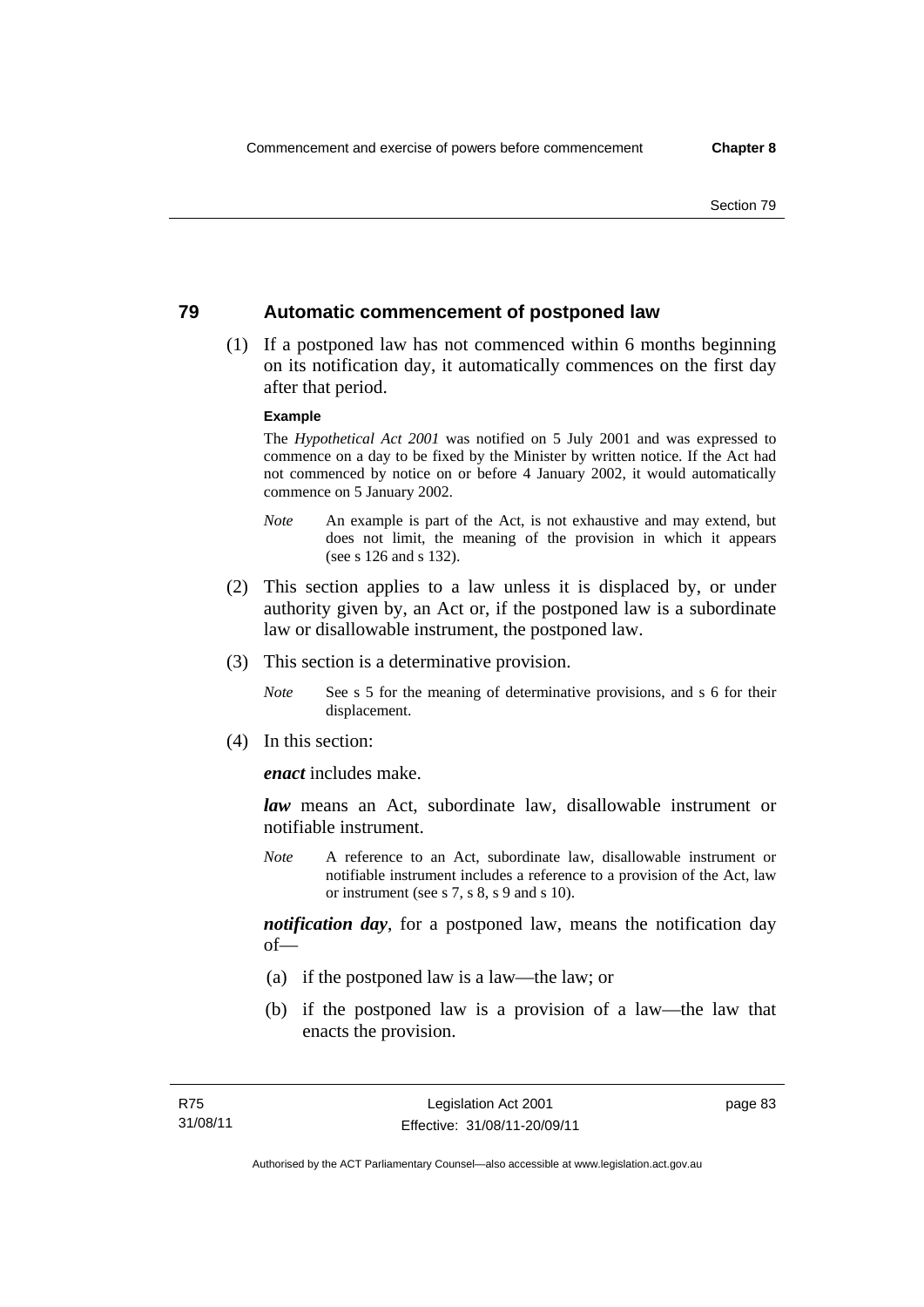#### Section 79A

*postponed law* means a law that does not commence on its notification day because a law postpones its commencement until a day or time fixed or determined by a commencement notice.

# **79A Commencement of amendment of uncommenced law**

- (1) This section applies if a law (the *amending law*) amends a law that has not commenced (the *uncommenced law*).
- (2) The amendment of the uncommenced law does not of itself commence that law.
- (3) The amendment made by the amending law commences on the commencement of the uncommenced law.
- (4) This section is a determinative provision.
	- *Note* See s 5 for the meaning of determinative provisions, and s 6 for their displacement.

# **80 References to** *commencement* **of law**

In a law, a reference to the *commencement* of the law, or another law, (the *law concerned*) is a reference to—

- (a) if the provisions of the law concerned (other than those providing for its name and commencement) commence, or are required to commence, on a single day or at a single time—the commencement of the remaining provisions; or
- (b) if paragraph (a) does not apply and the reference is in a provision of the law concerned—the commencement of the provision; or
- (c) in any other case—the commencement of the relevant provision of the law concerned.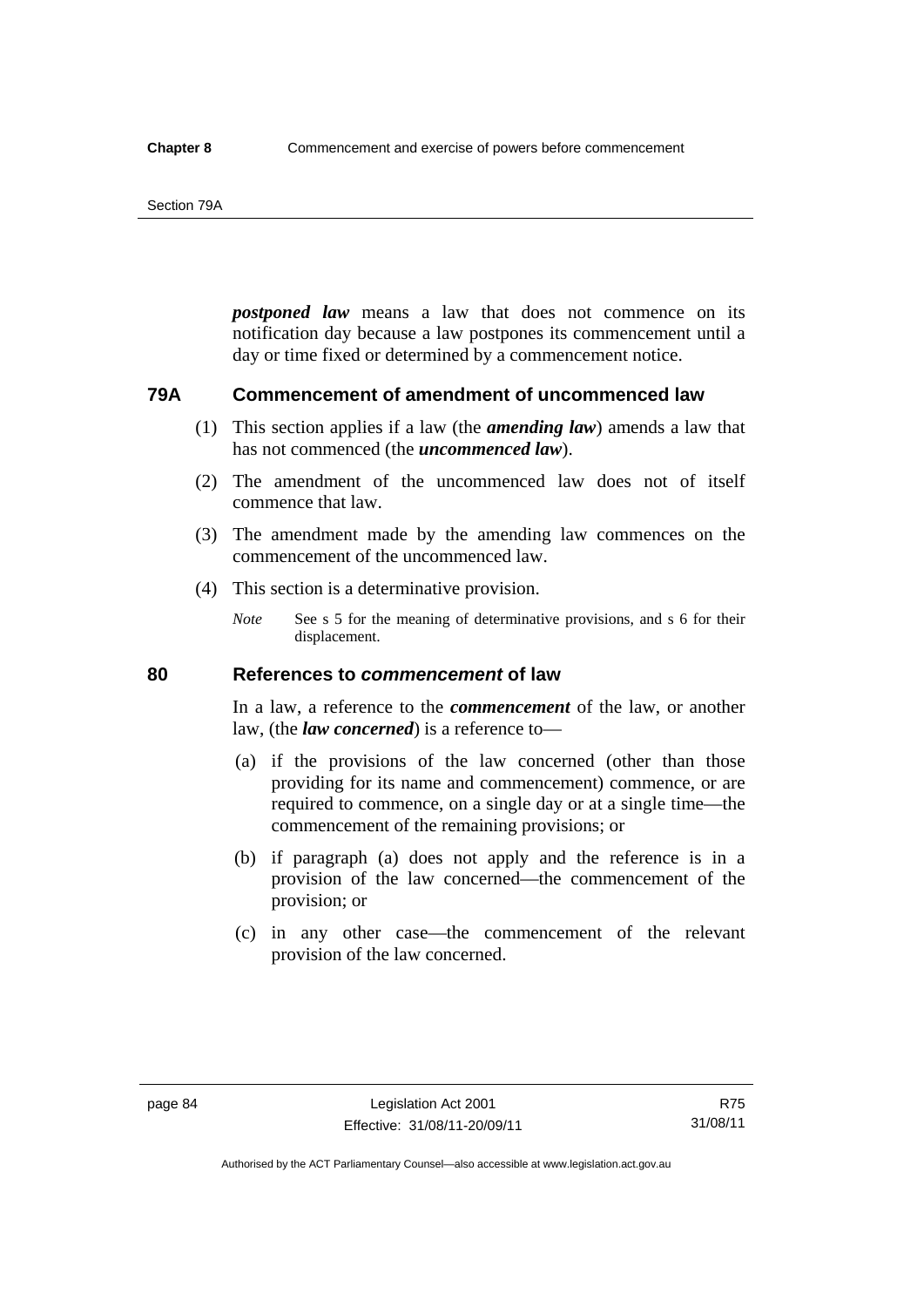# **81 Exercise of powers between notification and commencement**

- (1) This section applies to a power to make an appointment or statutory instrument, or to do anything else, in the following situations:
	- (a) the power is given by a law (the *authorising law*) that has been notified but has not commenced;
	- (b) the power is given by a law (the *authorising law*) as amended by another law (the *amending law*) and the laws have been notified, but all or any of them have not commenced.

### **Examples—powers to which section applies**

- 1 power to delegate a function
- 2 power to give or issue an approval, consent, licence, permit or other authority (however described)
- 3 power to make an acting appointment
- 4 power to issue guidelines
- *Note* An example is part of the Act, is not exhaustive and may extend, but does not limit, the meaning of the provision in which it appears (see s 126 and s 132).
- (2) To remove any doubt and without limiting subsection (1), this section applies to any of the following powers if the power is to be exercised in relation to an entity to be established by the authorising law or the authorising law as amended by the amending law:
	- (a) a power to make an appointment to the entity;
	- (b) a power to make a statutory instrument for the purposes of the entity;
	- (c) a power to do anything else in relation to the entity.

### **Example**

This section applies to powers under an authorising law to be exercised in relation to the conduct of an election for members of a board to be established as a corporation by the authorising law.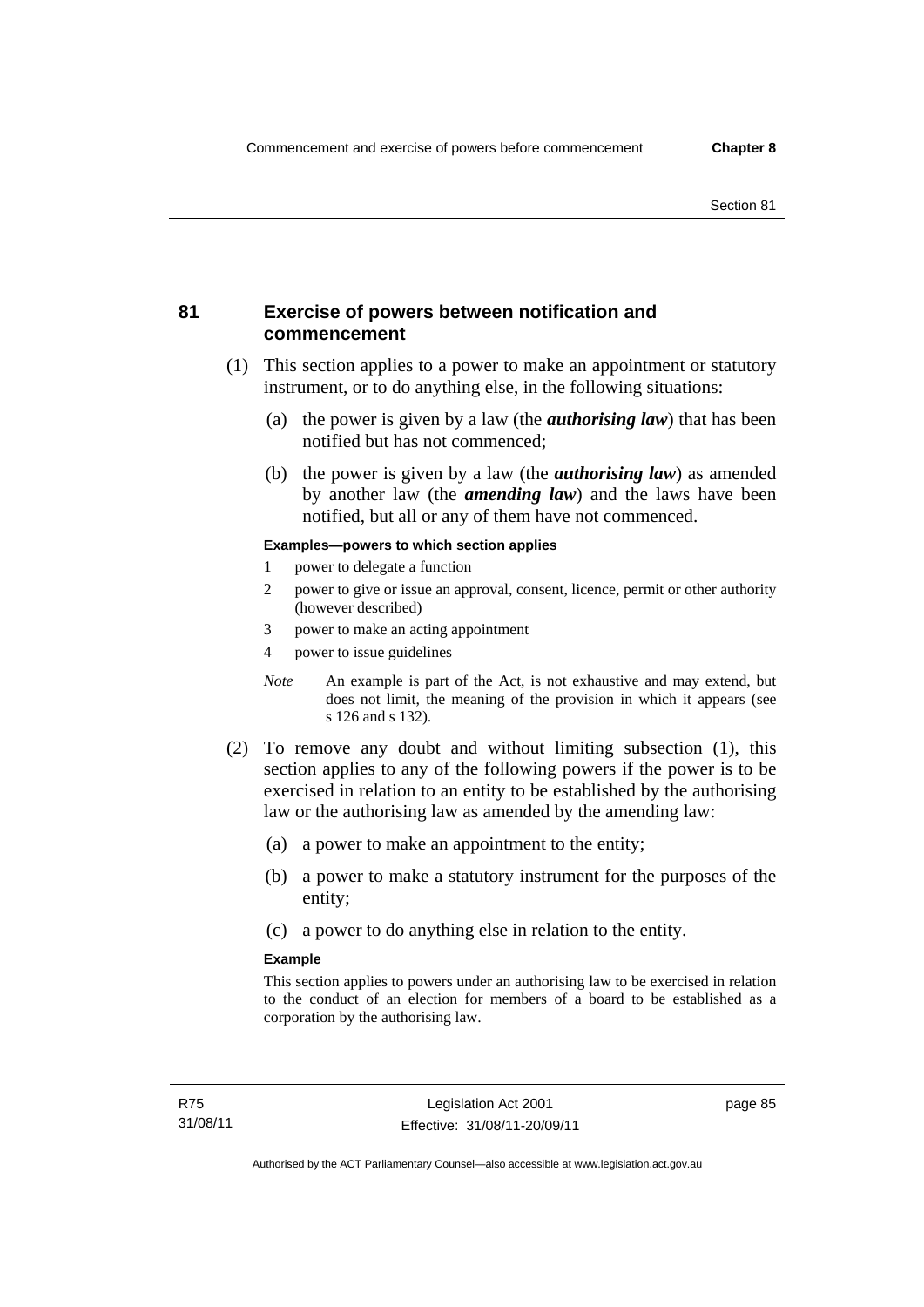#### Section 81

- (3) The power may be exercised at any time even though the authorising law, or the authorising law and amending law (or either of them), is not in force at the time.
- (4) For the exercise of the power, the authorising law, or the authorising law and amending law, are taken to be in force at the time of the exercise of the power.
- (5) Also, anything else may be done under the power at any time for the purpose of bringing, or in relation to bringing, the authorising law, or the authorising law as amended by the amending law, into operation.
- (6) If an appointment or statutory instrument made under this section declares that this subsection applies to it, then, unless the appointment or instrument commences on a different date or at a different time under another provision of this chapter, the appointment or instrument commences on—
	- (a) for an appointment or statutory instrument that is a legislative instrument—the day after its notification day; or
	- (b) for any other appointment or statutory instrument—the day after the day it is made or, if it is required under an Act or statutory instrument to be approved (however described) by the Executive, a Minister or any other entity, the day after the day it is approved.
- (7) In any other case, an appointment or statutory instrument made under this section commences on the latest of the following:
	- (a) the commencement of the authorising law or, if subsection (1) (b) applies and the amending law commences after the authorising law, the commencement of the amending law;
	- (b) on the day or at the time the appointment or instrument would have commenced if it had not been made under this section.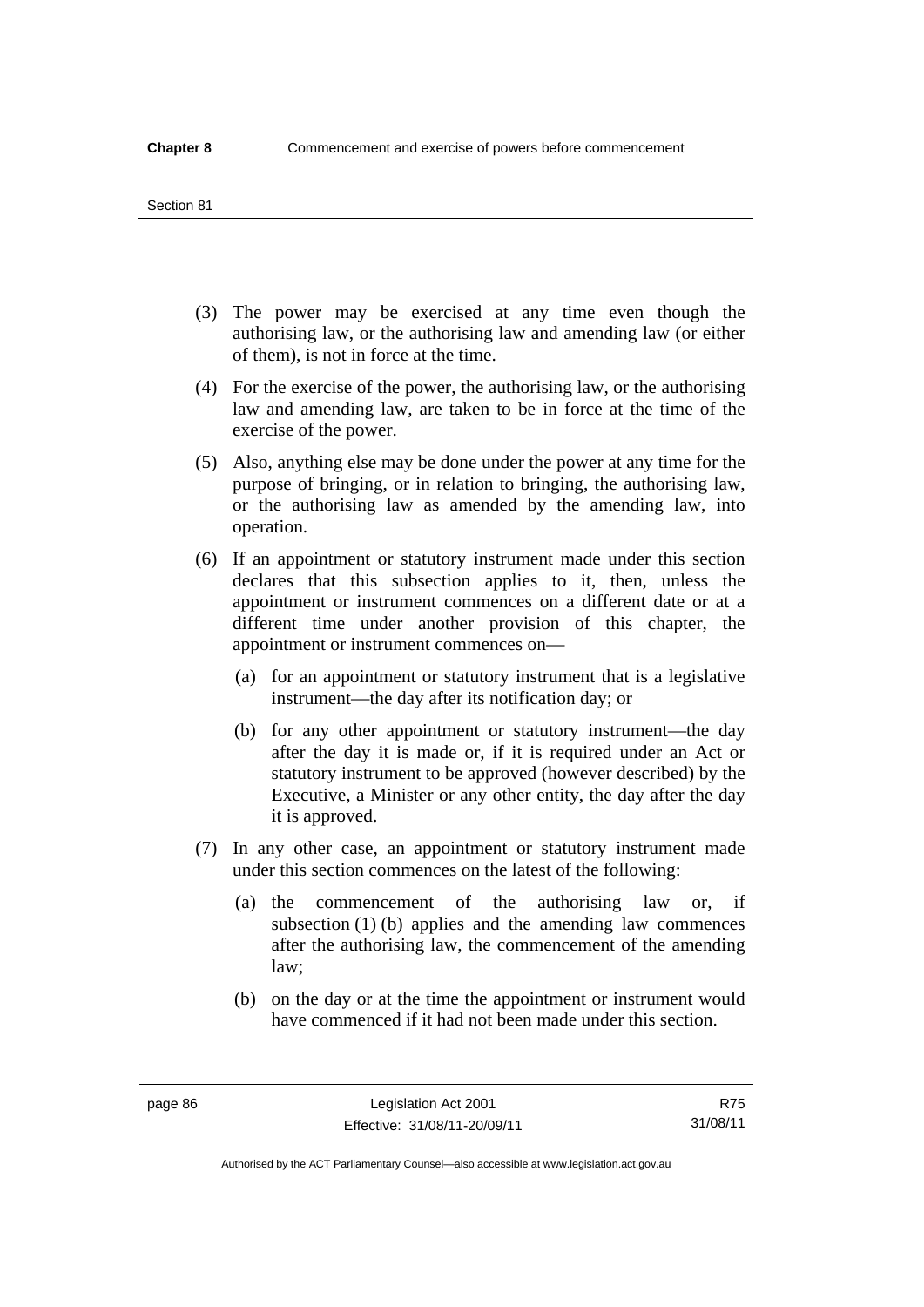- (8) In the application of this section to a statutory instrument that is not a legislative instrument, a reference to the instrument being *notified*  is a reference to the instrument being made or, if it is required under an Act or statutory instrument to be approved (however described) by the Executive, a Minister or any other entity, to the instrument being approved.
- (9) This section is a determinative provision.
	- *Note* See s 5 for the meaning of determinative provisions, and s 6 for their displacement.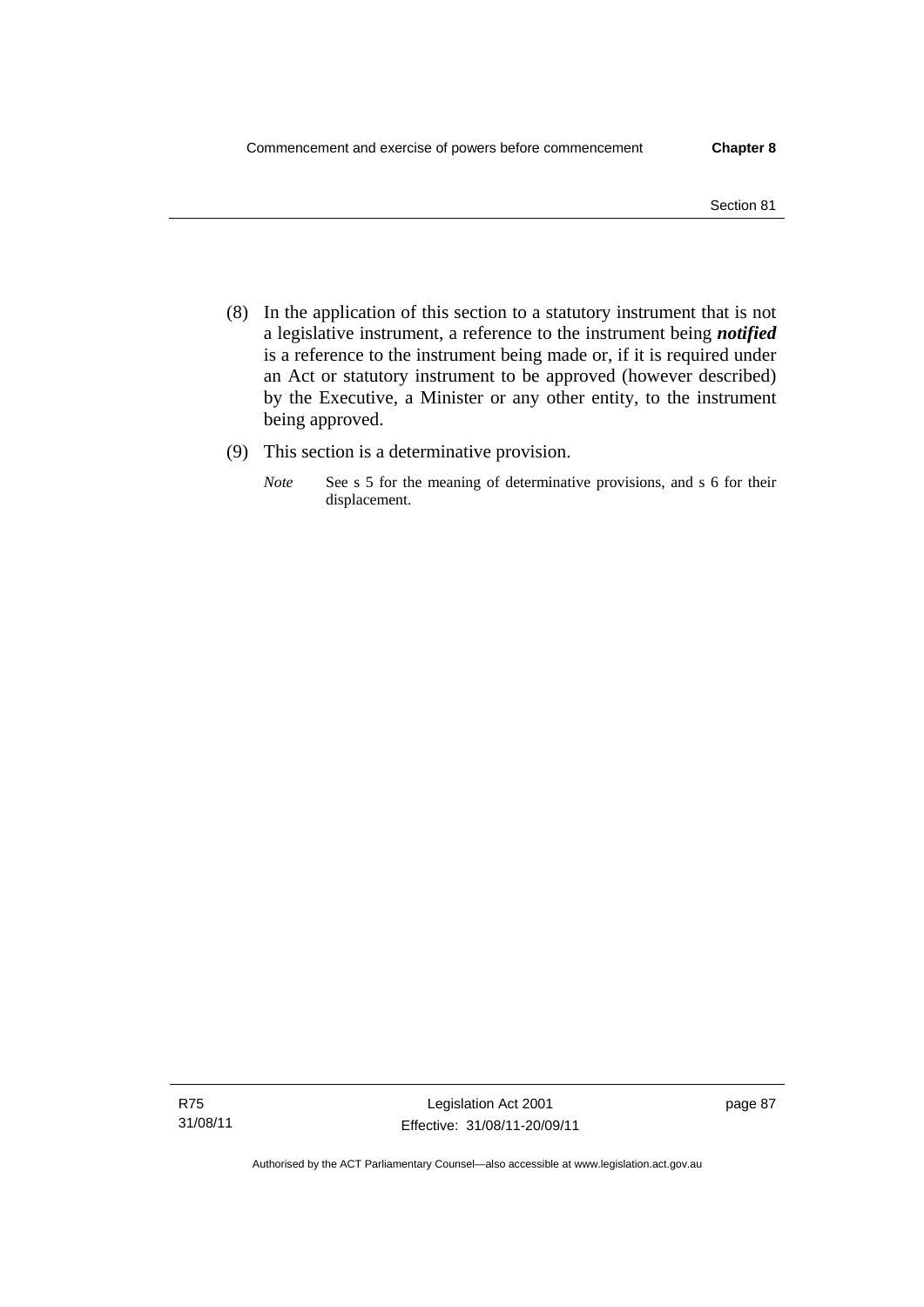# **Chapter 9 Repeal and amendment of laws**

# **Part 9.1 General**

# **82 Definitions—ch 9**

In this chapter:

*amend* includes modify.

*law* means an Act or statutory instrument.

*Note* A reference to an Act or statutory instrument includes a reference to a provision of the Act or instrument (see s 7 and s 13).

*repeal* includes lapse and expire.

# **83 Consequences of amendment of statutory instrument by Act**

- (1) If an Act amends a statutory instrument, the instrument may be amended or repealed as if the amendment had been made by another statutory instrument of that kind.
- (2) This section is a determinative provision.
	- *Note* See s 5 for the meaning of determinative provisions, and s 6 for their displacement.

## **84 Saving of operation of repealed and amended laws**

- (1) The repeal or amendment of a law does not—
	- (a) revive anything not in force or existing when the repeal or amendment takes effect; or
	- (b) affect the previous operation of the law or anything done, begun or suffered under the law; or
	- (c) affect an existing right, privilege or liability acquired, accrued or incurred under the law.

R75 31/08/11

Authorised by the ACT Parliamentary Counsel—also accessible at www.legislation.act.gov.au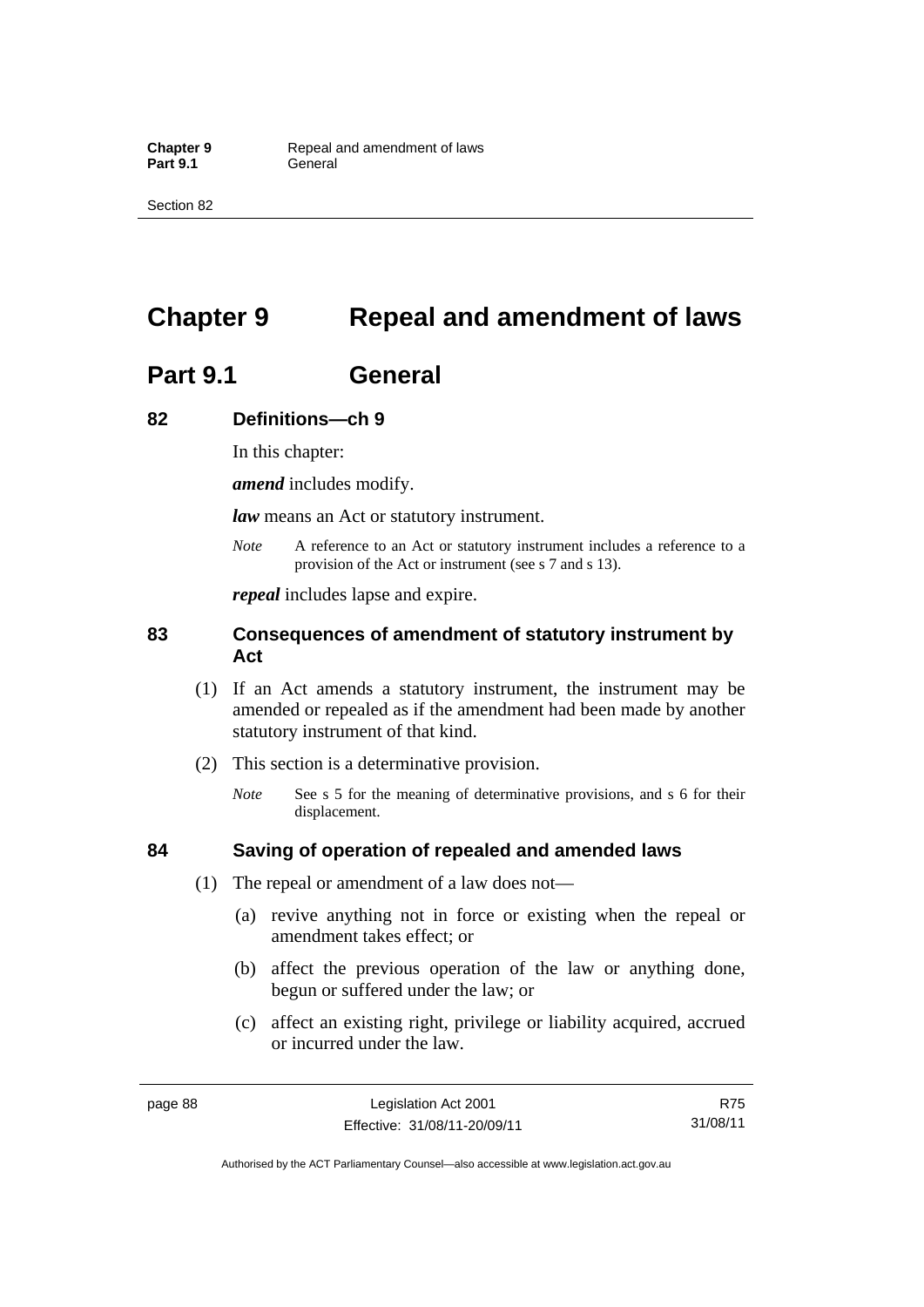- (2) An investigation, proceeding or remedy in relation to an existing right, privilege or liability under the law may be started, exercised, continued or completed, and the right, privilege or liability may be enforced and any penalty imposed, as if the repeal or amendment had not happened.
- (3) Without limiting subsections (1) and (2), the repeal or amendment of a law does not affect—
	- (a) the proof of anything that has happened; or
	- (b) any right, privilege or liability saved by the law.
- (4) This section does not limit any other provision of this chapter and is in addition to any provision of the law by which the repeal or amendment is made.
- (5) This section is a determinative provision.
	- *Note* See s 5 for the meaning of determinative provisions, and s 6 for their displacement.
- (6) In this section:

*liability* includes liability to penalty for an offence against the law.

*penalty* includes punishment and forfeiture.

*privilege* includes immunity.

*right* includes capacity, interest, status and title.

# **84A Creation of offences and changes in penalties**

- (1) If a law makes an act or omission an offence, the act or omission is only an offence if done or not done after the law commences.
- (2) If a law increases the maximum or minimum penalty, or the penalty, for an offence, the increase applies only to an offence committed after the law commences.
- (3) If a law reduces the maximum or minimum penalty, or the penalty, for an offence, the reduction applies to an offence committed before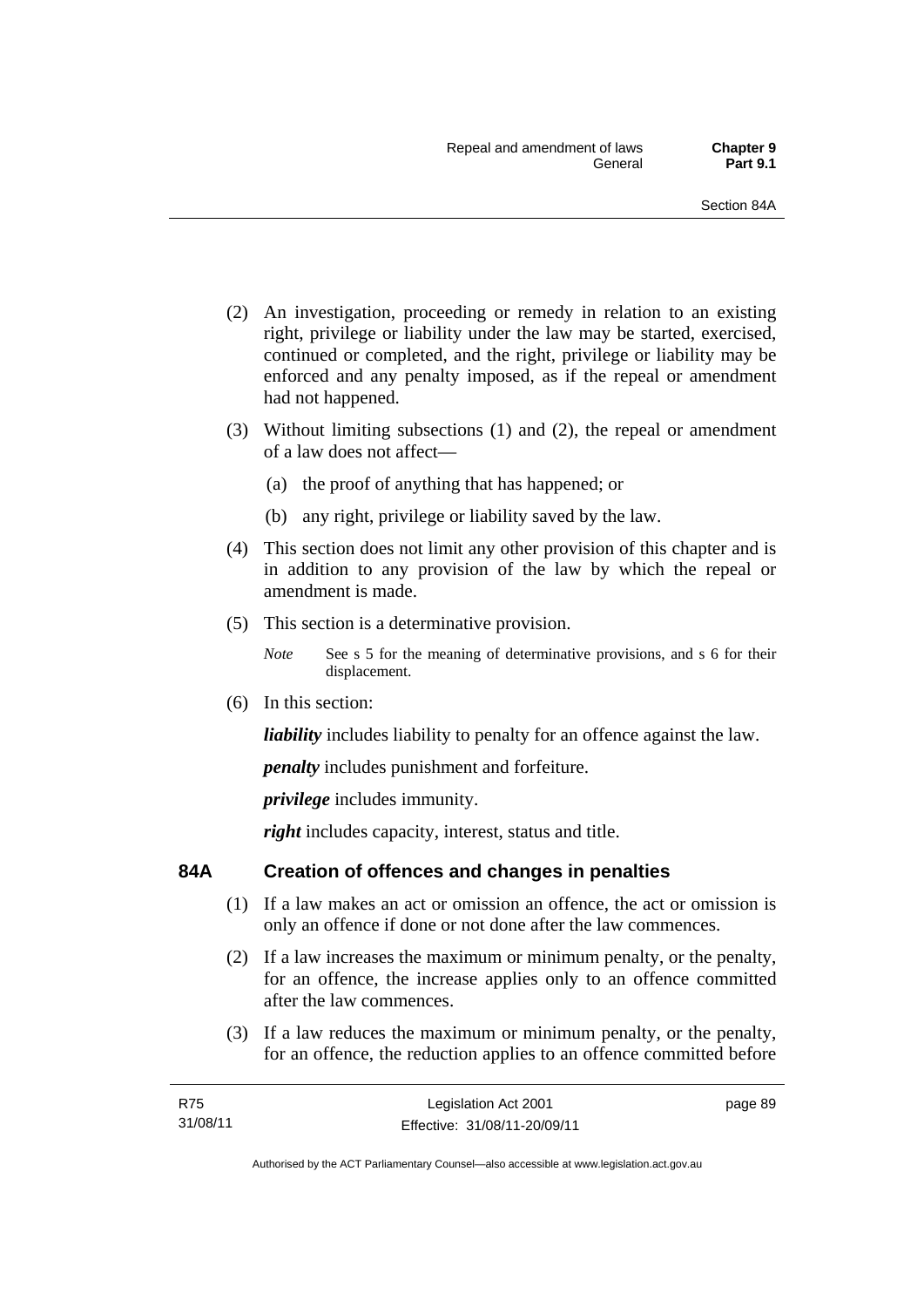Section 84A

or after the law commences, but does not affect any penalty imposed before the law commences.

(4) In this section:

*law* means an Act or subordinate law.

- *Note* A reference to an Act or statutory instrument includes a reference to a provision of the Act or instrument (see s 7 and s 8).
- (5) This section is a determinative provision.
	- *Note* See s 5 for the meaning of determinative provisions, and s 6 for their displacement.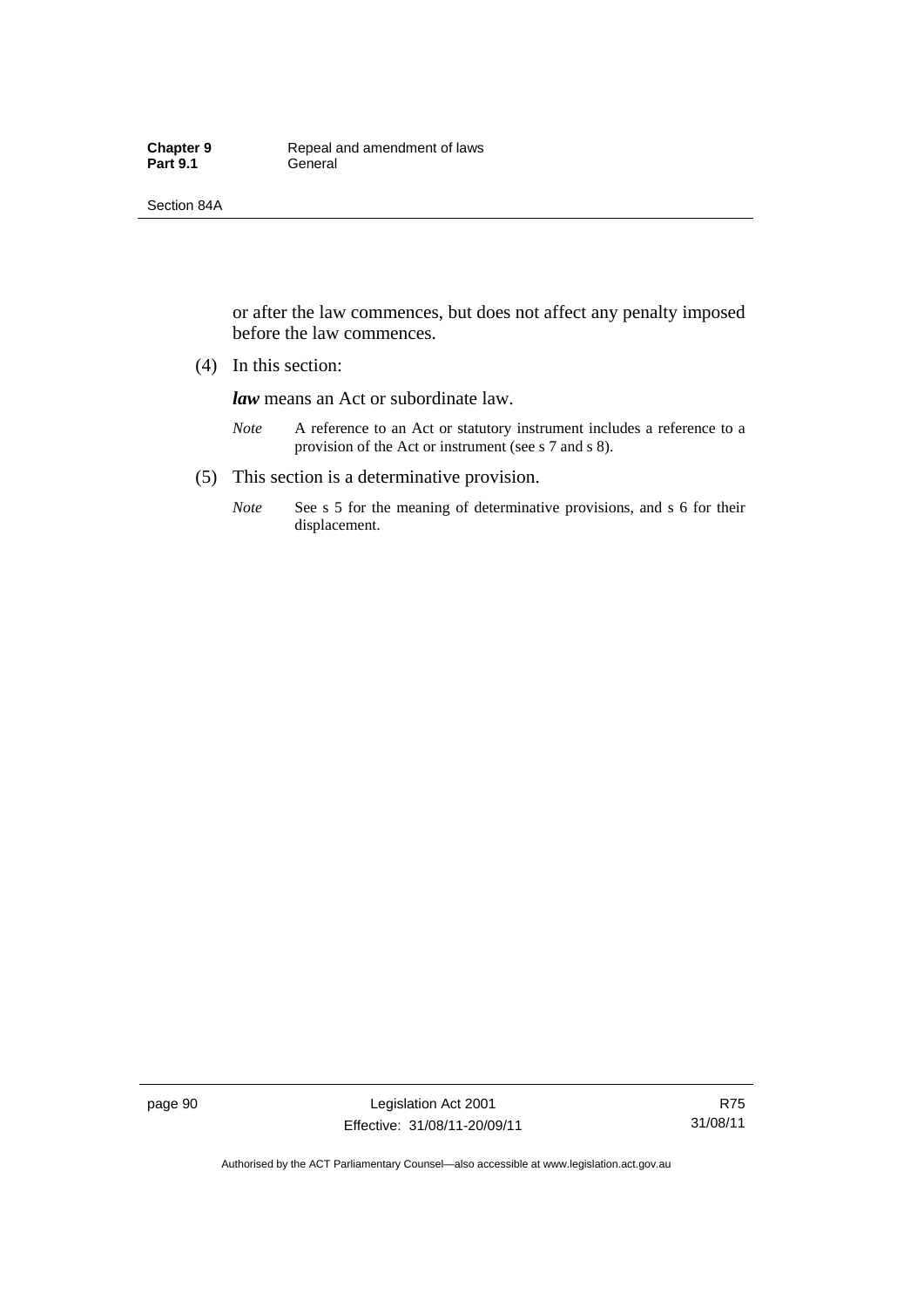# **Part 9.2 Repeal**

# **85 When repeal takes effect**

- (1) This section applies if a law is repealed on a day.
- (2) If the law is remade on that day (with or without changes), the repeal takes effect when the remade law commences.

 (3) If the law is not remade on that day (with or without changes), the law continues in force until the end of the day and the repeal takes effect at midnight on the day.

# **86 Repealed and amended laws not revived on repeal of repealing and amending laws**

 (1) If a law (the *first law*) is repealed by another law (the *other law*), the first law is not revived only because the other law is repealed.

## **Examples**

- 1 Act A repeals Act B. Act A is repealed. The repeal of Act A does not revive Act B.
- 2 Act A repeals Act B. Act A is automatically repealed under this Act, section 89 (Automatic repeal of certain laws and provisions). The repeal of Act A does not revive Act B.
- *Note* An example is part of the Act, is not exhaustive and may extend, but does not limit, the meaning of the provision in which it appears (see s 126 and s 132).

*Note* Under s 74, if a law commences on a day, it commences at the beginning of the day unless otherwise provided.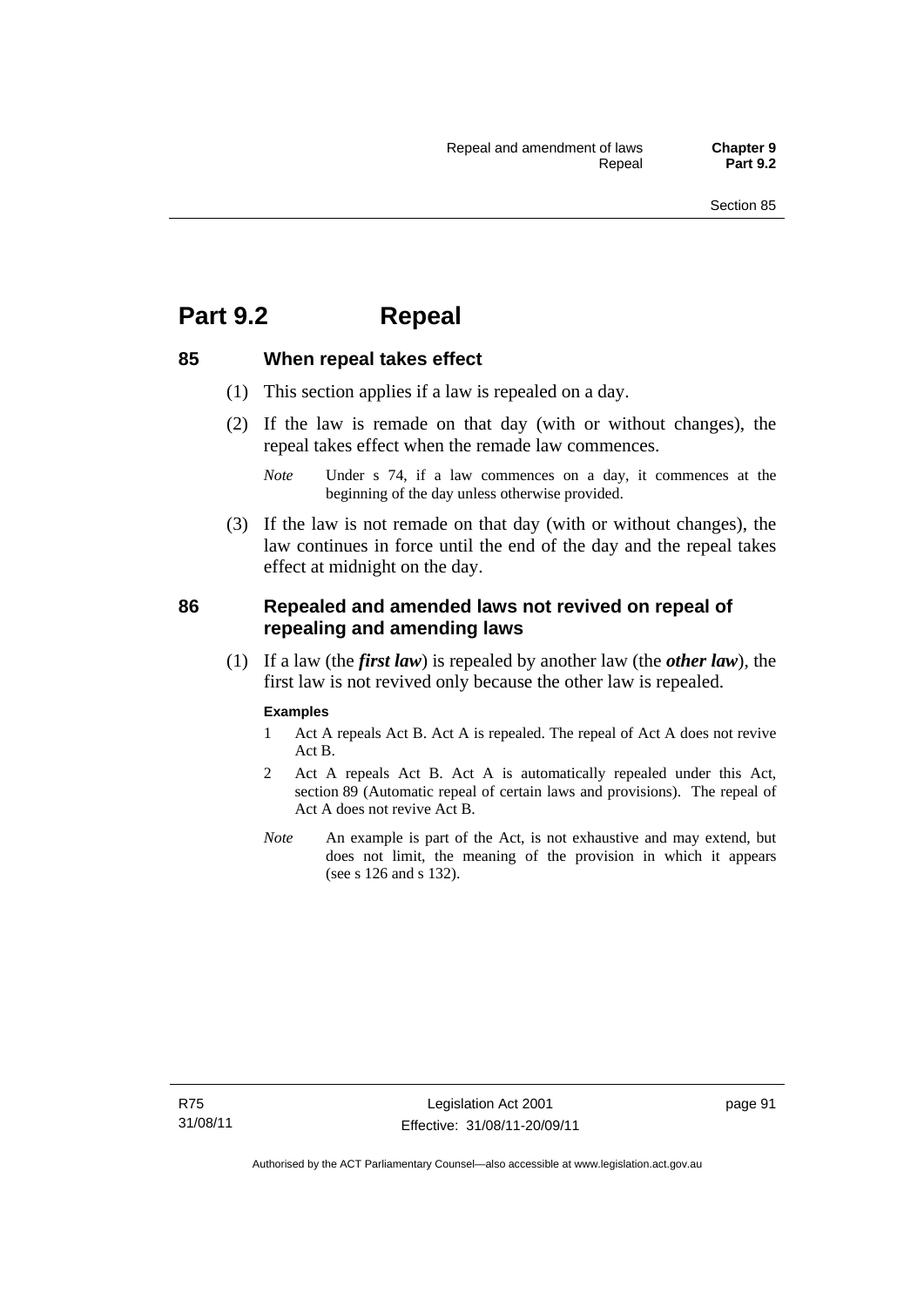#### Section 86

 (2) If a law (the *first law*) is amended by another law (the *other law*), the continuing operation of the amendments made by the other law is not affected only because the other law is repealed and, in particular, the first law is not revived in the form in which it was in before the amendments took effect only because of the repeal.

#### **Examples**

- 1 Act A amends Act B. Act A is repealed after it has commenced by a later Act C. The amendments made by Act A continue to operate, even though Act A has been repealed.
- 2 Act A amends Act B. Act A is automatically repealed under this Act, section 89. The amendments made by Act A continue to operate, even though Act A has been repealed.
- (3) This section does not limit any other provision of this chapter and is in addition to any provision of the law by which the repeal is made.
- (4) This section is a determinative provision.
	- *Note* See s 5 for the meaning of determinative provisions, and s 6 for their displacement.
- (5) In this section:

*amended* does not include modified.

*law* includes a rule of the common law (including equity).

#### **Examples**

- 1 a common law offence
- 2 a common law rule of practice or procedure
- 3 a right to equitable relief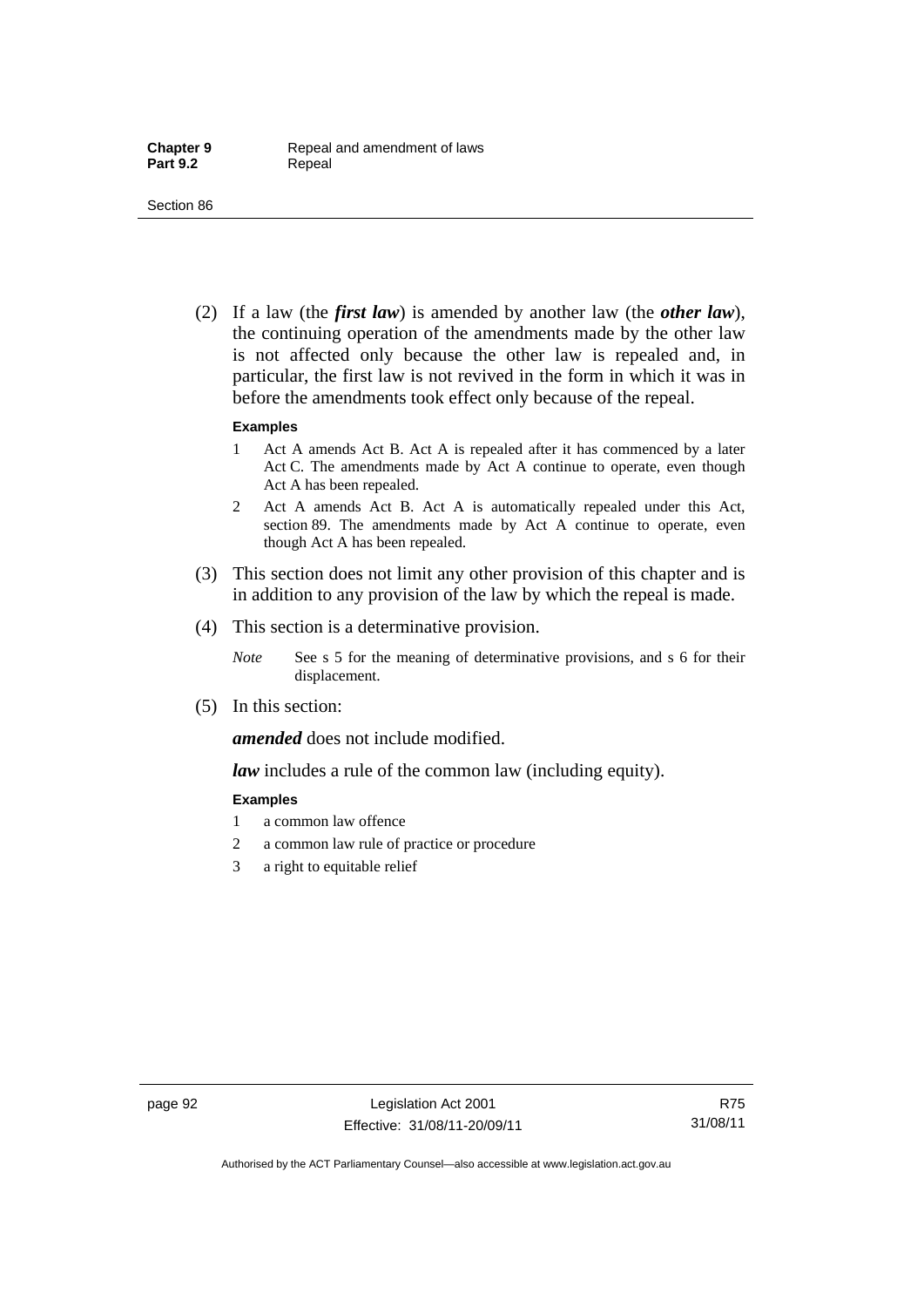## **87 Commencement not undone if repealed**

- (1) If a provision of a law providing for the commencement of the law is repealed after the law has commenced, the repeal of the provision does not affect the continuing operation of the law.
- (2) If a commencement notice providing for the commencement of a law is repealed after the law has commenced, the repeal of the notice does not affect the continuing operation of the law.
- (3) This section does not limit any other provision of this chapter and is in addition to any provision of the law by which the repeal is made.
- (4) This section is a determinative provision.
	- *Note* See s 5 for the meaning of determinative provisions, and s 6 for their displacement.

## **88 Repeal does not end effect of transitional laws etc**

- (1) The continuing operation of a transitional law or validating law is not affected only because the law is repealed.
- (2) Subsection (1) does not apply to a law that is a transitional law or validating law because of modifications that it makes to another law.
- (3) If a law (the *savings law*) declares a law (the *declared law*) to be a law to which this section applies—
	- (a) the effect of the declared law does not end only because of its repeal; and
	- (b) the effect of the savings law does not end only because of its repeal.
- (4) A declaration may be made for subsection (3) about a law whether or not the Act is a law to which subsection (1) applies.
- (5) A declaration made for subsection (3) about a law does not imply that, in the absence of a declaration about it, another law is not a law to which this section applies.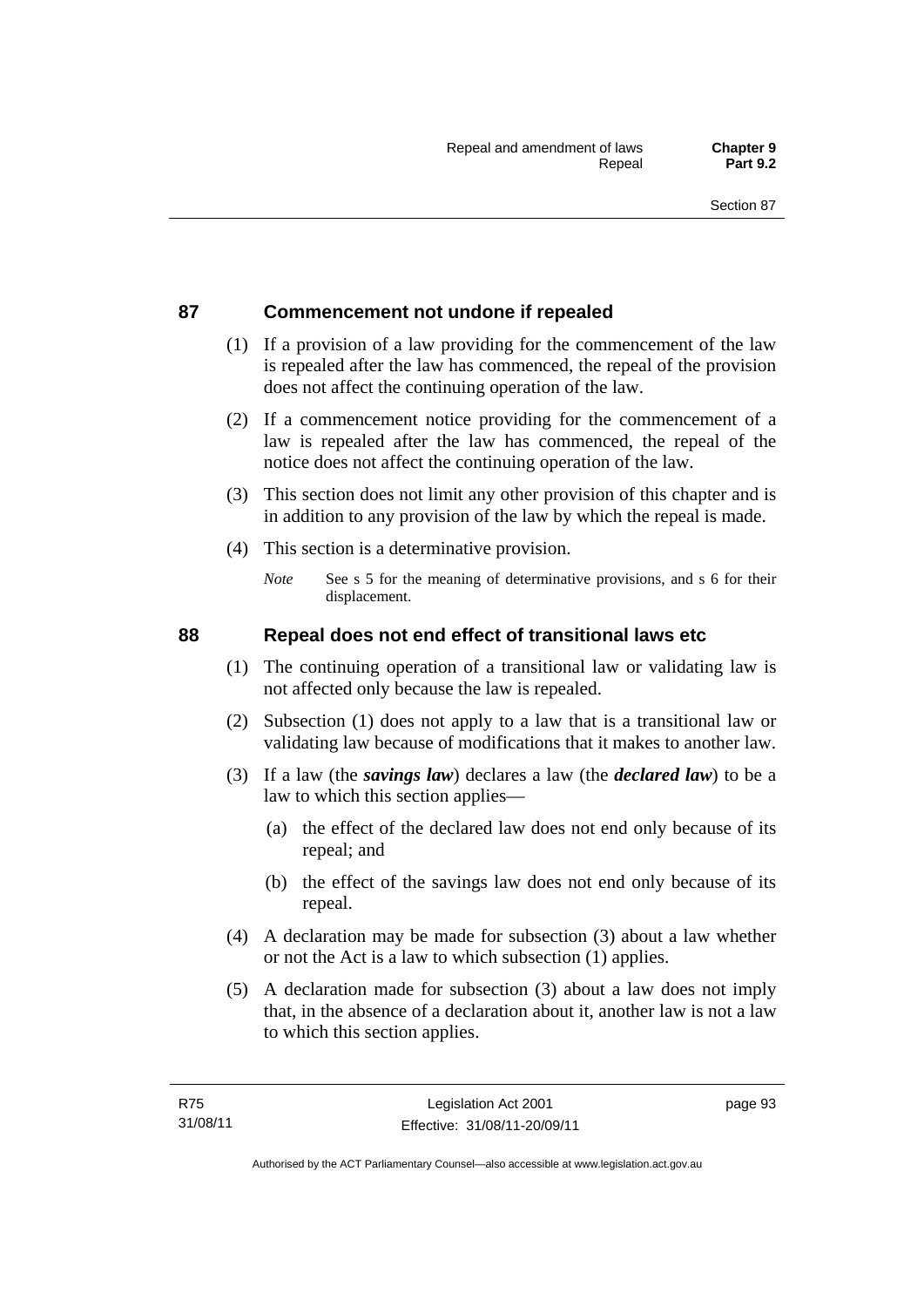- (6) This section does not limit any other provision of this chapter and is in addition to any provision of the law by which the repeal is made.
- (7) This section is a determinative provision.
	- *Note* See s 5 for the meaning of determinative provisions, and s 6 for their displacement.
- (8) To remove any doubt and without limiting section 6 (Legislation Act provisions must be applied), the application of this section to a law is not displaced only because the law is repealed and, in particular, the repeal of the law does not of itself imply an intention to displace the application of this section to the law.
- (9) In this section:

#### *transitional law* means—

- (a) a law made or expressed to be made for a transitional purpose; or
- (b) a law that makes provision consequential on a law mentioned in paragraph (a).

#### **Examples**

- 1 a provision stating that an existing licence under a repealed Act is taken to be a licence of a particular kind under another Act and authorising the imposition of conditions under the other Act
- 2 a provision stating that a provision applies to certain applications made before the commencement of an amendment or only to applications made after the commencement of an amendment
- 3 a declaration made for s (3)
- *Note 1 Transitional* is defined in the dictionary to include application and savings.
- *Note 2* An example is part of the Act, is not exhaustive and may extend, but does not limit, the meaning of the provision in which it appears (see s 126 and s 132).

R75 31/08/11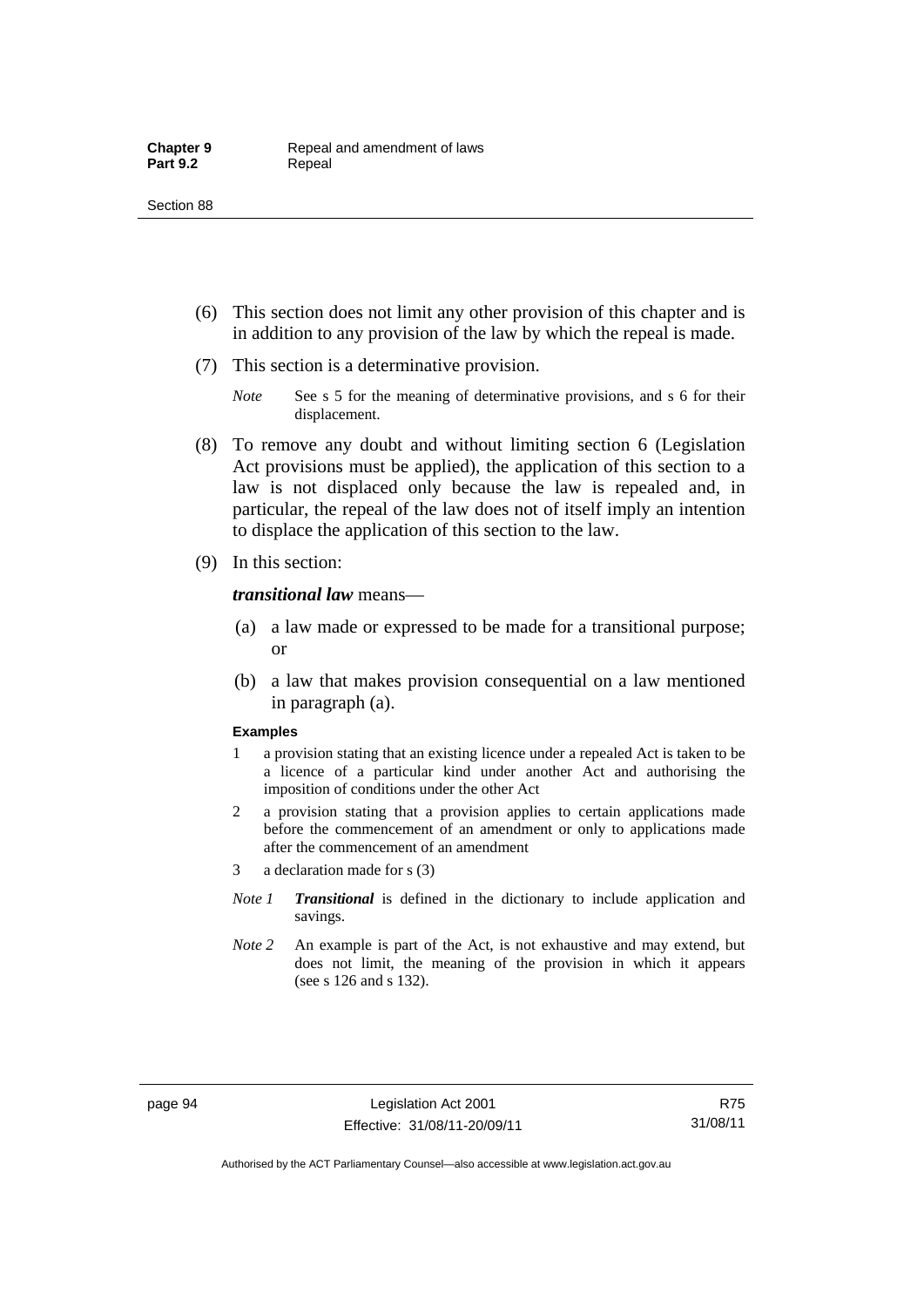#### *validating law* means—

- (a) a law that validates something that is or may be invalid; or
- (b) a law that makes provision consequential on a law mentioned in paragraph (a).

#### **Examples**

- 1 a provision declaring an instrument to have been validly made and acts done in reliance on the instrument to have been validly done
- 2 a provision stating that an instrument that is declared valid is taken to have been amended in a particular way

## **89 Automatic repeal of certain laws and provisions**

- (1) An amending law is automatically repealed on the day after—
	- (a) all of its provisions have commenced; or
	- (b) the last of its provisions that have not commenced are omitted or cannot commence.

#### **Example—provision that can no longer commence**

The *ABC Act 2005* includes a provision that amends the *XYZ Act 2000*. Before the provision commences, the *XYZ Act 2000* is repealed. The provision can, therefore, no longer commence.

- *Note* An example is part of the Act, is not exhaustive and may extend, but does not limit, the meaning of the provision in which it appears (see s 126 and s 132).
- (2) An appropriation Act is automatically repealed on the last day of the financial year for which it makes appropriations.
- (3) An amending provision of a law is automatically repealed immediately after all of the amendments and repeals made by it (or to which it relates) have commenced.
- (4) A commencement provision of a law is automatically repealed immediately after all of the provisions of the law have commenced.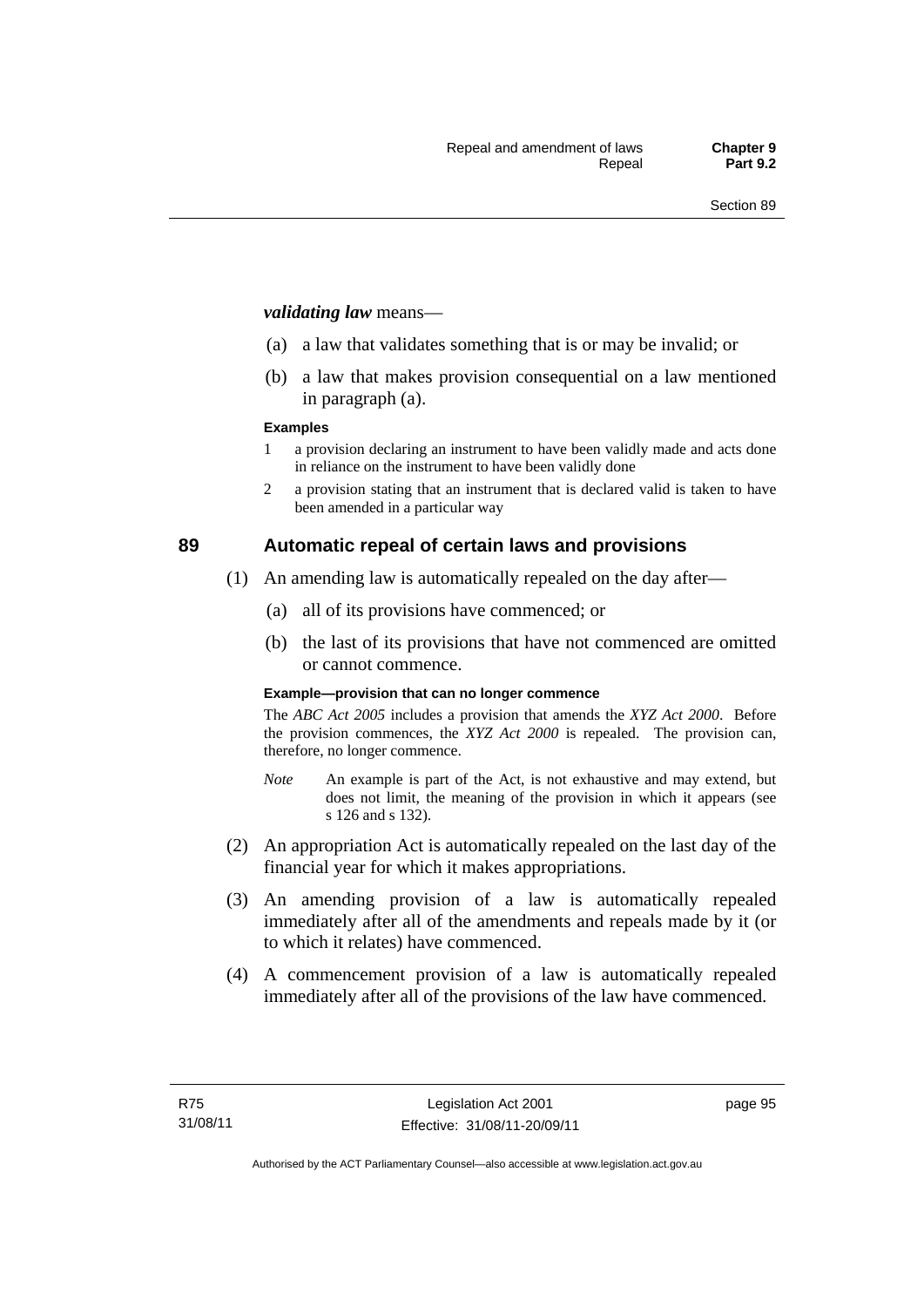- (5) A commencement notice is automatically repealed on the day after the day, or the last of the days, fixed or otherwise determined by the notice for the commencement of a law.
- (6) If an instrument making, or evidencing, an appointment (including an acting appointment) is a legislative instrument, the instrument is automatically repealed—
	- (a) on the day the appointment ends; or
	- (b) if the instrument makes 2 or more appointments that end on different days—on the day the last-ending appointment ends.
- (7) A repeal under this section has effect for all purposes, including, for example, any other provisions of this chapter about repeals.
- (8) If apart from this subsection a law would be automatically repealed on a day that is earlier than its notification day, the law is instead automatically repealed on the day after its notification day.
- (9) In the application of subsection (8) to a statutory instrument that is not a legislative instrument, a reference to the instrument's *notification day* is a reference to the day after the day it is made or, if it is required under an Act or statutory instrument to be approved (however described) by the Executive, a Minister or any other entity, the day after the day it is approved.
- (10) This section does not limit any other provision of this chapter.
- (11) This section is a determinative provision.
	- *Note* See s 5 for the meaning of determinative provisions, and s 6 for their displacement.
- (12) In this section:

*amend* does not include modify.

*amending law* means a law that consists only of provisions of the following kinds:

(a) for an Act—the Act's long title;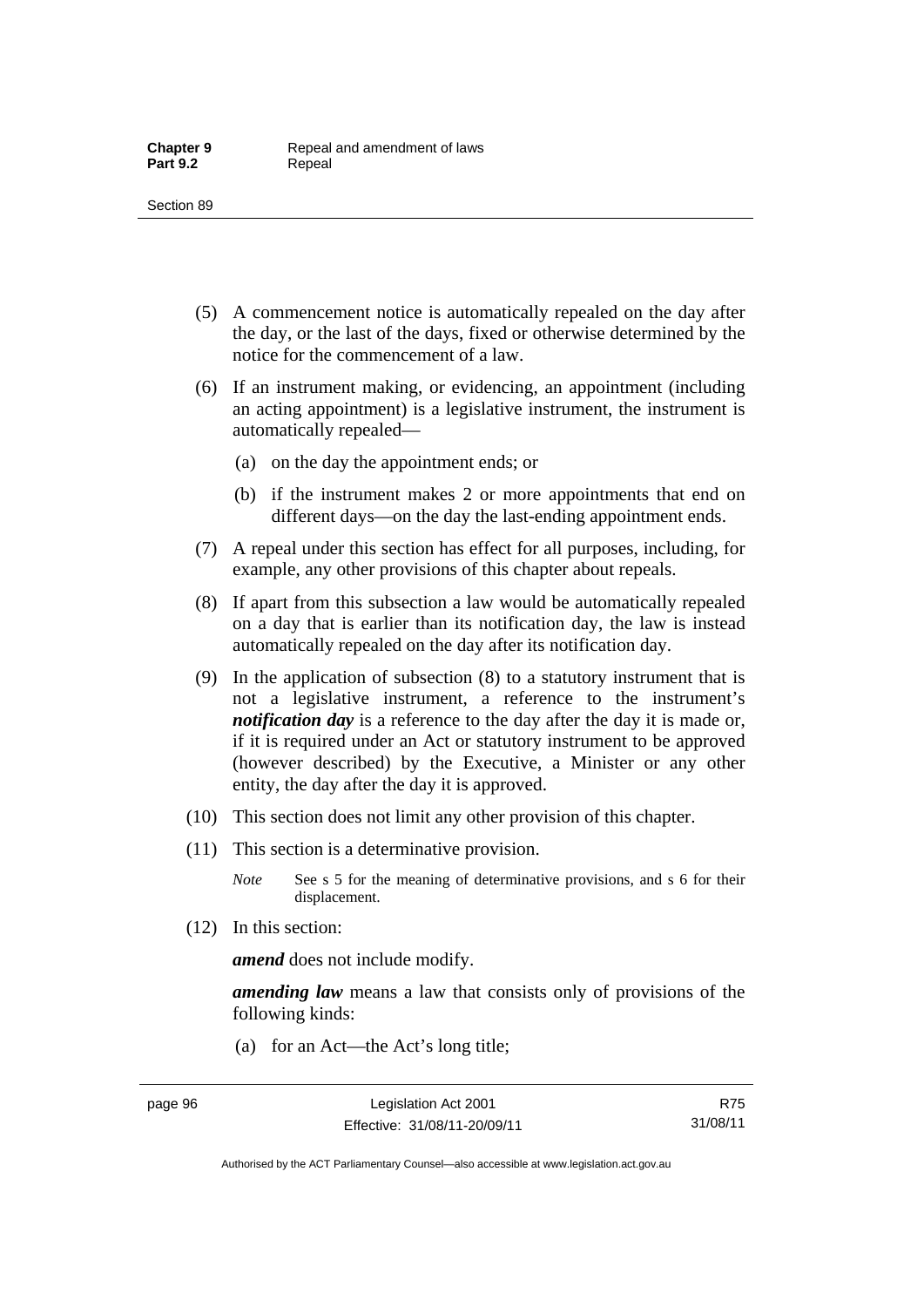- (b) a preamble or recital (however described);
- (c) a provision about the law's name;
- (d) a provision about the law's commencement;
- (e) a provision about the purposes of the law or any of its provisions;

#### **Example**

an objects provision

(f) a provision about the effect of notes;

- (g) a provision providing for the amendment or repeal of a law (including a provision identifying the amended or repealed law);
- (h) a provision declaring a law to be a law to which section 88 (Repeal does not end effect of transitional laws etc) applies;
- (i) a provision about the renumbering of a law;
- (j) a provision authorising or requiring something to be done under chapter 11 (Republication of Acts and statutory instruments).

*amending provision*, of a law, means a provision of the law that only amends or repeals a law, and includes—

- (a) any other provision (for example, a schedule) of the law that only identifies the law amended or repealed; and
- (b) any other provision (for example, a part heading) of the law that only identifies (or groups) provisions that are amended or repealed.

*Note* A note itself is not part of an Act or statutory instrument (see s 127).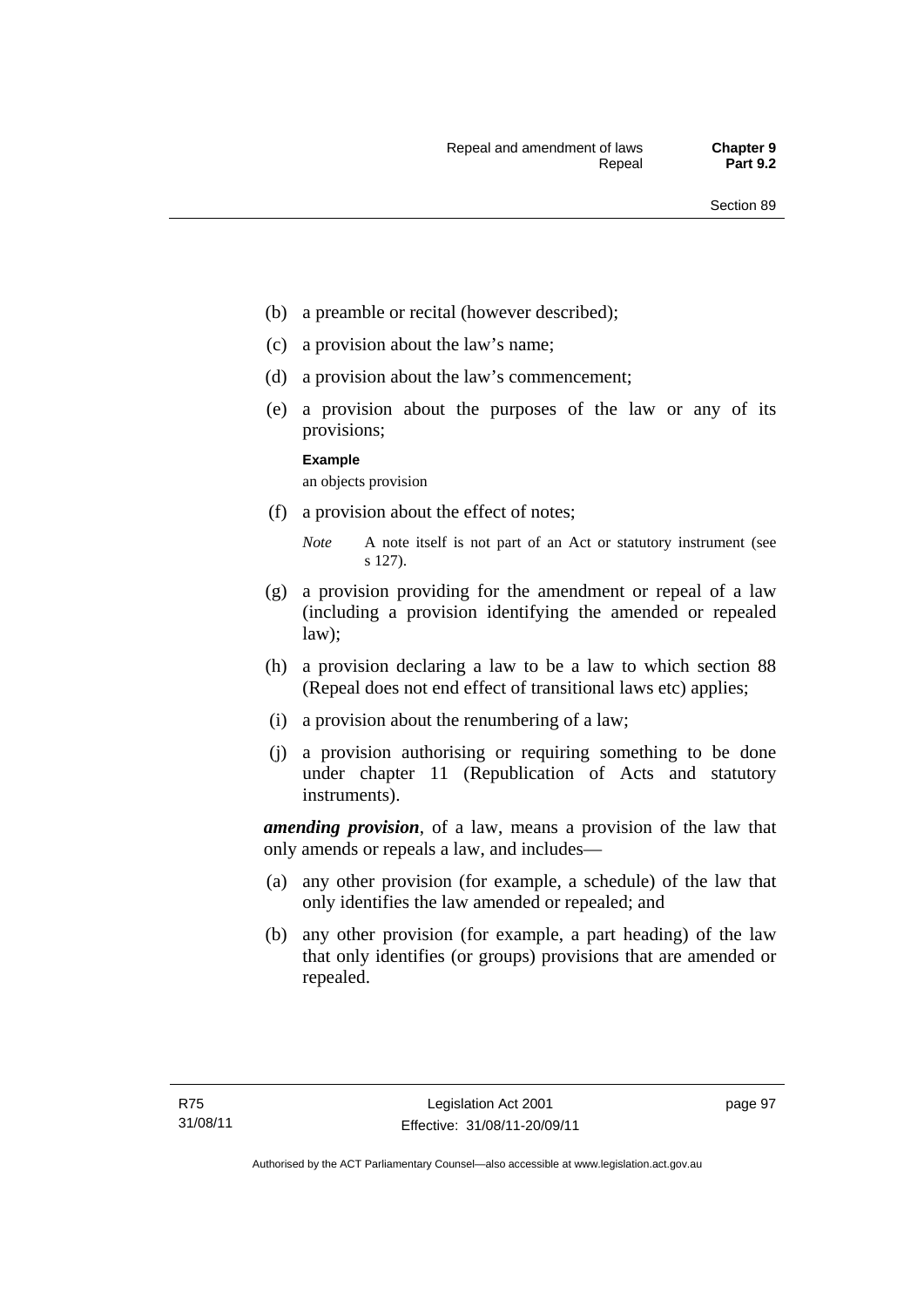#### *appropriation Act*—see the *Financial Management Act 1996*, dictionary.

*commencement provision*, of a law, means a provision of the law that only provides for the commencement of the law.

#### **Example 1—s 89**

The *Hypothetical Amending Act 2002* repeals and amends a number of Acts. The Act contains the following provisions:

- a long title
- a provision about the Act's name
- a provision about the Act's commencement
- repealing provisions (that is, a provision stating that the Act repeals the Acts mentioned in sch 1 and a schedule (sch 1) setting out the names of the repealed Acts)
- amending provisions (that is, a provision stating that the Act amends the Acts mentioned in sch 2 and a schedule (sch 2) setting out the amended Acts and the amendments of them)
- a provision about the application of this Act, s 88 (Repeal does not end effect of transitional laws etc) to a provision being repealed
- a provision requiring an amended Act (the *XYZ Act 1990*), or a provision of the *XYZ Act 1990*, to be renumbered in the next republication of the Act under this Act.

The Act contains no other provisions. Its repealing provisions, and its other provisions apart from the naming provision, the commencement provision and the amending provisions, commence on the day after its notification day, 22 March 2002. Its amending provisions commence on a date fixed by the Minister by written notice, 12 April 2002. The Act is automatically repealed under s 89 on the day after all of its provisions have commenced, 13 April 2002.

#### **Example 2—s 89**

The *Example Act 2001* contains provisions establishing a new licensing scheme. It also amends several Acts and repeals others. Because it contains the scheme provisions, it is not an amending law covered by s (1). It is, therefore, not automatically repealed under s 89.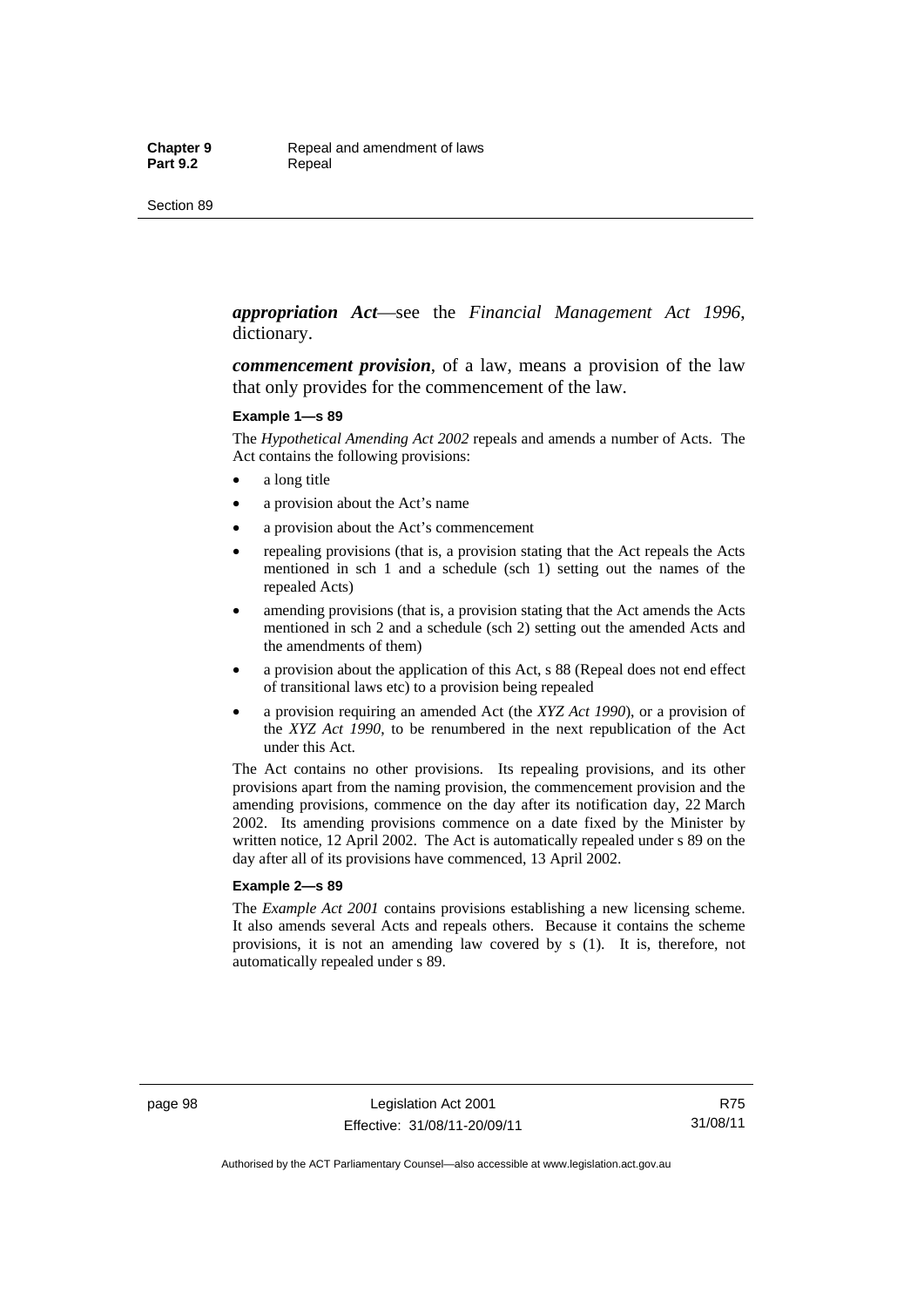#### **Example 3—s 89—see s (12), def** *amending provision*

The *Plant Diseases Act 2003* (hypothetical), pt 6 is as follows:

#### **Part 6 Repeals and consequential amendment**

#### **42 Repeal of Plant Diseases Act 1934**

The *Plant Diseases Act 1934* A1934-21 is repealed.

#### **43 Repeal of Plant Diseases Regulation 1938**

The *Plant Diseases Regulation 1938* (made on 11 February 1938) is repealed.

#### **44 Administrative Decisions (Judicial Review) Act 1989, schedule 1, new item 6**

*insert* 

6 This Act does not apply to decisions of the Minister under the *Plant Diseases Act 2003*, part 3 (Measures for the control of diseases and pests).

Under the definition of *amending provision*, the heading to pt 6, as well as the contents of pt 6, are automatically repealed under s 89.

*Note* An example is part of the Act, is not exhaustive and may extend, but does not limit, the meaning of the provision in which it appears (see s 126 and s 132).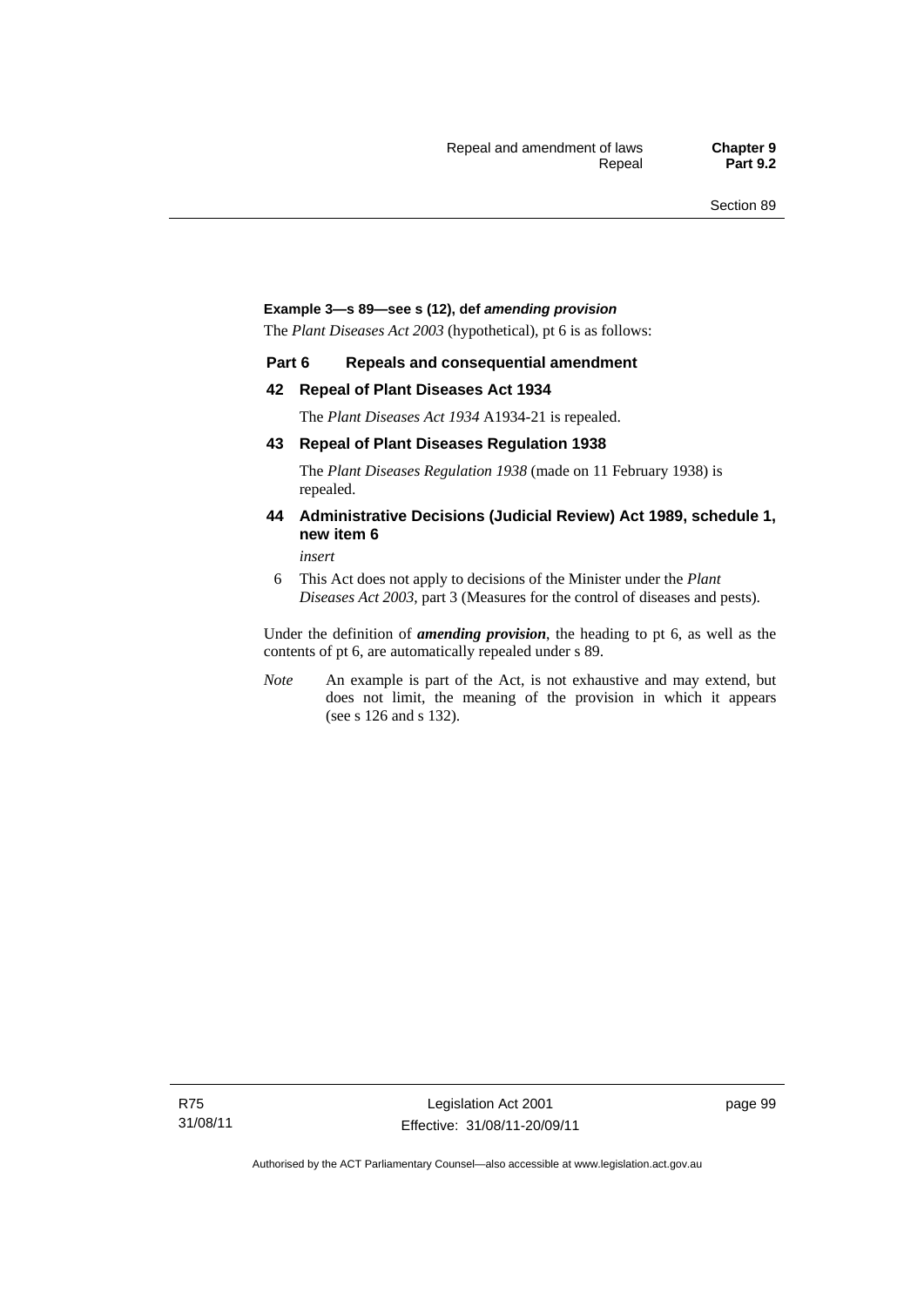## **Part 9.3 Amendment**

#### **90 Law and amending laws to be read as one**

A law and all laws amending it are to be read as one.

#### **91 Insertion of provisions by amending law**

- (1) This section applies if a law (the *amending law*) amends another law (the *amended law*) by inserting any of the following provisions, and does not exactly specify the position in the amended law where it is to be inserted:
	- (a) a chapter, part, division, subdivision, section or subsection (an *inserted chapter, part, division, subdivision, section* or *subsection*);
	- (b) a paragraph (an *inserted paragraph*);
	- (c) a subparagraph (an *inserted subparagraph*);
	- (d) a sub-subparagraph (an *inserted sub-subparagraph*);
	- (e) a definition (an *inserted definition*);
	- (f) any other provision (a *miscellaneous inserted provision*).
- (2) An inserted chapter, part, division, subdivision, section or subsection is inserted in the appropriate numerical or alphanumerical position in the amended law.
- (3) An inserted paragraph is inserted in the appropriate alphabetical position in the amended law.
- (4) An inserted subparagraph is inserted in the appropriate numerical or alphanumerical position in the amended law.
- (5) An inserted sub-subparagraph is inserted in the appropriate alphabetical position in the amended law.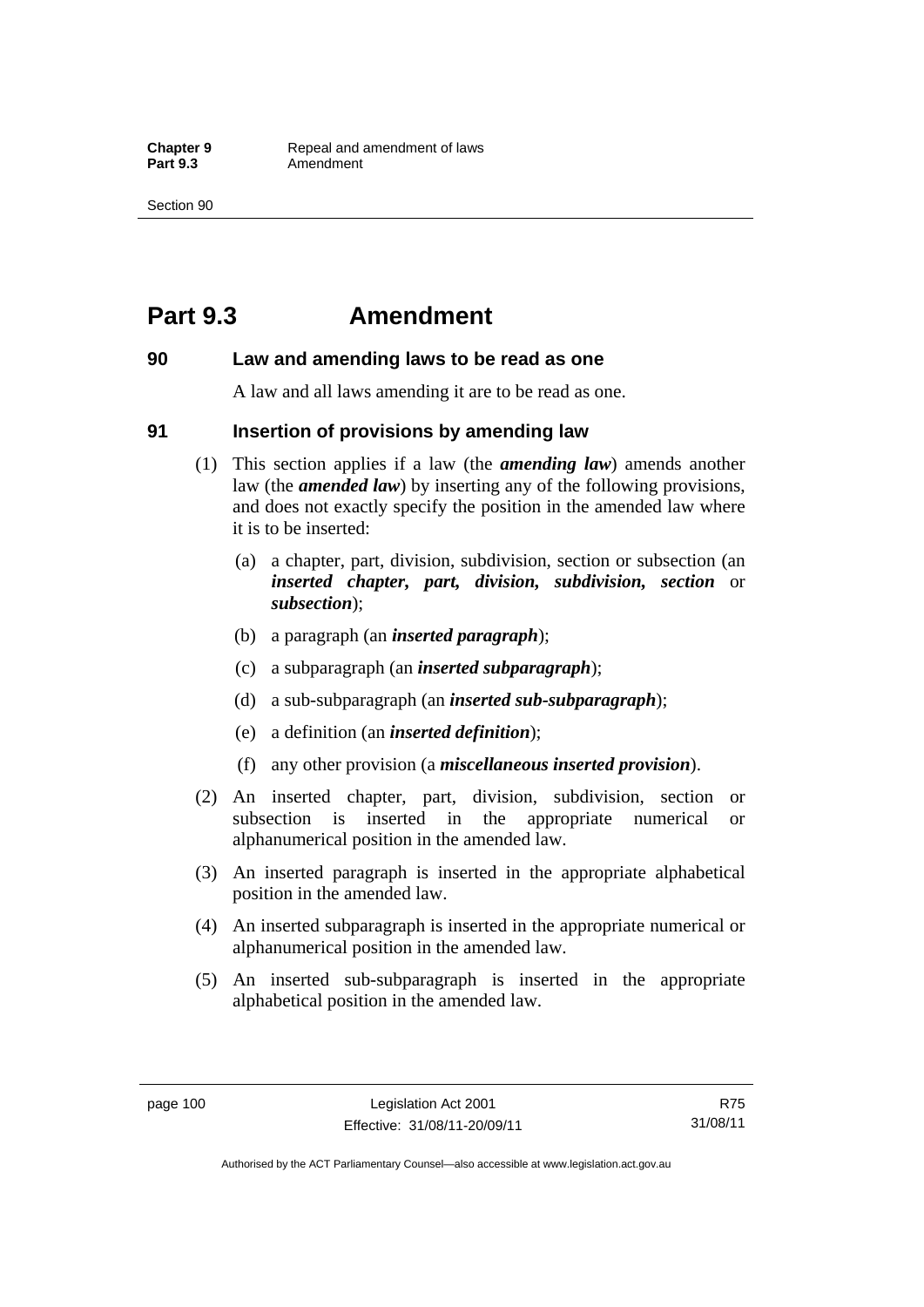- (6) An inserted definition is inserted in the appropriate alphabetical position (worked out on a letter-by-letter basis) in a series of definitions in the amended law.
- (7) A miscellaneous inserted provision is inserted in the appropriate position in the amended law.
- (8) In applying this section to a law that is divided otherwise than into sections, a reference to a section or subsection is a reference to a corresponding provision of the law.
- (9) In working out the appropriate position where a provision is to be inserted in the amended law, regard may be had to the following:
	- (a) the provision number or letter;
	- (b) the heading of the relevant amending provision of the amending law;
	- (c) any other amendments in the amending law including the order of amendments;
	- (d) anything else in the amending law or amended law;
	- (e) current legislative drafting practice.

#### **Examples**

- 1 If a part numbered '3' is to be inserted into an amended law with an existing sequence of parts 'part 1—part 2—part 4', inserted part 3 is inserted between parts 2 and 4.
- 2 If a division numbered '2.2A' is to be inserted into an amended law with an existing sequence of divisions in part 2 'division 2.1—division 2.2 division 2.3', inserted division 2.2A is inserted between divisions 2.2 and 2.3.
- 3 If a section numbered '6AA' is to be inserted into an amended law with an existing sequence of sections 'section 6—section 6A—section 6B', inserted section 6AA is inserted between sections 6A and 6B.
- 4 If a section numbered '7A' is to be inserted (by an amending section headed 'New section 7A', with the command '*in division 2.2, insert*') into an amended law with an existing sequence 'section 7 [in division 2.2] division 2.3 heading—section 8', inserted section 7A is inserted between section 7 and the division 2.3 heading (that is, at the end of division 2.2).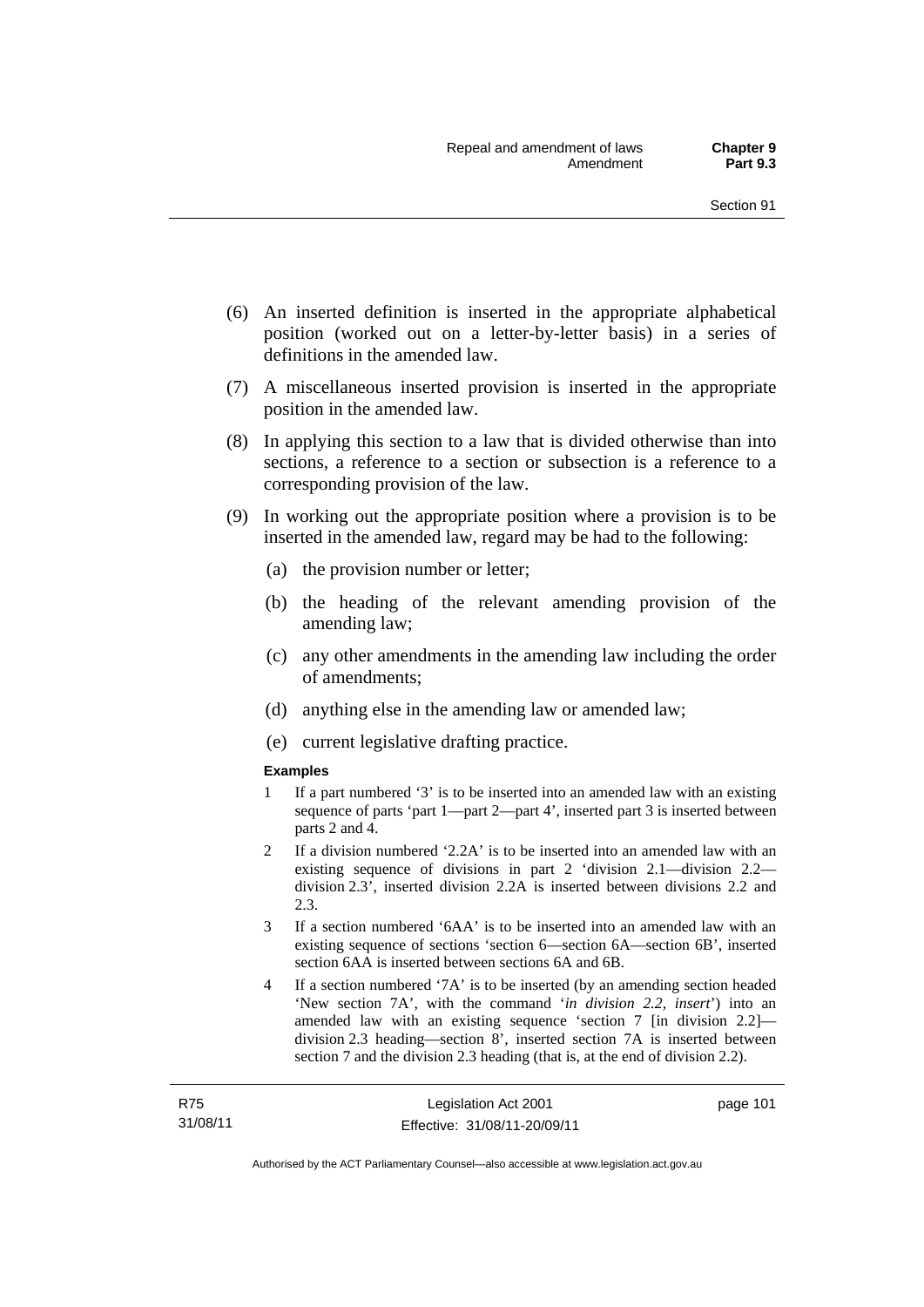- 5 If a section numbered '7A' is to be inserted (by an amending section headed 'New section 7A', with the command '*in division 2.3, insert*') into an amended law with an existing sequence 'section 7 [in division 2.2] division 2.3 heading—section 8', inserted section 7A is inserted between the division 2.3 heading and section 8 (that is, at the beginning of division 2.3).
- *Note* An example is part of the Act, is not exhaustive and may extend, but does not limit, the meaning of the provision in which it appears (see s 126 and s 132).
- (10) This section is a determinative provision.
	- *Note* See s 5 for the meaning of determinative provisions, and s 6 for their displacement.
- (11) In this section:

*insert* includes relocate.

#### **92 Amendment to be made wherever possible**

- (1) If a law amends another law—
	- (a) by omitting a word; or
	- (b) by substituting a word for another word; or
	- (c) by inserting a word before or after a particular word;

the amendment is to be made wherever possible in the other law.

#### **Example**

The *XYZ Amendment Act 2002* is expressed to omit the word 'authorised' from the *ABC Act 1998*, s 20. The word 'authorised' is used once in the heading to s 20, 3 times in s 20 (1), twice in s 20 (3), once in an example to s 20 (4) and twice in a note to s 20 (5). The amendment omits each of those references to the word 'authorised'.

- *Note* An example is part of the Act, is not exhaustive and may extend, but does not limit, the meaning of the provision in which it appears (see s 126 and s 132).
- (2) This section is a determinative provision.
	- *Note* See s 5 for the meaning of determinative provisions, and s 6 for their displacement.

page 102 Legislation Act 2001 Effective: 31/08/11-20/09/11

R75 31/08/11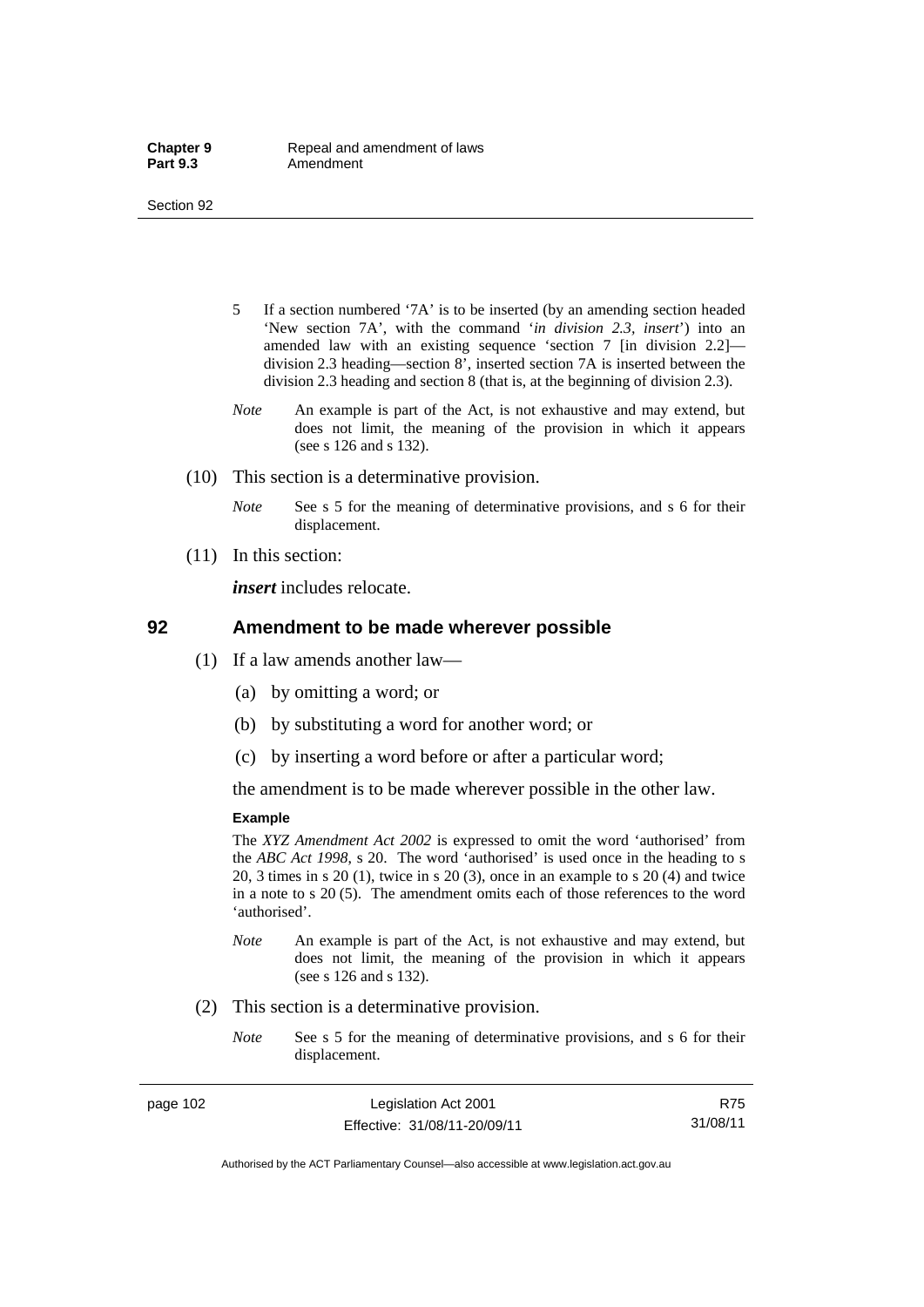## **93 Provisions included in another provision for amendment purposes**

- (1) This section applies for the purpose of amending a law.
- (2) The heading to a chapter, part, division, subdivision, schedule, dictionary, section or any other provision of the law forms part of the provision to which it is a heading.
- (3) An example at the end of a provision of the law is part of the provision unless the example is expressed in a way that indicates that it applies only to another provision.
- (4) A note at the end of a provision of the law is taken, for this section, to be part of the provision unless the note is expressed in a way that indicates that it applies only to another provision.
- (5) However, a note in a law is not, for any other purpose, part of the law.

*Note* Section 127 (Material that is not part of Act or statutory instrument) deals with the status of notes.

- (6) A penalty at the end of a subsection of the law—
	- (a) is part of the subsection unless the penalty is expressed in a way that indicates that it applies only to other subsections of the section; or
	- (b) if the penalty is expressed in a way that indicates that it applies only to other subsections—is part of the section.
- (7) A penalty at the end of a section of the law that is not divided into subsections is part of the section.
- (8) The word 'and', 'or' or 'but', or a similar word, at the end of a paragraph, subparagraph, sub-subparagraph or another provision of the law is part of the provision.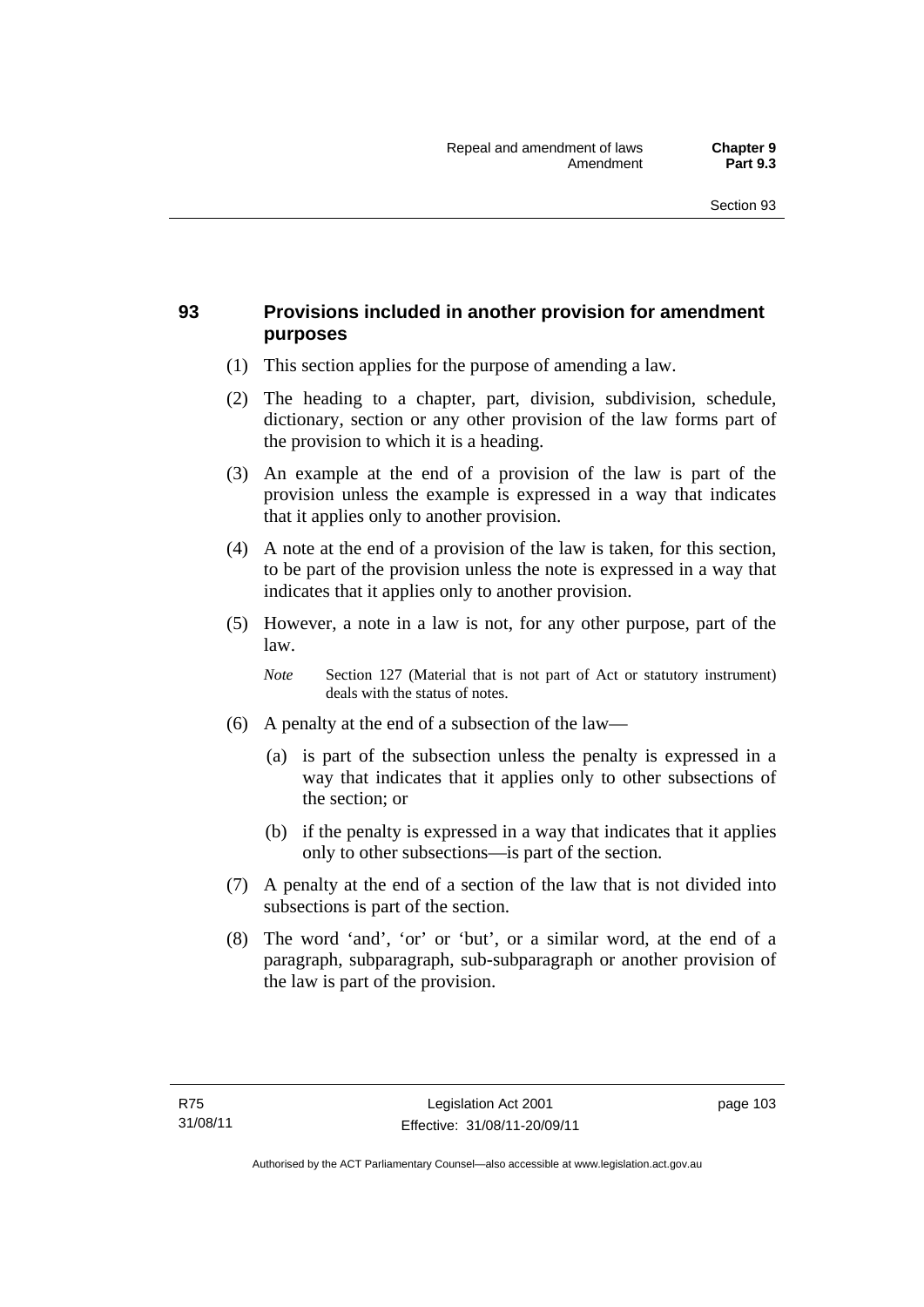- (9) In working out whether an example or note is at the end of a provision of the law, any penalty is to be disregarded, and, for an example, any note is to be disregarded.
	- *Note* According to current legislative drafting practice, examples, notes and penalties to a provision are arranged in the following order at the end of provisions:
		- 1 penalty (first)
		- 2 examples
		- 3 notes (last).
- (10) In applying this section to a law that is divided otherwise than into sections, a reference to a section or subsection is a reference to a corresponding provision of the law.
- (11) This section is a determinative provision.
	- *Note* See s 5 for the meaning of determinative provisions, and s 6 for their displacement.

#### **94 Continuance of appointments etc made under amended provisions**

- (1) This section applies if—
	- (a) a law expressly or impliedly authorises or requires—
		- (i) the making of an appointment or statutory instrument; or
		- (ii) the delegation of a function; or
		- (iii) the issue of a licence or permit (however described); or
		- (iv) the doing (however described) of anything else; and
	- (b) the law is amended by another law; and
	- (c) under the amended law—
		- (i) the appointment or statutory instrument may be made; or
		- (ii) the function may be delegated; or
		- (iii) the licence or permit may be issued; or

R75 31/08/11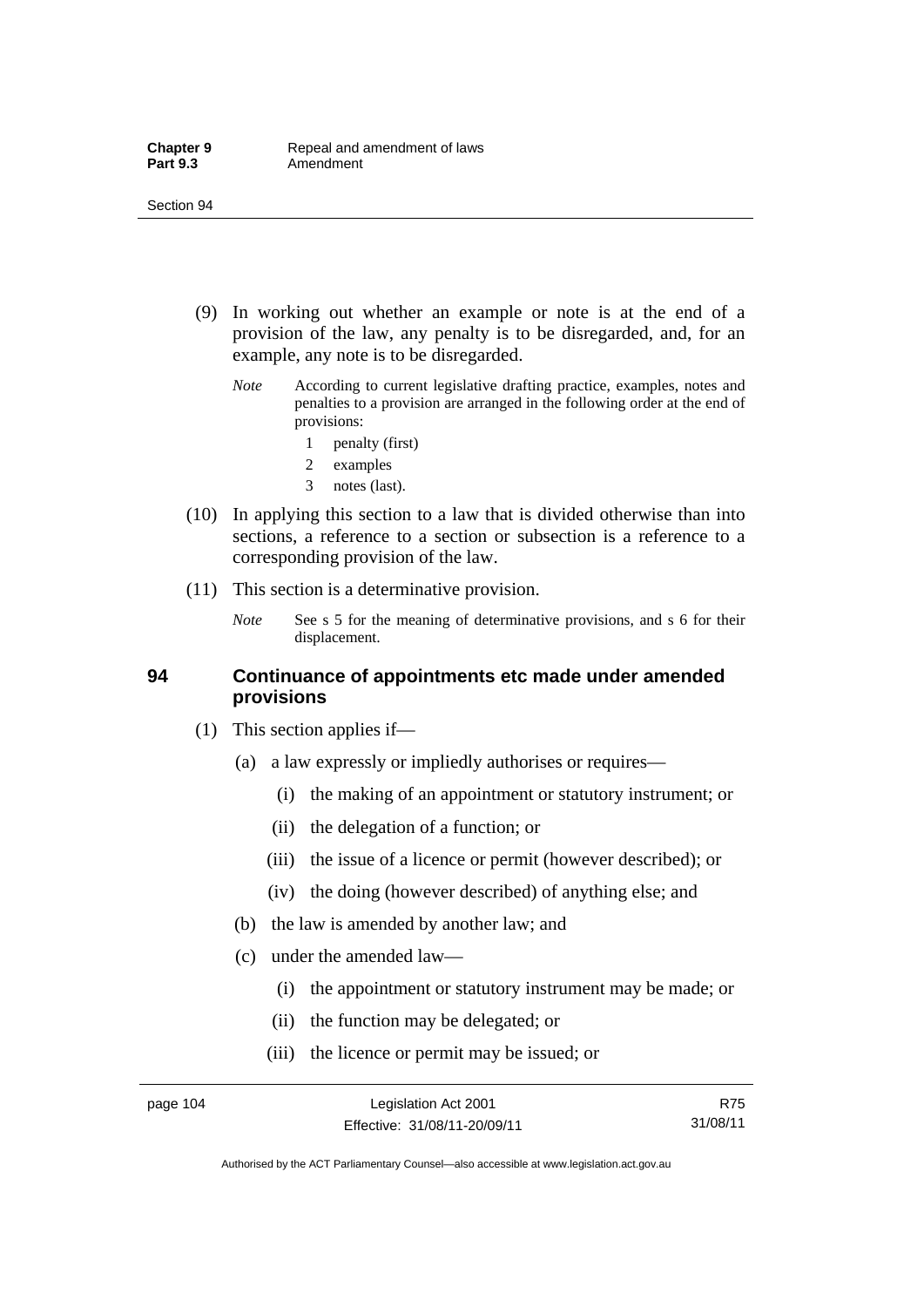(iv) the thing may be done;

whether by the same or a different entity.

#### **Examples—par (a) (iv)**

- 1 the giving of an approval, consent or permission
- 2 the making of a recommendation
- *Note* An example is part of the Act, is not exhaustive and may extend, but does not limit, the meaning of the provision in which it appears (see s 126 and s 132).
- (2) An appointment, statutory instrument, delegation, licence, permit or anything else mentioned in subsection (1) that was in force immediately before the commencement of the amendment continues to have effect as if it had been made, issued or done (however described) under the amended law.
- (3) This section is a determinative provision.
	- *Note* See s 5 for the meaning of determinative provisions, and s 6 for their displacement.
- (4) In this section:

*amend* includes omit and re-enact in the same law (with or without changes), but does not include omit and re-enact in another law.

*appointment* includes acting appointment.

### **95 Status of modifications**

- (1) If a law is modified by another law, the law operates as modified but the modification does not amend the text of the law.
- (2) This section is a determinative provision.
	- *Note* See s 5 for the meaning of determinative provisions, and s 6 for their displacement.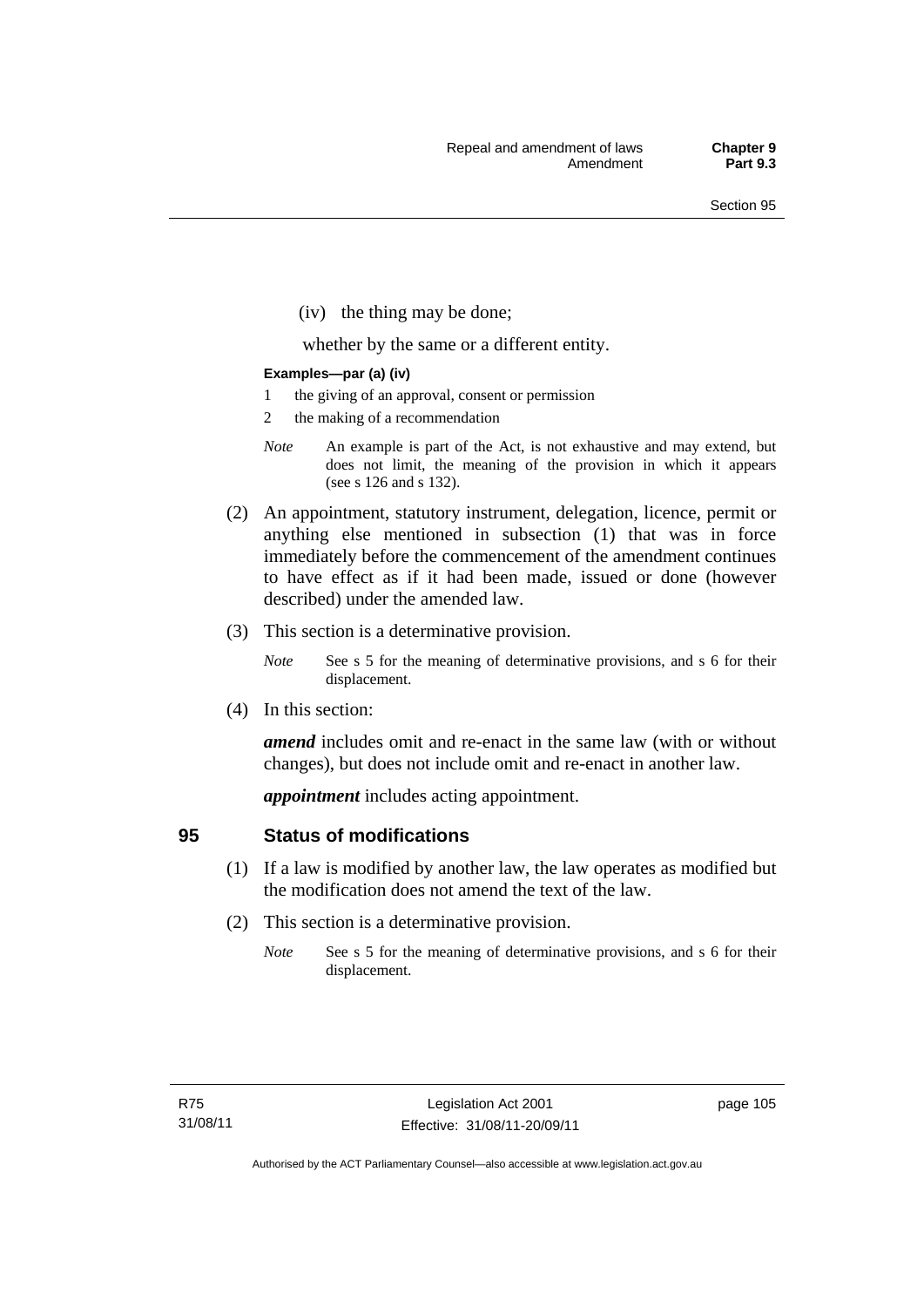### **96 Relocated provisions**

- (1) This section applies if a provision of a law is relocated (with or without changes) to a different place in the same law or to a different law.
- (2) The operation or meaning of the provision is not affected only because of the provision's relocation.
- (3) Without limiting subsection (2), if before its relocation the provision was to be interpreted in a particular way, it is to be interpreted in that way in its new location.

#### **Example**

If a provision of an Act is to be interpreted as if it were a law consolidating the provisions of other laws and it is relocated into another Act, it is to be interpreted in the same way in its new location.

- *Note* An example is part of the Act, is not exhaustive and may extend, but does not limit, the meaning of the provision in which it appears (see s 126 and s 132).
- (4) However, the provision has effect subject to any changes made to, or in relation to, it.
- (5) This section is a determinative provision.
	- *Note* See s 5 for the meaning of determinative provisions, and s 6 for their displacement.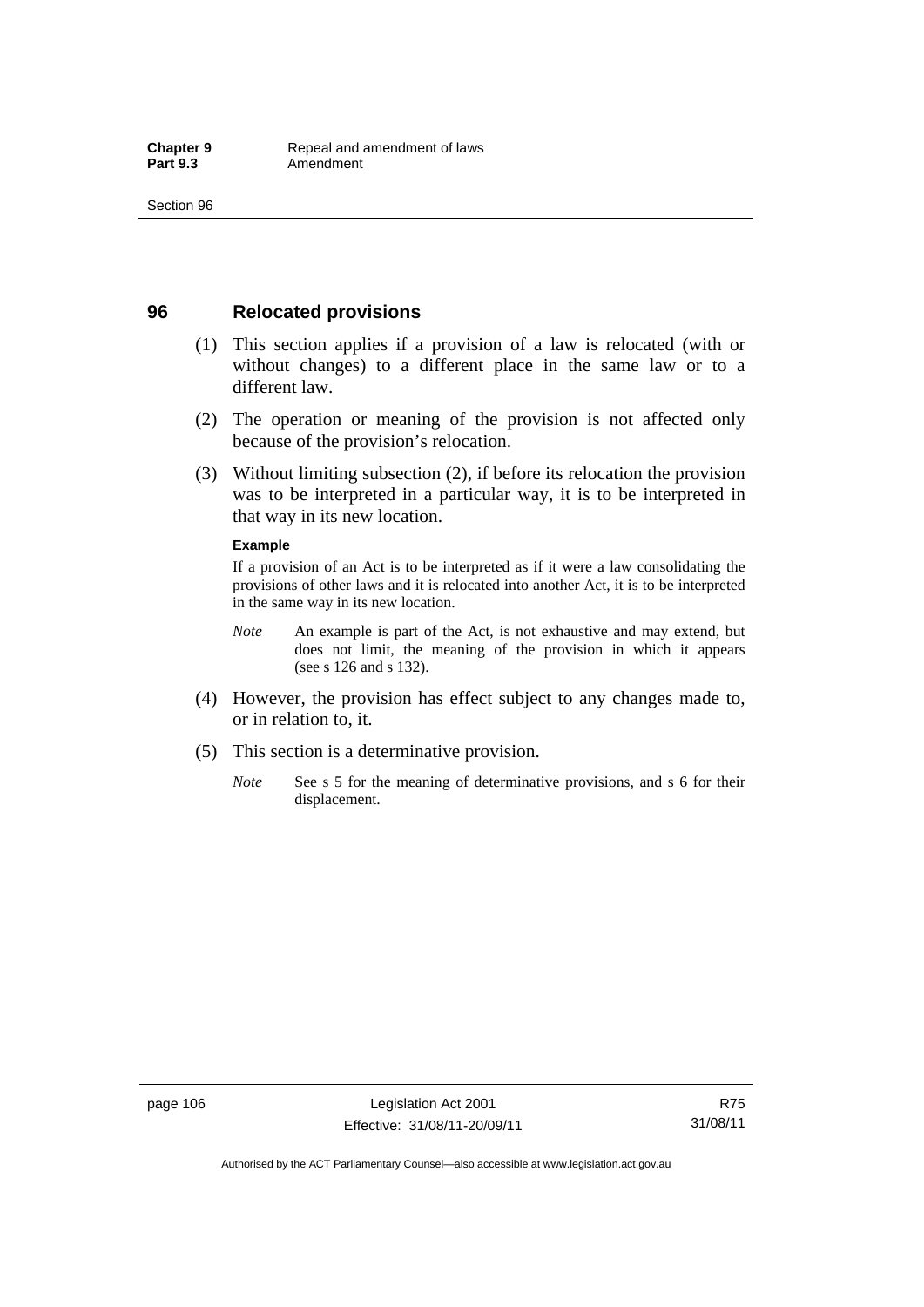## **Chapter 10 Referring to laws**

## **97 Definitions—ch 10**

(1) In this chapter:

*ACT law* means an Act or statutory instrument.

*Note* A reference to an Act or statutory instrument includes a reference to a provision of the Act or instrument (see s 7 and s 13).

*law* means an ACT law or a law of another jurisdiction.

*law of another jurisdiction* means an Act or statutory instrument of another jurisdiction, and includes a provision of an Act or statutory instrument of another jurisdiction.

- *Note Another jurisdiction* means the Commonwealth, a State, another Territory, the United Kingdom or New Zealand (see dict, pt 2).
- (2) In this section:

*Act*, in relation to another Territory, includes ordinance.

*statutory instrument*, of another jurisdiction, means an instrument (whether or not legislative in nature) made under—

- (a) an Act of the other jurisdiction; or
- (b) another statutory instrument of the other jurisdiction; or
- (c) power given by an Act or statutory instrument of the other jurisdiction and also power given otherwise by law.

### **98 References to ACT law include law containing reference**

In an ACT law, a reference in general terms to an ACT law of the same kind includes a reference to the law itself.

#### **Example**

The *ABC Act 2001*, s 27 gives a power to confiscate property under certain circumstances. Section 93 of the same Act provides 'If an Act authorises the confiscation of property, the owner of the property has a right of appeal to the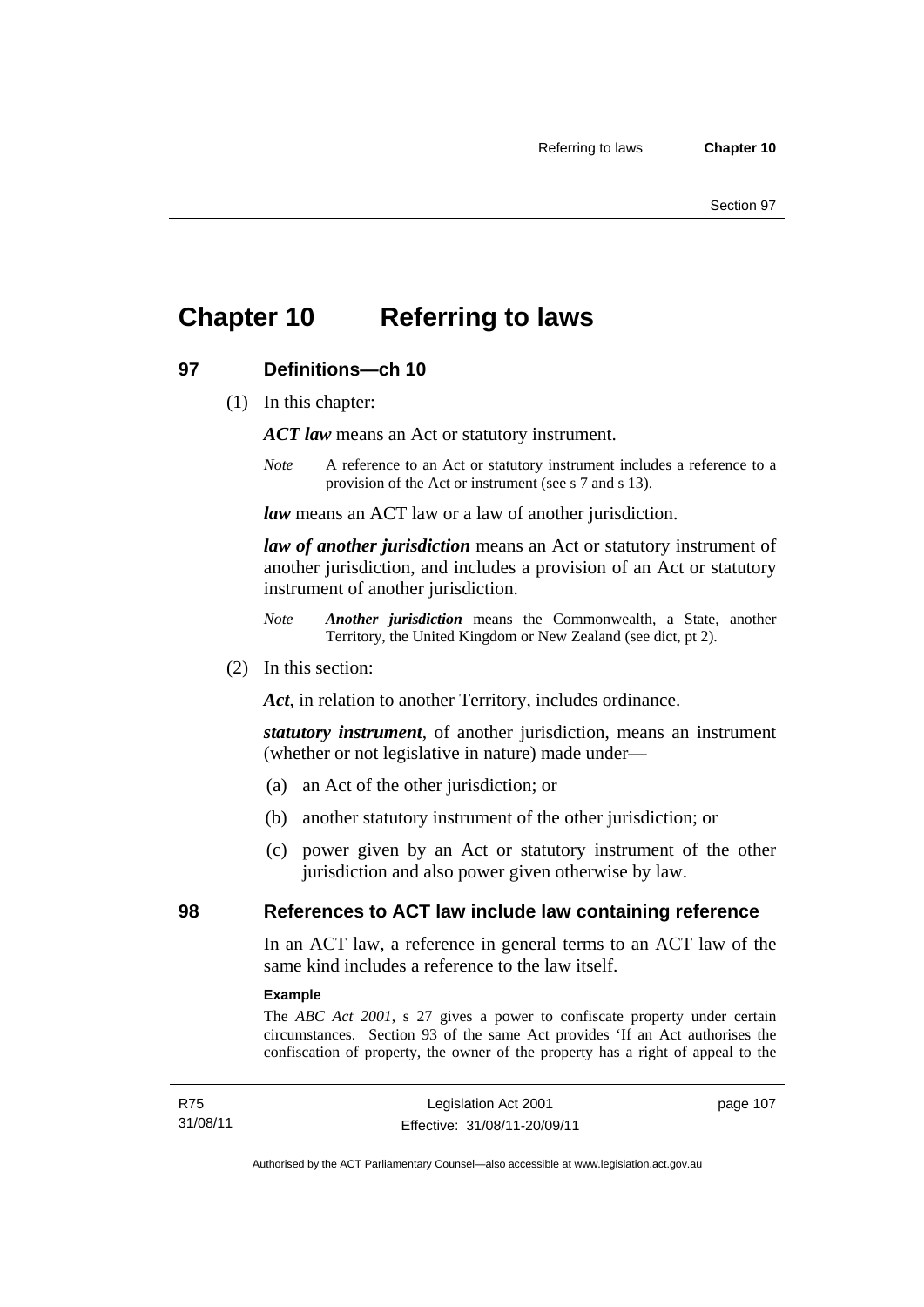Magistrates Court.' The right of appeal under s 93 also applies to the power given by s 27 because the reference to 'an Act' in s 93 includes a reference to the *ABC Act 2001*.

*Note* An example is part of the Act, is not exhaustive and may extend, but does not limit, the meaning of the provision in which it appears (see s 126 and s 132).

#### **99 References in ACT statutory instruments to** *the Act*

In a statutory instrument, a reference to *Act* or *the Act*, without mentioning a particular Act, is a reference to the Act under which the instrument is made or in force.

#### **100 Referring to particular ACT laws**

- (1) An Act may be referred to by—
	- (a) the name the Act gives to itself; or
	- (b) the year it was passed and its number, together with a reference (if necessary) to indicate that it is an Act.

#### **Example—reference to indicate Act**

An Act may be referred to using the word Act or the letter 'A' (eg 'A1993-1' is a reference to Act No 1 of 1993).

- *Note* An example is part of the Act, is not exhaustive and may extend, but does not limit, the meaning of the provision in which it appears (see s 126 and s 132).
- (2) A statutory instrument may be referred to by—
	- (a) any name the instrument gives to itself; or
	- (b) if the instrument was notified in the register or gazette and was numbered under this Act or another territory law—the year it was notified and its number, together with a reference (if necessary) to the kind of instrument; or
	- (c) if the instrument was not notified but was numbered under a territory law—the year it was made and its number, together with a reference (if necessary) to the kind of instrument; or

R75 31/08/11

Authorised by the ACT Parliamentary Counsel—also accessible at www.legislation.act.gov.au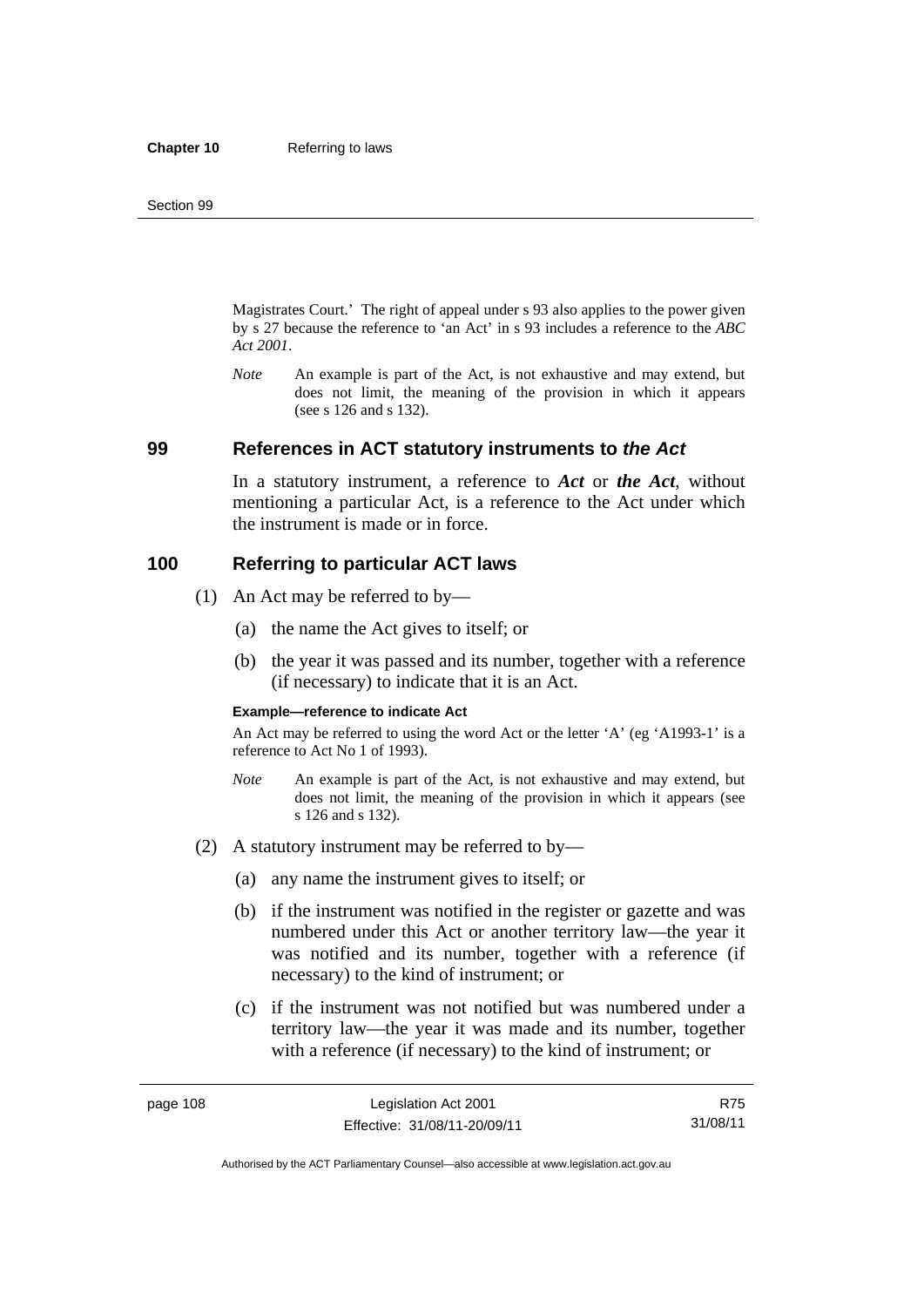- (d) if the instrument was notified in the gazette before the commencement of this Act—the number, date and page of the gazette where it was notified; or
- (e) the date it was made, together with a reference to the Act or statutory instrument under which it was made.

#### **Examples—references to kind of instrument—par (b)**

- 1 A subordinate law may be referred to using the letters 'SL' (eg 'SL2000-11' is a reference to subordinate law No 11 of 2000).
- 2 A disallowable instrument may be referred to using the letters 'DI' (eg 'DI1997-101' is a reference to disallowable instrument No 101 of 1997).
- 3 A notifiable instrument that is not an approved form may be referred to using the letters 'NI' (eg 'NI2002-226' is a reference to notifiable instrument No 226 of 2002).
- 4 An approved form may be referred to using the letters 'AF' (eg 'AF2003-1' is a reference to approved form No 1 of 2003).
- 5 A commencement notice may be referred to using the letters 'CN' (eg 'CN2002-3' is a reference to commencement notice No 3 of 2002).

### **101 Referring to particular laws of other jurisdictions etc**

- (1) In an ACT law, a law of another jurisdiction (the *relevant law*) may be referred to—
	- (a) by the name the relevant law gives to itself; or
	- (b) in any other way sufficient in a law of the other jurisdiction for referring to the relevant law; or
	- (c) in any way that, under current legislative drafting practice, would be sufficient for referring to the relevant law if it were an ACT law;

together with a reference to the jurisdiction (or an abbreviation of the jurisdiction).

 (2) In an ACT law, a provision of a law of another jurisdiction may be referred to—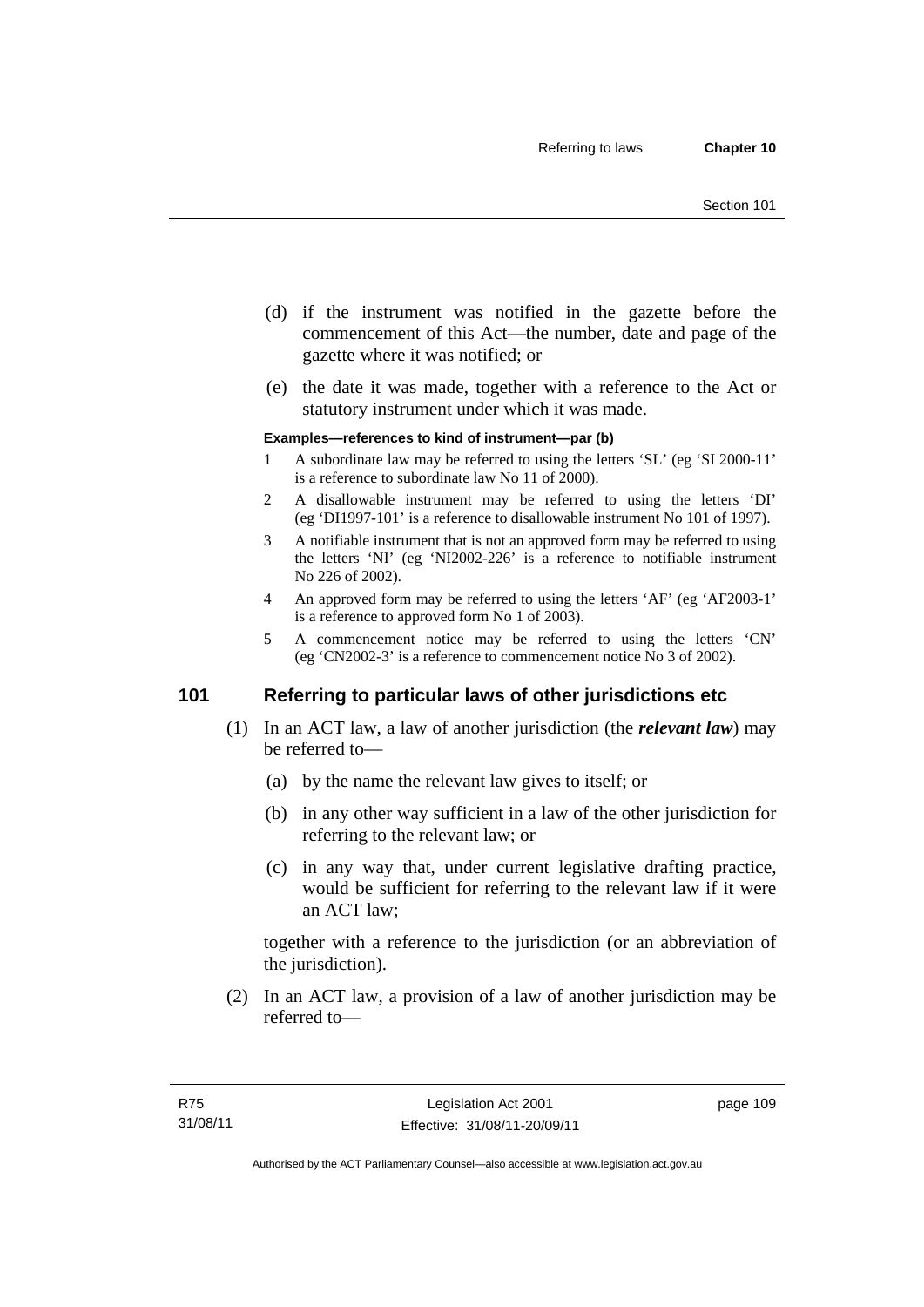- (a) in a way sufficient in a law of the other jurisdiction for referring to the provision; or
- (b) in any way that, under current legislative drafting practice, would be sufficient for referring to the provision if it were a provision of an ACT law.
- (3) Subsection (2) does not limit any other provision of this chapter.

### **102 References to laws include references to laws as in force from time to time**

- (1) In an ACT law, a reference to a law includes a reference to the following:
	- (a) the law as originally made, and as amended from time to time since it was originally made;
	- (b) if the law has been repealed and remade (with or without changes) since the reference was made—the law as remade (or last remade), and as amended from time to time since it was remade (or last remade);
	- (c) if a relevant provision of the law has been omitted and remade (with or without changes) in another law since the reference was made—the law in which the provision was remade (or last remade), as in force when the provision was remade (or last remade), and as amended from time to time since the provision was remade (or last remade).
- (2) In an ACT law, a reference to a provision of a law includes a reference to the following:
	- (a) the provision as originally made, and as amended from time to time since it was originally made;
	- (b) if the provision has been omitted and remade (with or without changes and whether in the law or another law) since the reference was made—the provision as remade (or last remade),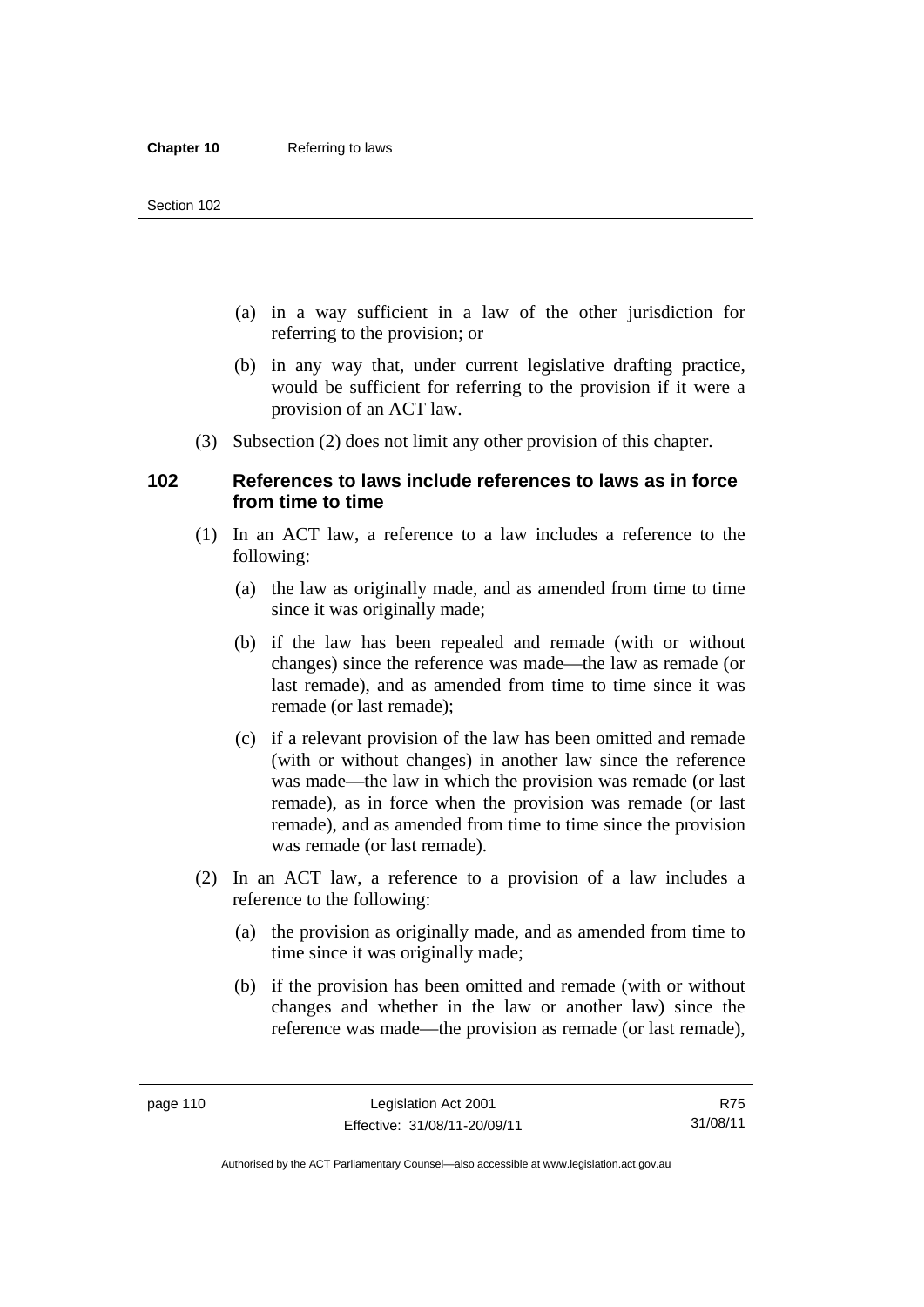and as amended from time to time since it was remade (or last remade).

- (3) To remove any doubt, if the name of a law is amended, a reference in an ACT law to the law by its name before the amendment includes a reference to the law by its name as amended.
- (4) This section is subject to section 47 (Statutory instrument may make provision by applying law or instrument).
- (5) In this section:

*made* includes enacted.

#### **103 References to repealed laws**

In an ACT law, a reference to a law as repealed is a reference to the law as in force immediately before it was repealed.

#### **Example**

A reference to the '*XYZ Act 2000* (repealed)' is a reference to the *XYZ Act 2000* immediately before it was repealed.

*Note* An example is part of the Act, is not exhaustive and may extend, but does not limit, the meaning of the provision in which it appears (see s 126 and s 132).

## **104 References to laws include references to instruments under laws**

- (1) In an ACT law, a reference (either generally or specifically) to a law includes a reference to the statutory instruments made or in force under the law.
- (2) In subsection (1), a reference to the statutory instruments made or in force under the law includes a reference to any law or instrument applied, adopted or incorporated (with or without change) under the law.
- (3) This chapter applies to an instrument applied, adopted or incorporated under a law as if—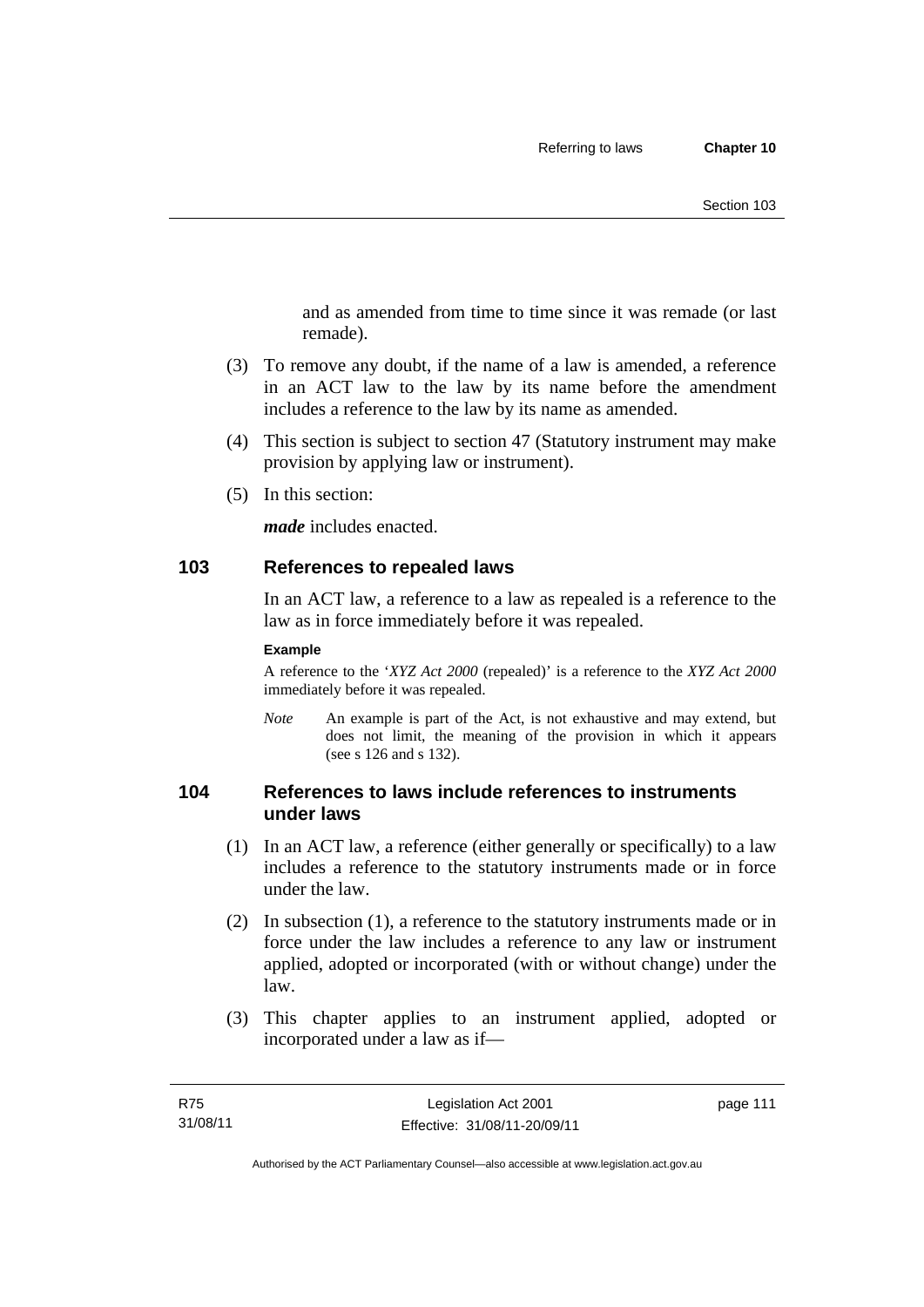- (a) the instrument were a law; and
- (b) any other necessary changes were made.
- (4) In this section:

*statutory instrument*, of another jurisdiction—see section 97 (2).

#### **105 Referring to provisions of laws**

In an ACT law, a provision of a law may be referred to by reference to the provision of the law in which it is contained.

#### **Example**

Paragraph (b) of subsection (2) of section 10 of an Act may be referred to by reference to the section, subsection and paragraph, that is, as section 10 (2) (b).

*Note* An example is part of the Act, is not exhaustive and may extend, but does not limit, the meaning of the provision in which it appears (see s 126 and s 132).

### **106 References to provisions of laws are inclusive**

In an ACT law, a reference to any part of a law is a reference to the following:

- (a) the provision of the law that begins the part;
- (b) the provision of the law that ends the part;
- (c) any provision of the law between the beginning and end of the part.

#### **Examples**

- 1 A reference to 'sections 5 to 9' includes both section 5 and section 9.
- 2 A reference to 'sections 260 to 264' includes a provision such as a part heading between section 260 and section 261.
- 3 A reference to '*from* child *to* adult' includes both the word 'child' and the word 'adult'.
- *Note* An example is part of the Act, is not exhaustive and may extend, but does not limit, the meaning of the provision in which it appears (see s 126 and s 132).

page 112 Legislation Act 2001 Effective: 31/08/11-20/09/11

R75 31/08/11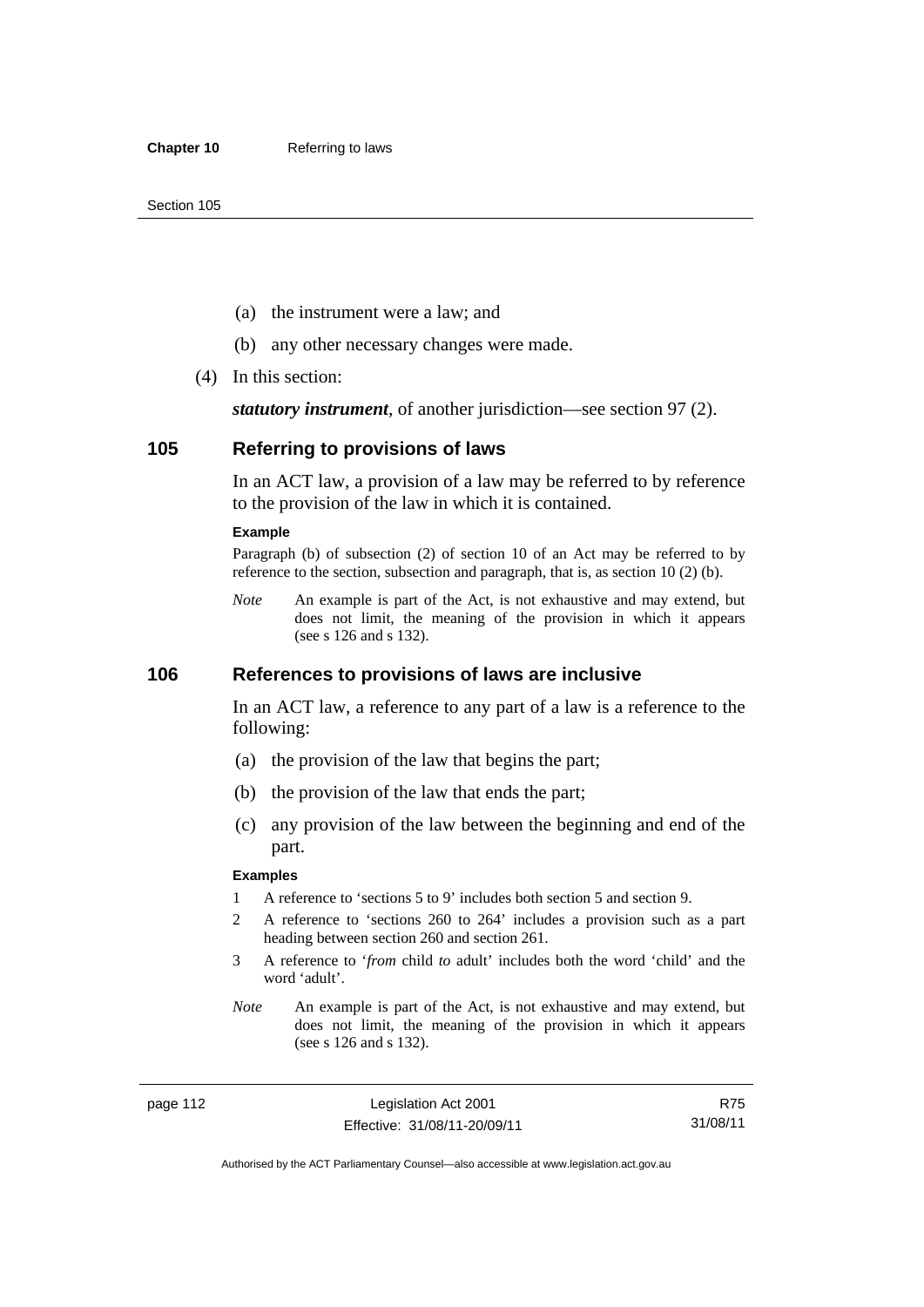## **106A References to paragraphs etc of laws**

 (1) In an ACT law, a reference to a paragraph of a provision of a law includes any words in the provision before or after the paragraph that are necessary or desirable to make the reference meaningful.

#### **Example**

A subsection may be divided into paragraphs as follows:

- '(2) An application must be—
	- (a) in writing; and
	- (b) accompanied by a copy of the advertisement of the applicant's intention to apply.'

Paragraphs form part of the sentence in which they are contained. A reference to paragraph (a) in this example that did not include the preceding words 'An application must be' would be meaningless. Section 106A therefore allows the paragraph to be read with those words so that it makes sense.

- *Note 1* Although this section contains a reference to an ACT law and a reference to a law, s 98 makes it clear that the references can be to the same law.
- *Note 2* An example is part of the Act, is not exhaustive and may extend, but does not limit, the meaning of the provision in which it appears (see s 126 and s 132).
- (2) In this section:

*paragraph* includes a subparagraph and a sub-subparagraph.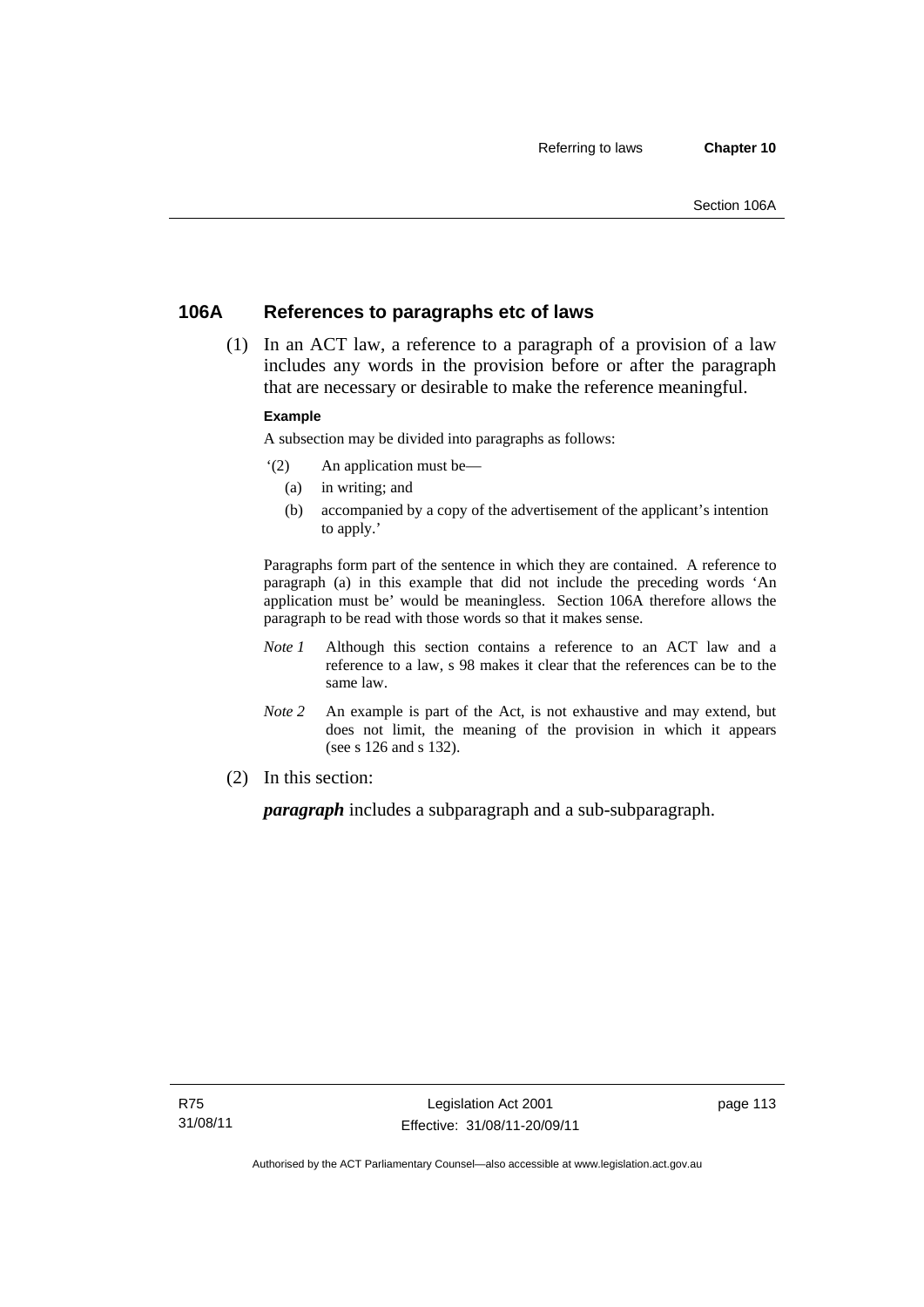# **Chapter 11 Republication of Acts and statutory instruments**

## **Part 11.1 General**

### **107 Definitions—ch 11**

In this chapter:

*law* means an Act or statutory instrument, whether or not it has been amended, and includes—

- (a) a collection of 2 or more Acts or statutory instruments; or
- (b) all or part of an agreement or other instrument that has the force of law or is in, or attached to, an Act or statutory instrument.
- *Note* A reference to an Act or statutory instrument includes a reference to a provision of the Act or instrument (see s 7 and s 13).

*republication* means a republication of a law.

## **108 Republication in register**

- (1) The parliamentary counsel may republish a law by entering the text of the law in the register.
- (2) This section does not limit the ways in which the parliamentary counsel may republish a law.

## **109 Republications may be published with other information**

The parliamentary counsel may publish information not required by this chapter with a written or electronic version of an authorised republication if the parliamentary counsel considers that the information is likely to be useful to users of the republication.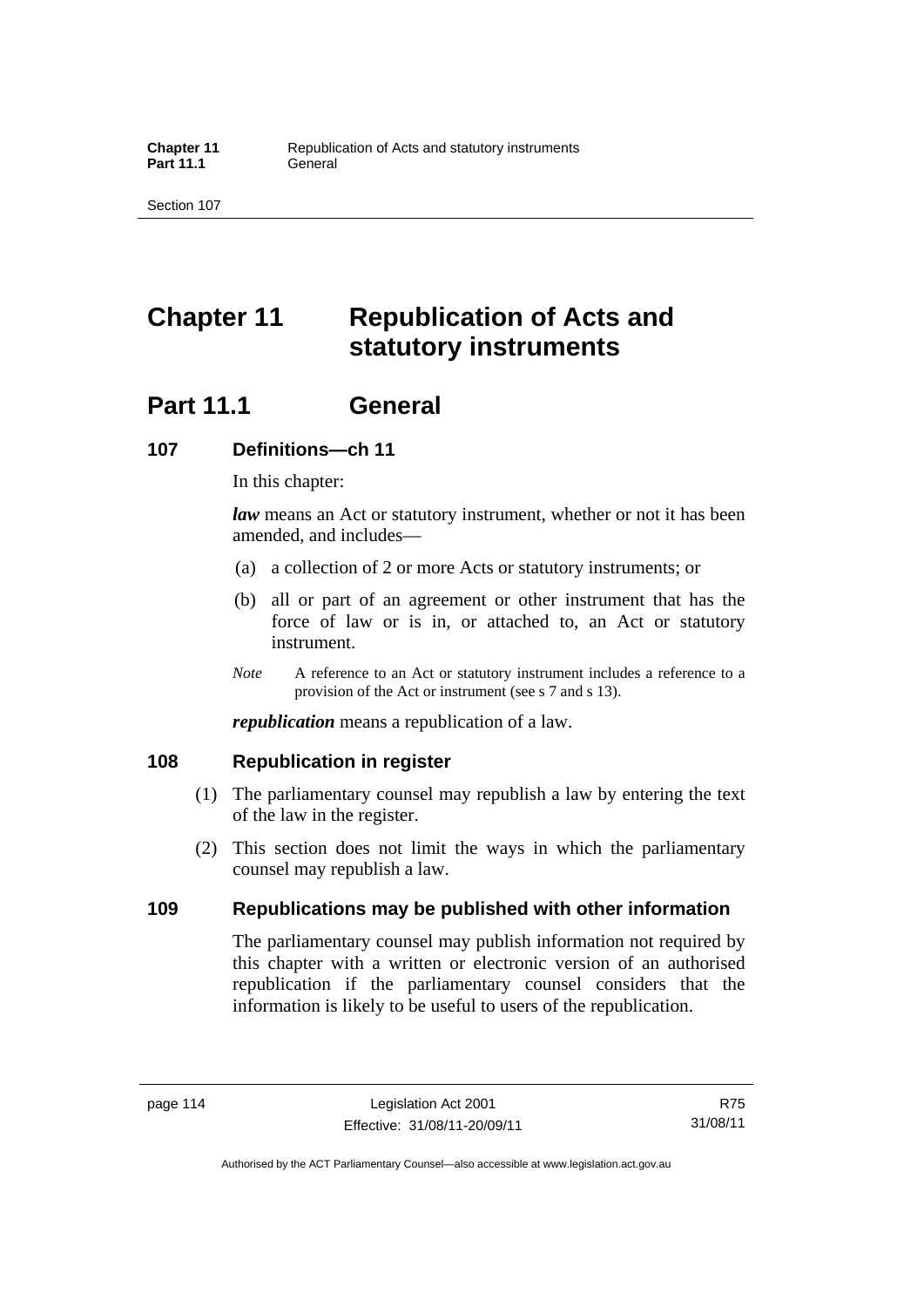## **110 Collections of laws**

- (1) If the parliamentary counsel authorises under this Act the republication of 2 or more laws in a collection, this chapter applies to each of the laws in the collection as if it were republished separately.
- (2) This section does not prevent the use of—
	- (a) a single contents for the collection; or
	- (b) information applying to 2 or more laws in the collection.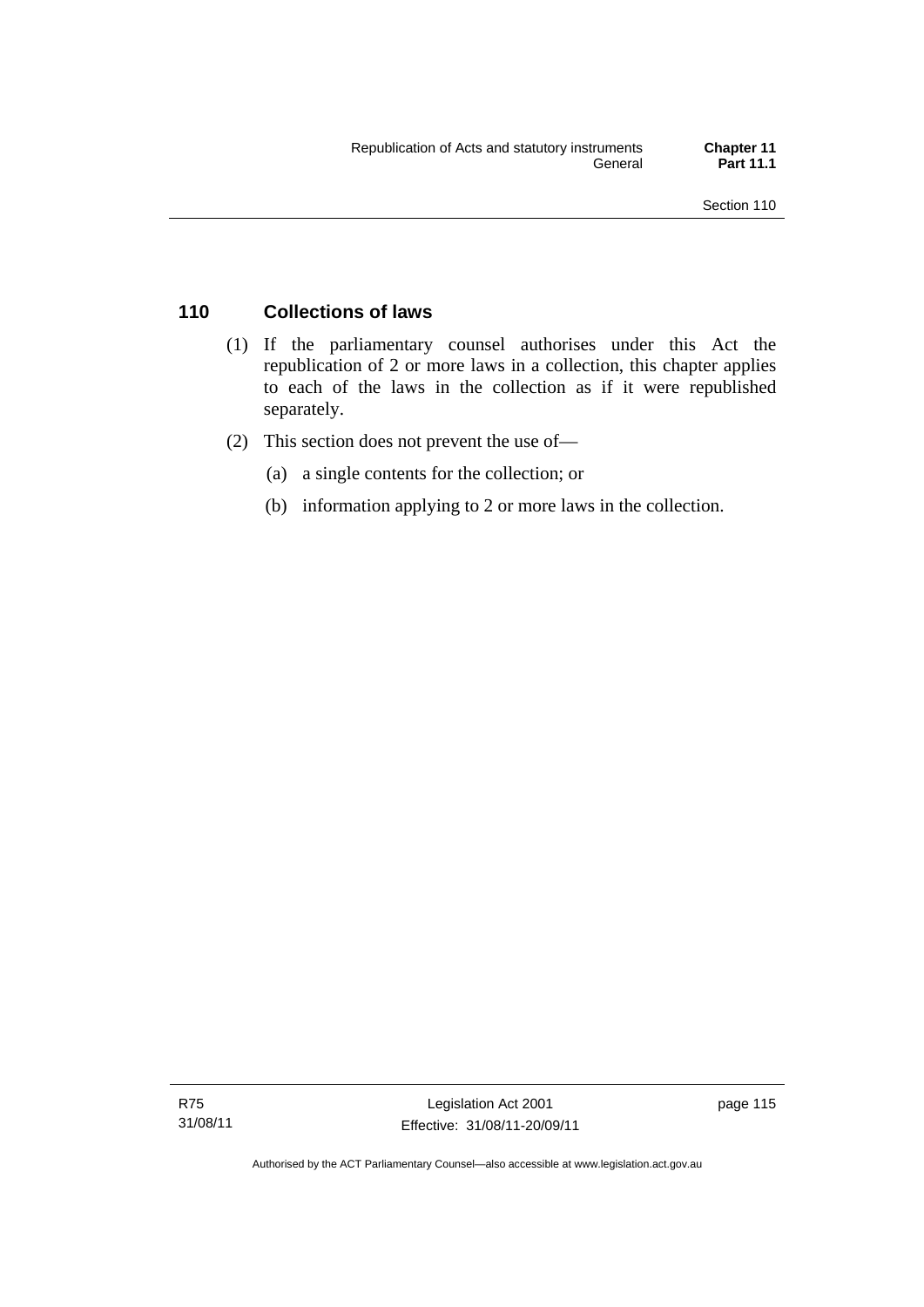## **Part 11.2 Substantive amendments made by laws**

#### **111 Incorporation of amendments**

- (1) This section applies to a law if the law has been amended by another law by the omission, insertion, substitution, renumbering or relocation of provisions.
- (2) An authorised republication of the law must show the law as amended by all amendments that commenced on or before the day stated in the republication as the republication date.
- (3) This section does not prevent an authorised republication of the law showing the law as it would be amended by amendments that have not commenced on or before the republication date if the republication indicates, in a suitable place, that the amendments have not commenced.

## **112 Reference to amending laws**

An authorised republication of a law that shows the law as amended must include, in a suitable place, a reference to the law by which each amendment was made.

#### **113 Provisions not republished or relocated**

- (1) This part does not require—
	- (a) every provision of a law to be shown in an authorised republication of the law; or
	- (b) each provision of a law to be shown in an authorised republication of the law in the place in the law where it was located when the provision was made.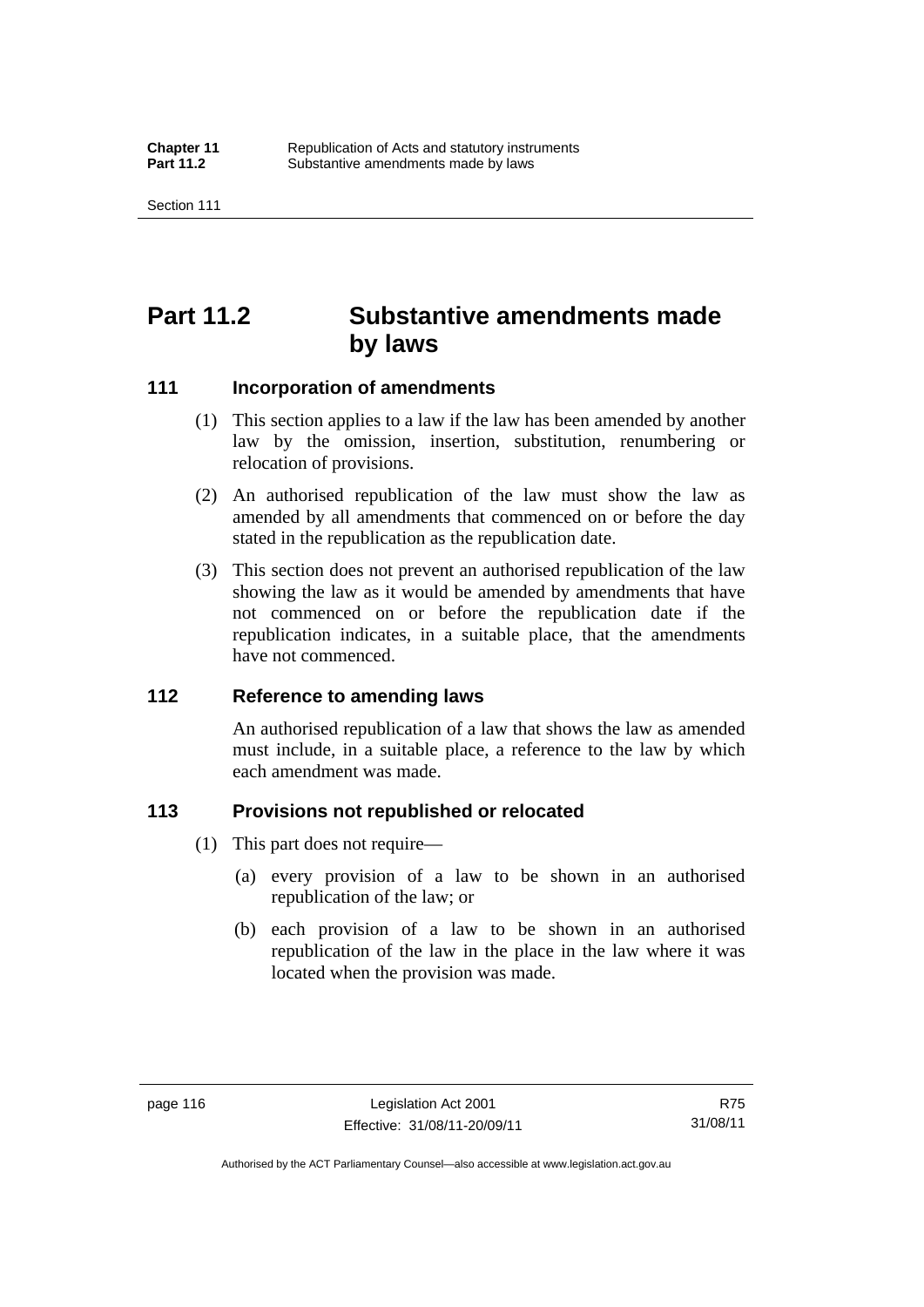- (2) If a provision of a law is not shown in an authorised republication, the republication must indicate that fact in a suitable place.
- (3) If a provision of a law is shown in an authorised republication in a different place in the law to the place where it was located when the provision was made, the republication must indicate that fact in a suitable place.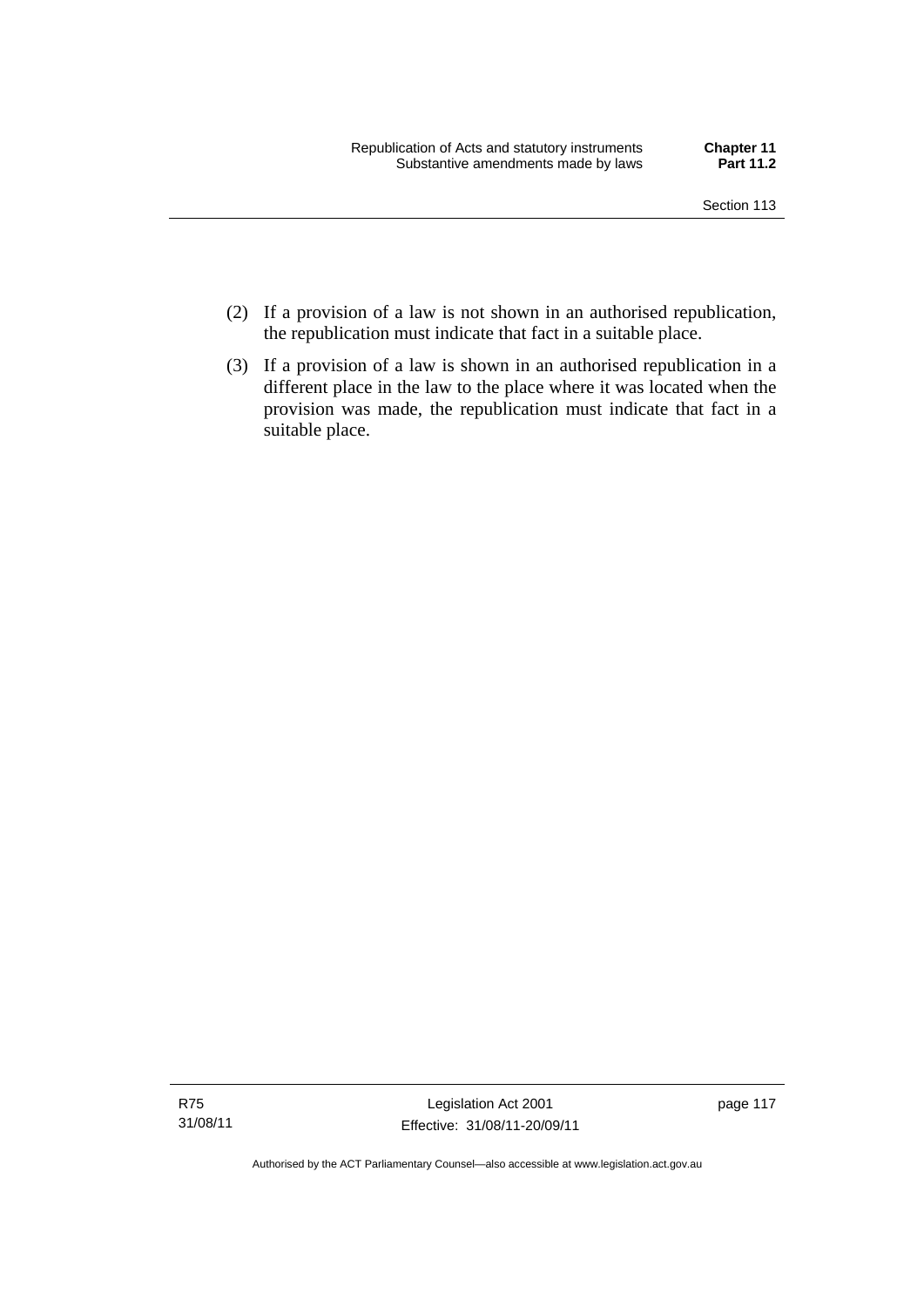## **Part 11.3 Editorial changes**

#### **114 Authorisation for parliamentary counsel**

In preparing a law for republication, the parliamentary counsel is authorised—

- (a) to make editorial amendments and other textual amendments of a formal nature that the parliamentary counsel considers desirable to bring the law into line, or more closely into line, with current legislative drafting practice; and
- (b) to make other editorial changes by way of format, layout or printing style, or in any other presentational respect, that the parliamentary counsel considers desirable to bring the law into line, or more closely into line, with current legislative drafting practice.

### **115 Amendments not to change effect**

This part does not permit the making of an amendment of a law that would change the effect of the law.

## **116 Ambit of editorial amendments**

- (1) An *editorial amendment* of a law is an amendment that—
	- (a) corrects a typographical error; or
	- (b) corrects or updates a reference to a law, position, entity, place or thing; or
	- (c) goes only to a matter of spelling, punctuation, grammar or syntax or the use of conjunctives and disjunctives; or
	- (d) changes the name of the law or a provision of the law; or
	- (e) numbers or renumbers a provision of the law; or
	- (f) changes the order of definitions or other provisions of the law; or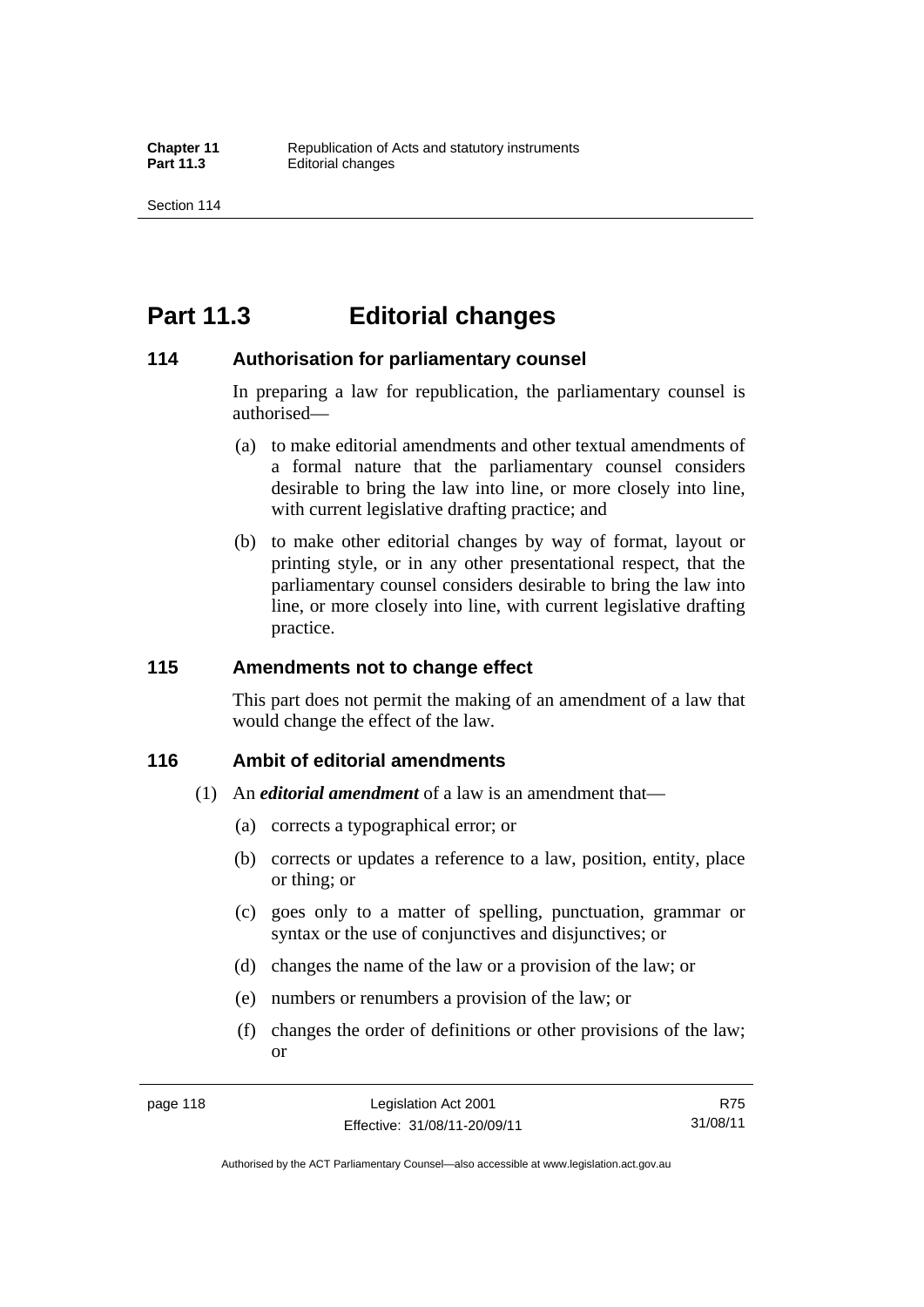- (g) replaces a reference to a provision of a law with a different form of reference to the provision; or
- (h) changes the way of referring to or expressing a number, year, date, time, amount of money, penalty, quantity, measurement, or other matter, idea or concept; or
- (i) replaces a word indicating gender or that could be taken to indicate gender in accordance with current legislative drafting practice; or
- (j) replaces a reference to the Queen, the King or the Crown with a reference to the Sovereign or the Territory; or
- (k) omits—
	- (i) the enacting words or the law-making words (including any signatures); or
	- (ii) a provision that consists only of a description of how the law is arranged into groups of provisions; or
	- (iii) a provision that has expired, the operation of which is exhausted or spent or that is otherwise obsolete or redundant; or
- (l) omits, inserts or changes a referential term; or
- (m) inserts, omits or changes a note; or
- (n) updates a reference to the heading to a provision; or
- (o) is consequential on any amendment made to the law by another law; or
- (p) is consequential on any other editorial amendment (whether made to that law or another law).

#### **Examples—consequential amendments—par (o)**

1 If an amendment adds 1 or more subsections to a section that is not already divided into subsections, the subsection number (1) may be inserted.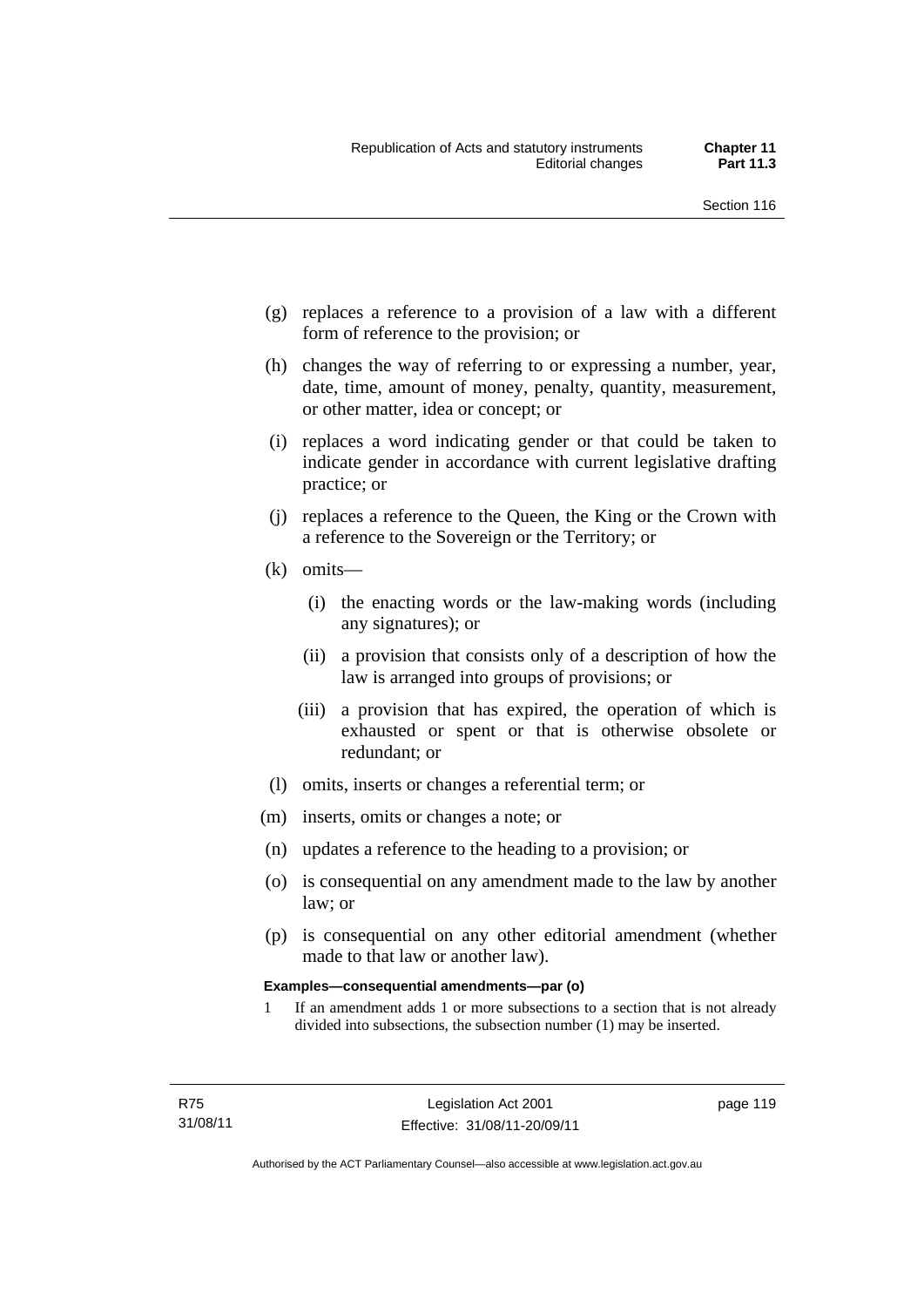- 2 If an amendment omits subsection (1) from a section with 2 subsections, the subsection number (2) may be omitted.
- 3 If an amendment omits subsection (2) from a series of 4 subsections (subsections  $(1)$  to  $(4)$ ), subsections  $(3)$  and  $(4)$  may be renumbered as subsections (2) and (3).
- 4 If an amendment adds a new subsection (3A) to a series of 5 subsections (subsections  $(1)$  to  $(5)$ ), the new subsection and subsections  $(4)$  and  $(5)$  may be renumbered as subsections (4), (5), and (6).
- 5 If an amendment omits paragraph (b) from a series of 4 paragraphs (paragraphs (a) to (d)), paragraphs (c) and (d) may be renumbered as paragraphs (b) and (c).
- 6 If an amendment adds a new paragraph (aa) to a series of 3 paragraphs (paragraphs (a) to (c)), the paragraphs may be renumbered as paragraphs (a), (b), (c) and (d).
- 7 If an amendment makes a change mentioned in any of examples 1 to 6, a cross-reference in any law to any of the provisions that have been renumbered may be correspondingly renumbered.
- 8 If an amendment adds a paragraph as the last paragraph in a series of paragraphs that end in a full stop, the full stop may be changed to a semicolon and, if the series of paragraphs is joined by a conjunction (eg 'and'), the conjunction may be added after the semicolon.
- 9 If an amendment omits a section example from a section that has 2 section examples, the number of the remaining example may be omitted.
- 10 If an amendment adds a subsection note to a subsection that already has a subsection note, the notes may be numbered.
- *Note* An example is part of the Act, is not exhaustive and may extend, but does not limit, the meaning of the provision in which it appears (see s 126 and s 132).
- (2) In this section:

*law* includes a law of another jurisdiction.

*law of another jurisdiction*—see section 97 (1).

*referential term* means a term that identifies a provision as a provision, or part of a provision, of the Act, statutory instrument or provision in which it appears.

R75 31/08/11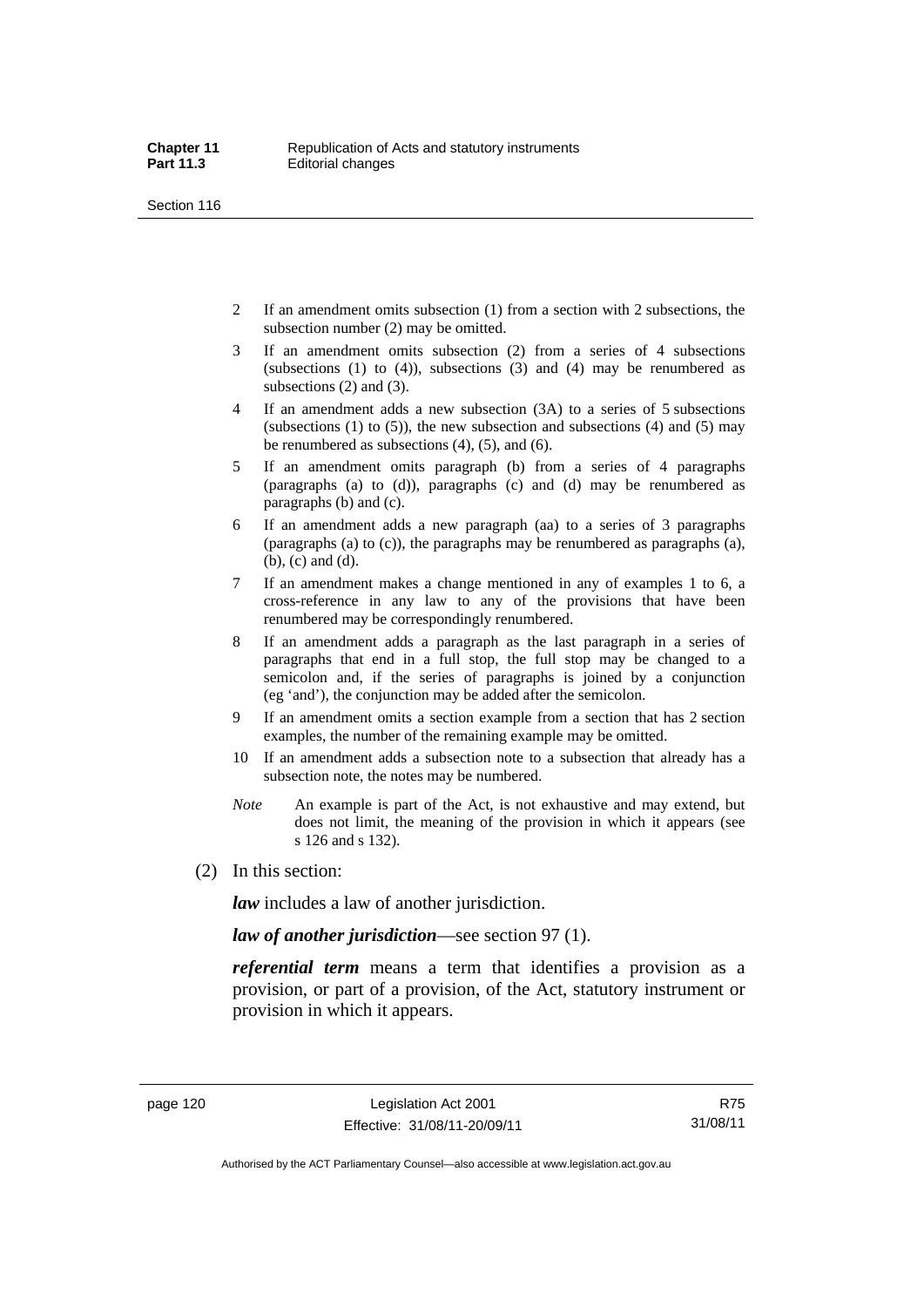#### **Examples**

- 1 of this Act
- 2 of this section
- 3 hereof
- 4 said
- *Note* An example is part of the Act, is not exhaustive and may extend, but does not limit, the meaning of the provision in which it appears (see s 126 and s 132).

## **117 Legal effect of editorial changes**

- (1) A law that is amended or otherwise changed under this part in preparing an authorised republication of the law has effect for all purposes, on and after the republication date, as if the changes had been made by an Act that commenced on the republication date.
- (2) Without limiting subsection (1), section 83 (Consequences of amendment of statutory instrument by Act) applies to an amendment made under this part as if the amendment had been made by an Act.
- (3) This section is subject to section 115 (Amendments not to change effect).

## **118 Reference to editorial amendments**

If a law is amended under this part in preparing an authorised republication of the law, the republication must indicate that fact in a suitable place.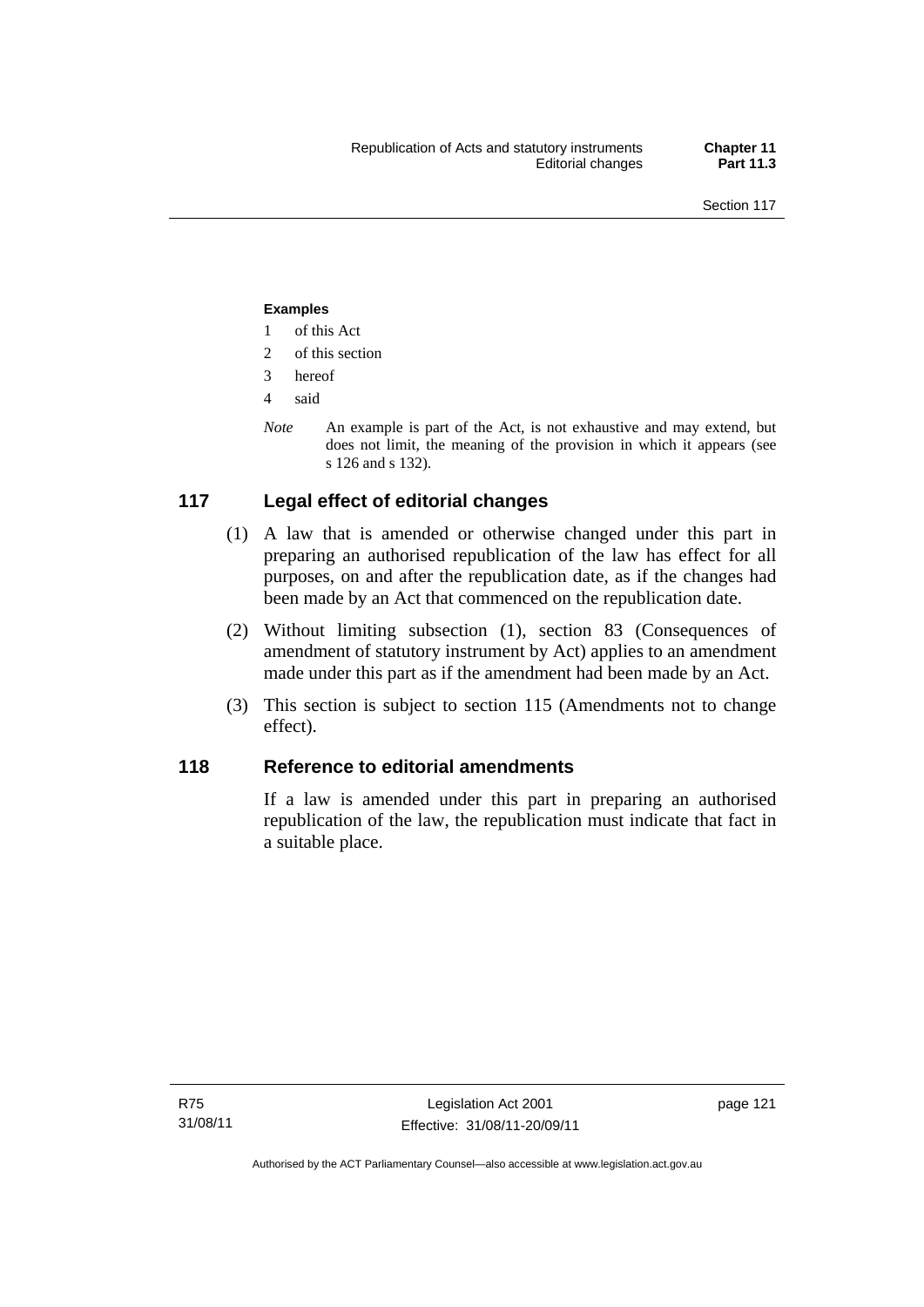## **Chapter 12 Scope of Acts and statutory instruments**

## **120 Act to be interpreted not to exceed legislative powers of Assembly**

- (1) An Act is to be interpreted as operating to the full extent of, but not to exceed, the legislative power of the Legislative Assembly.
- (2) Without limiting subsection (1), if a provision of an Act would, apart from this section, be interpreted as exceeding the legislative power of the Legislative Assembly—
	- (a) the provision is valid to the extent to which it does not exceed power; and
	- (b) the remainder of the Act is not affected.
- (3) Without limiting subsection (1), if the application of a provision of an Act to a matter would, apart from this section, be interpreted as exceeding power, the provision's application to other matters is not affected.
- (4) This section is in addition to any provision of the Act itself.

*Note* For the equivalent provision for statutory instruments, see s 43.

- (5) This section is a determinative provision.
	- *Note* See s 5 for the meaning of determinative provisions, and s 6 for their displacement.

### **121 Binding effect of Acts**

- (1) An Act binds everyone, including people who are not Australian citizens and all governments.
	- *Note* See the Self-Government Act, s 27 which provides that, except as provided by the regulations under that Act, an ACT enactment does not bind the Crown in right of the Commonwealth. See also s 120.

page 122 Legislation Act 2001 Effective: 31/08/11-20/09/11

R75 31/08/11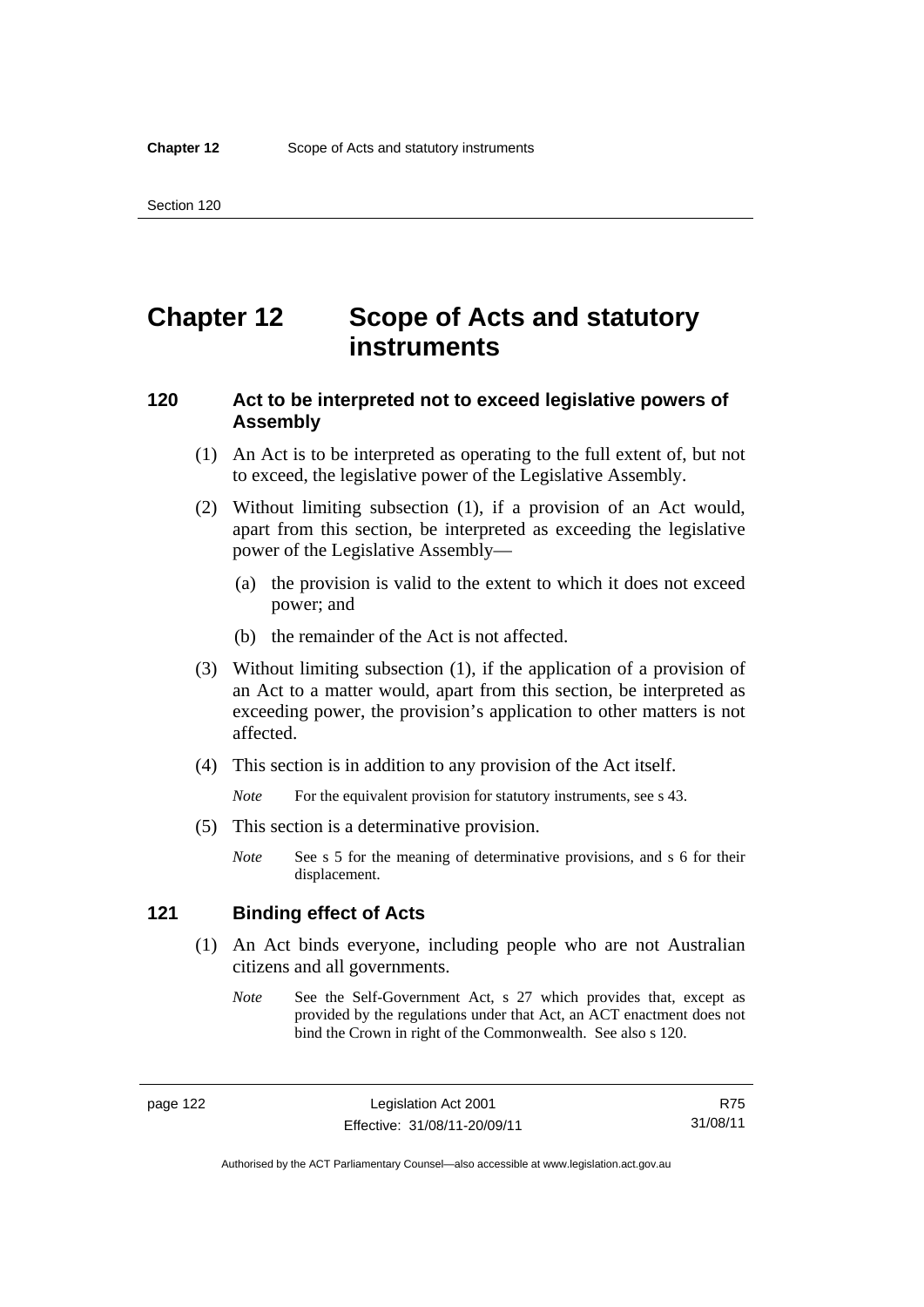- (2) However, an Act does not bind the Territory to the extent that it requires or otherwise provides for the payment of money that, on payment, would form part of the public money of the Territory.
- (3) Also, subsection (1) does not make a government liable to be prosecuted for an offence.
- (4) To the extent that an Act does not bind a government, the same degree of immunity extends to a government entity in relation to an authorised act or omission of the entity.
- (5) This section is a determinative provision.
	- *Note* See s 5 for the meaning of determinative provisions, and s 6 for their displacement.
- (6) In this section:

*authorised*—an act or omission of a government entity is *authorised* if—

- (a) for an instrumentality—the act or omission relates to a matter within the scope of the instrumentality's functions; and
- (b) for an officer or employee of the government—the act or omission relates to a matter within the scope of the duties of the officer or employee; and
- (c) for a contractor who exercises a function on behalf of the government—the act or omission relates to a matter within the scope of the contract; and
- (d) for anyone else who exercises a function on behalf of the government—the act or omission relates to a matter within the scope of the person's engagement.

*government* includes the Territory, the Commonwealth, a State, another Territory or New Zealand.

*government entity* includes—

(a) an instrumentality, officer or employee of the government; and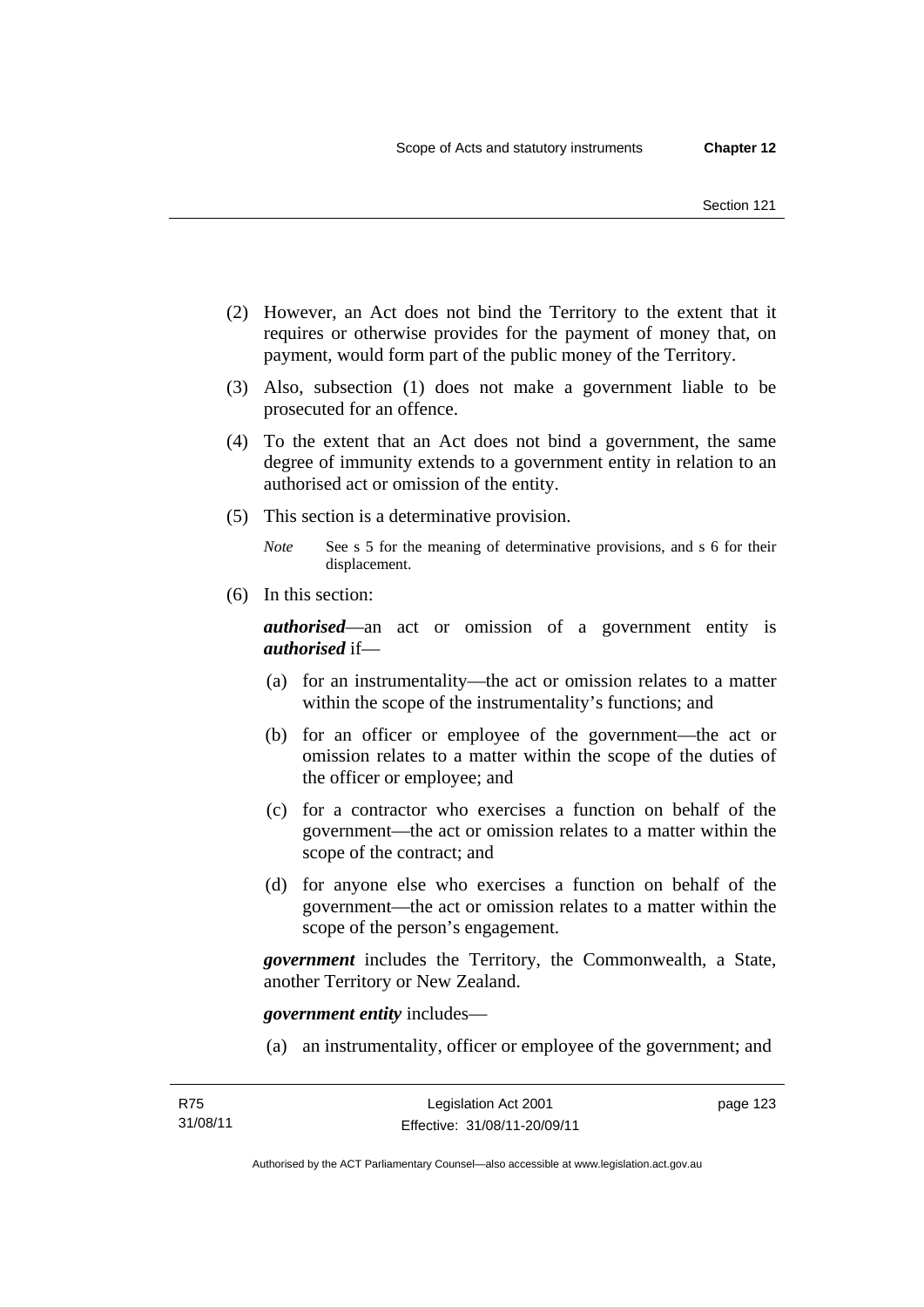(b) a contractor or anyone else who exercises a function on behalf of the government.

### **122 Application to Territory**

- (1) In an Act or statutory instrument—
	- (a) a reference to an entity or position by name or description is a reference to the entity or position of that name or description in or for the Territory; and
	- (b) a reference to a place, jurisdiction or anything else by name or description is a reference to the place, jurisdiction or thing of that name or description in or for the Territory.
- (2) If the name of an entity or position established under an Act or statutory instrument includes the words 'of the Australian Capital Territory', 'for the Australian Capital Territory', '(ACT)', or words having a similar effect, a reference in an Act or statutory instrument to the entity or position need not include the words.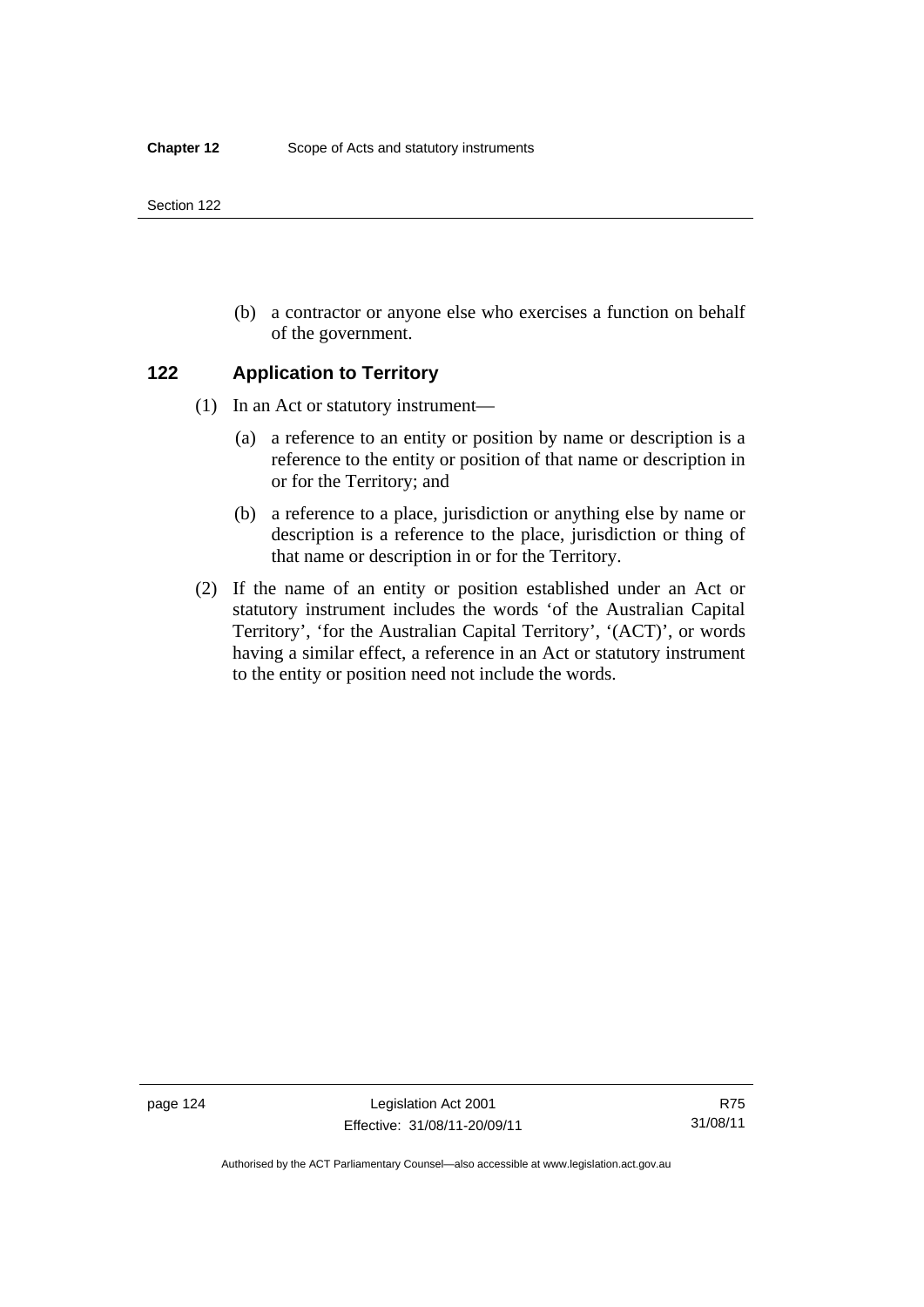# **Chapter 13 Structure of Acts and statutory instruments**

## **Part 13.1 General**

## **125 Meaning of** *law***—ch 13**

In this chapter:

*law* means an Act, subordinate law or disallowable instrument.

*Note* A reference to an Act, subordinate law or disallowable instrument includes a reference to a provision of the Act, law or instrument (see s 7, s 8 and s 9).

## **126 Material that is part of Act or statutory instrument**

- (1) A heading to a chapter, part, division, subdivision, schedule, or another provision (other than a section or subsection), of or to an Act or statutory instrument is part of the Act or instrument.
- (2) A heading to a section or subsection of an Act or statutory instrument is part of the Act or instrument if—
	- (a) the Act was enacted, or the instrument was made, after 1 January 2000; or
	- (b) the heading was amended or inserted into the Act or instrument after 1 January 2000.
- (3) A preamble or other recital to an Act or statutory instrument is part of the Act or instrument.
- (4) An example or diagram in an Act or statutory instrument is part of the Act or instrument.
- (5) A schedule, dictionary or appendix to an Act or statutory instrument is part of the Act or instrument.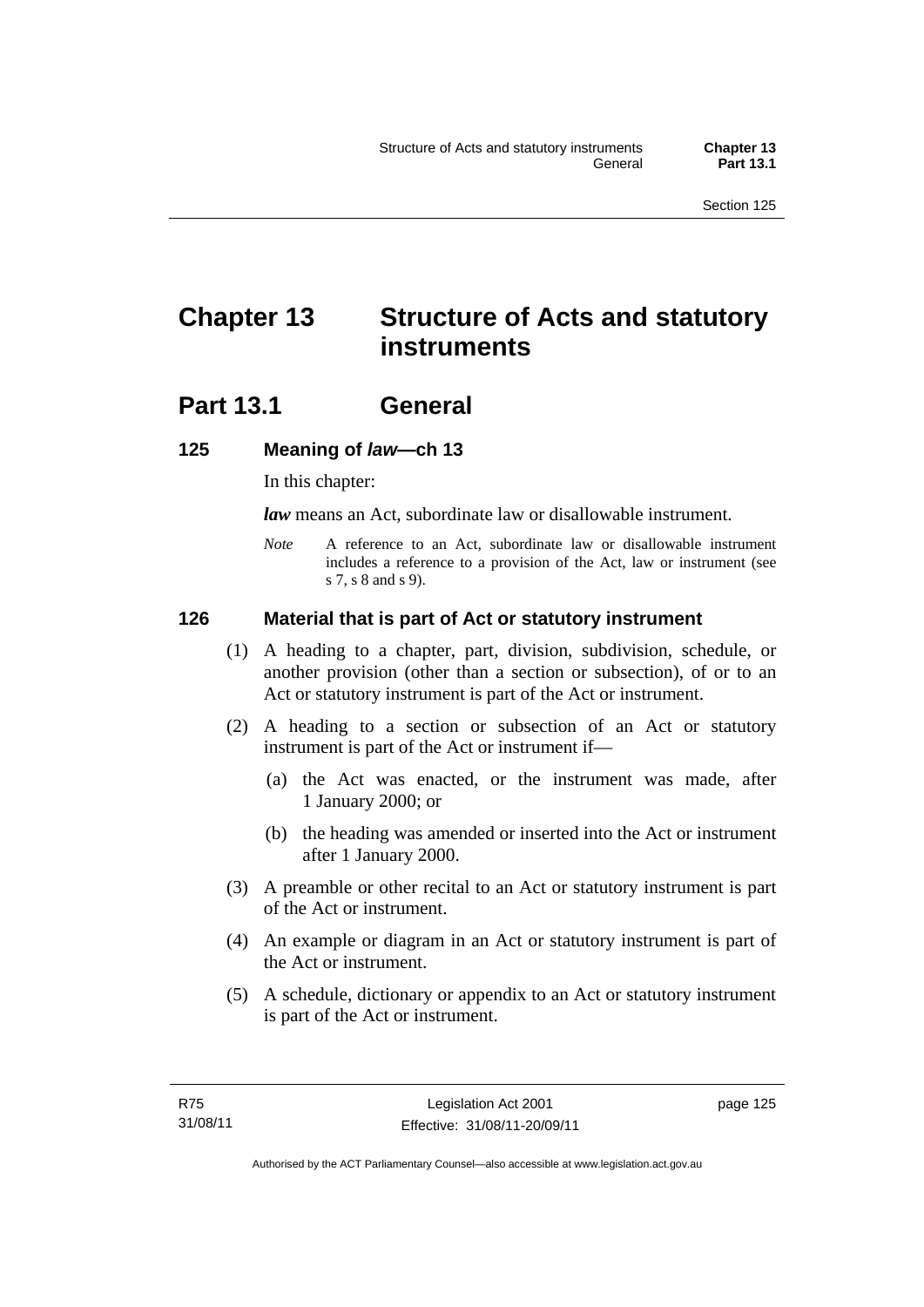- (6) Punctuation in an Act or statutory instrument is part of the Act or instrument.
- (7) A provision number in an Act or statutory instrument is part of the Act or instrument.
- (8) In applying this section to an Act or statutory instrument that is divided otherwise than into sections, a reference to a section or subsection is a reference to a corresponding provision of the Act or instrument.
	- *Note* A reference to an Act or statutory instrument includes a reference to a provision of the Act or instrument (see s 7 and s 13).
- (9) This section is a determinative provision.
	- *Note* See s 5 for the meaning of determinative provisions, and s 6 for their displacement.

#### **127 Material that is not part of Act or statutory instrument**

- (1) A footnote, endnote, or other note, in or to an Act or statutory instrument is not part of the Act or instrument.
- (2) A table of contents (however described), or reader's guide or index, in or to an Act or statutory instrument is not part of the Act or instrument.
- (3) A heading to a section or subsection of an Act or statutory instrument is not part of the Act or instrument if section 126 (2) does not apply to the heading.
- (4) This section does not prevent the amendment of a note, table, guide, index or heading mentioned in subsection (1), (2) or (3).
- (5) However, such a note, table, guide or index does not become part of the Act or statutory instrument because it is amended or inserted by an Act or instrument.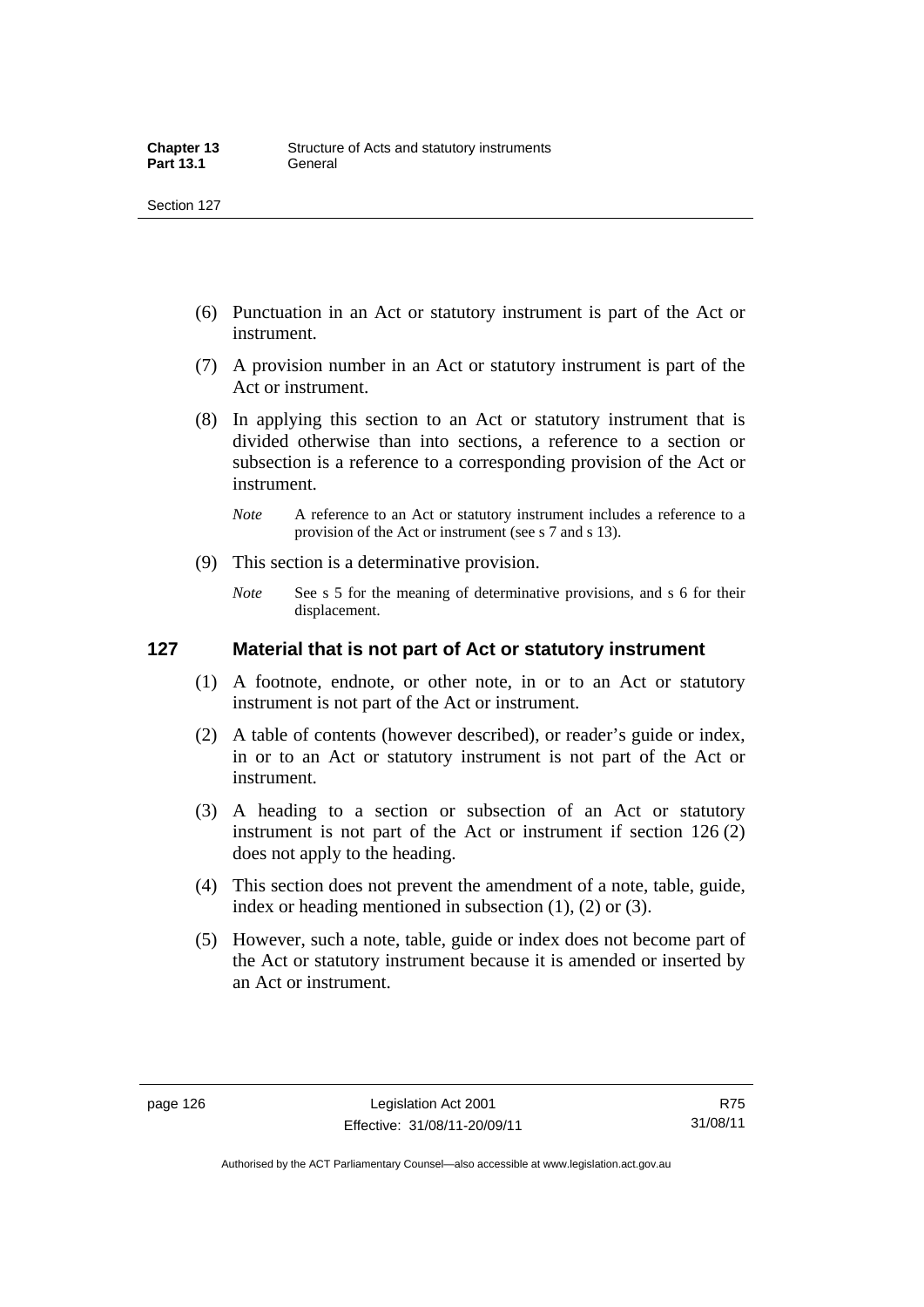- (6) In applying this section to an Act or statutory instrument that is divided otherwise than into sections, a reference to a section or subsection is a reference to a corresponding provision of the Act or instrument.
	- *Note* A reference to an Act or statutory instrument includes a reference to a provision of the Act or instrument (see s 7 and s 13).
- (7) This section is a determinative provision.
	- *Note* See s 5 for the meaning of determinative provisions, and s 6 for their displacement.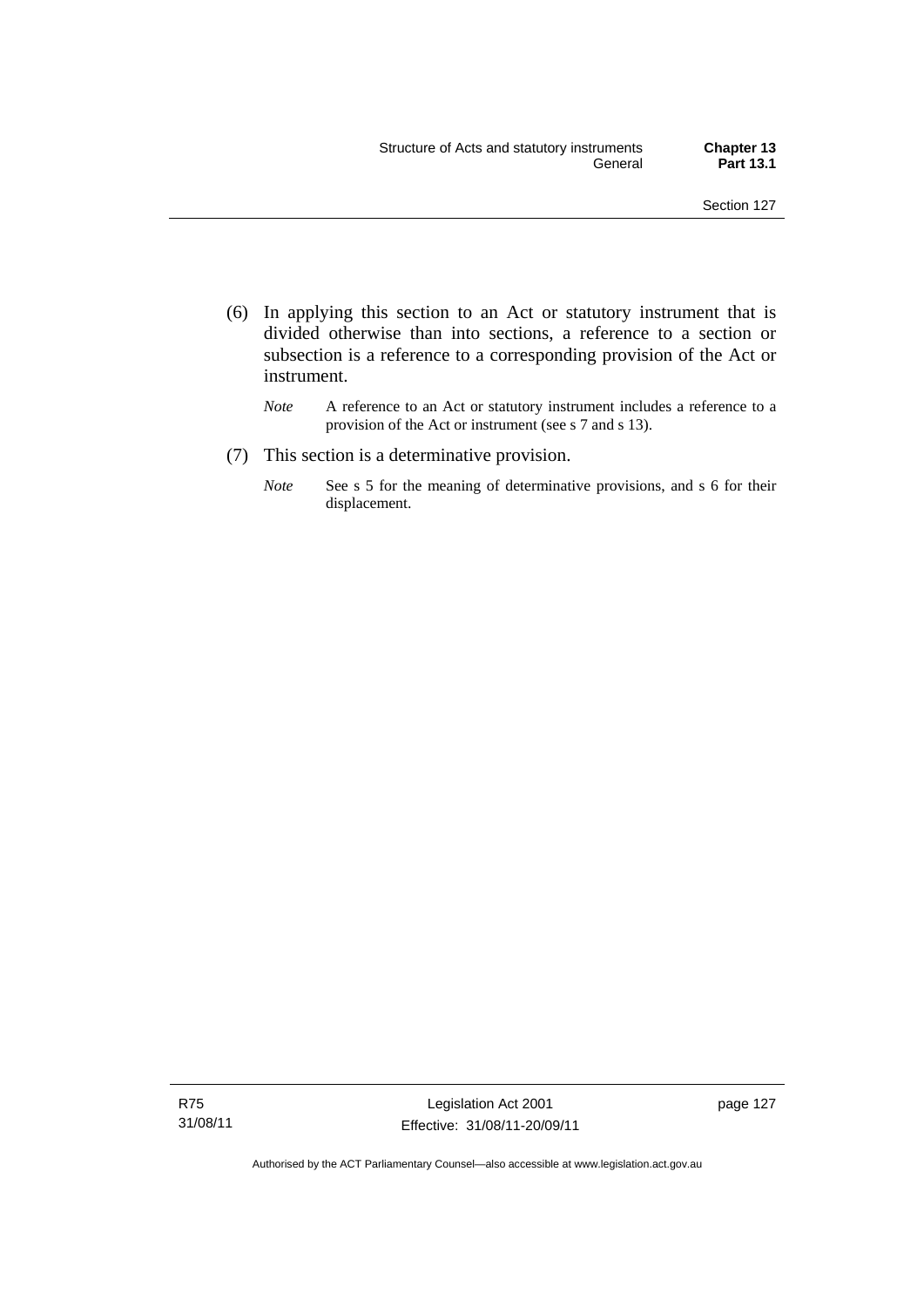## **Part 13.2 Particular kinds of provisions**

#### **130 What is a definition?**

A *definition* is a provision (however expressed) of an Act or statutory instrument that—

- (a) gives a meaning to a term; or
- (b) limits or extends the meaning of a term.

#### **Examples—definitions**

- 1 *X* means Y.
- 2 *X* includes Y.
- 3 *X* means Y, and includes Z.
- 4 A reference to *X* is a reference to Y.
- 5 *X*—see section Y.
- 6 *X*—see the *XYZ Act 1999*, section Y.
- 7 In a proceeding against a person (the *retailer*), it is a defence if the retailer establishes that the goods were bought honestly.
- 8 *excluded*—a claim is *excluded* if the claim is not brought within 1 year after the day the claimant becomes aware of the failure to account to which the claim relates.
- 9 A term used in the *XYZ Act 2003* has the same meaning in this Act.
- 10 A term defined in the *XYZ Act 2003* has the same meaning in this Act.
- *Note 1* Examples 5 and 6 illustrate signpost definitions, that is, definitions that do not themselves directly define a term but point the reader to the place where the term is defined (see s 131).
- *Note 2* Example 7 illustrates a tagged-term definition (*retailer*) that takes its meaning from the context of the provision where the defined term is found.
- *Note 3* Example 8 illustrates a definition that does not begin with the defined term.
- *Note 4* For other provisions about definitions, see pt 15.2.
- *Note* 5 An example is part of the Act, is not exhaustive and may extend, but does not limit, the meaning of the provision in which it appears (see s 126 and s 132).

page 128 Legislation Act 2001 Effective: 31/08/11-20/09/11

R75 31/08/11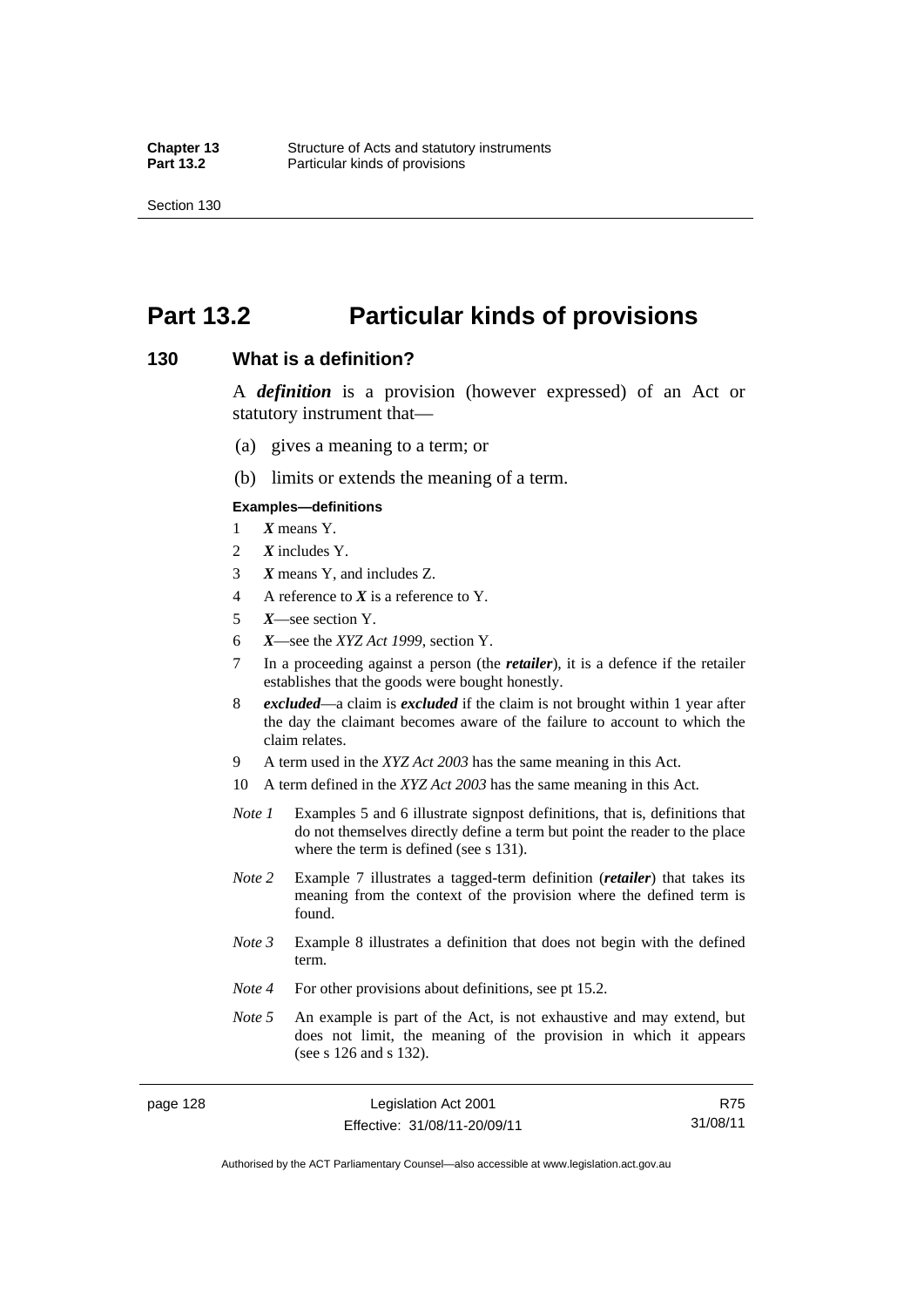# **131 Signpost definitions**

 (1) In an Act or statutory instrument, a definition of a term that includes the word 'see' followed by a reference to a law or instrument (a *signpost definition*) means the term has the same meaning as the term (or, if the reference includes a reference to the definition of another term, that term) has in the law or instrument, as in force from time to time.

### **Examples**

- 1 A signpost definition '*food*—see section 10.' in the dictionary to an Act means that the word 'food' when used in the Act has the same meaning as it has in section 10, as in force from time to time.
- 2 A signpost definition '*injury*—see the *XYZ Act 2001*, dictionary.' in the dictionary to another Act means that the word 'injury', when used in the other Act, has the same meaning as it has in the definition of *injury* in the *XYZ Act 2001*, dictionary, as in force from time to time.
- 3 A signpost definition 'Work Safety Council—see the *XYZ Act 2000*, dictionary, definition of *council*.' means that the expression 'Work Safety Council' has the same meaning as the word 'council' has in the definition of *council* in the *XYZ Act 2000*, dictionary, as in force from time to time.
- *Note* An example is part of the Act, is not exhaustive and may extend, but does not limit, the meaning of the provision in which it appears (see s 126 and s 132).
- (2) This section is subject to section 47 (Statutory instrument may make provision by applying law or instrument).
- (3) In this section:

*instrument* includes a provision of an instrument.

*law* includes a law, or a provision of a law, of the Commonwealth, a State or another Territory.

*Note* For other provisions about definitions, see pt 15.2.

# **132 Examples**

(1) An example in an Act or statutory instrument—

page 129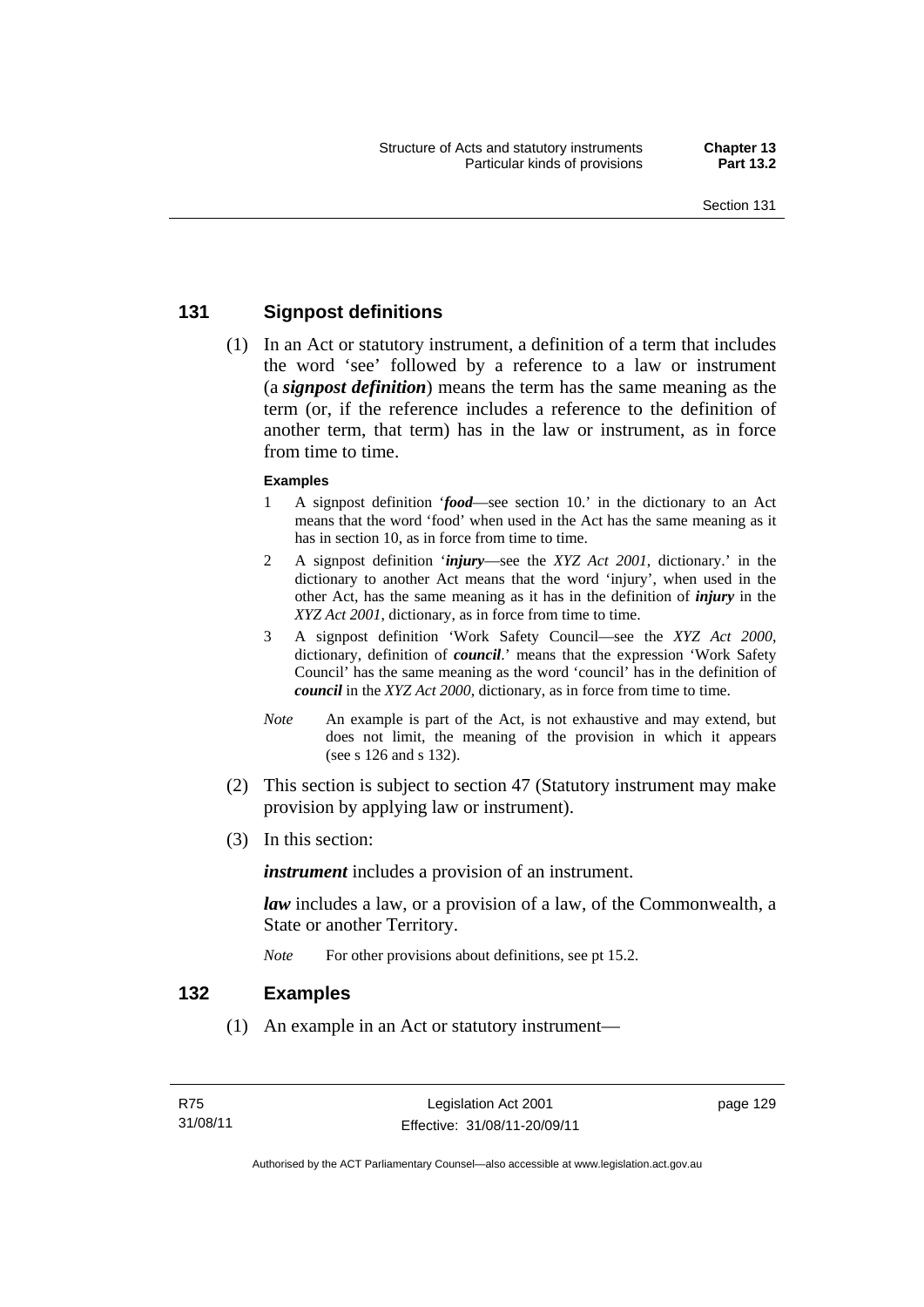- (a) is not exhaustive; and
- (b) may extend, but does not limit, the meaning of the Act or instrument, or the particular provision to which it relates.

#### **Examples**

- 1 A specific case (which may be fictional) that helps to give meaning to the more abstract language of a provision. See the examples in s 43.
- 2 An example (which may be fictional) that clarifies the scope of a provision by illustrating cases that fall within the provision or cases that fall outside the provision, or both. See the examples in s 86.
- *Note 1* These examples may overlap.
- *Note 2* An example in an Act or statutory instrument is part of the Act or instrument (see s 126 (4)).
- (2) An example may take either of the following forms:
	- (a) a statement at the end of the provision it illustrates (or at the end of a provision containing the provision it illustrates);
	- (b) a statement forming part of the text of a provision that illustrates the operation of the provision, whether or not the words 'for example' are used.

#### **Examples—par (a)**

the examples in s 130 or this section, s (1)

### **Example—par (b)**

the statement beginning 'for example' in s  $36(1)(a)$ 

- (3) Subsection (2) does not limit the form that an example may take.
- (4) This section is a determinative provision.
	- *Note* See s 5 for the meaning of determinative provisions, and s 6 for their displacement.

# **133 Penalty units**

 (1) In a law, if a penalty for an offence is expressed as a number (whether whole or fractional) of penalty units, the penalty for the offence is a fine of that number of penalty units.

Authorised by the ACT Parliamentary Counsel—also accessible at www.legislation.act.gov.au

R75 31/08/11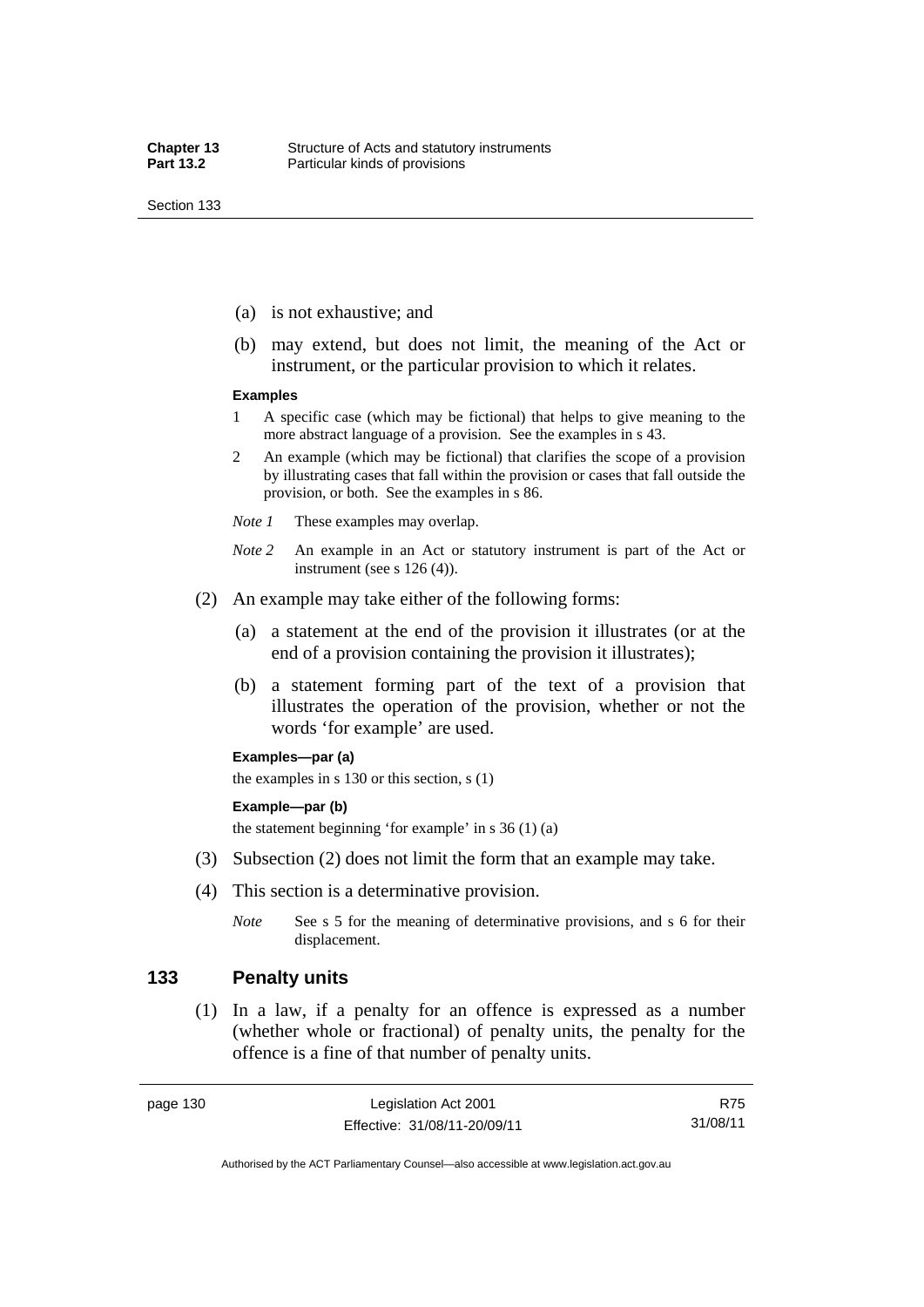- (2) A *penalty unit* is—
	- (a) for an offence committed by an individual—\$110; or
	- (b) for an offence committed by a corporation—\$550.

#### **Example**

'Maximum penalty: 10 penalty units.' means that a person who is convicted of the relevant offence is liable to a maximum fine of 10 penalty units.

- If the person is an individual, the maximum fine is, therefore, \$1 100 (\$110 x 10).
- If the person is a corporation, the maximum fine is, therefore, \$5 500 (\$550 x 10).
- *Note* An example is part of the Act, is not exhaustive and may extend, but does not limit, the meaning of the provision in which it appears (see s 126 and s 132).
- (3) This section is a determinative provision.
	- *Note* See s 5 for the meaning of determinative provisions, and s 6 for their displacement.

### **134 Penalties at end of sections and subsections**

- (1) This section applies if a penalty (however expressed) is stated in a law—
	- (a) at the end of a section (whether or not the section is divided into subsections) and not expressed in a way that indicates that it applies only to a provision of the section; or
	- (b) at the end of a subsection (but not at the end of a section) and not expressed in a way that indicates that it applies only to a provision of the subsection; or
	- (c) at the end of a section or subsection and expressed in a way that indicates that it applies only to a provision of the section or subsection (the *relevant provision*).

#### **Example—par (a)**

the following penalty at the end of a section: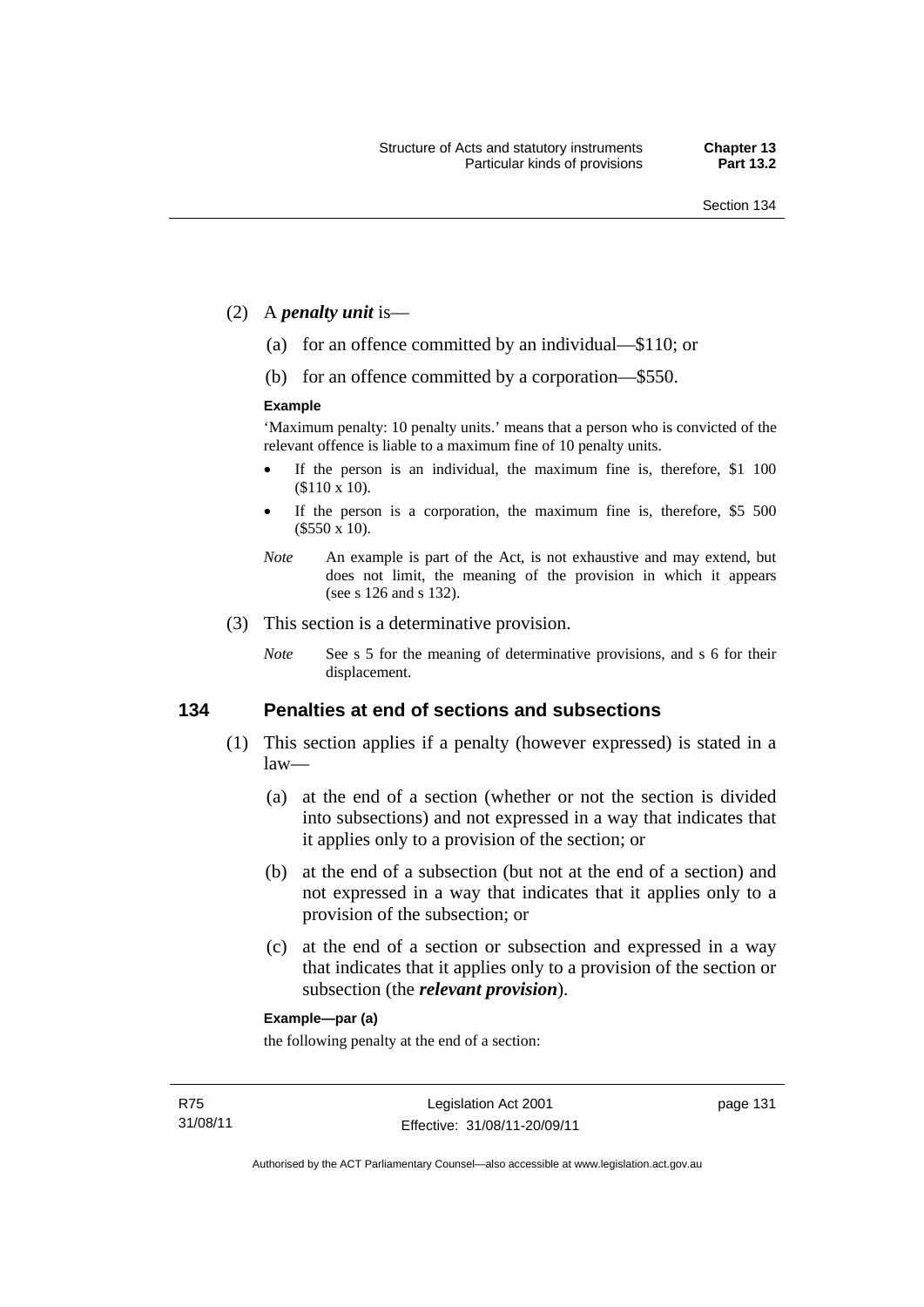Section 134

'Maximum penalty: 20 penalty units.'

#### **Example—par (b)**

the following penalty at the end of a subsection, but not at the end of a section: 'Maximum penalty: 20 penalty units.'

#### **Examples—par (c)**

- 1 the following penalty at the end of a section divided into subsections: 'Maximum penalty (subsection (3)): 20 penalty units.'.
- 2 the following penalty at the end of a subsection, but not at the end of a section:

'Maximum penalty:

- (a) for paragraph (b)—20 penalty units; or
- (b) for another paragraph—50 penalty units, imprisonment for 6 months or both.'
- *Note* An example is part of the Act, is not exhaustive and may extend, but does not limit, the meaning of the provision in which it appears (see s 126 and s 132).
- (2) If an offence is not expressly mentioned in the section, subsection or relevant provision, the penalty indicates that contravention of the section, subsection or relevant provision is an offence punishable on conviction as provided by subsection (4).

#### **Example—penalty applying to entire section or subsection**

A person must not contravene a notice.

Maximum penalty: 20 penalty units.

#### **Example—penalty applying to a stated provision**

- (2) The register of transactions—
	- (a) may be kept in electronic form; and
	- (b) must contain the particulars mentioned in section 91C.

Maximum penalty (paragraph (b)): 20 penalty units.

 (3) If an offence is expressly mentioned in the section, subsection or relevant provision, the penalty indicates that the offence is punishable on conviction as provided by subsection (4).

#### **Example—penalty applying to entire section or subsection**

A person who contravenes a notice commits an offence.

page 132 Legislation Act 2001 Effective: 31/08/11-20/09/11

R75 31/08/11

Authorised by the ACT Parliamentary Counsel—also accessible at www.legislation.act.gov.au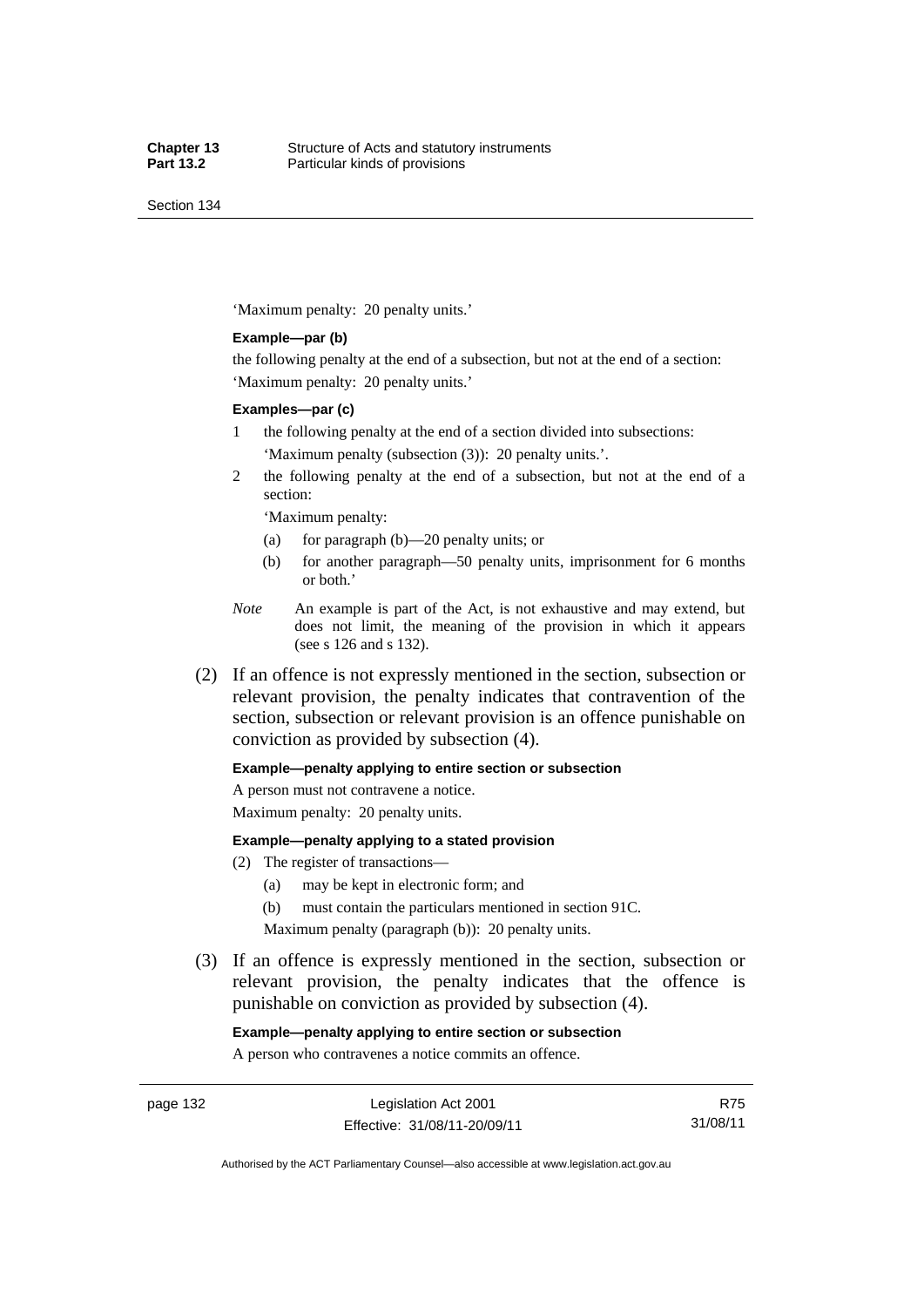Maximum penalty: 20 penalty units.

#### **Example—penalty applying to a stated provision**

- (2) If a person keeps the person's identity card after ceasing to be an officer—
	- (a) the person commits an offence; and

(b) the identity card is forfeited to the Territory.

Maximum penalty (paragraph (a)): 20 penalty units.

- (4) The penalty that may be imposed for the offence is—
	- (a) if only a single penalty is stated (whether as a maximum penalty or a penalty)—not more than the stated penalty; or
	- (b) if a minimum as well as a maximum penalty is stated—not less than the minimum and not more than the maximum.
- $(5)$  If—
	- (a) a penalty (however expressed) is stated in a law at the end of a section divided into subsections; and
	- (b) another penalty (however expressed) is stated at the end of another subsection of the section; and
	- (c) the first penalty is not expressed in a way that indicates that it applies only to a particular provision of the last subsection;

the first penalty is taken, for this section, to be expressed in a way that indicates that it applies only to the last subsection.

#### **Example**

In the following example, s (4) is the last subsection and the penalty stated at the end applies only to that subsection:

- '(2) A permit holder must record all transactions under this Act. Maximum penalty: 20 penalty units.
- (3) If a permit holder is convicted of an offence against subsection (2), the registrar must cancel the permit.
- (4) A permit holder must not sell a declared substance in contravention of this Act.

Maximum penalty: 100 penalty units, imprisonment for 1 year or both.'.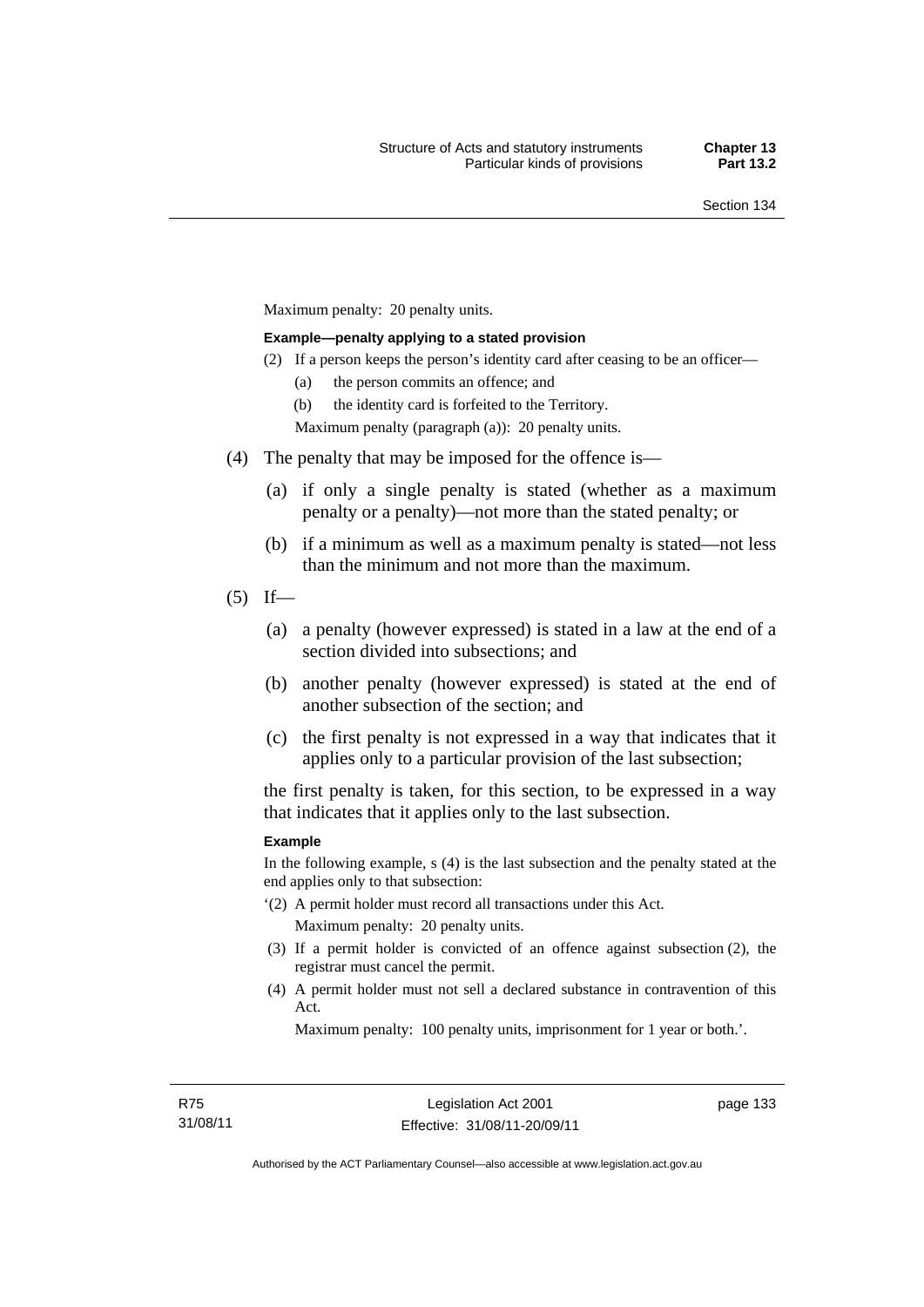- (6) In working out for this section whether a penalty is at the end of a section or subsection, the position of any example or note is to be disregarded.
- (7) This section is a determinative provision.
	- *Note* See s 5 for the meaning of determinative provisions, and s 6 for their displacement.

# **135 Penalties not at end of sections and subsections**

- (1) This section applies if a penalty (however expressed) is stated in a provision of a law other than at the end of a section or subsection.
- (2) If an offence is expressly mentioned in the provision, the penalty indicates that the offence is punishable on conviction as provided by subsection (4).

#### **Example**

A person who contravenes s (3) commits an offence punishable by a fine of not more than 20 penalty units.

- *Note* An example is part of the Act, is not exhaustive and may extend, but does not limit, the meaning of the provision in which it appears (see s 126 and s 132).
- (3) If an offence is not expressly mentioned in the provision, the penalty indicates that contravention of the provision (or a stated part of the provision) is an offence punishable on conviction as provided by subsection (4).

#### **Example**

A person who contravenes s (3) must pay a fine of not more than 20 penalty units.

- (4) The penalty that may be imposed for the offence is—
	- (a) if only a single penalty is stated (whether as a maximum penalty or a penalty)—not more than the stated penalty; or
	- (b) if a minimum as well as a maximum penalty is stated—not less than the minimum and not more than the maximum.

R75 31/08/11

Authorised by the ACT Parliamentary Counsel—also accessible at www.legislation.act.gov.au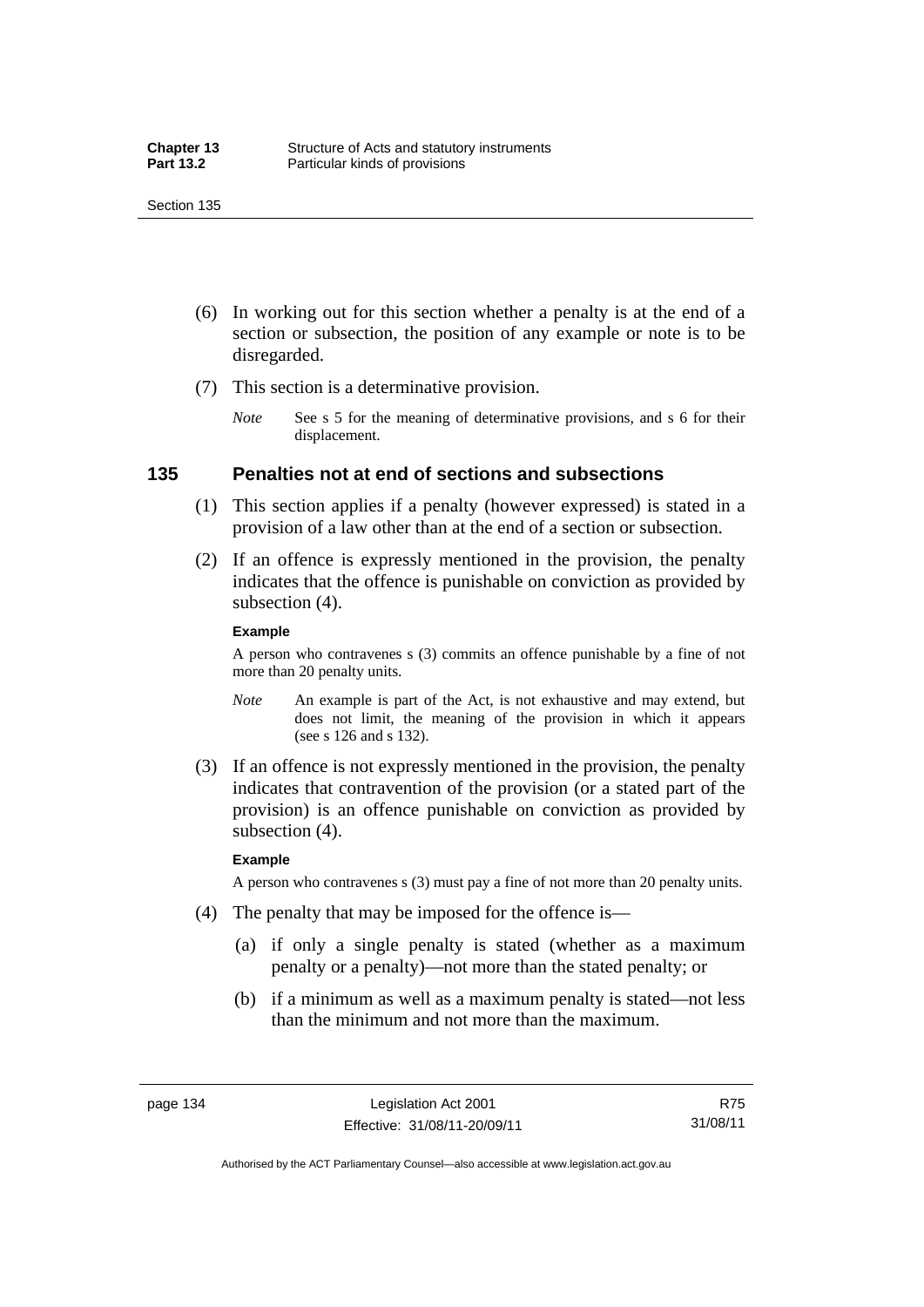- (5) In working out for this section whether a penalty is at the end of a section or subsection, the position of any example or note is to be disregarded.
- (6) This section is a determinative provision.
	- *Note* See s 5 for the meaning of determinative provisions, and s 6 for their displacement.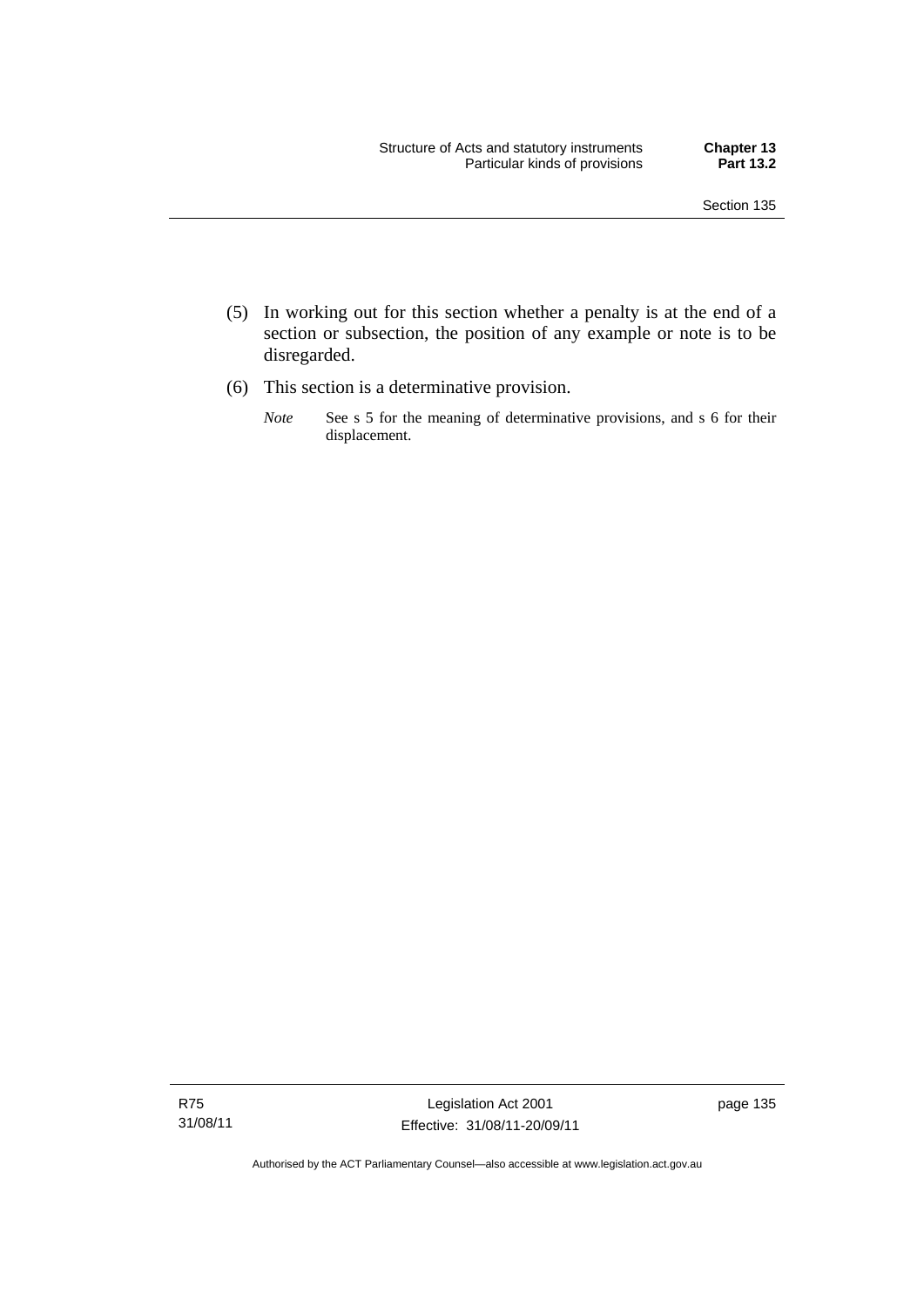Section 136

# **Chapter 14 Interpretation of Acts and statutory instruments**

# **Part 14.1 Purpose and scope**

### **136 Meaning of** *Act***—ch 14**

In this chapter:

*Act* includes a statutory instrument.

*Note* Section 7 (3) provides that a reference to an Act includes a reference to a provision of an Act. Section 13 (3) provides that a reference to a statutory instrument includes a reference to a provision of a statutory instrument.

# **137 Purpose and scope—ch 14**

- (1) The purpose of this chapter is to provide guidance about the interpretation of Acts.
- (2) This chapter is not intended to be a comprehensive statement of the law of interpretation applying to Acts.
- (3) In particular, this chapter assumes that common law presumptions operate in conjunction with this chapter.
- (4) Subsection (3) also applies to common law presumptions that come into existence after the commencement of this chapter.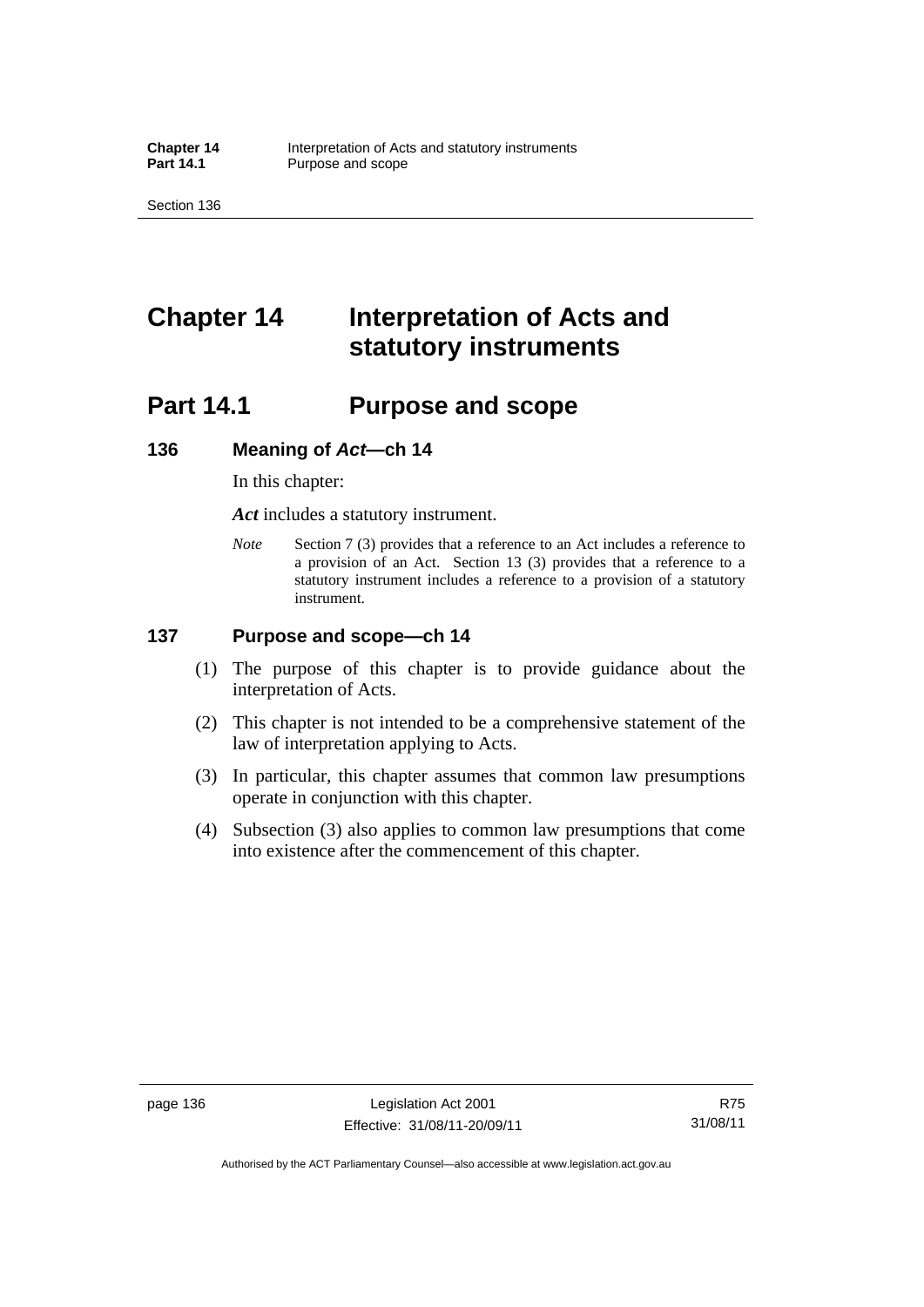# **Part 14.2 Key principles of interpretation**

# **138 Meaning of** *working out the meaning of an Act***—pt 14.2**

In this part:

*working out the meaning of an Act* means—

- (a) resolving an ambiguous or obscure provision of the Act; or
- (b) confirming or displacing the apparent meaning of the Act; or
- (c) finding the meaning of the Act when its apparent meaning leads to a result that is manifestly absurd or is unreasonable; or
- (d) finding the meaning of the Act in any other case.

# **139 Interpretation best achieving Act's purpose**

- (1) In working out the meaning of an Act, the interpretation that would best achieve the purpose of the Act is to be preferred to any other interpretation.
- (2) This section applies whether or not the Act's purpose is expressly stated in the Act.
	- *Note* The *Human Rights Act 2004*, s 30 (1) (which is about interpreting legislation to be consistent with human rights) is also relevant to interpreting territory laws.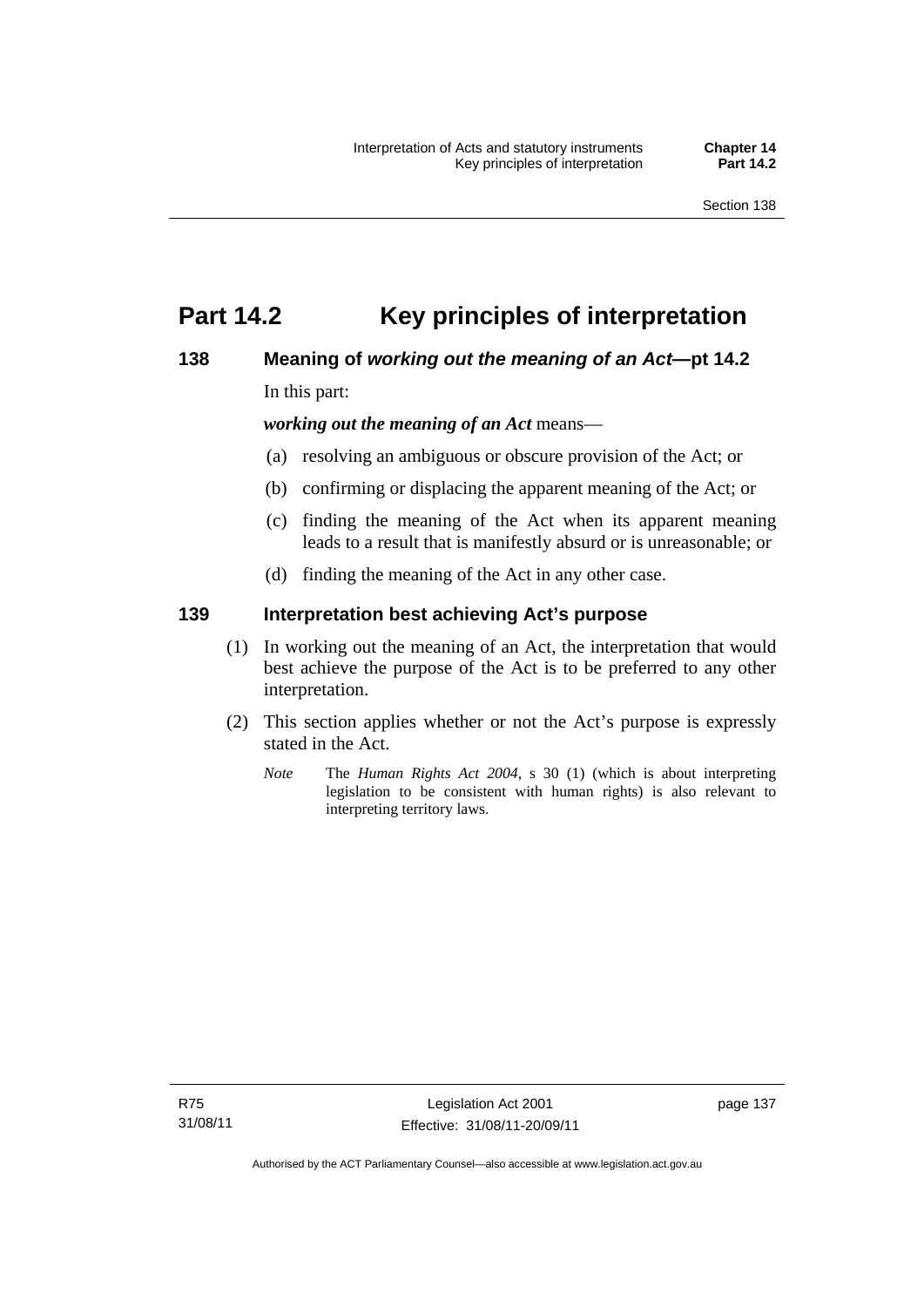# **140 Legislative context**

In working out the meaning of an Act, the provisions of the Act must be read in the context of the Act as a whole.

#### **Examples**

- 1 The long title of an Act provides that it is an Act to give certain benefits to the holders of pensioner cards. Section 4 provides 'This Act applies to a holder of a pensioner card'. Section 22 provides that the commissioner may grant 'a person' an exemption from payment of rates. The Act does not contain a definition of 'person'. Section 22 must be read in the context of the Act as a whole so that the commissioner may only grant exemptions to people who are holders of pensioner cards.
- 2 The *Drug Testing Regulation 2001* (made under the *Drug Testing Act 2000* (hypothetical)), s 6 contains the following heading:

#### **6 Corresponding law—Act, s 100, def** *corresponding law*

The heading indicates that the section has been made for the definition of *corresponding law* in the *Drug Testing Act 2000*, s 100.

- 3 Section 12 (1) of a subordinate law refers to 'a non-conviction order under the *Crimes (Sentencing) Act 2005*'. No other kind of order is mentioned in the section and the word 'order' is not otherwise defined in the subordinate law. Subsections (2), (4), (7) and (9) of the same section, which only refer to 'the order', are to be understood as referring to the order mentioned in s (1).
- *Note 1* See s 126 and s 127 for material that is, or is not, part of an Act or statutory instrument.
- *Note 2* An example is part of the Act, is not exhaustive and may extend, but does not limit, the meaning of the provision in which it appears (see s 126 and s 132).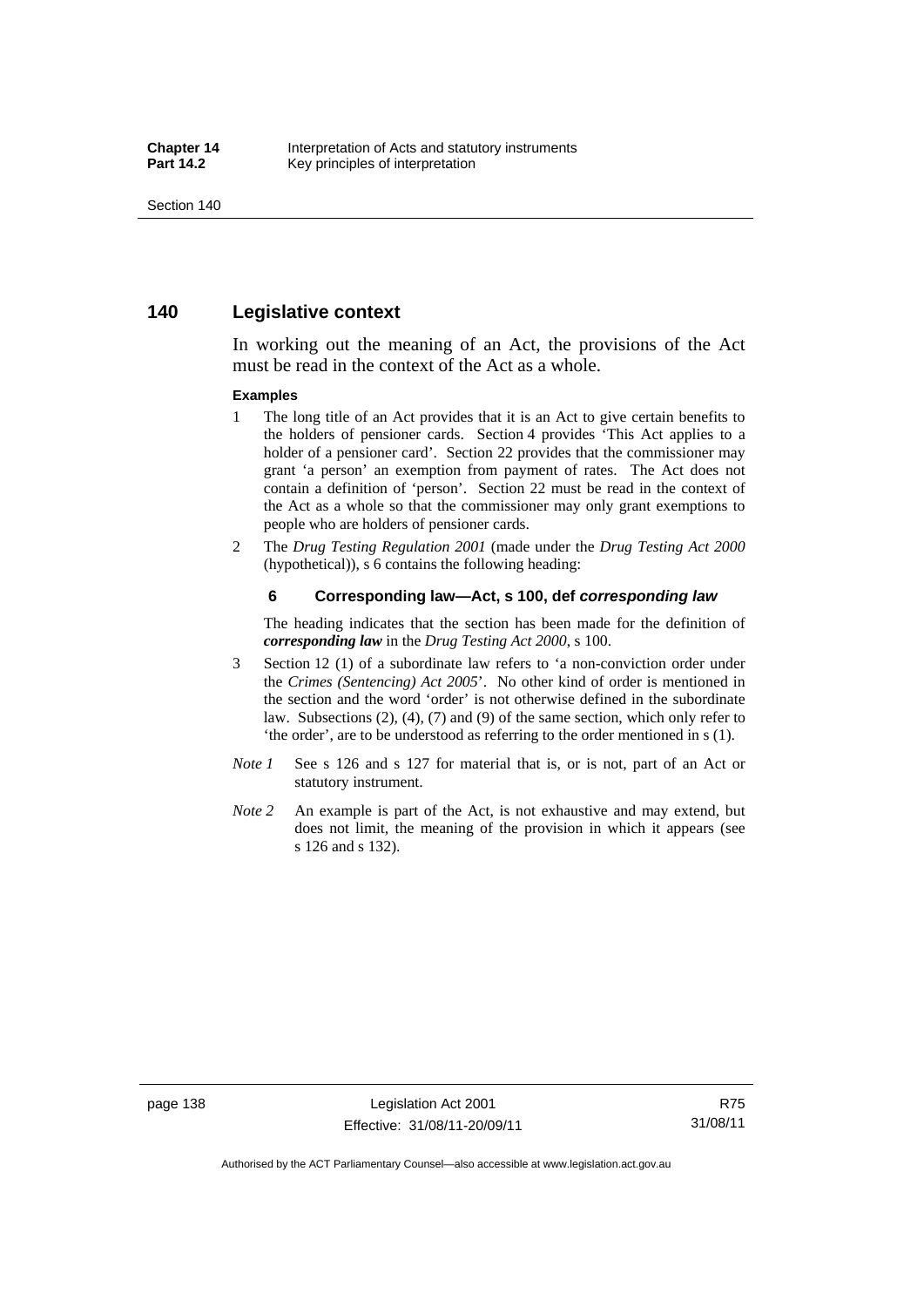# **141 Non-legislative context generally**

- (1) In working out the meaning of an Act, material not forming part of the Act may be considered.
	- *Note 1* See s 146 for the meaning of *may* and *must*.
	- *Note* 2 See s 126 and s 127 for material that is, or is not, part of an Act or statutory instrument.
	- *Note 3* See s 142 for material that may be considered in working out the meaning of an Act or statutory instrument.
- (2) In deciding whether material not forming part of an Act should be considered in working out the meaning of the Act, and the weight to be given to the material, the following matters must be taken into account:
	- (a) the desirability of being able to rely on the ordinary meaning of the Act, having regard to the purpose of the Act and the provisions of the Act read in the context of the Act as a whole;
	- (b) the undesirability of prolonging proceedings without compensating advantage;
	- (c) the accessibility of the material to the public.
- (3) Subsection (2) does not limit the matters that may be taken into account.
- (4) For subsection (2) (c), material in the register is taken to be accessible to the public.
	- *Note* The register is the ACT legislation register (see dict, pt 2, def *register*).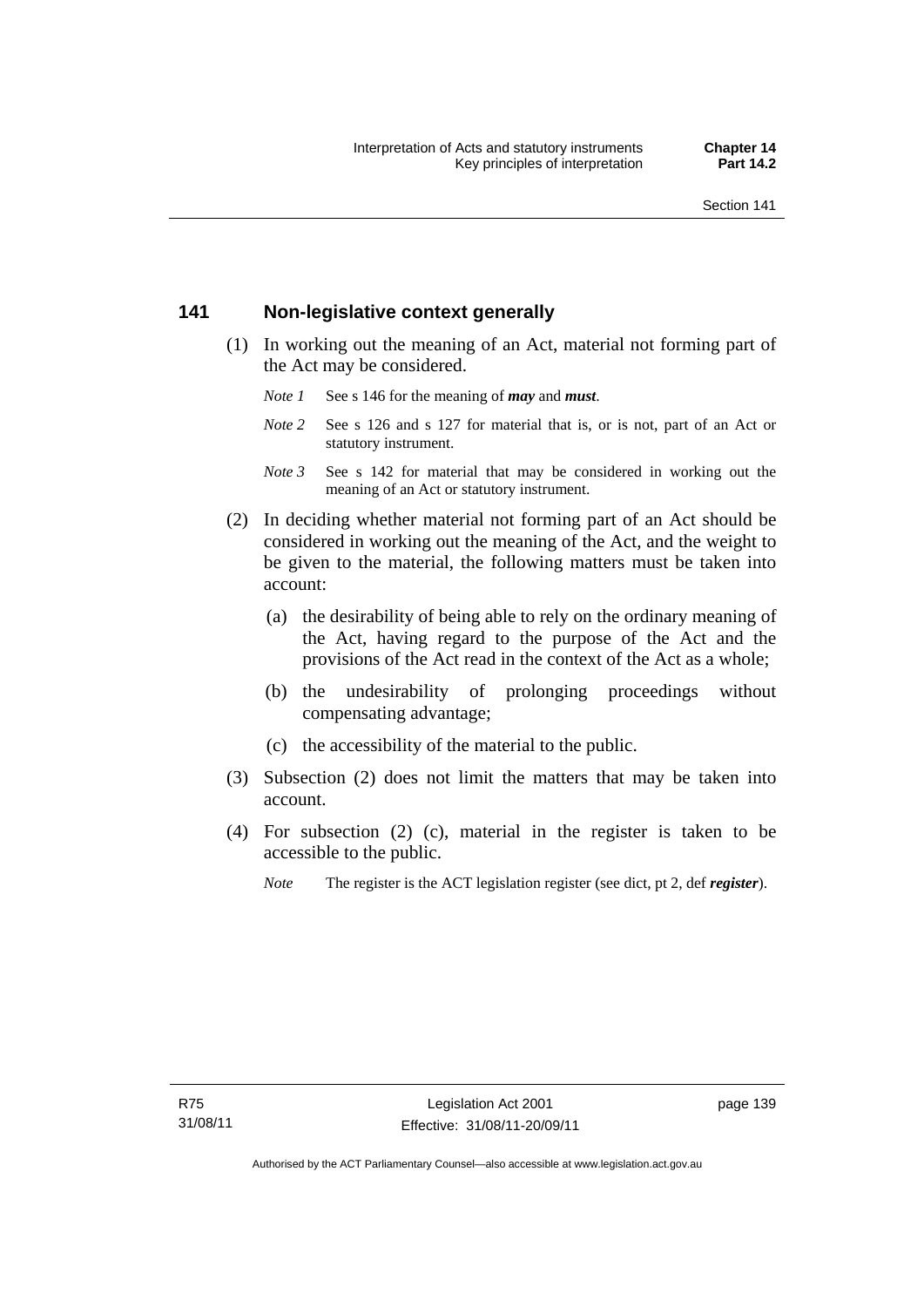# **142 Non-legislative context—material that may be considered**

- (1) In working out the meaning of an Act, material mentioned in table 142, column 2 may be considered.
- (2) In working out the meaning of a statutory instrument, material mentioned in table 142, column 3 may be considered.
- (3) This section does not limit the material that may be considered in working out the meaning of an Act or statutory instrument.

#### **Table 142**

| column 1 | column <sub>2</sub>                                                                                                                                                                                       | column 3                                                                                                                                                                                                                                                                                                                                                                                                              |
|----------|-----------------------------------------------------------------------------------------------------------------------------------------------------------------------------------------------------------|-----------------------------------------------------------------------------------------------------------------------------------------------------------------------------------------------------------------------------------------------------------------------------------------------------------------------------------------------------------------------------------------------------------------------|
| item     | Act                                                                                                                                                                                                       | statutory instrument                                                                                                                                                                                                                                                                                                                                                                                                  |
| 1        | material not forming part of the<br>Act contained in an authorised<br>version of the Act<br><i>Note</i> See ch 3 (Authorised versions<br>and evidence of laws and<br>legislative material).               | material not forming part of the statutory<br>instrument contained in an authorised version<br>of the instrument<br>See ch 3 (Authorised versions and evidence)<br><i>Note</i><br>of laws and legislative material).                                                                                                                                                                                                  |
| 2        | any relevant report of a royal<br>commission, law reform<br>commission, committee of inquiry<br>or other similar entity that was<br>presented to the Legislative<br>Assembly before the Act was<br>passed | any relevant report of a royal commission,<br>law reform commission, committee of<br>inquiry or other similar entity that was<br>presented to the Legislative Assembly—<br>if the statutory instrument was<br>(a)<br>presented to the Assembly—before<br>the end of 6 sitting days after the<br>day the instrument was presented to<br>the Assembly; or<br>(b)<br>in any other case—before the<br>instrument was made |

page 140 Legislation Act 2001 Effective: 31/08/11-20/09/11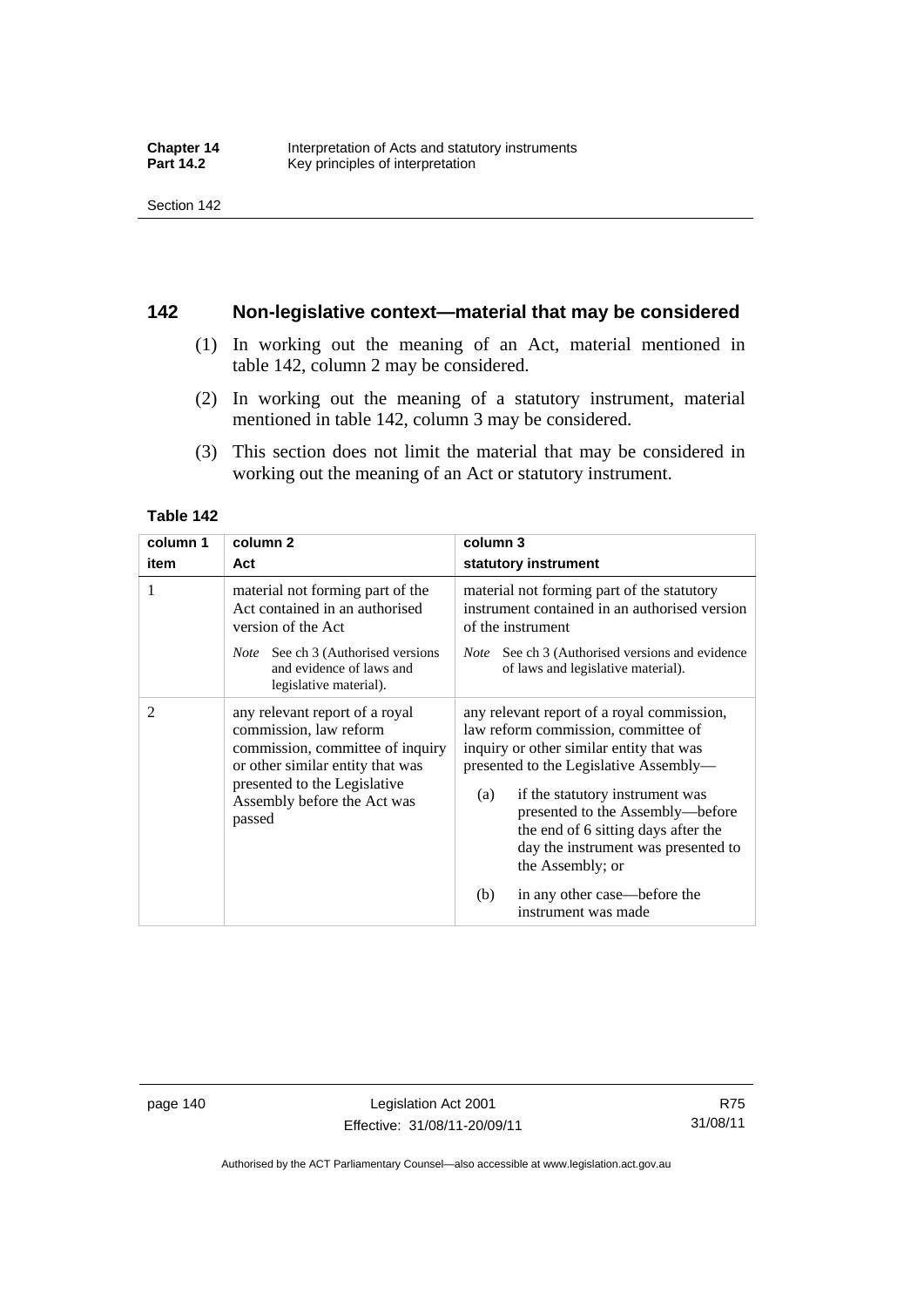| column 1<br>item | column <sub>2</sub><br>Act                                                                                                                                                                                 | column 3<br>statutory instrument                                                                                                                                                                                                                                                                                                                  |
|------------------|------------------------------------------------------------------------------------------------------------------------------------------------------------------------------------------------------------|---------------------------------------------------------------------------------------------------------------------------------------------------------------------------------------------------------------------------------------------------------------------------------------------------------------------------------------------------|
| 3                | any relevant report of a committee<br>of the Legislative Assembly that<br>was made to the Assembly before<br>the Act was passed                                                                            | any relevant report of a committee of the<br>Legislative Assembly that was made to the<br>Assembly-<br>if the statutory instrument was<br>(a)<br>presented to the Assembly-before<br>the end of 6 sitting days after the<br>day the instrument was presented to<br>the Assembly; or<br>(b)<br>in any other case—before the<br>instrument was made |
| $\overline{4}$   | any explanatory statement<br>(however described) for the bill<br>that became the Act, or any other<br>relevant document, that was<br>presented to the Legislative<br>Assembly before the Act was<br>passed | if the statutory instrument was presented to<br>the Legislative Assembly-any explanatory<br>statement (however described) for the<br>instrument, or any other relevant document,<br>that was presented to the Legislative<br>Assembly before the end of 6 sitting days<br>after the instrument was presented to the<br>Assembly                   |
| 5                | the presentation speech made to<br>the Legislative Assembly during<br>the passage of the bill that became<br>the Act                                                                                       | if the statutory instrument was presented to<br>the Legislative Assembly by a member of the<br>Assembly—any presentation speech made to<br>the Assembly                                                                                                                                                                                           |
| 6                | official reports of proceedings in<br>the Legislative Assembly in<br>relation to the bill that became the<br>Act                                                                                           | if the statutory instrument was presented to<br>the Legislative Assembly-official reports of<br>proceedings in the Legislative Assembly in<br>relation to the statutory instrument                                                                                                                                                                |
| 7                | any relevant treaty or other<br>international agreement to which<br>Australia is a party                                                                                                                   | any relevant treaty or other international<br>agreement to which Australia is a party                                                                                                                                                                                                                                                             |

# **143 Law stating material for consideration in working out meaning**

 (1) If a relevant law provides that stated material may or must be considered in working out the meaning of an Act or statutory instrument, that does not by implication prevent other material of

| R75      | Legislation Act 2001         | page 141 |
|----------|------------------------------|----------|
| 31/08/11 | Effective: 31/08/11-20/09/11 |          |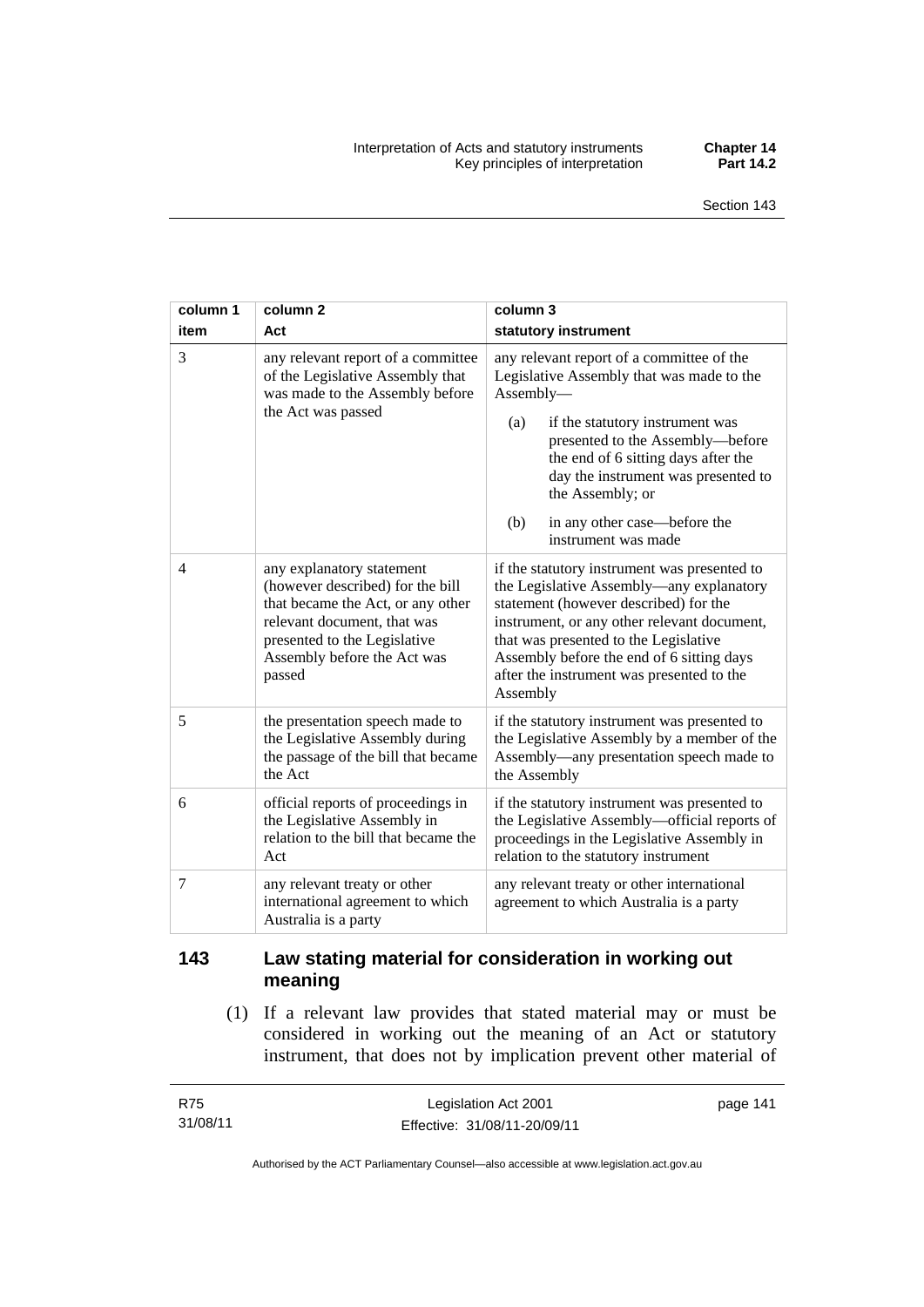the same or similar kind being considered in working out the meaning of the Act or instrument.

#### **Example**

The *Computer Crime Act 2000* (hypothetical) contains the following provision:

#### **4 Report may be used as an aid to interpretation**

The *Community Law Reform Report on Computer Crime* (CLRC No X) may be considered in working out the meaning of this Act.

This does not limit access to other non-legislative material of the same or a similar kind for working out the meaning of the *Computer Crime Act 2000*.

- *Note* An example is part of the Act, is not exhaustive and may extend, but does not limit, the meaning of the provision in which it appears (see s 126 and s 132).
- (2) In this section:

*relevant law* means—

- (a) in working out the meaning of an Act—the Act or another Act; or
- (b) in working out the meaning of a statutory instrument made under an Act—the Act, another Act or the instrument; or
- (c) in working out the meaning of a statutory instrument made under another statutory instrument—an Act or either instrument.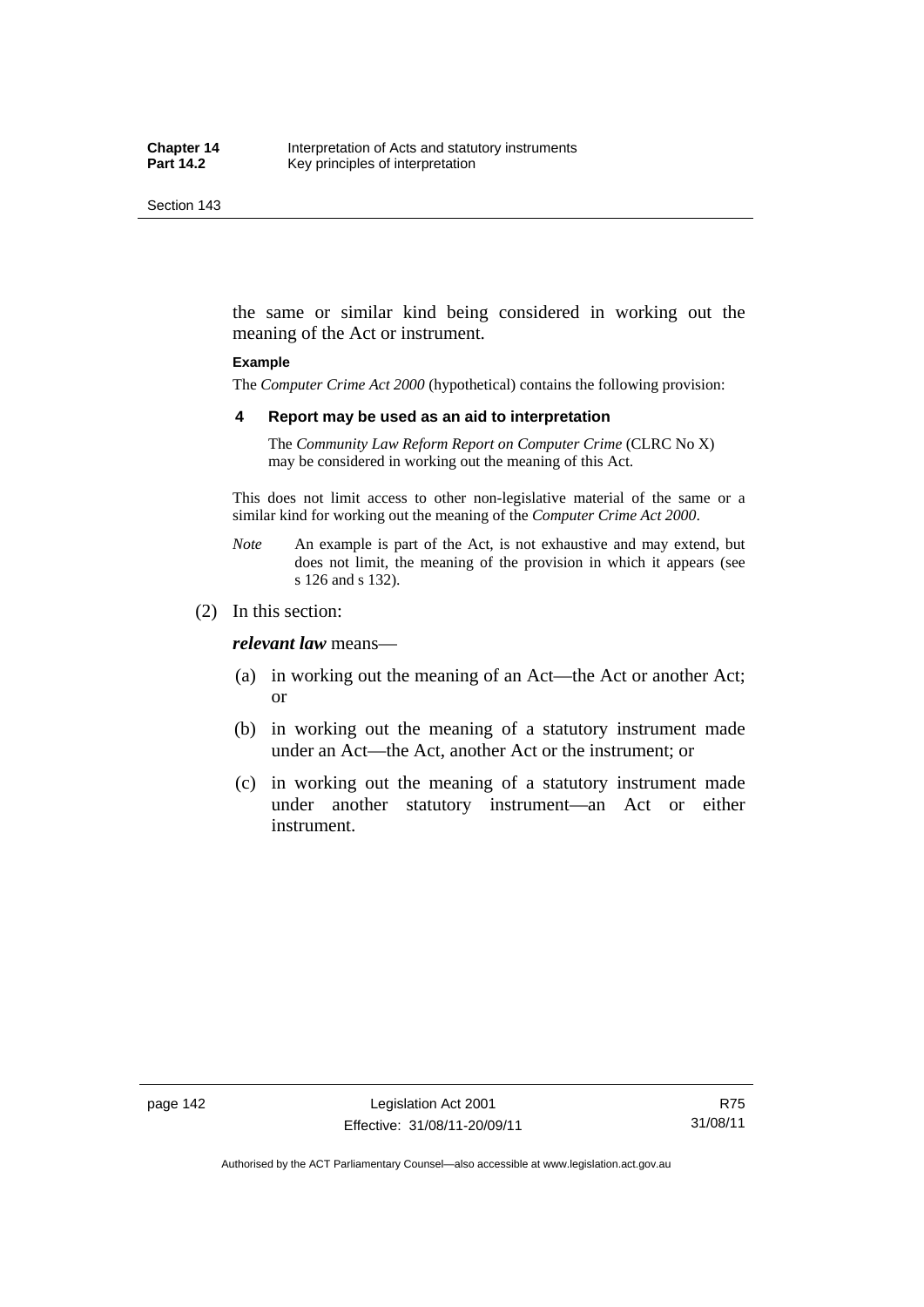# **Chapter 15 Aids to interpretation**

# **Part 15.1 General**

# **144 Meaning of commonly-used terms**

A definition in the dictionary, part 1 applies to all Acts and statutory instruments.

*Note* See s 130 for the def *definition* and s 131 for provisions about signpost definitions.

# **145 Gender and number**

In an Act or statutory instrument—

- (a) words indicating a gender include every other gender; and
- (b) words in the singular number include the plural and words in the plural number include the singular.

# **146 Meaning of** *may* **and** *must*

(1) In an Act or statutory instrument, the word *may*, or a similar term, used in relation to a function indicates that the function may be exercised or not exercised, at discretion.

- (2) In an Act or statutory instrument, the word *must*, or a similar term, used in relation to a function indicates that the function is required to be exercised.
- (3) This section is a determinative provision so far as it applies to an applicable law or an applicable provision.
	- *Note* See s 5 for the meaning of determinative provisions, and s 6 for their displacement.
- (4) In this section:

*Note Function* is defined in the dictionary, pt 1 to include authority, duty and power.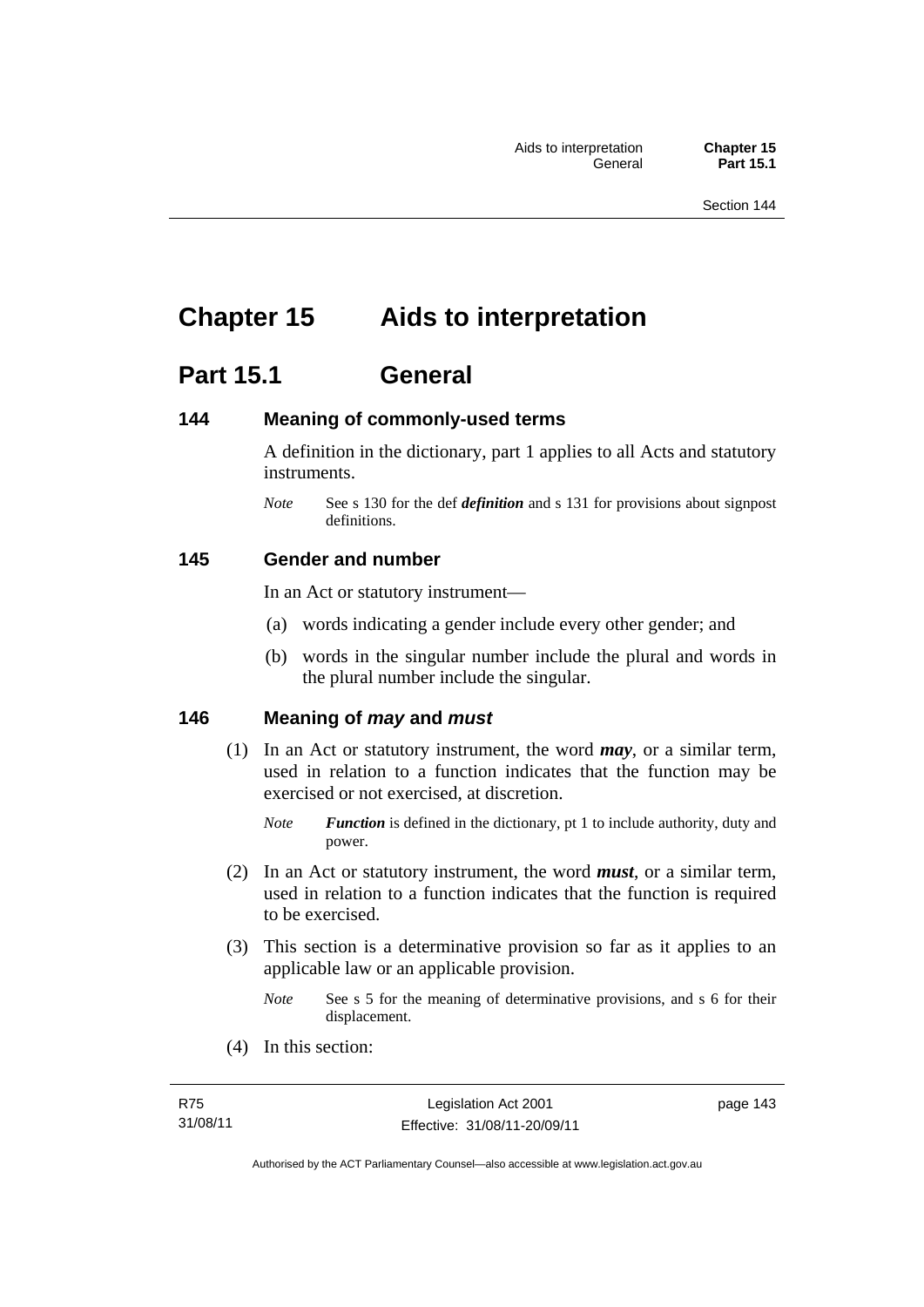Section 147

*applicable law* means an Act enacted, or statutory instrument made, after the application date.

*applicable provision* means a provision inserted after the application date into an Act or statutory instrument that is not an applicable law.

*application date* means—

- (a) for an Act, subordinate law or disallowable instrument— 1 January 2000; and
- (b) for any other statutory instrument—1 January 2006.

*inserted*, for a provision, includes inserted in substitution for another provision.

# **147 Changes of drafting practice not to affect meaning**

 (1) The purpose of this section is to encourage the making of progressive improvements in the form of the statute book without inadvertently changing the substantive effect of the law.

*Note* See also s 96 (Relocated provisions).

- (2) This is to be achieved particularly by updating the language and structure of Acts and statutory instruments to replace older forms of legislative expression with forms reflecting current legislative drafting practice.
- (3) If an Act or statutory instrument is amended so that it contains an older form of legislative expression in a provision and a newer form in another, the ideas in the 2 provisions must not be regarded as different only because different words are used or the provisions are structured in different ways.
- (4) Subsection (3) also applies if the provisions are in different Acts or statutory instruments.
- (5) Also, if an Act or statutory instrument is amended so that a provision containing an older form of legislative expression is replaced (whether or not in the same position) by a provision in a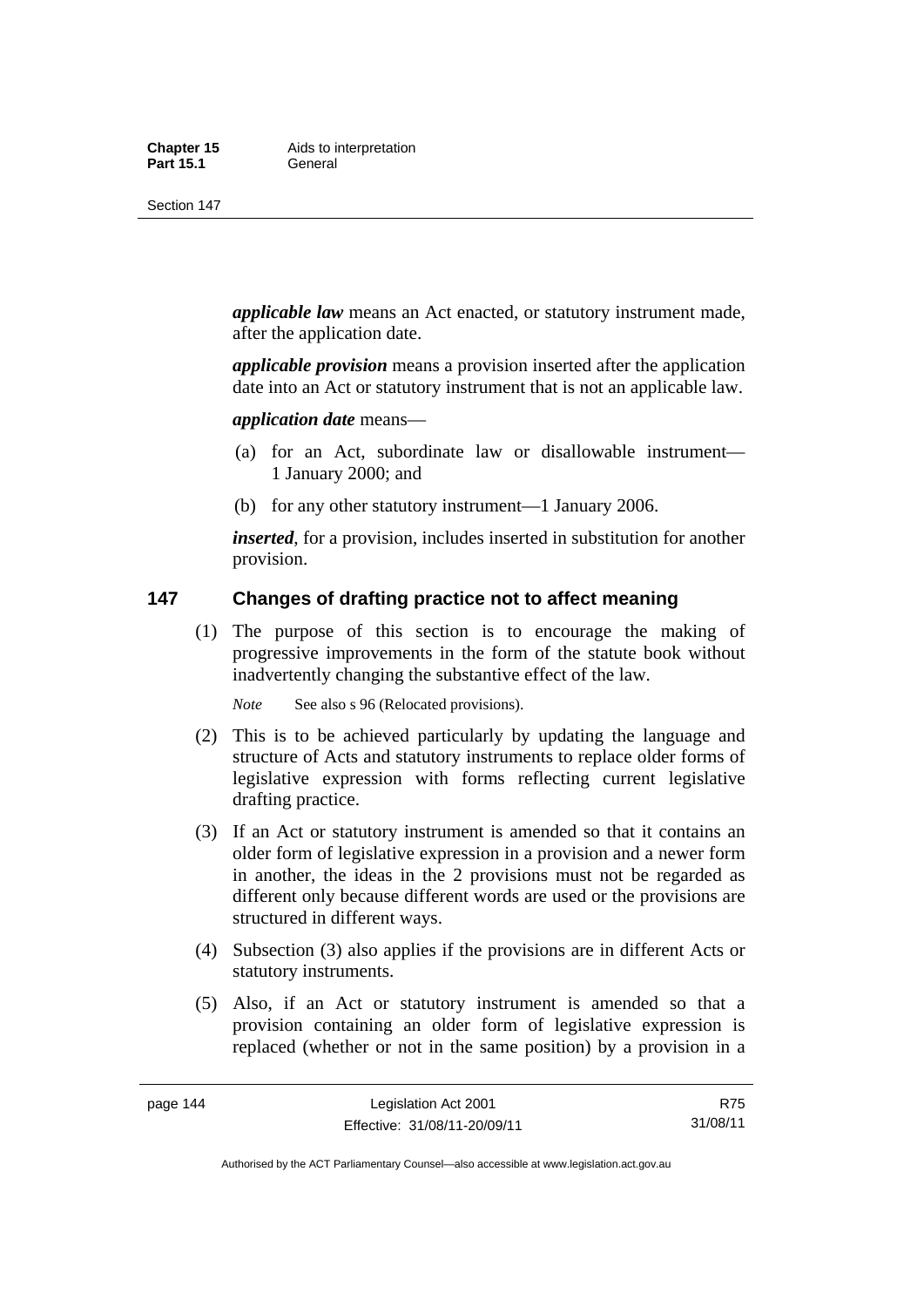newer form, the ideas in the 2 provisions must not be regarded as different only because different words are used or the provisions are structured in different ways.

- (6) In deciding whether the ideas are different, regard must be had to the context and history of the 2 provisions.
- (7) Subsection (6) does not limit the matters to which regard may be had.
- (8) This section is a determinative provision.
	- *Note* See s 5 for the meaning of determinative provisions, and s 6 for their displacement.

# **148 Terms used in instruments have same meanings as in authorising laws**

Terms used in a statutory instrument have the same meanings as they have, from time to time, in the Act or statutory instrument (the *authorising law*), or the relevant provisions of the authorising law, under which the instrument is made or in force.

# **149 Age in years**

For an Act or statutory instrument, a person is an age in years at the beginning of the person's birthday for the age.

# **150 Measurement of distance**

In applying an Act or statutory instrument, distance is to be measured in a straight line on a horizontal plane.

# **151 Working out periods of time generally**

- (1) This section applies in working out periods of 1 day or longer for an Act or statutory instrument, whether the period is a period in the future or the past.
	- *Note 1* The following definitions in the dictionary, pt 1 are also relevant to periods of time: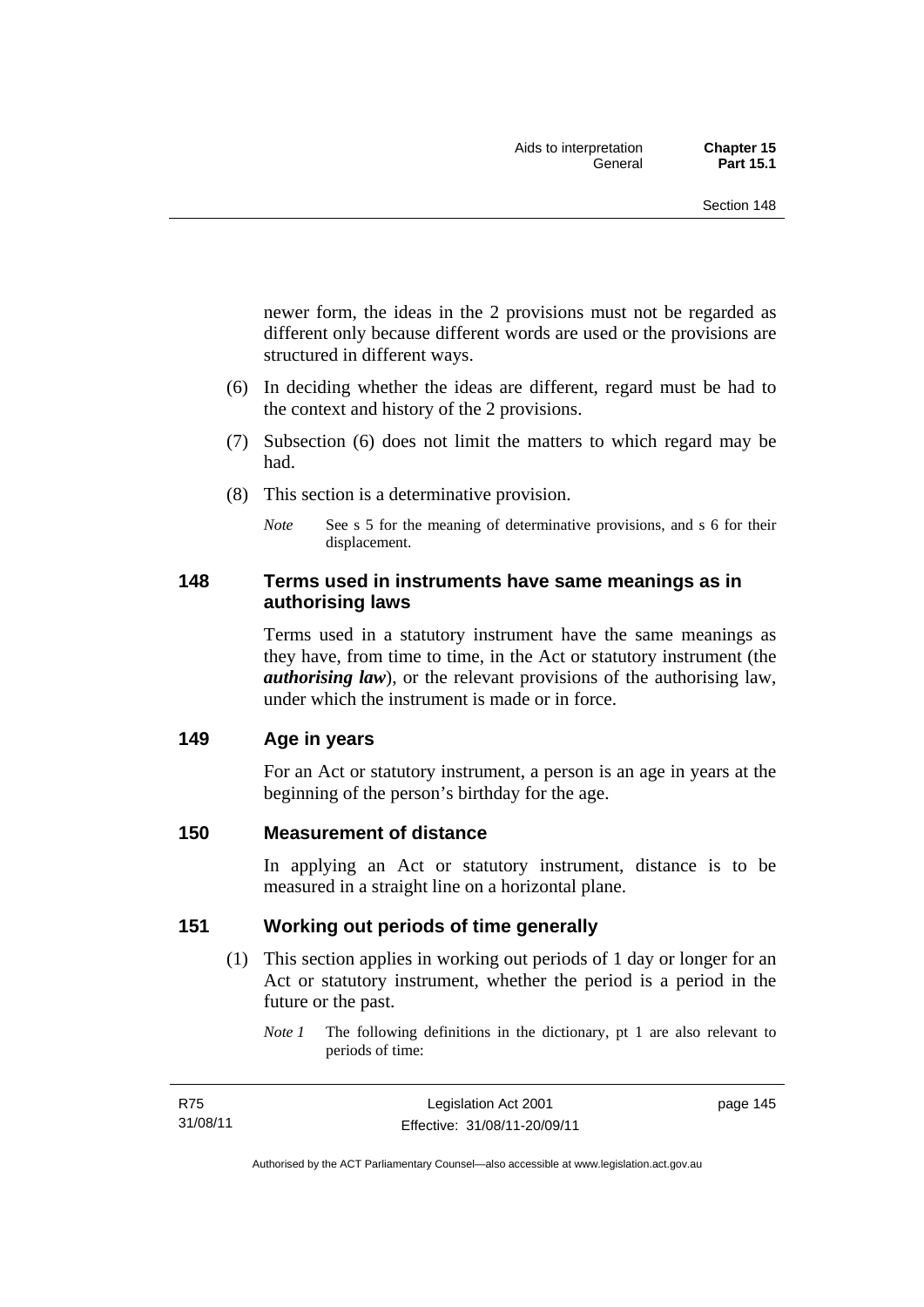Part 15.1 **General** 

**Chapter 15** Aids to interpretation

Section 151

- *business day*
- *calendar month*
- *calendar year*
- *financial year*
- *midnight*
- *month*
- *named month*
- *quarter*
- *working day*
- *year*.



- (2) A period of time described as beginning at, on or with a stated day, act or event includes the stated day or the day of the stated act or event.
- (3) A period of time described as beginning from or after a stated day, act or event does not include the stated day or the day of the stated act or event.
- (4) A period of time described as ending at, by, on or with, or as continuing to or until, a stated day, act or event includes the stated day or the day of the stated act or event.
- (5) A period of time described as ending before a stated day, act or event does not include the stated day or the day of the stated act or event.
- (6) A reference to a number of days between 2 events does not include the days when the events happen.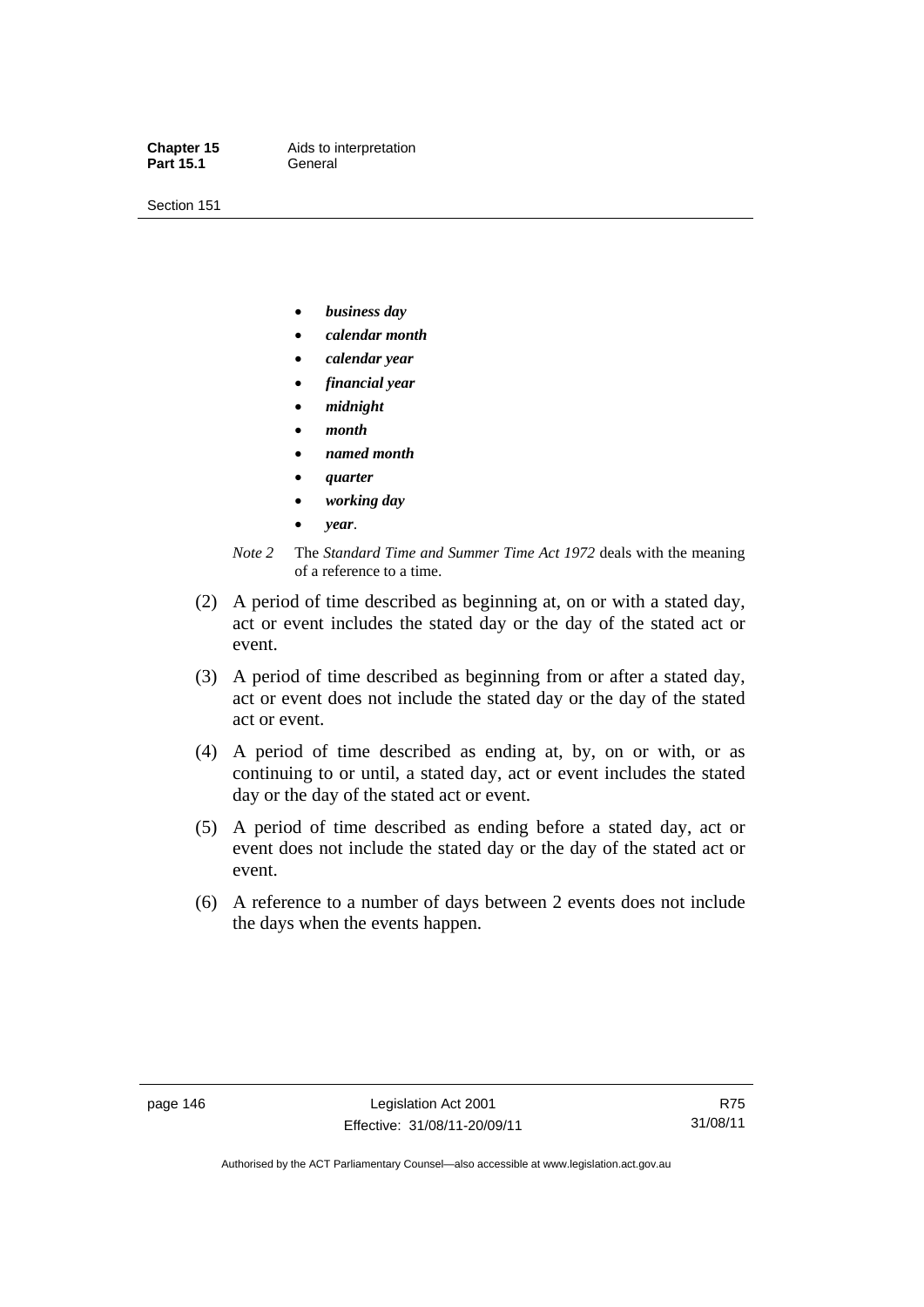#### **Example**

A court rule requires a notice of motion to be served 2 days before the return date for the application. If the return date is Friday, that day and the day the application is served are not counted in working out the 2 days. For service to be valid, the application must be served on or before the Tuesday before the return date.

- *Note* An example is part of the Act, is not exhaustive and may extend, but does not limit, the meaning of the provision in which it appears (see Legislation Act, s 126 and s 132).
- (7) Despite subsection (3), if, under an Act or statutory instrument, something must or may be done within a particular period of time after a stated day, the thing may be done on the stated day.
- (8) This section is a determinative provision so far as it applies to an applicable law or applicable provision.
	- *Note* See s 5 for the meaning of determinative provisions, and s 6 for their displacement.
- (9) In this section:

*applicable law* means an Act enacted, or statutory instrument made, after 1 January 2006.

*applicable provision* means a provision inserted after 1 January 2006 into an Act or statutory instrument that is not an applicable law.

*inserted*, for a provision, includes inserted in substitution for another provision.

# **151A Periods of time ending on non-working days**

- (1) This section applies if—
	- (a) under an Act or statutory instrument, something must or may be done on a particular day or within a particular period of time; and
	- (b) the day, or the last day of the period, is not a working day.

page 147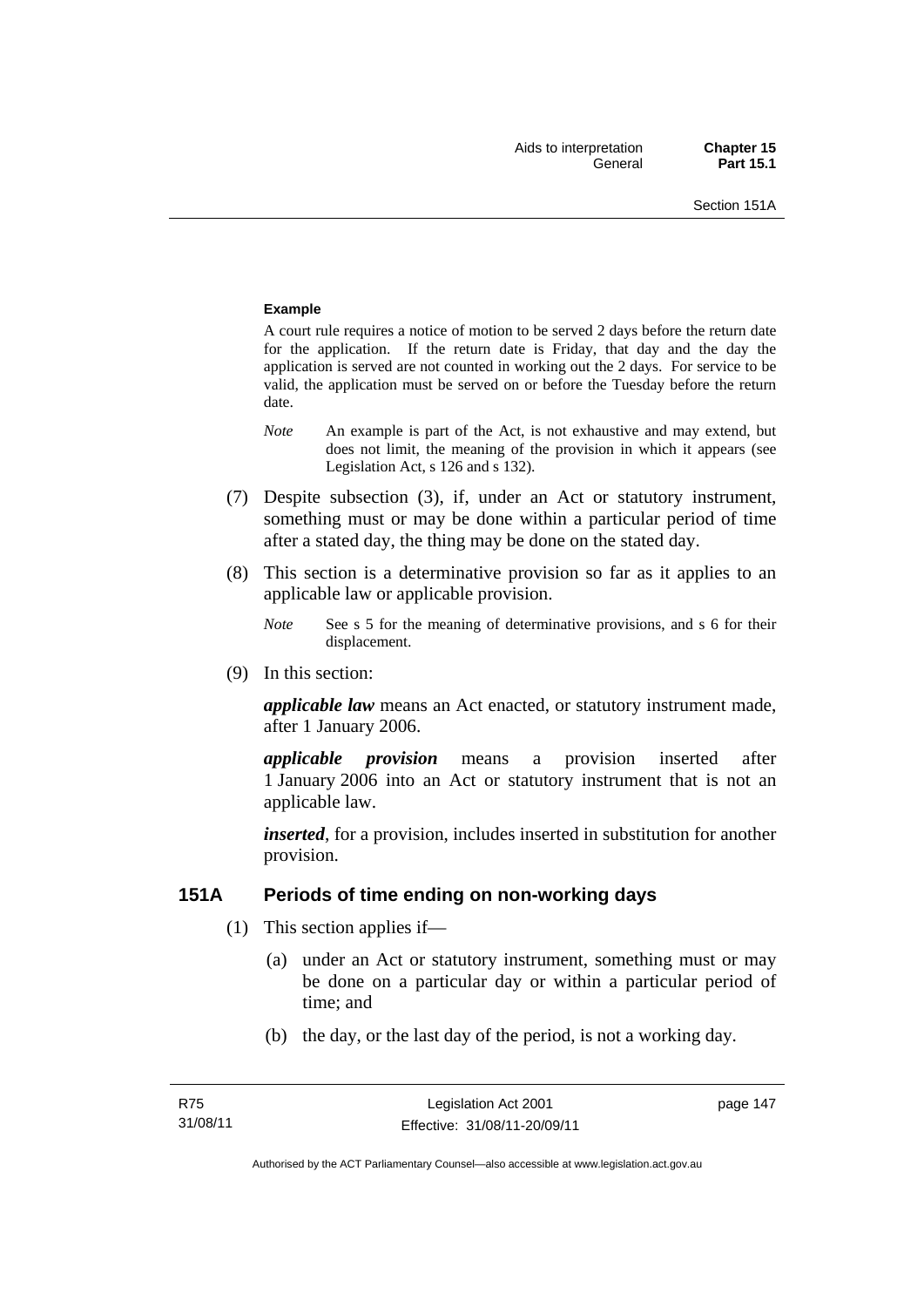Section 151A

- (2) The thing must or may be done on the next day that is a working day.
- (3) This section is a determinative provision so far as it applies to an applicable law or applicable provision.
	- *Note* See s 5 for the meaning of determinative provisions, and s 6 for their displacement.
- (4) In this section:

*applicable law* means an Act enacted, or statutory instrument made, after 1 January 2006.

*applicable provision* means a provision inserted after 1 January 2006 into an Act or statutory instrument that is not an applicable law.

*inserted*, for a provision, includes inserted in substitution for another provision.

*public entity* means—

- (a) a court or tribunal; or
- (b) an administrative unit; or
- (c) a statutory-office holder; or
- (d) any other entity established for a public purpose under a law.

*working day* means—

- (a) for doing something at an office (however described) of a public entity where the thing must or may be done—a day when the office is open; and
- (b) for doing anything else—a day that is not—
	- (i) a Saturday or Sunday; or
	- (ii) a public holiday at the place where the thing must or may be done; or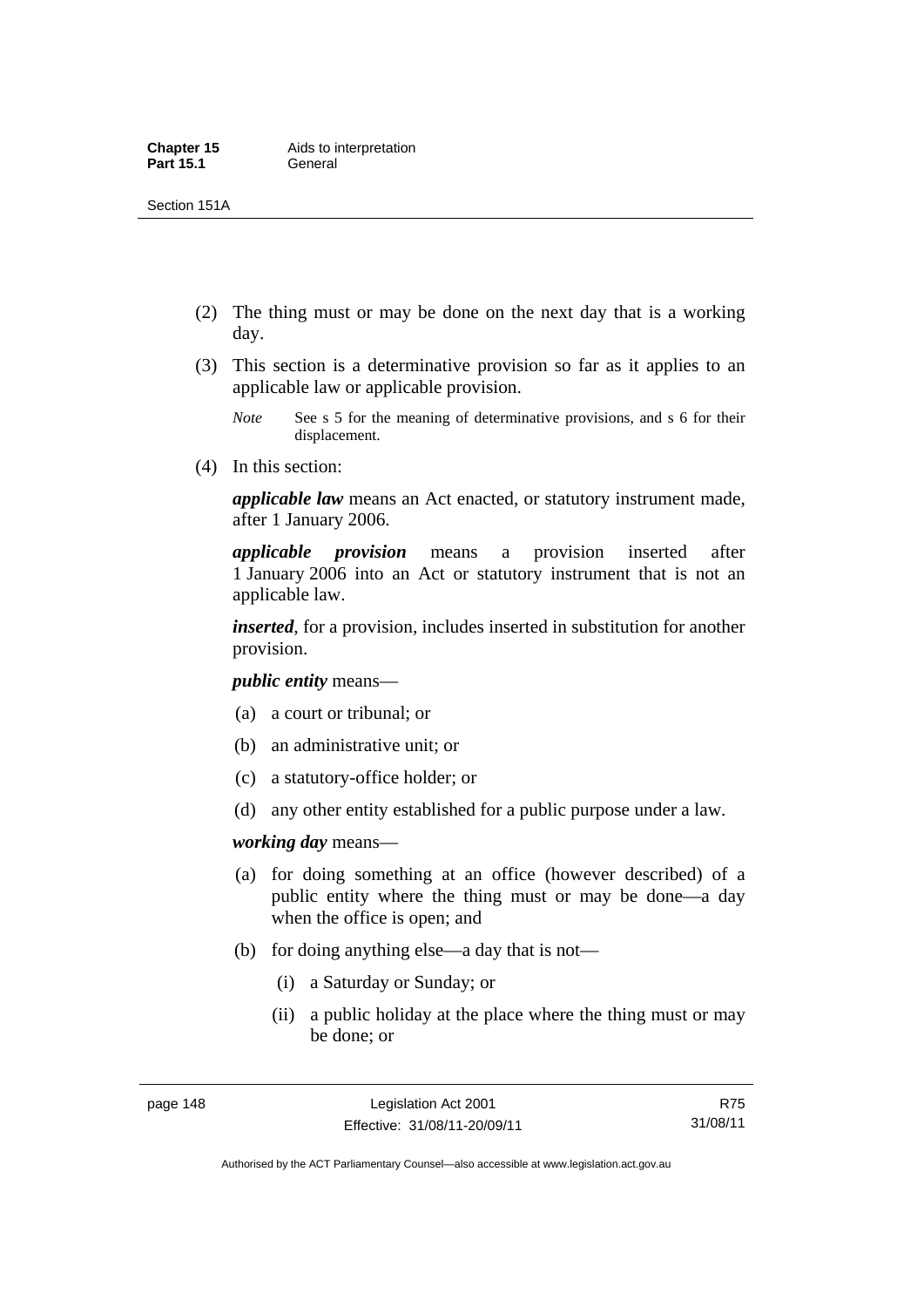(iii) if the thing is to be done by or in relation to an authorised deposit-taking institution—a day observed by the institution as a bank holiday at the place where the thing must or may be done.

#### **Example—par (a)**

filing a document at a court registry

*Note* An example is part of the Act, is not exhaustive and may extend, but does not limit, the meaning of the provision in which it appears (see Legislation Act, s 126 and s 132).

# **151B Doing things for which no time is fixed**

- (1) This section applies if—
	- (a) under an Act or statutory instrument, something must or may be done; but
	- (b) no time is provided for doing the thing.
- (2) The thing must or may be done as soon as possible and as often as needed.

# **151C Power to extend time**

- (1) This section applies if, under an Act or statutory instrument—
	- (a) something must or may be done on a particular day or within a particular period of time; but
	- (b) a court or other entity has power to extend the time (the *relevant time*) for doing the thing.
- (2) A person may apply to the court or other entity for the relevant time to be extended even though the relevant time has ended.
- (3) The court or other entity may extend the relevant time even though the relevant time has ended.
- (4) This section is a determinative provision.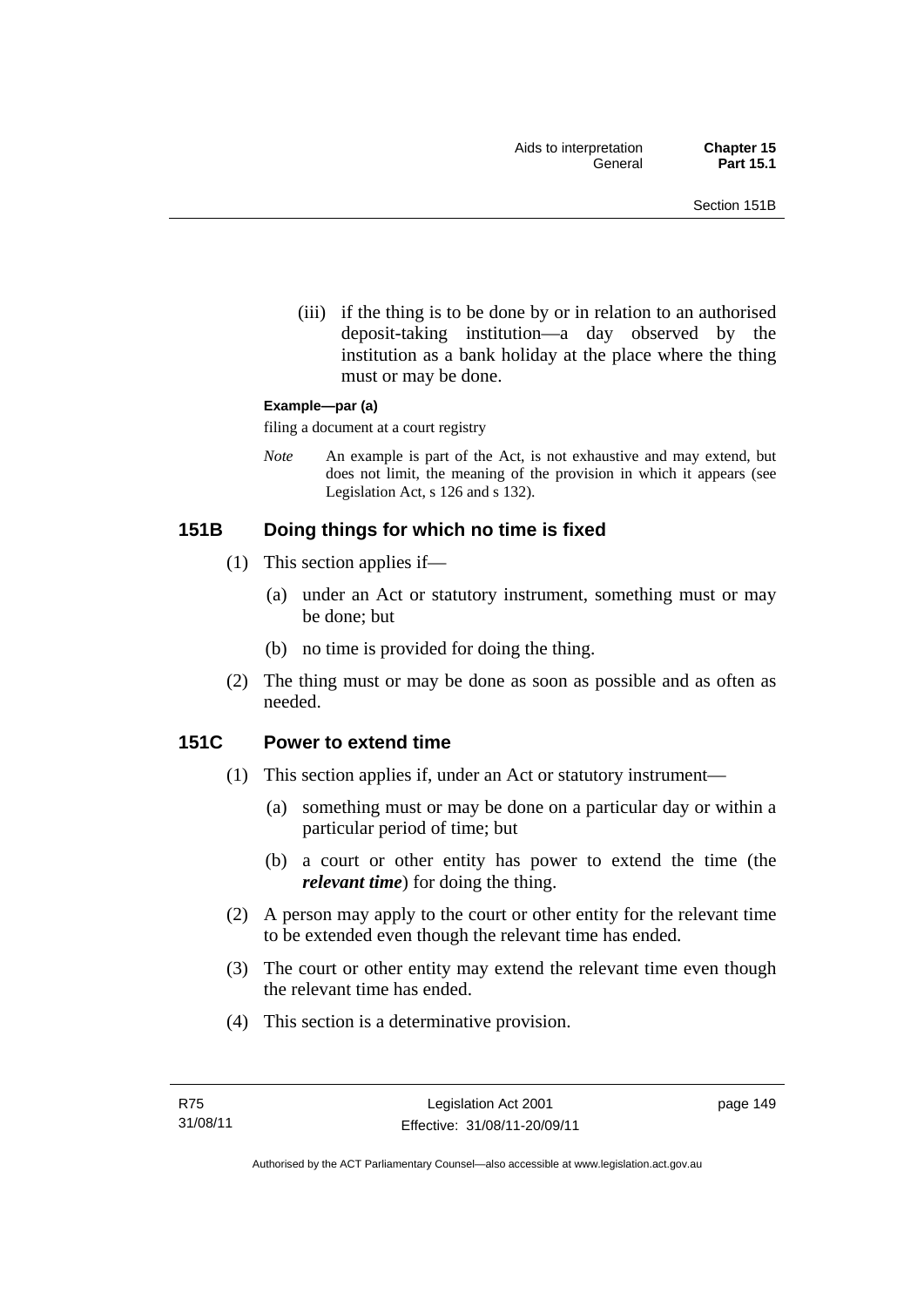- *Note* See s 5 for the meaning of determinative provisions, and s 6 for their displacement.
- (5) This section applies only to an applicable law or applicable provision.
- (6) In this section:

*applicable law* means an Act enacted, or statutory instrument made, after 1 January 2006.

*applicable provision* means a provision inserted after 1 January 2006 into an Act or statutory instrument that is not an applicable law.

*inserted*, for a provision, includes inserted in substitution for another provision.

# **152 Continuing effect of obligations**

If, under a provision of an Act or statutory instrument, an act is required to be done, the obligation to do the act continues until the act is done even if—

- (a) the provision required the act to be done within a particular period or before a particular time, and the period has ended or the time has passed; or
- (b) someone has been convicted of an offence in relation to failure to do the act.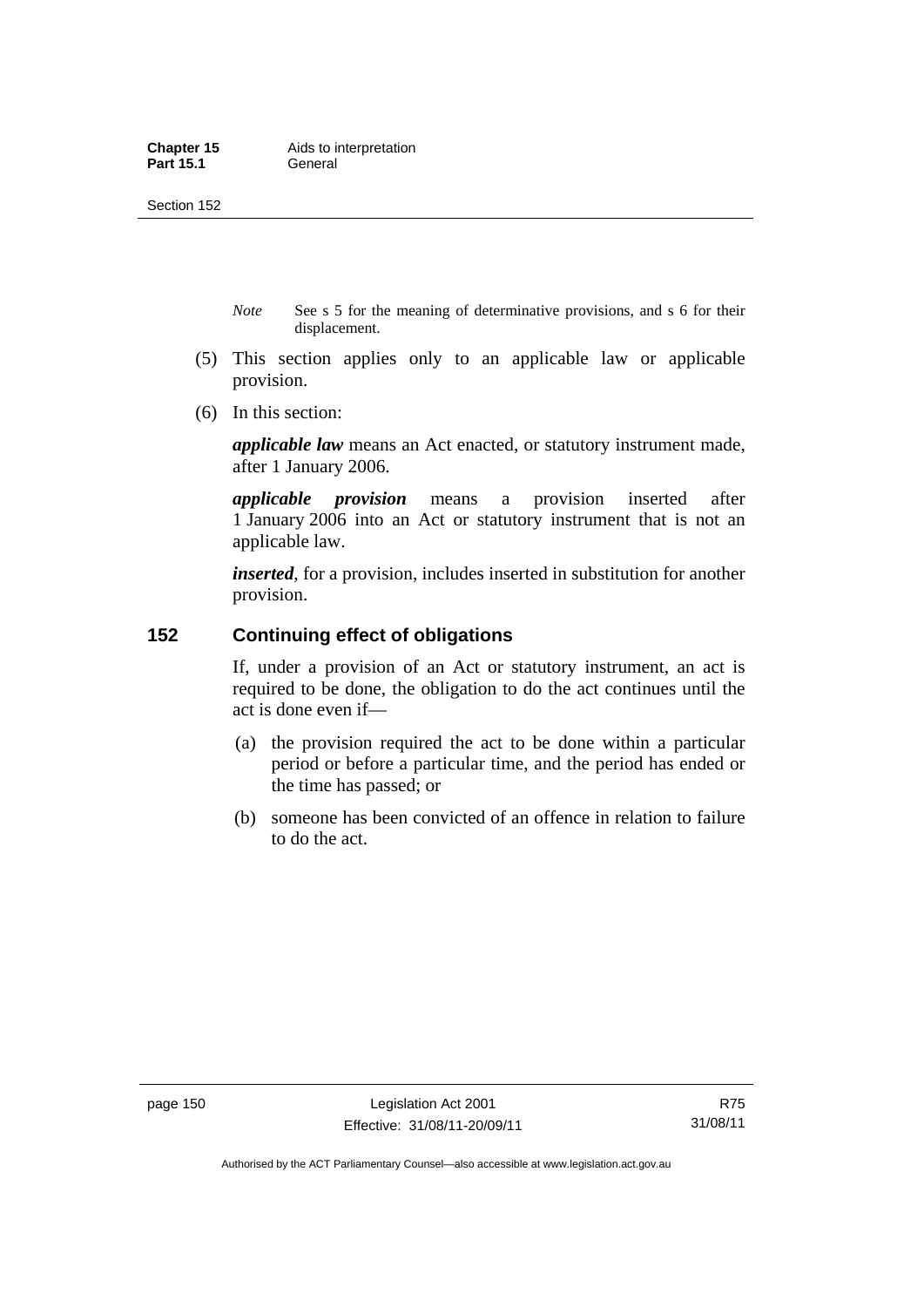# **Part 15.2 Definitions**

*Note* See also s 130 (What is a definition?), s 131 (Signpost definitions) and s 148 (Terms used in instruments have same meanings as in authorising laws).

# **155 Definitions apply subject to contrary intention**

- (1) A definition in an Act or statutory instrument applies except so far as the contrary intention appears.
- (2) This section is a determinative provision.
	- *Note* See s 5 for the meaning of determinative provisions, and s 6 for their displacement.

# **156 Application of definitions in dictionaries and sections**

 (1) A definition in the dictionary to an Act or statutory instrument applies to the entire Act or instrument unless the Act or instrument provides for the definition to have a more limited application.

### **Examples**

- 1 The dictionary to the *ABC Act 1999* includes the signpost definition '*x*—see the *XYZ Act 1998*, section 3.'. There is nothing in the *ABC Act 1999* indicating the intended application of the definition of  $x$ . The definition of  $x$ in the *XYZ Act 1998*, s 3, therefore, applies to the entire *ABC Act 1999*.
- 2 In an Act, the word *z* is defined in the dictionary. The definition provides, in part, that '*z*, in part 4 (Registration of vehicles), means ...'. The definition of *z* applies only to pt 4.
- 3 In pt 6 of an Act (which is headed 'Part 6 Complaints'), the word *a* is defined in s 50. The section is not divided into subsections but contains a number of definitions. Section 50 begins with the words 'In this part:'. However, the dictionary to the Act contains the following definition:

*a*—see section 50.

The definition of *a* applies to the entire Act (compare s (2) example 2).

*Note 1* See s 144 (Meaning of commonly-used terms) for the application of the definitions in this Act, dict, pt 1.

page 151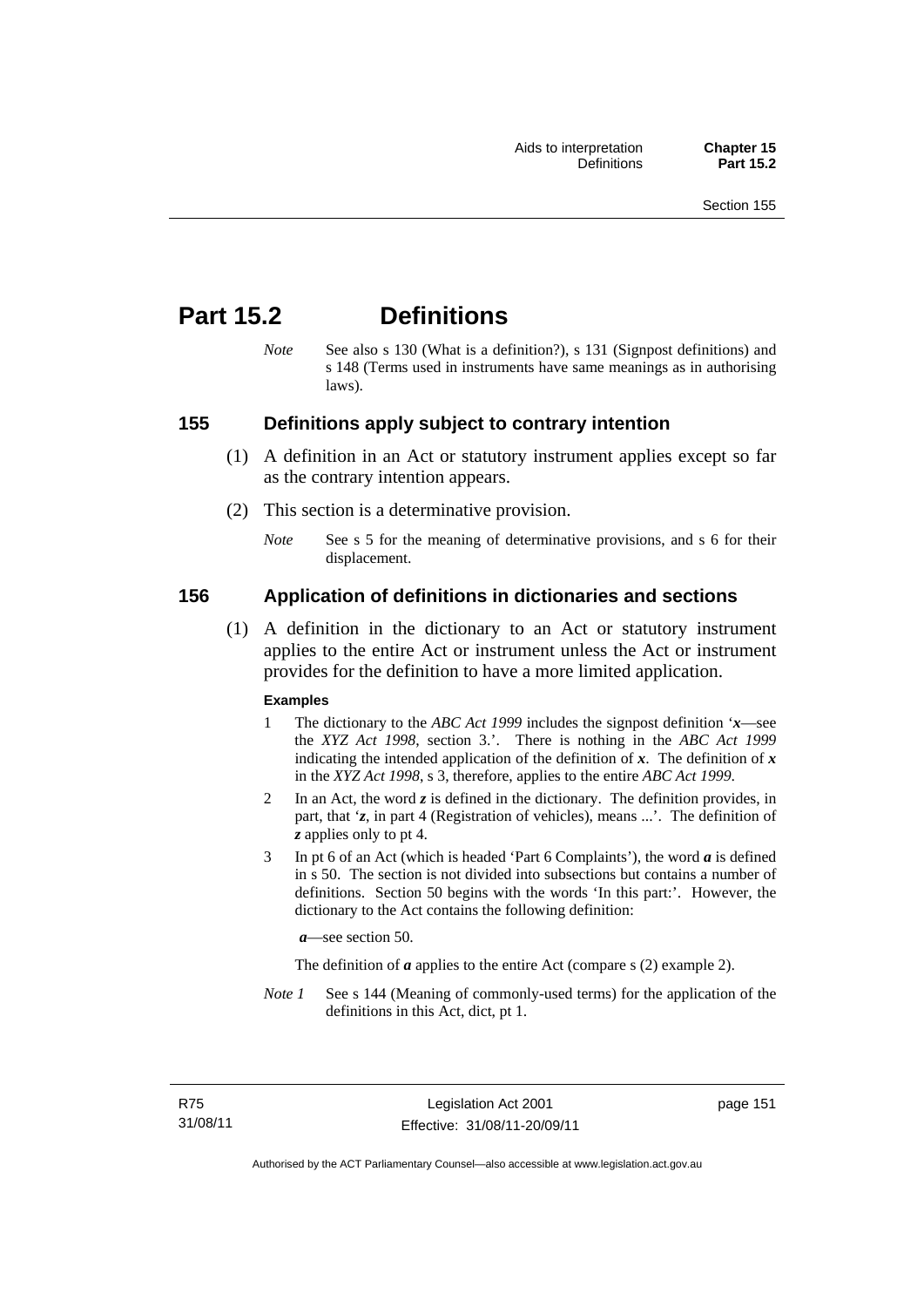Section 156

- *Note 2* Section 148 (Terms used in instruments have same meanings as in authorising laws) provides that terms used in a statutory instrument have the same meaning as they have in the Act or statutory instrument under which the statutory instrument is made.
- *Note 3* An example is part of the Act, is not exhaustive and may extend, but does not limit, the meaning of the provision in which it appears (see s 126 and s 132).
- (2) A definition in a section of an Act or statutory instrument applies only to the section unless the Act or instrument provides for the definition to have a broader application.

#### **Examples**

- 1 This Act, s 255 (7) (Forms) contains definitions of *form 1* and *form 2* as tagged terms. There is nothing in this Act indicating that the definitions apply outside s 255. The definitions apply only to s 255.
- 2 In pt 6 of an Act (which is headed 'Part 6 Complaints'), the word *a* is defined in s 50. The section is not divided into subsections but contains a number of definitions. Section 50 begins with the words 'In this part:'. However, the dictionary to the Act contains the following definition:

a, for part 6 (Complaints)—see section 50.

The definition of *a* applies to all of pt 6, but not to provisions of the Act outside pt 6 (compare s (1) example 3).

- 3 In an Act, the word *b* is defined in a section, which is not divided into subsections but contains a number of definitions. The section begins with the words 'In this Act:'. The definition of *b* applies to the entire Act.
- (3) A definition in a section of an Act or statutory instrument applies to the entire section unless the Act or instrument provides for the definition to have a more limited application.

#### **Example**

In a subsection of a section of an Act, the word *c* is defined. The subsection begins with the words 'In subsection  $(3)$ :'. The definition of  $c$  applies only to s (3) of that section.

R75 31/08/11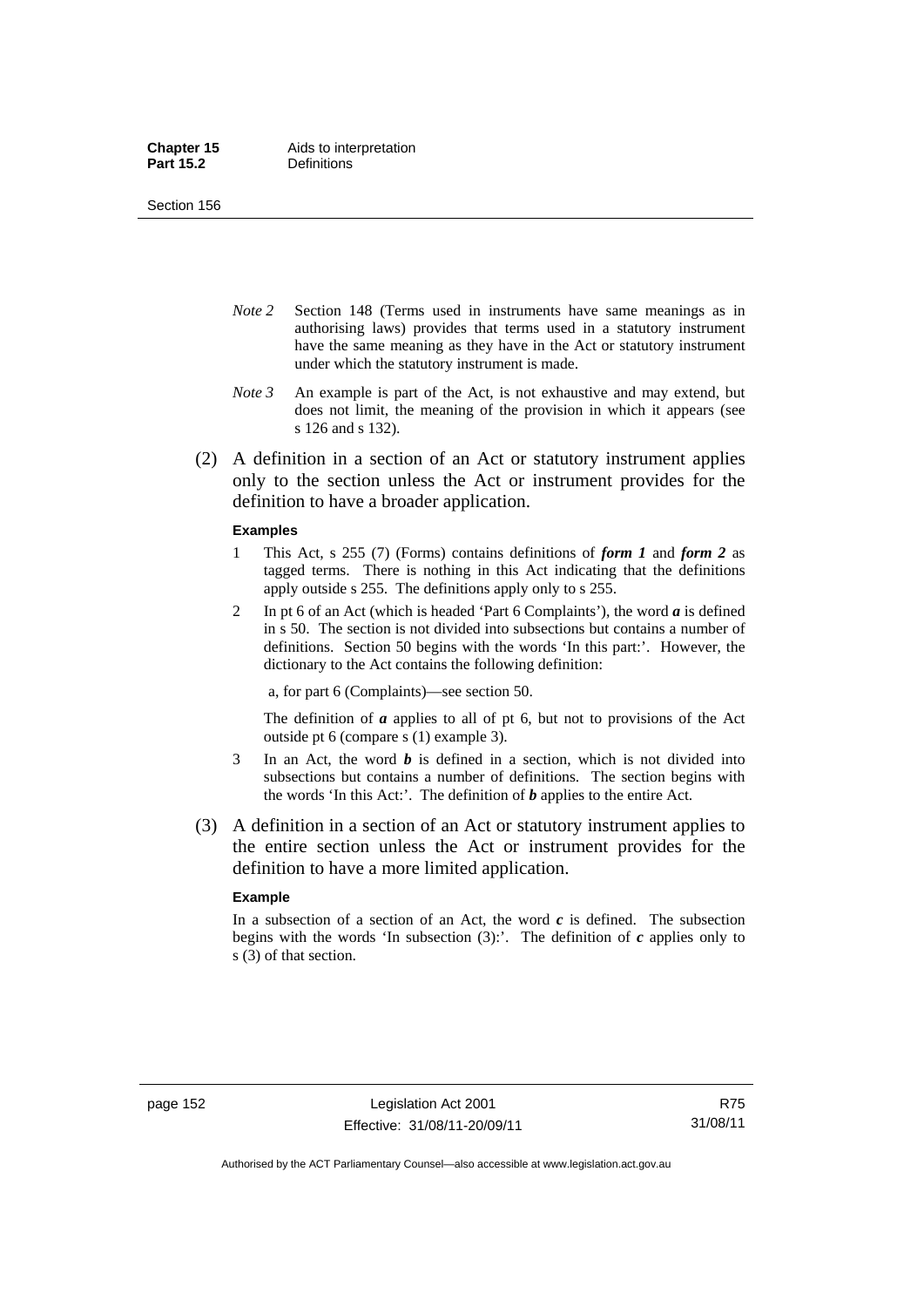- (4) In applying this section to an Act or statutory instrument that is divided otherwise than into sections, a reference to a section is a reference to a corresponding provision of the Act or instrument.
	- *Note* A reference to an Act or statutory instrument includes a reference to a provision of the Act or instrument (see s 7 and s 13).

# **157 Defined terms—other parts of speech and grammatical forms**

If an Act or statutory instrument defines a term, other parts of speech and grammatical forms of the term have corresponding meanings.

#### **Example**

The *Publication (Grants) Act 2001* contains a definition of *publish* and also contains other forms of the same word ('published', 'publisher', 'publishes', 'publishing' and 'publication'). Because of this section, all forms of the word will have the same meaning except so far as the Act otherwise expressly provides or a contrary intention appears (see s 6 (3)).

*Note* An example is part of the Act, is not exhaustive and may extend, but does not limit, the meaning of the provision in which it appears (see s 126 and s 132).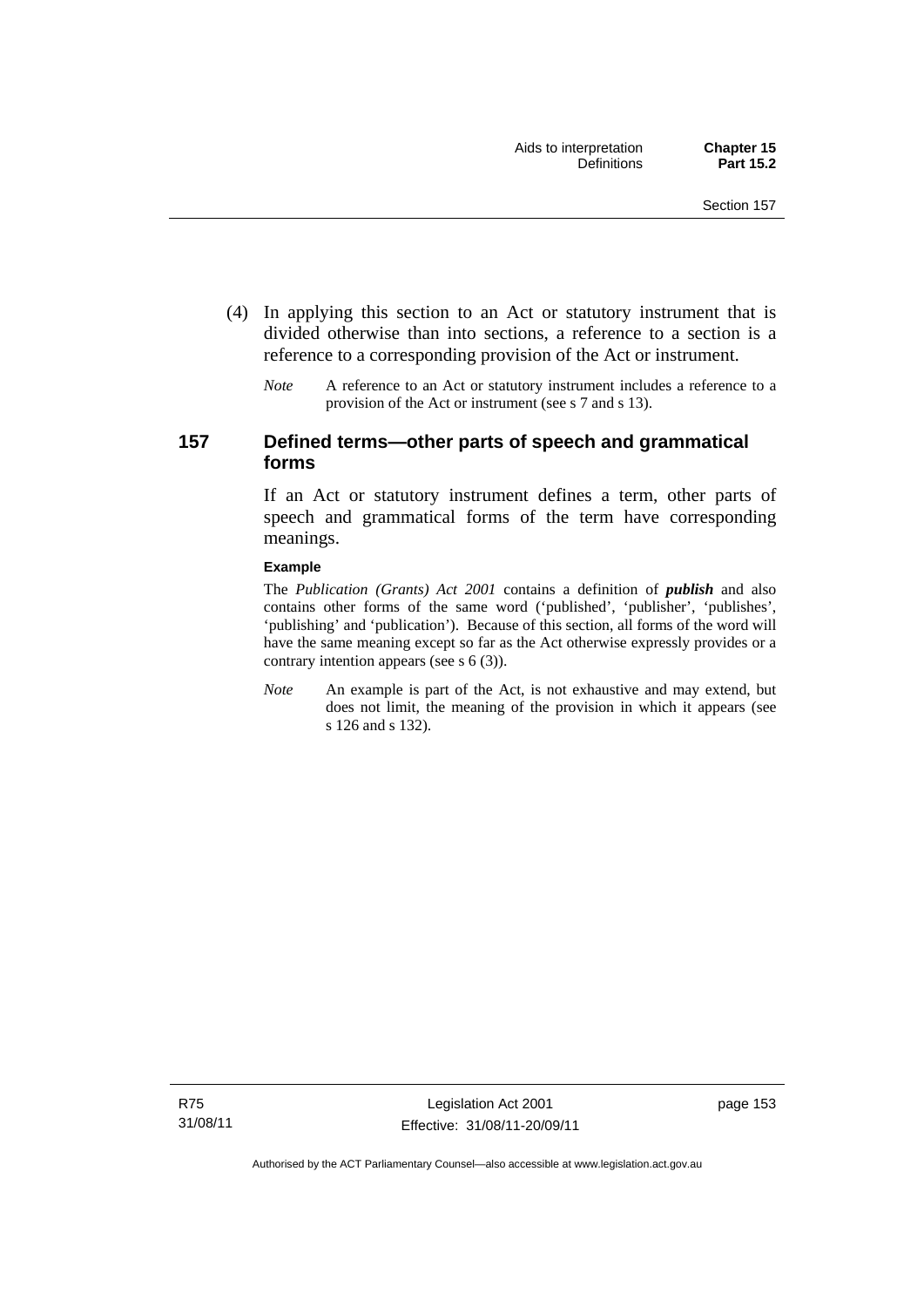Section 160

# **Part 15.3 References to various entities and things**

*Note* See also ch 10 (Referring to laws).

# **160 References to people generally**

- (1) In an Act or statutory instrument, a reference to a *person* generally includes a reference to a corporation as well as an individual.
- (2) Subsection (1) is not displaced only because there is an express reference to either an individual or a corporation elsewhere in the Act or statutory instrument.

### **Examples—references to a person generally**

- 1 another person
- 2 anyone else
- 3 party
- 4 someone else
- 5 employer

#### **Examples—express references to a corporation**

- 1 body corporate
- 2 company

#### **Examples—express references to an individual**

- 1 adult
- 2 child
- 3 spouse
- 4 driver
- *Note* An example is part of the Act, is not exhaustive and may extend, but does not limit, the meaning of the provision in which it appears (see Legislation Act, s 126 and s 132).
- (3) Subsection (2) does not limit the operation of section 6.
	- *Note* Section 6 deals with the displacement of a provision of this Act.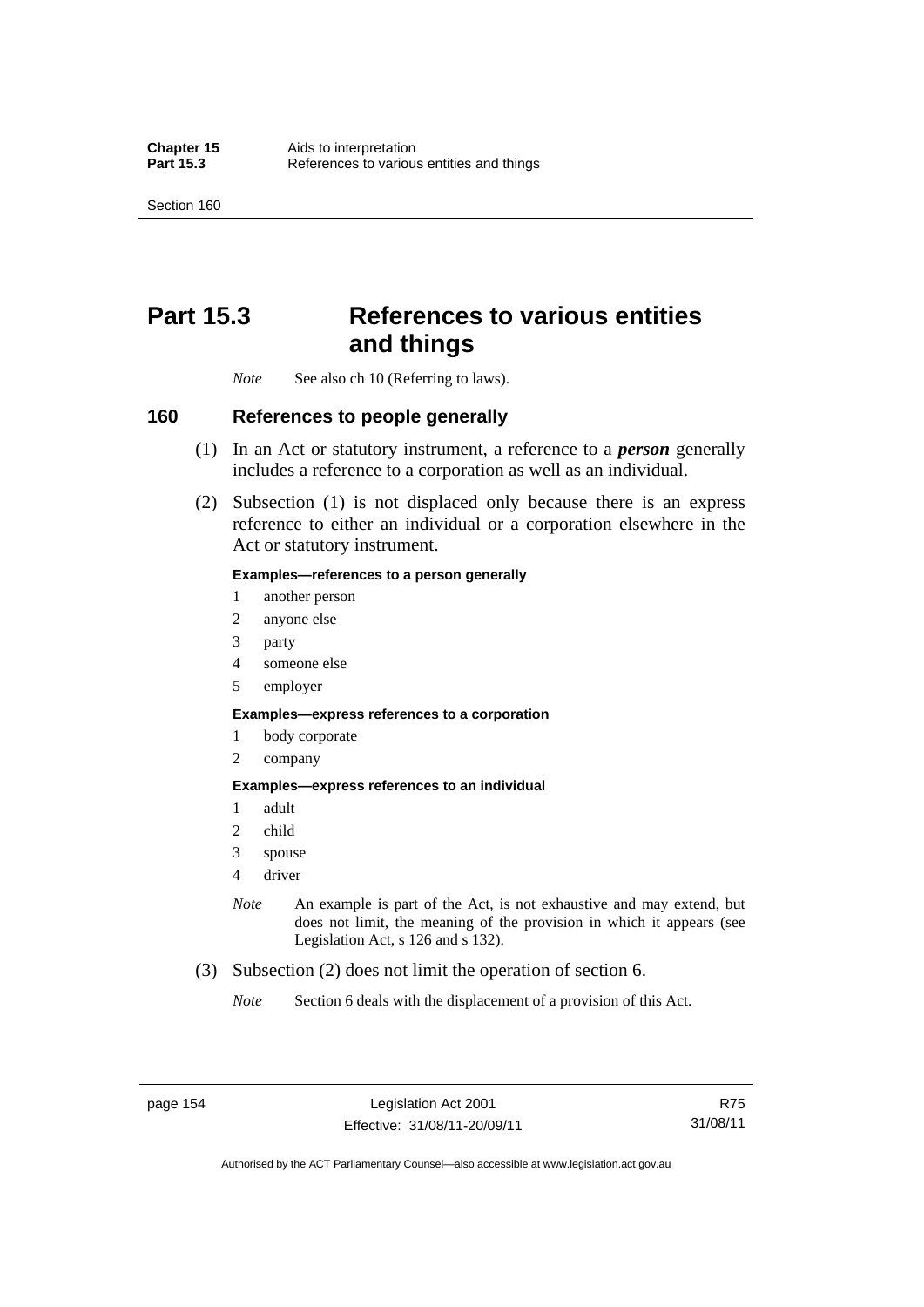# **161 Corporations liable to offences**

- (1) A provision of a law that creates an offence (whether indictable or summary) applies to corporations as well as to individuals.
- (2) A provision of a law that creates an offence can apply to a corporation even though contravention of the provision is punishable by imprisonment (with or without another penalty).

#### **Example**

A provision of an Act contains the following penalty:

'Maximum penalty: 100 penalty units, imprisonment for 1 year or both.' The provision can apply to a corporation.

- *Note* An example is part of the Act, is not exhaustive and may extend, but does not limit, the meaning of the provision in which it appears (see Legislation Act, s 126 and s 132).
- (3) If a corporation is convicted of an offence and, apart from this subsection, the penalty for the offence is a period of imprisonment only, the court may impose a maximum penalty of—
	- (a) if the period of imprisonment is not longer than 6 months— 50 penalty units; and
	- (b) if the period of imprisonment is longer than 6 months but not longer than 1 year—100 penalty units; and
	- (c) if the period of imprisonment is longer than 1 year but not longer than 2 years—200 penalty units; and
	- (d) if the period of imprisonment is longer than 2 years but not longer than 5 years—500 penalty units; and
	- (e) if the period of imprisonment is longer than 5 years but not longer than 10 years—1 000 penalty units; and
	- (f) if the period of imprisonment is longer than 10 years—1 500 penalty units.
	- *Note* Section 133 explains the meaning and value of penalty units.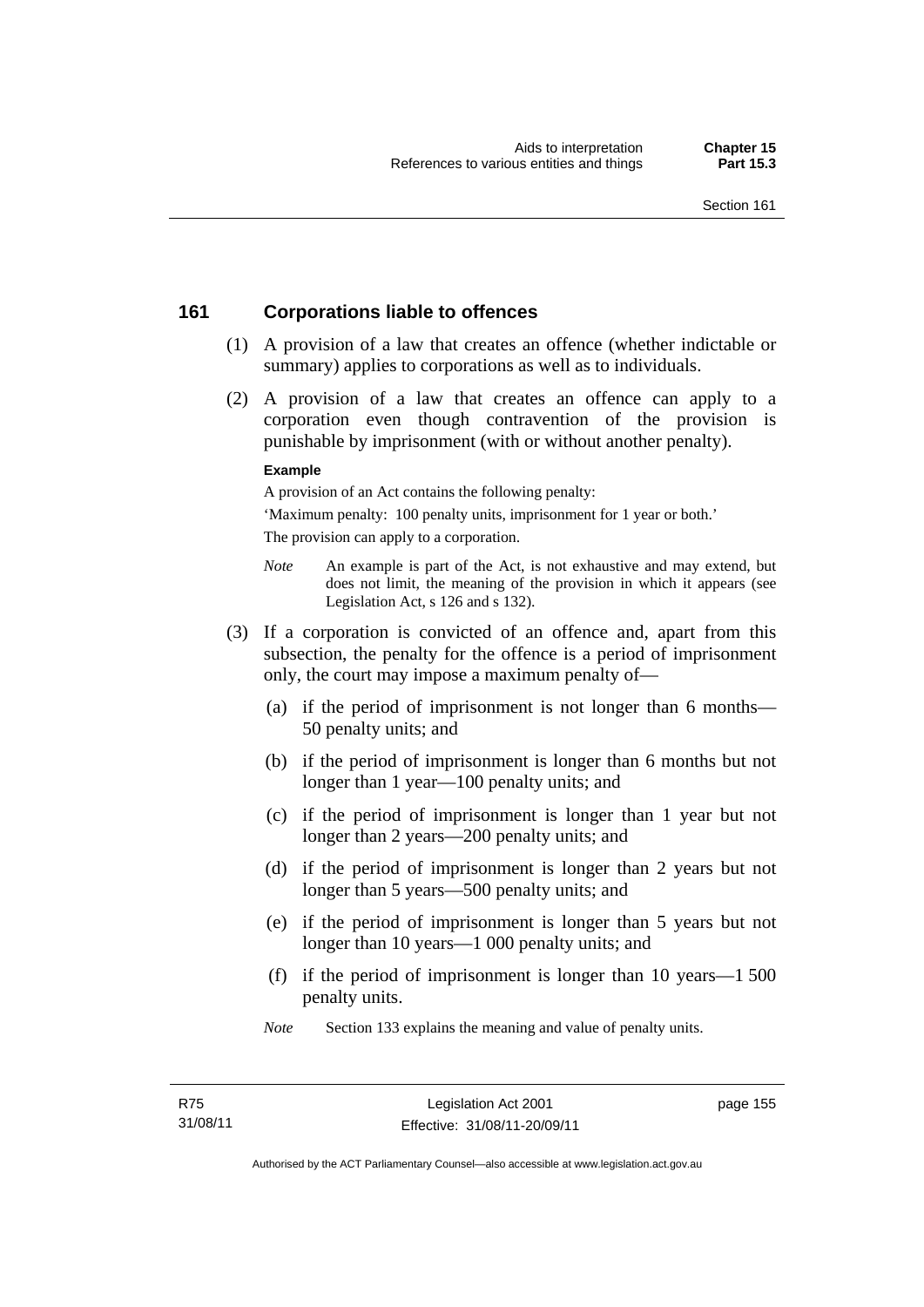(4) In this section:

*law* means an Act, subordinate law or disallowable instrument.

### **162 References to** *a Minister* **or** *the Minister*

 (1) In an Act or statutory instrument, a reference to *a Minister* is a reference to the Chief Minister or a Minister appointed under the Self-Government Act, section 41.

*Note Chief Minister*—see the dictionary, pt 1.

- (2) In a provision of an Act or statutory instrument, a reference to *the Minister* without identifying the Minister's title or portfolio is a reference to—
	- (a) the Minister for the time being administering the provision; or
	- (b) if, for the time being, different Ministers administer the provision in relation to different matters—
		- (i) if only 1 Minister administers the provision in relation to the relevant matter—the Minister; or
		- (ii) if 2 or more Ministers administer the provision in relation to the relevant matter—any of the Ministers; or
	- (c) if paragraph (b) does not apply and, for the time being, 2 or more Ministers administer the provision—any of the Ministers.
- (3) In subsection (2):

*Minister* includes a Minister for the time being acting on behalf of the Minister or 2 or more Ministers.

 (4) If an Act or statutory instrument mentions a Minister and identifies the Minister by reference to the fact that the Minister administers a stated Act, statutory instrument or provision, subsection (2) applies as if references in paragraphs (a) to (c) to the provision were references to the stated Act, instrument or provision.

*Note Attorney-General* and *Treasurer*—see the dictionary, pt 1.

Authorised by the ACT Parliamentary Counsel—also accessible at www.legislation.act.gov.au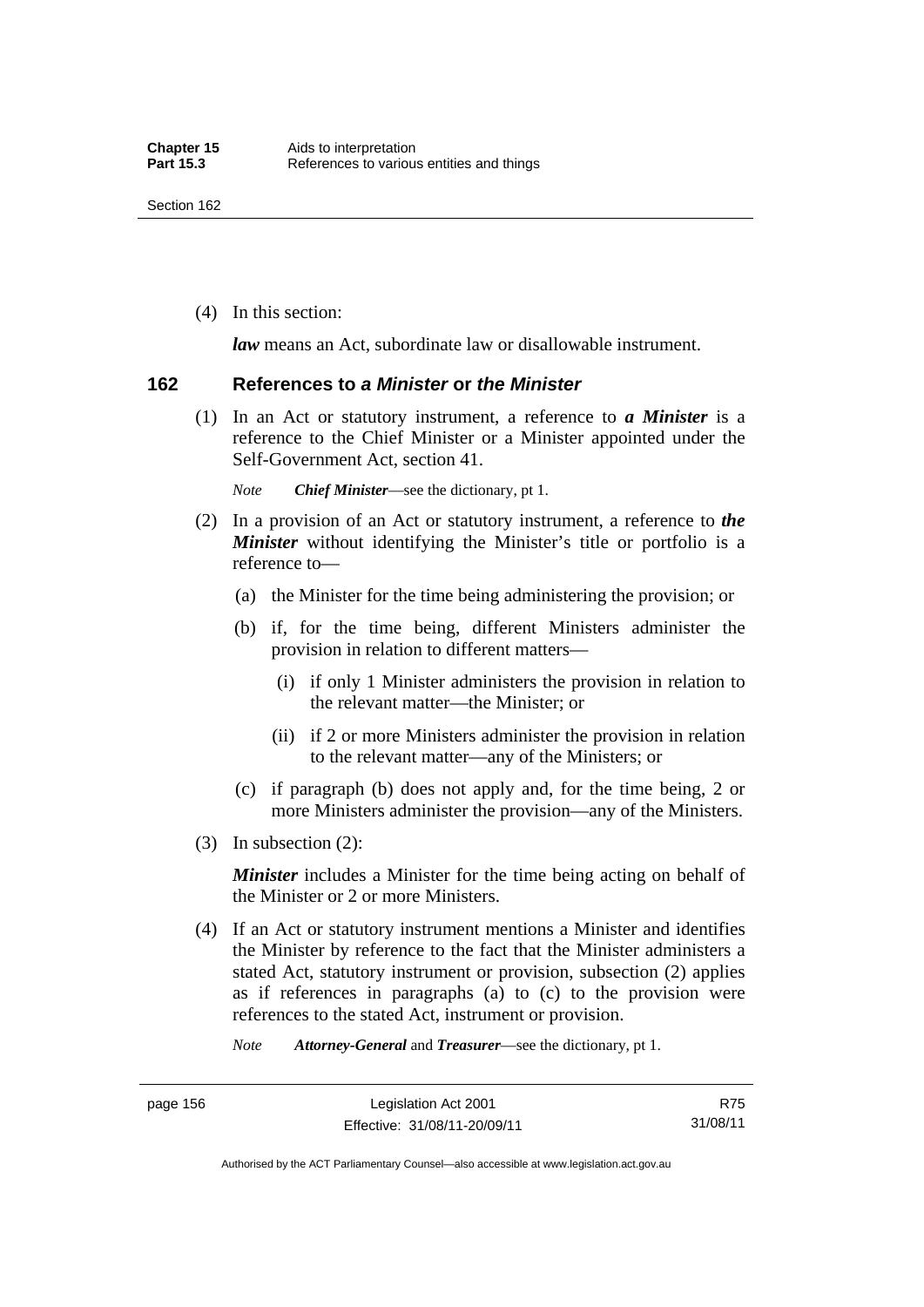# **163 References to** *a director-general* **or** *the director-general*

- (1) In an Act or statutory instrument, a reference to *a director-general* is a reference to a person employed under the Public Sector Management Act, section 28 (Directors-general—engagement) or section 30 (Directors-general—temporary contracts) to perform the duties of an office of director-general.
- (2) In a provision of an Act or statutory instrument, a reference to *the director-general* without identifying the director-general's title is a reference to—
	- (a) the director-general of the administrative unit responsible for the provision; or
	- (b) if, for the time being, different administrative units are responsible for the provision in relation to different matters—
		- (i) if only 1 administrative unit is responsible for the provision in relation to the relevant matter—the director-general of the administrative unit; or
		- (ii) if 2 or more administrative units are responsible for the provision in relation to the relevant matter—the director-general of any of the administrative units; or
	- (c) if paragraph (b) does not apply and, for the time being, 2 or more administrative units are responsible for the provision the director-general of any of the administrative units.
	- *Note Administrative unit*—see the dictionary, pt 1.
- (3) If an Act or statutory instrument mentions a director-general and identifies the director-general by reference to the fact that the director-general is the director-general of the administrative unit responsible for a stated Act, statutory instrument or provision, subsection (2) applies as if references in paragraphs (a) to (c) to the provision were references to the stated Act, instrument or provision.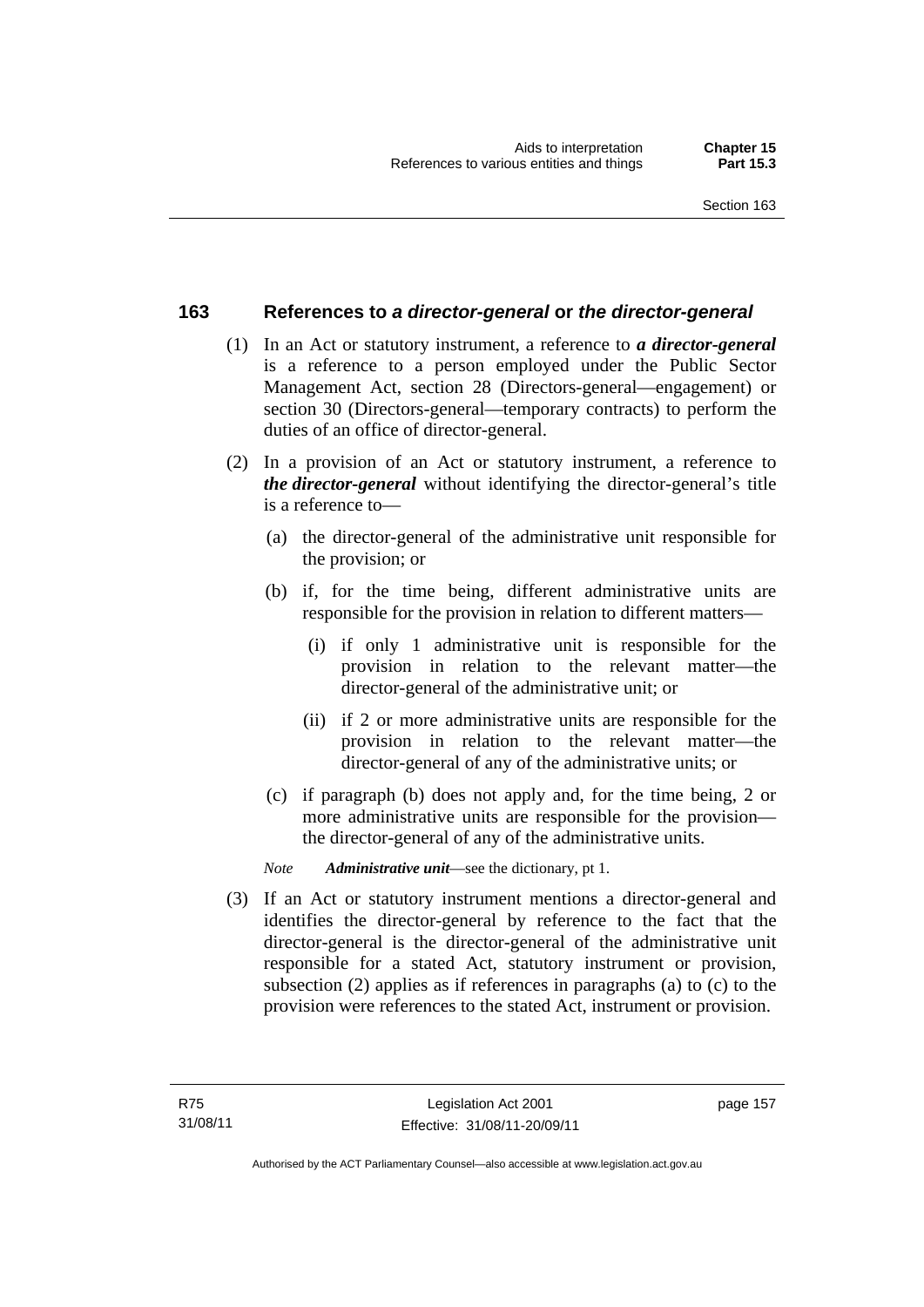(4) In this section:

*director-general*, of an administrative unit, means the person who is employed under the Public Sector Management Act, section 28 or section 30 to perform the duties of the office of director-general in the administrative unit.

*Public Sector Management Act* means the *Public Sector Management Act 1994*.

*responsible*, for a provision, means allocated responsibility for the provision under the Public Sector Management Act, section 14 (1) (b) (Ministerial responsibility and functions of administrative units).

# **164 References to Australian Standards etc**

- (1) In an Act or statutory instrument, a reference consisting of the words 'Australian Standard' or 'AS' followed by a number is a reference to the standard so numbered published by or on behalf of Standards Australia.
- (2) In an Act or statutory instrument, a reference consisting of the words 'Australian/New Zealand Standard' or 'AS/NZS' followed by a number is a reference to the standard so numbered published jointly by or on behalf of Standards Australia and Standards New Zealand.

#### **Examples—s 164**

- 1 AS 4608-1999
- 2 AS/NZS 4906: 1994
- *Note* An example is part of the Act, is not exhaustive and may extend, but does not limit, the meaning of the provision in which it appears (see s 126 and s 132).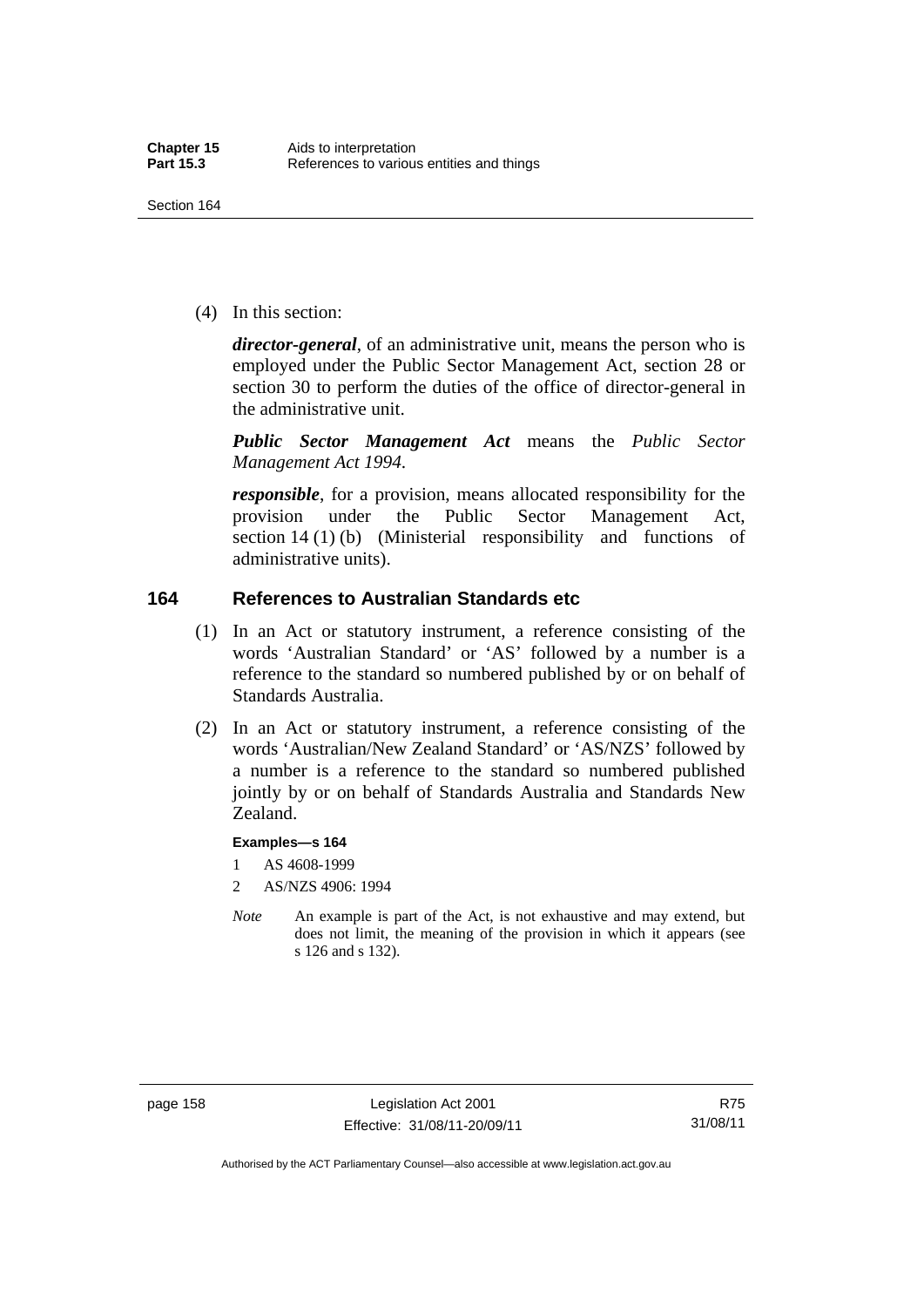# **165 References to Assembly committees that no longer exist**

In an Act or statutory instrument, a reference (whether by name or description) to a committee of the Legislative Assembly that no longer exists is a reference to the committee of the Assembly nominated by the Speaker either generally or for the provision containing the reference.

# **168 References to person with interest in land include personal representative etc**

In an Act or statutory instrument, a reference to a person with an interest in land or other property includes a reference to the person's personal representatives, successors and assigns.

#### **Examples—references to people with interests in land**

- 1 proprietor
- 2 transferor or transferee
- 3 mortgagor or mortgagee
- 4 lessor or lessee
- 5 sublessor or sublessee
- 6 trustee
- *Note* An example is part of the Act, is not exhaustive and may extend, but does not limit, the meaning of the provision in which it appears (see s 126 and s 132).

# **169 References to** *domestic partner* **and** *domestic partnership*

- (1) In an Act or statutory instrument, a reference to a person's *domestic partner* is a reference to someone who lives with the person in a domestic partnership, and includes a reference to a spouse or civil partner of the person.
	- *Note* The Macquarie dictionary, (1997) defines spouse as 'either member of a married pair in relation to the other; one's husband or wife'.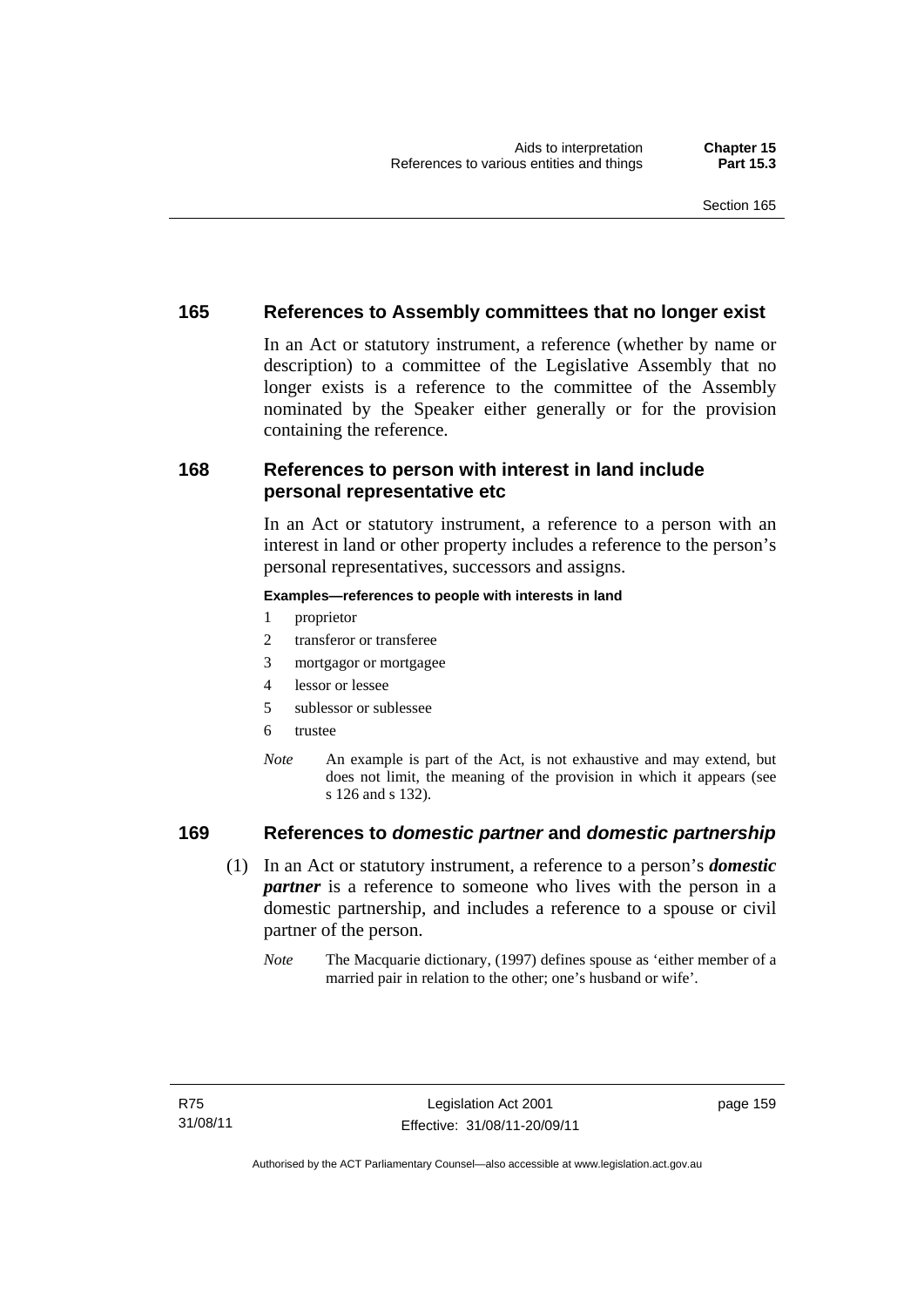(2) In an Act or statutory instrument, a *domestic partnership* is the relationship between 2 people, whether of a different or the same sex, living together as a couple on a genuine domestic basis.

#### **Example—indicators to decide whether 2 people are in a domestic partnership**

- 1 the length of their relationship
- 2 whether they are living together
- 3 if they are living together—how long and under what circumstances they have lived together
- 4 whether there is a sexual relationship between them
- 5 their degree of financial dependence or interdependence, and any arrangements for financial support, between or by them
- 6 the ownership, use and acquisition of their property, including any property that they own individually
- 7 their degree of mutual commitment to a shared life
- 8 whether they mutually care for and support children
- 9 the performance of household duties
- 10 the reputation, and public aspects, of the relationship between them
- *Note* An example is part of the Act, is not exhaustive and may extend, but does not limit, the meaning of the provision in which it appears (see s 126 and s 132).
- (3) In an Act or statutory instrument, a reference to a *domestic partnership* includes a reference to a marriage and a civil partnership.

# **169A References to** *transgender people*

- (1) A *transgender person* is a person who—
	- (a) identifies as a member of a different sex by living, or seeking to live, as a member of that sex; or
	- (b) has identified as a member of a different sex by living as a member of that sex;

whether or not the person is a recognised transgender person.

page 160 Legislation Act 2001 Effective: 31/08/11-20/09/11

Authorised by the ACT Parliamentary Counsel—also accessible at www.legislation.act.gov.au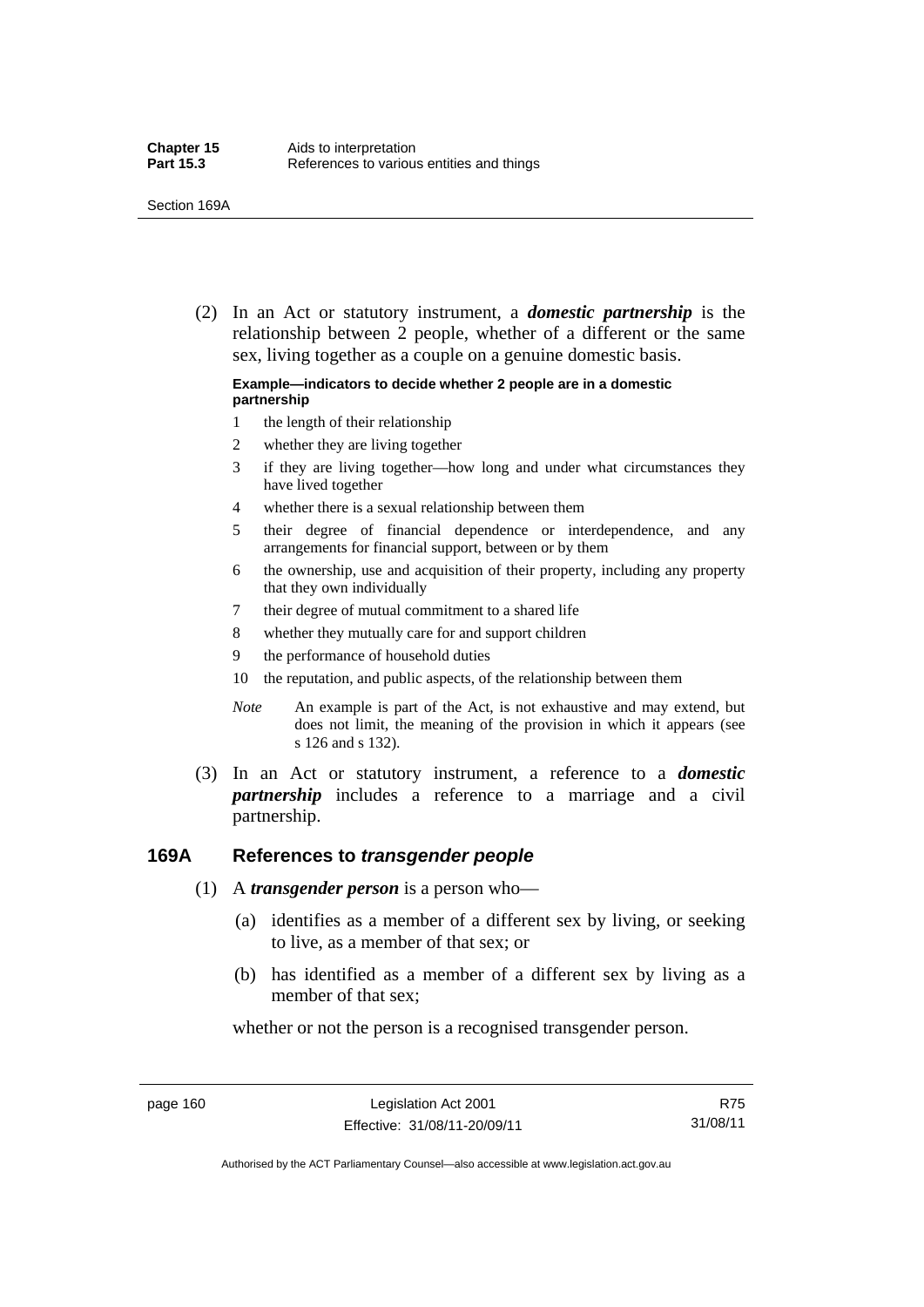- (2) A *transgender person* includes a person who is thought of as a transgender person, whether or not the person is a recognised transgender person.
- (3) A *recognised transgender person* is a person the record of whose sex is altered under the *Births, Deaths and Marriages Registration Act 1997*, part 4 or the corresponding provisions of a law of a State or another Territory.

# **169B References to** *intersex people*

An *intersex person* is a person who, because of a genetic condition, was born with reproductive organs or sex chromosomes that are not exclusively male or female.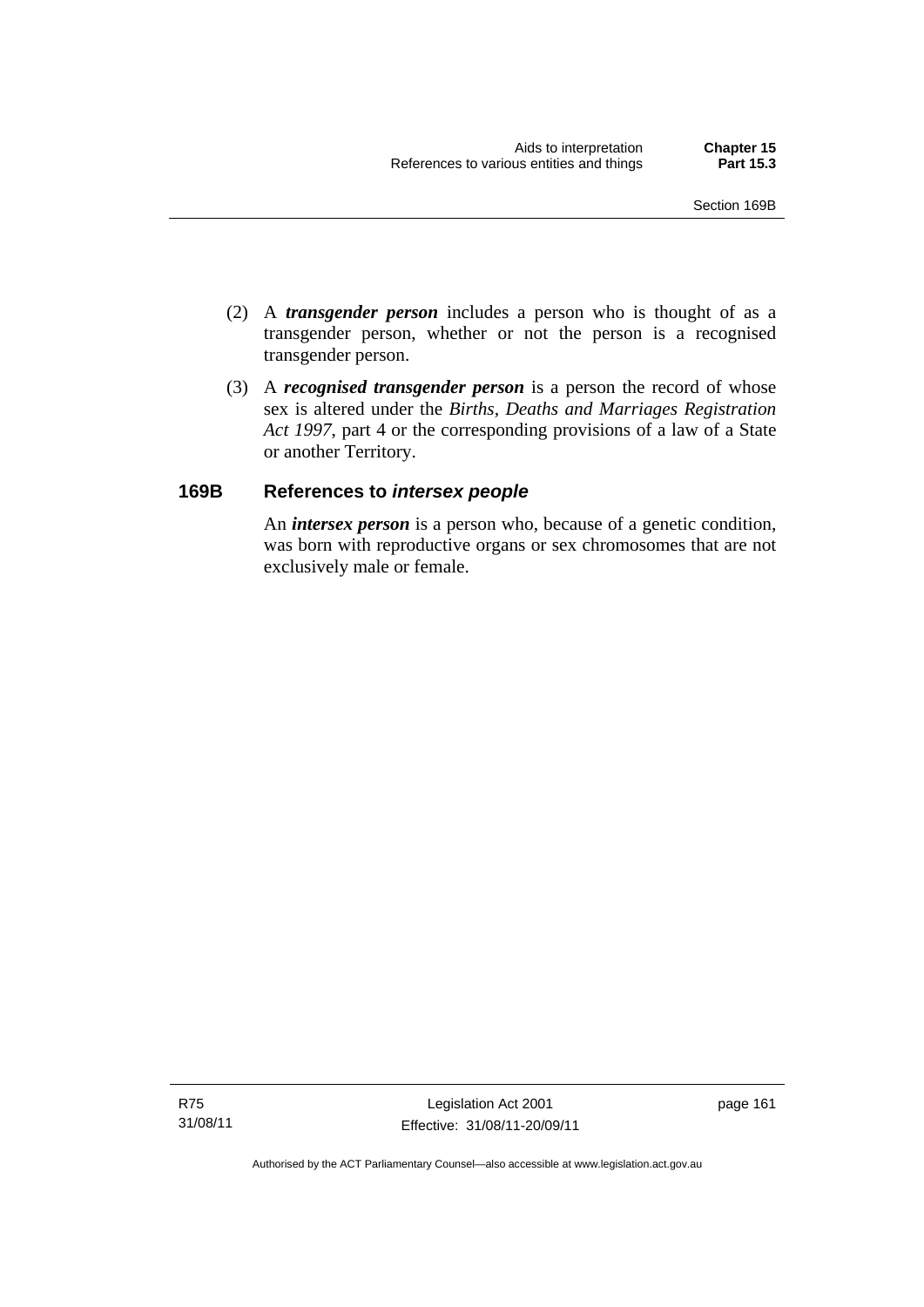# **Part 15.4 Preservation of certain common law privileges**

# **170 Privileges against self-incrimination and exposure to civil penalty**

- (1) An Act or statutory instrument must be interpreted to preserve the common law privileges against self-incrimination and exposure to the imposition of a civil penalty.
- (2) However, this section does not affect the operation of the *Evidence Act 1995* (Cwlth).
	- *Note* The *Evidence Act 1995* (Cwlth), s 128 contains provisions that apply if a witness raises these privileges in a proceeding. The section applies to proceedings in ACT courts (see *Evidence Act 1995* (Cwlth), s 4). However, the privileges have been abolished for bodies corporate (see *Evidence Act 1995* (Cwlth), s 187).
- (3) This section is a determinative provision.
	- *Note* See s 5 for the meaning of determinative provisions, and s 6 for their displacement.

# **171 Client legal privilege**

- (1) An Act or statutory instrument must be interpreted to preserve the common law privilege in relation to client legal privilege (also known as legal professional privilege).
- (2) However, this section does not affect the operation of the *Evidence Act 1995* (Cwlth).
	- *Note* The *Evidence Act 1995* (Cwlth), pt 3.10, div 1 contains provisions about client legal privilege. The provisions apply to proceedings in ACT courts (see *Evidence Act 1995* (Cwlth), s 4).
- (3) This section is a determinative provision.
	- *Note* See s 5 for the meaning of determinative provisions, and s 6 for their displacement.

page 162 Legislation Act 2001 Effective: 31/08/11-20/09/11

R75 31/08/11

Authorised by the ACT Parliamentary Counsel—also accessible at www.legislation.act.gov.au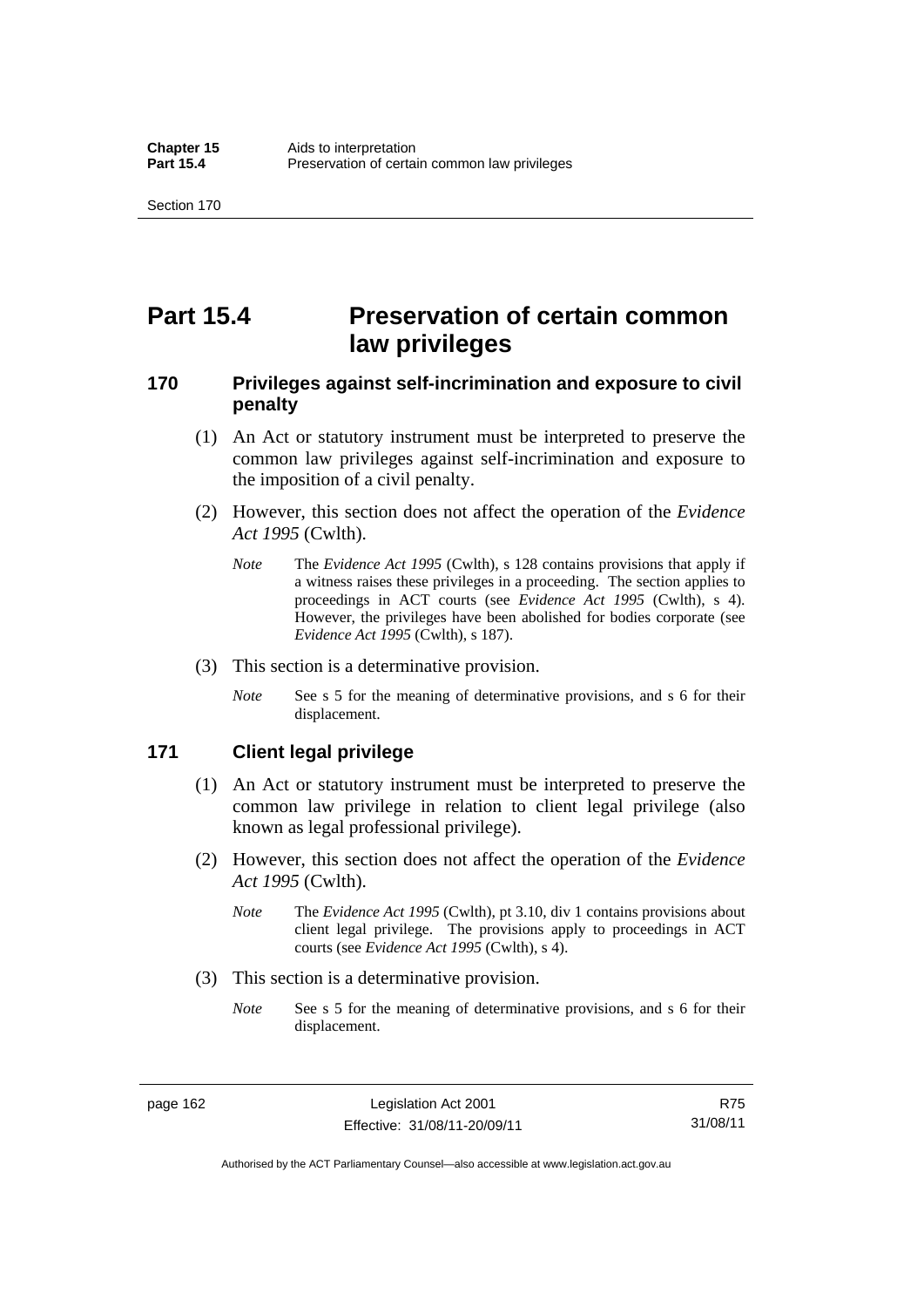# **Chapter 16 Courts, tribunals and other decision-makers**

# **175 Meaning of** *law***—ch 16**

In this chapter:

*law* means an Act, subordinate law or disallowable instrument.

*Note* A reference to an Act, subordinate law or disallowable instrument includes a reference to a provision of the Act, law or instrument (see s 7, s 8 and s 9).

# **176 Jurisdiction of courts and tribunals**

- (1) This section applies if a law, whether expressly or by implication, authorises a proceeding (whether civil or criminal) to be brought in a particular court or tribunal in relation to a matter.
- (2) The law vests the court or tribunal with jurisdiction in the matter.
- (3) The jurisdiction so vested is not limited by any limits to which any other jurisdiction of the court or tribunal may be subject.
	- *Note* See also s 45 which relates to the making of rules carrying out or giving effect to the jurisdiction of the court or tribunal.

# **177 Recovery of amounts owing under laws**

If an amount is owing under a law to a person (the *creditor*) by another person (the *debtor*), the creditor may recover the amount as a debt owing by the debtor to the creditor in a court of competent jurisdiction or the ACAT.

# **178 Power to decide includes power to take evidence etc**

- (1) A court, tribunal or other entity authorised by law to hear and decide a matter (however expressed) has power—
	- (a) to take evidence, including evidence on oath; and

page 163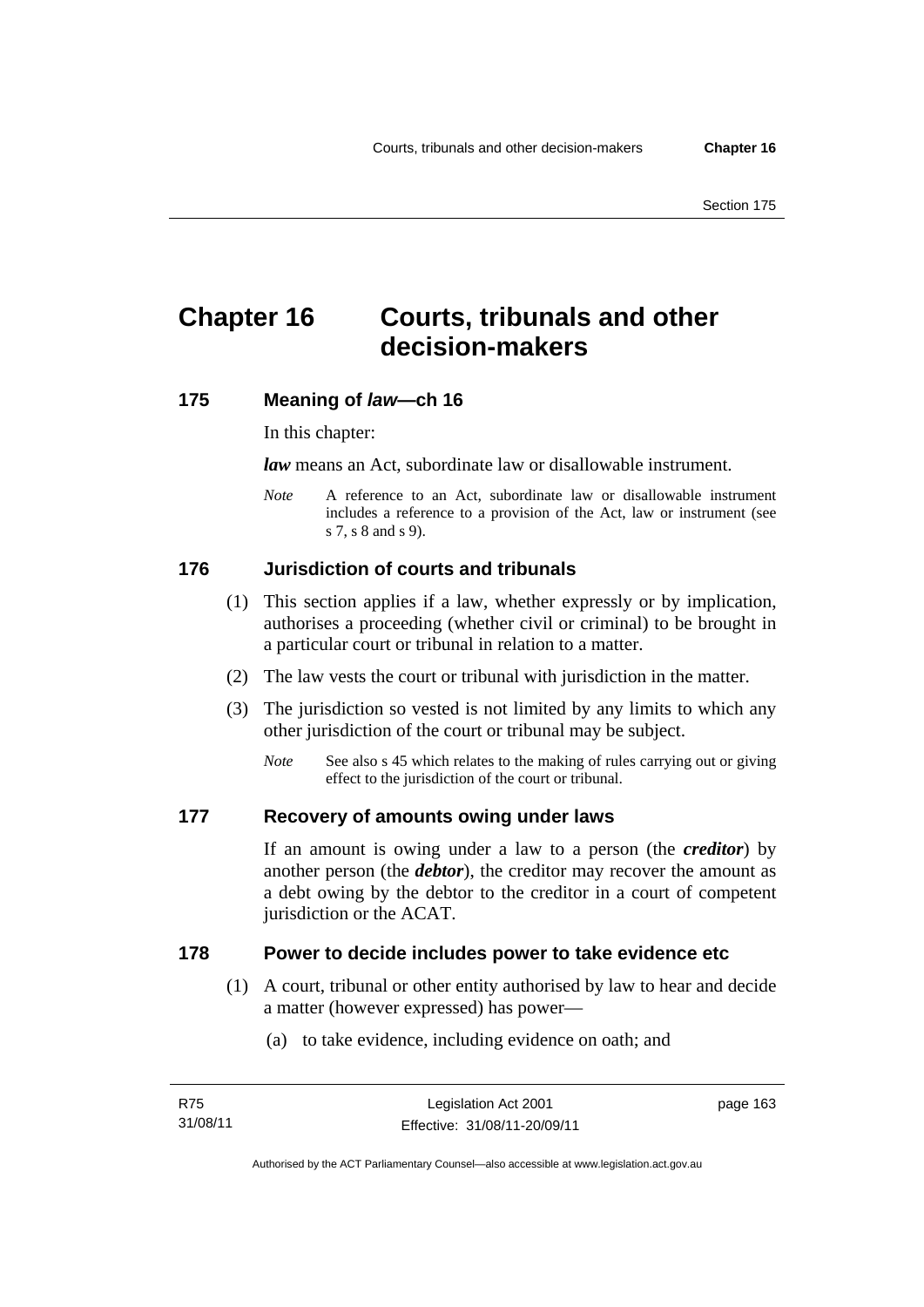- (b) to examine witnesses; and
- (c) to administer oaths to witnesses.
- (2) The court, tribunal or other entity may authorise a person to administer an oath to a witness.
- (3) This section does not limit any other power of the court, tribunal or other entity.

# **179 Content of statements of reasons for decisions**

- (1) This section applies if a law requires a tribunal or other entity making a decision to give written reasons for the decision, whether the term 'reasons', 'grounds' or any other term is used.
- (2) The document giving the reasons must also set out the findings on material questions of fact and refer to the evidence or other material on which the findings were based.
- (3) This section is a determinative provision.
	- *Note* See s 5 for the meaning of determinative provisions, and s 6 for their displacement.

# **180 Power to make decision includes power to reverse or change**

- (1) Power given by a law to make a decision includes power to reverse or change the decision.
- (2) The power to reverse or change the decision is exercisable in the same way, and subject to the same conditions, as the power to make the decision.

#### **Example**

If the power to include land in a special reserve is exercisable only on the resolution of the Legislative Assembly, the power to excise land from a special reserve is exercisable only on the resolution of the Assembly.

R75 31/08/11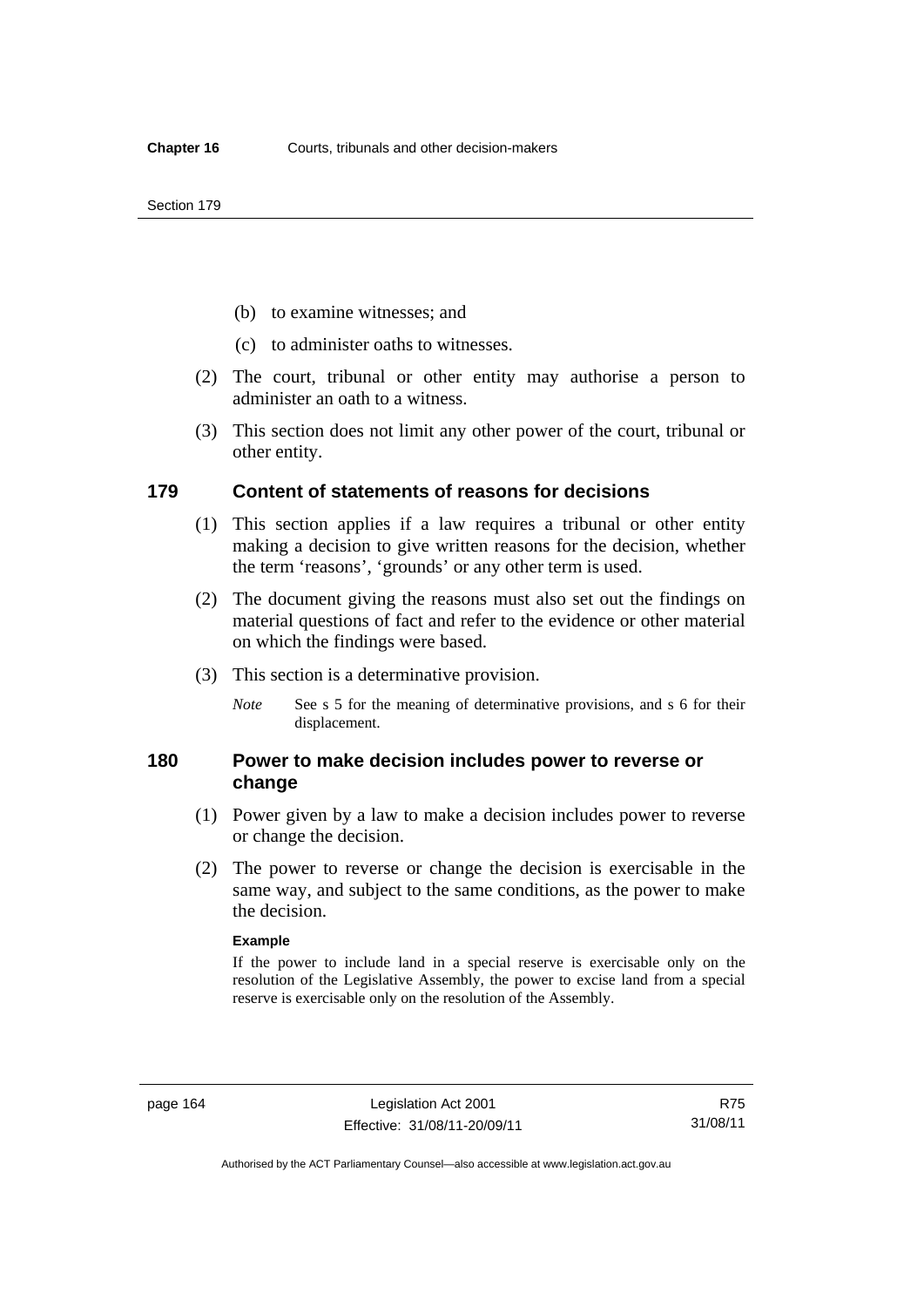Section 180

*Note* An example is part of the Act, is not exhaustive and may extend, but does not limit, the meaning of the provision in which it appears (see s 126 and s 132).

R75 31/08/11

Legislation Act 2001 Effective: 31/08/11-20/09/11 page 165

Authorised by the ACT Parliamentary Counsel—also accessible at www.legislation.act.gov.au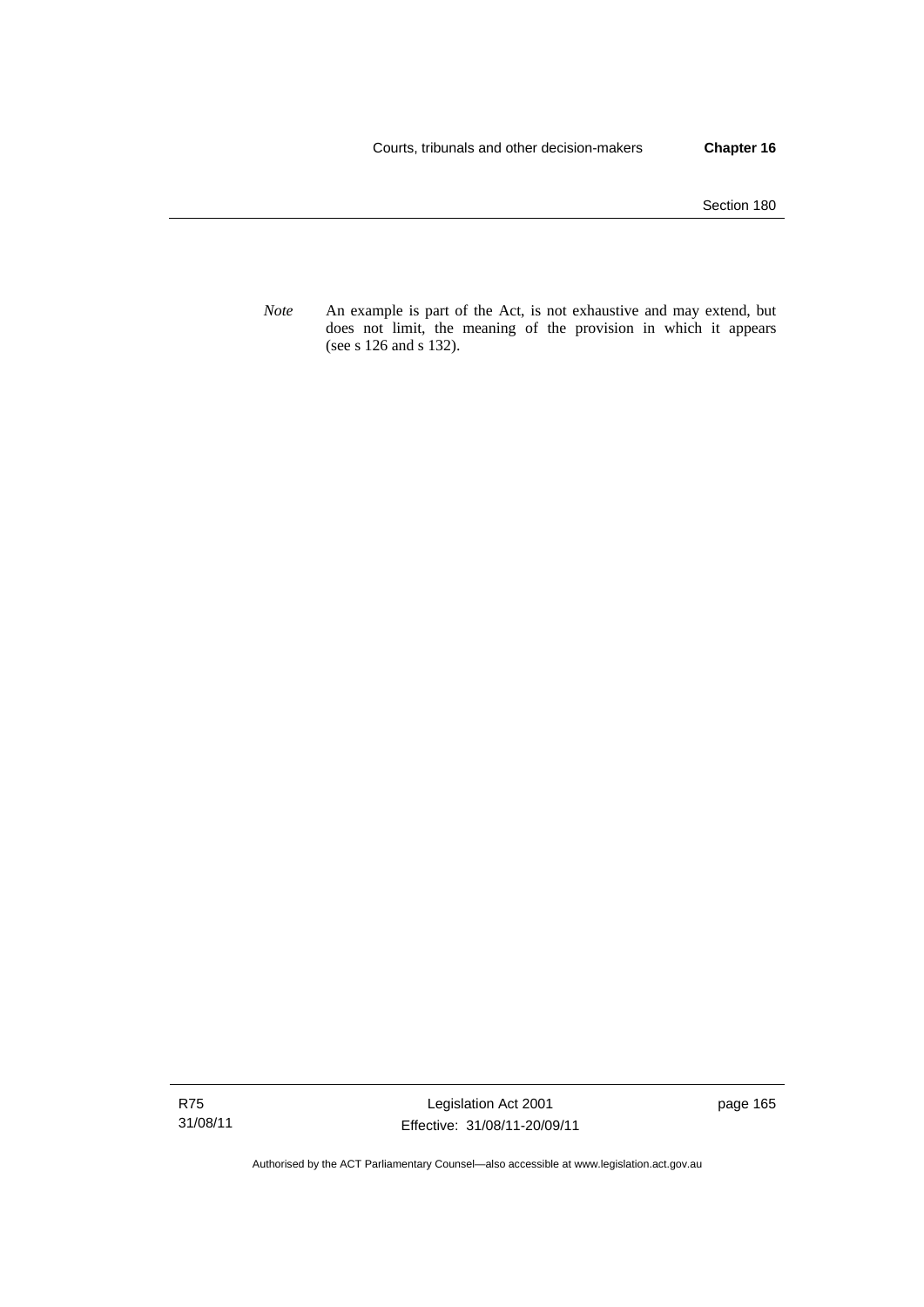# **Chapter 17 Entities and positions**

#### **182 Meaning of** *law***—ch 17**

In this chapter:

*law* means an Act or statutory instrument.

*Note* A reference to an Act or statutory instrument includes a reference to a provision of the Act or instrument (see s 7 and s 13).

#### **183 Change of name of entity**

- (1) If a law changes the name of an entity established under a law, the entity continues in existence under the new name and its identity is not affected by the change.
- (2) If the name of an entity is changed, a reference in a law to the entity by its previous name is taken, after the change, to be a reference to the entity by its new name.
- (3) To remove any doubt, subsection (2) applies to all entities, whether or not in or for the Territory, including entities established under a law of another jurisdiction.
	- *Note Another jurisdiction* means the Commonwealth, a State, another Territory, the United Kingdom or New Zealand (see dict, pt 2).

#### **184 Change in constitution of entity**

- (1) This section applies if a law changes how an entity established under a law is constituted.
- (2) The entity continues in existence as newly constituted and its identity is not affected by the change.
- (3) Without limiting subsection (2), the change does not affect—
	- (a) any function, right, privilege, liability or property of the entity; or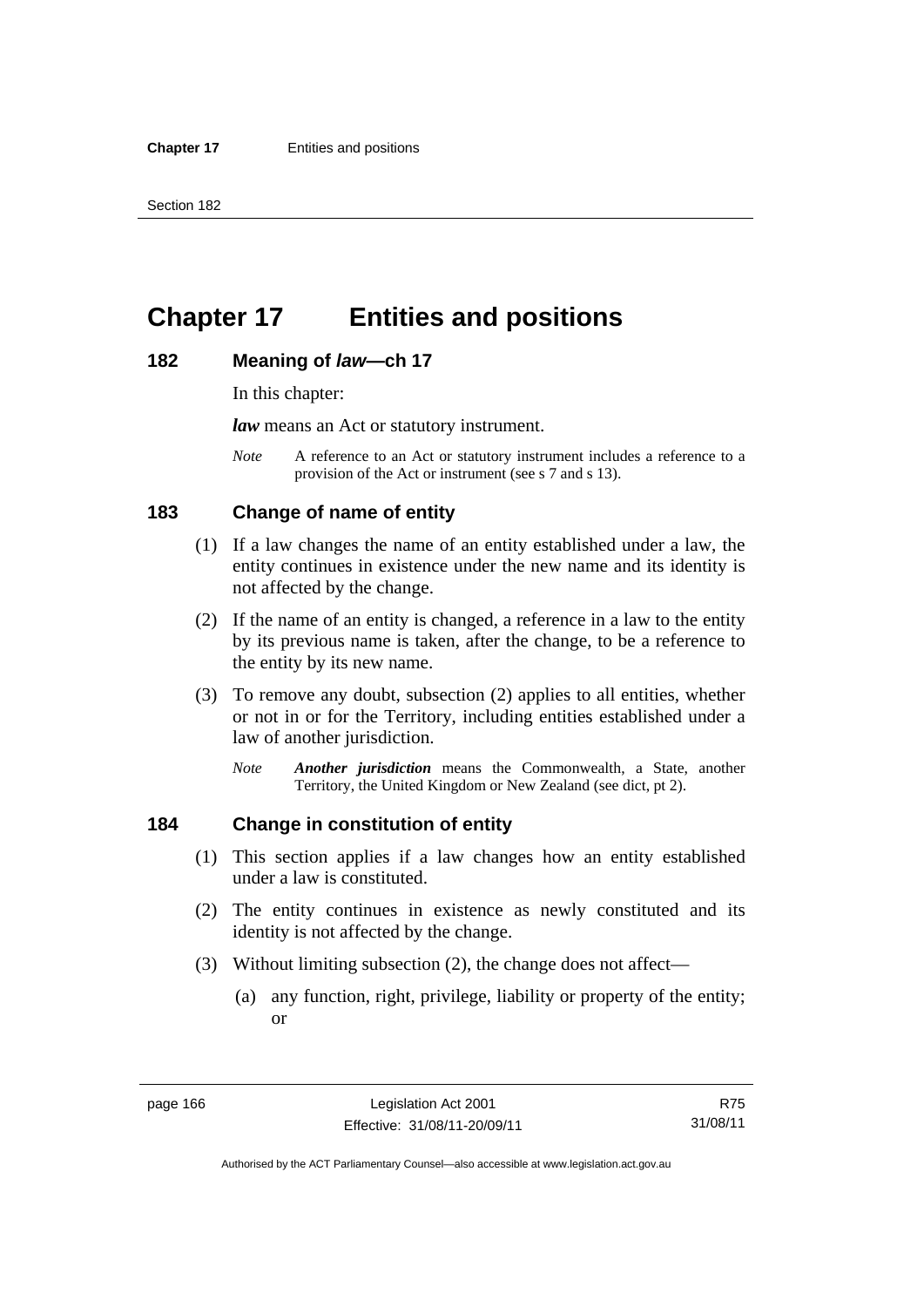- (b) the bringing of a proceeding, or the continuation of a proceeding, by or against the entity; or
- (c) the carrying out of an investigation or inquiry, or the continuation of an investigation or inquiry, in relation to anything done or not done by or in relation to the entity.
- *Note Function* is defined in the dictionary, pt 1 to include authority, duty and power.

## **184A References to entity**

- (1) In a law, a reference to an entity includes a reference to a person exercising a function of the entity, whether under a delegation, subdelegation or otherwise.
- (2) To remove any doubt, this section applies to all entities, whether or not in or for the Territory, including entities established under a law of another jurisdiction.

## **185 References to occupant of position**

- (1) In a law, a reference to the occupant of a position (however expressed) includes a reference to anyone for the time being occupying the position.
- (2) To remove any doubt, this section applies to all positions, whether or not in or for the Territory, including positions established under a law of another jurisdiction.
	- *Note* See s 200 (1) (Functions of occupants of positions) and defs *occupy* and *position* in the dictionary, pt 1.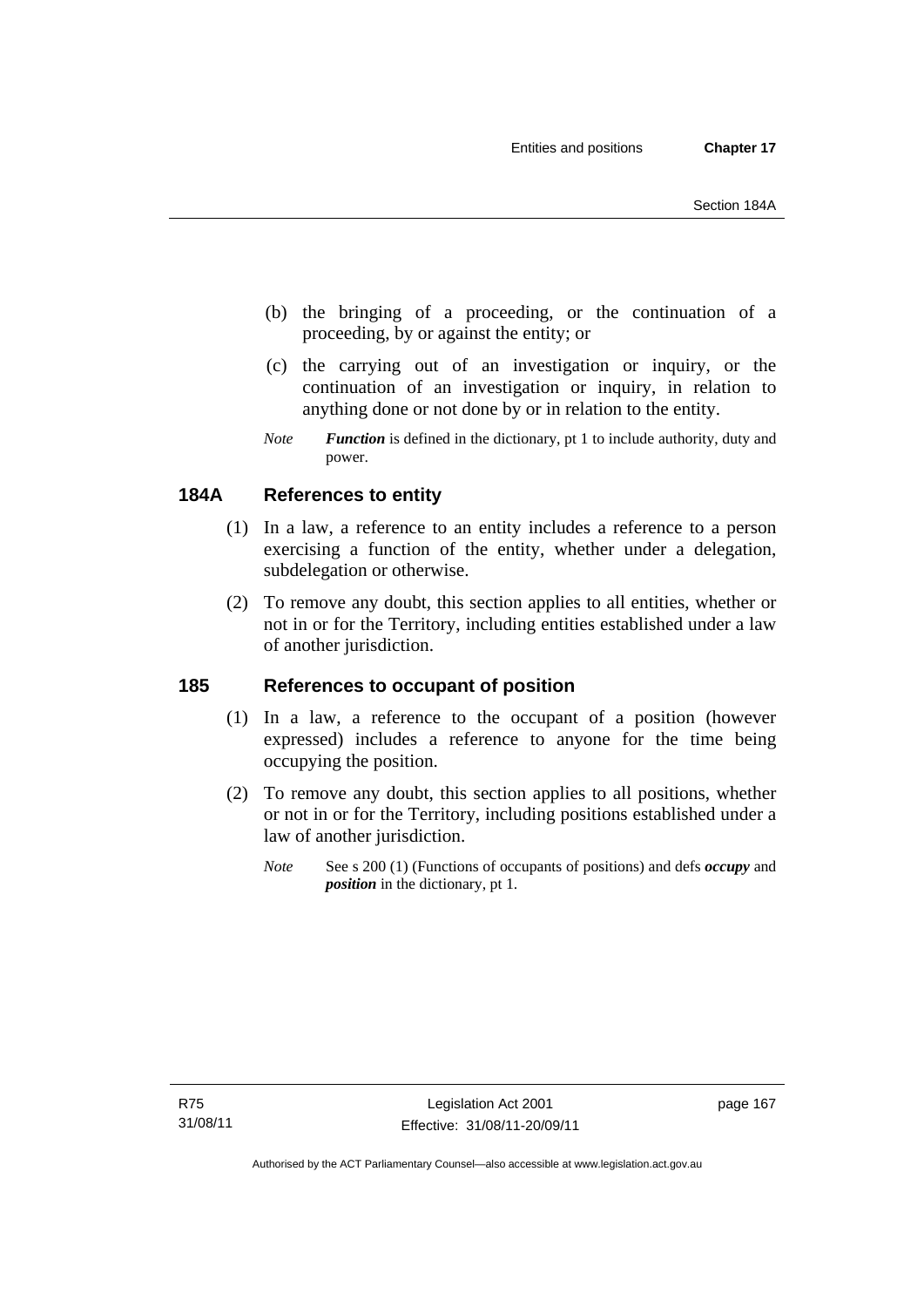## **186 Change of name of position**

- (1) If a law changes the name of a position established under a law, the position continues in existence under the new name and its identity is not affected by the change.
- (2) If the name of a position is changed, a reference in a law to the position by its previous name is taken, after the change, to be a reference to the position by its new name.
- (3) To remove any doubt, subsection (2) applies to all positions, whether or not in or for the Territory, including positions established under a law of another jurisdiction.

### **187 Chair and deputy chair etc**

- (1) If a law establishes a position of chair or chairperson of an entity, the chair or chairperson may be referred to as chairman, chairwoman, chairperson or chair.
- (2) If a law establishes a position of deputy chair or deputy chairperson of an entity, the deputy chair or deputy chairperson may be referred to as deputy chairman, deputy chairwoman, deputy chairperson or deputy chair.

Authorised by the ACT Parliamentary Counsel—also accessible at www.legislation.act.gov.au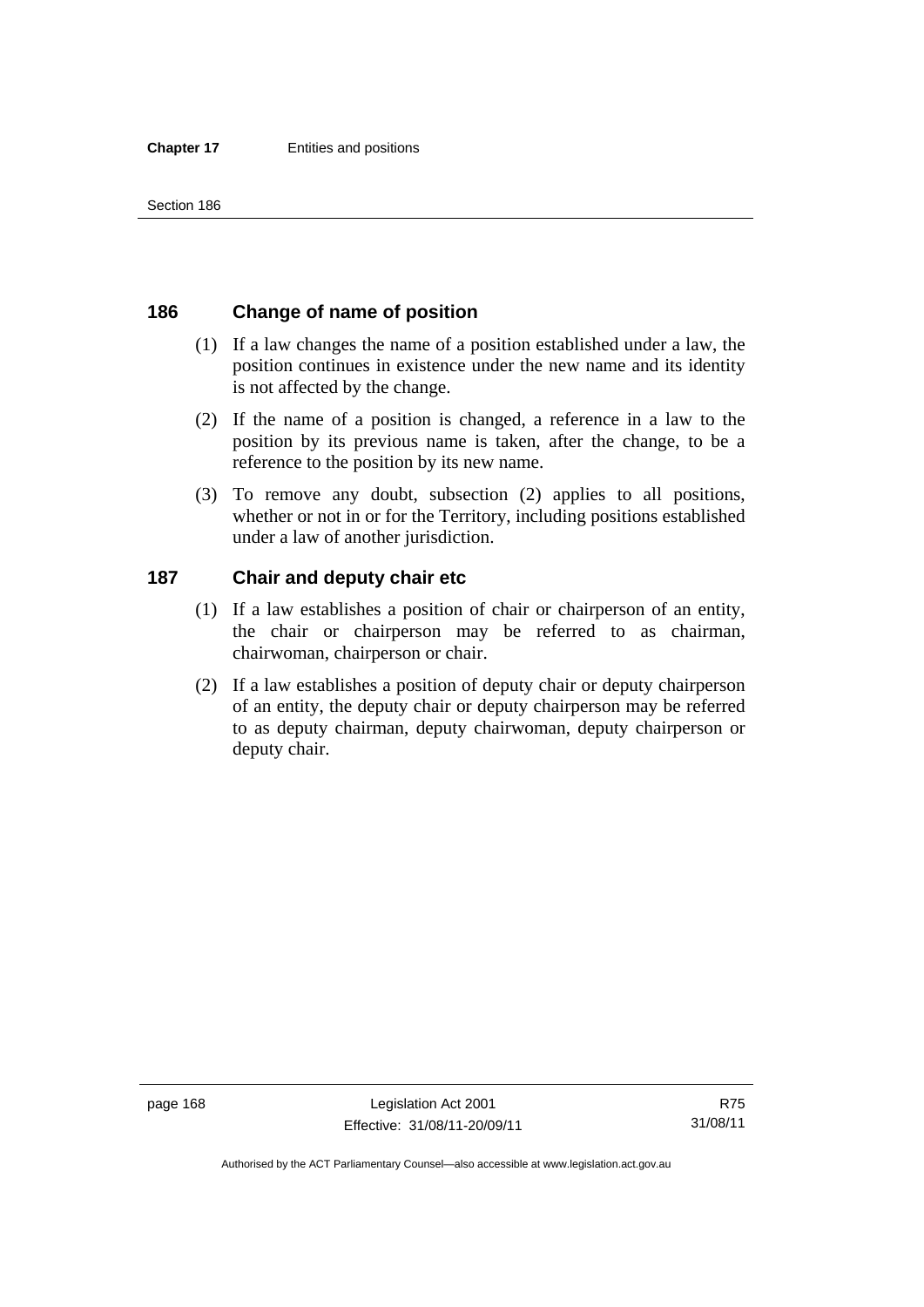# **Chapter 18 Offences**

*Note* See also s 133 to s 135 (which relate to penalty units and penalty provisions) and s 161 (Corporations liable to offences).

#### **188 Meaning of** *ACT law***—ch 18**

In this chapter:

*ACT law* means an Act or subordinate law.

*Note* A reference to an Act or subordinate law includes a reference to a provision of the Act or law (see s 7 and s 8).

#### **189 Reference to offence includes reference to related ancillary offences**

A reference to an offence against an ACT law includes a reference to an offence against the Criminal Code, part 2.4 (Extensions of criminal responsibility) or section 717 (Accessory after the fact) that relates to the ACT law.

#### **Example**

X is the holder of a licence under the *Plant Development Act 2001* (hypothetical). The Plant Development Act, s 23 provides for the cancellation of a licence if a licence holder commits an offence against the Act. While his business premises are being inspected, X incites an employee to obstruct the inspector. As a result, the employee obstructs the inspector (which is an offence against the Act). X is later convicted of the offence of incitement against the Criminal Code, s 47 (which is an offence in the Criminal Code, pt 2.4). Because of the Legislation Act, s 189, X is taken to have committed an offence against the Plant Development Act and is therefore liable to have his licence cancelled.

*Note 1* The result would be the same if X had been convicted of conspiracy relating to the offence of obstruction in the Plant Development Act.

> Apart from the Legislation Act, s 189, the following offences in the Criminal Code, pt 2.4 could also apply to the offence in the Plant Development Act:

- attempt (s 44 (Attempt))
- aiding and abetting (s 45 (Complicity and common purpose)).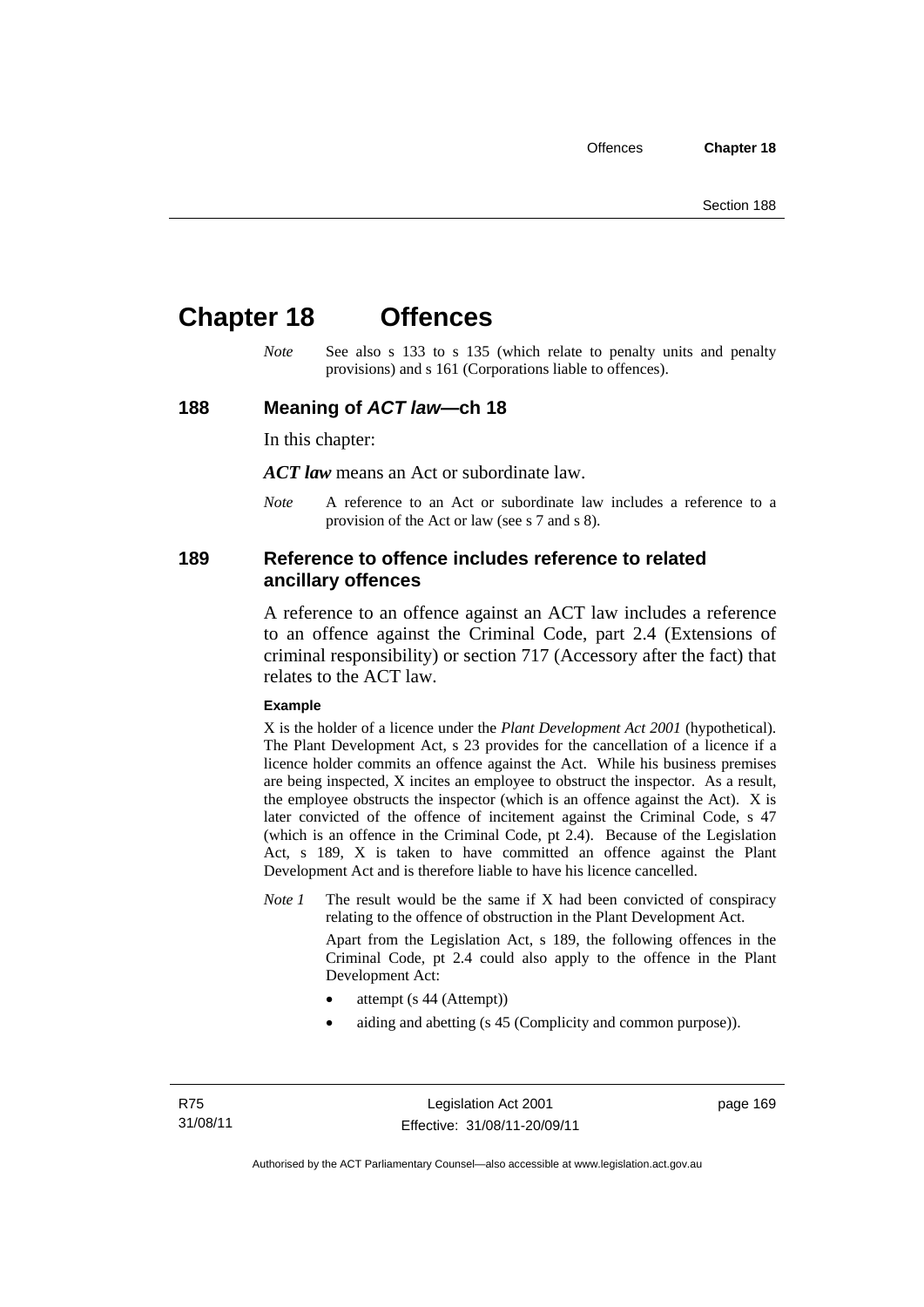*Note 2* An example is part of the Act, is not exhaustive and may extend, but does not limit, the meaning of the provision in which it appears (see s 126 and s 132).

#### **190 Indictable and summary offences**

- (1) An offence is an *indictable offence* if—
	- (a) it is punishable by imprisonment for longer than 2 years; or
	- (b) it is declared by an ACT law to be an indictable offence.
- (2) An *indictable offence* includes an indictable offence that is or may be dealt with summarily.
- (3) Any other offence is a *summary offence* and is punishable on summary conviction.

#### **191 Offences against 2 or more laws**

- (1) If an act or omission by a person is an offence against 2 or more ACT laws, the person may be prosecuted for and convicted of any of the offences, but is not liable to be punished more than once for the act or omission.
- $(2)$  If—
	- (a) an act or omission by a person is an offence against both an ACT law and a law of another jurisdiction; and
	- (b) the person has been punished for the offence against the law of the other jurisdiction;

the person is not liable to be punished for the offence against the ACT law.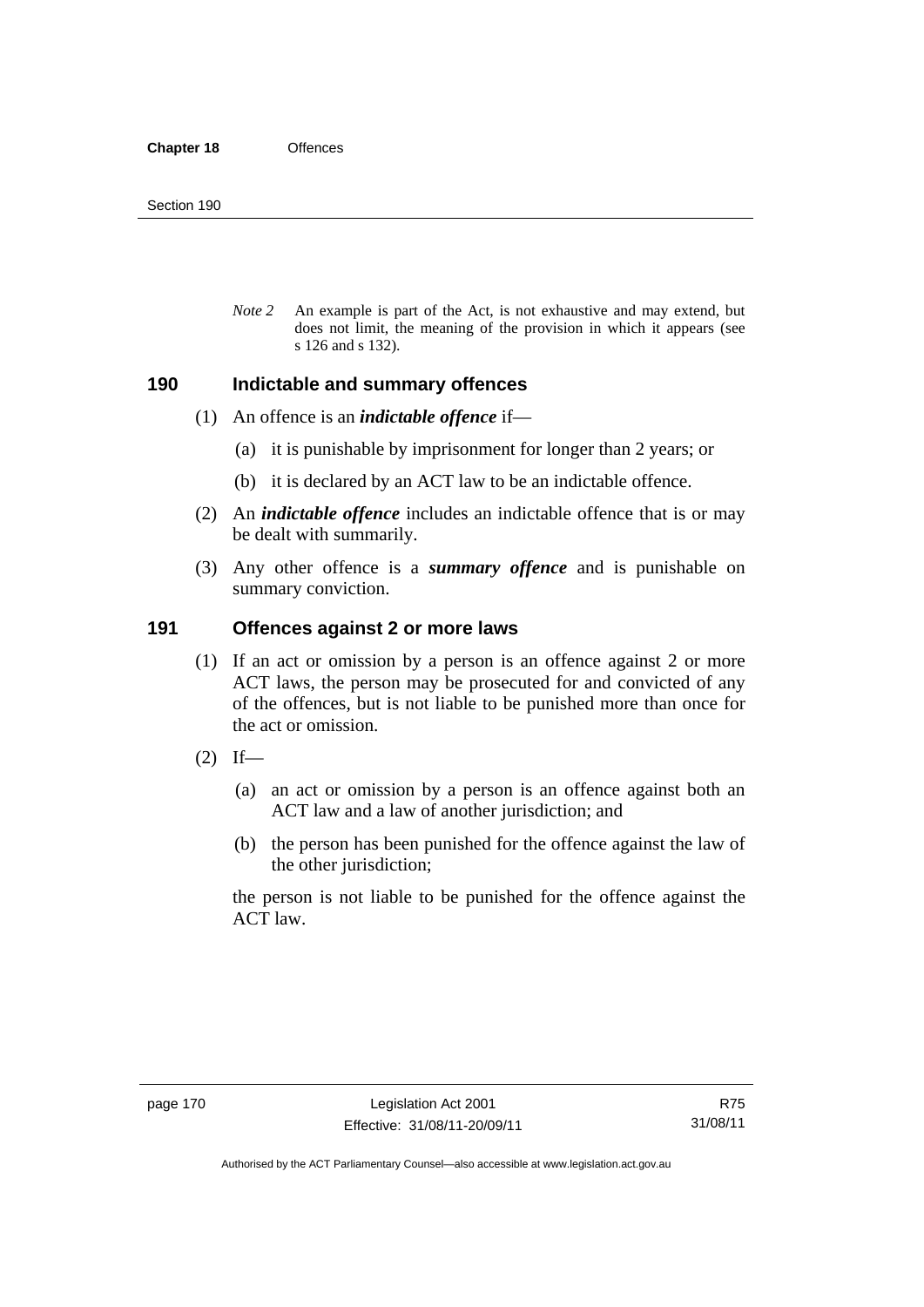## **192 When must prosecutions begin?**

- (1) A prosecution for the following offences against an ACT law may be begun at any time:
	- (a) an offence by an individual punishable by imprisonment for longer than 6 months;
	- (b) an offence by a corporation punishable by a prescribed fine;
		- *Note* See s 161 for the fines that may be imposed on a corporation for offences punishable only by imprisonment.
	- (c) an aiding and abetting offence by an individual in relation to an offence by a corporation punishable by a prescribed fine.
- (2) A prosecution for any other offence against an ACT law must be begun not later than—
	- (a) 1 year after the day of commission of the offence; or
	- (b) if an ACT law provides for another period—that period.
- (3) However, if a coroner's inquest or inquiry, or an inquiry under the *Inquiries Act 1991* or the *Royal Commissions Act 1991*, is held into a matter that discloses or is otherwise found to relate to an offence mentioned in subsection (2), a prosecution for the offence may be begun not later than 1 year after the day when—
	- (a) the coroner's report is made; or
	- (b) the report of the board of inquiry or royal commission is given to the Chief Minister.
- (4) In this section:

*aiding and abetting offence* means an offence against the Criminal Code, section 45 (Complicity and common purpose).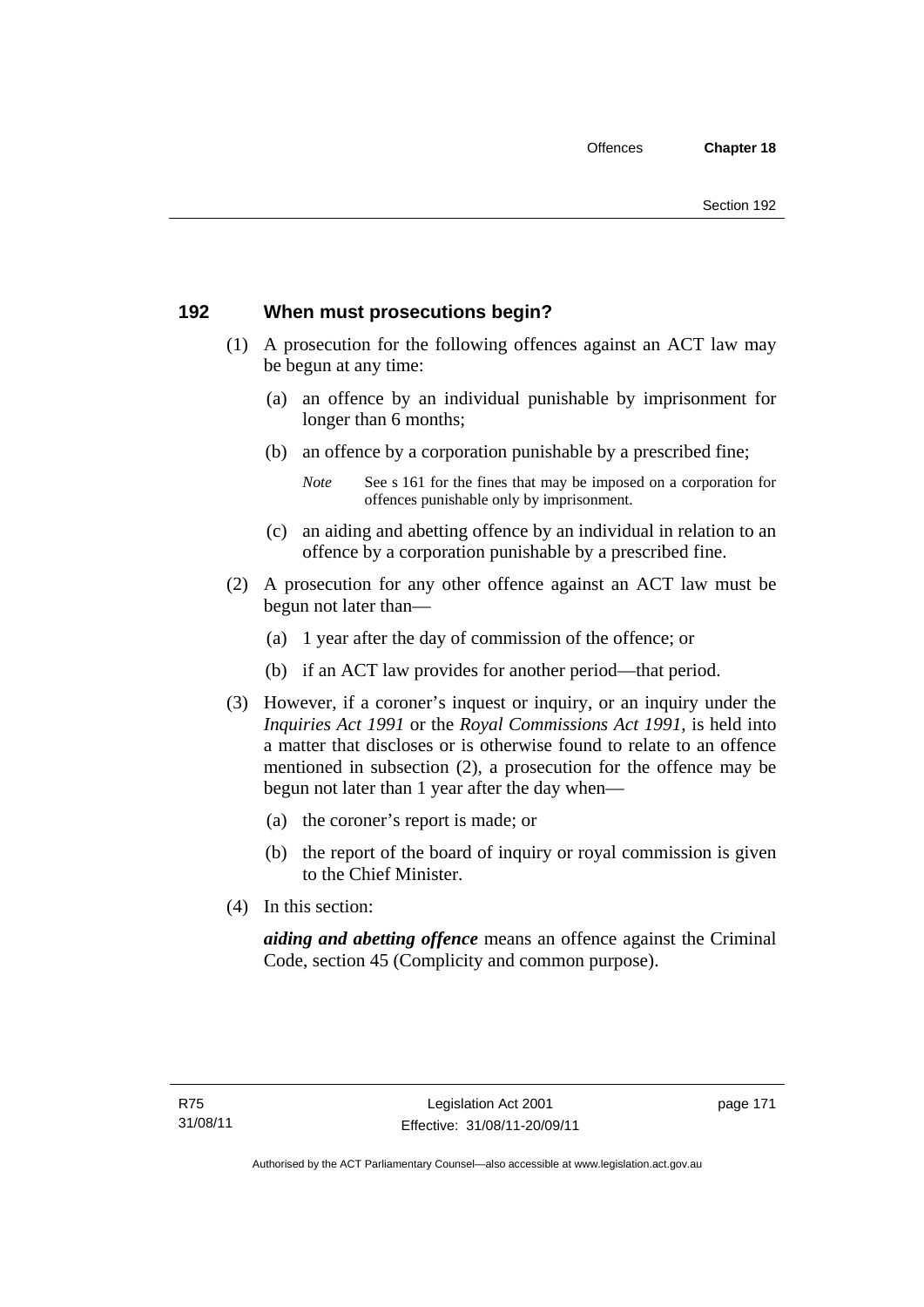*prescribed fine*, for an offence, means—

- (a) if the penalty for the offence is expressed in penalty units— 100 penalty units or more; or
- (b) if the penalty for the offence is expressed as an amount of money—\$50 000 or more.

### **193 Continuing offences**

- (1) This section applies to a requirement to do an act if—
	- (a) the act is required to be done under an ACT law within a particular period or before a particular time; and
	- (b) failure to comply with the requirement is an offence against the law.
- (2) A person who fails to comply with the requirement commits an offence for each day until the act is done.
- (3) A day mentioned in subsection (2) includes any day of conviction for an offence and any later day.

*Note* See also s 152 (Continuing effect of obligations).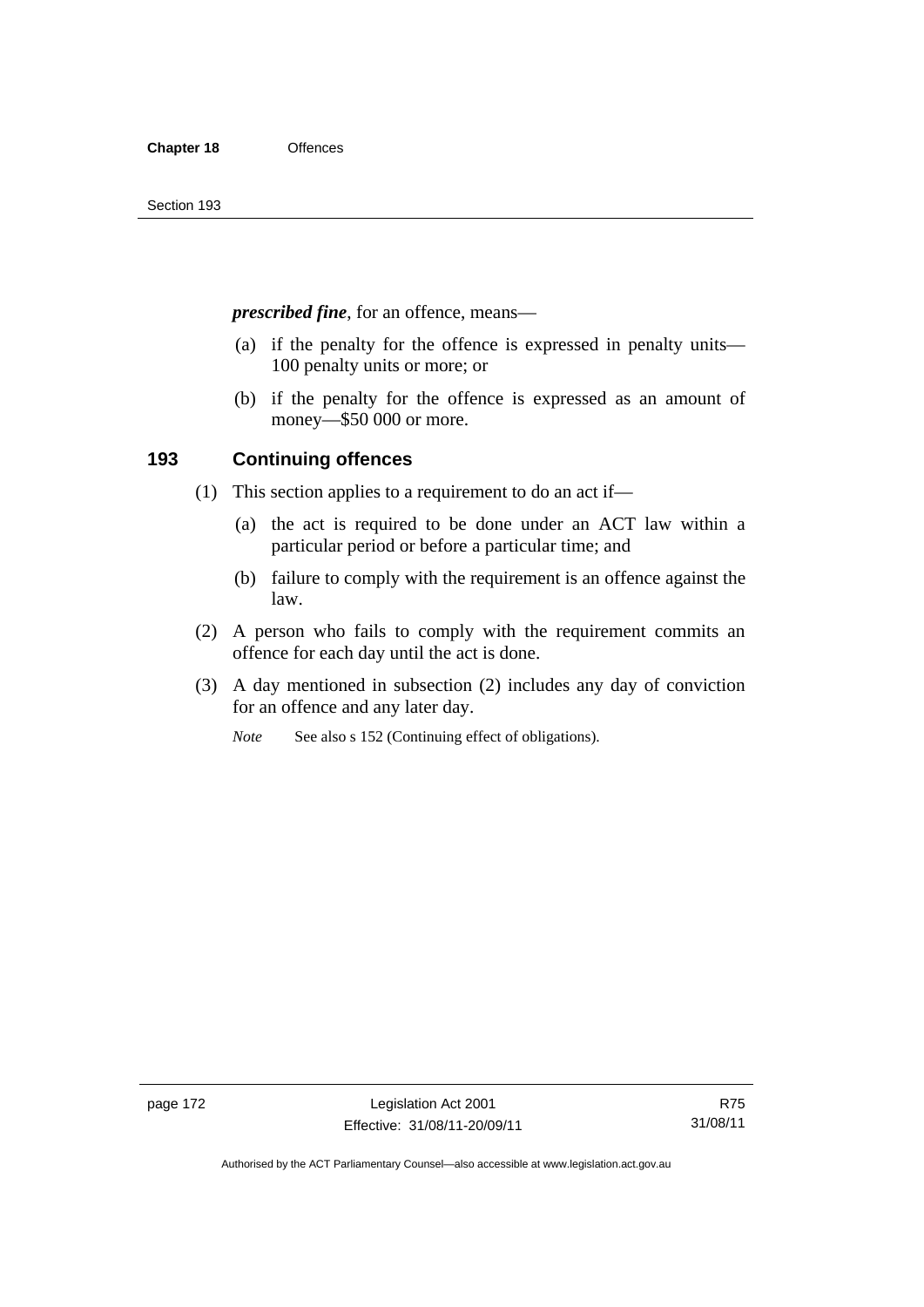# **Chapter 19 Administrative and machinery provisions**

# **Part 19.1 Introductory**

#### **195 Meaning of** *law***—ch 19**

In this chapter:

*law* means an Act, subordinate law or disallowable instrument.

*Note* A reference to an Act, subordinate law or disallowable instrument includes a reference to a provision of the Act, law or instrument (see s 7, s 8 and s 9).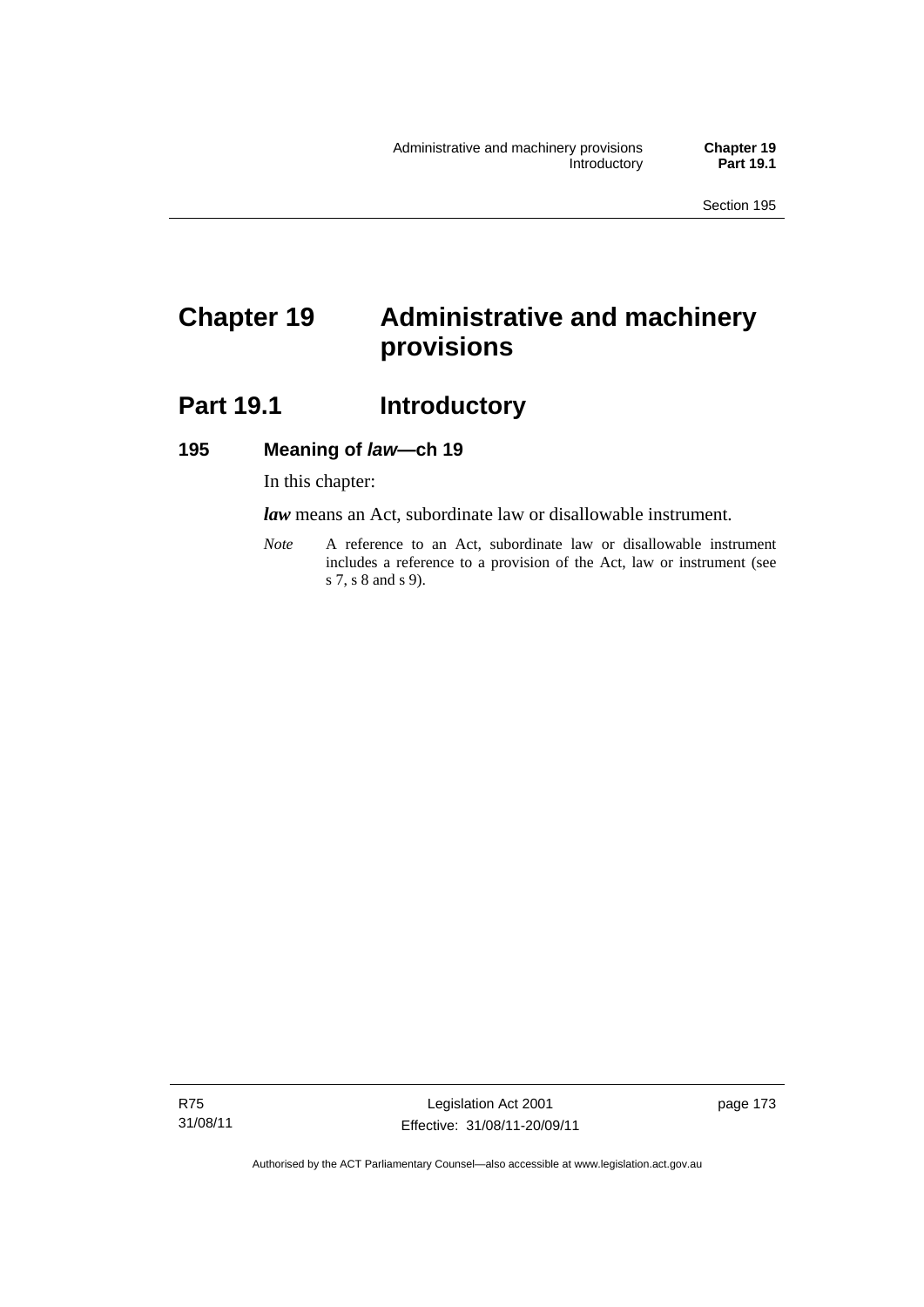# **Part 19.2 Functions**

*Note Function* is defined in the dictionary, pt 1 to include authority, duty and power.

#### **196 Provision giving function gives power to exercise function**

 (1) A provision of a law that gives a function to an entity also gives the entity the powers necessary and convenient to exercise the function.

*Note Entity* and *exercise*—see the dictionary, pt 1.

 (2) The powers given to the entity under subsection (1) are in addition to any other powers of the entity under the law.

### **197 Statutory functions may be exercised from time to time**

If a law gives a function to an entity, the function may be exercised from time to time.

*Note* See also s 42 (3) (Power to make statutory instruments).

#### **199 Functions of bodies**

 (1) If a law authorises or requires a body to exercise a function, it may do so by resolution.

*Note Body*—see the dictionary, pt 1.

- (2) To remove any doubt, subsection (1) applies in relation to a function even though a law authorises or requires the function to be exercised in writing.
- (3) If a law authorises or requires a signature by a person and the person is a body, the signature of a person authorised by the body for the purpose is taken to be the signature of the body.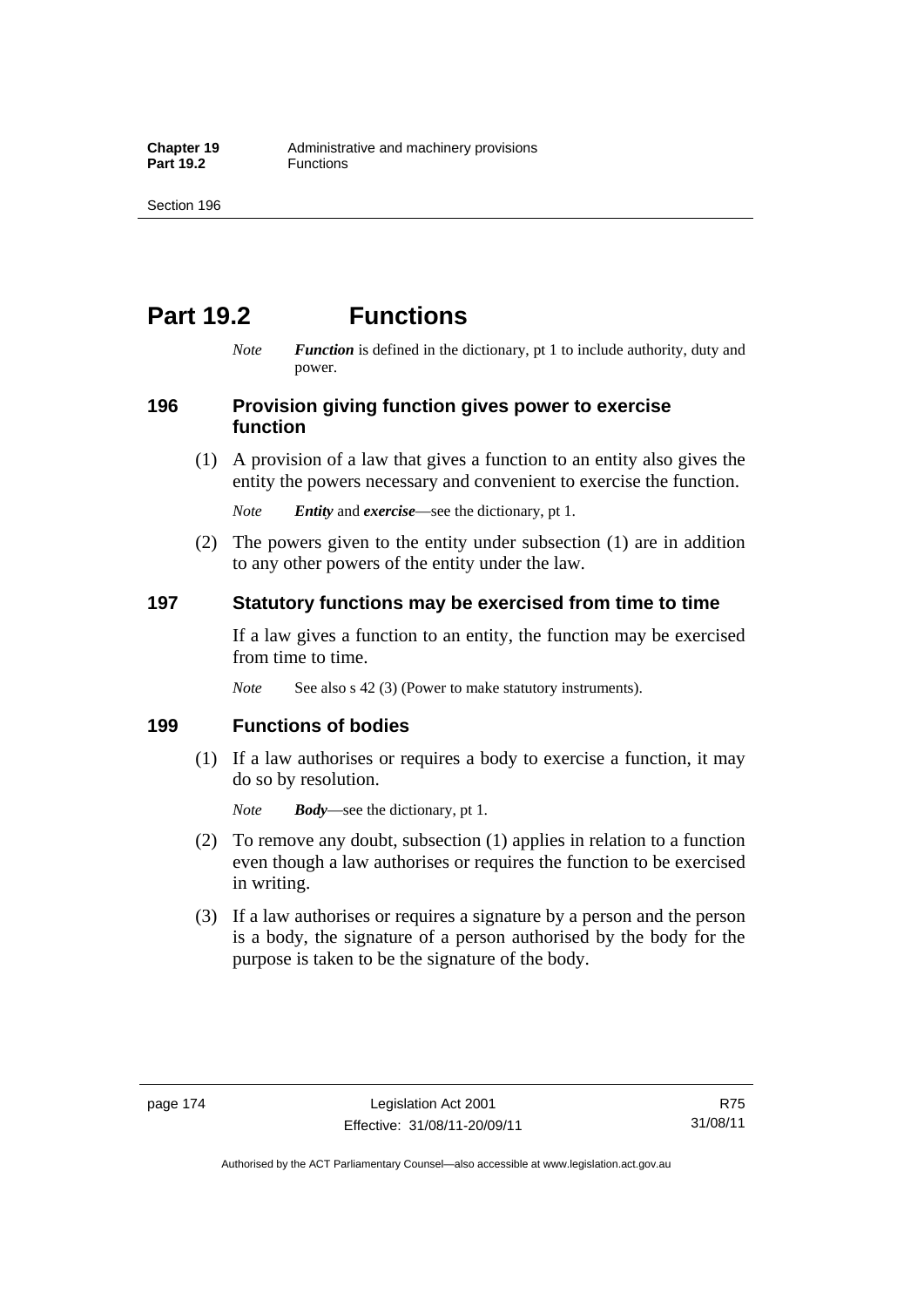(4) If a law gives a function to a body, the function may be exercised by the body as constituted for the time being.

#### **Example**

The ACT Conference Organisers Registration Board is a statutory body consisting of 5 members. At a meeting of the board it is agreed to exempt a conference organiser from registration on certain conditions. On the day after the meeting, 1 of the members of the board (X) resigns and another person (Y) is appointed to the board in  $X$ 's place. At the next meeting of the board, the board considers additional information submitted by the conference organiser and agrees to amend the conditions of exemption. Because of s (4), the board's ability to use its power of exemption is not affected by a change in the membership of the board.

- *Note* An example is part of the Act, is not exhaustive and may extend, but does not limit, the meaning of the provision in which it appears (see s 126 and s 132).
- (5) The exercise of the function is not affected only because of vacancies in the body's membership.
- (6) Subsections (4) and (5) do not affect any quorum requirement applying to the body.

#### **Example**

The Act establishing the board mentioned in the example to s (4) provides that the quorum for a meeting of the board is the chair or deputy chair and 2 other members. If the quorum requirement was complied with at each meeting mentioned in the example, the result mentioned in the example would be the same whether or not X attended the first meeting and whether or not Y attended the second meeting.

- (7) If a body as constituted for the time being does something in exercise of a function given to the body under a law, the effect of the thing done by the body does not end only because the membership of the body changes.
	- *Note* See also s 211 (Appointment not affected by appointer changes), s 224 (Acting appointment not affected by appointer changes), and s 241 (Delegation not affected by appointer changes).
- (8) Subsection (7) does not prevent the thing done by the body being ended or changed by the body as subsequently constituted for the time being.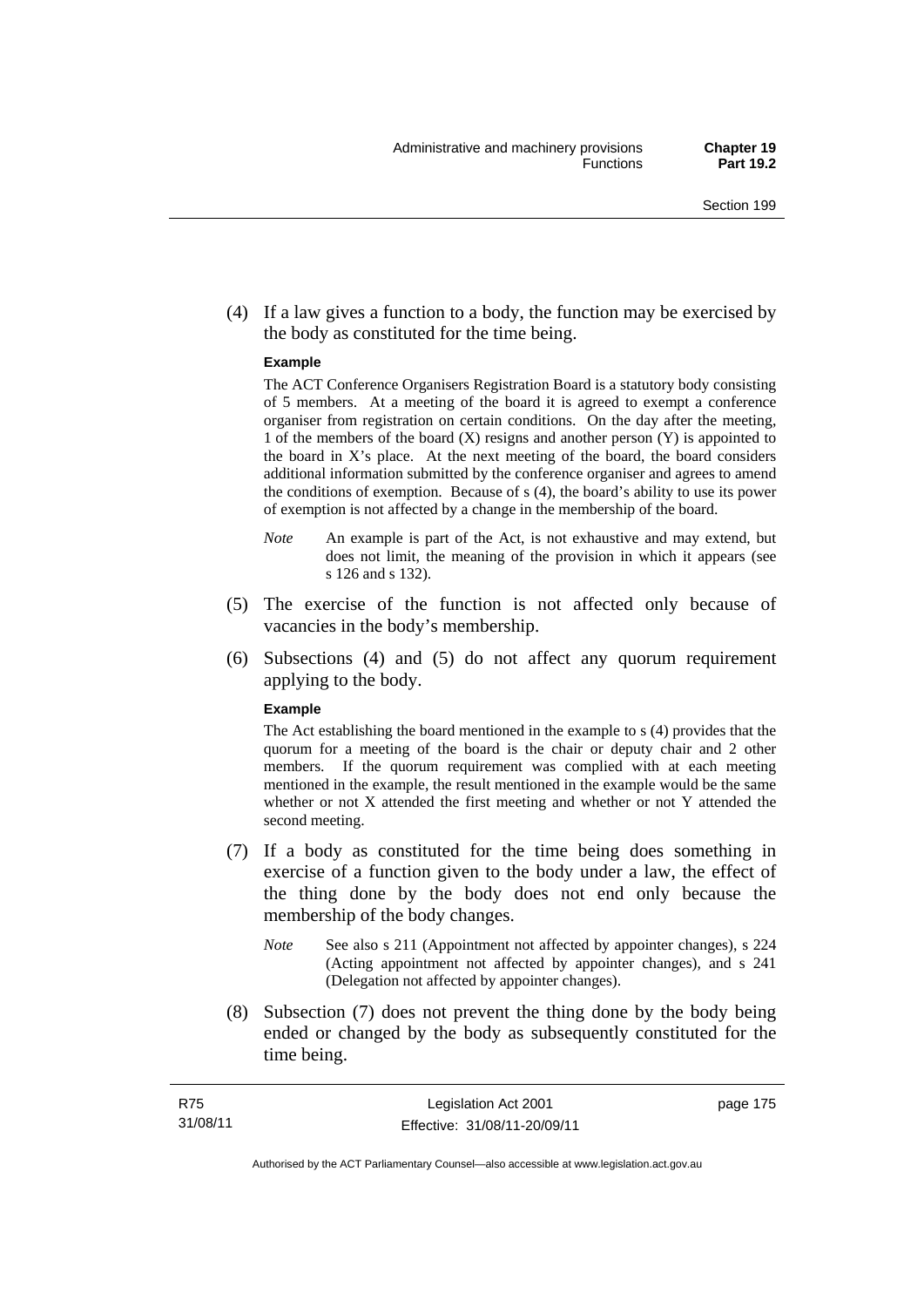### **200 Functions of occupants of positions**

- (1) If a law gives a function to the occupant of a position, the function may be exercised by the person for the time being occupying the position.
	- *Note* See s 185 (References to occupant of position) and dictionary, pt 1, defs *occupy* and *position*.
- (2) If the person for the time being occupying a position does something in exercise of a function given to the occupant of the position under a law, the thing done by the person does not end only because the person ceases to be the occupant of the position.
	- *Note* See also s 211 (Appointment not affected by appointer changes), s 224 (Acting appointment not affected by appointer changes), and s 241 (Delegation not affected by appointer changes).
- (3) Subsection (2) does not prevent the thing done by the person being ended or changed by any person subsequently occupying the position for the time being.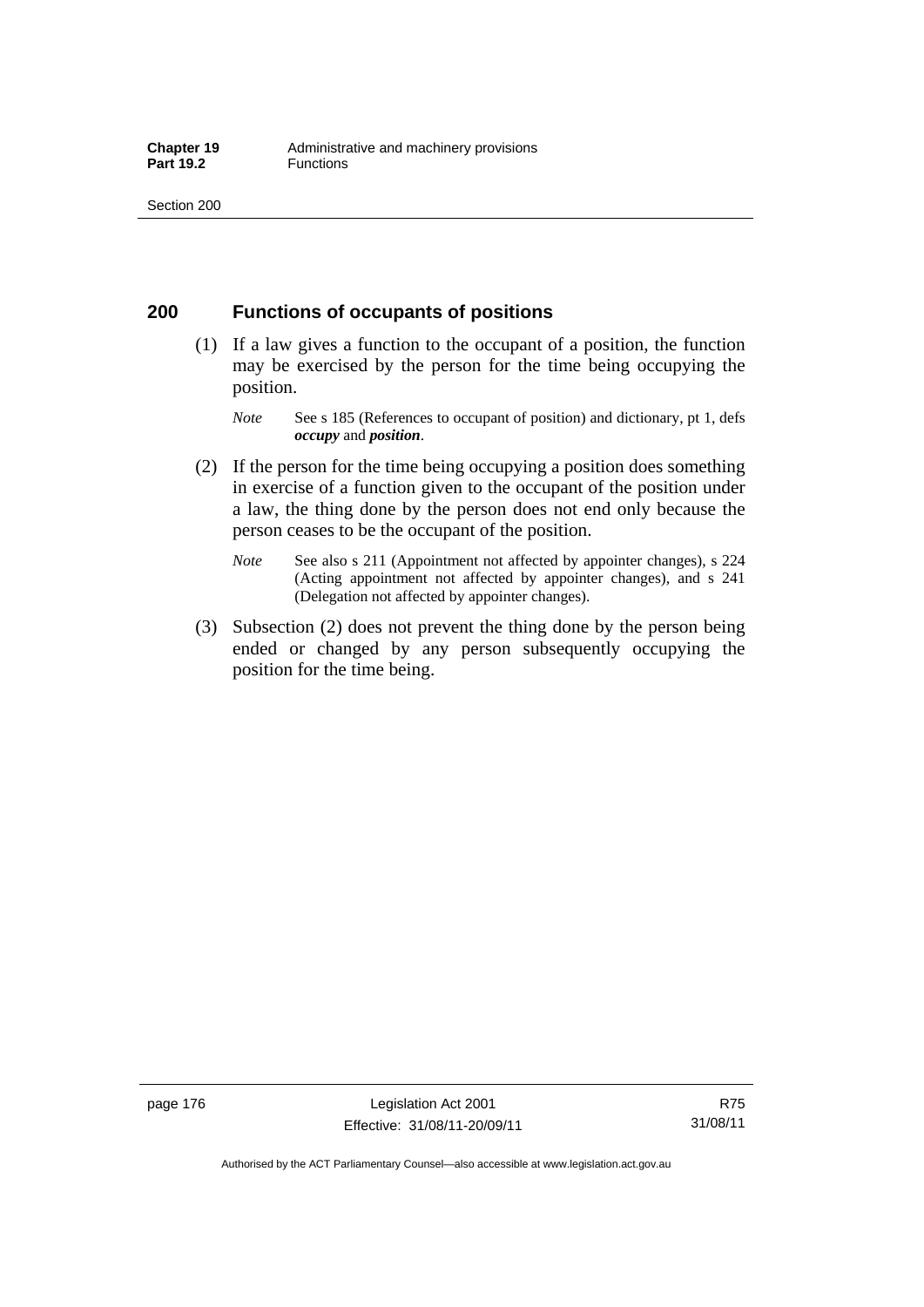# **Part 19.3 Appointments**

## **Division 19.3.1 Appointments—general**

*Note* Certain statutory appointments made by a Minister require consultation with a Legislative Assembly committee and are disallowable (see div 19.3.3 (Appointments—Assembly consultation)).

#### **205 Application—div 19.3.1**

This division applies if a law authorises or requires an entity (the *appointer*) to appoint a person—

- (a) to a position under a law; or
- (b) to exercise a function or do anything else under a law.
- *Note Function* is defined in the dictionary, pt 1 to include authority, duty and power.

#### **206 Appointments must be in writing etc**

- (1) An appointment must be made, or evidenced, by writing (the *instrument of appointment*) signed by the appointer.
- (2) If a law provides for a maximum or minimum period of appointment, the instrument of appointment must state the period for which the appointment is made.

#### **Examples—stated appointment periods**

- 1 2 years
- 2 until age 65
- *Note* An example is part of the Act, is not exhaustive and may extend, but does not limit, the meaning of the provision in which it appears (see s 126 and s 132).

#### **207 Appointment may be by name or position**

- (1) The appointer may make an appointment by—
	- (a) naming the person appointed; or

page 177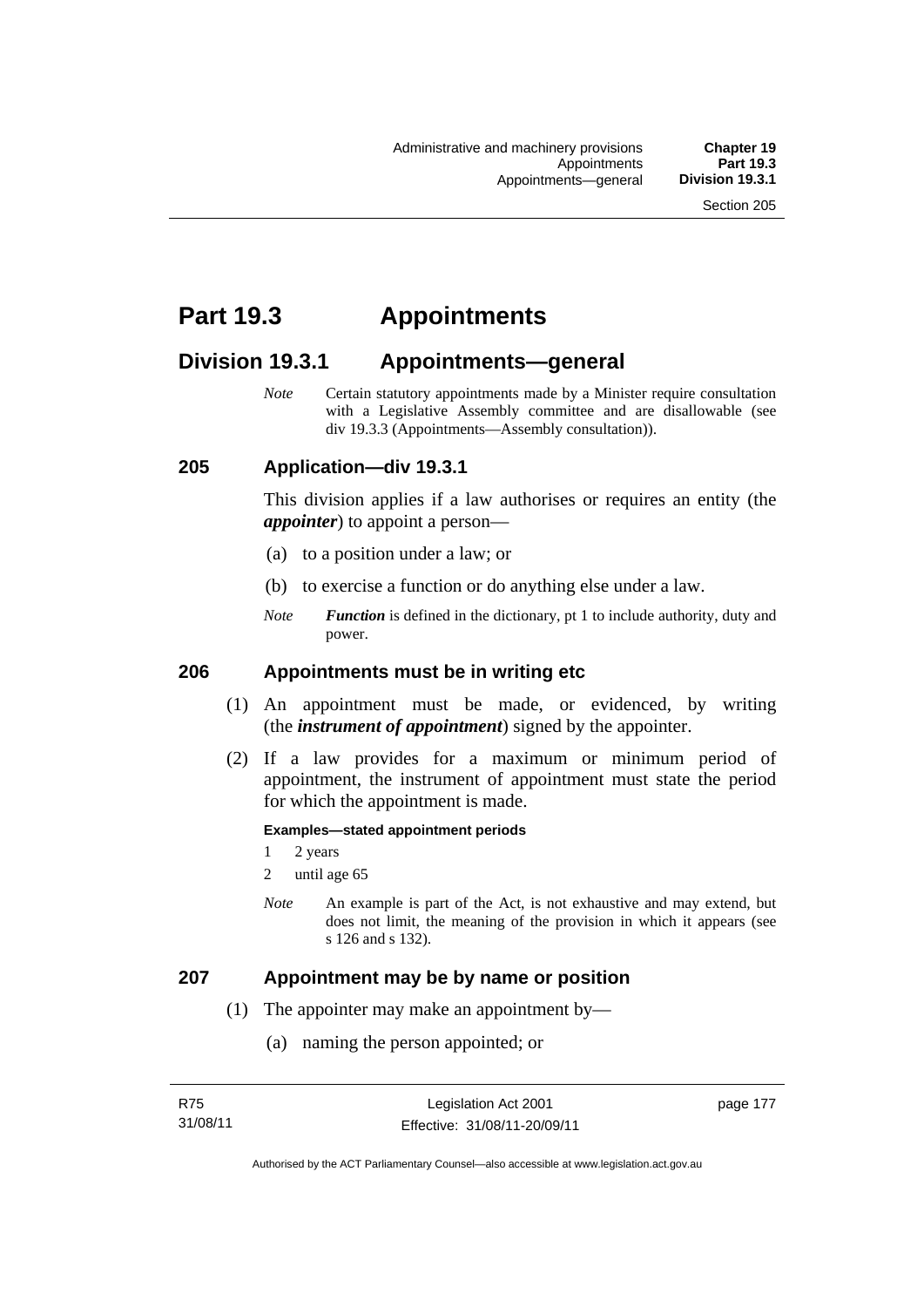Section 208

- (b) nominating the occupant of a position (however described), at a particular time or from time to time.
- (2) For this division, the person named, or the occupant of the position nominated, is the *appointee*.

### **208 Power of appointment includes power to suspend etc**

- (1) The appointer's power to make the appointment includes the power—
	- (a) to suspend the appointee, and end the suspension; or
	- (b) to end the appointment, and appoint someone else or reappoint the appointee if the appointee is eligible to be appointed to the position; or
	- (c) to reappoint the appointee if the appointee is eligible to be appointed to the position.
- (2) The power to suspend the appointee, end the appointment or reappoint the appointee is exercisable in the same way, and subject to the same conditions, as the power to make the appointment.

#### **Example**

If the appointment power is exercisable only on the recommendation of a body, the power to suspend, end the appointment or reappoint is exercisable only on the recommendation of the body.

*Note* An example is part of the Act, is not exhaustive and may extend, but does not limit, the meaning of the provision in which it appears (see s 126 and s 132).

#### **209 Power of appointment includes power to make acting appointment**

 (1) If the appointer's power is the power to make an appointment to a position, the power to make the appointment also includes power to appoint a person, or 2 or more people, to act in the position—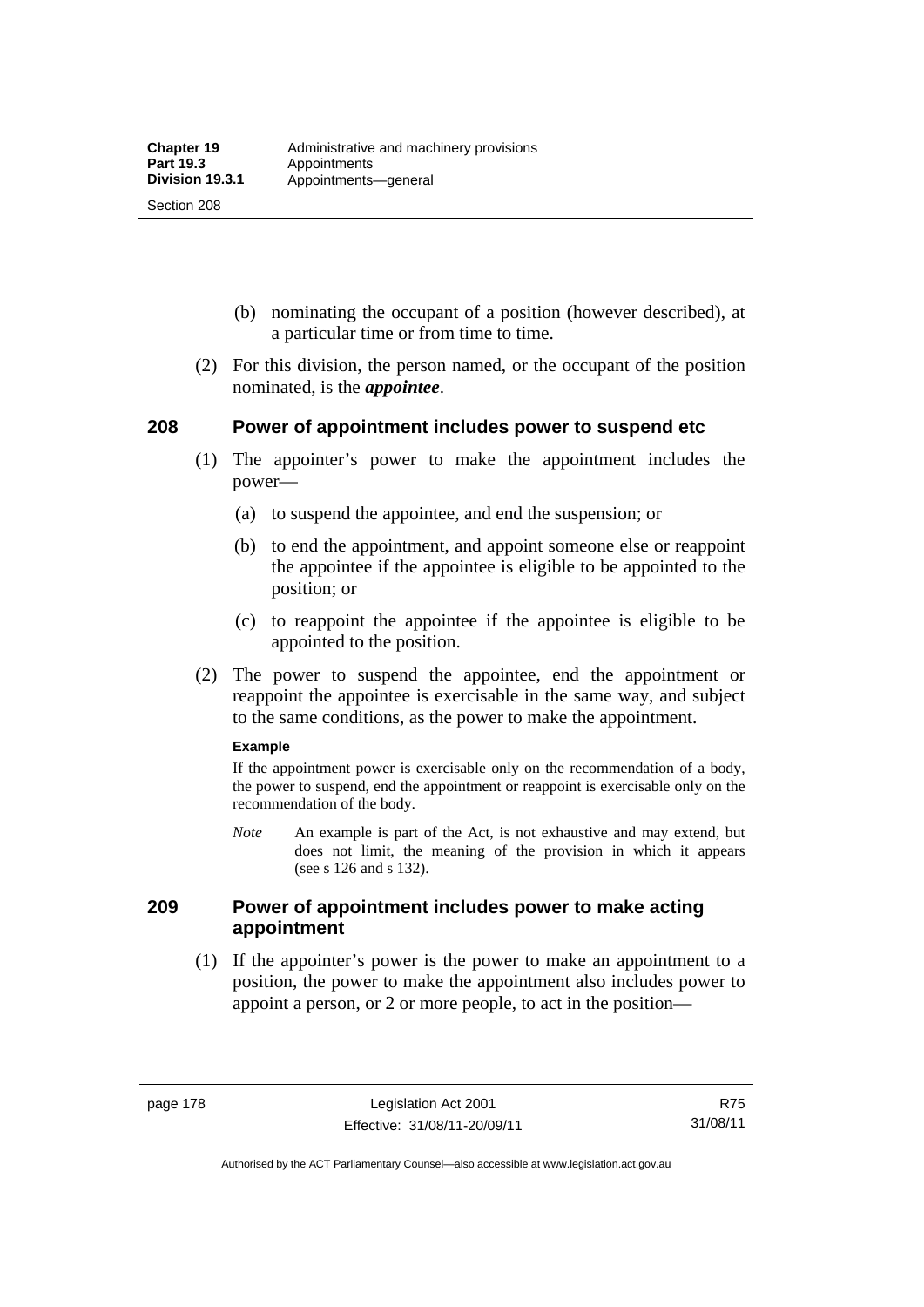- (a) during any vacancy, or all vacancies, in the position, whether or not an appointment has previously been made to the position; or
- (b) during any period, or all periods, when the appointee cannot for any reason exercise functions of the position.

#### **Examples—par (b)**

- 1 the appointee is ill or on leave
- 2 the appointee is acting in another position
- 3 the appointee is outside the ACT or Australia
- *Note 1 Function* is defined in the dictionary, pt 1 to include authority, duty and power.
- *Note 2* An example is part of the Act, is not exhaustive and may extend, but does not limit, the meaning of the provision in which it appears (see s 126 and s 132).
- (2) The power to appoint a person to act is exercisable in the same way, and subject to the same conditions, as the power to make the appointment.

#### **Example**

If the appointment power is exercisable only on the recommendation of a body, the power to appoint a person to act is exercisable only on the recommendation of the body.

- (3) Without limiting subsection (2), if the law (or another law) requires—
	- (a) the appointee to hold a qualification; or
	- (b) the appointer (or someone else) to be satisfied about the appointee's suitability (whether in terms of knowledge, experience, character or any other personal quality) before appointing the appointee to the position;

a person may only be appointed to act in the position if the person holds the qualification or the appointer (or other person) is satisfied about the person's suitability.

page 179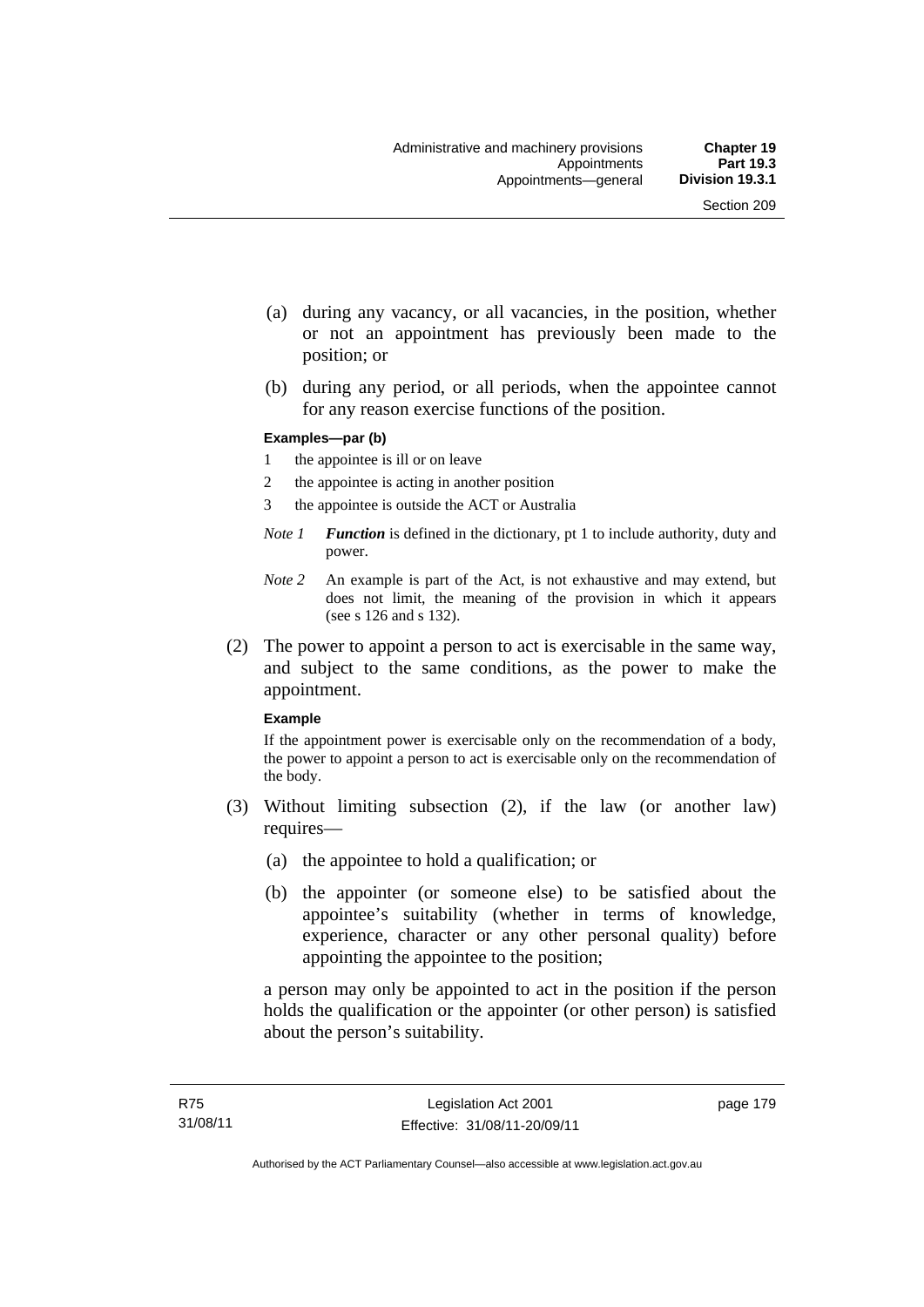Section 210

#### **Examples**

- 1 If an Act requires the appointee to be a magistrate, a person can be appointed to act in the position only if the person is a magistrate.
- 2 If a regulation requires the appointee to be a lawyer of at least 5 years standing, a person can be appointed to act in the position only if the person is a lawyer of at least 5 years standing.
- 3 If an Act requires the appointee to have, in the Executive's opinion, appropriate expertise, training or experience in relation to the needs of a particular group of people, a person can be appointed to act in the position only if the person has, in the Executive's opinion, that expertise, training or experience.

## **210 Resignation of appointment**

- (1) An appointment ends if the appointee resigns by signed notice of resignation given to the appointer.
- (2) However, if the appointer is the Executive, the notice of resignation may be given to a Minister.

#### **211 Appointment not affected by appointer changes**

- (1) If the appointer is a body, an appointment made by the body does not end only because the membership of the body changes.
- (2) If the appointer is the person for the time being occupying a position, an appointment made by the person does not end only because the person ceases to be the occupant of the position.
- (3) This section does not limit the following sections:
	- section 199 (Functions of bodies)
	- section 200 (Functions of occupants of positions).

#### **212 Appointment not affected by defect etc**

An appointment, or anything done under an appointment, is not invalid only because of a defect or irregularity in or in relation to the appointment.

R75 31/08/11

Authorised by the ACT Parliamentary Counsel—also accessible at www.legislation.act.gov.au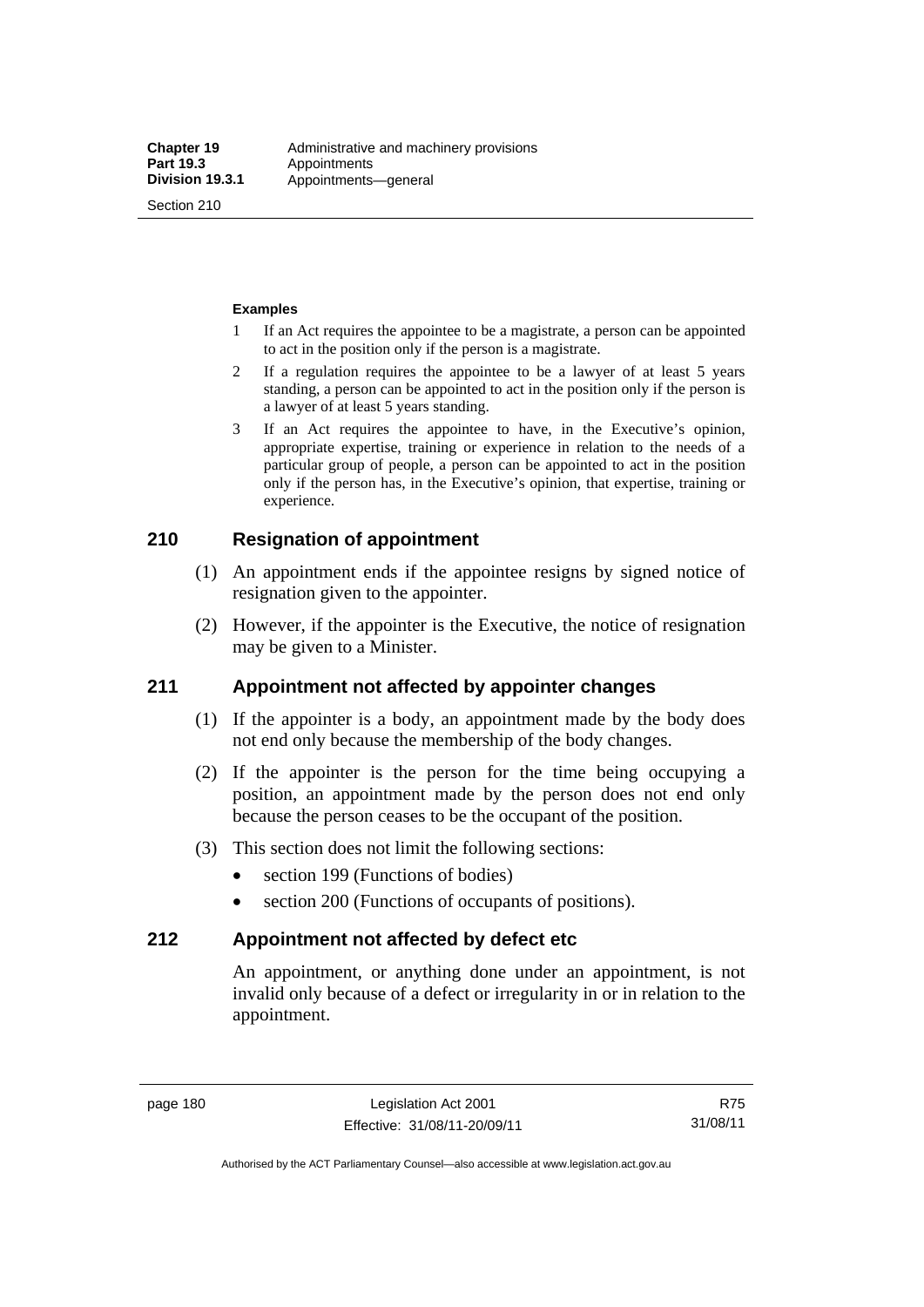## **Division 19.3.2 Acting appointments**

### **215 Application—div 19.3.2**

This division applies if a law gives an entity (the *appointer*) power to appoint a person to act in a position under a law.

## **216 Acting appointments must be in writing etc**

- (1) An acting appointment must be made, or evidenced, by writing (the *instrument of appointment*) signed by the appointer.
- (2) If a law provides for a maximum or minimum period of appointment, the instrument of appointment must state the period for which the acting appointment is made.

#### **Examples—stated appointment periods**

- 1 1 year
- 2 until 31 December 2002 (a period of 9 months)
- *Note 1* See also s 219 (Appointer may decide terms of acting appointment etc) and s 221 (How long does an acting appointment operate?)
- *Note 2* An example is part of the Act, is not exhaustive and may extend, but does not limit, the meaning of the provision in which it appears (see s 126 and s 132).

#### **217 Acting appointment may be made by name or position**

- (1) The appointer may make an acting appointment by—
	- (a) naming the person appointed; or
	- (b) nominating the occupant of a position (however described), at a particular time or from time to time.
- (2) For this division, the person named, or the occupant of the position nominated, is the *appointee*.

*Note* A power to make an appointment includes power to make an acting appointment (see s 209).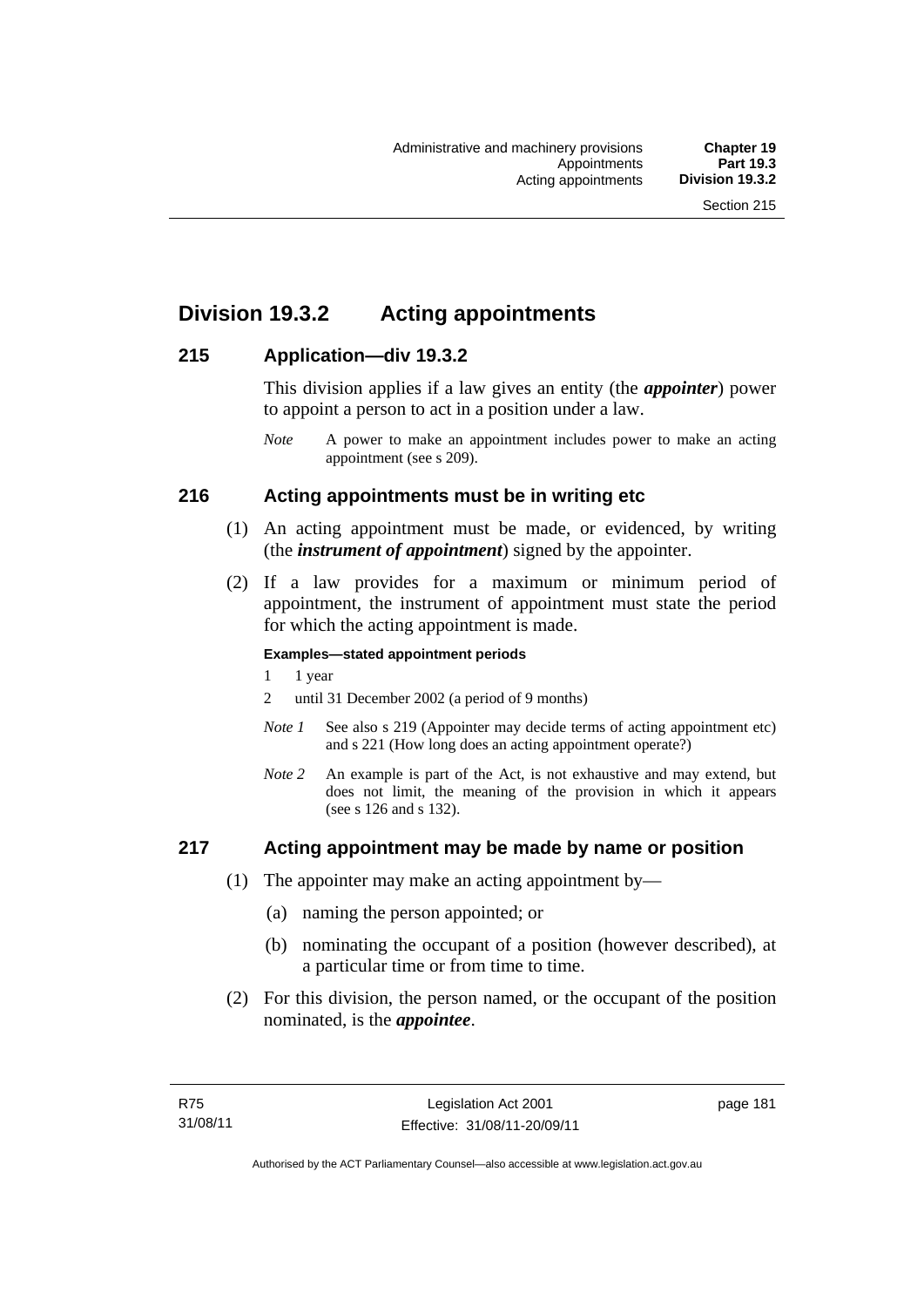Section 218

## **218 Instrument may provide when acting appointment has effect etc**

The instrument making or evidencing the acting appointment may provide that the appointment has effect only in stated circumstances or subject to stated conditions or limitations.

#### **Examples**

- 1 The instrument relating to a standing (or dormant) acting appointment for a position provides that when the substantive occupant of the position (Y) is overseas X may act in the position, but may exercise stated powers of the position only with Y's approval.
- 2 X is appointed to act in Y's position if Y is out of the ACT and a declaration of acute fire danger is published under the *ABC Act 2000*.
- *Note* An example is part of the Act, is not exhaustive and may extend, but does not limit, the meaning of the provision in which it appears (see s 126 and s 132).

## **219 Appointer may decide terms of acting appointment etc**

- (1) The appointer may—
	- (a) decide the terms of the acting appointment, including any remuneration and allowances; and
	- (b) end the appointment at any time.

#### **Example—par (b)**

A appoints X to act in a position for 10 months. Two months after X begins to act, A ends the appointment.

- *Note 1* See also s 221 (How long does an acting appointment operate?)
- *Note 2* An example is part of the Act, is not exhaustive and may extend, but does not limit, the meaning of the provision in which it appears (see s 126 and s 132).
- (2) The power to end the acting appointment is exercisable in the same way, and subject to the same conditions, as the power to make the acting appointment.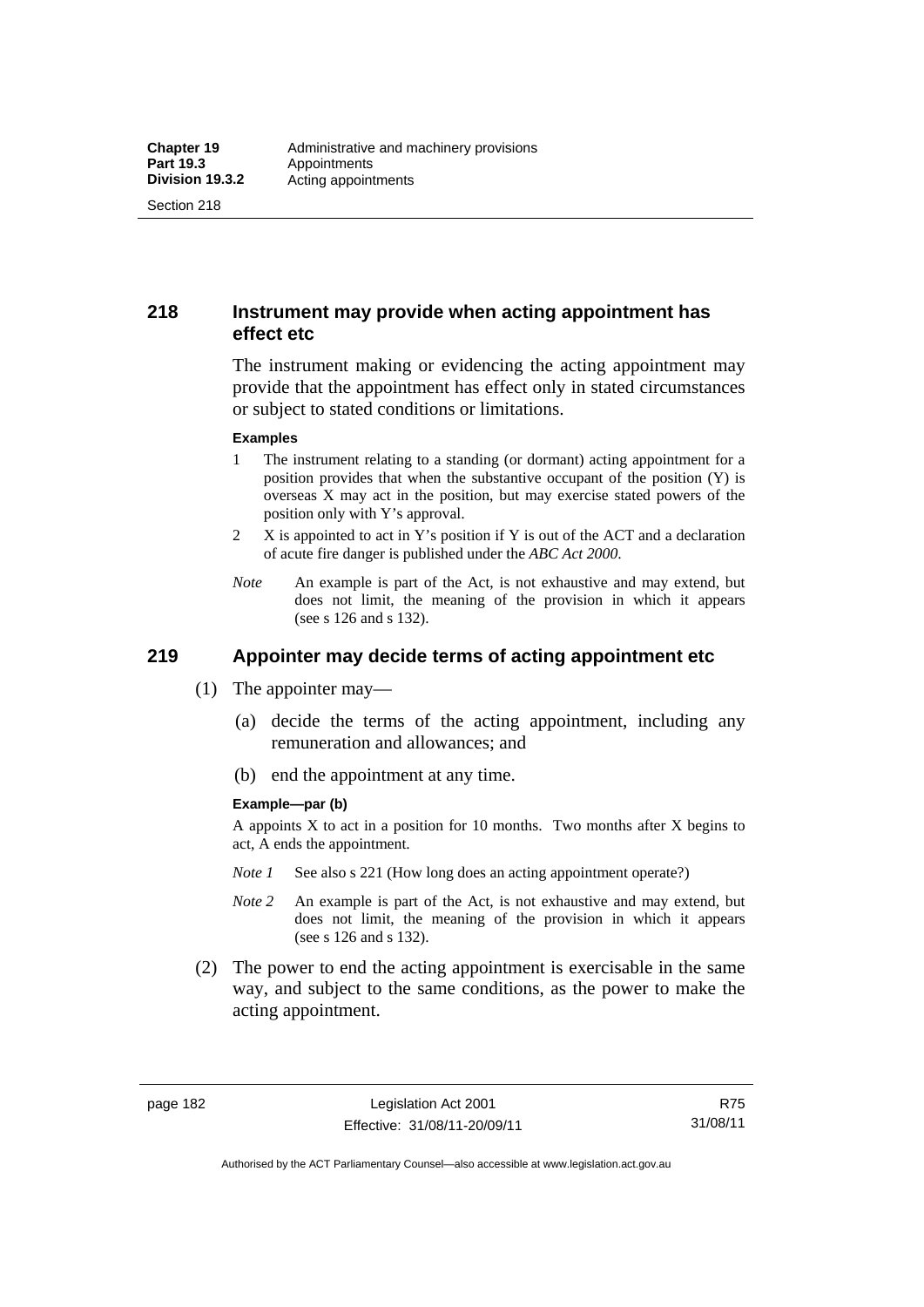#### **Example**

If the power to make the acting appointment is exercisable only on the recommendation of a body, the power to end the appointment is exercisable only on the recommendation of the body.

## **220 Appointee may exercise functions under acting appointment etc**

While the appointee is acting in the position—

- (a) the appointee has, subject to the instrument making or evidencing the appointment, all the functions of the occupant of the position; and
- (b) all territory laws apply in relation to the appointee as if the appointee were the occupant of the position.
- *Note Function* is defined in the dictionary, pt 1 to include authority, duty and power.

#### **221 How long does an acting appointment operate?**

 (1) If the appointee acts in the position because it is vacant, the appointee may not act for more than 1 year after the position became vacant.

*Note* See also s 219 (Appointer may decide terms of acting appointment etc)

- (2) If the appointee is acting in a position that becomes vacant while the appointee is acting, the appointee may continue to act until the first of the following happens:
	- (a) the appointer ends the appointment;
	- (b) the vacancy is filled;
	- (c) 1 year after the position became vacant.

#### **Example**

A appoints  $X$  to act in  $Y$ 's position for a year while  $Y$  is on secondment in another agency. Three months after X begins to act, Y is permanently transferred to the other agency. One month later, Z is appointed to the position in which X is acting. The appointment of Z brings X's acting appointment to an end.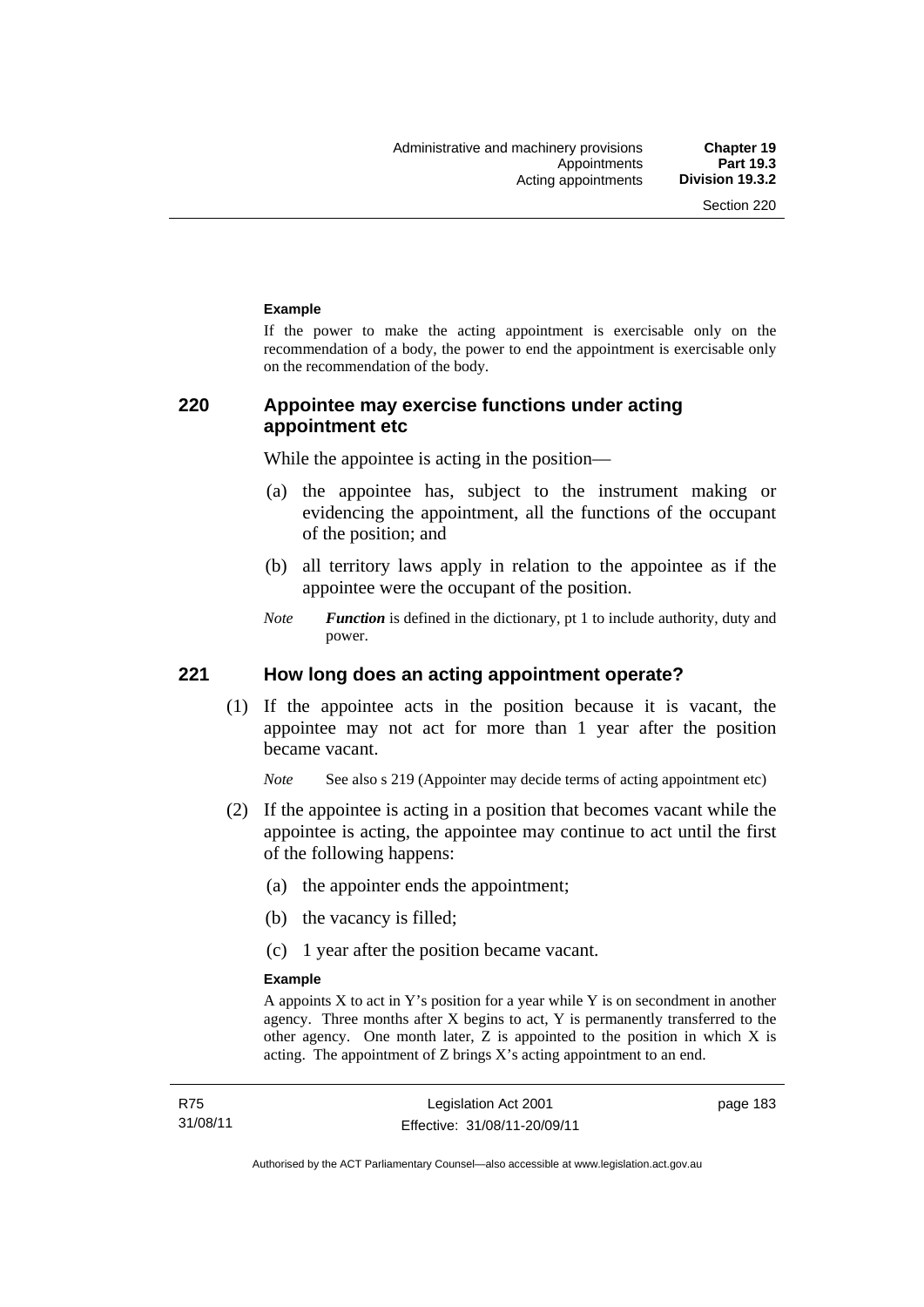*Note* An example is part of the Act, is not exhaustive and may extend, but does not limit, the meaning of the provision in which it appears (see s 126 and s 132).

- (3) If the appointee acts in the position because the occupant of the position cannot exercise functions and the occupant resumes the exercise of the functions, the appointment no longer authorises the appointee to act on that occasion.
	- *Note Function* is defined in the dictionary, pt 1 to include authority, duty and power.

### **222 Resignation of acting appointment**

- (1) An acting appointment ends if the appointee resigns by signed notice of resignation given to the appointer.
- (2) However, if the appointer is the Executive, the notice of resignation may be given to a Minister.

## **223 Effect of acting appointment on substantive appointment etc**

- (1) If the appointee is the occupant of another position under a law (the *substantive position*), the appointee does not cease to occupy the substantive position only because of the appointee's appointment or because the appointee acts under the appointment.
- (2) This section does not prevent an acting appointment being made to the substantive position.

#### **224 Acting appointment not affected by appointer changes**

- (1) If the appointer is a body, an acting appointment made by the body does not end only because the membership of the body changes.
- (2) If the appointer is the person for the time being occupying a position, an acting appointment made by the person does not end only because the person ceases to be the occupant of the position.
- (3) This section does not limit the following sections:

Authorised by the ACT Parliamentary Counsel—also accessible at www.legislation.act.gov.au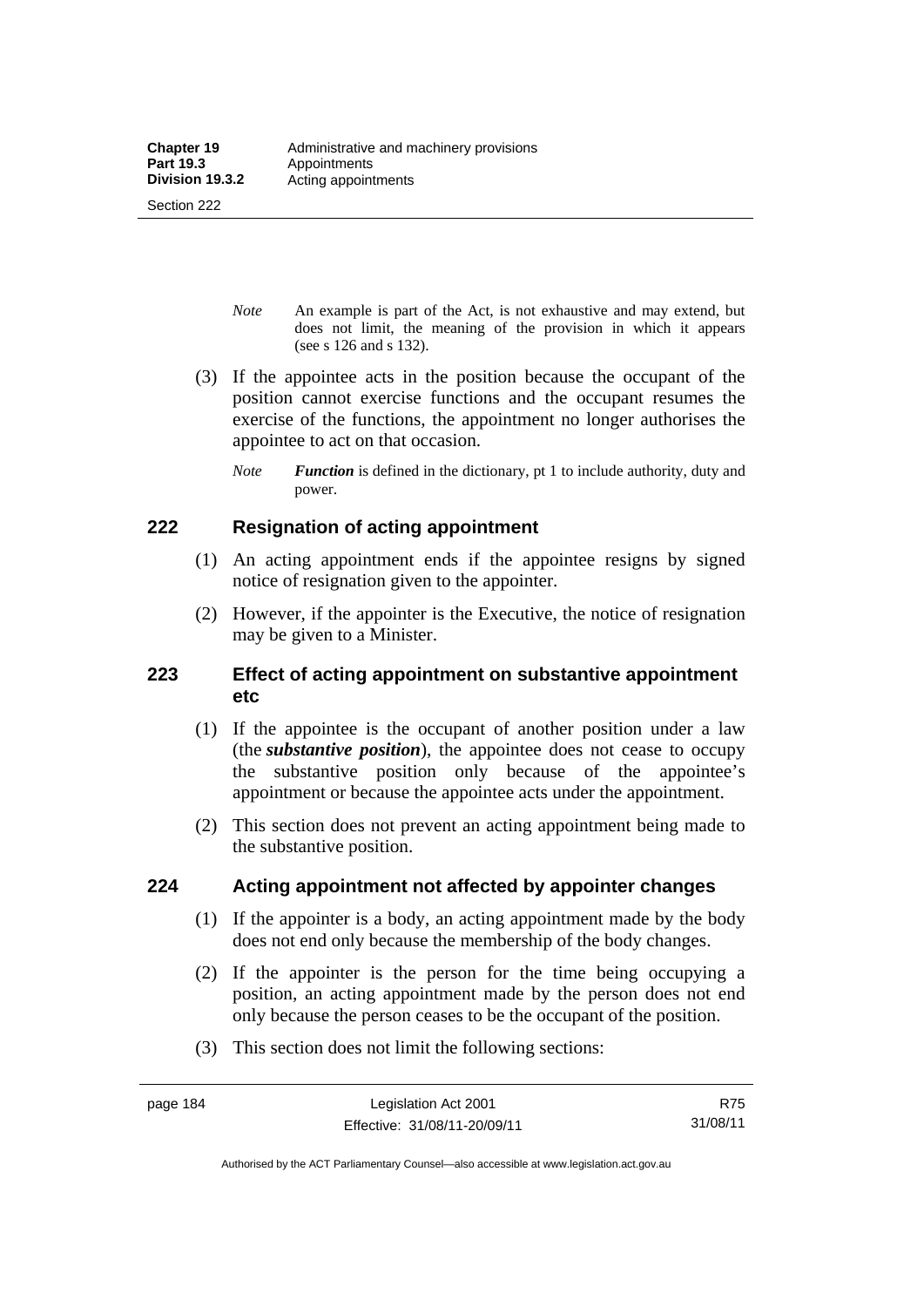- section 199 (Functions of bodies)
- section 200 (Functions of occupants of positions).

#### **225 Acting appointment not affected by defect etc**

- (1) An acting appointment, or anything done under an acting appointment, is not invalid only because of a defect or irregularity in or in relation to the appointment.
- (2) Anything done by or in relation to the appointee while the appointee purports to act in the position is not invalid only because—
	- (a) the occasion for the appointment had not arisen or had ended; or
	- (b) the appointment had ended; or
	- (c) the occasion for the appointee to act had not arisen or had ended.

## **Division 19.3.2A Standing acting arrangements**

#### **225A Application—div 19.3.2A**

This division applies to a position if a law provides that a person acts in the position in stated circumstances.

#### **Example**

The *Hypothetical Act 2003* provides for the deputy director of the hypothetical entity to act in the position of director of the entity if the position is vacant or the director cannot for any reason exercise the functions of the position.

*Note* An example is part of the Act, is not exhaustive and may extend, but does not limit, the meaning of the provision in which it appears (see s 126 and s 132).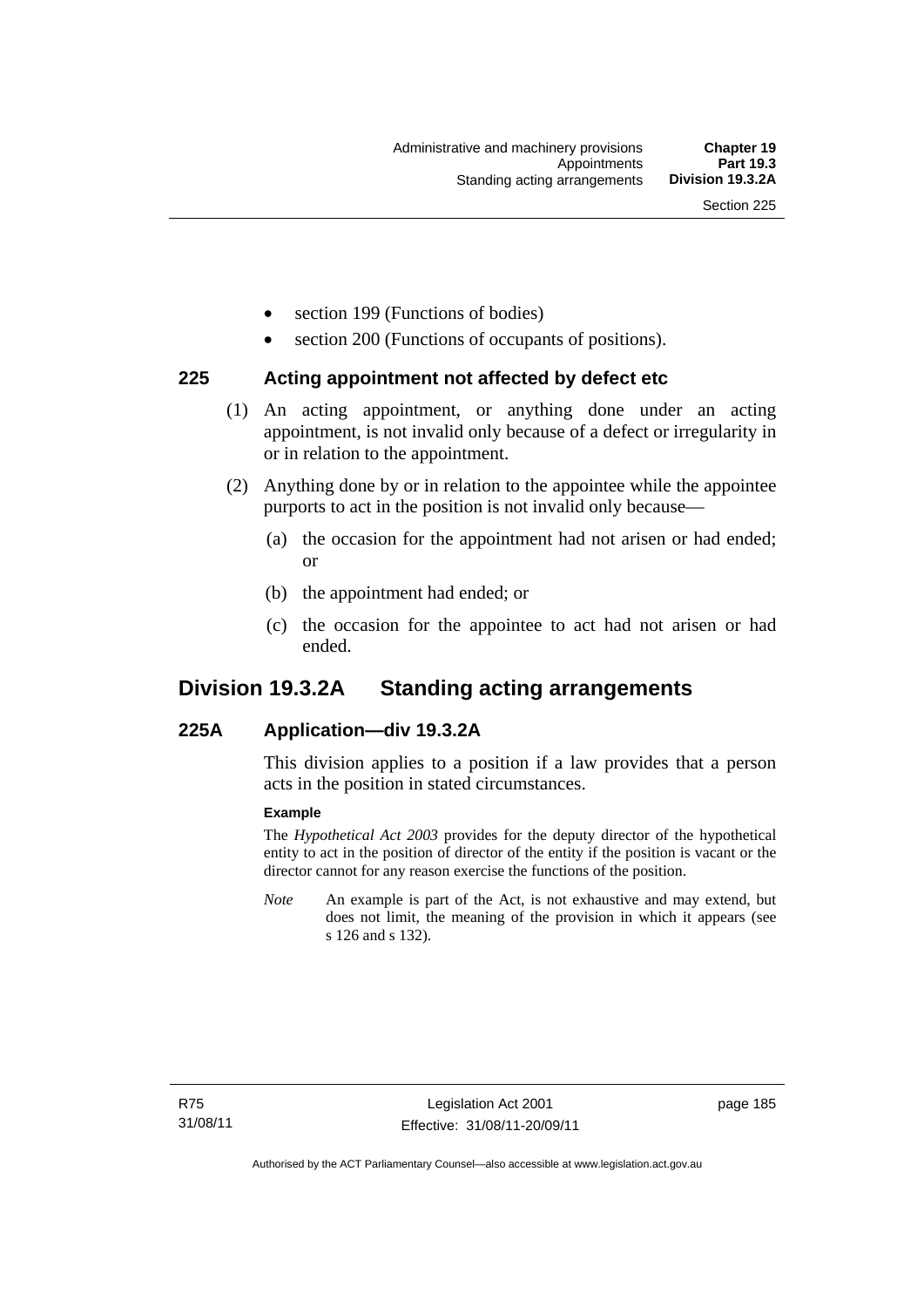## **225B Person acting under standing acting arrangement may exercise functions etc**

- (1) A person acting in the position has, subject to the law providing for the acting or any other law, all the functions of the occupant of the position.
	- *Note Function* is defined in the dictionary, pt 1 to include authority, duty and power.
- (2) All territory laws apply in relation to the person as if the person were the occupant of the position.

## **Division 19.3.3 Appointments—Assembly consultation**

## **226 Meaning of** *statutory position***—div 19.3.3**

In this division:

*statutory position* means a position (including as a member of a territory authority) established under an Act.

*Note Position* includes office (see dict, pt 1, def *position*).

## **227 Application—div 19.3.3**

- (1) This division applies if a Minister has the power under an Act to appoint a person to a statutory position.
- (2) However, this division does not apply to an appointment of—
	- (a) a public servant to a statutory position (whether or not the Act under which the appointment is made requires that the appointee be a public servant); or
	- (b) a person to, or to act in, a statutory position for not longer than 6 months, unless the appointment is of the person to, or to act in, the position for a 2nd or subsequent consecutive period; or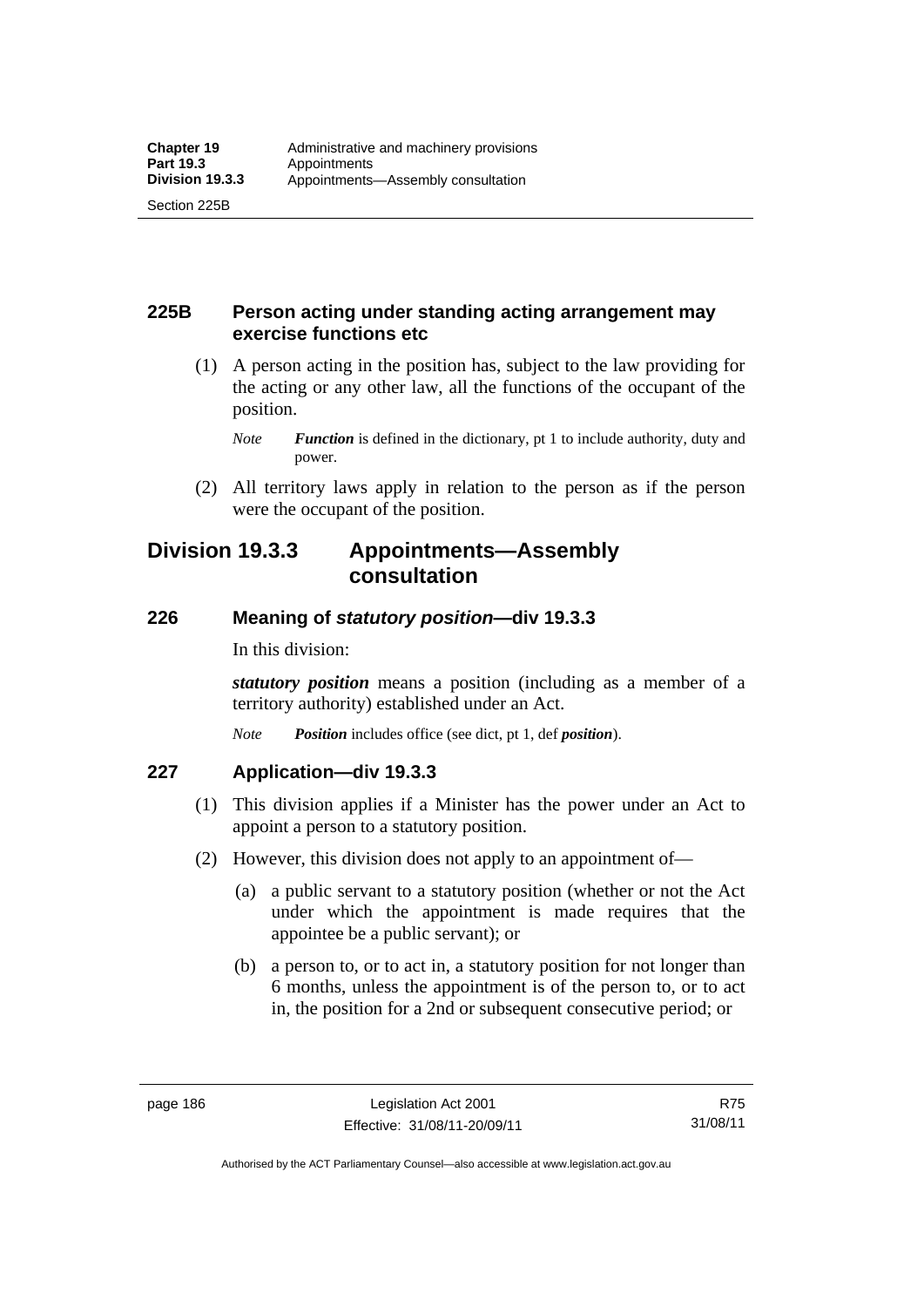(c) a person to a statutory position if the only function of the position is to advise the Minister.

#### **228 Consultation with appropriate Assembly committee**

- (1) Before making an appointment to a statutory position, a Minister must consult—
	- (a) a standing committee of the Legislative Assembly nominated by the Speaker for the purpose; or
	- (b) if no nomination under paragraph (a) is in force—the standing committee of the Legislative Assembly responsible for the scrutiny of public accounts.
- (2) The committee may make a recommendation to the Minister about the proposed appointment.
- (3) The Minister must not make the appointment until the Minister has received a recommendation or 30 days have passed since the consultation took place, whichever happens first.
- (4) In making the appointment, the Minister must have regard to any recommendation received.

#### **229 Appointment is disallowable instrument**

The instrument making, or evidencing, an appointment to which this division applies is a disallowable instrument.

*Note* A disallowable instrument must be notified and presented to the Legislative Assembly (see ch 7 (Presentation, amendment and disallowance of subordinate laws and disallowable instruments)).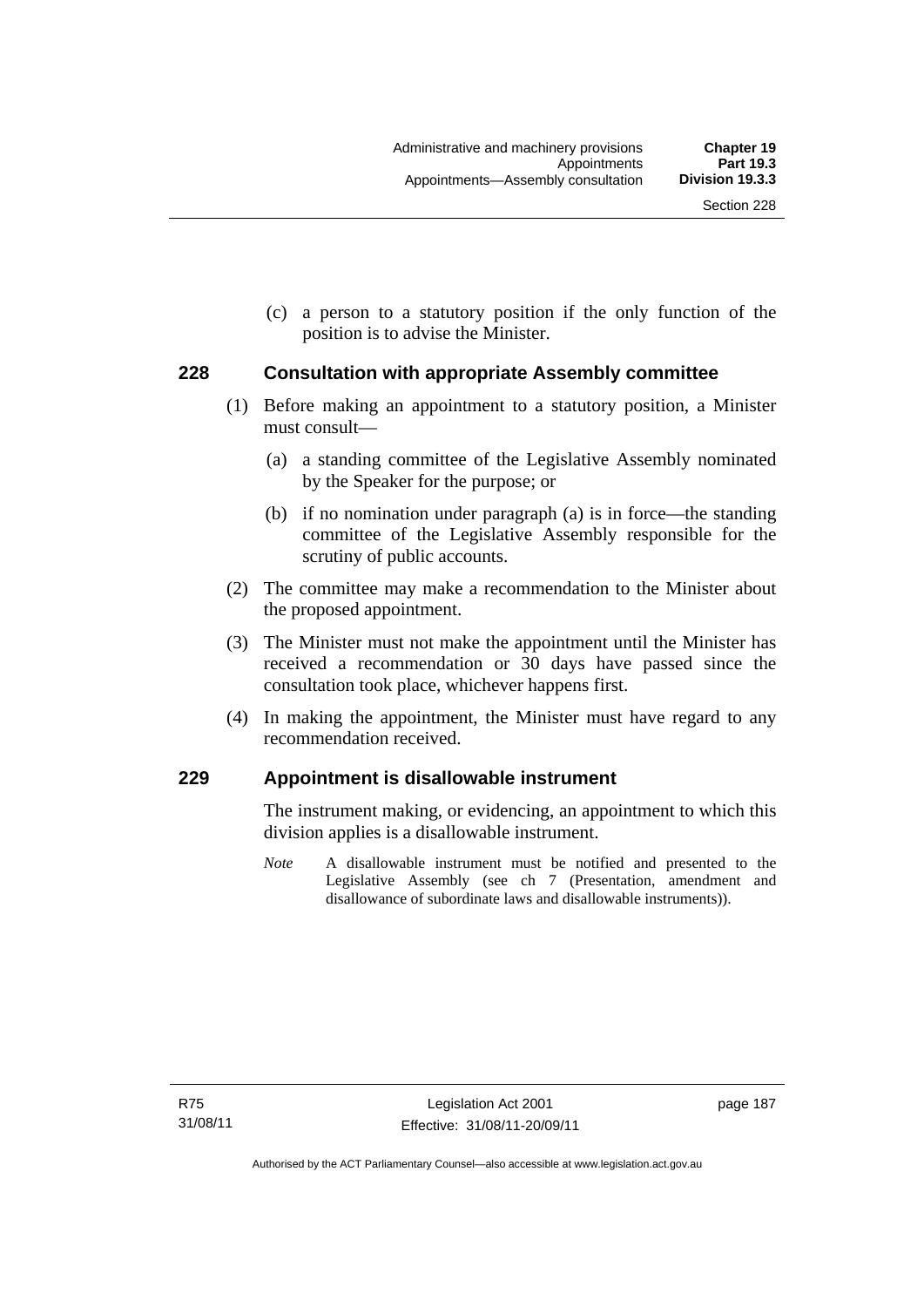## **Part 19.4 Delegations**

#### **230 Application—pt 19.4 generally**

This part applies if a law authorises or requires an entity (the *appointer*) to delegate (or subdelegate) a function.

*Note Function* is defined in the dictionary, pt 1 to include authority, duty and power.

#### **231 Application—pt 19.4 to subdelegations**

- (1) This part applies to the subdelegation of a function in the same way as it applies to the delegation of the function.
- (2) However, if the appointer delegates a function to a delegate, the delegate may not subdelegate the function.
- (3) Subsection (2) is a determinative provision.

#### **Examples**

- 1 The *ABC Act 2003* provides that an appointer (X) may delegate X's functions to Y. The Act is silent on the subdelegation of the functions. Y may not subdelegate X's functions to Z.
- 2 The *ABC Act 2003* provides that an appointer (X) may delegate X's functions to Y, with authority for Y to subdelegate the functions. Because the Act authorises subdelegation, it expressly displaces this Act, section 231 (2) (see s 6). Y can therefore subdelegate  $\overline{X}$ 's functions to Z (compare s 236, which deals with the subdelegation of a power to delegate)*.*
- *Note 1* See s 5 for the meaning of determinative provisions, and s 6 for their displacement.
- *Note 2* An example is part of the Act, is not exhaustive and may extend, but does not limit, the meaning of the provision in which it appears (see s 126 and s 132).

#### **232 Delegation must be in writing etc**

A delegation must be made, or evidenced, by writing signed by the appointer.

page 188 Legislation Act 2001 Effective: 31/08/11-20/09/11

R75 31/08/11

Authorised by the ACT Parliamentary Counsel—also accessible at www.legislation.act.gov.au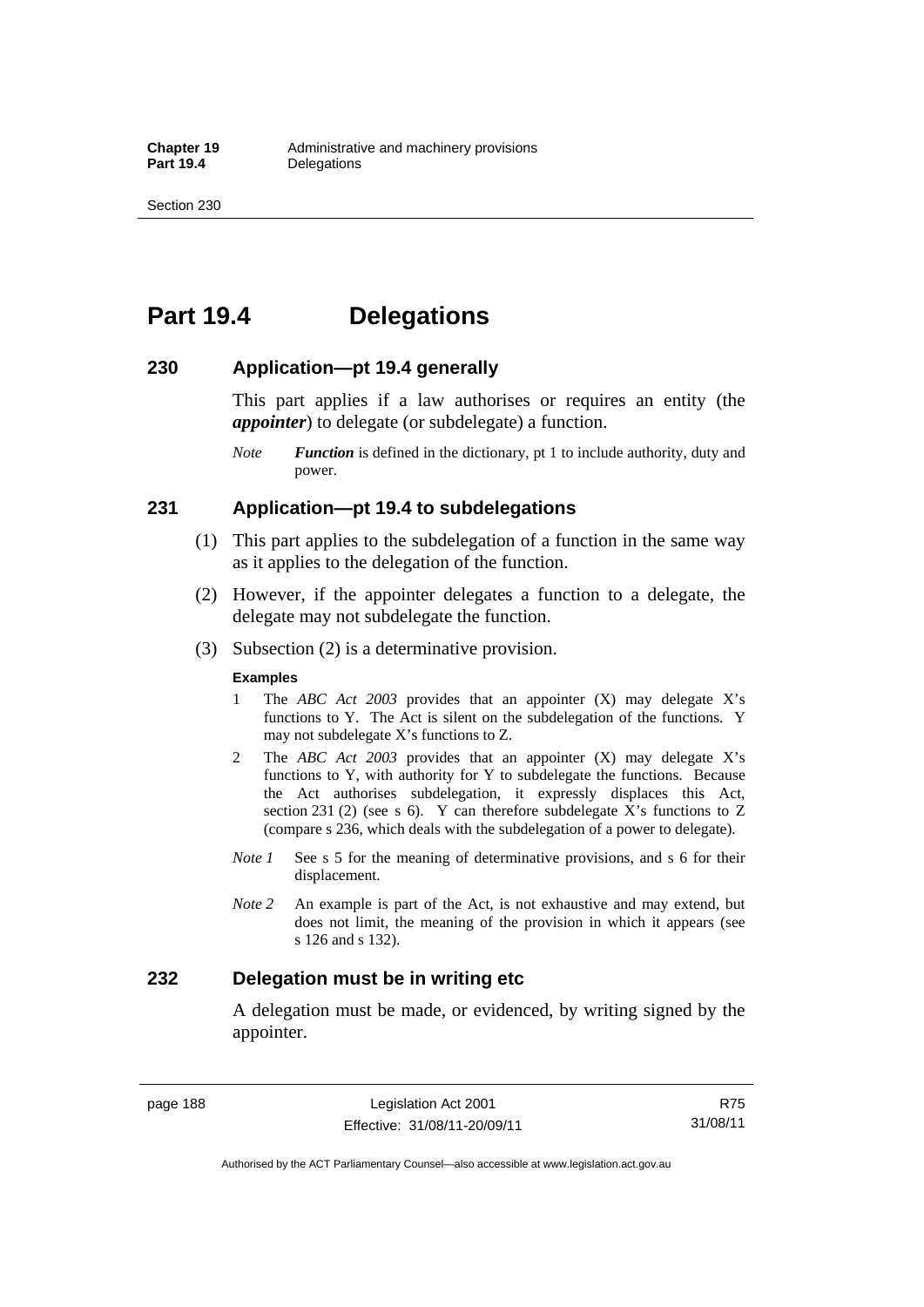#### **233 Delegation may be made by name or position**

- (1) The appointer may delegate by—
	- (a) naming the person to whom the delegation is made; or
	- (b) nominating the occupant of a position (however described), at a particular time or from time to time.
- (2) For this part, the person named, or the occupant of the position nominated, is the *delegate*.

### **234 Instrument may provide when delegation has effect etc**

The instrument making or evidencing a delegation may provide—

- (a) that the delegation has effect only in stated circumstances or subject to stated conditions, limitations or directions; or
- (b) that all of a function, or a stated part of the function, is delegated.

#### **Examples**

- 1 The delegation provides that, when the appointer (Y) is outside Australia, the delegate (X) may exercise her functions except that stated functions may only be exercised with Y's approval.
- 2 The delegation provides that X may enter into a contract for the purchase of property of not more than \$50 000 in value.
- 3 The delegation provides that X may grant licences under a stated Act but that, in considering applications, X must take account of the policy of the agency (authorised by the Act) that there should not be more than 100 licences current at any time.
- *Note* An example is part of the Act, is not exhaustive and may extend, but does not limit, the meaning of the provision in which it appears (see s 126 and s 132).

#### **235 Delegation may be made to 2 or more delegates**

The appointer may delegate the appointer's function, or any part of the function, to 2 or more delegates.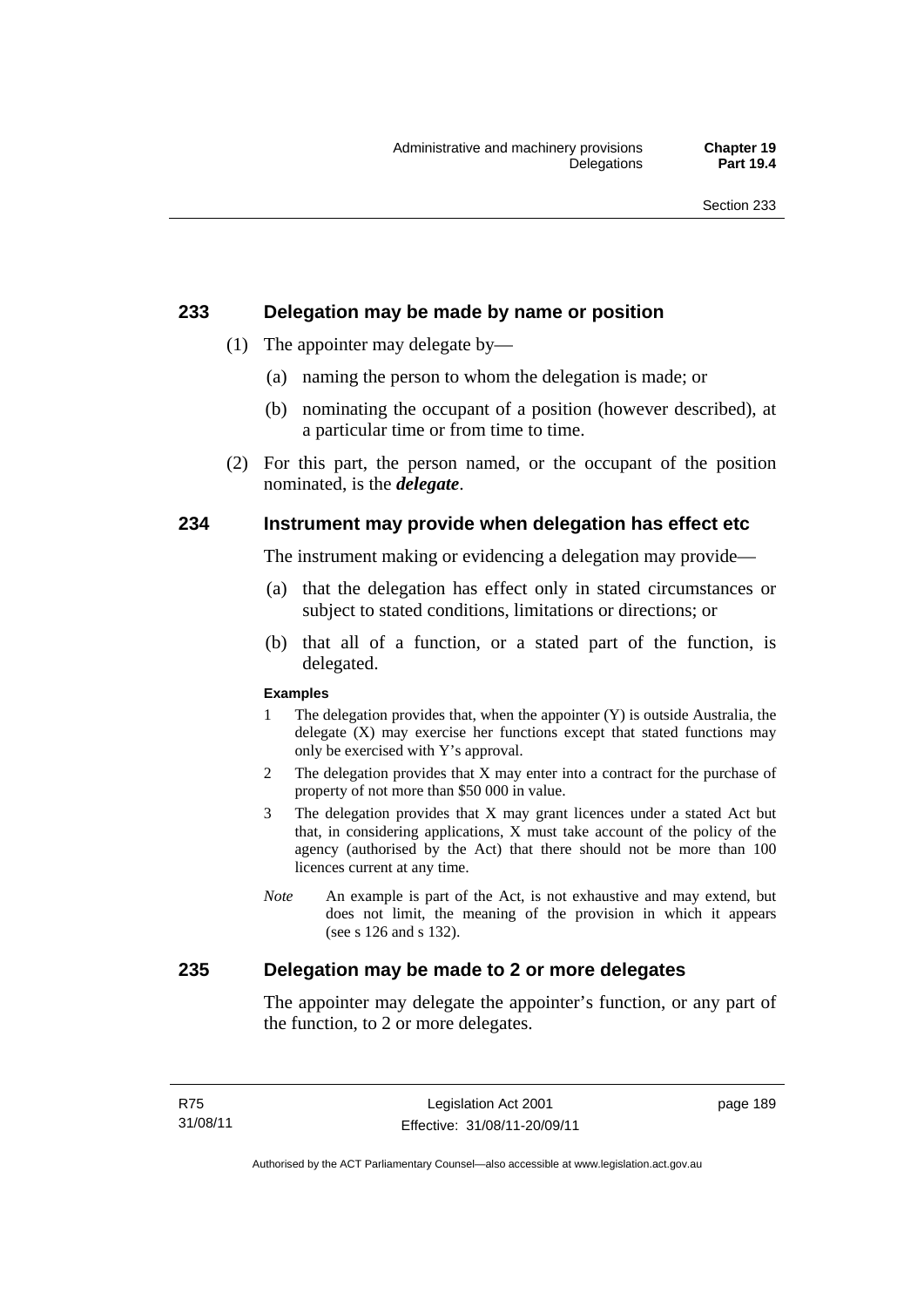#### **236 Power to delegate may not be delegated**

- (1) The appointer may not delegate the appointer's power to delegate.
- (2) Subsection (1) is a determinative provision.
	- *Note* See s 5 for the meaning of determinative provisions, and s 6 for their displacement.

#### **Examples**

- 1 The *ABC Act 2003* provides that an appointer (X) may delegate X's functions to Y. The Act is silent on X's power to delegate the power to delegate. X may not delegate X's power to delegate to Y.
- 2 The *ABC Act 2003* provides that an appointer (X) may delegate X's functions to Y, with authority for X to delegate X's power to delegate. Because the Act authorises the delegation of the power to delegate, it expressly displaces this Act, s 236 (1) (see s 6). X can therefore delegate X's power to delegate to Y (compare s 231, which deals with the subdelegation of a delegated function).
- *Note* An example is part of the Act, is not exhaustive and may extend, but does not limit, the meaning of the provision in which it appears (see s 126 and s 132).

#### **237 Delegation may be amended or revoked**

- (1) The appointer may amend a delegation or revoke it completely or partly.
- (2) The power to amend or revoke a delegation is exercisable in the same way, and subject to the same conditions, as the power to delegate.

#### **Example**

If the power to delegate is exercisable only with the Minister's approval, the power to revoke the delegation is exercisable only with the Minister's approval.

*Note* An example is part of the Act, is not exhaustive and may extend, but does not limit, the meaning of the provision in which it appears (see s 126 and s 132).

page 190 Legislation Act 2001 Effective: 31/08/11-20/09/11

R75 31/08/11

Authorised by the ACT Parliamentary Counsel—also accessible at www.legislation.act.gov.au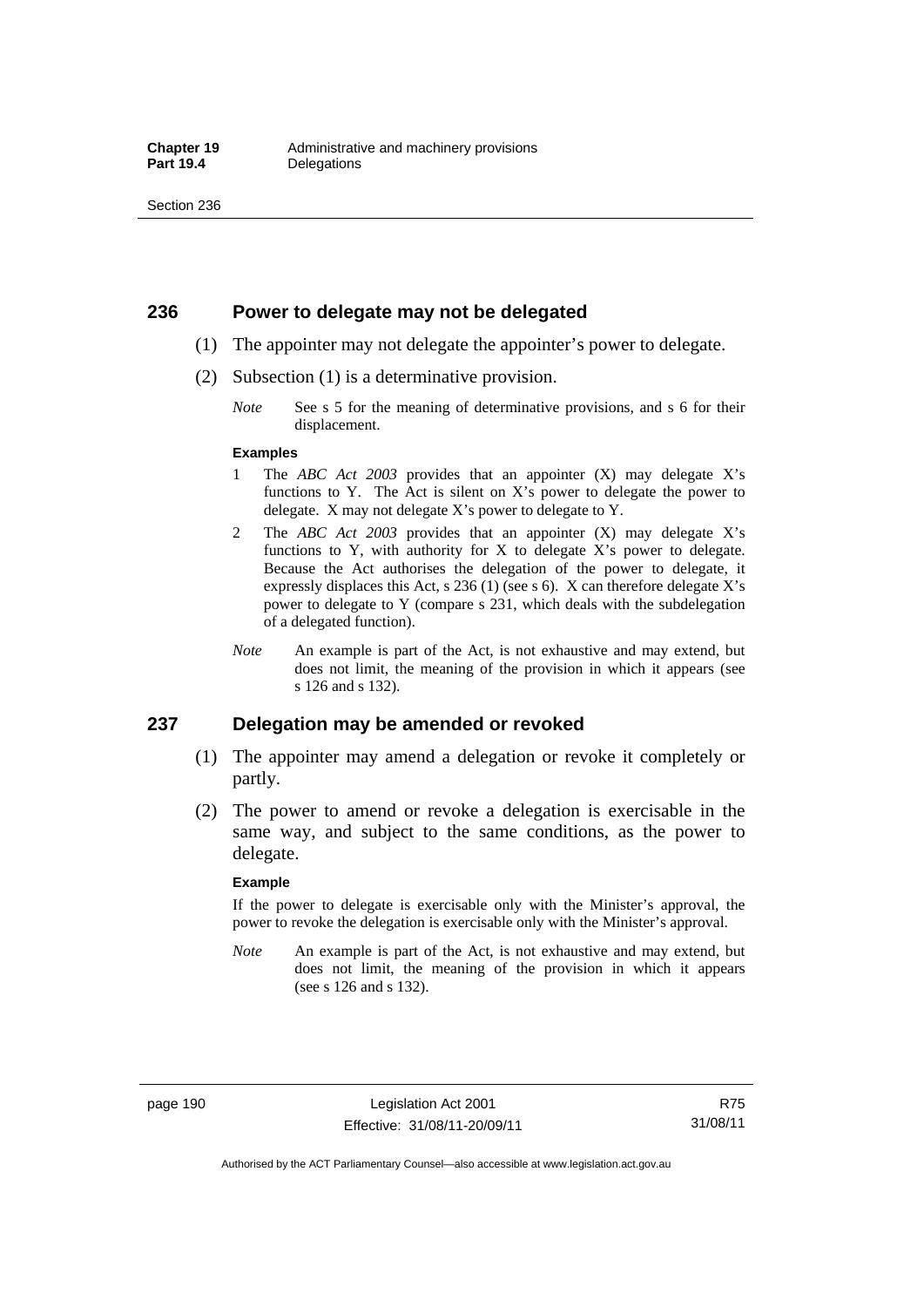## **238 Appointer responsible for delegated function**

The delegation of a function, or a part of a function, does not relieve the appointer of the appointer's obligation to ensure that the function is properly exercised.

## **239 Exercise of delegation by delegate**

- (1) A delegate must exercise the delegation subject to any conditions, limitations or directions in the instrument making or evidencing the delegation.
- (2) All territory laws apply to the delegate in the exercise of the delegation as if the delegate were the appointer.
- (3) Without limiting subsection (2), if the exercise of a function by the appointer is dependent on the appointer's state of mind and the function is delegated, the function may be exercised by the delegate on the delegate's state of mind.
- (4) Anything done by or in relation to the delegate in the exercise of the delegation is taken to have been done by or in relation to the appointer.
	- *Note 1* Section 94 provides that a delegation under a law that is in force immediately before an amendment of the law continues to have effect as if made under the amended law.
	- *Note* 2 Section 196 gives a delegate the powers necessary or convenient to exercise a delegated function.
- (5) In this section:

*state of mind* includes knowledge, intention, opinion, belief or purpose.

## **240 Appointer may exercise delegated function**

A function that has been delegated may, despite the delegation, be exercised by the appointer.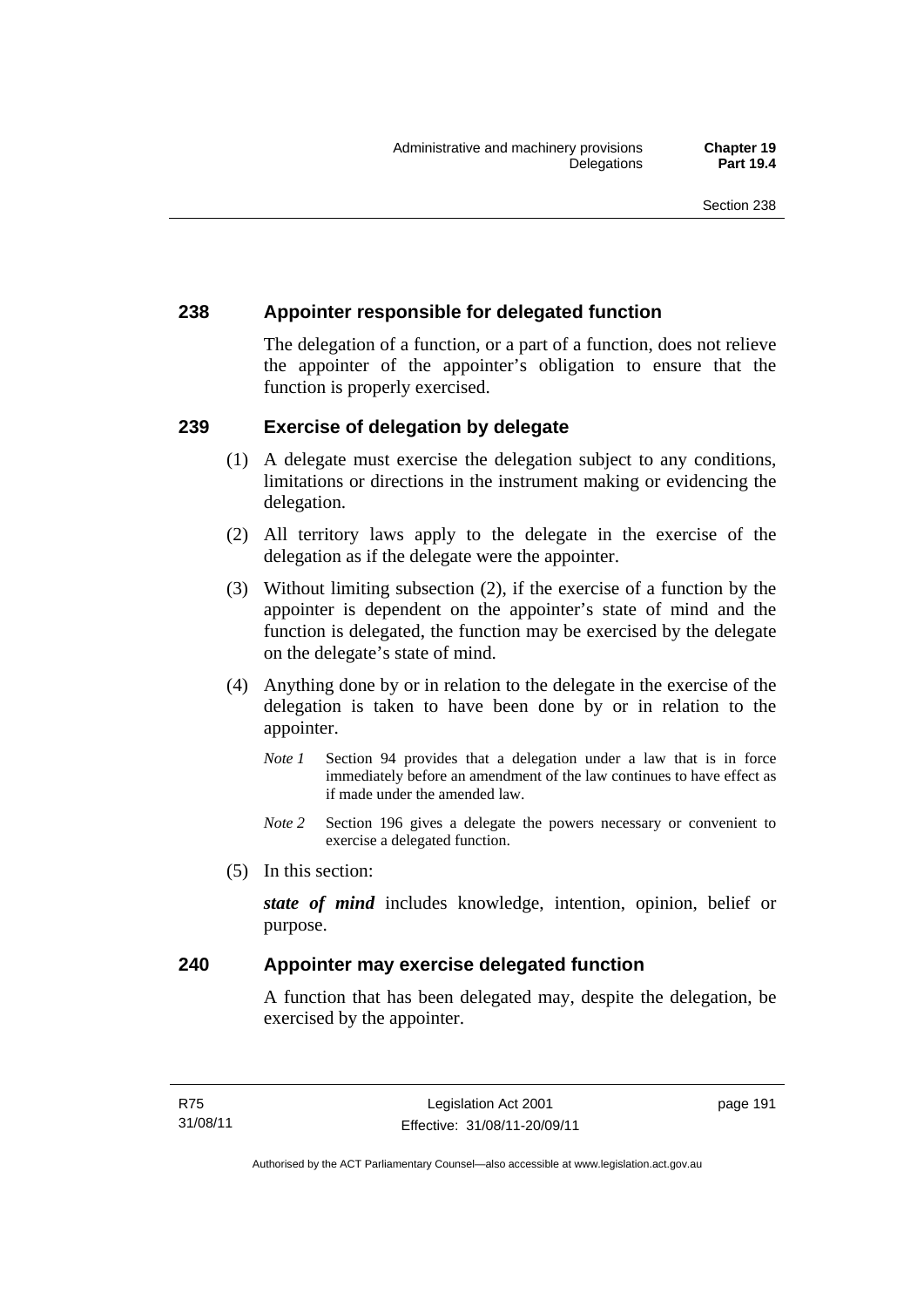### **241 Delegation not affected by appointer changes**

- (1) If the appointer is a body, a delegation made by the body does not end only because the membership of the body changes.
- (2) If the appointer is the person for the time being occupying a position, a delegation made by the person does not end only because the person ceases to be the occupant of the position.
- (3) This section does not limit the following sections:
	- section 199 (Functions of bodies)
	- section 200 (Functions of occupants of positions).

#### **242 Delegation not affected by defect etc**

- (1) A delegation, or anything done under a delegation, is not invalid only because of a defect or irregularity in or in relation to the delegation.
- (2) Anything done by or in relation to the delegate while the delegate purports to exercise the delegation is not invalid only because—
	- (a) the delegation had been amended or revoked; or
	- (b) the occasion for the delegate to exercise the delegation had not arisen or had ended.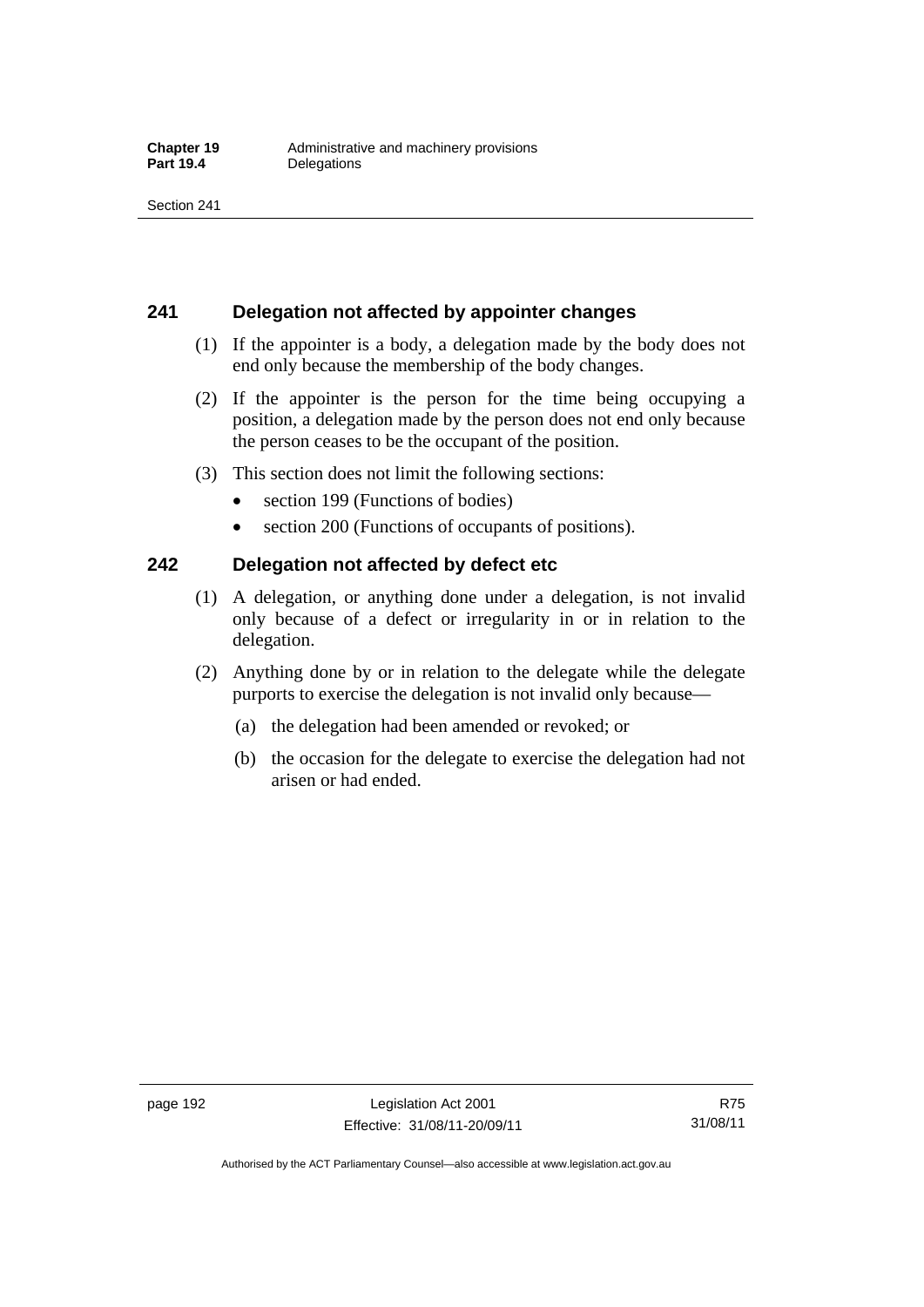# **Part 19.5 Service of documents**

#### **245 Application—pt 19.5**

This part applies to a document that is authorised or required under a law to be served (whether the word 'serve', 'give', 'notify', 'send' or 'tell' or any other word is used).

#### **246 Definitions—pt 19.5**

In this part:

*administrator*, of a law, means the entity administering or responsible for the law.

#### *agency* means—

- (a) an administrative unit; or
- (b) a statutory office-holder; or
- (c) any other entity established for a public purpose under a law;

and includes a member of, or a member of the staff of, the agency.

*business address*, of an individual, corporation or agency in relation to anything done or to be done under a law, includes the latest business address, or address for service of notices (however described), of the individual, corporation or agency (if any) recorded in a register or other records kept by the administrator of the law.

*corporation* does not include an agency.

*document* includes a notice, an article that may be sent by post or anything else.

*email address*, of an individual, corporation or agency in relation to anything done or to be done under a law, includes the latest email address of the individual, corporation or agency (if any) recorded in a register or other records kept by the administrator of the law.

*executive officer* means—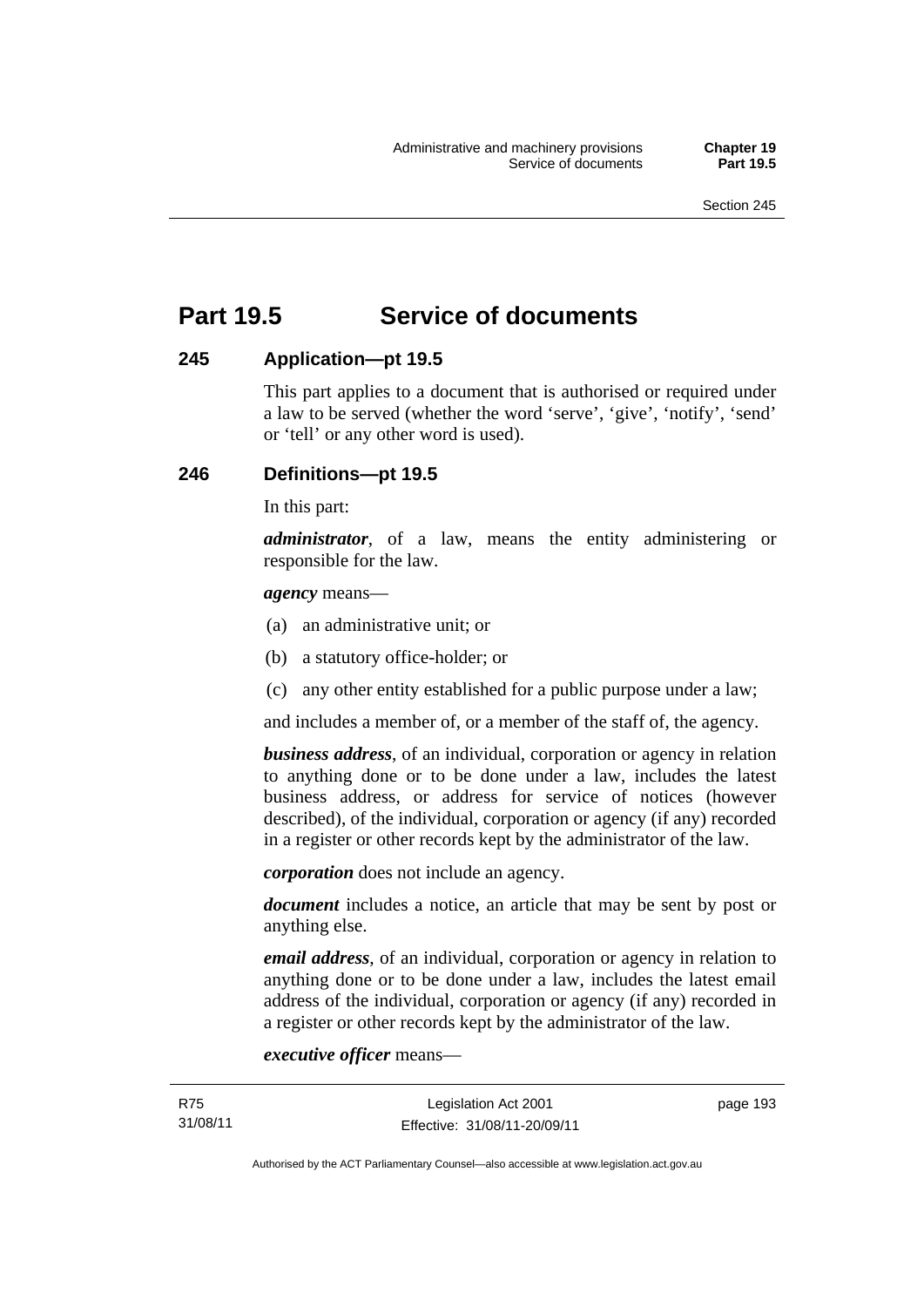- (a) for a corporation—a person (however described and whether or not the person is a director of the corporation) who is concerned with, or takes part in, the corporation's management; or
- (b) for an agency that is an administrative unit—the director-general of the administrative unit; or
- (c) for an agency that is a statutory office-holder—the occupant of the position; or
- (d) for an agency constituted by 2 or more people—the person who is entitled, because of the position occupied by the person, to preside at any meeting of the agency at which the person is present; or
- (e) for any other agency—the chief executive officer (however described) of the agency; or
- (f) for any agency—a person (however described) who is concerned with, or takes part in, the agency's management.

*fax number*, of an individual, corporation or agency in relation to anything done or to be done under a law, includes the latest fax number of the individual, corporation or agency (if any) recorded in a register or other records kept by the administrator of the law.

*home address*, of an individual in relation to anything done or to be done under a law, includes the latest home address, or address for service of notices (however described), of the person (if any) recorded in a register or other records kept by the administrator of the law.

*responsible*, for a law, means allocated responsibility for the law under the *Public Sector Management Act 1994*, section 14 (1) (b) (Ministerial responsibility and functions of administrative units).

#### **247 Service of documents on individuals**

(1) A document may be served on an individual—

page 194 Legislation Act 2001 Effective: 31/08/11-20/09/11

R75 31/08/11

Authorised by the ACT Parliamentary Counsel—also accessible at www.legislation.act.gov.au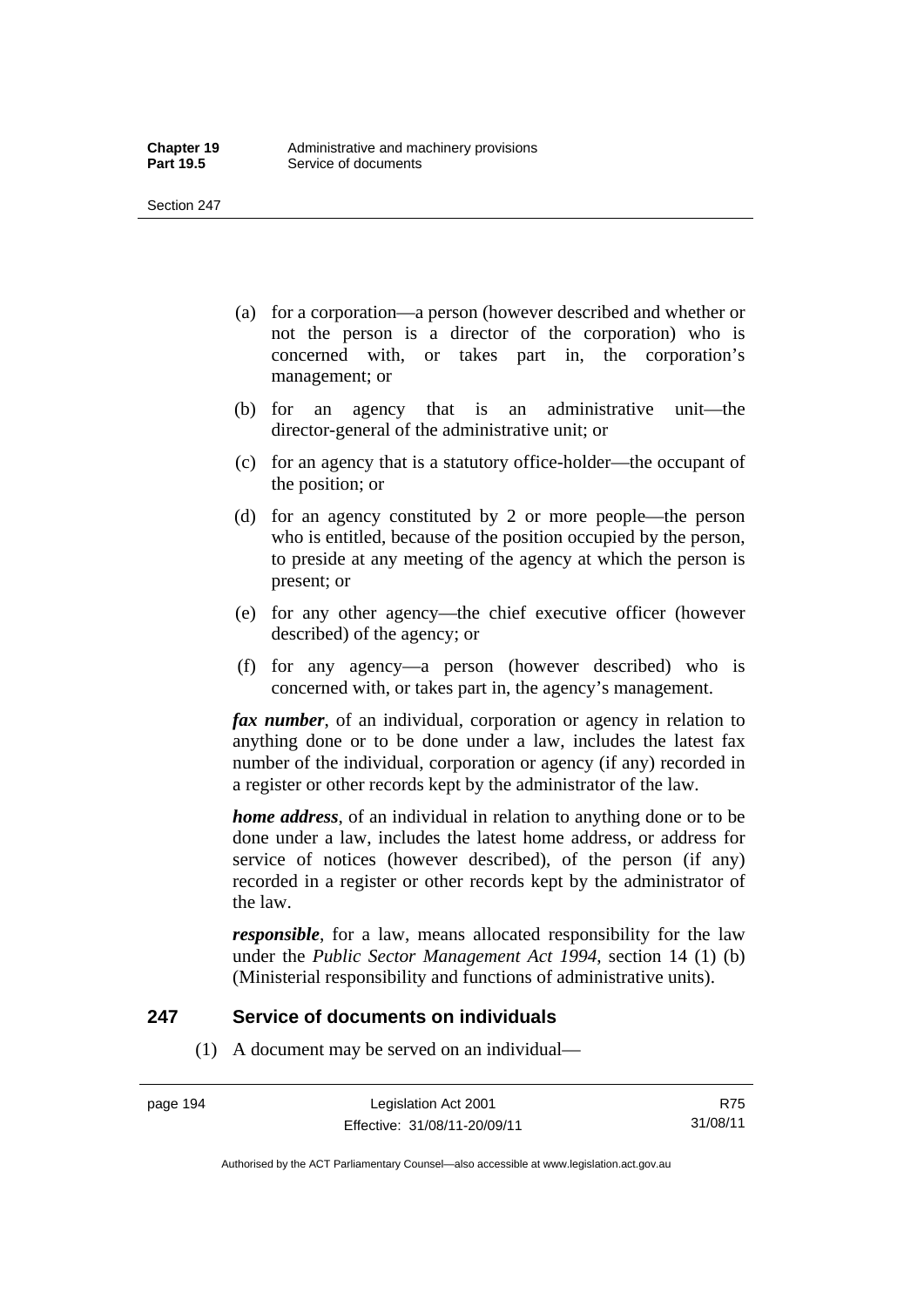- (a) by giving it to the individual; or
- (b) by sending it by prepaid post, addressed to the individual, to a home or business address of the individual; or
- (c) by faxing it to a fax number of the individual; or
- (d) by emailing it to an email address of the individual; or
- (e) by leaving it, addressed to the individual, at a home or business address of the individual with someone who appears to be at least 16 years old and to live or be employed at the address.

*Note* See s 251 for service of documents under other laws.

 (2) This section applies to service of a document outside the ACT in the same way as it applies to service of the document in the ACT.

#### **248 Service of documents on corporations**

- (1) A document may be served on a corporation—
	- (a) by giving it to an executive officer of the corporation; or
	- (b) by sending it by prepaid post, addressed to the corporation (or an executive officer of the corporation), to the address of any of its registered offices or any other business address of the corporation; or
	- (c) by faxing it to a fax number of the corporation; or
	- (d) by emailing it to an email address of the corporation; or
	- (e) by leaving it, addressed to the corporation (or an executive officer of the corporation), at the address of any of the corporation's registered offices, or any other business address of the corporation, with someone who appears to be at least 16 years old and to be employed at the address.
	- *Note* See s 251 for service of documents under other laws.
- (2) This section applies to service of a document outside the ACT in the same way as it applies to service of the document in the ACT.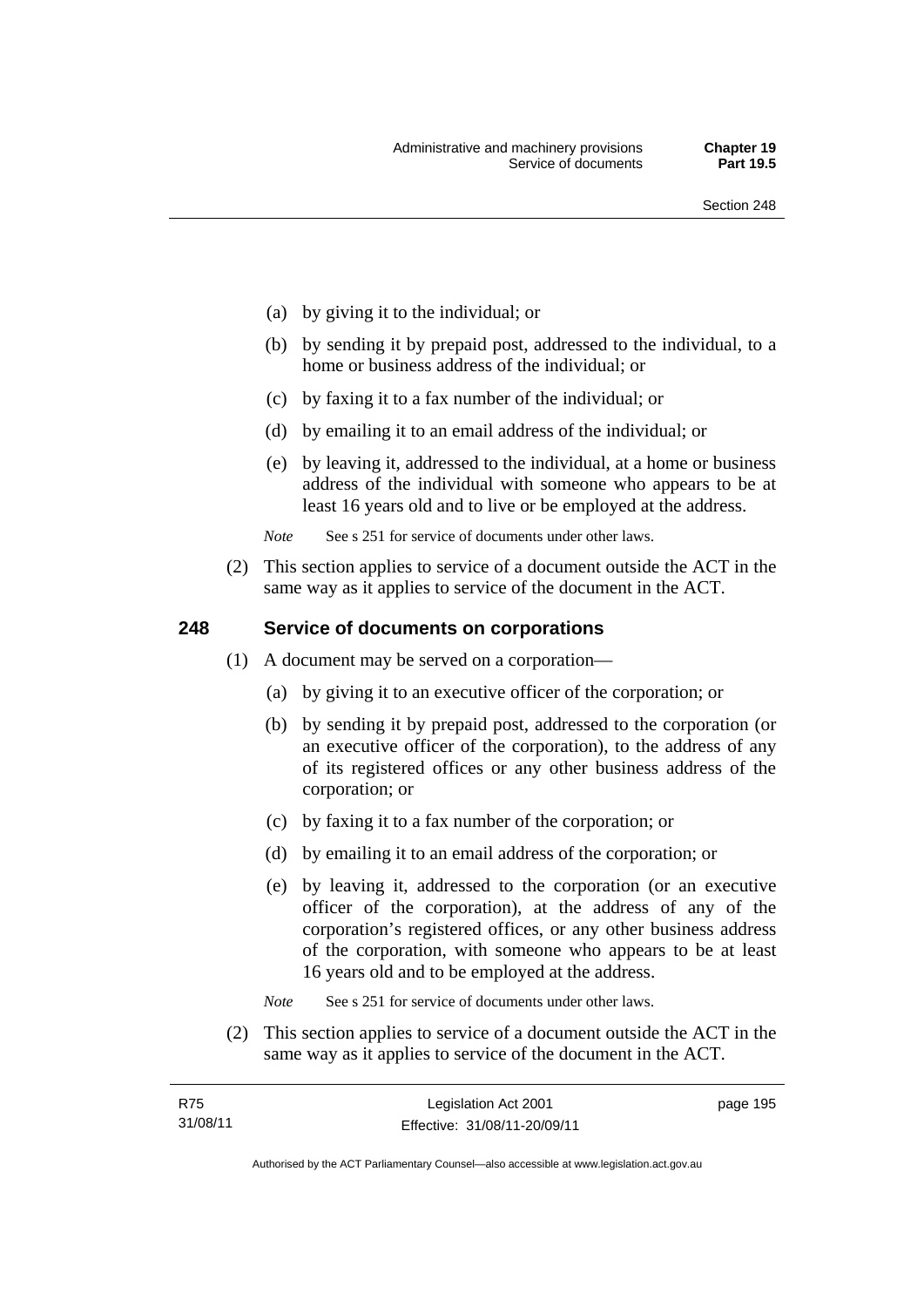## **249 Service of documents on agencies**

A document may be served on an agency—

- (a) by giving it to an executive officer of the agency; or
- (b) by sending it by prepaid post, addressed to the agency (or an executive officer of the agency), to the address of any office of the agency or any other business address of the agency; or
- (c) by faxing it to a fax number of the agency; or
- (d) by emailing it to an email address of the agency; or
- (e) by leaving it, addressed to the agency (or an executive officer of the agency), at the address of any of the agency's offices or any other business address of the agency with someone who appears to be employed at the agency.
- *Note* See s 251 for service of documents under other laws.

#### **250 When document taken to be served**

- (1) A document served by post under this part is taken to be served when the document would have been delivered in the ordinary course of post.
- (2) However, subsection (1) does not affect the operation of the *Evidence Act 1995* (Cwlth), section 160.
	- *Note* The *Evidence Act 1995* (Cwlth), s 160 provides a rebuttable presumption that a postal article sent by prepaid post addressed to a person at an address in Australia or an external territory was received on the 4th working day after posting.
- (3) If the sender has no reason to suspect that a document served by fax or email under this part was not received by the recipient when sent, the document is presumed to be served when sent unless evidence sufficient to raise doubt about the presumption is given.
- (4) For subsection (3), the sender has reason to suspect that a document served by fax or email under this part was not received by the

R75 31/08/11

Authorised by the ACT Parliamentary Counsel—also accessible at www.legislation.act.gov.au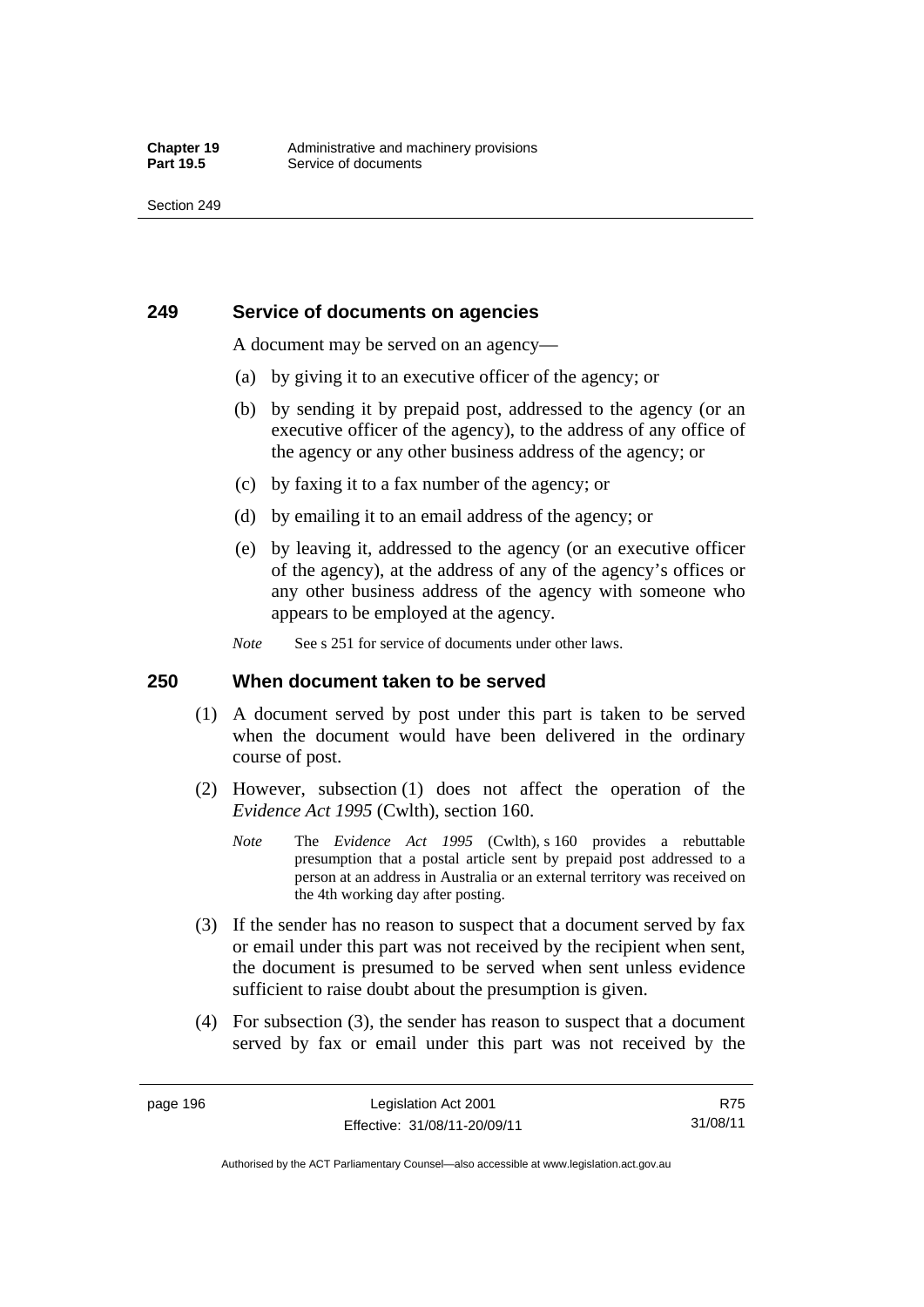recipient when sent only if, on the day the document was sent or on the next working day, the equipment the sender used to send the document indicated by way of a signal or other message that—

- (a) the equipment did not send the document when the equipment was used to send the document; or
- (b) for a fax—the number to which the fax was sent to the recipient was not a fax number of the recipient; or
- (c) for an email—the address to which the email was sent was not an email address of the recipient.
- (5) A document addressed to the recipient, and left for the recipient as mentioned in section 247 (e), section 248 (e) or section 249 (e), is taken to be served when it was left.
- (6) In this section:

*recipient*, for a document, means the individual, corporation or agency on whom the document is intended to be served.

*sender*, for a document served, or to be served, by fax or email, means the person sending, or seeking to send, the document.

#### **251 Other laws not affected etc**

- (1) This part does not affect the operation of any other law that authorises or requires service of a document otherwise than as provided under this part.
- (2) Despite this part, a law (or, if the law is an Act, a regulation under the Act) may provide—
	- (a) that a document of a particular kind may or must be served (however described) only in a particular way or to a particular address or number; or
	- (b) for the date (or date and time) when service (however described) of a document is taken to have been made.

page 197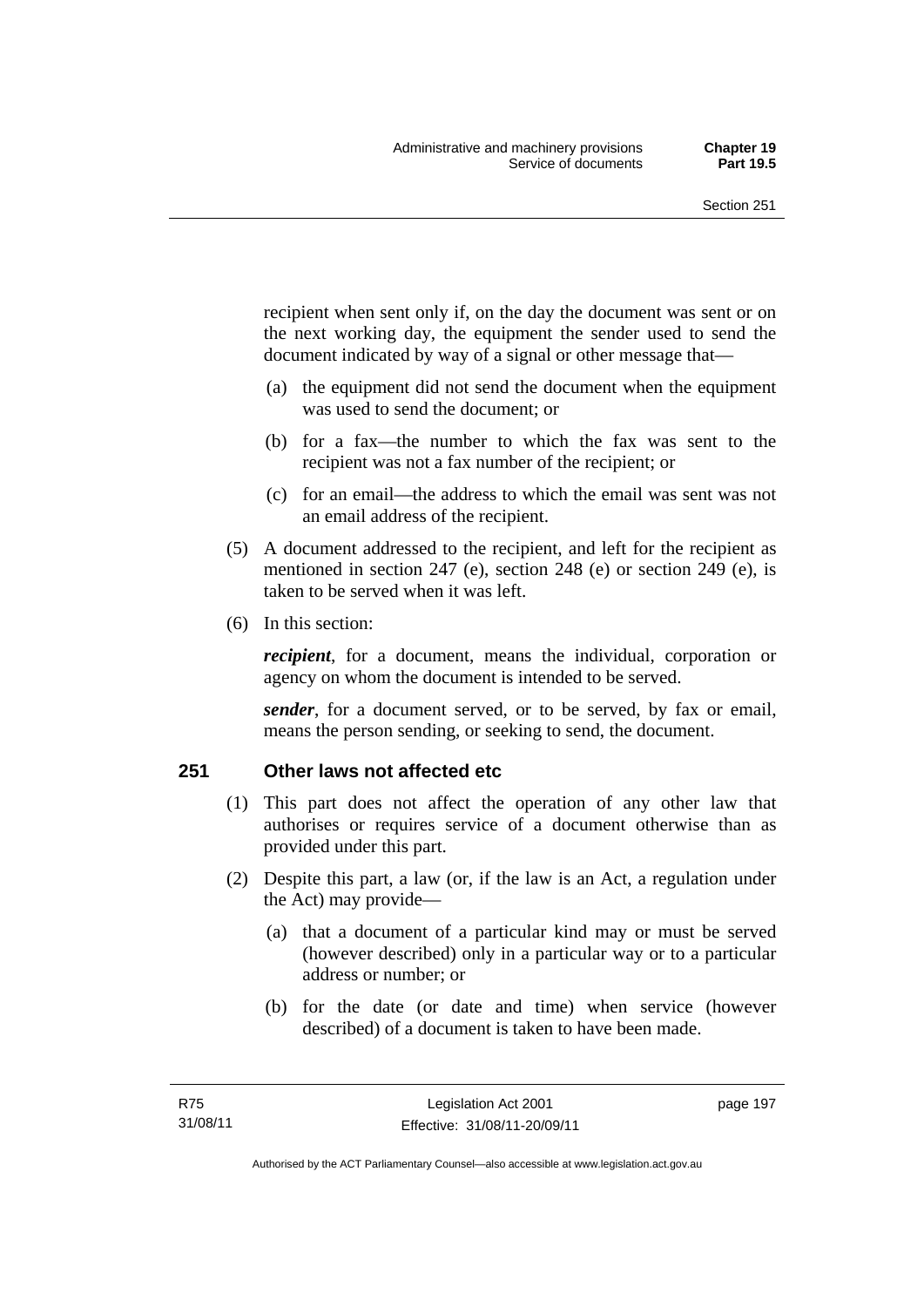**Chapter 19** Administrative and machinery provisions<br> **Part 19.5** Service of documents **Service of documents** 

Section 252

## **252 Powers of courts and tribunals not affected**

This part does not affect the power of a court or tribunal to authorise or require service of a document otherwise than as provided under this part.

page 198 Legislation Act 2001 Effective: 31/08/11-20/09/11

R75 31/08/11

Authorised by the ACT Parliamentary Counsel—also accessible at www.legislation.act.gov.au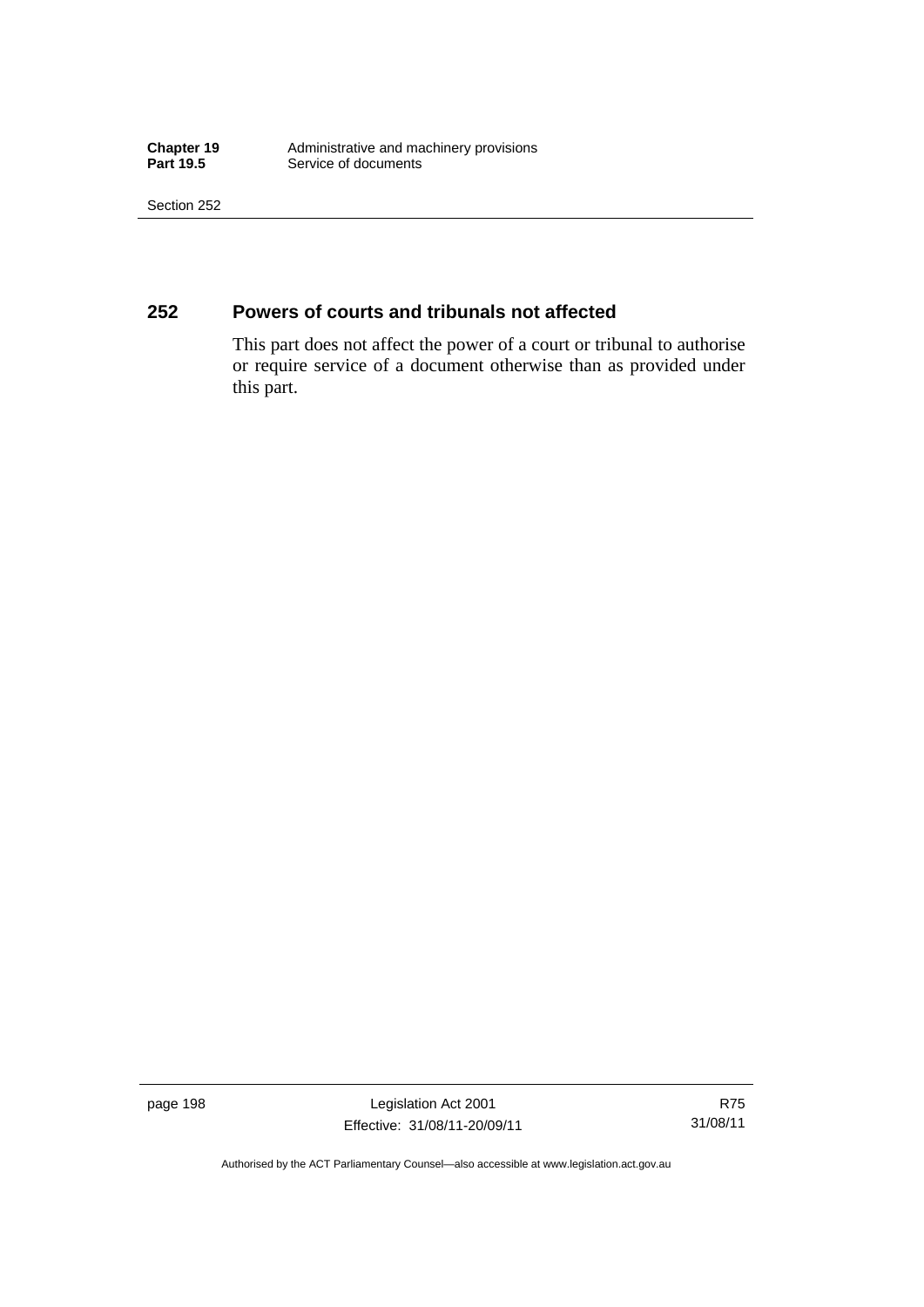# **Part 19.6 Functions of Executive and Ministers**

#### **253 Exercise of functions of Executive**

- (1) A function given to the Executive under an Act may be exercised by any 2 Ministers acting in concert.
- (2) The exercise of a function under subsection (1) is taken to be the exercise of the function by the Executive.
- (3) A statutory instrument (other than a subordinate law or disallowable instrument) is taken to be made by the Executive if it is signed by 2 or more Ministers who are members of the Executive.
- (4) A statutory instrument mentioned in subsection (3) made in accordance with the subsection is taken to be made when it is signed by the second Minister signing.
- (5) This section is subject to section 41 (Making of certain statutory instruments by Executive).
- (6) In this section:

Act includes an Act of the Commonwealth.

*statutory instrument* includes an instrument (whether or not legislative in nature) made under—

- (a) an Act of the Commonwealth; or
- (b) another statutory instrument of the Commonwealth ; or
- (c) power given by an Act or statutory instrument of the Commonwealth and also power given otherwise by law.

#### **254 Administration of matters not allocated**

If a matter relating to the Executive's functions is not allocated under the Self-Government Act, section 43 (1), the Chief Minister administers the matter.

page 199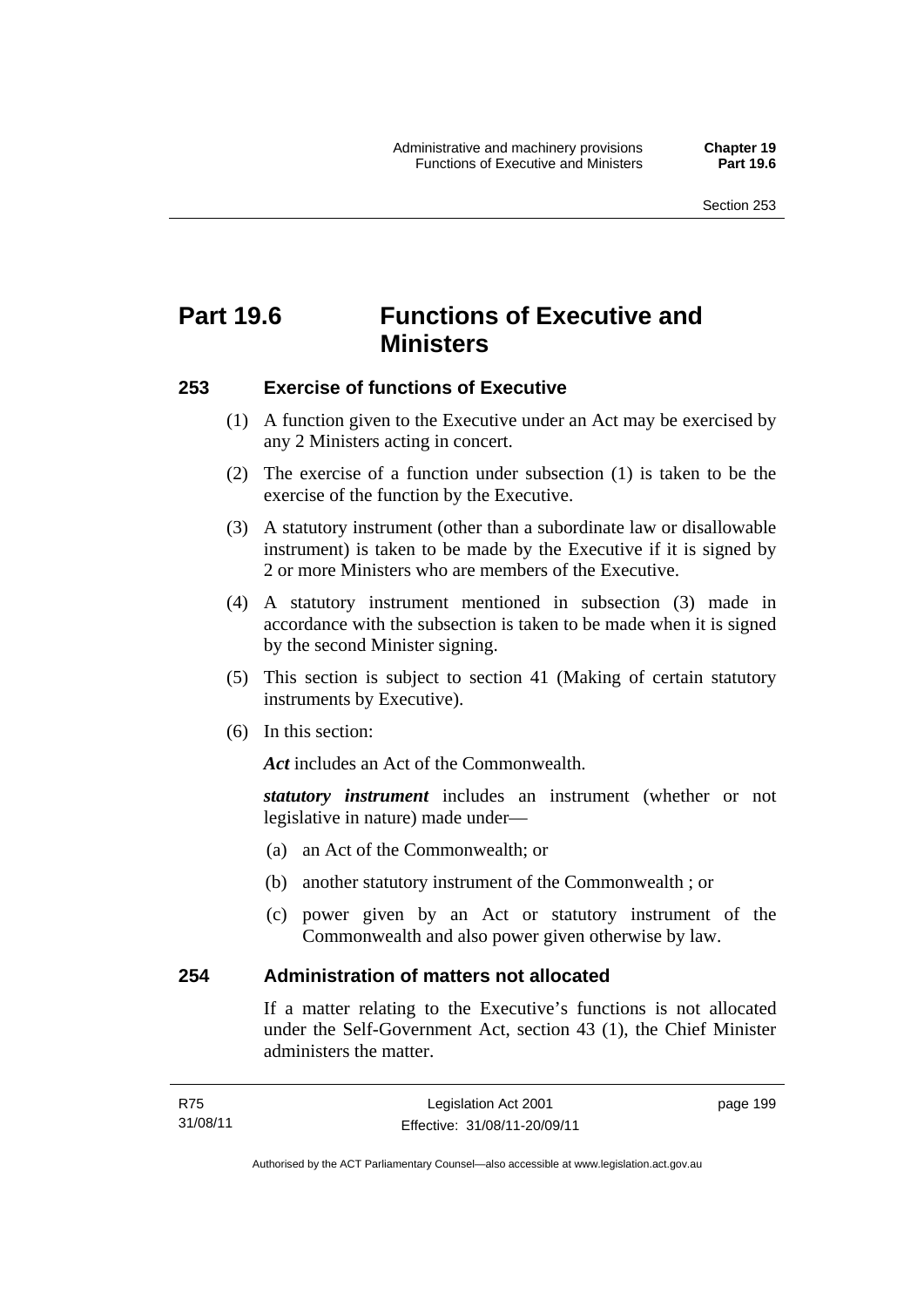## **254A Delegation by Minister**

A Minister may delegate the Minister's functions under an Act or statutory instrument to anyone else.

*Note* For the making of delegations and the exercise of delegated functions, see pt 19.4.

page 200 Legislation Act 2001 Effective: 31/08/11-20/09/11

Authorised by the ACT Parliamentary Counsel—also accessible at www.legislation.act.gov.au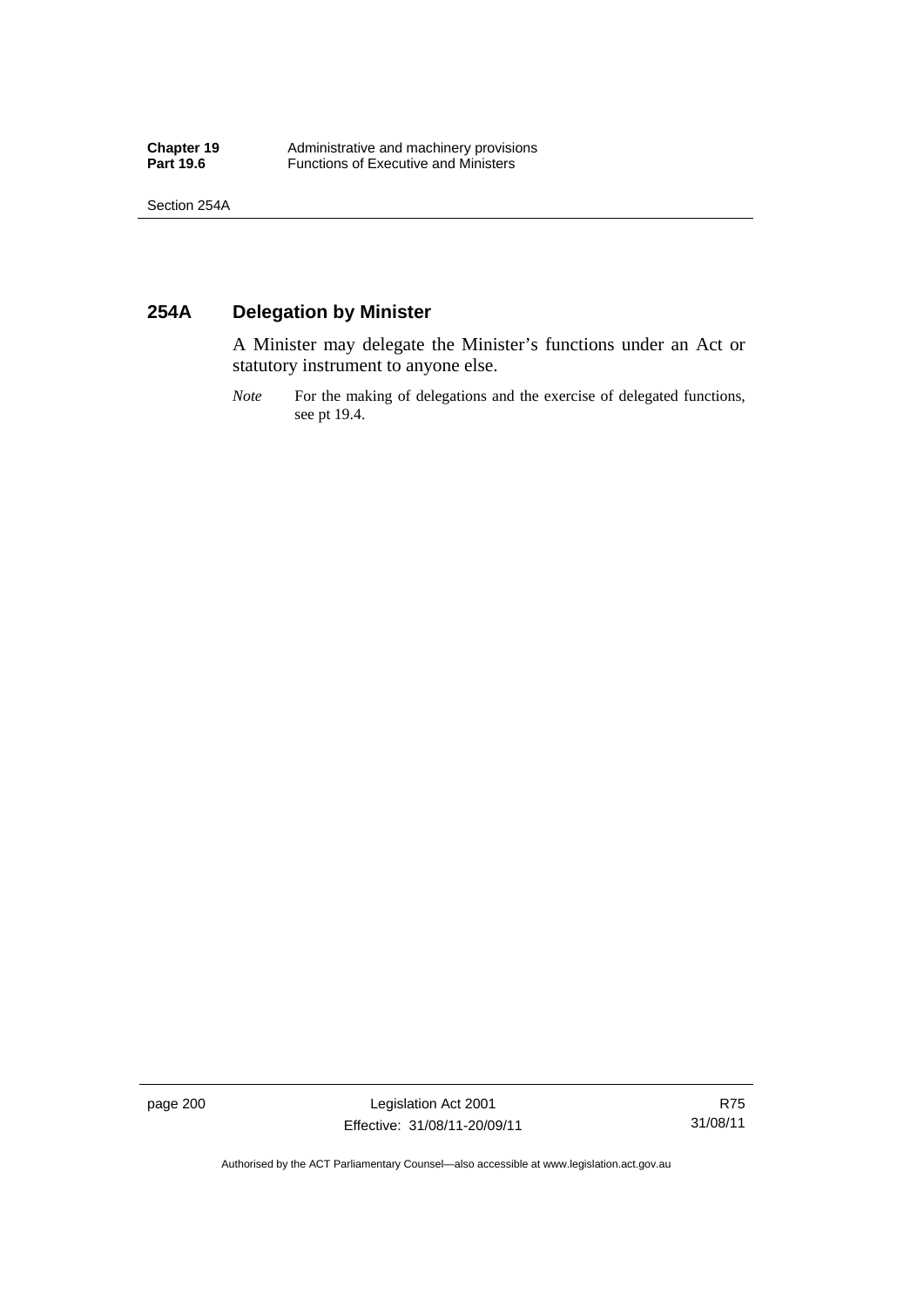# **Part 19.7 Other matters**

### **255 Forms**

- (1) This section applies if an Act, subordinate law or disallowable instrument (the *authorising law*) authorises or requires a form to be approved or prescribed under an Act or statutory instrument (the *relevant law*).
	- *Note* See also s 46 (3), which deals with the repeal and replacement of forms that are legislative instruments and prevents their amendment.
- (2) The authorising law authorises a form to be approved or prescribed in relation to any matter under or in relation to the relevant law.
- (3) To remove any doubt, a form may be approved or prescribed for a provision of the relevant law even though the provision does not mention a form.

#### **Example**

The X Act, s 23 provides for a person to apply for registration but makes no mention of a form for the application. However, the Act, s 80 (1) provides:

(1) The Minister may approve forms for this Act.

Section 80 (3) provides that the approval of a form is a notifiable instrument. Because s 80 (1) permits a form to be approved 'for this Act', this Act, s 255 applies in relation to s 23 and the Minister may, in writing, approve a form for the application.

- *Note 1* Because the approval is a notifiable instrument, it must be in writing (see s 42 (2)).
- *Note 2* An example is part of the Act, is not exhaustive and may extend, but does not limit, the meaning of the provision in which it appears (see s 126 and s 132).
- (4) Substantial compliance with a form is sufficient.
- (5) However, if a form requires—
	- (a) the form to be signed; or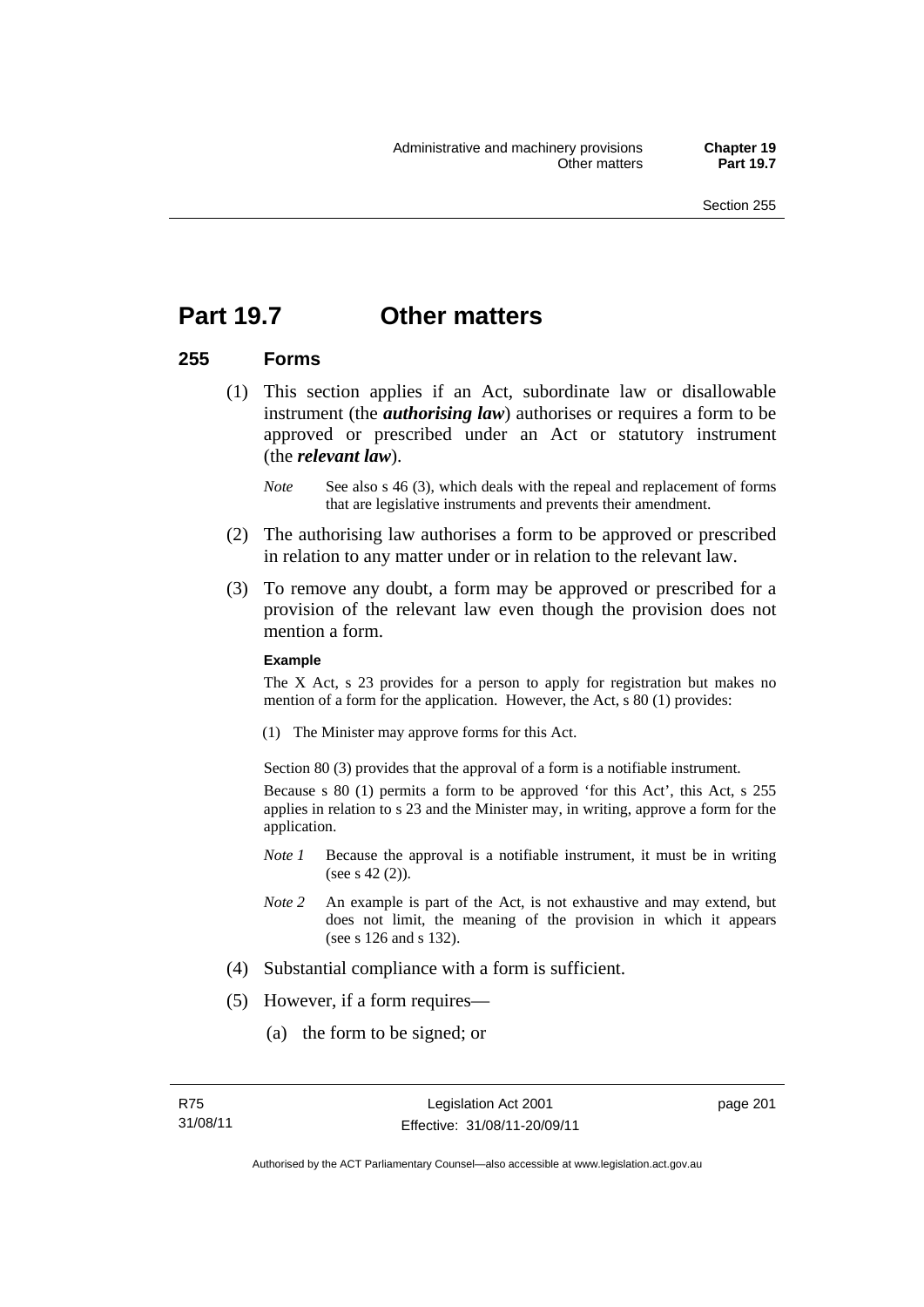- (b) the form to be prepared in a particular way (for example, on paper of a particular size or quality or in a particular electronic form); or
- (c) the form to be completed in a particular way; or
- (d) particular information to be included in the form, or a particular document to be attached to or given with the form; or
- (e) the form, information in the form, or a document attached to or given with the form, to be verified in a particular way (for example, by statutory declaration);

the form is properly completed only if the requirement is complied with.

- (6) Despite subsection (5), the person need not comply with the requirement mentioned in subsection (5) (d) (and the form is taken to be properly completed despite the noncompliance) if—
	- (a) the form is approved or prescribed for a purpose; and
	- (b) the information or document is not reasonably necessary for the purpose.

#### **Examples**

- 1 A person need not comply with a requirement of an approved form to include personal information (eg marital status) irrelevant to a purpose for which the form is required.
- 2 A person need not comply with a requirement of an approved form that has some relevance to a purpose for which the form is required, but intrudes to an unreasonable extent on personal privacy.
- $(7)$  If—
	- (a) a form (*form 1*) may be approved or prescribed for a purpose; and
	- (b) another form (*form 2*) may be approved or prescribed for the same or another purpose; and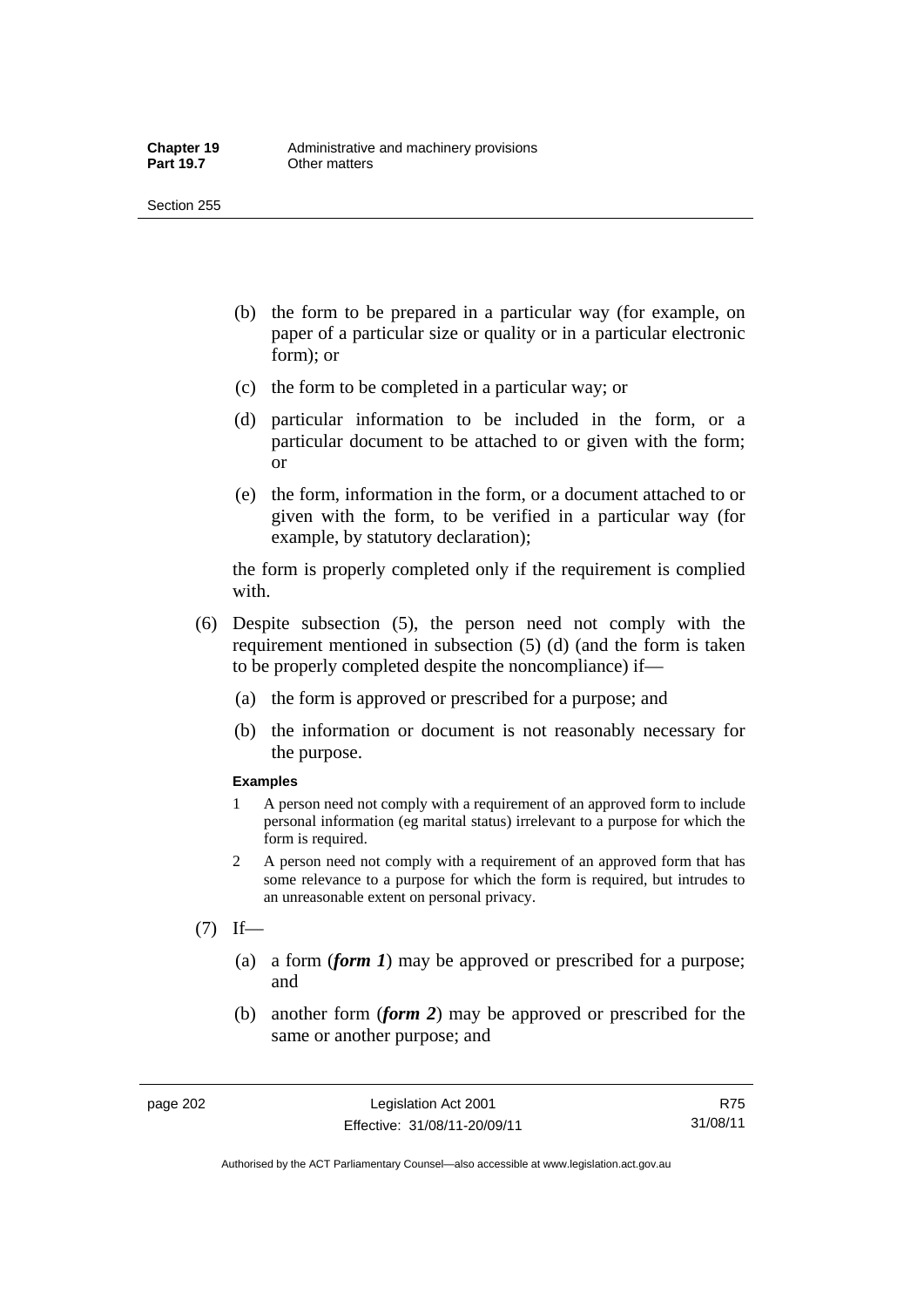(c) separate forms 1 and 2 are approved or prescribed;

a combination form, consisting of forms 1 and 2, may be approved or prescribed and used for the purpose or purposes.

- (8) If, under a law, a form is authorised or required to be filed with (however described), or served on (however described), a person, the form may be filed with, or served on, someone else under arrangements made between them.
- (9) This section is a determinative provision.
	- *Note* See s 5 for the meaning of determinative provisions, and s 6 for their displacement.

# **256 Production of records kept in computers etc**

- (1) This section applies if—
	- (a) a person uses an electronic or other device to keep a record of information; and
	- (b) the person is required under a law (however the law is expressed) to give the information, or a document containing the information, to an authority.
- (2) The requirement obliges the person to give to the authority a document that accurately reproduces or contains the information in a form that can be understood by the authority.
- (3) In this section:

*authority* means a court, tribunal or other entity.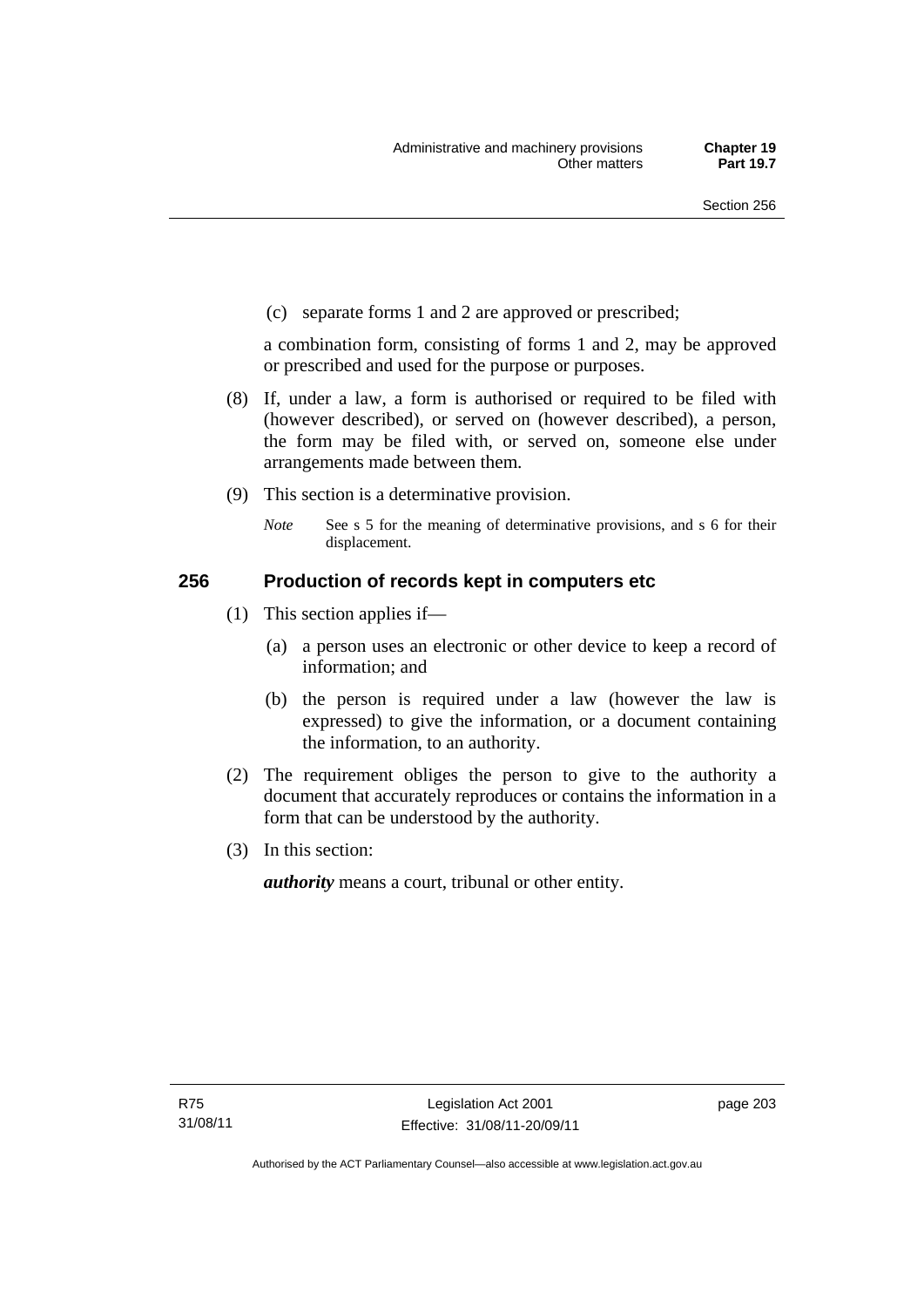# **Chapter 20 Miscellaneous**

# **300 Delegation by parliamentary counsel**

- (1) The parliamentary counsel may delegate the parliamentary counsel's functions under this Act or another territory law to a public servant.
	- *Note* For the making of delegations and the exercise of delegated functions, see pt 19.4.
- (2) However, the parliamentary counsel may only delegate a function under part 11.3 (Editorial changes) to—
	- (a) a person performing the duties of deputy parliamentary counsel in the public service; or
	- (b) a public servant prescribed by regulation.

## **301 References to Administration Act 1989 etc**

- (1) In any Act, statutory instrument or document, a reference to the *Administration Act 1989*, the *Interpretation Act 1967*, the *Legislation* (*Republication*) *Act 1996* or the *Subordinate Laws Act 1989* is, in relation to anything dealt with in this Act, a reference to this Act.
- (2) In any Act, statutory instrument or document, a reference to a particular provision of the *Administration Act 1989*, the *Interpretation Act 1967*, the *Legislation (Republication) Act 1996* or the *Subordinate Laws Act 1989* is, in relation to anything dealt with in this Act, a reference to the corresponding provision of this Act.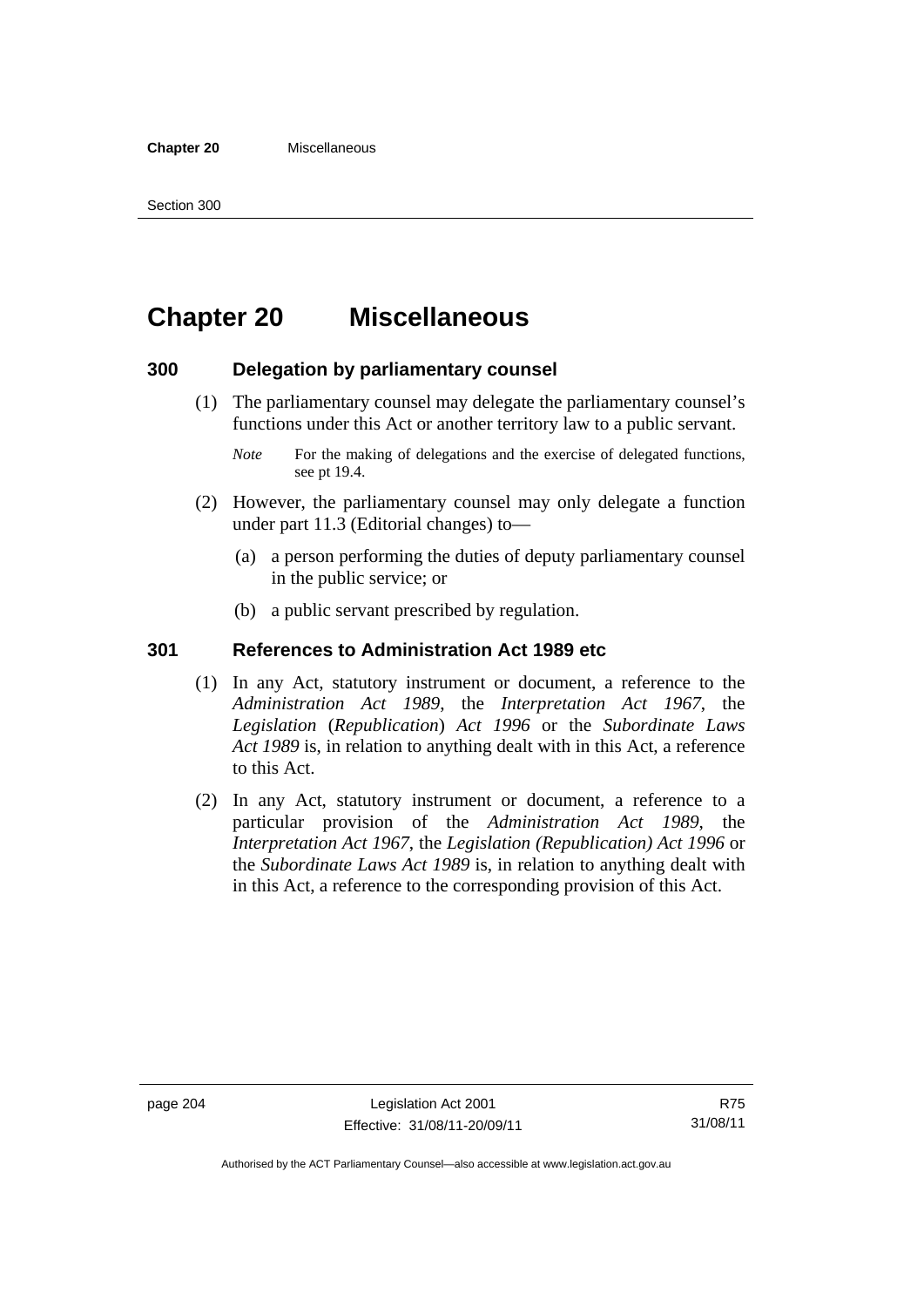# **302 Regulation-making power**

- (1) The Executive may make regulations for this Act.
	- *Note* A regulation must be notified, and presented to the Legislative Assembly, under this Act.
- (2) A regulation may make provision in relation to notification in the gazette under the following sections:
	- (a) section 28 (Notification of Acts);
	- (b) section 61 (Notification of legislative instruments):
	- (c) section 65A (Notification of disallowance by resolution of Assembly);
	- (d) section 69 (Notification of amendments made by resolution of Assembly).
- (3) In particular, a regulation may make provision in relation to the form of the gazette and its publication, including how it may or must be published.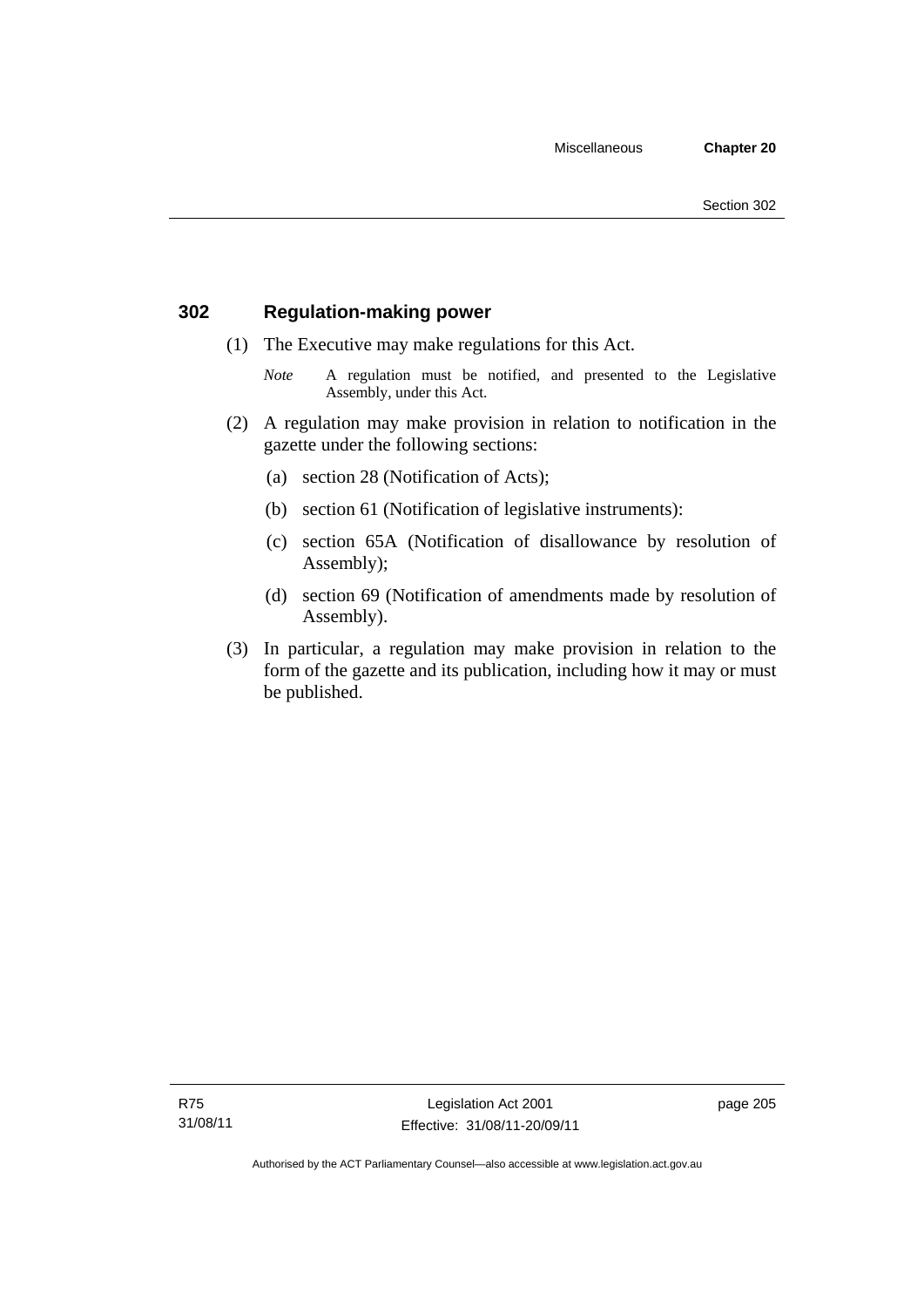# **Schedule 1 Acts included in sources of law in the ACT**

(see s 17)

# **Part 1.1 Former NSW and UK Acts in force before establishment of Territory**

| column 1 | column <sub>2</sub>                                    | column 3                                              |
|----------|--------------------------------------------------------|-------------------------------------------------------|
| item     | name of Act                                            | number or date of assent and<br>original jurisdiction |
| 1        | Magna Carta                                            | $(1297)$ 25 Edw 1 c 29 (UK)                           |
| 2        | Criminal and Civil Justice Act 1351                    | 25 Edw 3 St 5 c 4 (UK)                                |
| 3        | Due Process of Law Act 1354                            | 28 Edw 3 c 3 (UK)                                     |
| 4        | Due Process of Law Act 1368                            | 42 Edw 3 c 3 (UK)                                     |
| 5        | Free Access to Courts Act 1400                         | 2 Hen 4 c 1 (UK)                                      |
| 6        | Petition of Right 1627                                 | 3 Chas 1 c 1 (UK)                                     |
| 7        | Bill of Rights 1688                                    | 1 Will and Mary sess 2 c 2 (UK)                       |
| 8        | Act of Settlement 1700                                 | 12 and 13 Will 3 c 2 (UK)                             |
| 9        | Royal Marriages Act 1772                               | 12 Geo 3 c 11 (UK)                                    |
| 10       | Crimes Act 1900                                        | 1900 No 40 (NSW)                                      |
| 11       | Truck Act 1900                                         | 1900 No 55 (NSW)                                      |
| 12       | Pawnbrokers Act 1902                                   | 1902 No 66 (NSW)                                      |
| 13       | Public Roads Act 1902                                  | 1902 No 95 (NSW)                                      |
| 14       | Anglican Church of Australia Constitutions<br>Act 1902 | 24 December 1902 (NSW)                                |
| 15       | Fertilisers (Labelling and Sale) Act 1904              | 1904 No 33 (NSW)                                      |
| 16       | Second-hand Dealers Act 1906                           | 1906 No 30 (NSW)                                      |

page 206 Legislation Act 2001 Effective: 31/08/11-20/09/11

R75 31/08/11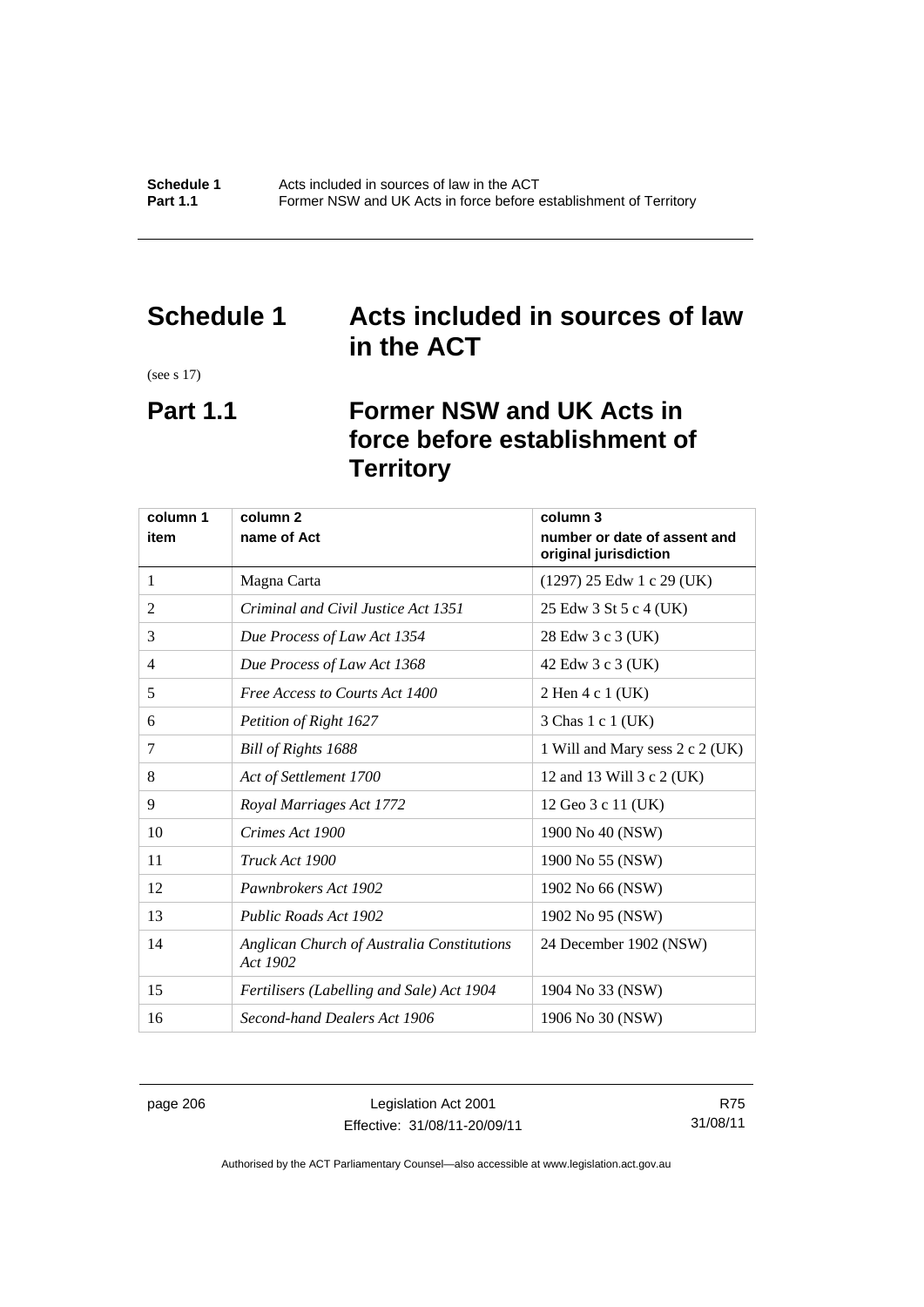# **Part 1.2 Former NSW Acts applied after establishment of Territory**

*Note* The former NSW Acts mentioned in this part are in force in the ACT as Acts of the Legislative Assembly

| column 1 | column 2                                                | column 3                                                |
|----------|---------------------------------------------------------|---------------------------------------------------------|
| item     | name of NSW Act                                         | applying Territory Act                                  |
|          | <i>Scaffolding and Lifts Act 1912</i>                   | <i>Scaffolding and Lifts Act 1957</i> (repealed)        |
|          | Anglican Church of Australia<br>Trust Property Act 1917 | Anglican Church of Australia Trust Property<br>Act 1928 |
| 3        | Trustee Act 1925                                        | <i>Trustee Act 1957</i> (repealed)                      |
|          | Anglican Church of Australia<br>Constitution Act 1961   | Anglican Church of Australia Trust Property<br>Act 1928 |

*Note* The written law of the ACT also includes the following Acts that may not be amended or repealed by the Assembly (see Self-Government Act, s 34):

- *Life, Fire and Marine Insurance Act 1902* (NSW)
- *Demise of the Crown Act 1760* (UK)
- *Naval Prize Act 1864* (UK)
- *Naval Prize (Procedure) Act 1916* (UK)
- *Prize Act (1939)* (UK)
- *Prize Courts Act 1894* (UK)
- *Prize Courts Act 1915* (UK)
- *Prize Courts (Procedure) Act 1914* (UK)
- *Territorial Waters Jurisdiction Act 1878* (UK).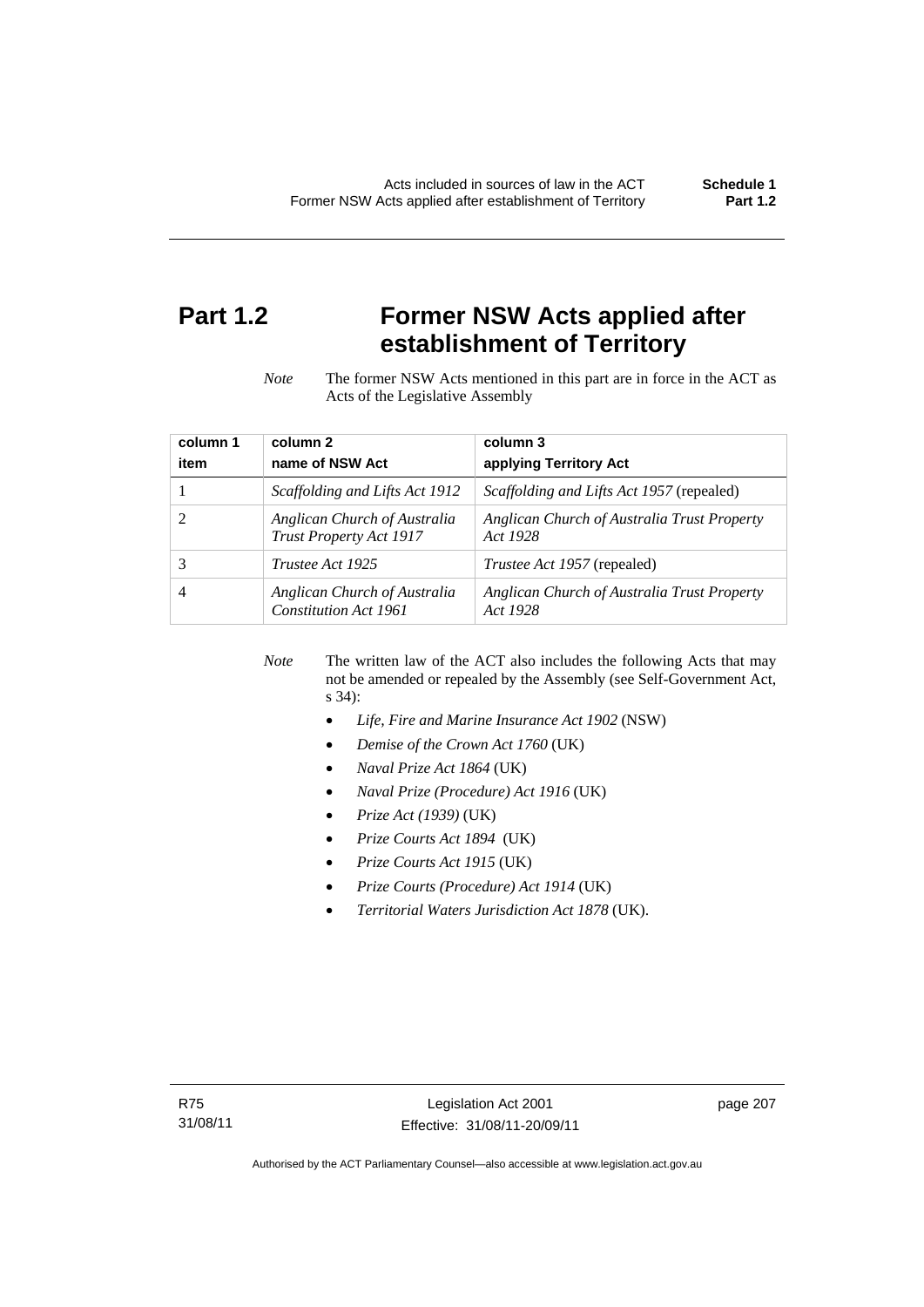**Dictionary** 

# **Dictionary**

(see s 2)

# **Part 1 Meaning of commonly-used terms**

(see s 144)

*Note* Terms that are defined only for this Act are set out in pt 2.

*ACAT* means the ACT Civil and Administrative Tribunal established under the *ACT Civil and Administrative Tribunal Act 2008*.

*Act*—see the following sections:

- (a) section 7 (Meaning of *Act* generally);
- (b) section 17 (References to Acts include references to former Cwlth enactments etc).
- *Note* See also s 102 (References to laws include references to laws as in force from time to time) and s 104 (References to laws include references to instruments under laws).

*ACT* means the Australian Capital Territory.

*ADI*—see the definition of *authorised deposit-taking institution*.

*administrative unit* means an administrative unit for the time being established under the *Public Sector Management Act 1994*, section 13 (1).

*adult* means an individual who is at least 18 years old.

*ambulance service* means the ACT Ambulance Service established under the *Emergencies Act 2004*.

*amend* includes—

 (a) for an Act or statutory instrument—omit, insert, substitute, renumber or relocate a provision of the Act or instrument; and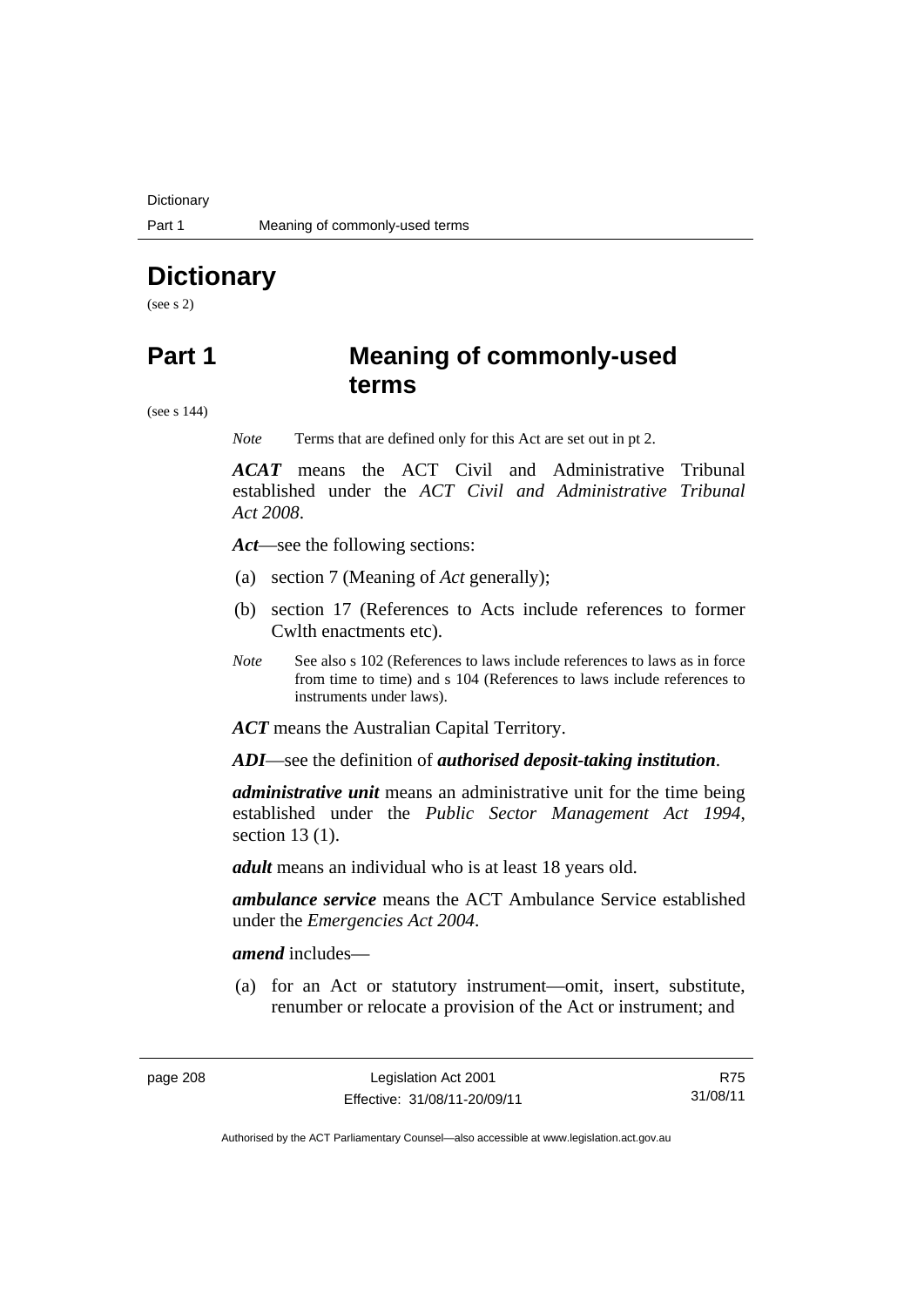- (b) for an Act or statutory instrument (or a provision of it)—amend by implication; and
- (c) for a provision of an Act or statutory instrument—omit the provision (or a part of it), substitute another provision for the provision (or a part of it), renumber the provision (or a part of it) or relocate the provision (or a part of it); and
- (d) for any other instrument, a provision of an instrument or a decision—change or alter.

*appoint* includes reappoint.

*AS*—see section 164 (1) (References to Australian Standards etc).

*AS/NZS*—see section 164 (2) (References to Australian Standards etc).

*asset* includes property of any kind.

*Attorney-General* means the Minister designated Attorney-General by the Chief Minister, and includes a Minister authorised by the Chief Minister to act on behalf of the Attorney-General.

*auditor-general* means the Auditor-General for the Territory under the *Auditor-General Act 1996*.

*Australia* means the Commonwealth of Australia and, when used in a geographical sense, does not include an external territory.

*Australian Consumer Law (ACT)* means the provisions applying because of the *Fair Trading (Australian Consumer Law) Act 1992*, section 7 (Application of Australian Consumer Law).

*Australian driver licence* means an Australian driver licence under the *Road Transport (Driver Licensing) Act 1999*.

*Note Australian driver licence* is defined in that Act, dictionary to mean a driver licence of any kind issued under the law of the Commonwealth or a State or Territory. It includes a driver licence issued under ACT law (see also def *driver licence*).

page 209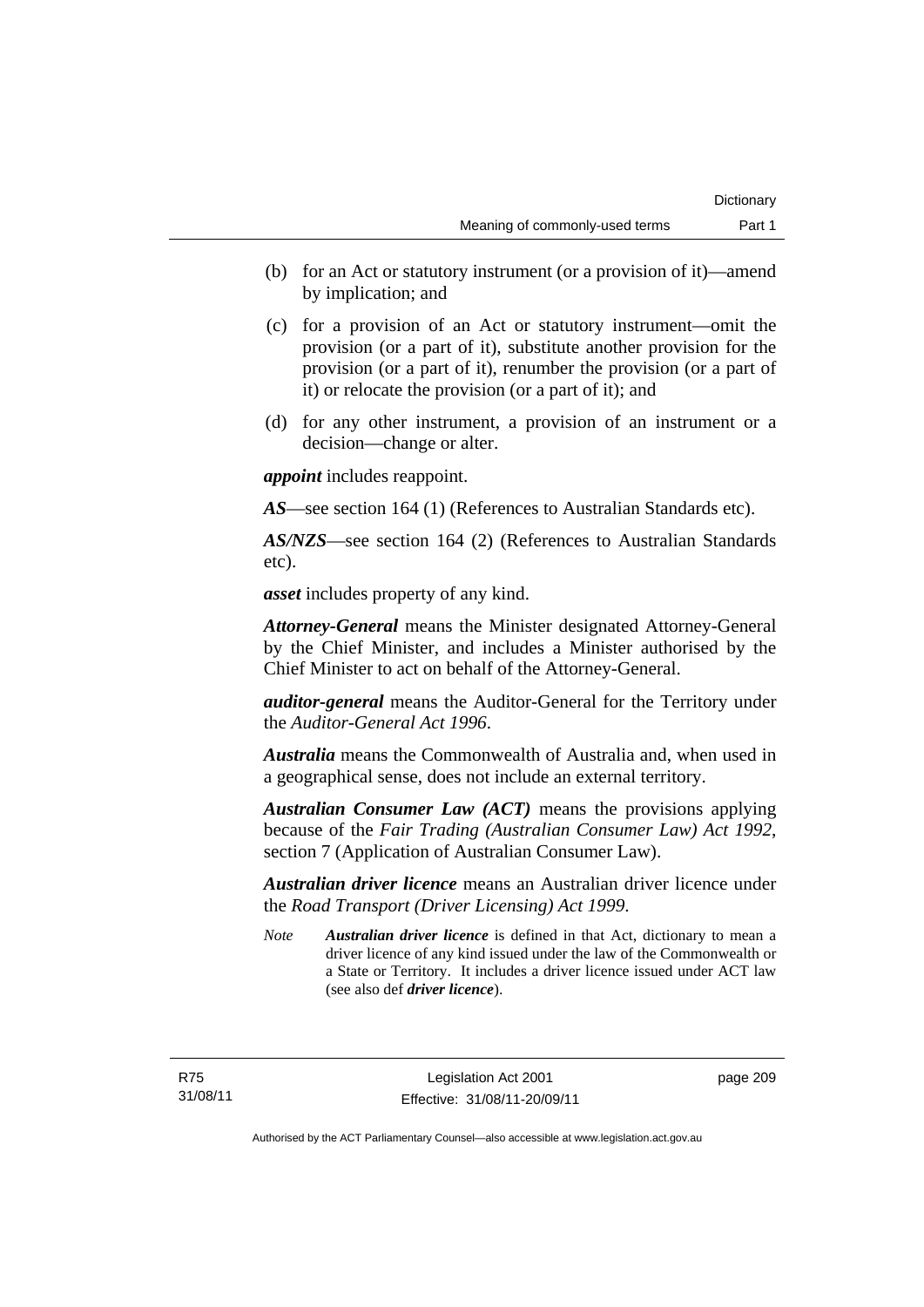*Australian/New Zealand Standard*—see section 164 (2) (References to Australian Standards etc).

*Australian Standard*—see section 164 (1) (References to Australian Standards etc).

*Australian statistician* means the Australian Statistician under the *Australian Bureau of Statistics Act 1975* (Cwlth).

*authorised deposit-taking institution* (or *ADI*) means an authorised deposit-taking institution under the *Banking Act 1959* (Cwlth).

*bank* means an authorised deposit-taking institution that is permitted under the *Banking Act 1959* (Cwlth) to assume or use—

- (a) the word 'bank', 'banker' or 'banking'; or
- (b) any other word (whether or not in English) similar in meaning to a word mentioned in paragraph (a).

*bankrupt or personally insolvent*—an individual is *bankrupt or personally insolvent* if the individual—

- (a) under the *Bankruptcy Act 1966* (Cwlth)—
	- (i) is bankrupt; or
	- (ii) is a party to a debt agreement as a debtor; or
	- (iii) is a party to a personal insolvency agreement as a debtor and the obligations created by the agreement remain undischarged; or
	- (iv) authorises a controlling trustee to control the individual's property, whether or not the individual has entered into a personal insolvency agreement as a debtor; or
- (b) has a status under a law of a foreign country substantially similar to an individual mentioned in paragraph (a); or
- (c) otherwise applies to take the benefit of any law for the relief of bankrupt or insolvent debtors.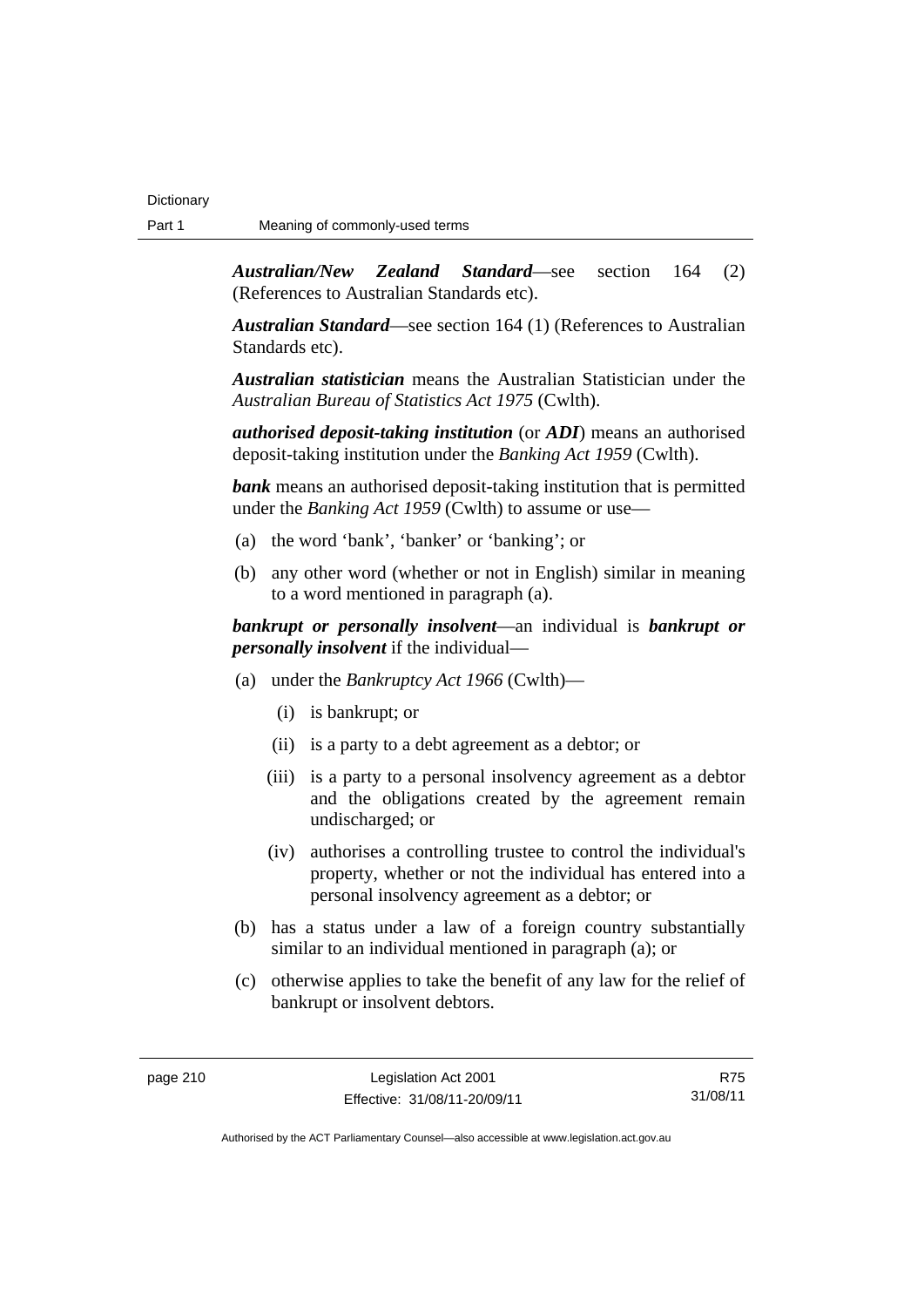*barrister* means a lawyer who practises as a barrister.

*body* includes any group of people joined together for a common purpose, whether or not incorporated.

#### **Examples**

- 1 a company
- 2 a statutory corporation, whether or not it has members
- 3 an association, club or society
- 4 a partnership
- 5 a joint venture
- 6 a corporation sole
- *Note* An example is part of the Act, is not exhaustive and may extend, but does not limit, the meaning of the provision in which it appears (see s 126 and s 132).

*breach* includes contravene.

*building code* means the building code under the *Building Act 2004*, section 136.

*Note* The building code is the Building Code of Australia, as amended from time to time by the Australian Building Codes Board and the Australian Capital Territory Appendix to the Building Code of Australia.

*building society* means an authorised deposit-taking institution that is permitted under the *Banking Act 1959* (Cwlth) to assume or use—

- (a) the term 'building society'; or
- (b) any other term (whether or not in English) similar in meaning.

*business day* means a day that is not—

- (a) a Saturday or Sunday; or
- (b) a public holiday or bank holiday in the ACT under the *Holidays Act 1958*.

*by* regulation includes under a regulation.

*Note* See also def *under*, in relation to an Act or statutory instrument.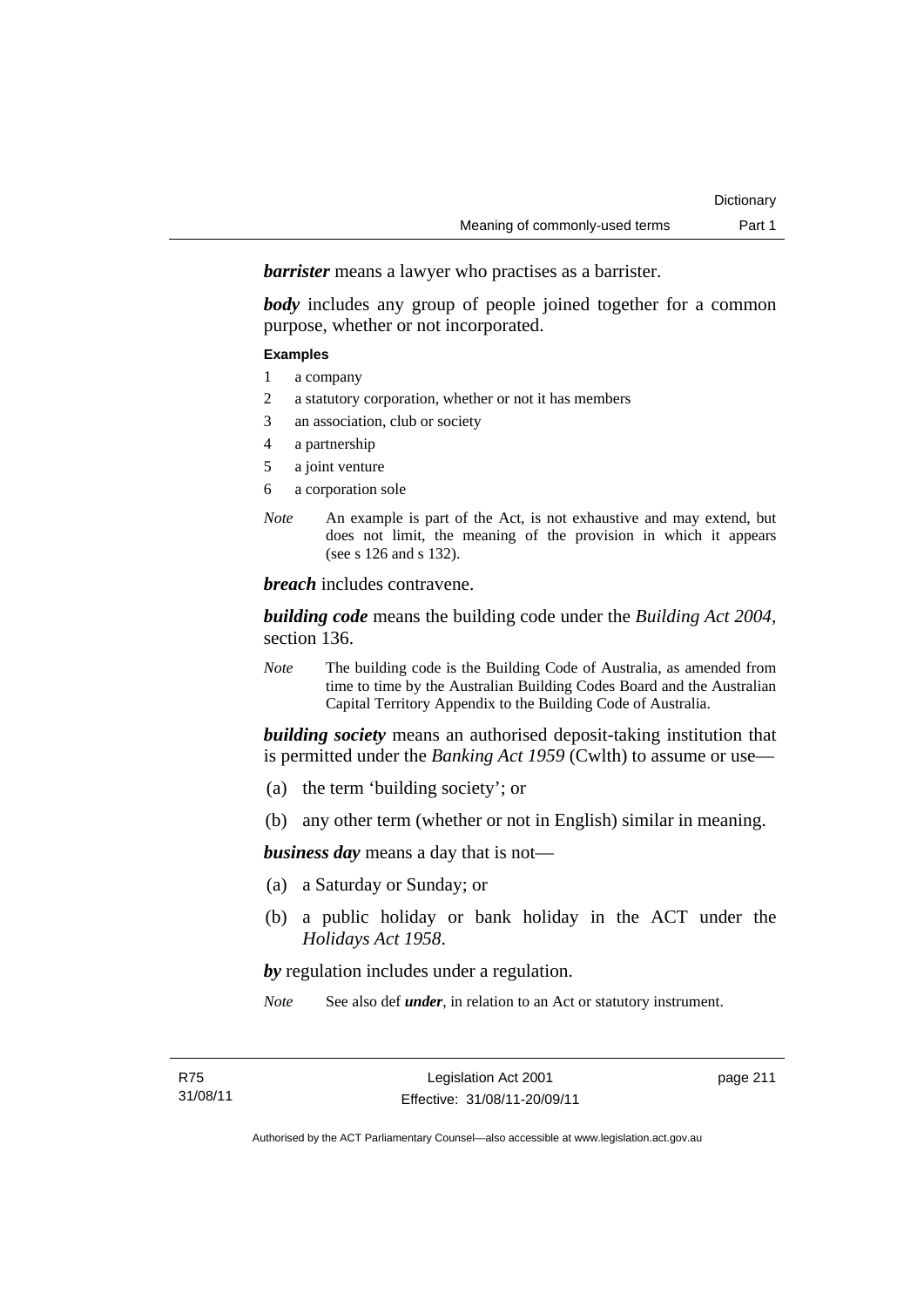**Dictionary** 

*by-law*, in relation to an Act, means a by-law made or in force under the Act.

*calendar month* means a period beginning at the start of any day of a named month and ending—

- (a) at the end of the day before the corresponding day of the next named month; or
- (b) if there is no such corresponding day—at the end of the last day of the next named month.

#### **Examples**

- 1 The period beginning at the start of 5 July 2000 and ending at midnight on 4 August 2000 is a calendar month.
- 2 The period beginning at the start of 30 January 2001 and ending at midnight on 28 February 2001 is a calendar month. The calendar month ends on the last day of February because in that year February does not have a day corresponding to 29 January (because 2001 is not a leap year). If the period began at the start of 30 January 2004 (ie a leap year), the calendar month would end at midnight on 29 February 2004.
- *Note* An example is part of the Act, is not exhaustive and may extend, but does not limit, the meaning of the provision in which it appears (see s 126 and s 132).

*calendar year* means a period of 12 months beginning on 1 January.

*change* includes change by alteration, omission, substitution or addition.

*chief health officer* means the Chief Health Officer under the *Public Health Act 1997*.

*Chief Justice* means the Chief Justice of the Supreme Court.

*Chief Magistrate* means the Chief Magistrate of the Magistrates Court.

*Chief Minister* means the Chief Minister for the Territory.

*Note* The Chief Minister is elected under the Self-Government Act, s 40.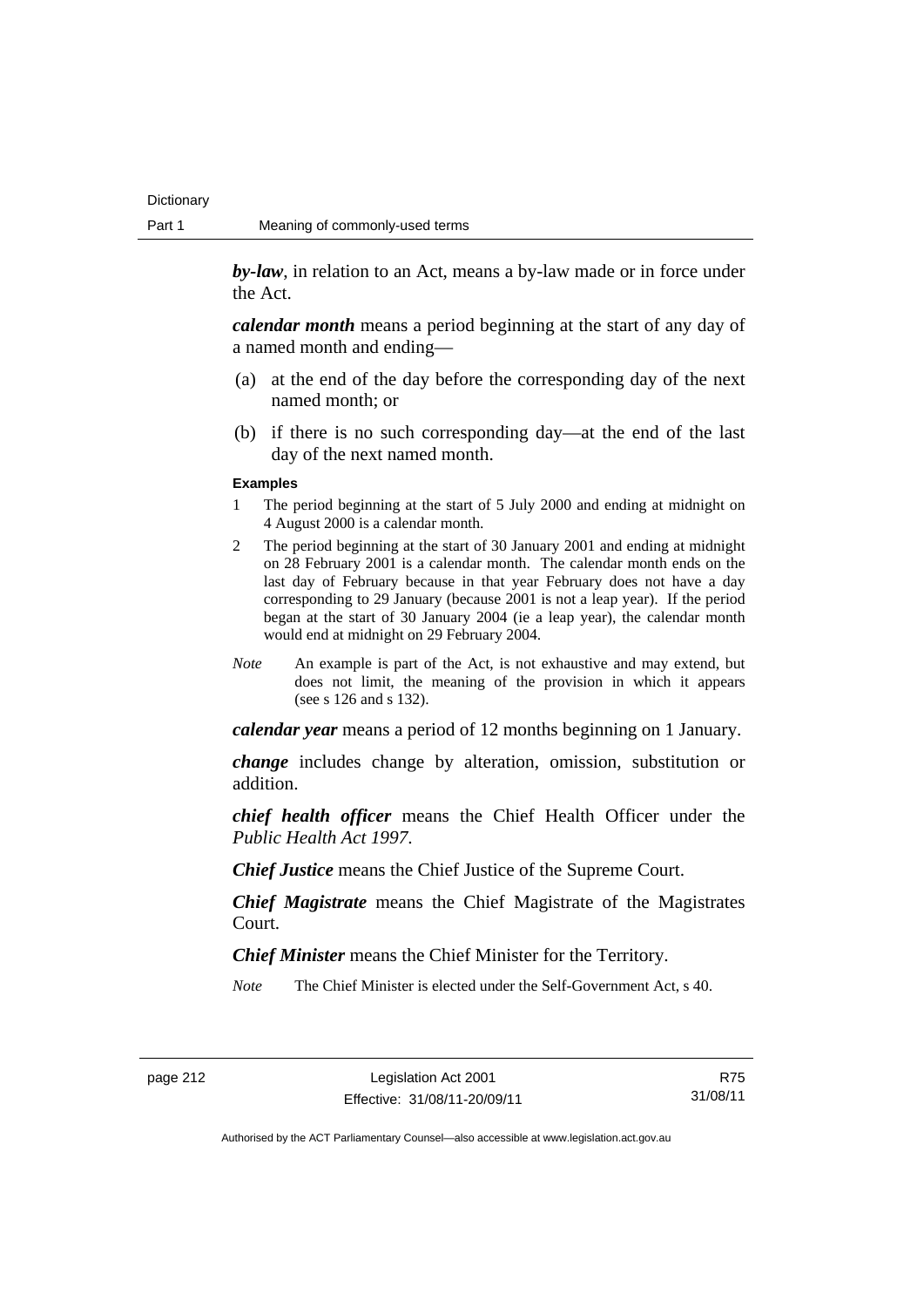*chief officer (ambulance service)* means the chief officer (ambulance service) under the *Emergencies Act 2004*.

*chief officer (fire brigade)* means the chief officer (fire brigade) under the *Emergencies Act 2004*.

*chief officer (rural fire service)* means the chief officer (rural fire service) under the *Emergencies Act 2004*.

*chief officer (SES)* means the chief officer (SES) under the *Emergencies Act 2004*.

*chief planning executive* means the Chief Planning Executive under the *Planning and Development Act 2007*.

*chief police officer* means the police officer responsible to the commissioner of police for the day-to-day administration and control of police services in the ACT.

*chief solicitor* means the chief solicitor under the *Law Officers Act 2011*.

*child*, if age rather than descendancy is relevant, means an individual who is under 18 years old.

*children and young people commissioner* means the Children and Young People Commissioner under the *Human Rights Commission Act 2005*.

*Childrens Court* means the Childrens Court under the *Magistrates Court Act 1930*, section 287.

*city area* means the area that was *the City Area* under the *City Area Leases Act 1936* (repealed).

*Note* See s 103 for the meaning of references to repealed laws.

*civil partner*—a person who is in a civil partnership with someone else is the *civil partner* of the other person.

*civil partnership* means a civil partnership under the *Civil Partnerships Act 2008*.

page 213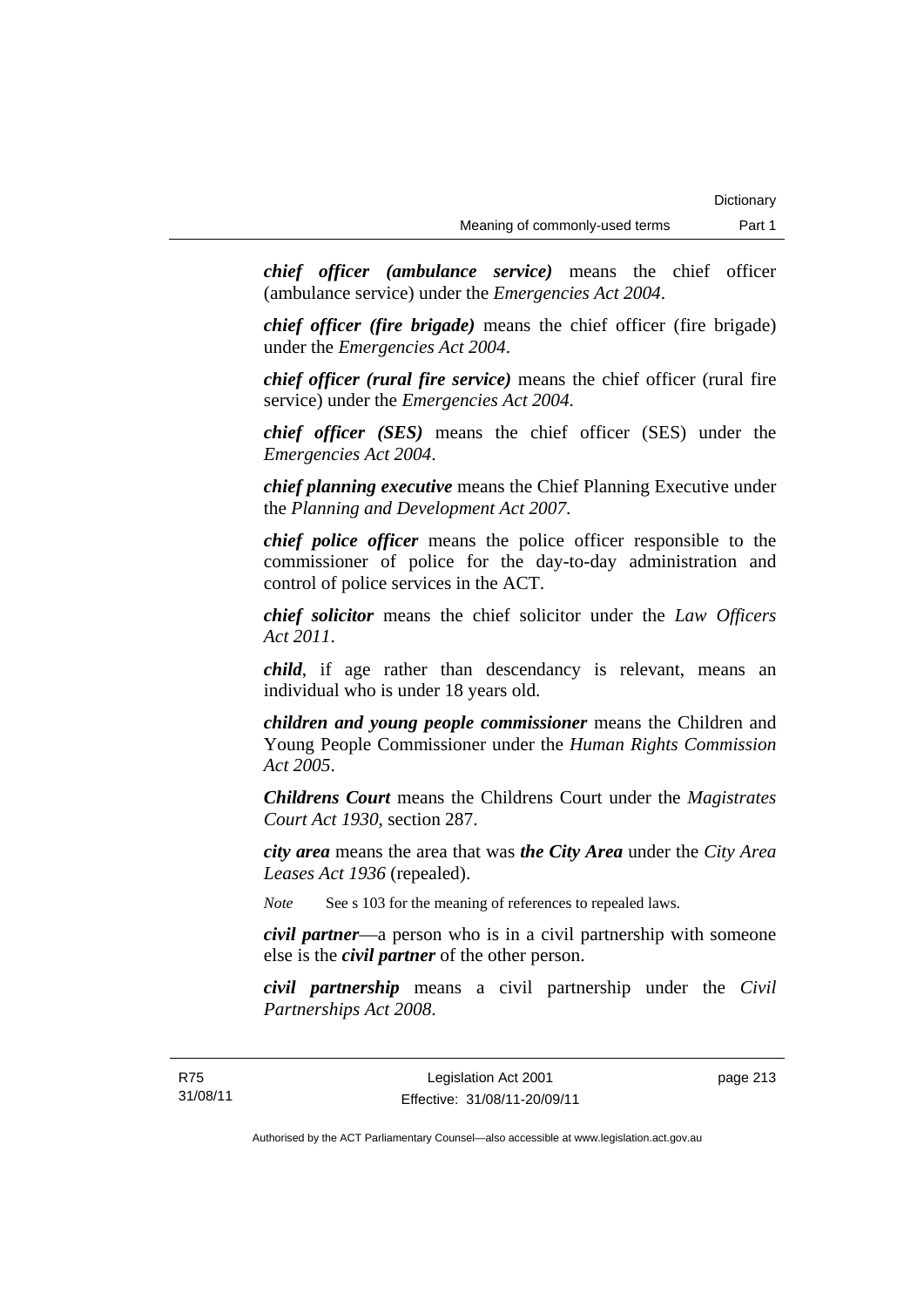**Dictionary** 

*clerk*, in relation to the Legislative Assembly, means the Clerk of the Legislative Assembly.

*Note* The office of Clerk is established under the *Public Sector Management Act 1994*.

*commencement*, of an Act or statutory instrument—see section 80.

*commencement notice*—see section 11.

*commissioner for fair trading* means the Commissioner for Fair Trading of the Australian Capital Territory under the *Fair Trading (Australian Consumer Law) Act 1992*.

*commissioner for public administration* means the Commissioner for Public Administration under *the Public Sector Management Act 1994*.

*commissioner for revenue* means the Commissioner for Australian Capital Territory Revenue under the *Taxation Administration Act 1999*.

*commissioner for the environment* means the Commissioner for the Environment under the *Commissioner for the Environment Act 1993.* 

*commissioner of police* means the Commissioner of Police of the Australian Federal Police.

*commit*, a person for trial, means—

- (a) to order that the person be remanded in custody until tried by the Supreme Court; or
- (b) to grant bail to the person to appear and be tried by the Supreme Court.

*Commonwealth* means the Commonwealth of Australia and, when used in a geographical sense, does not include an external territory.

*Commonwealth country* means a country that forms part of the Commonwealth of Nations, and includes a territory for the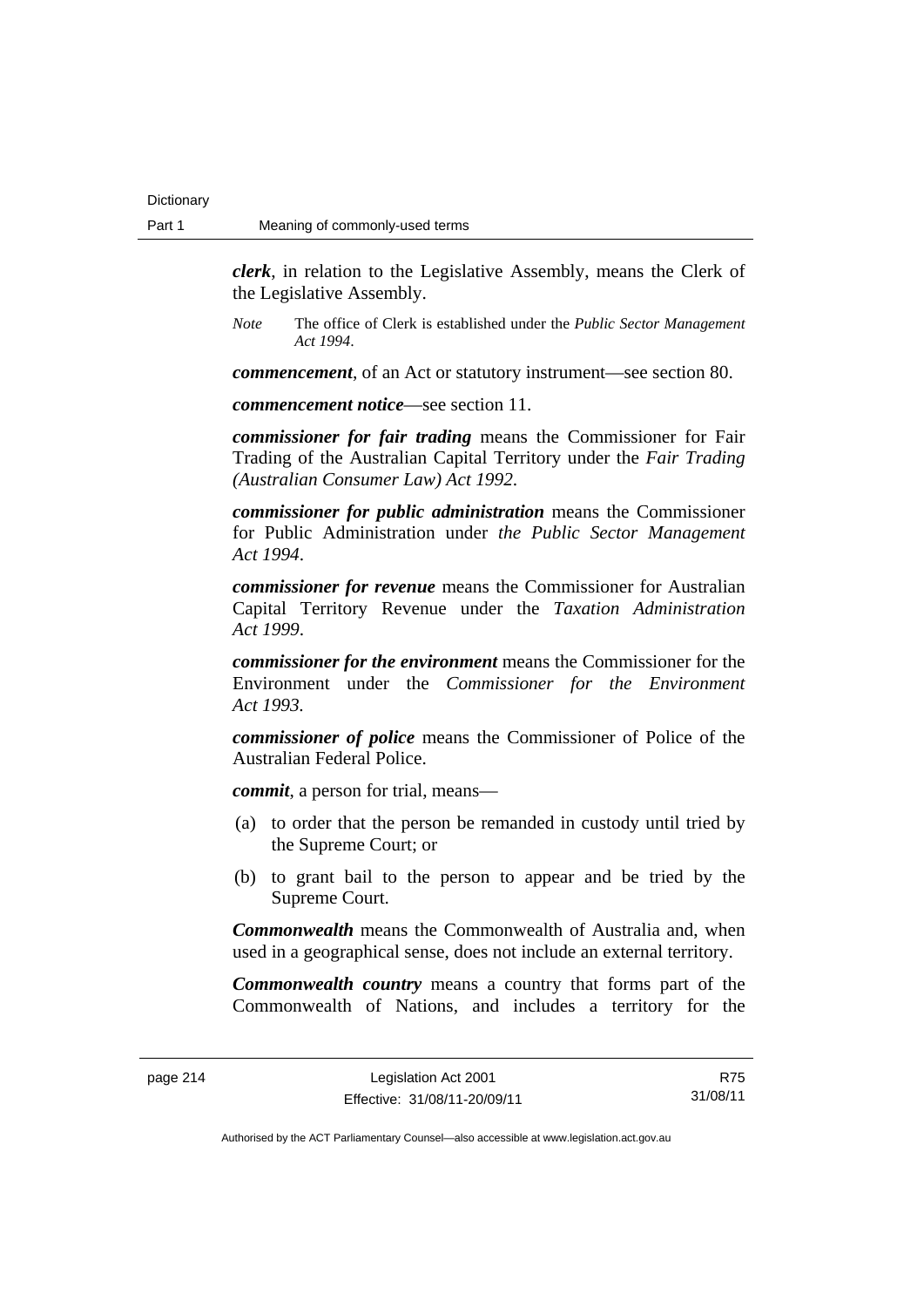international relations of which a Commonwealth country is responsible.

*Commonwealth DPP* means the Director of Public Prosecutions under the *Director of Public Prosecutions Act 1983* (Cwlth).

*Commonwealth gazette* means the Commonwealth of Australia Gazette or the Australian Government Gazette.

*Note* The *Australian Government Gazette* was published from 1 July 1973 to 30 June 1976.

*confer*, in relation to a function, includes impose.

*conservator of flora and fauna* means the Conservator of Flora and Fauna under the *Nature Conservation Act 1980*.

*construction occupations registrar* means the Australian Capital Territory Construction Occupations Registrar under the *Construction Occupations (Licensing) Act 2004*.

*contravene* includes fail to comply with.

*converted ordinance* means an enactment that was an ordinance immediately before self-government day.

*Coroner's Court* means the Coroner's Court under the *Coroners Act 1997*.

*corporation* includes a body politic or corporate.

*Corporations Act* means the *Corporations Act 2001* (Cwlth).

*correctional centre* means a correctional centre under the *Corrections Management Act 2007*.

*corrections officer* means a corrections officer under the *Corrections Management Act 2007*.

*Court of Appeal* means the Court of Appeal constituted under the *Supreme Court Act 1933*.

*court of summary jurisdiction* means the Magistrates Court.

page 215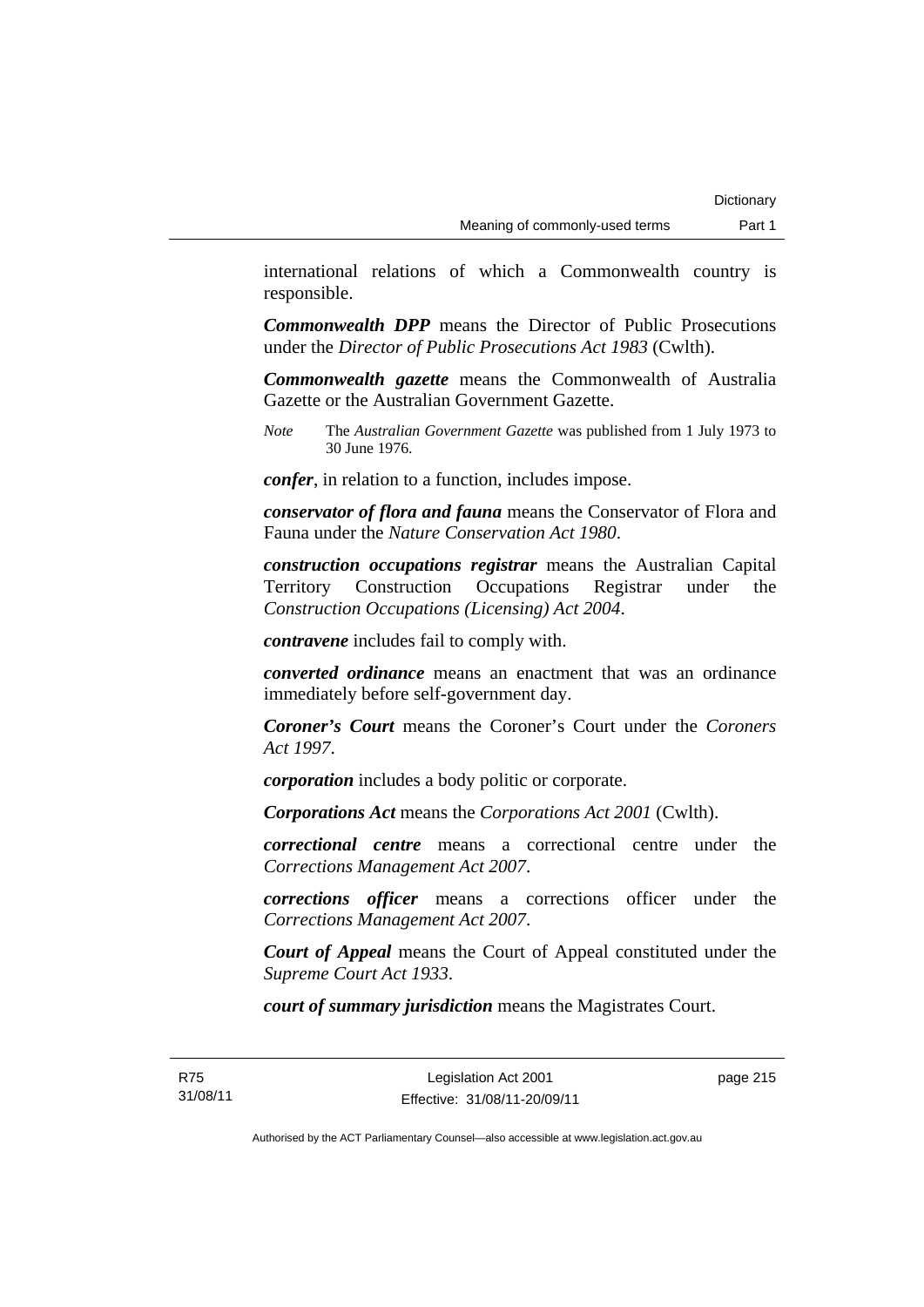*credit union* means an authorised deposit-taking institution that is permitted under the *Banking Act 1959* (Cwlth) to assume or use—

- (a) the term 'credit union'; or
- (b) any other term (whether or not in English) similar in meaning.

*Criminal Code* means the *Criminal Code 2002*.

*daily newspaper* means a daily newspaper circulating generally in the ACT.

*daylight* means the period in a day from sunrise to sunset.

*definition*—see section 130.

### *dental prosthetist*—

- (a) means a person registered under the *Health Practitioner Regulation National Law (ACT)* to practise the health profession of dental prosthetist (other than as a student); and
- (b) for an activity, includes a person mentioned in paragraph (a) holding limited or provisional registration, to the extent that the person is allowed to do the activity under the person's registration.

*dental technician* means a person registered as a dental technician under the *Health Professionals Act 2004*.

### *dentist*—

- (a) means a person registered under the *Health Practitioner Regulation National Law (ACT)* to practise the health profession of dentist (other than as a student); and
- (b) for an activity, includes a person mentioned in paragraph (a) holding limited or provisional registration, to the extent that the person is allowed to do the activity under the person's registration.

*Deputy Speaker* means the Deputy Presiding Officer of the Legislative Assembly.

| page 216 | Legislation Act 2001         | R75      |
|----------|------------------------------|----------|
|          | Effective: 31/08/11-20/09/11 | 31/08/11 |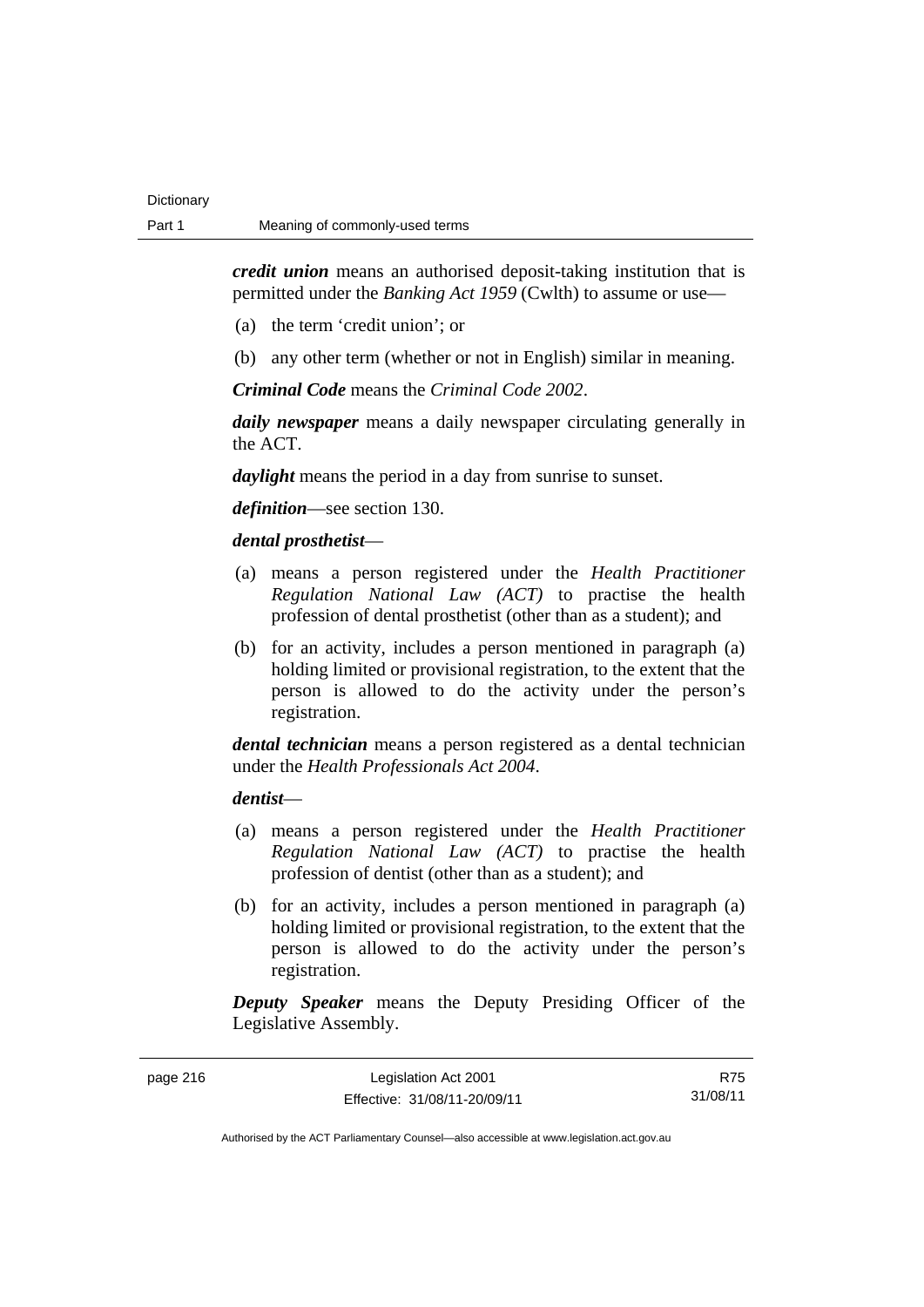*Note* The Deputy Presiding Officer is elected under the Self-Government Act, s 21 (2).

*designation*, of a position under the *Public Sector Management Act 1994*, includes a designation given under that Act.

*detention place*—see the *Children and Young People Act 2008*, section 142.

*director-general*—see section 163.

*director of public prosecutions* (or *DPP*) means the Director of Public Prosecutions under the *Director of Public Prosecutions Act 1990*.

*disability and community services commissioner* means the Disability and Community Services Commissioner under the *Human Rights Commission Act 2005*.

*disallowable instrument*—see section 9.

*discrimination commissioner* means the Discrimination Commissioner under the *Human Rights Commission Act 2005*.

*doctor*—

- (a) means a person registered under the *Health Practitioner Regulation National Law (ACT)* to practise in the medical profession (other than as a student); and
- (b) for an activity, includes a person mentioned in paragraph (a) holding limited or provisional registration, to the extent that the person is allowed to do the activity under the person's registration.

*document* means any record of information, and includes—

- (a) anything on which there is writing; or
- (b) anything on which there are figures, marks, numbers, perforations, symbols or anything else having a meaning for people qualified to interpret them; or

page 217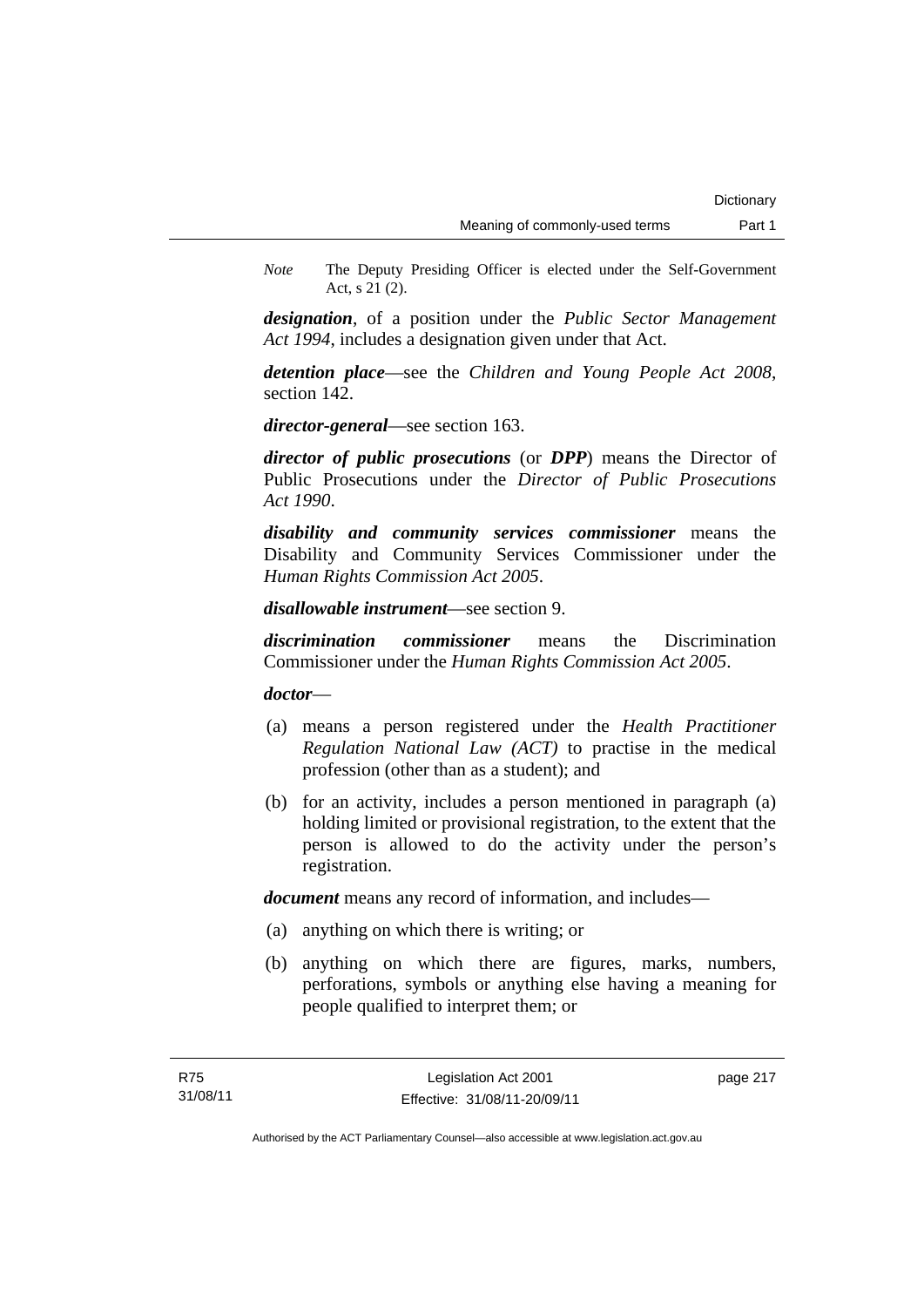| Dictionary |                                |
|------------|--------------------------------|
| Part 1     | Meaning of commonly-used terms |

- (c) anything from which images, sounds, messages or writings can be produced or reproduced, whether with or without the aid of anything else; or
- (d) a drawing, map, photograph or plan.

*domestic partner*—see section 169 (1).

*domestic partnership*—see section 169 (2).

*DPP*—see the definition of *director of public prosecutions*.

*driver licence* means a driver licence under the *Road Transport (Driver Licensing) Act 1999*.

*Note Driver licence* is defined in that Act, dictionary to mean a driver licence of any kind issued under that Act (see also def *Australian driver licence*).

*electoral commission* means the Australian Capital Territory Electoral Commission established under the *Electoral Act 1992*.

*electoral commissioner* means the Electoral Commissioner under the *Electoral Act 1992*.

*emergency service* means the ambulance service, the fire brigade, the rural fire service or the SES.

*emergency services commissioner* means the ACT Emergency Services Commissioner under the *Emergencies Act 2004*.

*enactment*, of an Act—see section 29 (References to *enactment* or *passing* of Acts).

## *enrolled nurse*—

- (a) means a person registered under the *Health Practitioner Regulation National Law (ACT)*—
	- (i) to practise in the nursing and midwifery profession (other than as a student); and
	- (ii) in the enrolled nurses (division 2) division; and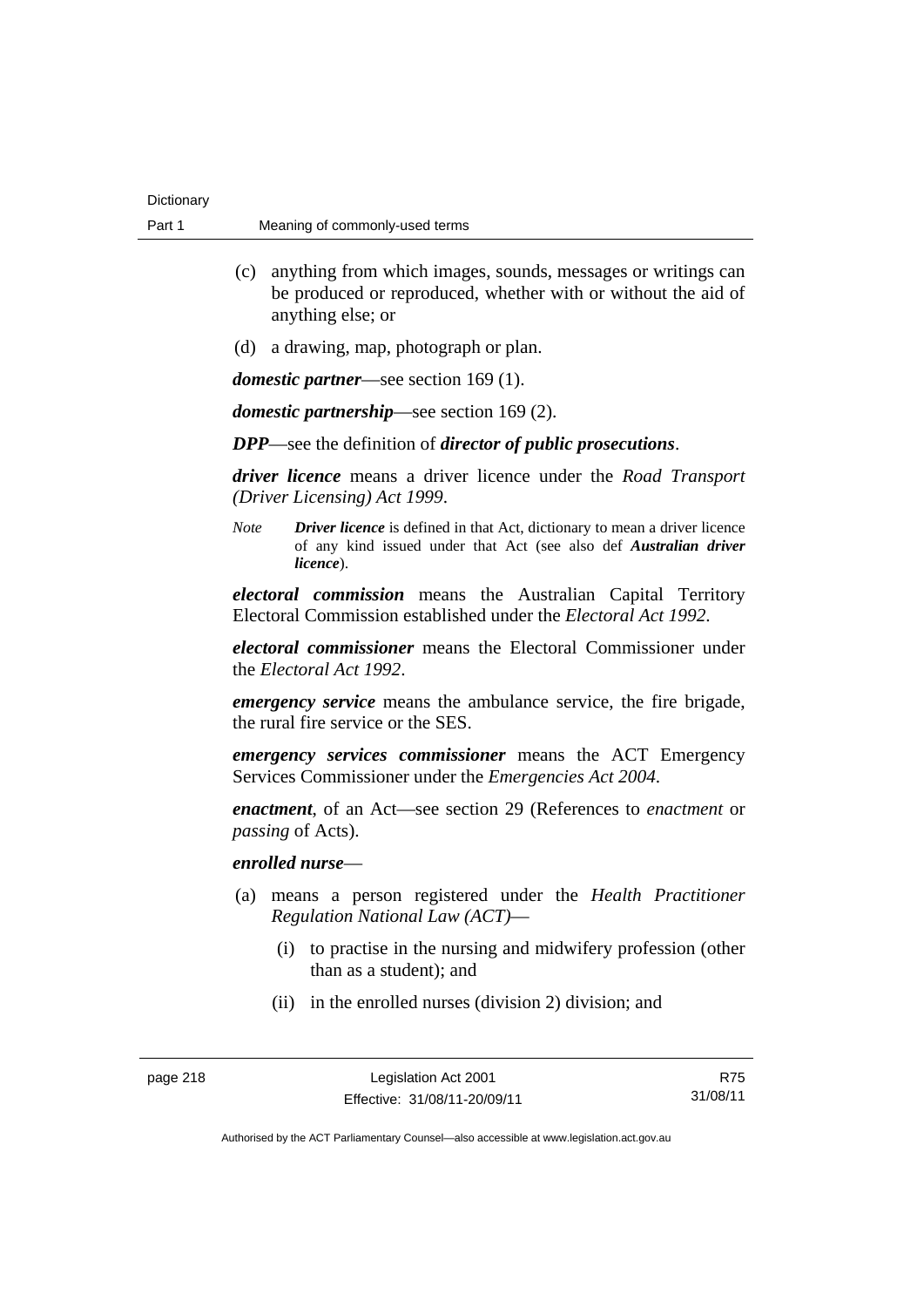(b) for an activity, includes a person mentioned in paragraph (a) holding limited or provisional registration, to the extent that the person is allowed to do the activity under the person's registration.

*entity* includes an unincorporated body and a person (including a person occupying a position).

*environment protection authority* means the Environment Protection Authority established under the *Environment Protection Act 1997*.

*establish* includes constitute and continue in existence.

*estate* includes any charge, claim, demand, easement, encumbrance, lien, right and title, whether at law or in equity.

*Executive* means the Australian Capital Territory Executive.

*Note* The Executive is established by the Self-Government Act, s 36.

*exercise* a function includes perform the function.

*expire* includes lapse or otherwise cease to have effect.

*external territory* means a Commonwealth territory, other than an internal territory.

*fail* includes refuse.

*Federal Court* means the Federal Court of Australia.

*file* includes lodge.

*financial year* means a period of 12 months beginning on 1 July.

*fire brigade* means the ACT Fire Brigade established under the *Emergencies Act 2004*.

*for*, in relation to an Act or statutory instrument, includes for the purposes of the Act or statutory instrument.

*Note* Under s 7 (3) and s 13 (3) a reference to an Act or statutory instrument includes a reference to a provision of an Act or statutory instrument.

page 219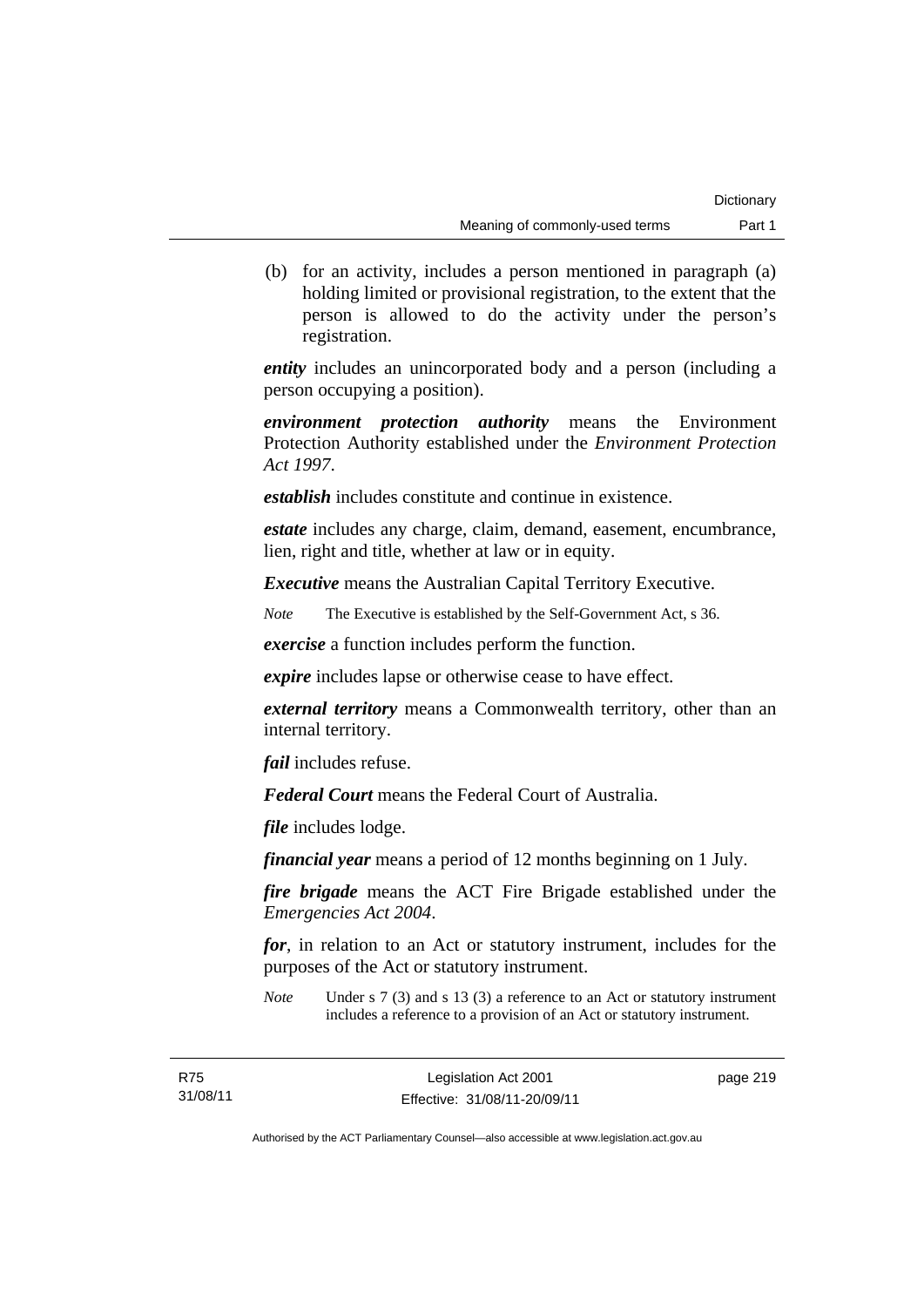*foreign country* means a country (whether or not an independent sovereign country) outside Australia and the external territories, and includes a state, province or other part of such a country.

*former NSW Act* means an Act corresponding to a NSW Act mentioned in schedule 1.

- *Note 1* The *Crimes Act 1900* is taken to have been enacted by the Legislative Assembly because of the *Crimes Legislation (Status and Citation) Act 1992*. The 1992 Act was repealed by the *Law Reform (Miscellaneous Provisions) Act 1999*, but its previous operation was saved (see s  $5(2)$ ).
- *Note 2* The other former NSW Acts are taken to have been enacted by the Legislative Assembly because of the *Interpretation Act 1967*, s 65. Section 65 has expired, but its previous operation was saved (see s 65 (3)).

*former UK Act* means an Act corresponding to a UK Act mentioned in schedule 1.

*Note* Former UK Acts are also taken to have been enacted by the Legislative Assembly because of the *Interpretation Act 1967*, s 65. Section 65 has expired, but its previous operation was saved (see s 65 (3)).

*found guilty*, of an offence, includes—

- (a) having an order made for the offence under the *Crimes (Sentencing) Act 2005*, section 17 (Non-conviction orders general); and
- (b) having the offence taken into account under the *Crimes (Sentencing) Act 2005*, section 57 (Outstanding additional offences taken into account in sentencing).

*function* includes authority, duty and power.

*gambling and racing commission* means the Gambling and Racing Commission established under the *Gambling and Racing Control Act 1999*.

*gazette* means—

(a) the Australian Capital Territory Gazette; or

page 220 Legislation Act 2001 Effective: 31/08/11-20/09/11

R75 31/08/11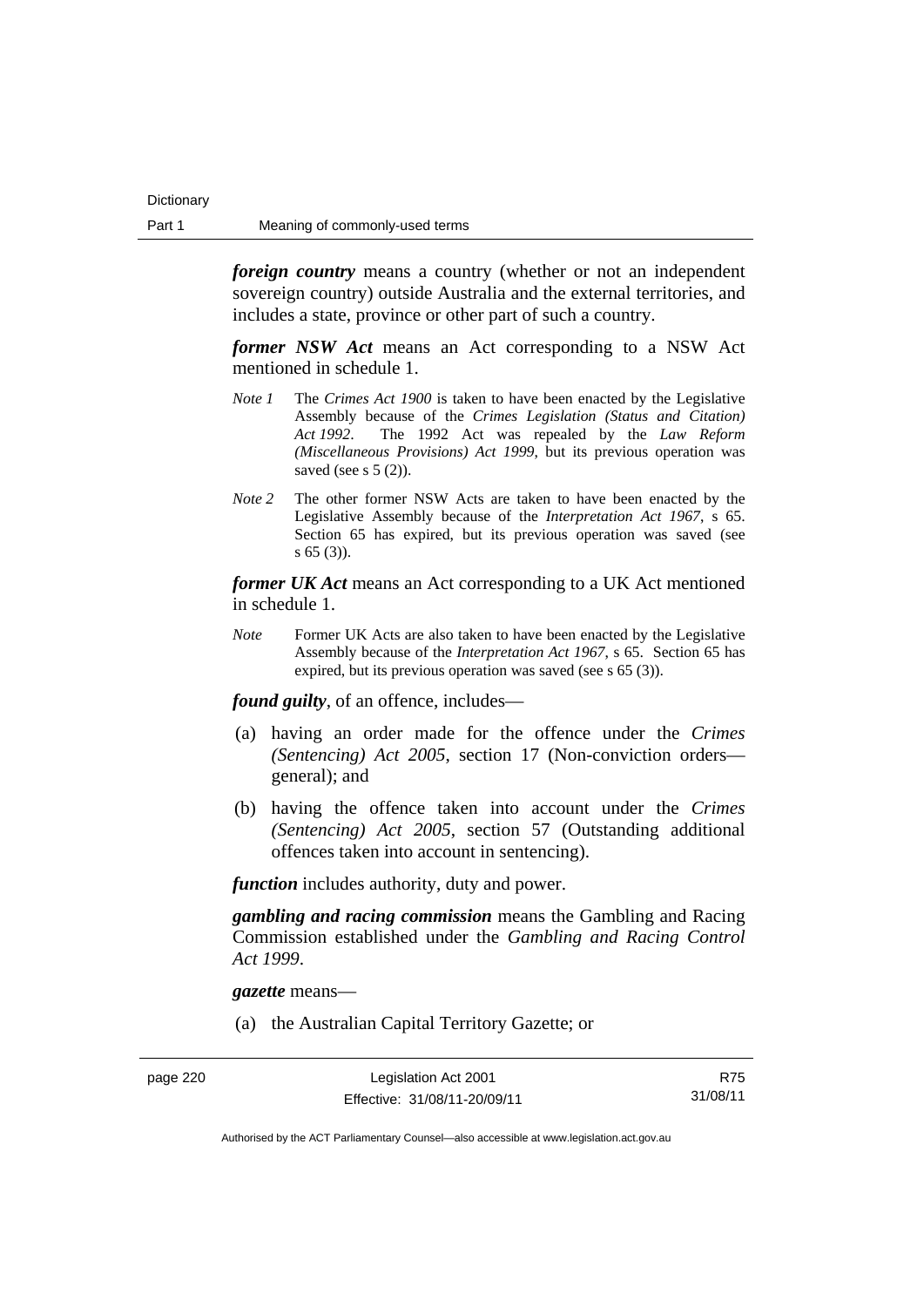(b) for a notice or other information that must or may be notified or published in the gazette under the *Public Sector Management Act 1994*—an internet site approved by the commissioner for public administration.

*give*, in relation to a function, includes impose.

*government printer* includes anyone printing for or by the authority of the Executive.

*government solicitor* means the Government Solicitor for the Territory under the *Law Officers Act 2011*.

*Governor* means—

- (a) for a State (other than the Northern Territory)—the Governor of the State, and includes a person administering the Government of the State; or
- (b) for the Northern Territory—the Administrator of the Northern Territory, and includes a person administering the Government of the Northern Territory.

*Governor-General* means the Governor-General of the Commonwealth, and includes a person administering the Government of the Commonwealth.

*GST*—see the *A New Tax System (Goods and Services Tax) Act 1999* (Cwlth), dictionary.

*health practitioner* means a person registered under the *Health Practitioner Regulation National Law (ACT)* to practise a health profession (other than as a student).

*Health Practitioner Regulation National Law (ACT)* means the provisions applying because of the *Health Practitioner Regulation National Law (ACT) Act 2010*, section 6 (Application of Health Practitioner Regulation National Law).

*health services commissioner* means the Health Services Commissioner under the *Human Rights Commission Act 2005*.

page 221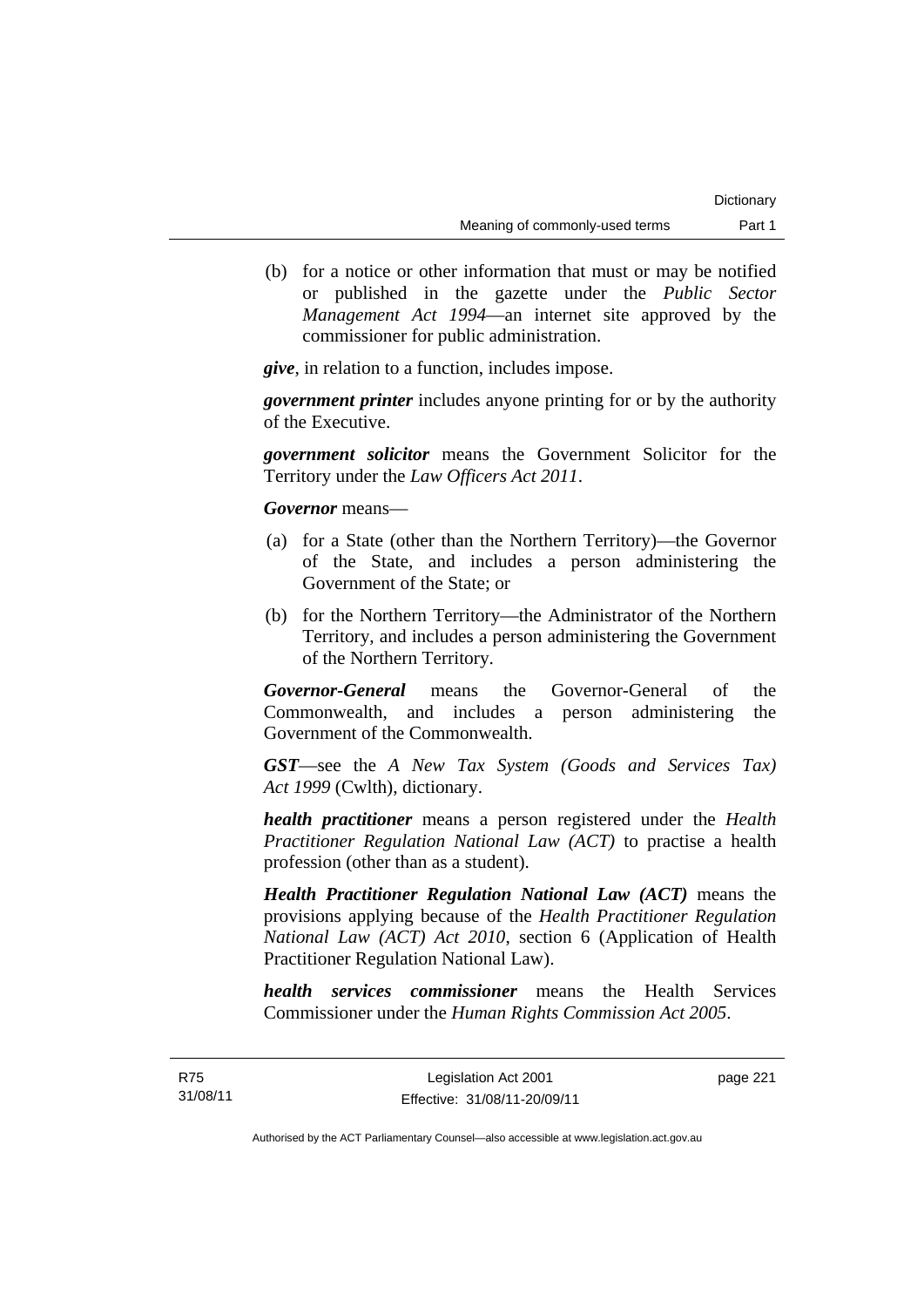**Dictionary** 

*heritage council* means the Australian Capital Territory Heritage Council under the *Heritage Act 2004*.

*heritage register* means the heritage register under the *Heritage Act 2004*.

*High Court* means the High Court of Australia.

*Note* The High Court is established by the Commonwealth Constitution, s 71 and provided for under the *High Court of Australia Act 1979* (Cwlth).

*home address*, for an individual, means the address of the place where the individual usually lives.

*housing commissioner* means the Commissioner for Social Housing under the *Housing Assistance Act 2007*.

*human rights commission* means the Human Rights Commission established under the *Human Rights Commission Act 2005*.

*human rights commissioner* means the Human Rights Commissioner under the *Human Rights Commission Act 2005*.

*Imperial Act* means an Act of the United Kingdom Parliament.

*independent competition and regulatory commission* means the Independent Competition and Regulatory Commission for the Australian Capital Territory established under the *Independent Competition and Regulatory Commission Act 1997*.

*indictable offence*—see section 190.

*indictment* includes information.

*individual* means a natural person.

*infringement notice* includes an infringement notice under the *Magistrates Court Act 1930* or the *Road Transport (General) Act 1999*.

*in relation to* includes the following:

page 222 Legislation Act 2001 Effective: 31/08/11-20/09/11

R75 31/08/11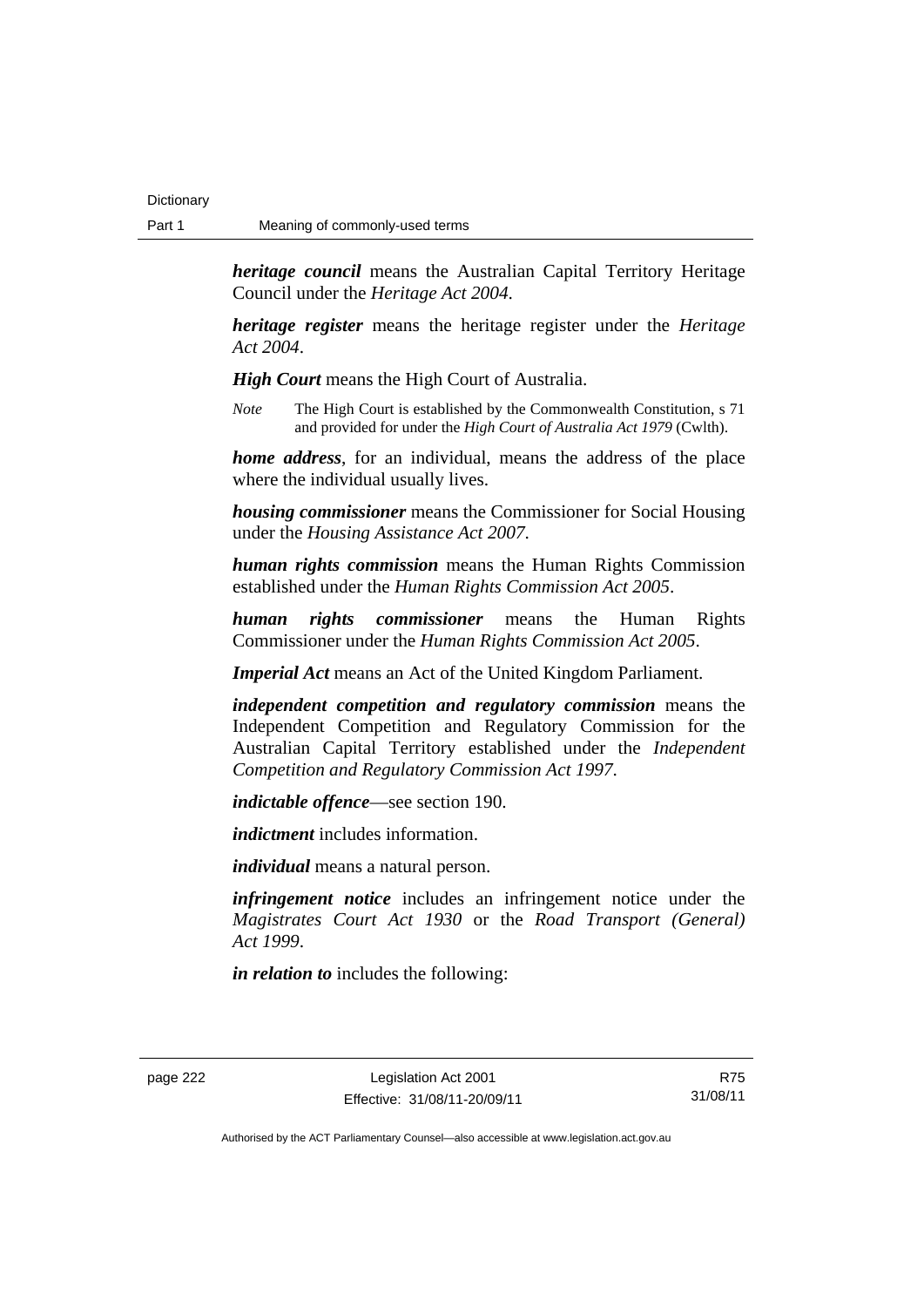- (a) in respect of;
- (b) with respect to;
- (c) in connection with;
- (d) in regard to;
- (e) with reference to;
- (f) relating to;
- (g) for or with respect to.

*institute of technology* means the Canberra Institute of Technology under the *Canberra Institute of Technology Act 1987*.

*instrument*—see section 14.

*interest*, in relation to land or other property, means—

- (a) a legal or equitable estate in the land or other property; or
- (b) a right, power or privilege over, or in relation to, the land or other property.

*internal territory* means the Australian Capital Territory, the Jervis Bay Territory or the Northern Territory.

*intersex person*—see section 169B.

*Jervis Bay Territory* means the Territory accepted by the Commonwealth under the *Jervis Bay Territory Acceptance Act 1915* (Cwlth).

*Note* The Jervis Bay Territory is described in the agreement set out in that Act, sch.

*judge* means a resident judge, additional judge or acting judge under the *Supreme Court Act 1933*.

*Lake Burley Griffin* means Lake Burley Griffin as defined in the *Lakes Act 1976*.

page 223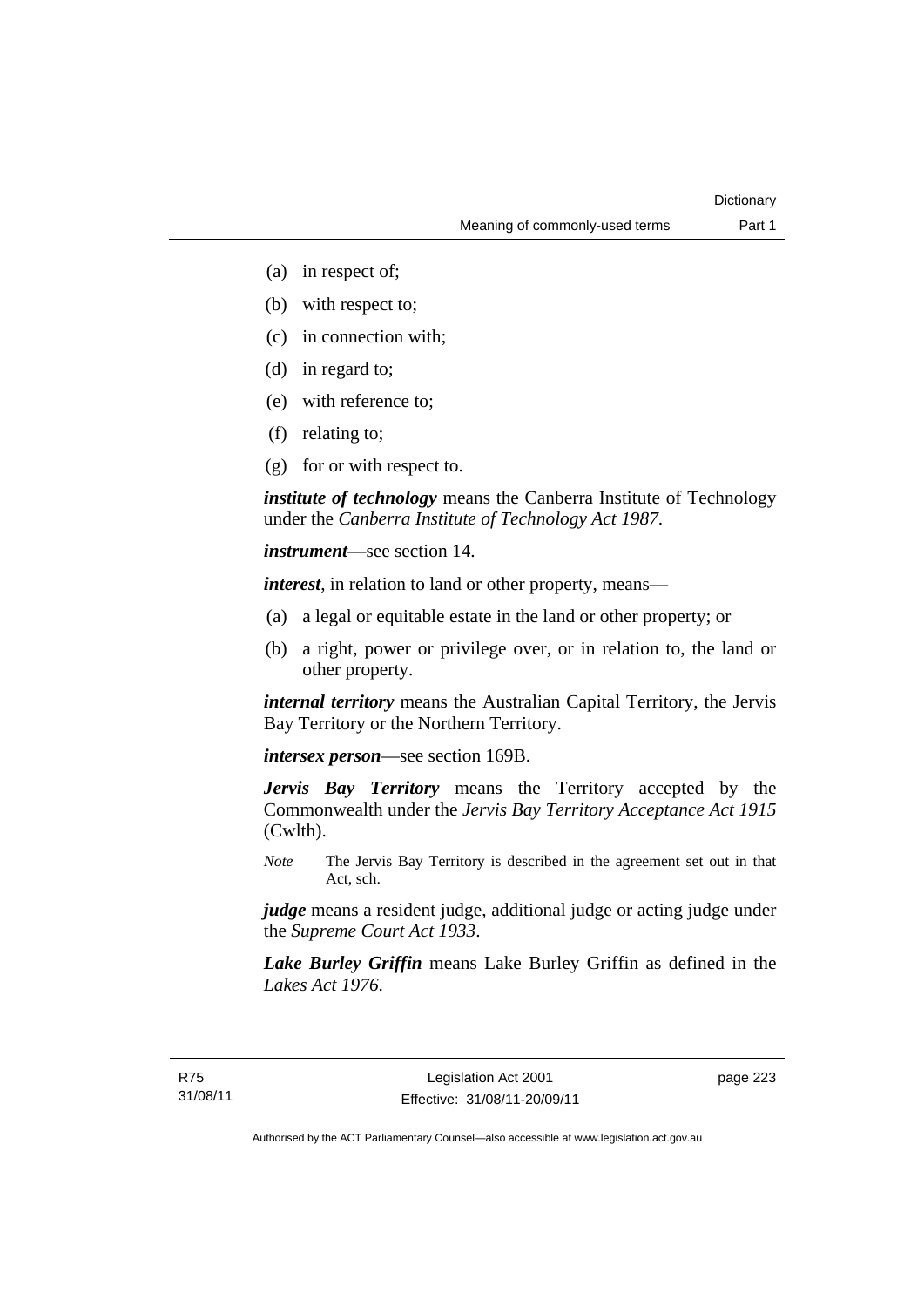*Lake Ginninderra* means Lake Ginninderra as defined in the *Lakes Act 1976*.

*land* includes messuages, tenements and hereditaments, corporeal or incorporeal, of any tenure or description, whatever the interest in the land.

*Note* A number of the terms mentioned in the definition of *land* have a technical meaning at law. A *messuage* is a house together with its gardens, orchards and outbuildings. The term *tenement* signifies land capable of being held in freehold. *Hereditament* refers to real property that can be inherited. Hereditaments may be *corporeal*, that is, tangible things such as lands and buildings, or *incorporeal*, that is, intangible rights attaching to land such as rents, easements, tithes and profits a prendre. (Profits a prendre are the right to take some product of, or part of the soil from, the land of someone else.)

*land development agency* means the Land Development Agency established under the *Planning and Development Act 2007*.

*law*, of the Territory, means—

- (a) an Act; or
- (b) a subordinate law; or
- (c) any other statutory instrument of a legislative nature; or
- (d) the common law.

*lawyer* means a legal practitioner.

*legal aid commission* means the Legal Aid Commission (A.C.T.) established under the *Legal Aid Act 1977*.

*legal practitioner* means a person who is admitted to the legal profession under the *Legal Profession Act 2006* or a law that is a corresponding law for that Act.

*Legislation Act* means the *Legislation Act 2001*.

*Legislative Assembly* means the Legislative Assembly for the Australian Capital Territory.

*Note* The Assembly is established by the Self-Government Act, s 8 (1).

| page 224 | Legislation Act 2001         | R75      |
|----------|------------------------------|----------|
|          | Effective: 31/08/11-20/09/11 | 31/08/11 |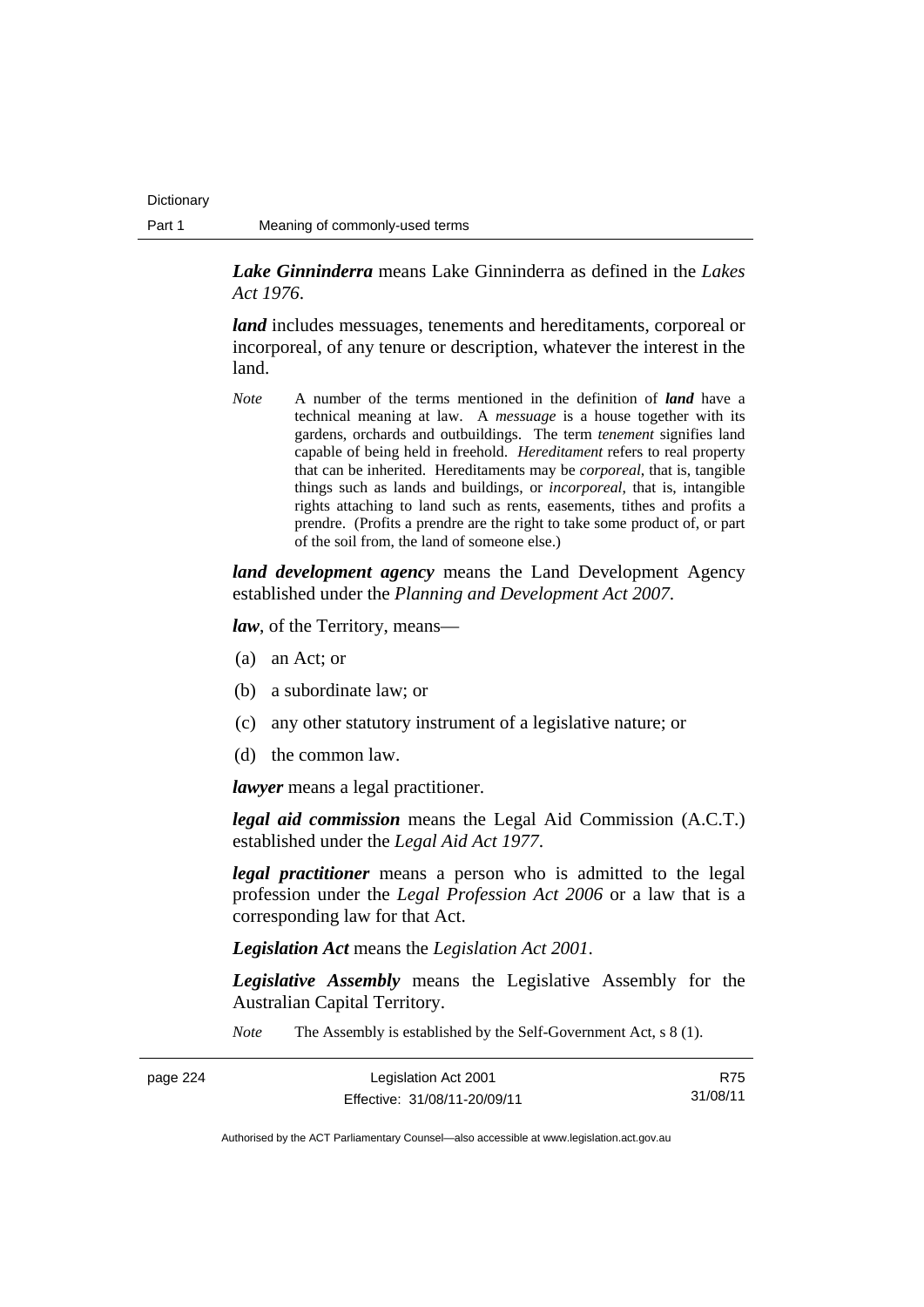*legislative instrument*—see section 12.

*liability* means any liability or obligation (whether liquidated or unliquidated, certain or contingent, or accrued or accruing).

*magistrate* means a Magistrate under the *Magistrates Court Act 1930*.

*Magistrates Court* means the Magistrates Court established under the *Magistrates Court Act 1930*.

*make* an instrument includes issue and grant the instrument.

*making*, of a statutory instrument, means the signing, sealing, approval or other endorsement of the instrument by the entity authorised or required to make it.

*master*, in relation to the Supreme Court, means the Master of the Supreme Court.

*Note* The office of master is established under the *Supreme Court Act 1933*.

*may*—see section 146.

*medical practitioner* means a doctor.

*midnight*, in relation to a particular day, means the time when the day ends.

#### *midwife*—

- (a) means a person registered under the *Health Practitioner Regulation National Law (ACT)* to practise in the nursing and midwifery profession as a midwife (other than as a student); and
- (b) for an activity, includes a person mentioned in paragraph (a) holding limited or provisional registration, to the extent that the person is allowed to do the activity under the person's registration.

*Minister*—see section 162.

page 225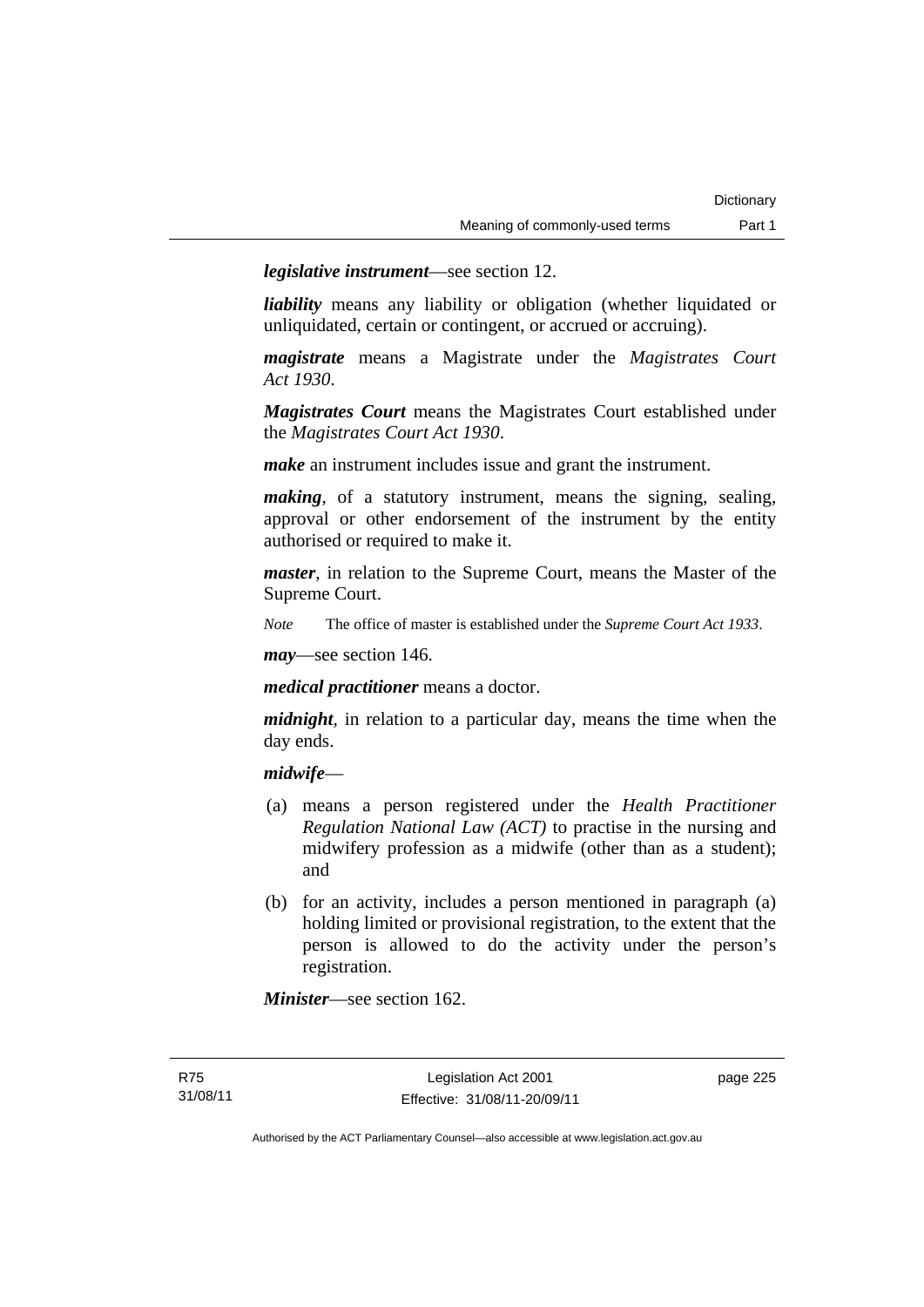*modification* includes modification by alteration, omission, substitution and addition.

*month* means calendar month.

*must*—see section 146.

*name* includes—

- (a) for an Act—the Act's short title; and
- (b) for an instrument—the instrument's citation; and
- (c) for a position—the position's title or designation.

*named month* means one of the 12 months of the year.

*national capital authority* means the National Capital Authority established under the *Australian Capital Territory (Planning and Land Management) Act 1988* (Cwlth).

*national capital plan* means the National Capital Plan under the *Australian Capital Territory (Planning and Land Management) Act 1988* (Cwlth).

*National Credit Code*—see the *National Consumer Credit Protection Act 2009* (Cwlth), section 5.

*National Gas (ACT) Law* means the provisions applying because of the *National Gas (ACT) Act 2008*, section 8 (Application in the ACT of National Gas Law).

*National Gas (ACT) Regulation* means the provisions applying because of the *National Gas (ACT) Act 2008*, section 9 (Application in the ACT of regulations under National Gas Law).

*national land* means National Land under the *Australian Capital Territory (Planning and Land Management) Act 1988* (Cwlth).

*Note* If an area of land in the ACT is, or is intended to be, used by or on behalf of the Commonwealth, it may be declared National Land under the *Australian Capital Territory (Planning and Land Management) Act 1988* (Cwlth), s 27.

page 226 Legislation Act 2001 Effective: 31/08/11-20/09/11

R75 31/08/11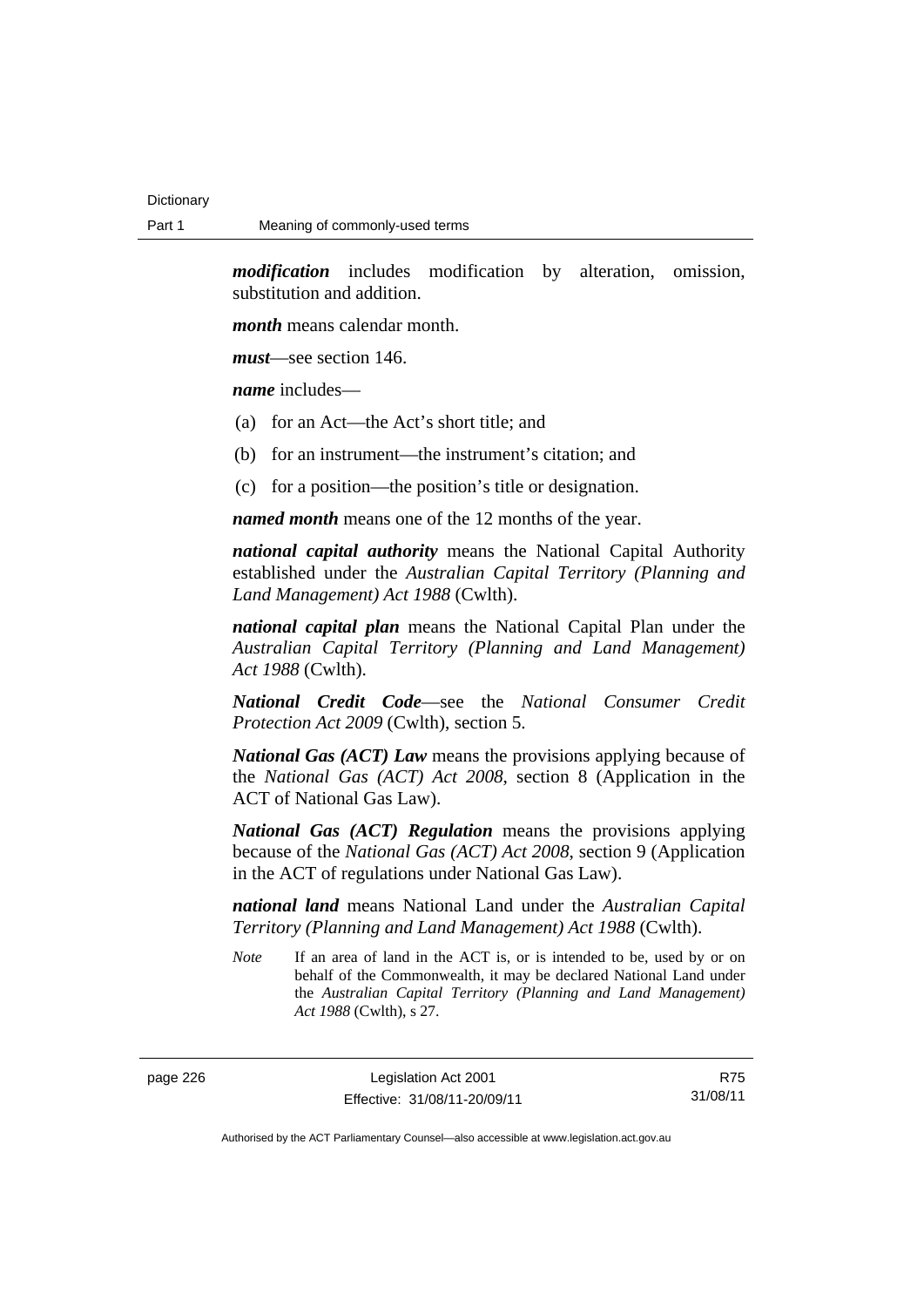*night* means the period between sunset on one day and sunrise on the next day.

*Northern Territory* means the Northern Territory of Australia.

*notifiable instrument*—see section 10.

*notification*—

- (a) of an Act—see section 30; and
- (b) of a legislative instrument—see section 63.

*notification day*, for an Act or statutory instrument, means the day the Act or instrument is notified.

*NSW Act* means an Act of the New South Wales Parliament.

*NSW correctional centre* means a correctional centre (however described) under the *Crimes (Administration of Sentences) Act 1999* (NSW).

*number* means—

- (a) a number expressed in figures or words; or
- (b) a combination of a number expressed in figures or words and of a letter of the alphabet.

### *nurse*—

- (a) means a person registered under the *Health Practitioner Regulation National Law (ACT)* to practise in the nursing and midwifery profession as a nurse (other than as a student); and
- (b) for an activity, includes a person mentioned in paragraph (a) holding limited or provisional registration, to the extent that the person is allowed to do the activity under the person's registration; and
- (c) does not include an enrolled nurse.

*nurse practitioner*—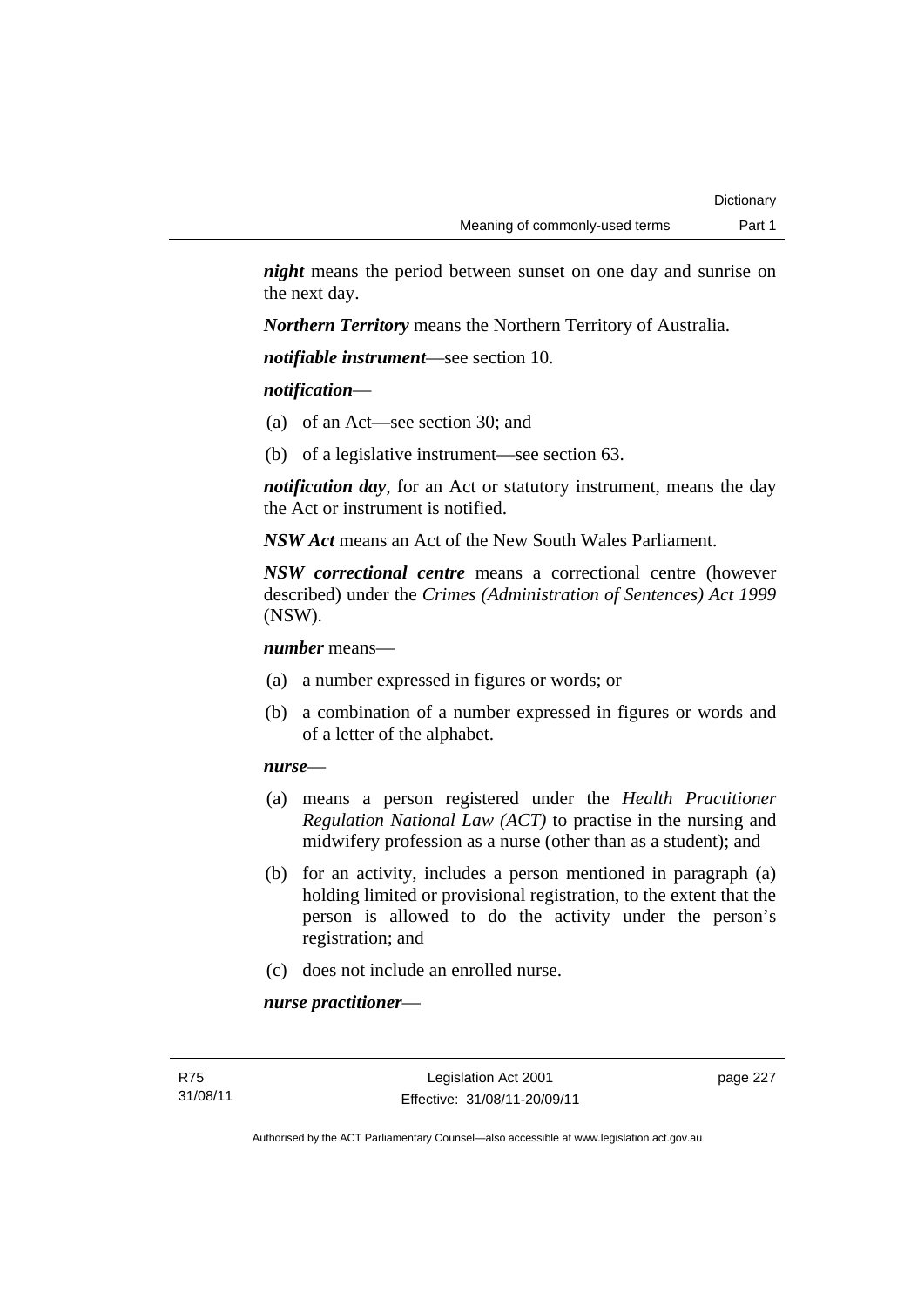| Dictionary |                                |
|------------|--------------------------------|
| Part 1     | Meaning of commonly-used terms |

- (a) means a person whose registration as a registered health practitioner under the *Health Practitioner Regulation National Law (ACT)* is endorsed as being qualified to practise as a nurse practitioner; and
- (b) for an activity, includes a person mentioned in paragraph (a) holding limited or provisional registration, to the extent that the person is allowed to do the activity under the person's registration.

*oath* includes affirmation.

*Note* The *Evidence Act 1995* (Cwlth), ch 2, pt 2.1, div 2 and the *Oaths and Affirmations Act 1984* make provision in relation to oaths and affirmations.

*occupational discipline order* means an order for occupational discipline made by the ACAT.

*Note* Occupational discipline orders are made under the *ACT Civil and Administrative Tribunal Act 2008*, s 66 and under authorising laws (*authorising law*—see *ACT Civil and Administrative Tribunal Act 2008*, dict).

*occupy* a position includes hold the position, act in the position or exercise functions of the position (including under a delegation or subdelegation).

*office* includes position.

*ombudsman* means the Ombudsman under the *Ombudsman Act 1989*.

*omit*, in relation to a provision of an Act or statutory instrument, includes repeal.

#### *optometrist*—

 (a) means a person registered under the *Health Practitioner Regulation National Law (ACT)* to practise in the optometry profession (other than as a student); and

page 228 Legislation Act 2001 Effective: 31/08/11-20/09/11

R75 31/08/11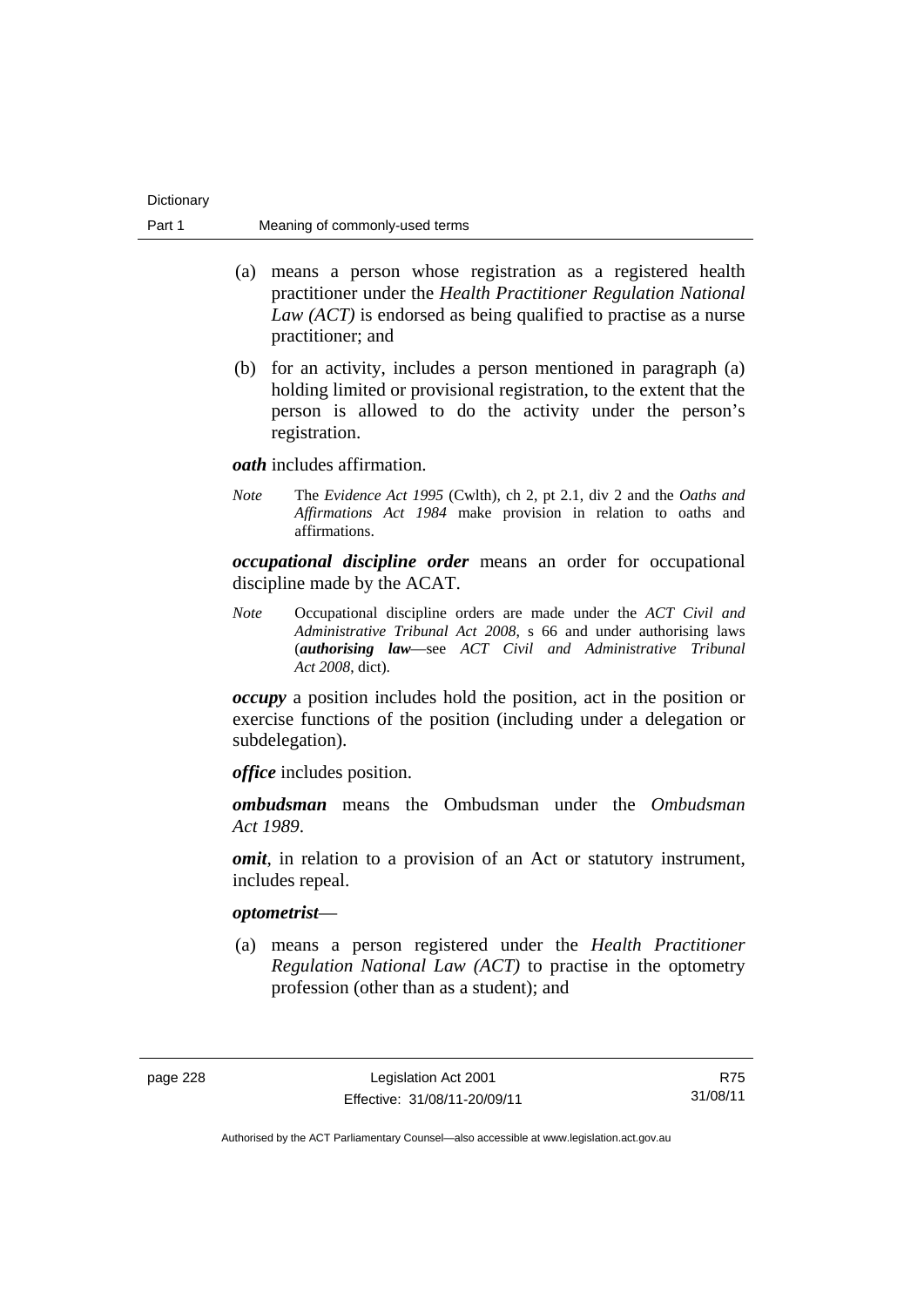(b) for an activity, includes a person mentioned in paragraph (a) holding limited or provisional registration, to the extent that the person is allowed to do the activity under the person's registration.

*ordinance* means an ordinance made under the *Seat of Government (Administration) Act 1910* (Cwlth), section 12.

*parent*, of a child, means—

- (a) the child's mother; or
- (b) the child's father; or
- (c) someone else who is presumed under the *Parentage Act 2004*, part 2 to be a parent of the child.
- *Note* A child cannot have more than 2 parents at any one time (see *Parentage Act 2004*, s 14).

*parliamentary counsel* means the person performing the duties of Parliamentary Counsel in the public service.

*passing*, of an Act—see section 29.

*penalty unit*—see section 133.

*person—*see section 160 (References to people generally).

# *pharmacist***—**

- (a) means a person registered under the *Health Practitioner Regulation National Law (ACT)* to practise in the pharmacy profession (other than as a student); and
- (b) for an activity, includes a person mentioned in paragraph (a) holding limited or provisional registration, to the extent that the person is allowed to do the activity under the person's registration.

*planning and land authority* means the Planning and Land Authority established under the *Planning and Development Act 2007*.

page 229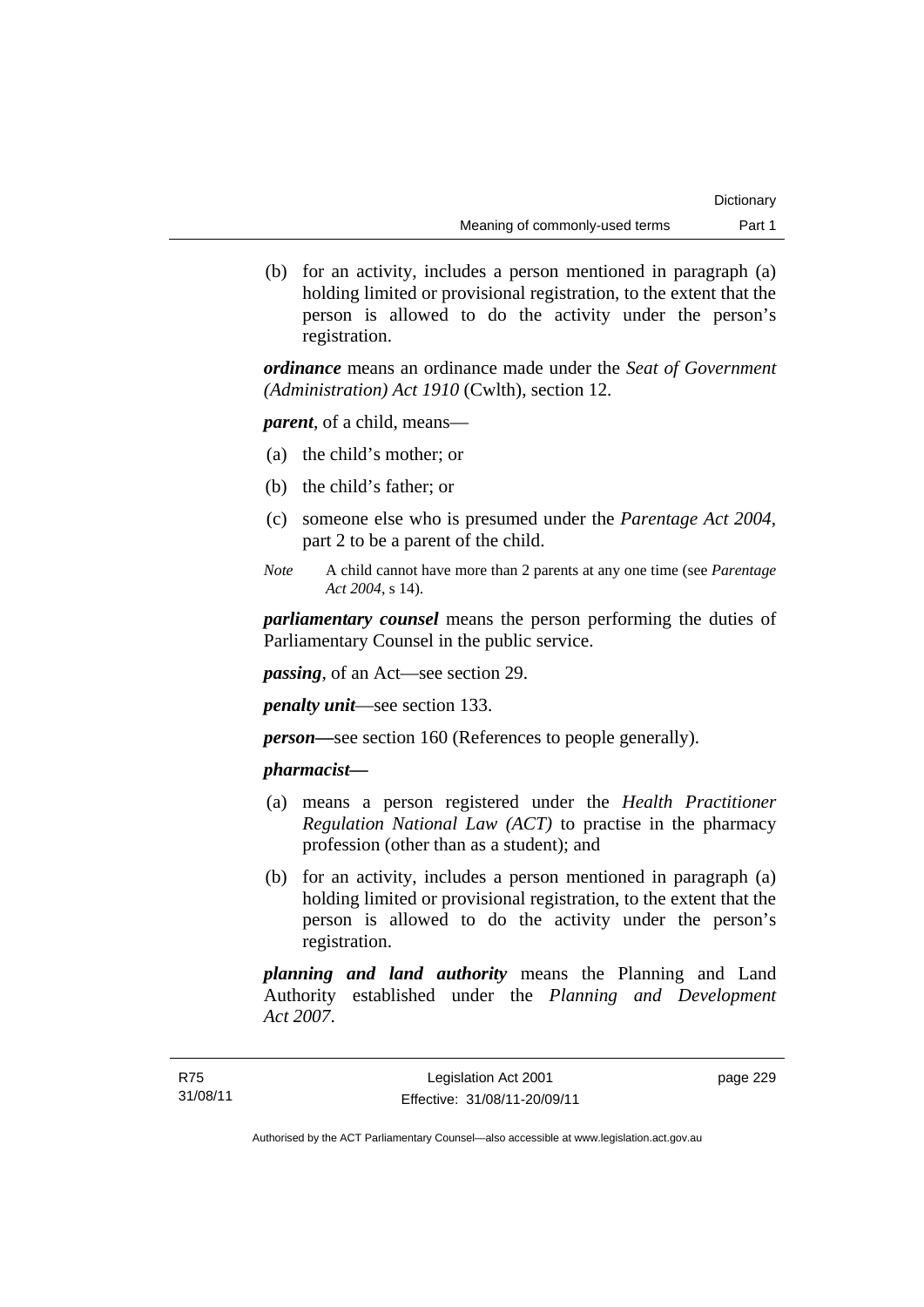**Dictionary** 

*police officer* means a member or special member of the Australian Federal Police.

*position* includes office.

*power* includes authority.

*prescribed*, in an Act, means prescribed by the Act or by regulation under the Act.

*present* an indictment includes lay an information.

*privacy commissioner* means the Privacy Commissioner under the *Privacy Act 1998* (Cwlth).

*proceeding* means a legal or other action or proceeding.

*property* means any legal or equitable estate or interest (whether present or future, vested or contingent, or tangible or intangible) in real or personal property of any description (including money), and includes a thing in action.

*Note* A *thing in action* is an intangible personal property right recognised and protected by the law. Examples include debts, money held in a bank, shares, rights under a trust, copyright and right to sue for breach of contract.

*provision*, of an Act or instrument—see section 16.

*public advocate* means the Public Advocate under the *Public Advocate Act 2005*.

*public employee* means—

- (a) a public servant; or
- (b) a person employed by a territory instrumentality; or
- (c) a statutory office-holder or a person employed by a statutory office-holder.

*public health officer* means a public health officer under the *Public Health Act 1997.*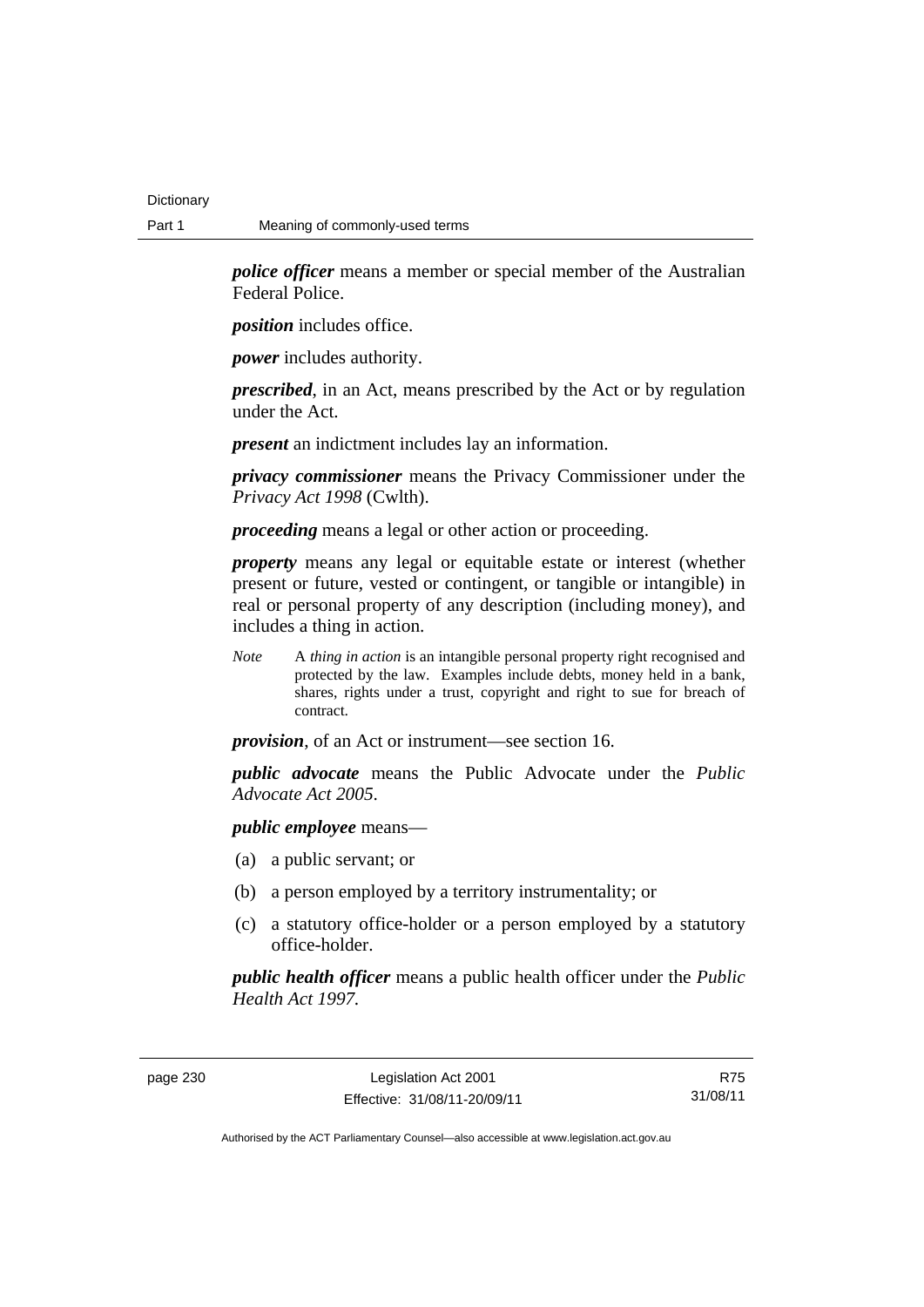*public money*, of the Territory, means revenues, loans and other money received by the Territory.

*public servant* means a person employed in the public service.

*public service* means the Australian Capital Territory Public Service.

*Note* The *Public Sector Management Act 1994*, s 12 deals with the constitution of the public service.

*public trustee* means the Public Trustee for the Australian Capital Territory under the *Public Trustee Act 1985*.

*quarter* means a period of 3 months beginning on 1 January, 1 April, 1 July or 1 October in any year.

*recognised transgender person*—see section 169A (3).

*registered surveyor* means a surveyor under the *Surveyors Act 2007*.

*registrar* means—

- (a) in relation to the Supreme Court—the Registrar of the Supreme Court; or
- (b) in relation to the Magistrates Court—the Registrar of the Magistrates Court; or
- (c) in relation to a tribunal—the registrar of the tribunal.

*registrar-general* means the Registrar-General under the *Registrar-General Act 1993*.

*registrar of firearms* means the Registrar of Firearms under the *Firearms Act 1996*.

*regulation*, in relation to an Act, means a regulation made or in force under the Act.

*remuneration tribunal* means the Remuneration Tribunal established under the *Remuneration Tribunal Act 1995*.

*repeal* includes—

page 231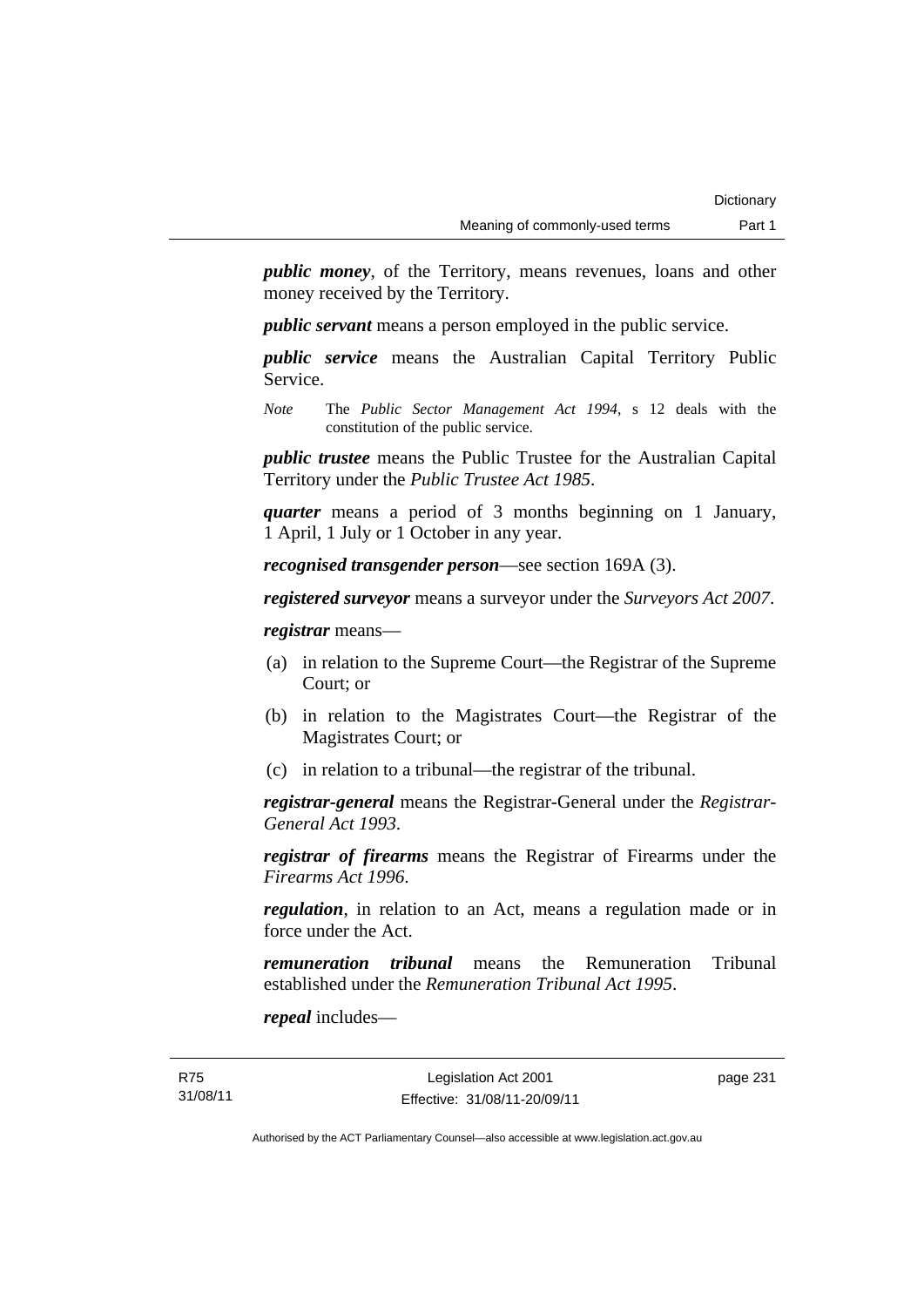| Dictionary |                                                                                                                                                                                                   |
|------------|---------------------------------------------------------------------------------------------------------------------------------------------------------------------------------------------------|
| Part 1     | Meaning of commonly-used terms                                                                                                                                                                    |
|            | for an Act or statutory instrument—omit a provision of the Act<br>(a)<br>or instrument; and                                                                                                       |
|            | for a provision of an Act or statutory instrument—omit the<br>(b)<br>provision (or a part of it); and                                                                                             |
|            | for an Act or statutory instrument (or a provision of it)—<br>(c)<br>abrogate or limit its effect, or exclude from its application any<br>circumstance, matter, person, place or purpose; and     |
|            | for an Act or statutory instrument (or a provision of it)—any<br>(d)<br>other implied repeal; and                                                                                                 |
|            | (e) for a statutory instrument—revoke the instrument (or part of<br>it); and                                                                                                                      |
|            | (f) for a decision—revoke it or cancel it.                                                                                                                                                        |
|            | <b>resident judge</b> means a resident judge under the Supreme Court<br>Act 1933.                                                                                                                 |
|            | <i>retrospectively</i> , for the commencement of legislation—see<br>section 75A.                                                                                                                  |
|            | <b>reviewable decision notice—see the ACT Civil and Administrative</b><br>Tribunal Act 2008, section 67A.                                                                                         |
|            | <b>road transport authority</b> means the Australian Capital Territory<br>Road Transport Authority.                                                                                               |
|            | The director-general of the directorate responsible for the Road<br><b>Note</b><br>Transport (General) Act 1999 is the road transport authority (see Road<br>Transport (General) Act 1999, s 16). |
|            | <i>rules</i> means—                                                                                                                                                                               |
|            | of a court or tribunal—rules made by the entity having power<br>(a)<br>to make rules (however described) regulating the practice and<br>procedure of the court or tribunal; and                   |
|            | in relation to an Act—rules made or in force under the Act.<br>(b)                                                                                                                                |

R75 31/08/11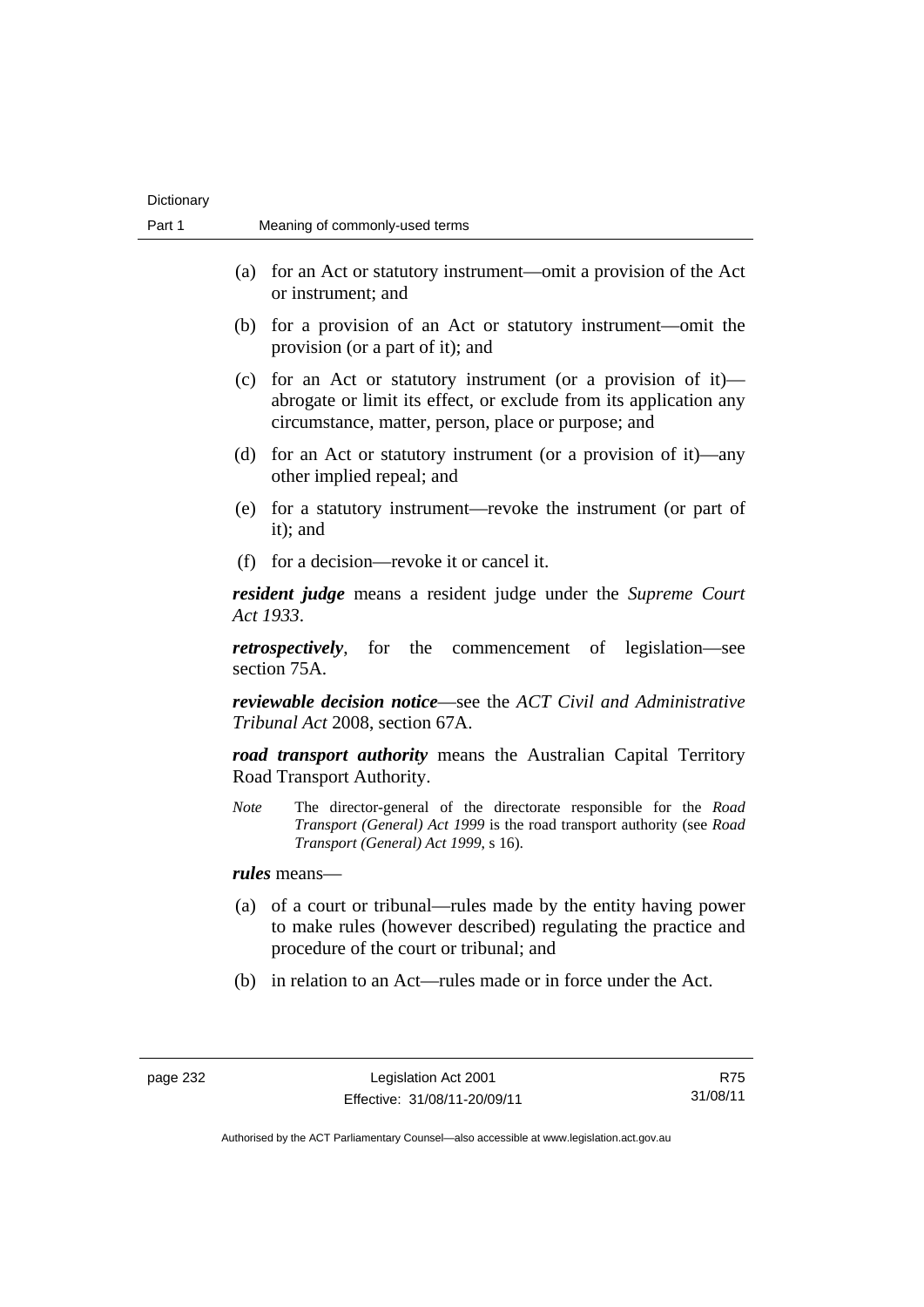*rural fire service* means the ACT Rural Fire Service under the *Emergencies Act 2004*.

*Self-Government Act* means the *Australian Capital Territory (Self-Government) Act 1988* (Cwlth).

*self-government day* means 11 May 1989.

*Note* This is the day when the remaining provisions of the Self-Government Act commenced and, in particular, the Australian Capital Territory was established as a body politic, the Legislative Assembly was empowered to make laws for the ACT and the Executive was established.

*sentence administration board* means the Sentence Administration Board under the *Crimes (Sentence Administration) Act 2005*.

*SES* means the ACT State Emergency Service established under the *Emergencies Act 2004*.

*sign* includes attach a seal and make a mark.

*signpost definition*—see section 131 (Signpost definition).

*sitting day*, of the Legislative Assembly, means a period that commences on a day the Assembly meets and continues until the Assembly next adjourns.

*Note* A sitting day may continue for 1 or more days.

*solicitor* means a lawyer who practises as a solicitor.

*solicitor-general* means the Solicitor-General for the Territory under the *Law Officers Act 2011*.

*Speaker* means the Presiding Officer of the Legislative Assembly.

*Note* The Presiding Officer is elected under the Self-Government Act, s 11.

*Standards Australia* means the company named Standards Australia International Limited (ACN 087 326 690).

*State* means a State of the Commonwealth, and includes the Northern Territory.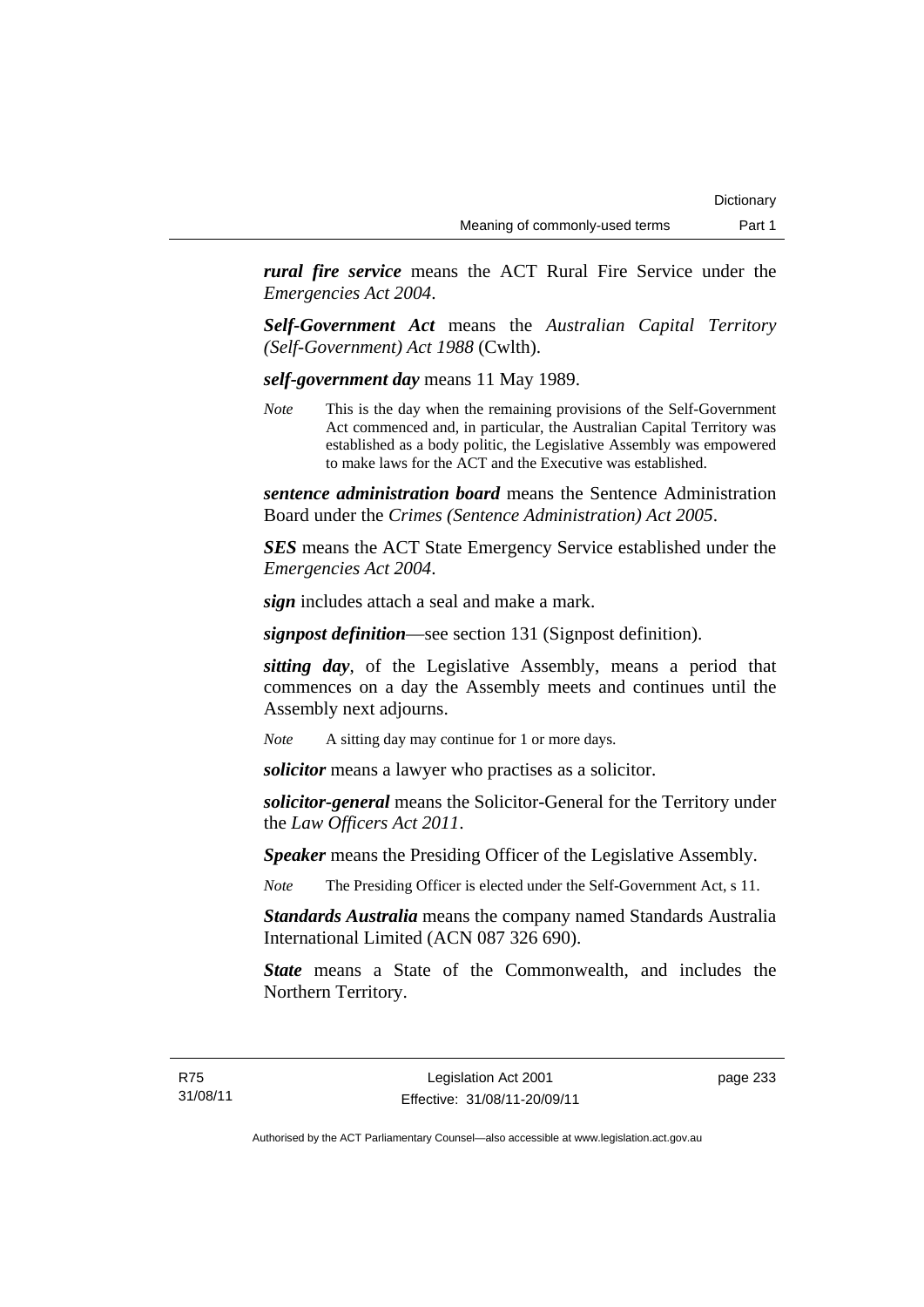*statutory declaration* means a statutory declaration made under the *Statutory Declarations Act 1959* (Cwlth).

*statutory instrument*—see section 13.

*statutory office-holder* means a person occupying a position under an Act or statutory instrument (other than a position in the public service).

*subordinate law*—see section 8.

*summary offence*—see section 190.

*Supreme Court* means the Supreme Court of the Australian Capital Territory.

*Note* The Supreme Court is established by the *Supreme Court Act 1933*, s 3. The Self-Government Act, s 48A deals with the jurisdiction and powers of the court.

*surveyor-general* means the surveyor-general under the *Surveyors Act 2007*.

*swear* an oath includes make an affirmation.

*take* an oath includes make an affirmation.

*territory authority* means a body established for a public purpose under an Act, but does not include a body declared by regulation not to be a territory authority.

*territory instrumentality* means a corporation that—

- (a) is established under an Act or statutory instrument, or under the Corporations Act; and
- (b) is a territory instrumentality under the *Public Sector Management Act 1994*.
- *Note Territory instrumentality* is defined in the *Public Sector Management Act 1994*, dict.

*territory land* means Territory Land under the *Australian Capital Territory (Planning and Land Management) Act 1988* (Cwlth).

page 234 Legislation Act 2001 Effective: 31/08/11-20/09/11

R75 31/08/11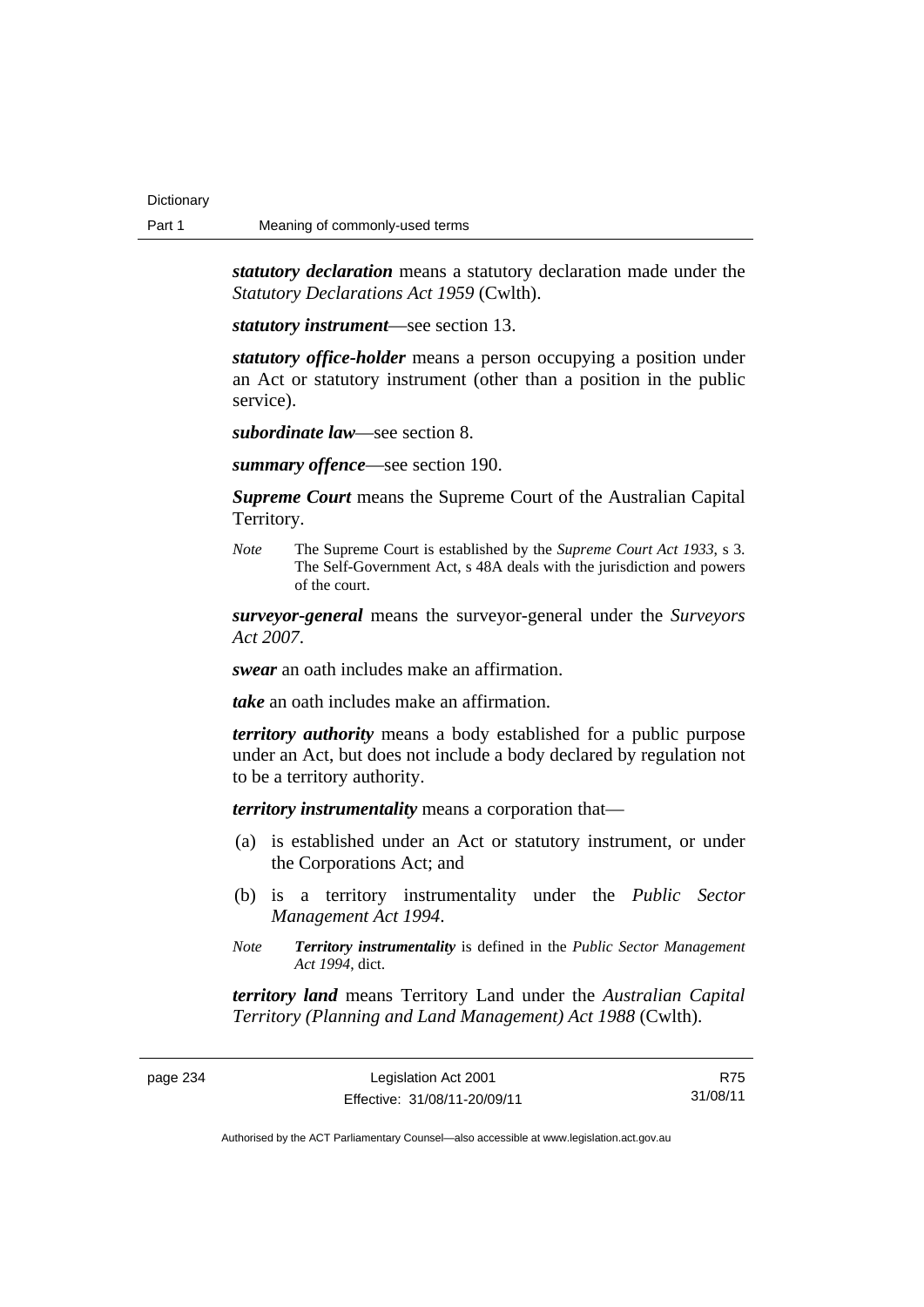*Note* The *Australian Capital Territory (Planning and Land Management) Act 1988* (Cwlth), s 28 provides that if land in the ACT is not national land it is territory land.

*territory law*—see *law*, of the Territory.

# *territory lease*—

- (a) means—
	- (i) a lease granted under the *Planning and Development Act 2007*; or
	- (ii) a lease under the *Unit Titles Act 2001*; but
- (b) does not include a sublease.

*territory-owned corporation* means a Territory owned corporation under the *Territory-owned Corporations Act 1990*.

*territory plan* means the territory plan under the *Planning and Development Act 2007*.

*the Territory* means—

- (a) when used in a geographical sense—the Australian Capital Territory; or
- (b) in any other case—the body politic established by the Self-Government Act, section 7.

*transgender person*—see section 169A (1) and (2).

*transitional* includes application and saving.

*Treasurer* means the Minister designated Treasurer by the Chief Minister, and includes a Minister authorised by the Chief Minister to act on behalf of the Treasurer.

*tribunal* includes any entity that is authorised to hear, receive and examine evidence.

*UK Act* means an Act of the United Kingdom Parliament.

page 235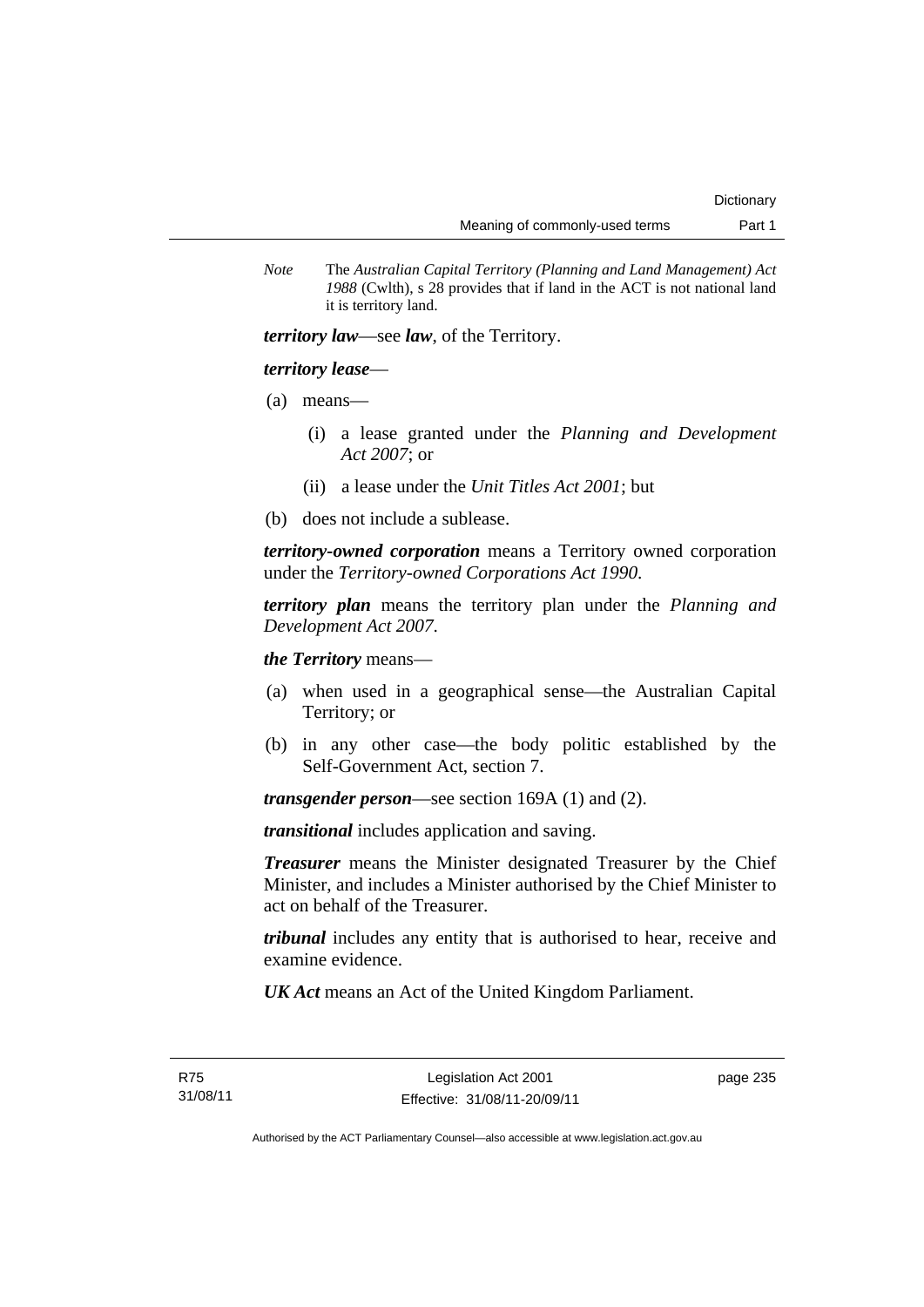*under*, in relation to an Act or statutory instrument, includes the following:

- (a) by;
- (b) by virtue of;
- (c) for or for the purposes of;
- (d) in accordance with;
- (e) in pursuance of;
- (f) pursuant to;
- (g) within the meaning of.
- *Note* A reference to an Act or statutory instrument includes a reference to a provision of the Act or instrument (see s 7 and s 13).

*United Kingdom* means the United Kingdom of Great Britain and Northern Ireland.

United Kingdom Parliament means—

- (a) the Parliament of England; or
- (b) the Parliament of Great Britain; or
- (c) the Parliament of the United Kingdom of Great Britain and Ireland; or
- (d) the Parliament of the United Kingdom of Great Britain and Northern Ireland.

## *veterinary surgeon*—

- (a) means a person unconditionally registered as a veterinary surgeon under the *Health Professionals Act 2004*; and
- (b) for an activity, includes a person conditionally registered as a veterinary surgeon under the *Health Professionals Act 2004* to the extent that the person is allowed to do the activity under the person's conditional registration.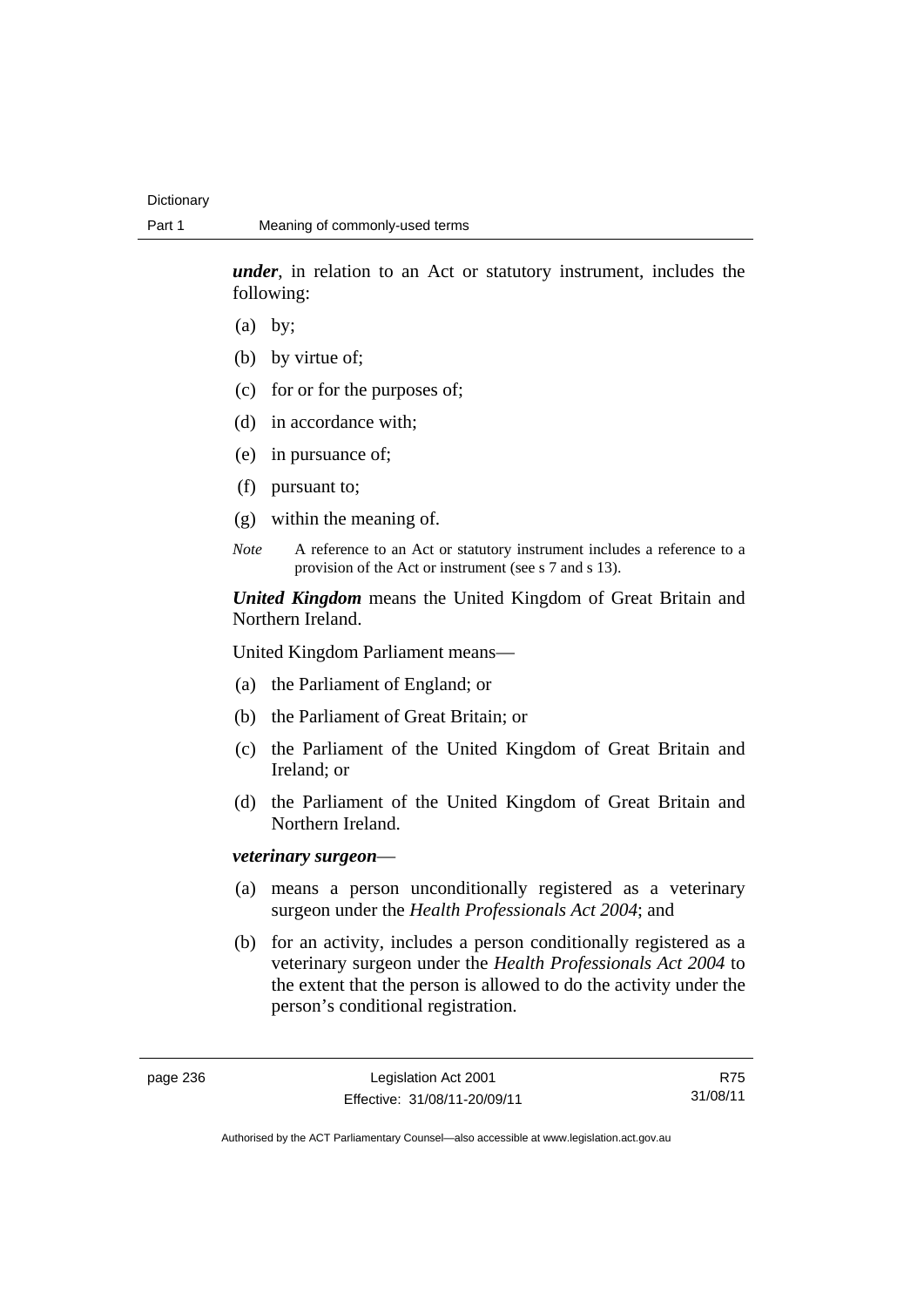*will* includes a codicil.

*word* includes any drawing, figure, number and symbol.

*working day* means a day that is not—

- (a) a Saturday or Sunday; or
- (b) a public holiday in the ACT under the *Holidays Act 1958*.

*work safety commissioner* means the Work Safety Commissioner under the *Work Safety Act 2008*.

*writing* includes any way of representing or reproducing words in visible form.

## **Examples**

printing, photocopying, photography, typewriting

*Note* An example is part of the Act, is not exhaustive and may extend, but does not limit, the meaning of the provision in which it appears (see s 126 and s 132).

*year*, without specifying the kind of year, means calendar year.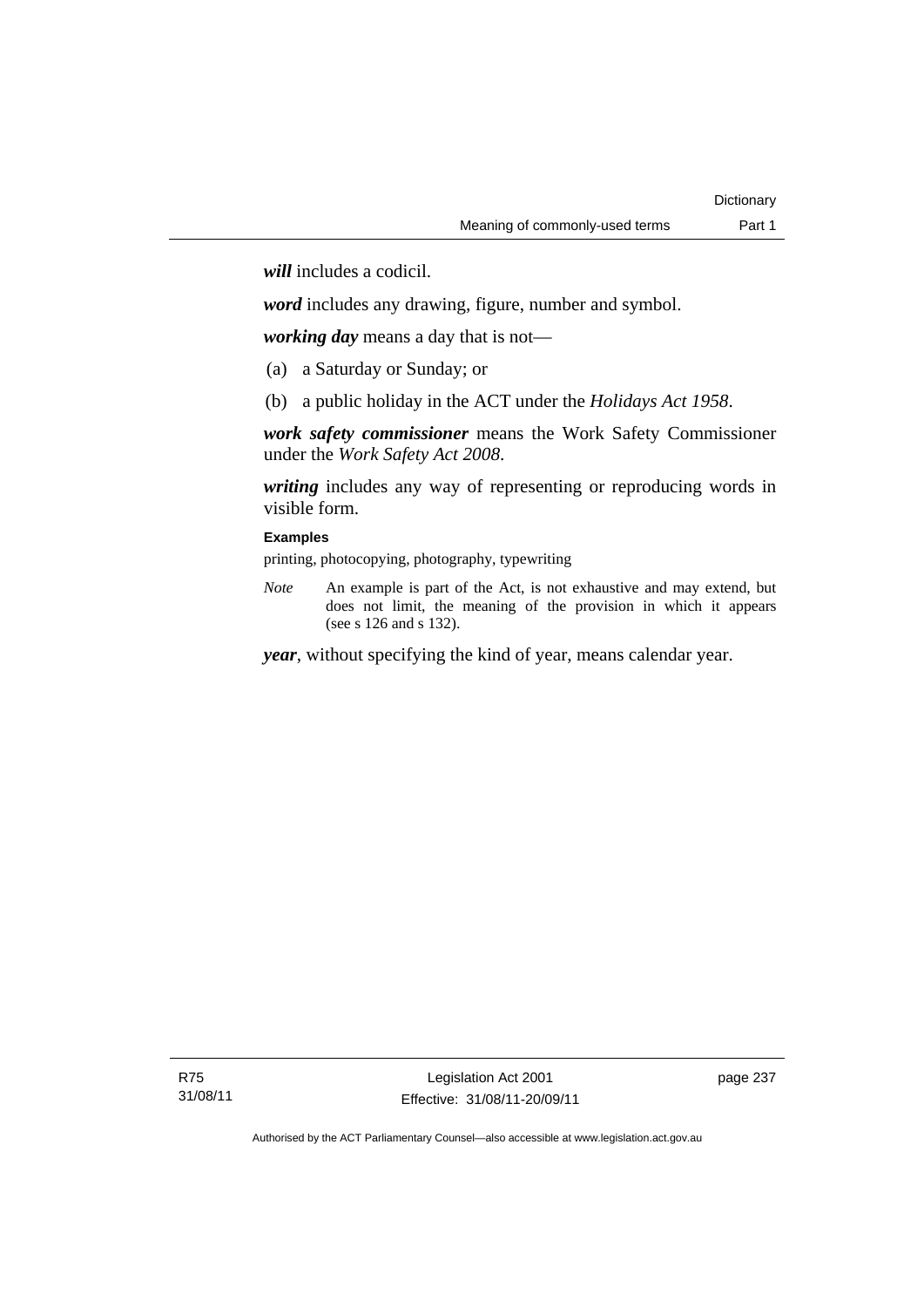# **Part 2 Terms for Legislation Act 2001 only**

*Note* Terms that apply to all Acts and statutory instruments are set out in pt 1.

*Act*, for chapter 14 (Interpretation of Acts and statutory instruments)—see section 136.

*Note* See also def *Act* in the dictionary, pt 1.

#### *ACT law*—

- (a) for chapter 10 (Referring to laws)—see section 97 (1); and
- (b) for chapter 18 (Offences)—see section 188.

*administrator*, for part 19.5 (Service of documents)—see section 246.

*agency*, for part 19.5 (Service of documents)—see section 246.

*amend*, for chapter 9 (Repeal and amendment of laws)—see section 82.

*another jurisdiction* means the Commonwealth, a State, another Territory, the United Kingdom or New Zealand.

## *appointee*—

- (a) for division 19.3.1 (Appointments—general)—see section 207 (2); and
- (b) for division 19.3.2 (Acting appointments)—see section 217 (2).

## *appointer*—

- (a) for division 19.3.1 (Appointments—general)—see section 205; and
- (b) for division 19.3.2 (Acting appointments)—see section 215; and
- (c) for part 19.4 (Delegations)—see section 230 (1).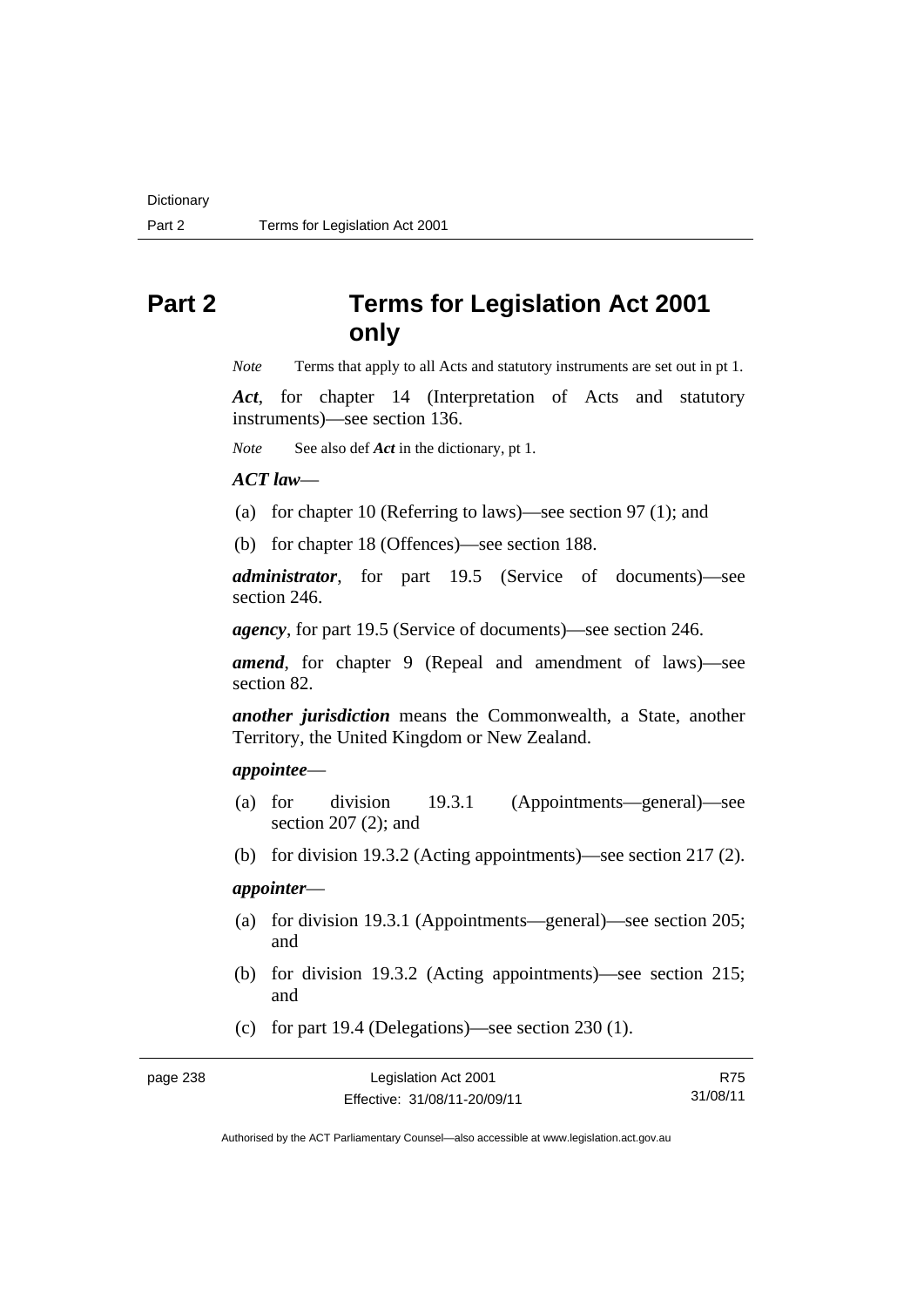*approved website* means an internet site approved under section 21.

*authorised republication*—see section 15.

*authorising law*, for chapter 5 (Regulatory impact statements for subordinate laws and disallowable instruments)—see section 31.

*benefits*, for chapter 5 (Regulatory impact statements for subordinate laws and disallowable instruments)—see section 31.

*business address*, for part 19.5 (Service of documents)—see section 246.

*corporation*, for part 19.5 (Service of documents)—see section 246.

*costs*, for chapter 5 (Regulatory impact statements for subordinate laws and disallowable instruments)—see section 31.

*current legislative drafting practice* means the legislative drafting practices from time to time used in the Parliamentary Counsel's Office.

*delegate*, for part 19.4 (Delegations)—see section 233 (2).

*determinative provision*—see section 5 (2).

*document*, for part 19.5 (Service of documents)—see section 246.

*Note* See also def *document* in the dictionary, pt 1

*editorial amendment*, of a law—see section 116.

*email address*, for part 19.5 (Service of documents)—see section 246.

*executive officer*, for part 19.5 (Service of documents)—see section 246.

*fax number*, for part 19.5 (Service of documents)—see section 246.

*fee*, for part 6.3 (Making of certain statutory instruments about fees)—see section 55.

*home address*, for part 19.5 (Service of documents)—see section 246.

| R75      | Legislation Act 2001         | page 239 |
|----------|------------------------------|----------|
| 31/08/11 | Effective: 31/08/11-20/09/11 |          |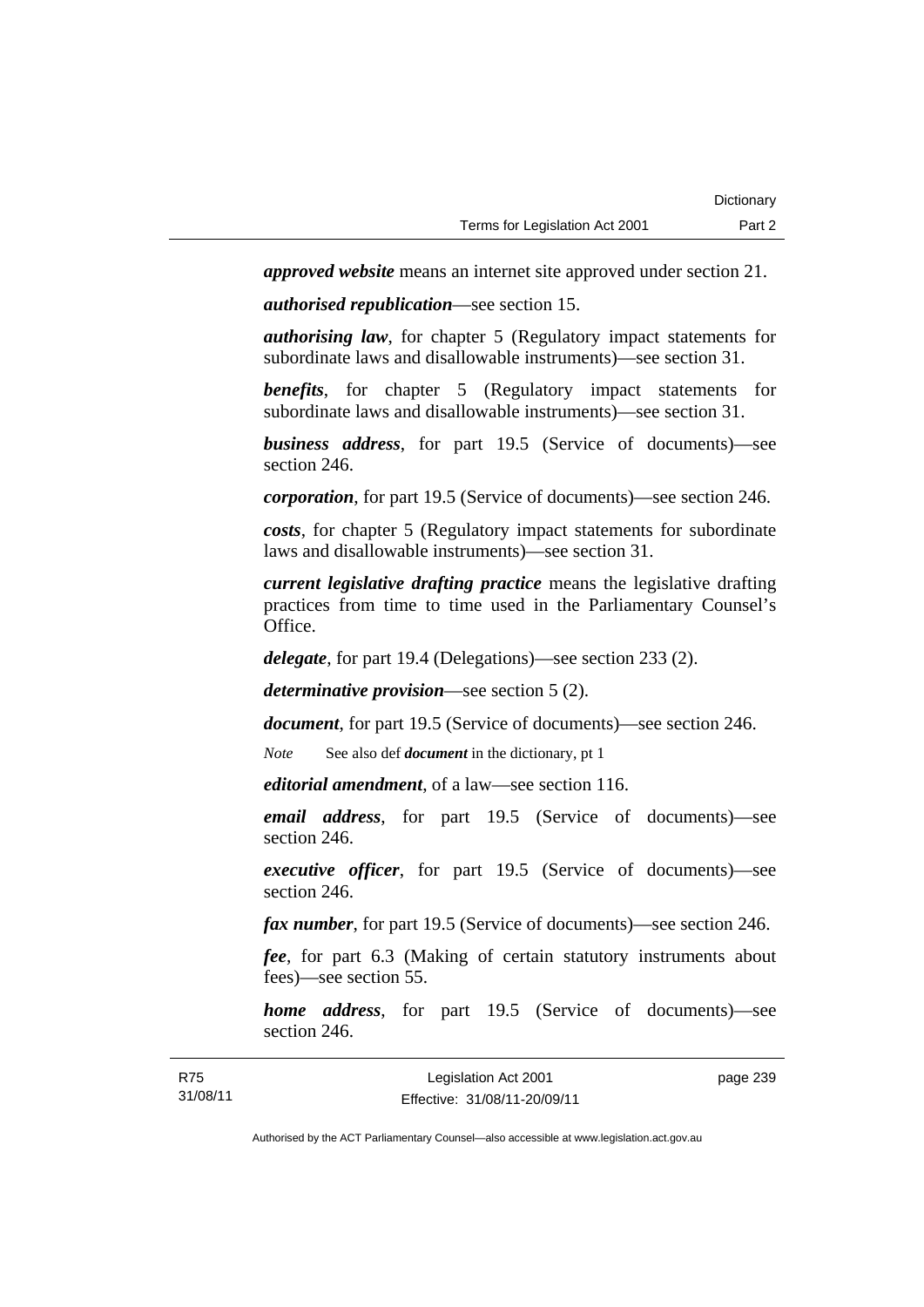## **Dictionary**

## *law*—

- (a) for chapter 3 (Authorised versions and evidence of laws and legislative material)—see section 22A; and
- (b) for chapter 8 (Commencement and exercise of powers before commencement)—see section 72; and
- (c) for chapter 9 (Repeal and amendment of laws)—see section 82; and
- (d) for chapter 10 (Referring to laws)—see section 97 (1); and
- (e) for chapter 11 (Republication of Acts and statutory instruments)—see section 107; and
- (f) for chapter 13 (Structure of Acts and statutory instruments) see section 125; and
- (g) for chapter 16 (Courts, tribunals and other decision-makers) see section 175; and
- (h) for chapter 17 (Entities and positions)—see section 182; and
- (i) for chapter 19 (Administrative and machinery provisions)—see section 195.

*law of another jurisdiction*, for chapter 10 (Referring to laws)—see section 97 (1).

*legislative material*, for chapter 3 (Authorised versions and evidence of laws and legislative material)—see section 22A.

*non-determinative provision*—see section 5 (3).

*provide* a service, for part 6.3 (Making of certain statutory instruments about fees)—see section 55.

*register* means the ACT legislation register.

*repeal*, for chapter 9 (Repeal and amendment of laws)—see section 82.

page 240 Legislation Act 2001 Effective: 31/08/11-20/09/11

R75 31/08/11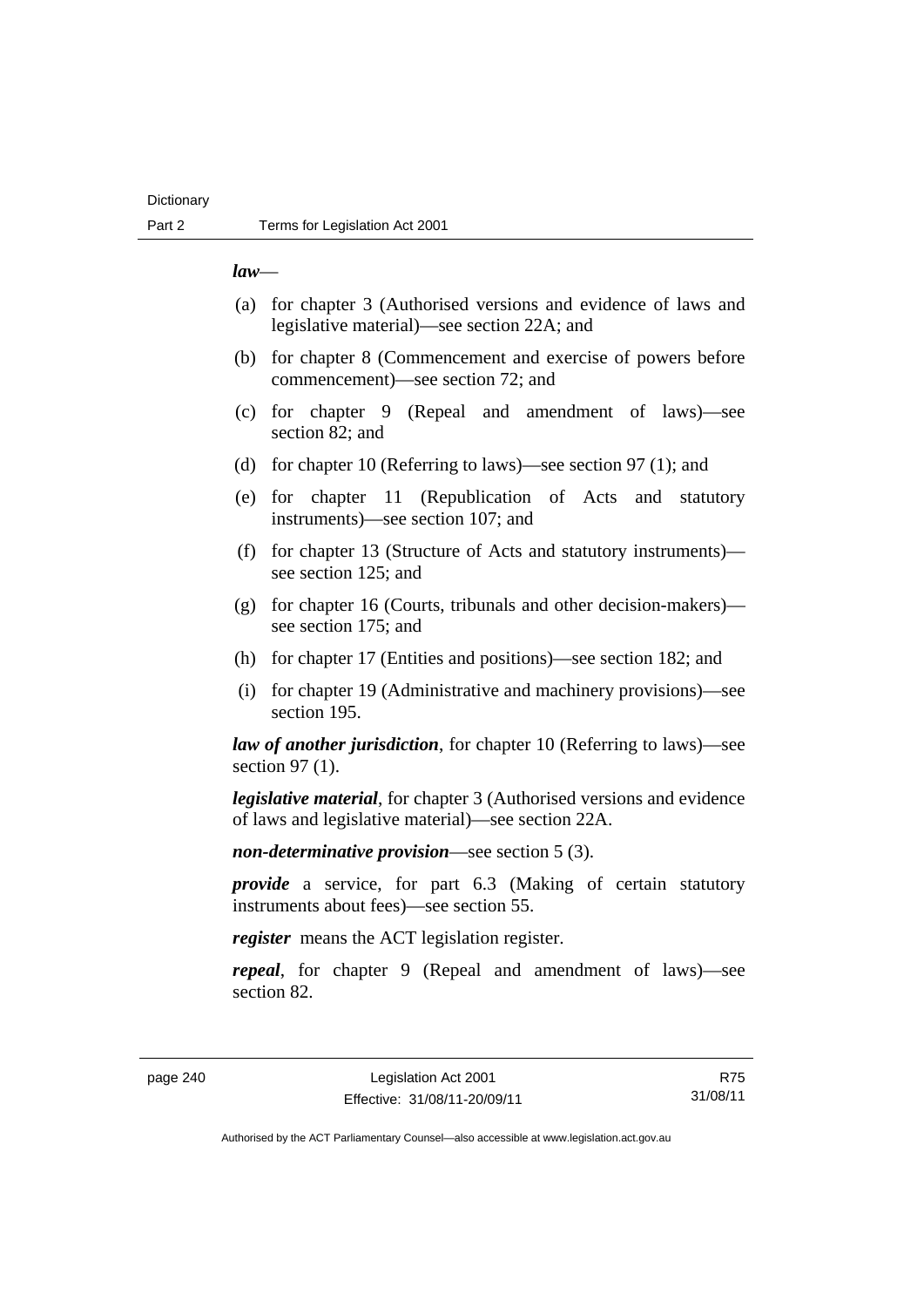## *republication—*

- (a) for chapter 3 (Authorised versions and evidence of laws and legislative material)—see section 22A; and
- (b) for chapter 11 (Republication of Acts and statutory instruments)—see section 107.

*republication date*, for an authorised republication, means the date stated in the republication as the republication date.

*responsible*, for part 19.5 (Service of documents)—see section 246.

*scrutiny committee principles*, for chapter 5 (Regulatory impact statements for subordinate laws and disallowable instruments)—see section 31.

*service*, for part 6.3 (Making of certain statutory instruments about fees)—see section 55.

*working out the meaning of an Act*, for part 14.2 (Key principles of interpretation)—see section 138.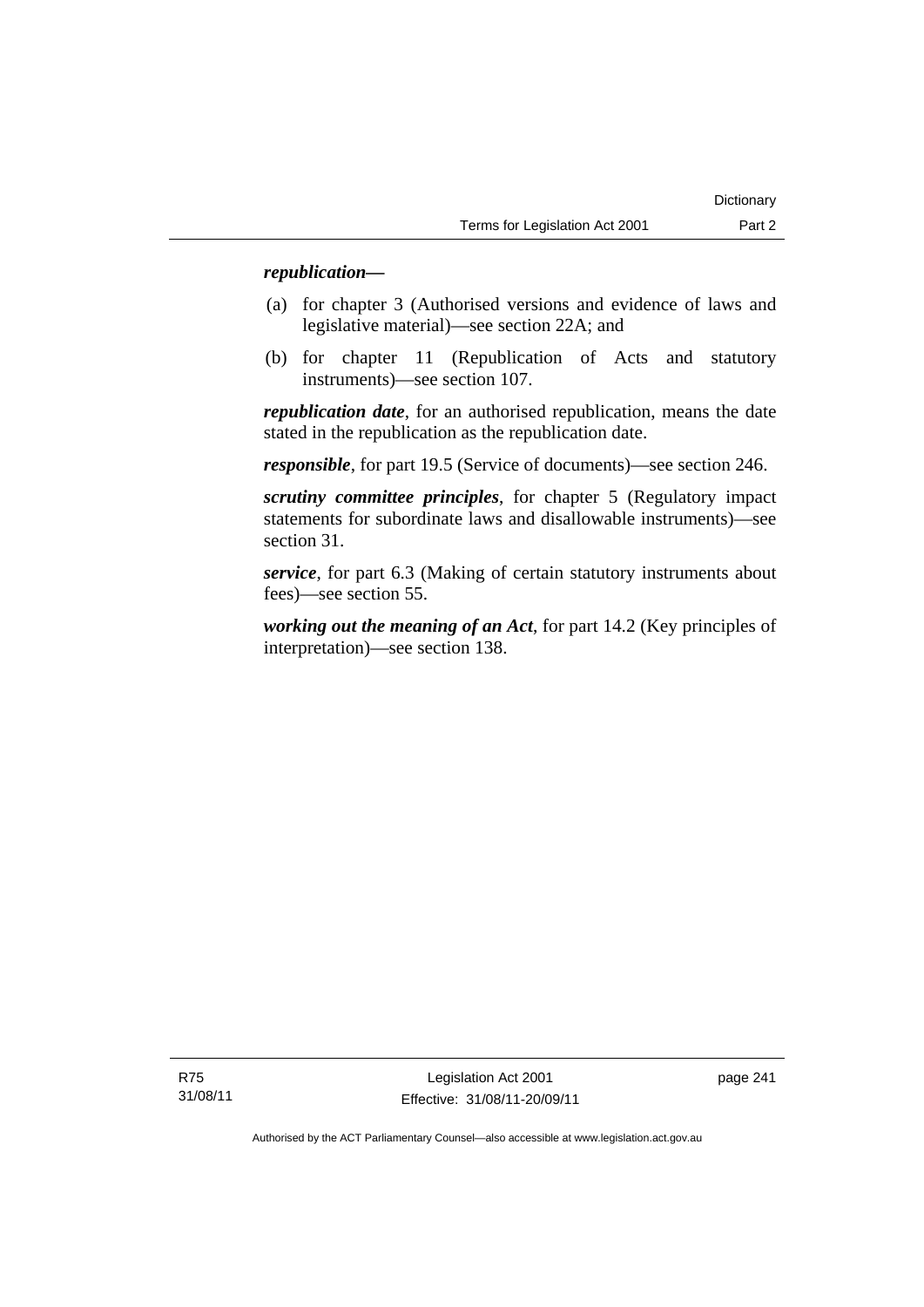1 About the endnotes

# **Endnotes**

# **1 About the endnotes**

Amending and modifying laws are annotated in the legislation history and the amendment history. Current modifications are not included in the republished law but are set out in the endnotes.

Not all editorial amendments made under the *Legislation Act 2001*, part 11.3 are annotated in the amendment history. Full details of any amendments can be obtained from the Parliamentary Counsel's Office.

Uncommenced amending laws and expiries are listed in the legislation history and the amendment history. These details are underlined. Uncommenced provisions and amendments are not included in the republished law but are set out in the last endnote.

If all the provisions of the law have been renumbered, a table of renumbered provisions gives details of previous and current numbering.

The endnotes also include a table of earlier republications.

| $A = Act$                                    | $NI = Notifiable$ instrument              |
|----------------------------------------------|-------------------------------------------|
| $AF =$ Approved form                         | $o = order$                               |
| $am = amended$                               | $om = omitted/repealed$                   |
| $amdt = amendment$                           | $ord = ordinance$                         |
| $AR = Assembly resolution$                   | orig = original                           |
| $ch = chapter$                               | par = paragraph/subparagraph              |
| $CN =$ Commencement notice                   | $pres = present$                          |
| $def = definition$                           | $prev = previous$                         |
| $DI = Disallowable instrument$               | $(\text{prev}) = \text{previously}$       |
| $dict = dictionary$                          | $pt = part$                               |
| $disallowed = disallowed by the Legislative$ | $r = rule/subrule$                        |
| Assembly                                     | $reloc = relocated$                       |
| $div = division$                             | $renum = renumbered$                      |
| $exp = expires/expired$                      | $R[X]$ = Republication No                 |
| $Gaz = gazette$                              | $RI = reissue$                            |
| $hdg =$ heading                              | $s = section/subsection$                  |
| $IA = Interpretation Act 1967$               | $sch = schedule$                          |
| $ins = inserted/added$                       | $sdiv = subdivision$                      |
| $LA =$ Legislation Act 2001                  | $SL = Subordinate$ law                    |
| $LR =$ legislation register                  | $sub =$ substituted                       |
| $LRA =$ Legislation (Republication) Act 1996 | underlining = whole or part not commenced |
| $mod = modified/modification$                | or to be expired                          |

# **2 Abbreviation key**

page 242 Legislation Act 2001 Effective: 31/08/11-20/09/11

R75 31/08/11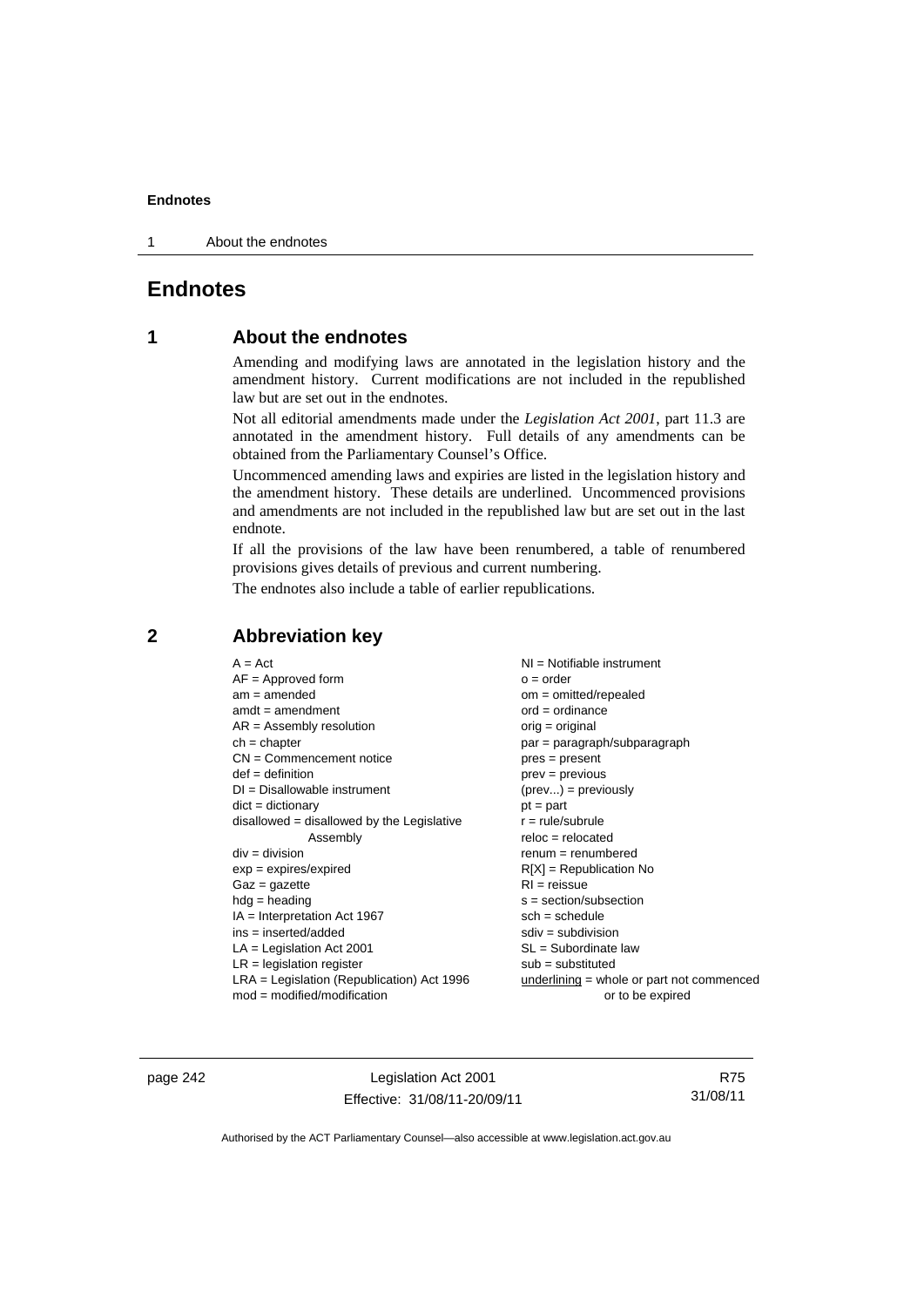# **3 Legislation history**

## **Legislation Act 2001 No 14**

notified 5 April 2001 (Gaz 2001 No 14) s 1, s 2 commenced 5 April 2001 (IA s 10B) remainder commenced 12 September 2001 (s 2 and Gaz 2001 No S65)

as amended by

## **Legislation (Consequential Amendments) Act 2001 No 44 pt 220**

notified 26 July 2001 (Gaz 2001 No 30) s 1, s 2 commenced 26 July 2001 (IA s 10B) pt 220 commenced 12 September 2001 (s 2 and see Gaz 2001 No S65)

# **Statute Law Amendment Act 2001 (No 2) 2001 No 56 pt 2.2**

notified 5 September 2001 (Gaz 2001 No S65) s 1, s 2 commenced 5 September 2001 (IA s 10B) amdts 2.67, 2.69, 2.78, 2.81 commenced 12 September 2001 (s 2 (2)) pt 2.2 remainder commenced 5 September 2001 (s 2 (1))

as modified by

## **Legislation Regulations 2001 SL 2001 No 34 reg 6**

notified LR 13 September 2001 commenced 13 September 2001 (reg 2)

as amended by

# **Justice and Community Safety Legislation Amendment Act 2001 No 70 sch 1**

notified LR 14 September 2001 amdt commenced 14 September 2001 (s 2 (5))

## **Defamation Act 2001 No 88 s 43 (2)**

notified LR 24 September 2001 s 1, s 2 commenced 24 September 2001 (LA s 75) s 43 (2) commenced 1 July 2002 (s 2)

R75 31/08/11 page 243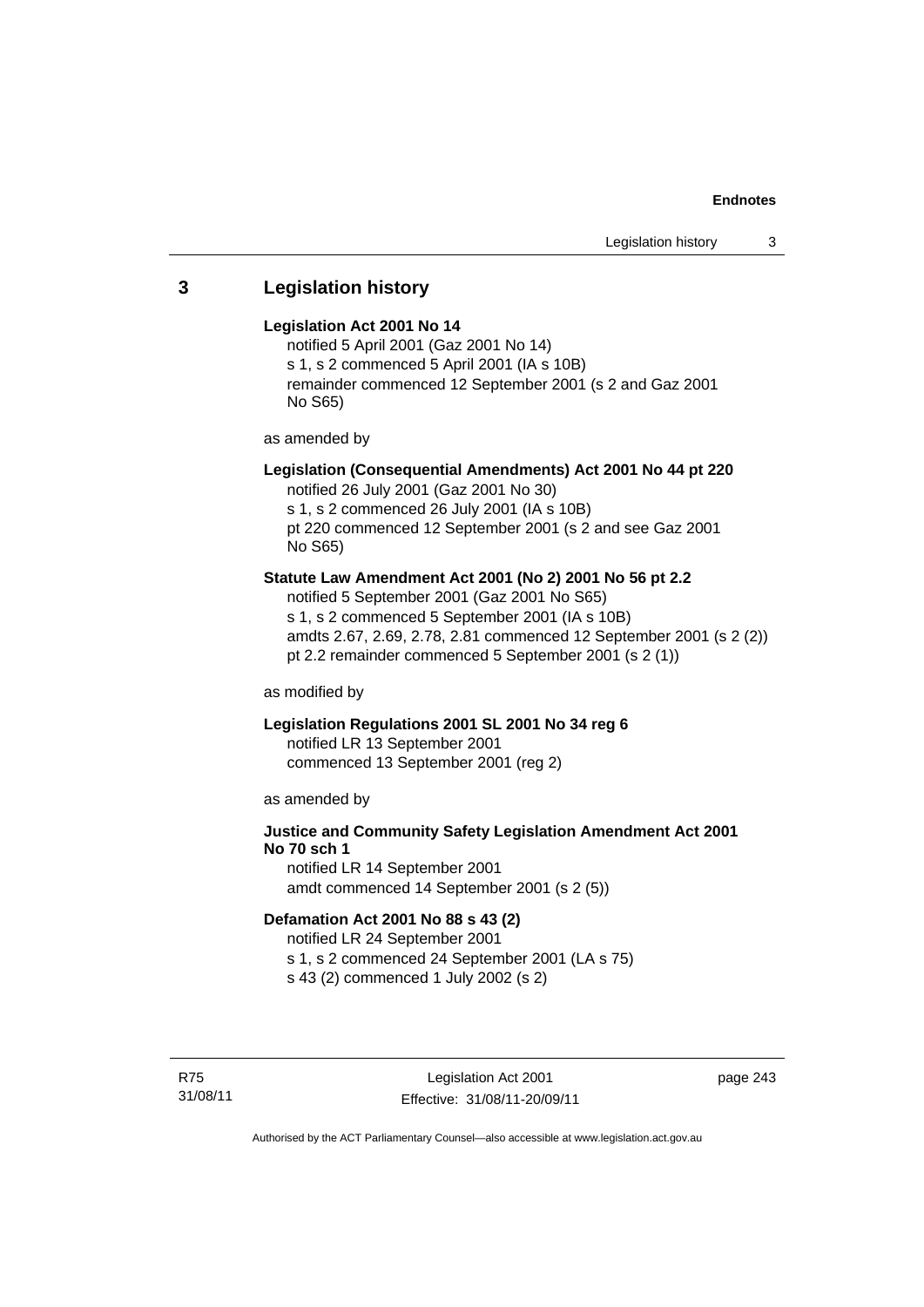3 Legislation history

| Legislation Amendment Act 2002 No 11 ss 3-29, sch 1, pt 2.29<br>notified LR 27 May 2002<br>s 1, s 2 commenced 27 May 2002 (LA s 75)<br>ss 3-29, sch 1, pt 2.29 commenced 28 May 2002 (s 2 (1))                                                                       |
|----------------------------------------------------------------------------------------------------------------------------------------------------------------------------------------------------------------------------------------------------------------------|
| Justice and Community Safety Legislation Amendment Act 2002<br>No 27 pt 8<br>notified LR 9 September 2002<br>s 1, s 2 commenced 9 September 2002 (LA s 75)<br>pt 8 commenced 7 October 2002 (s 2 (2))                                                                |
| Statute Law Amendment Act 2002 No 30 pt 2.1<br>notified LR 16 September 2002<br>s 1, s 2 taken to have commenced 19 May 1997 (LA s 75 (2))<br>amdt 2.3 taken to have commenced 12 September 2001 (s 2 (2))<br>pt 2.1 remainder commenced 17 September 2002 (s 2 (1)) |
| Civil Law (Wrongs) Act 2002 No 40 div 3.2.8<br>notified LR 10 October 2002<br>s 1, s 2 commenced 10 October 2002 (LA s 75 (1))<br>div 3.2.8 commenced 1 November 2002 (s 2 (2) and CN2002-13)                                                                        |
| Statute Law Amendment Act 2002 (No 2) No 49 pt 2.1<br>notified LR 20 December 2002<br>s 1, s 2 taken to have commenced 7 October 1994 (LA s 75 (2))<br>pt 2.1 commenced 17 January 2003 (s 2 (1))                                                                    |
| Criminal Code 2002 No 51 pt 1.12<br>notified LR 20 December 2002<br>s 1, s 2 commenced 20 December 2002 (LA 75 (1))<br>pt 1.12 commenced 1 January 2003 (s 2 (1))                                                                                                    |
| Planning and Land (Consequential Amendments) Act 2002 No 56<br>pt 3.13<br>notified LR 20 December 2002<br>s 1, s 2 commenced 20 December 2002 (LA s 75 (1))<br>sch 3 pt 3.13 commenced 1 July 2003 (s 2 and see Planning and Land<br>Act 2002 A2002-55, s 2)         |

page 244 Legislation Act 2001 Effective: 31/08/11-20/09/11

R75 31/08/11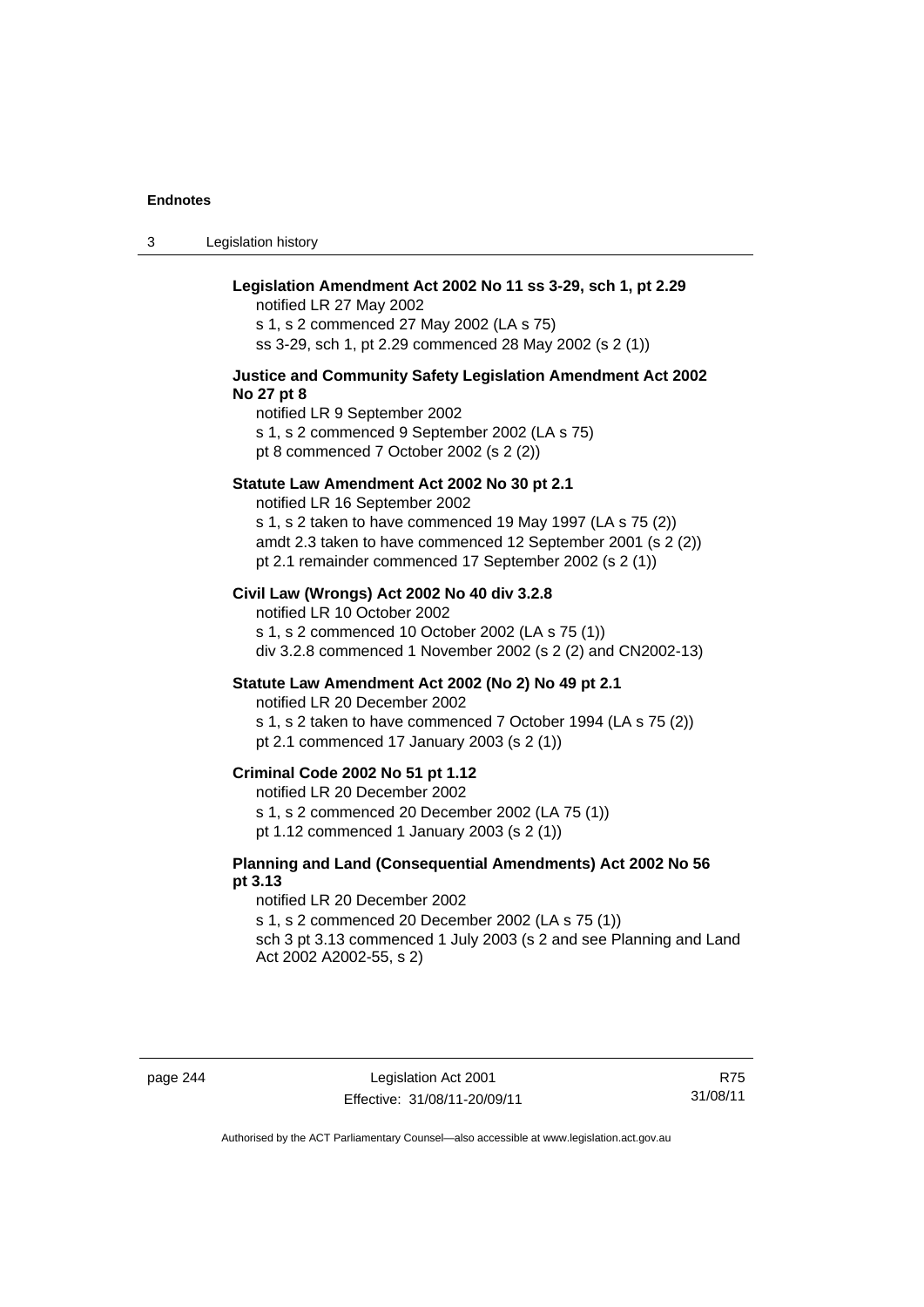## **Legislation (Gay, Lesbian and Transgender) Amendment Act 2003 A2003-14 pt 2**

notified LR 27 March 2003 s 1, s 2 commenced 27 March 2003 (LA s 75 (1)) pt 2 commenced 28 March 2003 (s 2)

#### **Consumer and Trader Tribunal Act 2003 A2003-16 s 70**

notified LR 9 April 2003

s 1, s 2 commenced 9 April 2003 (LA s 75 (1))

s 70 commenced 9 October 2003 (s 2 and LA s 79)

# **Legislation (Statutory Interpretation) Amendment Act 2003 A2003-18**

notified LR 9 April 2003 s 1, s 2 commenced 9 April 2003 (LA s 75 (1)) remainder commenced 10 April 2003 (s 2)

#### **Statute Law Amendment Act 2003 A2003-41 sch 2 pt 2.1**

notified LR 11 September 2003 s 1, s 2 commenced 11 September 2003 (LA s 75 (1)) sch 2 pt 2.1 commenced 9 October 2003 (s 2 (1))

## **Statute Law Amendment Act 2003 (No 2) A2003-56 sch 2 pt 2.1**

notified LR 5 December 2003 s 1, s 2 commenced 5 December 2003 (LA s 75 (1)) sch 2 pt 2.1 commenced 19 December 2003 (s 2)

#### **Parentage Act 2004 A2004-1 sch 1 pt 1.7**

notified LR 18 February 2004 s 1, s 2 commenced 18 February 2004 (LA s 75 (1)) sch 1 pt 1.7 commenced 22 March 2004 (s 2 and CN2004-3)

## **Human Rights Act 2004 A2004-5 sch 2 pt 2.3**

notified LR 10 March 2004 s 1, s 2 commenced 10 March 2004 (LA s 75 (1)) sch 2 pt 2.3 commenced 1 July 2004 (s 2)

# **Dangerous Substances Act 2004 A2004-7 sch 1 pt 1.4**

notified LR 19 March 2004 s 1, s 2 commenced 19 March 2004 (LA s 75 (1)) sch 1 pt 1.4 commenced 5 April 2004 (s 2 and CN2004-6)

R75 31/08/11 page 245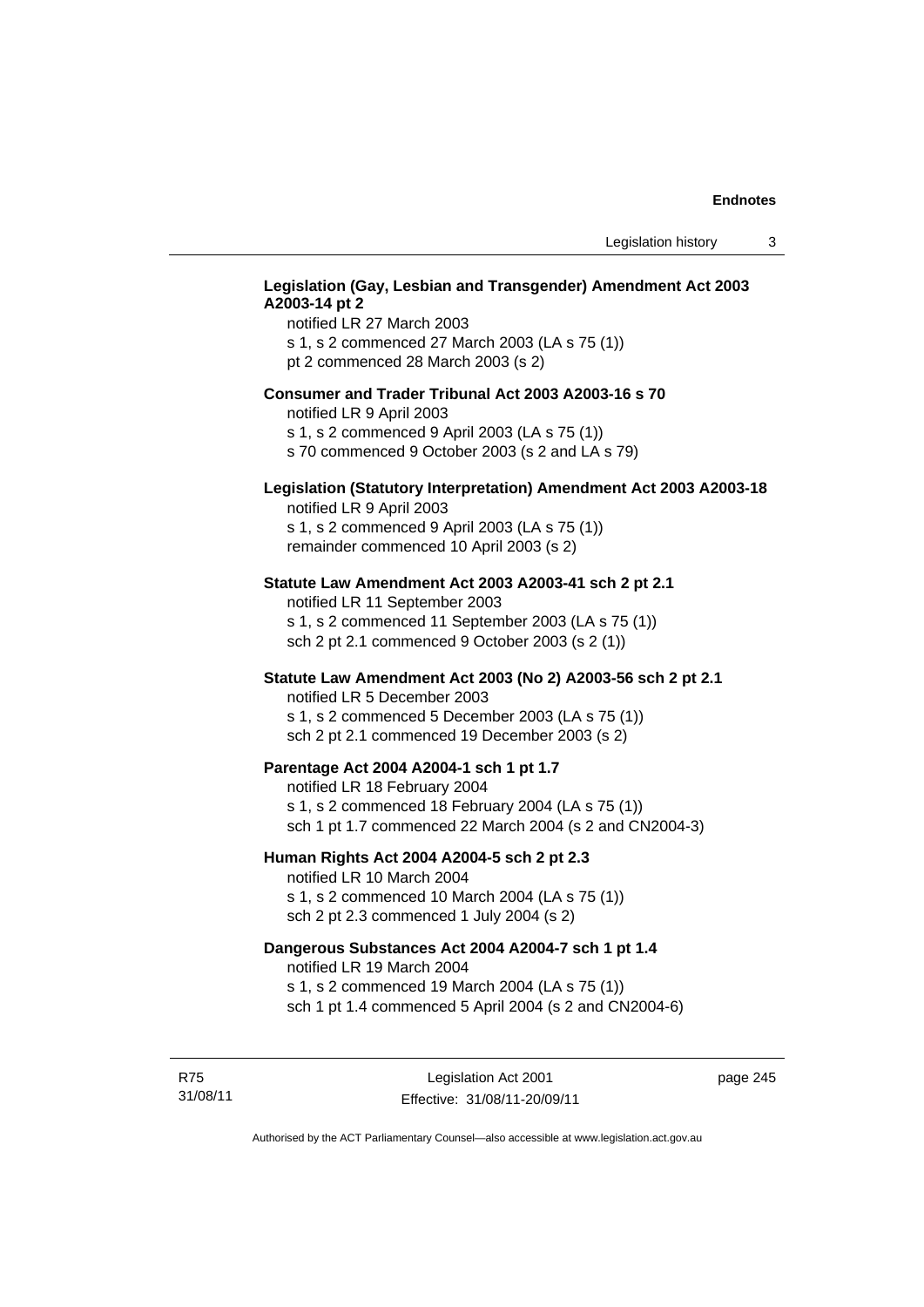3 Legislation history

#### **Nurse Practitioners Legislation Act 2004 A2004-10 pt 3**

notified LR 19 March 2004 s 1, s 2 commenced 19 March 2004 (LA s 75 (1)) pt 3 commenced 27 May 2004 (s 2 and CN2004-9)

#### **Construction Occupations Legislation Amendment Act 2004 A2004-13 sch 2 pt 2.20**

notified LR 26 March 2004 s 1, s 2 commenced 26 March 2004 (LA s 75 (1)) sch 2 pt 2.20 commenced 1 September 2004 (s 2 and see Construction Occupations (Licensing) Act 2004 A2004-12, s 2 and CN2004-8)

## **Education Act 2004 A2004-17 sch 2 pt 2.5**

notified LR 8 April 2004 s 1, s 2 commenced 8 April 2004 (LA s 75 (1)) sch 2 pt 2.5 commenced 1 January 2005 (s 2)

## **Emergencies Act 2004 A2004-28 sch 3 pt 3.12**

notified LR 29 June 2004 s 1, s 2 commenced 29 June 2004 (LA s 75 (1)) sch 3 pt 3.12 commenced 1 July 2004 (s 2 (1) and CN2004-11)

#### **Justice and Community Safety Legislation Amendment Act 2004 (No 2) A2004-32 pt 13**

notified LR 29 June 2004 s 1, s 2 commenced 29 June 2004 (LA s 75 (1)) pt 13 commenced 13 July 2004 (s 2 (3))

# **Health Professionals Legislation Amendment Act 2004 A2004-39 sch 3 pt 3.1, sch 4 pt 4.3, sch 5 pt 5.9, sch 6 pt 6.6, sch 8 pt 8.2, sch 11A pt 11A.1 (as am by A2005-28 amdt 1.61)**

notified LR 8 July 2004

s 1, s 2 commenced 8 July 2004 (LA s 75 (1))

sch 5 pt 5.9 commenced 7 July 2005 (s 2 and see Health Professionals Act 2004 A2004-38, s 2 and CN2005-11)

sch 6 pt 6.6 commenced 17 January 2006 (s 2 and see Health Professionals Act 2004 A2004-38, s 2 (as am by A2005-28 amdt 1.1) and CN2006-2)

sch 3 pt 3.1, sch 4 pt 4.3, sch 8 pt 8.2, sch 11A pt 11A.1 commenced 9 January 2007 (s 2 and see Health Professionals Act 2004 A2004-38, s 2 (as am by A2005-28 amdt 1.1; A2006-27 s 12))

| page 246 | Legislation Act 2001         | R75      |
|----------|------------------------------|----------|
|          | Effective: 31/08/11-20/09/11 | 31/08/11 |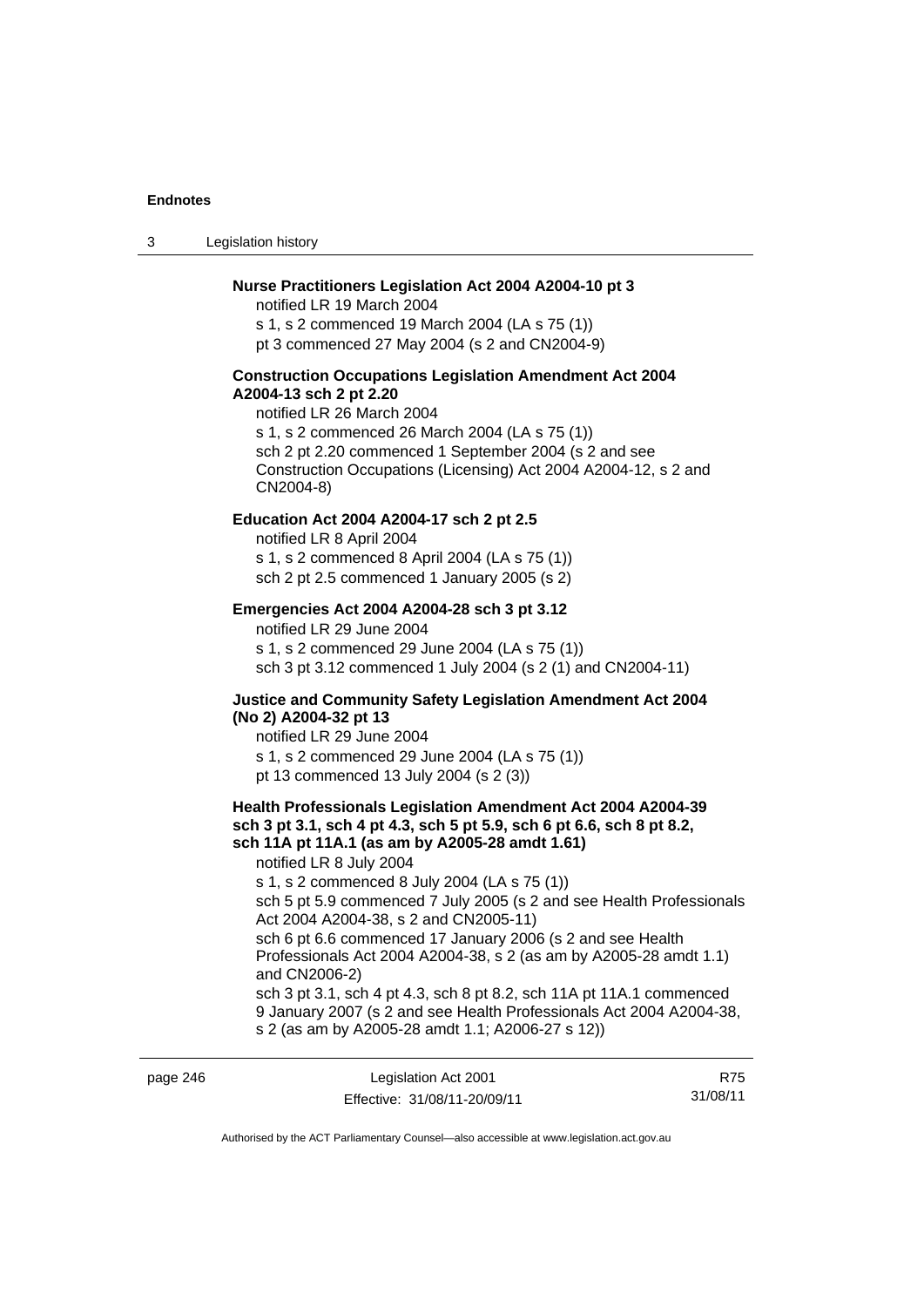#### **Statute Law Amendment Act 2004 A2004-42 sch 2 pt 2.1**

notified LR 11 August 2004 s 1, s 2 commenced 11 August 2004 (LA s 75 (1)) sch 2 pt 2.1 commenced 25 August 2004 (s 2 (1))

#### **Heritage Act 2004 A2004-57 sch 1 pt 1.8**

notified LR 9 September 2004

s 1, s 2 commenced 9 September 2004 (LA s 75 (1))

sch 1 pt 1.8 commenced 9 March 2005 (s 2 and LA s 79)

#### **Court Procedures (Consequential Amendments) Act 2004 A2004-60 sch 1 pt 1.37**

notified LR 2 September 2004 s 1, s 2 commenced 2 September 2004 (LA s 75 (1)) sch 1 pt 1.37 commenced 10 January 2005 (s 2 and see Court Procedures Act 2004 A2004-59, s 2 and CN2004-29)

#### **Justice and Community Safety Legislation Amendment Act 2005 A2005-5 pt 7**

notified LR 23 February 2005 s 1, s 2 commenced 23 February 2005 (LA s 75 (1)) pt 7 commenced 24 February 2005 (s 2 (2))

### **Optometrists Legislation Amendment Act 2005 A2005-9 sch 1 pt 1.1**

notified LR 14 March 2005 s 1, s 2 commenced 14 March 2005 (LA s 75 (1)) sch 1 pt 1.1 commenced 14 September 2005 (s 2 and LA s 79)

## **Statute Law Amendment Act 2005 A2005-20 sch 2 pt 2.1**

notified LR 12 May 2005

s 1, s 2 taken to have commenced 8 March 2005 (LA s 75 (2)) sch 2 pt 2.1 commenced 2 June 2005 (s 2 (1))

## **Health Legislation Amendment Act 2005 A2005-28 amdt 1.61**

notified LR 6 July 2005

s 1, s 2 commenced 6 July 2005 (LA s 75 (1))

amdt 1.61 commenced 9 January 2007 (LA s 79A)

*Note* This Act only amends the Health Professionals Legislation Amendment Act 2004 A2004-39.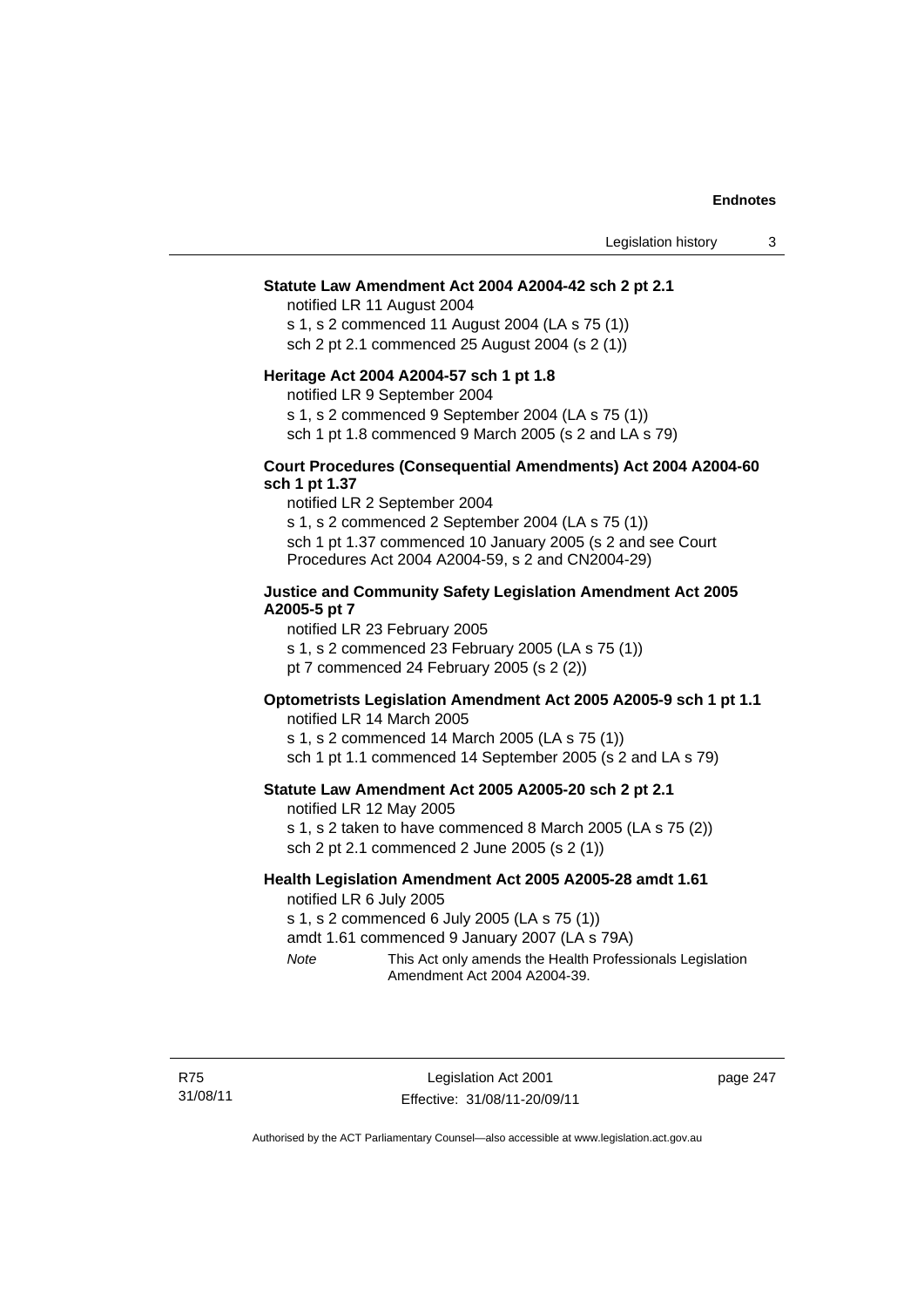3 Legislation history

## **Human Rights Commission Legislation Amendment Act 2005 A2005-41 sch 1 pt 1.8 (as am by A2006-3 amdt 1.3)**

notified LR 1 September 2005

s 1, s 2 commenced 1 September 2005 (LA s 75 (1)) sch 1 pt 1.8 commenced 1 November 2006 (s 2 (3) (as am by A2006-3 amdt 1.3) and see Human Rights Commission Act 2005 A2005-40, s 2 (as am by A2006-3 s 4) and CN2006-21)

## **Public Sector Management Amendment Act 2005 (No 2) A2005-44 sch 1 pt 1.4**

notified LR 30 August 2005

s 1, s 2 commenced 30 August 2005 (LA s 75 (1))

sch 1 pt 1.4 commenced 8 September 2005 (s 2 and CN2005-19)

#### **Human Rights Commission (Children and Young People Commissioner) Amendment Act 2005 A2005-46 sch 1 pt 1.1 (as am by A2006-3 amdt 1.2)**

notified LR 2 September 2005

s 1, s 2 commenced 2 September 2005 (LA s 75 (1)) sch 1 pt 1.1 commenced 1 November 2006 (s 2 (as am by A2006-3 amdt 1.2) and see Human Rights Commission Act 2005 A2005-40, s 2 (as am by A2006-3 s 4) and CN2006-21)

## **Public Advocate Act 2005 A2005-47 sch 1 pt 1.6 (as am by A2006-3 amdt 1.8)**

notified LR 2 September 2005

s 1, s 2 commenced 2 September 2005 (LA s 75 (1)) sch 1 pt 1.6 commenced 1 March 2006 (s 2 (1) as am by A2006-3

amdt 1.8)

## **Criminal Code (Administration of Justice Offences) Amendment Act 2005 A2005-53 sch 1 pt 1.18**

notified LR 26 October 2005

s 1, s 2 commenced 26 October 2005 (LA s 75 (1))

sch 1 pt 1.18 commenced 23 November 2005 (s 2)

## **Statute Law Amendment Act 2005 (No 2) A2005-62 sch 2 pt 2.1**

notified LR 21 December 2005

s 1, s 2 commenced 21 December 2005 (LA s 75 (1)) sch 2 pt 2.1 commenced 11 January 2006 (s 2 (1))

page 248 Legislation Act 2001 Effective: 31/08/11-20/09/11

R75 31/08/11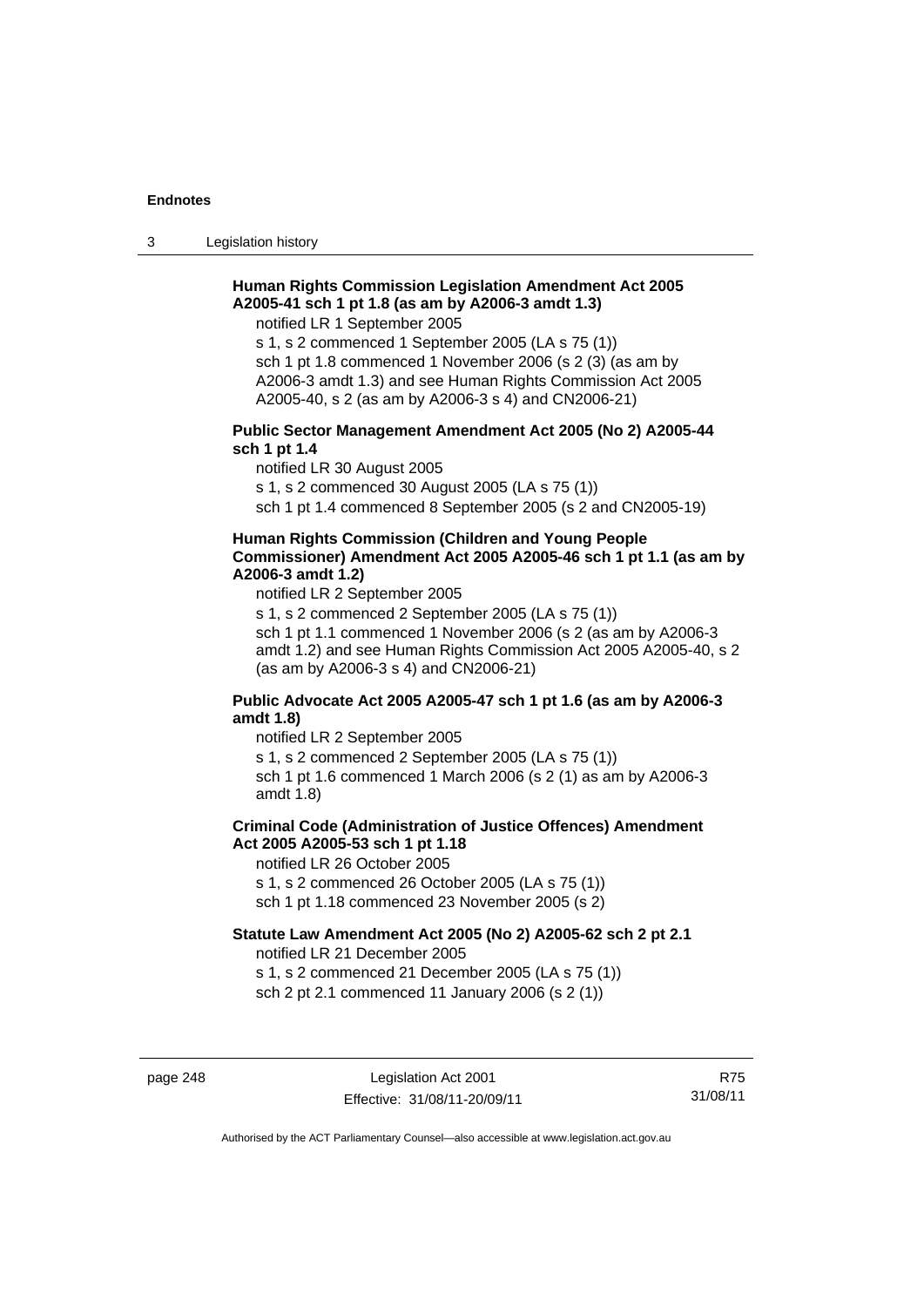## **Human Rights Commission Legislation Amendment Act 2006 A2006-3 amdts 1.2, 1.3, 1.8**

notified LR 22 February 2006

s 1, s 2 commenced 22 February 2006 (LA s 75 (1))

amdts 1.2, 1.3, 1.8 commenced 23 February 2006 (s 2)

*Note* This Act only amends the Human Rights Commission Legislation Amendment Act 2005 A2005-41, Human Rights Commission (Children and Young People Commissioner) Amendment Act 2005 A2005-46 and the Public Advocate Act 2005 A2005-47

#### **Civil Unions Act 2006 A2006-22 sch 1 pt 1.21**

notified LR 19 May 2006

s 1, s 2 commenced 19 May 2006 (LA s 75 (1))

sch 1 pt 1.21 never commenced

*Note* **Act repealed by disallowance 14 June 2006 (see Cwlth Gaz** 2006 No S93)

# **Sentencing Legislation Amendment Act 2006 A2006-23 sch 1 pt 1.26**

notified LR 18 May 2006

s 1, s 2 commenced 18 May 2006 (LA s 75 (1)) sch 1 pt 1.26 commenced 2 June 2006 (s 2 (1) and see Crimes (Sentence Administration) Act 2005 A2005-59 s 2, Crimes (Sentencing) Act 2005 A2005-58, s 2 and LA s 79)

#### **Legal Profession Act 2006 A2006-25 sch 2 pt 2.8**

notified LR 21 June 2006 s 1, s 2 commenced 21 June 2006 (LA s 75 (1)) sch 2 pt 2.8 commenced 1 July 2006 (s 2)

#### **Administrative (Miscellaneous Amendments) Act 2006 A2006-30 sch 1 pt 1.7**

notified LR 16 June 2006 s 1, s 2 commenced 16 June 2006 (LA s 75 (1)) sch 1 pt 1.7 commenced 1 July 2006 (s 2 (1))

## **Civil Law (Property) Act 2006 A2006-38 sch 1 pt 1.6**

notified LR 28 September 2006

s 1, s 2 commenced 28 September 2006 (LA s 75 (1))

sch 1 pt 1.6 commenced 28 March 2007 (s 2 and LA s 79)

R75 31/08/11 page 249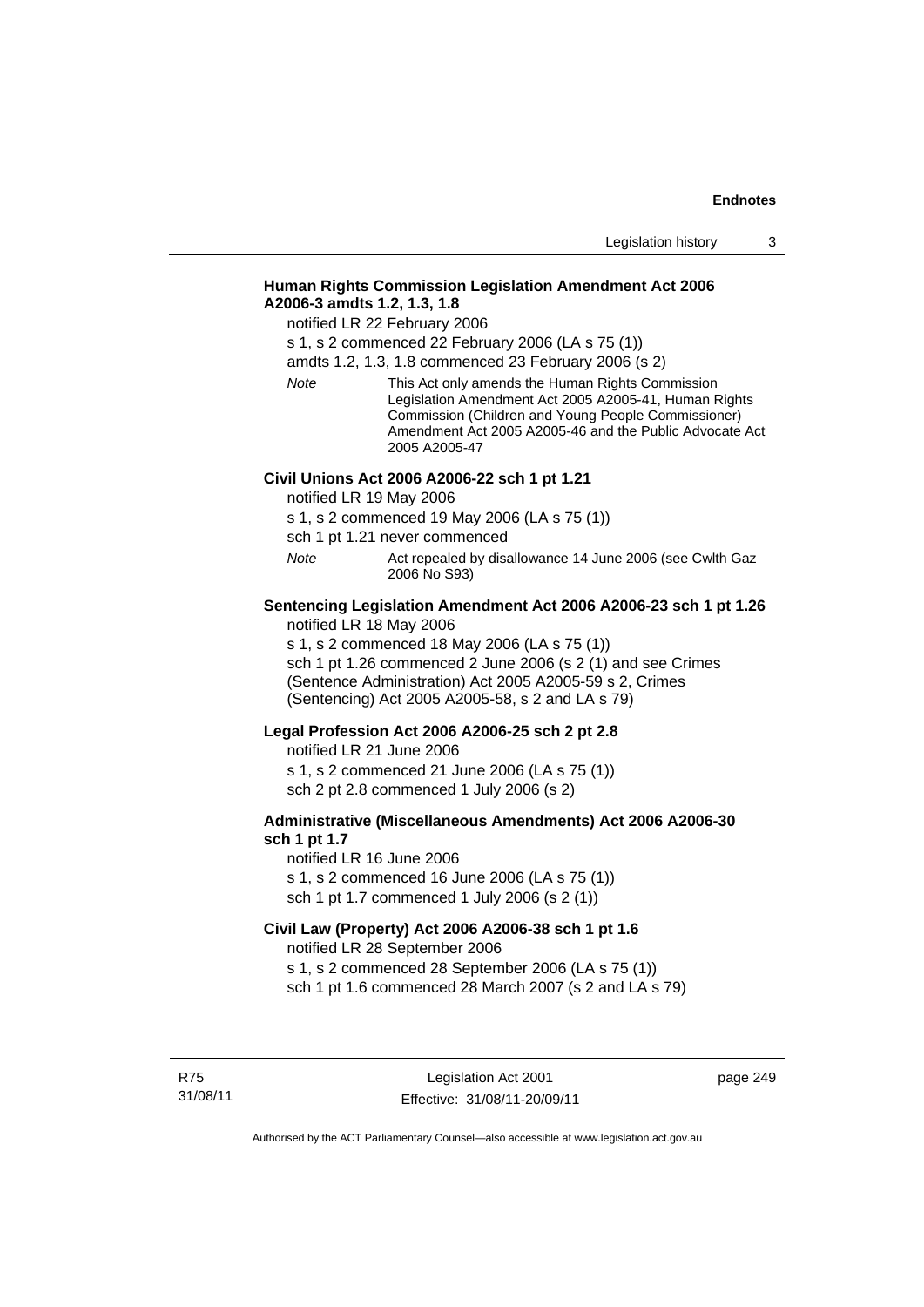| $\sqrt{2}$<br>ు | Legislation history |
|-----------------|---------------------|
|-----------------|---------------------|

| Statute Law Amendment Act 2006 A2006-42 sch 2 pt 2.1<br>notified LR 26 October 2006<br>s 1, s 2 taken to have commenced 12 November 2005 (LA s 75 (2))<br>sch 2 pt 2.1 commenced 16 November 2006 (s 2 (1)) |
|-------------------------------------------------------------------------------------------------------------------------------------------------------------------------------------------------------------|
| Health Legislation Amendment Act 2006 (No 2) A2006-46 sch 2                                                                                                                                                 |
| pt 2.11<br>notified LR 17 November 2006<br>s 1, s 2 commenced 17 November 2006 (LA s 75 (1))<br>sch 2 pt 2.11 commenced 18 November 2006 (s 2 (1))                                                          |
| Statute Law Amendment Act 2007 A2007-3 sch 2 pt 2.1<br>notified LR 22 March 2007                                                                                                                            |
| s 1, s 2 taken to have commenced 1 July 2006 (LA s 75 (2))<br>sch 2 pt 2.1 commenced 12 April 2007 (s 2 (1))                                                                                                |
| Housing Assistance Act 2007 A2007-8 sch 1 pt 1.6<br>notified LR 10 May 2007                                                                                                                                 |
| s 1, s 2 commenced 10 May 2007 (LA s 75 (1))<br>sch 1 pt 1.6 commenced 10 November 2007 (s 2 and LA s 79)                                                                                                   |
| Statute Law Amendment Act 2007 (No 2) A2007-16 sch 2<br>notified LR 20 June 2007                                                                                                                            |
| s 1, s 2 taken to have commenced 12 April 2007 (LA s 75 (2))<br>sch 2 commenced 11 July 2007 (s 2 (1))                                                                                                      |
| Planning and Development (Consequential Amendments) Act 2007<br>A2007-25 sch 1 pt 1.22<br>notified LR 13 September 2007<br>s 1, s 2 commenced 13 September 2007 (LA s 75 (1))                               |
| sch 1 pt 1.22 commenced 31 March 2008 (s 2 and see Planning and<br>Development Act 2007 A2007-24, s 2 and CN2008-1)                                                                                         |
| Surveyors Act 2007 A2007-33 sch 1 pt 1.4<br>notified LR 25 October 2007                                                                                                                                     |
| s 1, s 2 commenced 25 October 2007 (LA s 75 (1))<br>sch 1 pt 1.4 commenced 14 November 2007 (s 2 and CN2007-15)                                                                                             |
| Civil Partnerships Act 2008 A2008-14 sch 1 pt 1.17<br>notified LR 15 May 2008                                                                                                                               |
| s 1, s 2 commenced 15 May 2008 (LA s 75 (1))<br>sch 1 pt 1.17 commenced 19 May 2008 (s 2 and CN2008-8)                                                                                                      |

page 250 Legislation Act 2001 Effective: 31/08/11-20/09/11

R75 31/08/11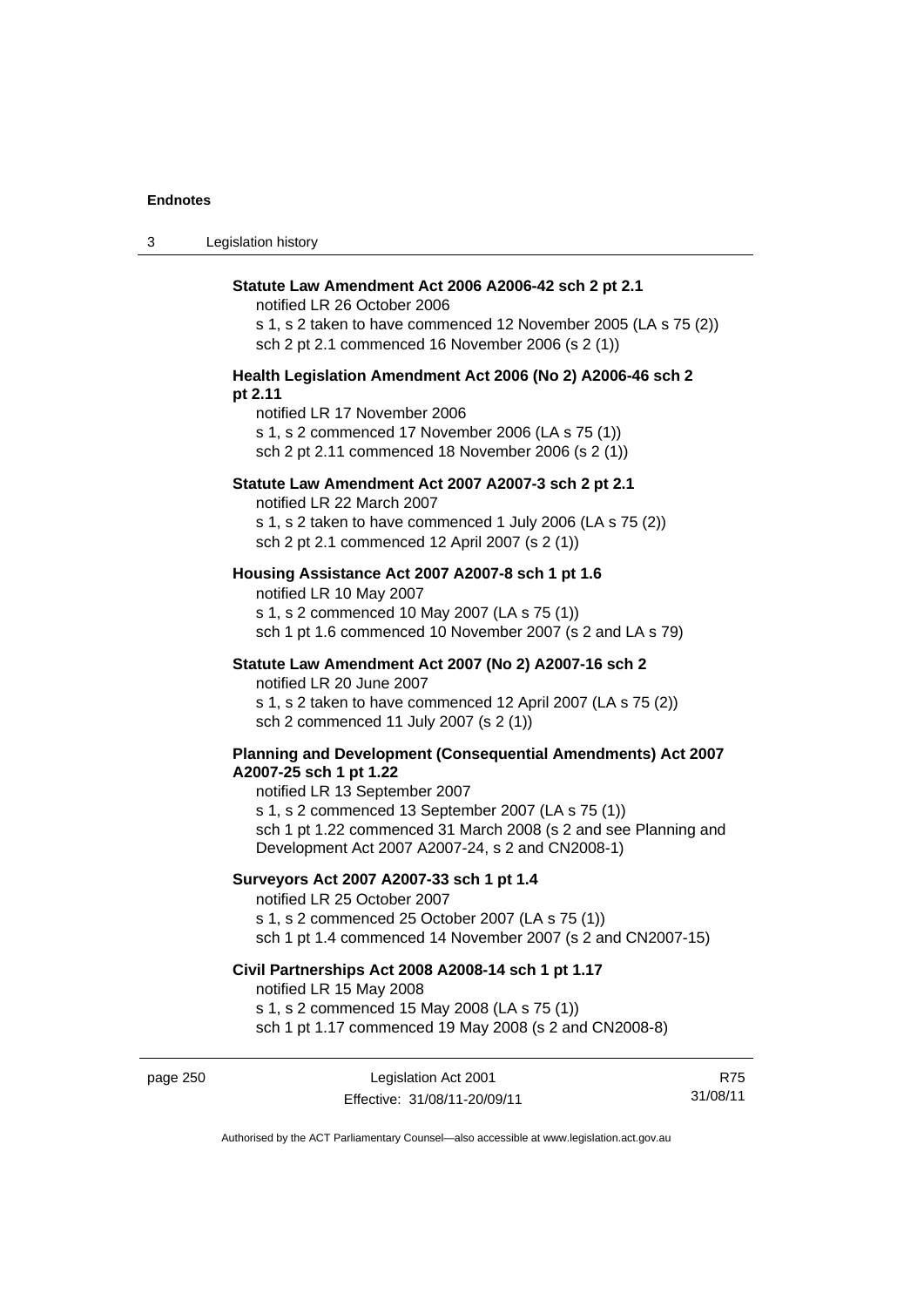## **National Gas (ACT) Act 2008 A2008-15 sch 2 pt 2.3**

notified LR 30 June 2008

s 1, s 2 commenced 30 June 2008 (LA s 75 (1))

sch 2 pt 2.3 commenced 1 July 2008 (s 2 (1) and see National Gas (South Australia) Act 2008 (SA), s 7)

### **Children and Young People (Consequential Amendments) Act 2008 A2008-20 sch 2 pt 2.11, sch 4 pt 4.18**

notified LR 17 July 2008

s 1, s 2 commenced 17 July 2008 (LA s 75 (1))

s 3 commenced 18 July 2008 (s 2 (1))

sch 2 pt 2.11 commenced 9 September 2008 (s 2 (3) and see Children and Young People Act 2008 A2008-19, s 2 and CN2008-13) sch 4 pt 4.18 commenced 27 February 2009 (s 2 (5) and see Children and Young People Act 2008 A2008-19, s 2 and CN2008-17 (and see CN2008-13))

### **Statute Law Amendment Act 2008 A2008-28 sch 2**

notified LR 12 August 2008

s 1, s 2 commenced 12 August 2008 (LA s 75 (1))

sch 2 commenced 26 August 2008 (s 2)

#### **ACT Civil and Administrative Tribunal Legislation Amendment Act 2008 A2008-36 sch 1 pt 1.34**

notified LR 4 September 2008

s 1, s 2 commenced 4 September 2008 (LA s 75 (1)) sch 1 pt 1.34 commenced 2 February 2009 (s 2 (1) and see ACT Civil and Administrative Tribunal Act 2008 A2008-35, s 2 (1) and CN2009-2)

## **ACT Civil and Administrative Tribunal Legislation Amendment Act 2008 (No 2) A2008-37 sch 1 pt 1.66**

notified LR 4 September 2008

s 1, s 2 commenced 4 September 2008 (LA s 75 (1))

sch 1 pt 1.66 commenced 2 February 2009 (s 2 (1) and see ACT Civil and Administrative Tribunal Act 2008 A2008-35, s 2 (1) and CN2009-2)

#### **Crimes Legislation Amendment Act 2008 A2008-44 sch 1 pt 1.10**  notified LR 9 September 2008

s 1, s 2 commenced 9 September 2008 (LA s 75 (1))

sch 1 pt 1.10 commenced 30 May 2009 (s 2 and CN2009-4)

R75 31/08/11 page 251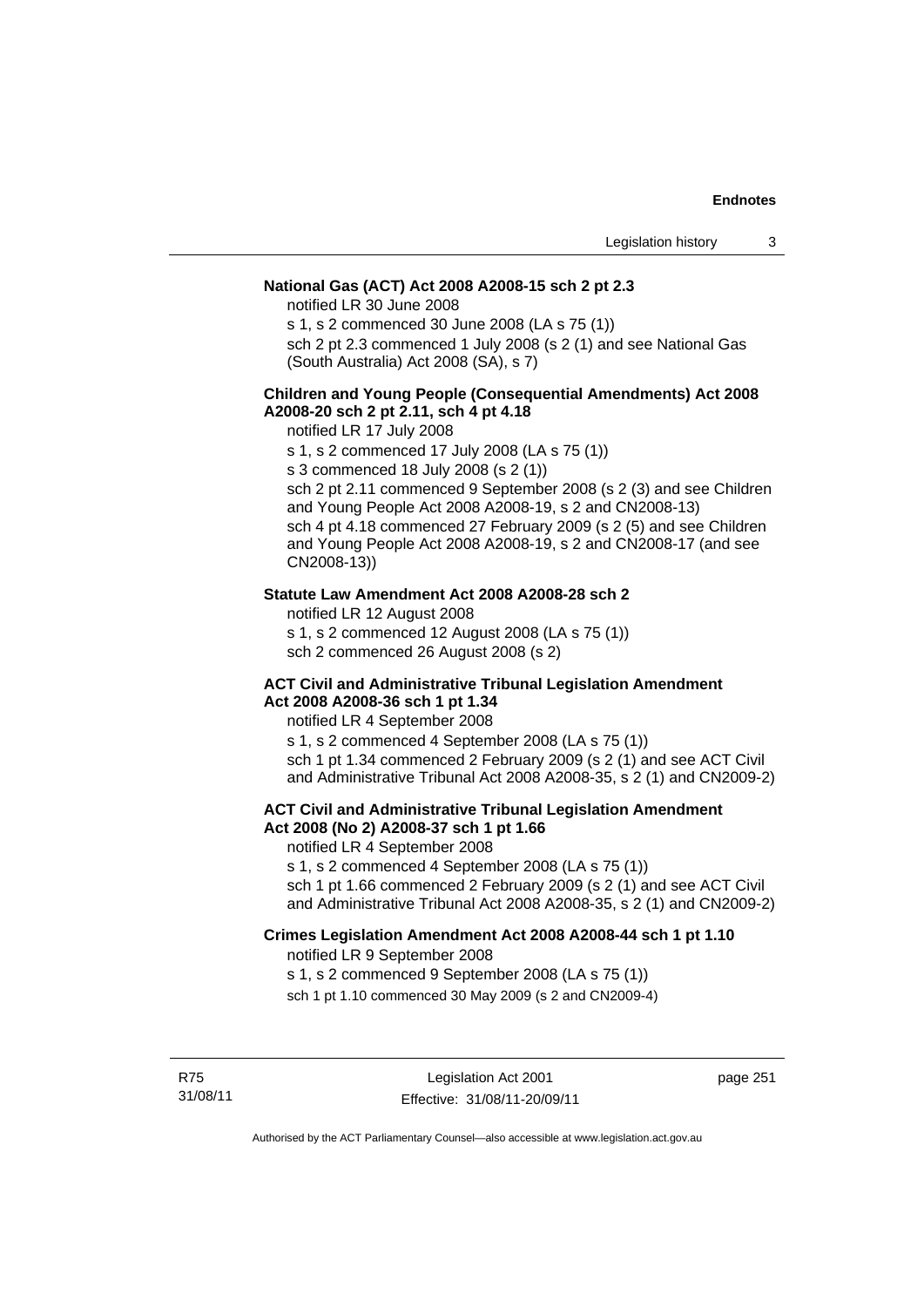3 Legislation history

| Statute Law Amendment Act 2009 A2009-20 sch 2<br>notified LR 1 September 2009<br>s 1, s 2 commenced 1 September 2009 (LA s 75 (1))<br>sch 2 commenced 22 September 2009 (s 2)                                                                                           |
|-------------------------------------------------------------------------------------------------------------------------------------------------------------------------------------------------------------------------------------------------------------------------|
| Work Safety Legislation Amendment Act 2009 A2009-28 sch 2 pt 2.8<br>notified LR 9 September 2009<br>s 1, s 2 commenced 9 September 2009 (LA s 75 (1))<br>sch 2 pt 2.8 commenced 1 October 2009 (s 2 and see Work Safety<br>Act 2008 A2008-51 s 2 (1) (b) and CN2009-11) |
| Legislation (Penalty Units) Amendment Act 2009 A2009-35<br>notified LR 20 October 2009<br>s 1, s 2 commenced 20 October 2009 (LA s 75 (1))<br>remainder commenced 21 October 2009 (s 2)                                                                                 |
| Unlawful Gambling Act 2009 A2009-39 sch 2 pt 2.2<br>notified LR 17 November 2009<br>s 1, s 2 commenced 17 November 2009 (LA s 75 (1))<br>sch 2 pt 2.2 commenced 22 March 2010 (s 2 and CN2010-2)                                                                        |
| Statute Law Amendment Act 2009 (No 2) A2009-49 sch 2<br>notified LR 26 November 2009<br>s 1, s 2 commenced 26 November 2009 (LA s 75 (1))<br>sch 2 commenced 17 December 2009 (s 2)                                                                                     |
| <b>Building and Construction Industry (Security of Payment) Act 2009</b><br>A2009-50 s 50<br>notified LR 15 October 2009<br>s 1, s 2 commenced 15 October 2009 (LA s 75 (1))<br>s 50 commenced 1 July 2010 (s 2)                                                        |
| Surveyors Amendment Act 2010 A2010-6 sch 1 pt 1.4<br>notified LR 2 March 2010<br>s 1, s 2 commenced 2 March 2010 (LA s 75 (1))<br>sch 1 pt 1.4 commenced 3 March 2010 (s 2)                                                                                             |
| Health Practitioner Regulation National Law (ACT) Act 2010 A2010-10<br>sch 2 pt 2.13<br>notified LR 31 March 2010                                                                                                                                                       |

s 1, s 2 commenced 31 March 2010 (LA s 75 (1)) sch 2 pt 2.13 commenced 1 July 2010 (s 2 (1) (a))

page 252 Legislation Act 2001 Effective: 31/08/11-20/09/11

R75 31/08/11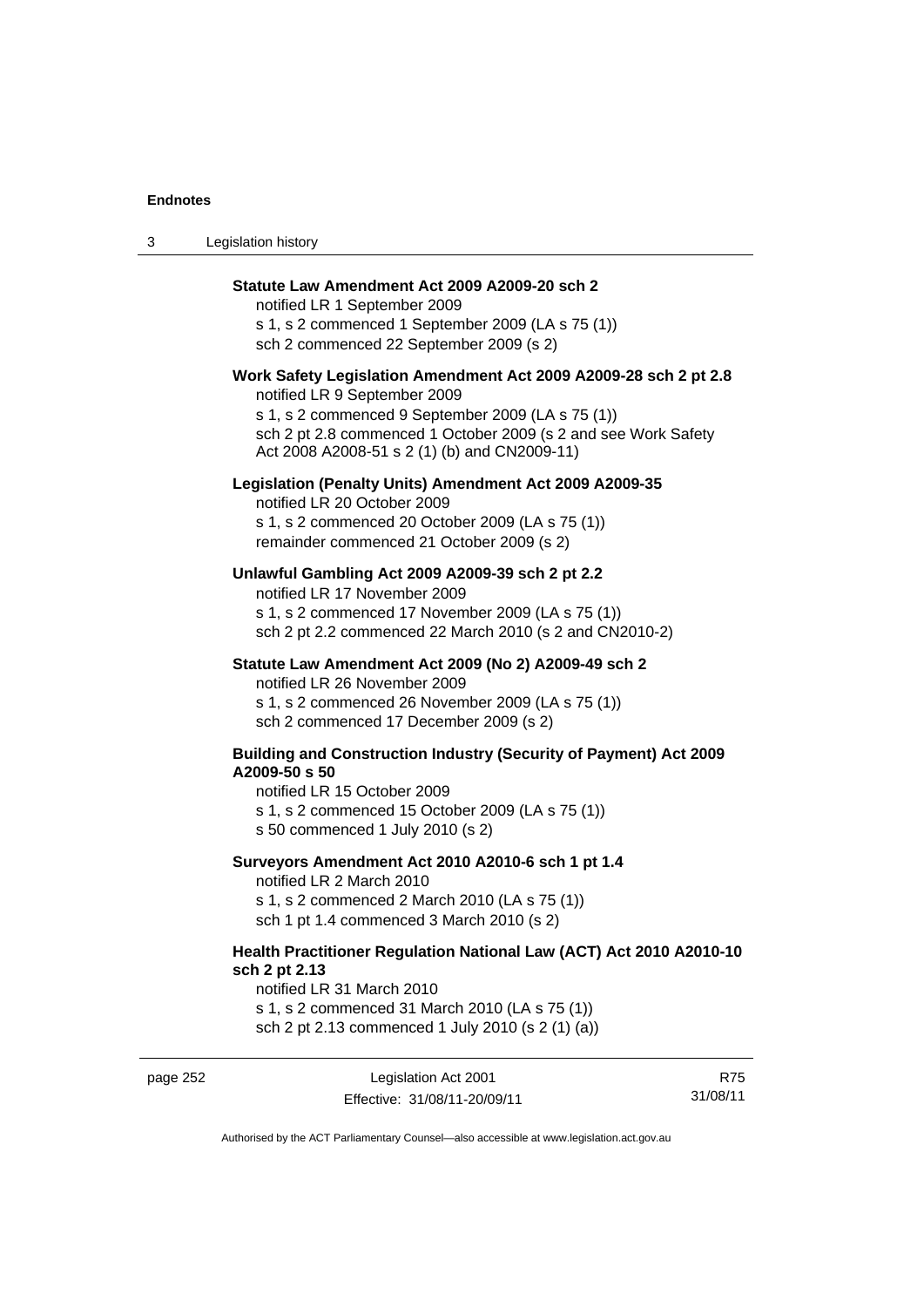## **Justice and Community Safety Legislation Amendment Act 2010 (No 3) A2010-40 sch 1 pt 1.8**

notified LR 5 October 2010

s 1, s 2 commenced 5 October 2010 (LA s 75 (1))

s 3, sch 1 pt 1.8 commenced 6 October 2010 (s 2 (1))

## **Fair Trading (Australian Consumer Law) Amendment Act 2010 A2010-54 sch 3 pt 3.15**

notified LR 16 December 2010 s 1, s 2 commenced 16 December 2010 (LA s 75 (1))

sch 3 pt 3.15 commenced 1 January 2011 (s 2 (1))

## **Administrative (One ACT Public Service Miscellaneous Amendments) Act 2011 A2011-22 sch 1 pt 1.91**

notified LR 30 June 2011 s 1, s 2 commenced 30 June 2011 (LA s 75 (1)) sch 1 pt 1.91 commenced 1 July 2011 (s 2 (1))

#### **Statute Law Amendment Act 2011 (No 2) A2011-28 sch 2**

notified LR 31 August 2011 s 1, s 2 commenced 31 August 2011 (LA s 75 (1)) sch 2 commences 21 September 2011 (s 2 (1))

## **Law Officers Act 2011 A2011-30 sch 1 pt 1.4**

notified LR 29 August 2011 s 1, s 2 commenced 29 August 2011 (LA s 75 (1)) sch 1 pt 1.4 commenced 31 August 2011 (s 2 and CN2011-9)

## **4 Amendment history**

| <b>Dictionary</b> |                                                                                 |
|-------------------|---------------------------------------------------------------------------------|
| s <sub>2</sub>    | orig s $2$ om LA s $89(4)$                                                      |
|                   | (prev s 3) am 2001 No 56 amdt 2.18                                              |
|                   | renum 2002 No 11 s 5                                                            |
|                   | am A2003-56 amdt 2.1                                                            |
| <b>Notes</b>      |                                                                                 |
| s <sub>2A</sub>   | (prev s 4) am 2001 No 56 amdt 2.19; 2002 No 11 amdt 1.1<br>renum 2002 No 11 s 5 |
|                   | $(2)$ , $(3)$ exp 2 September 2003 (s 2A $(3)$ )                                |

R75 31/08/11

Legislation Act 2001 Effective: 31/08/11-20/09/11 page 253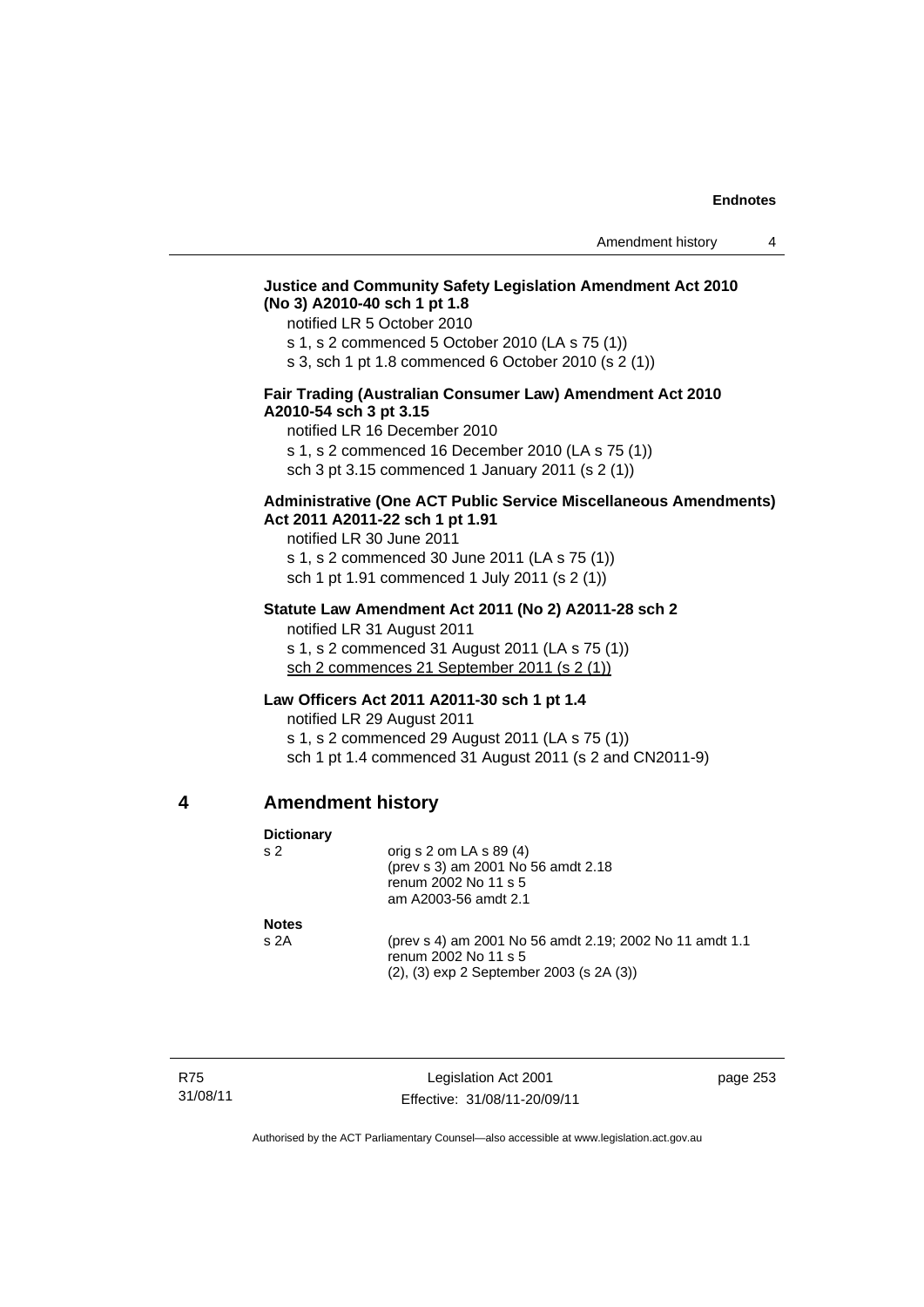4 Amendment history page 254 Legislation Act 2001 **Objects**  orig s 3 renum as s 2 (prev s 5) am 2002 No 11 s 4 renum 2002 No 11 s 5 **Application of Act**  s 4 corig s 4 renum as s 2A ins 2002 No 11 s 6 am A2006-42 amdt 2.1, amdt 2.2 **Determinative and non-determinative provisions**  s 5 orig s 5 renum as s 3 ins 2002 No 11 s 6 **Legislation Act provisions must be applied**  s 6 sub 2002 No 11 s 6 **Meaning of** *Act* **generally**  s 7 am A2005-20 amdt 2.1 **Meaning of** *legislative instrument* s 12 sub A2006-42 amdt 2.3 **Meaning of** *instrument*  s 14 am 2001 No 56 amdt 2.20 **Meaning of** *provision*  s 16 am 2001 No 56 amdt 2.21 **ACT legislation register**  s 18 am 2001 No 56 amdt 2.22 **Contents of register**  s 19 sub 2001 No 56 amdt 2.23 am 2002 No 11 s 7; 2002 No 11 amdt 1.2; ss renum R5 LA (see 2002 No 11 amdt 1.3); 2002 No 49 amdt 2.1, amdt 2.1; pars renum R13 LA (see 2002 No 49 amdt 2.3); A2003-41 amdt 2.1, amdt 2.2; A2004-5 amdt 2.6; A2004-42 amdt 2.1; A2005-20 amdt 2.2; A2006-42 amdt 2.18, amdt 2.19 **Access to registered material at approved website**  s 22 am 2001 No 56 amdt 2.24 **Authorised versions and evidence of laws and legislative material**  sub A2003-41 amdt 2.3 **Definitions—ch 3**  ins A2003-41 amdt 2.4 def *law* ins A2003-41 amdt 2.4 def *legislative material* ins A2003-41 amdt 2.4 am A2005-20 amdt 2.3 def *republication* ins A2003-41 amdt 2.4

Effective: 31/08/11-20/09/11

R75 31/08/11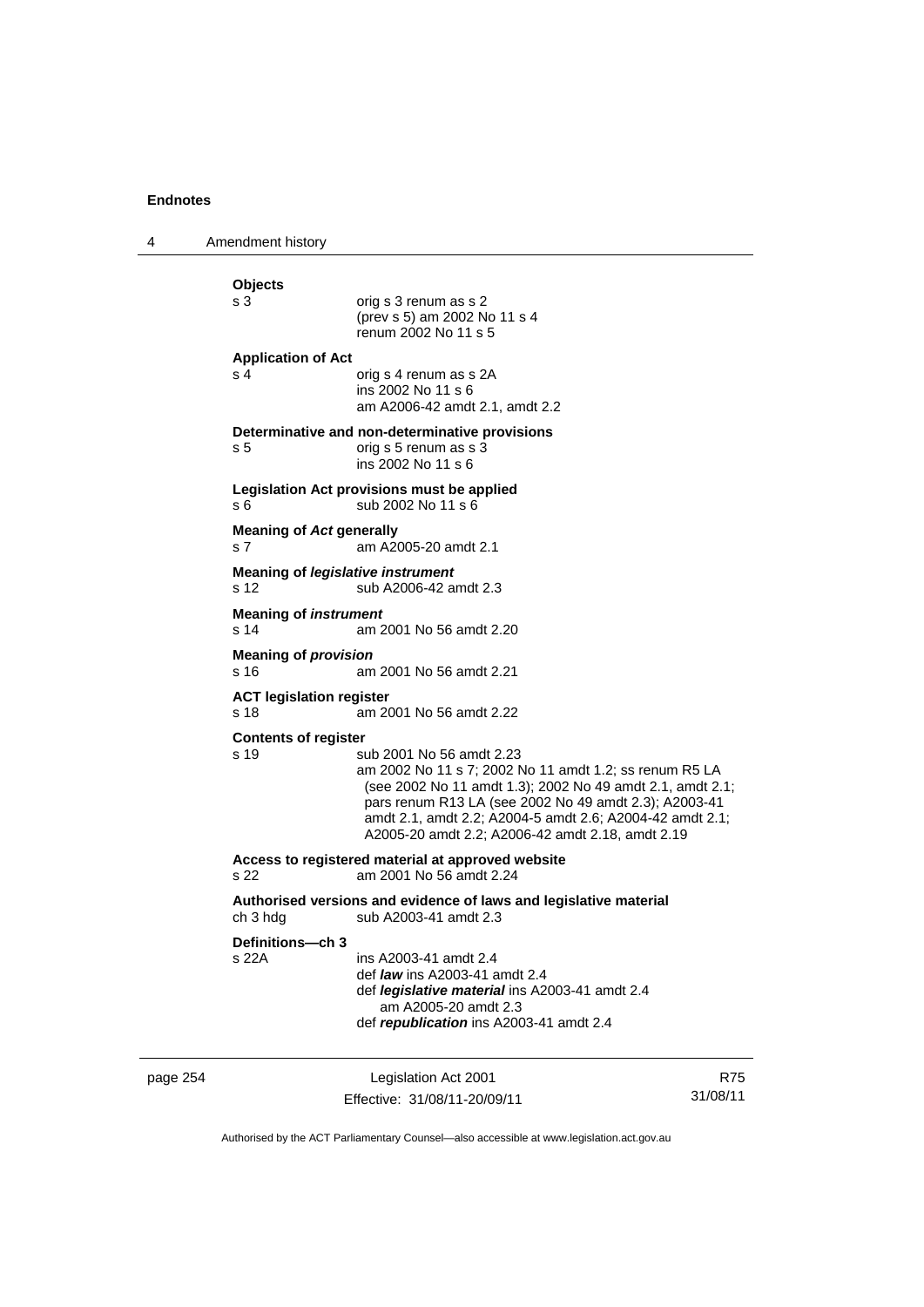| s 23                                                  | sub A2003-41 amdt 2.5                                                                                                            |
|-------------------------------------------------------|----------------------------------------------------------------------------------------------------------------------------------|
| <b>Authorised electronic versions</b><br>s 24         | am 2001 No 56 amdt 2.25, amdt 2.26; 2002 No 11 amdt 1.4<br>sub A2003-41 amdt 2.6                                                 |
| <b>Authorised written versions</b><br>s <sub>25</sub> | sub A2003-41 amdt 2.7                                                                                                            |
| s 26                                                  | Judicial notice of certain matters<br>am A2003-41 amdt 2.8, amdt 2.9; A2005-20 amdt 2.4                                          |
| <b>Notification of Acts</b><br>s 28                   | am 2001 No 56 amdts 2.27-2.29; 2002 No 11 amdt 1.5;<br>A2003-41 amdt 2.10, amdt 2.11; ss renum R20 LA (see                       |
|                                                       | A2003-41 amdt 2.12); A2005-62 amdt 2.1, amdt 2.2<br>References to notification of Acts                                           |
| s 30                                                  | am 2001 No 56 amdt 2.30, amdt 2.31                                                                                               |
| <b>instruments</b>                                    | Guidelines about costs of proposed subordinate laws and disallowable                                                             |
| s 33                                                  | $(3)$ , $(4)$ exp 12 March 2002 (s 33 $(4)$ )<br>am A2005-20 amdt 2.5, amdt 2.6                                                  |
| s 34                                                  | Preparation of regulatory impact statements<br>am A2005-20 amdts 2.7-2.9; A2005-62 amdt 2.3                                      |
| s 36                                                  | When is preparation of regulatory impact statement unnecessary?<br>am 2002 No 30 amdt 2.1; A2005-20 amdt 2.10                    |
| s 37                                                  | When must regulatory impact statement be presented?<br>am A2005-20 amdt 2.11                                                     |
| s 41 hda                                              | Making of certain statutory instruments by Executive<br>sub 2001 No 56 amdt 2.32                                                 |
| s 41                                                  | sub 2002 No 11 s 8<br>am 2001 No 56 amdts 2.33-2.36<br>sub 2002 No 11 s 8                                                        |
| s 42                                                  | Power to make statutory instruments<br>am 2002 No 11 amdt 1.6; A2005-20 amdt 2.12, amdt 2.13;<br>A2006-42 amdt 2.18              |
| authorising law                                       | Statutory instruments to be interpreted not to exceed powers under                                                               |
| s <sub>43</sub>                                       | am 2002 No 11 amdt 1.7; A2003-56 amdt 2.2, amdt 2.3                                                                              |
| $s$ 44                                                | Power to make statutory instruments for Act etc<br>am 2002 No 11 amdt 1.8, amdt 1.9; 2002 No 49 amdt 2.54;<br>A2005-20 amdt 2.14 |

R75 31/08/11

Legislation Act 2001 Effective: 31/08/11-20/09/11 page 255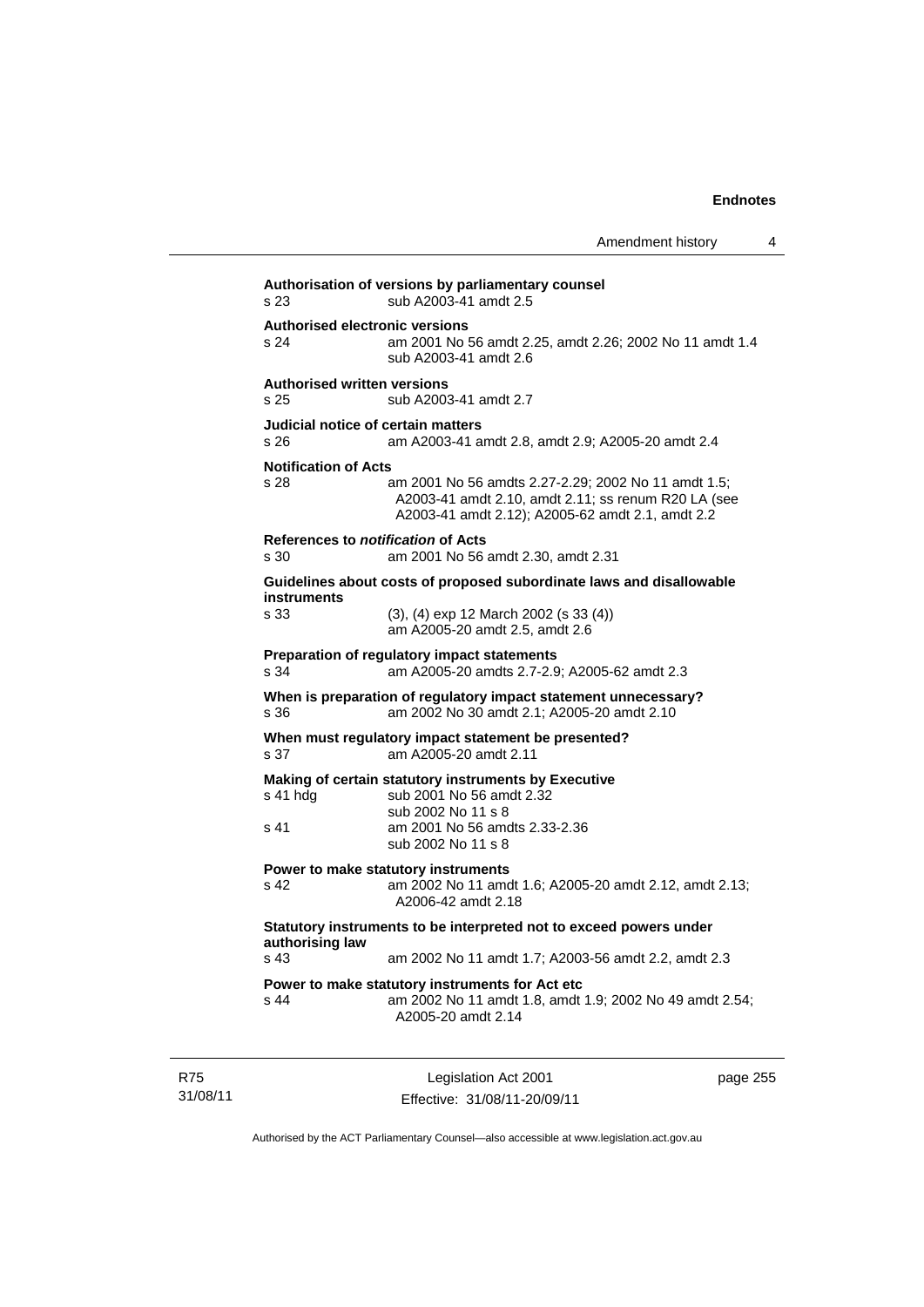| 4        | Amendment history                                                                                   |                                                                                                                                                                                                                                                  |     |
|----------|-----------------------------------------------------------------------------------------------------|--------------------------------------------------------------------------------------------------------------------------------------------------------------------------------------------------------------------------------------------------|-----|
|          | Power to make court rules<br>s <sub>45</sub>                                                        | sub 2002 No 11 s 9<br>am 2002 No 49 amdt 2.4, amdt 2.54; A2005-20 amdt 2.15,<br>amdt 2.16                                                                                                                                                        |     |
|          | s 46                                                                                                | Power to make instrument includes power to amend or repeal<br>am 2002 No 11 s 10; A2006-42 amdt 2.18                                                                                                                                             |     |
|          | s 47                                                                                                | Statutory instrument may make provision by applying law or instrument<br>sub 2002 No 11 s 11<br>am 2002 No 49 amdt 2.5; A2003-56 amdt 2.4; A2005-20<br>amdts 2.17-2.19                                                                           |     |
|          | Power to make instrument includes power to make different provision for<br>different categories etc |                                                                                                                                                                                                                                                  |     |
|          | s 48                                                                                                | am 2002 No 11 amdt 1.10; 2002 No 49 amdt 2.54                                                                                                                                                                                                    |     |
|          | requirements                                                                                        | Single instrument may exercise several powers or satisfy several                                                                                                                                                                                 |     |
|          | s 49                                                                                                | am 2002 No 11 amdt 1.11                                                                                                                                                                                                                          |     |
|          | matter                                                                                              | Relationship between authorising law and instrument dealing with same                                                                                                                                                                            |     |
|          | s 50                                                                                                | am 2002 No 11 amdt 1.12, amdt 1.13; 2002 No 49 amdt 2.54                                                                                                                                                                                         |     |
|          | s <sub>51</sub>                                                                                     | Instrument may make provision in relation to land by reference to map etc<br>am A2005-20 amdt 2.20                                                                                                                                               |     |
|          | s 52                                                                                                | Instrument may authorise determination of matter etc<br>am 2002 No 11 amdt 1.14; ss renum R5 LA (see 2002 No 11<br>amdt 1.15)                                                                                                                    |     |
|          | Instrument may prohibit<br>s 53                                                                     | am 2002 No 11 amdt 1.16, amdt 1.17                                                                                                                                                                                                               |     |
|          | s 54                                                                                                | Instrument may require making of statutory declaration<br>am 2002 No 11 amdt 1.18; 2002 No 30 amdt 2.2                                                                                                                                           |     |
|          | s 56                                                                                                | Determination of fees by disallowable instrument<br>am 2001 No 56 amdt 2.37, amdt 2.38; ss renum R1 LA (see<br>2001 No 56 amdt 2.39); 2002 No 11 amdt 1.19, amdt 1.20;<br>2002 No 49 amdt 2.54; A2005-20 amdts 2.21-2.27; A2006-42<br>amdt $2.4$ |     |
|          | s 57                                                                                                | Fees payable in accordance with determination etc<br>am 2002 No 11 amdt 1.21                                                                                                                                                                     |     |
|          | s 58                                                                                                | Regulations may make provision about fees<br>am 2001 No 56 amdt 2.40; 2002 No 11 amdt 1.22; ss renum<br>R5 LA (see 2002 No 11 amdt 1.23); A2005-20 amdt 2.28                                                                                     |     |
|          | pt 6.4 hdg                                                                                          | Numbering and notification of legislative instruments<br>am A2006-42 amdt 2.19                                                                                                                                                                   |     |
| page 256 |                                                                                                     | Legislation Act 2001                                                                                                                                                                                                                             | R75 |

Authorised by the ACT Parliamentary Counsel—also accessible at www.legislation.act.gov.au

31/08/11

Effective: 31/08/11-20/09/11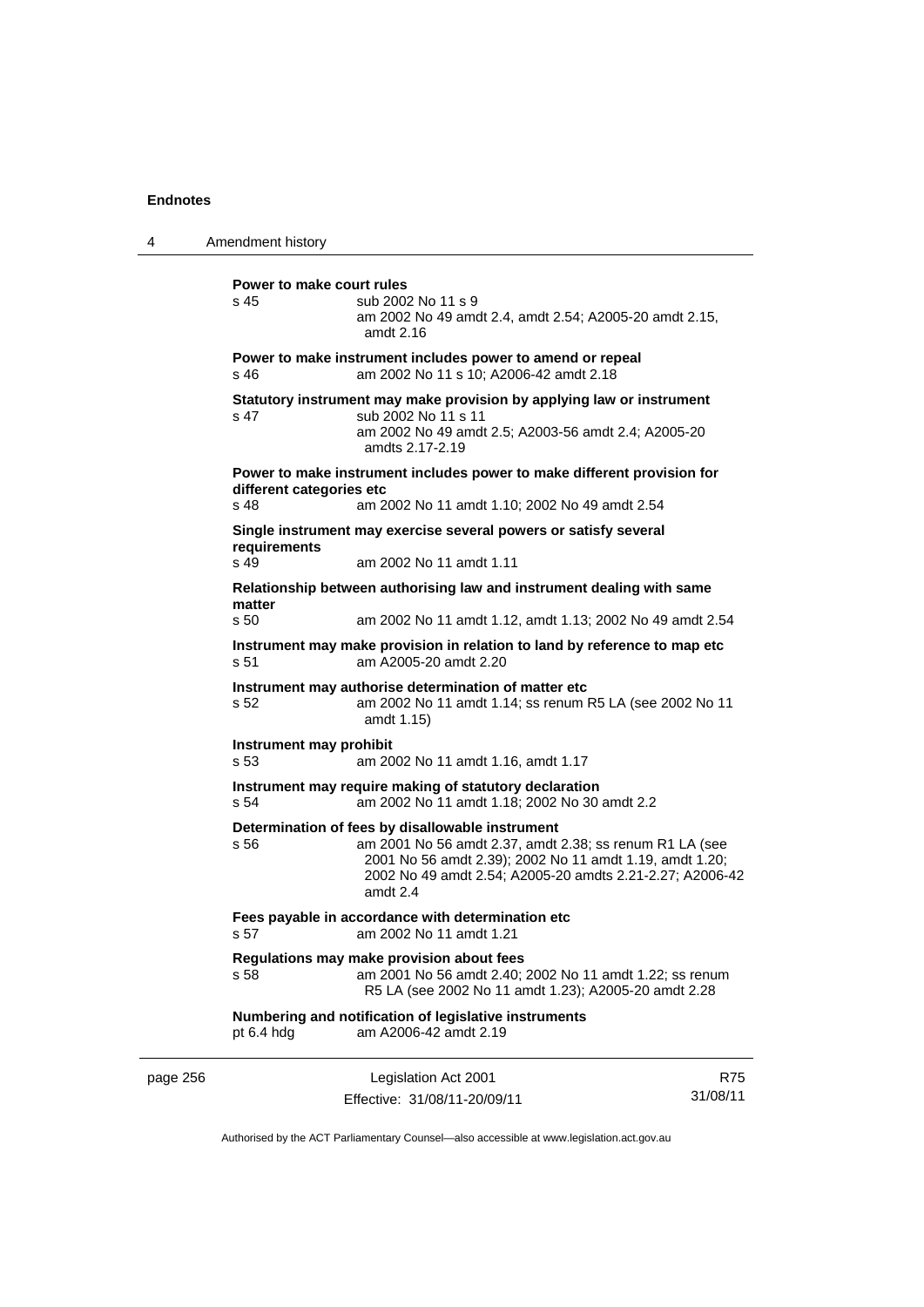| <b>Numbering</b><br>s 59                              | am 2001 No 56 amdt 2.41; A2003-41 amdt 2.13; A2005-20<br>amdt 2.29; A2006-42 amdt 2.18, amdt 2.19                                                                                                                     |  |
|-------------------------------------------------------|-----------------------------------------------------------------------------------------------------------------------------------------------------------------------------------------------------------------------|--|
| $s$ 60 hdg                                            | Correction etc of name of instrument<br>sub A2003-41 amdt 2.14                                                                                                                                                        |  |
|                                                       | am A2006-42 amdt 2.18<br>sub A2009-20 amdt 2.1                                                                                                                                                                        |  |
| s 60                                                  | am 2001 No 56 amdt 2.42, amdt 2.43; 2001 No 70 amdt 1.8;<br>2002 No 49 amdt 2.6, amdt 2.7; A2003-41 amdt 2.15;<br>A2004-42 amdt 2.2, amdt 2.3; A2006-42 amdt 2.18,<br>amdt 2.19; A2009-20 amdts 2.1-2.5               |  |
| s 60A                                                 | Correction of name of explanatory statement etc<br>ins A2004-42 amdt 2.4<br>am A2006-42 amdt 2.18                                                                                                                     |  |
|                                                       | Notification of legislative instruments                                                                                                                                                                               |  |
| $s61$ hdg<br>s 61                                     | am A2006-42 amdt 2.19<br>sub 2001 No 56 amdt 2.44                                                                                                                                                                     |  |
|                                                       | am 2002 No 11 s 12, amdt 1.24; ss renum R5 LA (see 2002                                                                                                                                                               |  |
|                                                       | No 11 amdt 1.25); A2003-41 amdts 2.16-2.19; A2004-60<br>amdt 1.173; pars renum R31 LA (see A2004-60 amdt 1.174);<br>A2005-20 amdts 2.30-2.33; A2005-62 amdt 2.4, amdt 2.5;<br>A2006-42 amdt 2.18; A2011-22 amdt 1.275 |  |
|                                                       | Effect of failure to notify legislative instrument                                                                                                                                                                    |  |
| $s$ 62 hdg                                            | am A2006-42 amdt 2.18                                                                                                                                                                                                 |  |
| s 62                                                  | am 2002 No 11 amdt 1.26, amdt 1.27; A2006-42 amdt 2.18                                                                                                                                                                |  |
| References to notification of legislative instruments |                                                                                                                                                                                                                       |  |
| $s$ 63 hdg<br>s 63                                    | am A2006-42 amdt 2.19<br>am 2001 No 56 amdt 2.45, amdt 2.46; A2006-42 amdt 2.18                                                                                                                                       |  |
|                                                       | Presentation of subordinate laws and disallowable instruments                                                                                                                                                         |  |
| $s$ 64 hdg<br>s 64                                    | sub 2002 No 11 amdt 1.28<br>am 2002 No 11 amdt 1.29; A2005-20 amdt 2.34; A2005-62<br>amdt 2.6                                                                                                                         |  |
| <b>Disallowance by resolution of Assembly</b>         |                                                                                                                                                                                                                       |  |
| s 65 hdg<br>s 65                                      | sub 2001 No 56 amdt 2.47<br>am 2001 No 56 amdt 2.48, amdt 2.49; 2002 No 11 amdt 1.30;                                                                                                                                 |  |
|                                                       | A2003-56 amdt 2.5; ss renum R21 LA (see A2003-56<br>amdt 2.6); A2004-42 amdt 2.5, amdt 2.6; A2005-20<br>amdt 2.35; A2005-62 amdt 2.7                                                                                  |  |
|                                                       | Notification of disallowance by resolution of Assembly                                                                                                                                                                |  |
| s 65A                                                 | ins 2001 No 56 amdt 2.50<br>am 2002 No 11 amdt 1.31; A2003-41 amdt 2.20; A2005-62<br>amdt 2.8                                                                                                                         |  |
|                                                       |                                                                                                                                                                                                                       |  |
|                                                       |                                                                                                                                                                                                                       |  |

R75 31/08/11

Legislation Act 2001 Effective: 31/08/11-20/09/11 page 257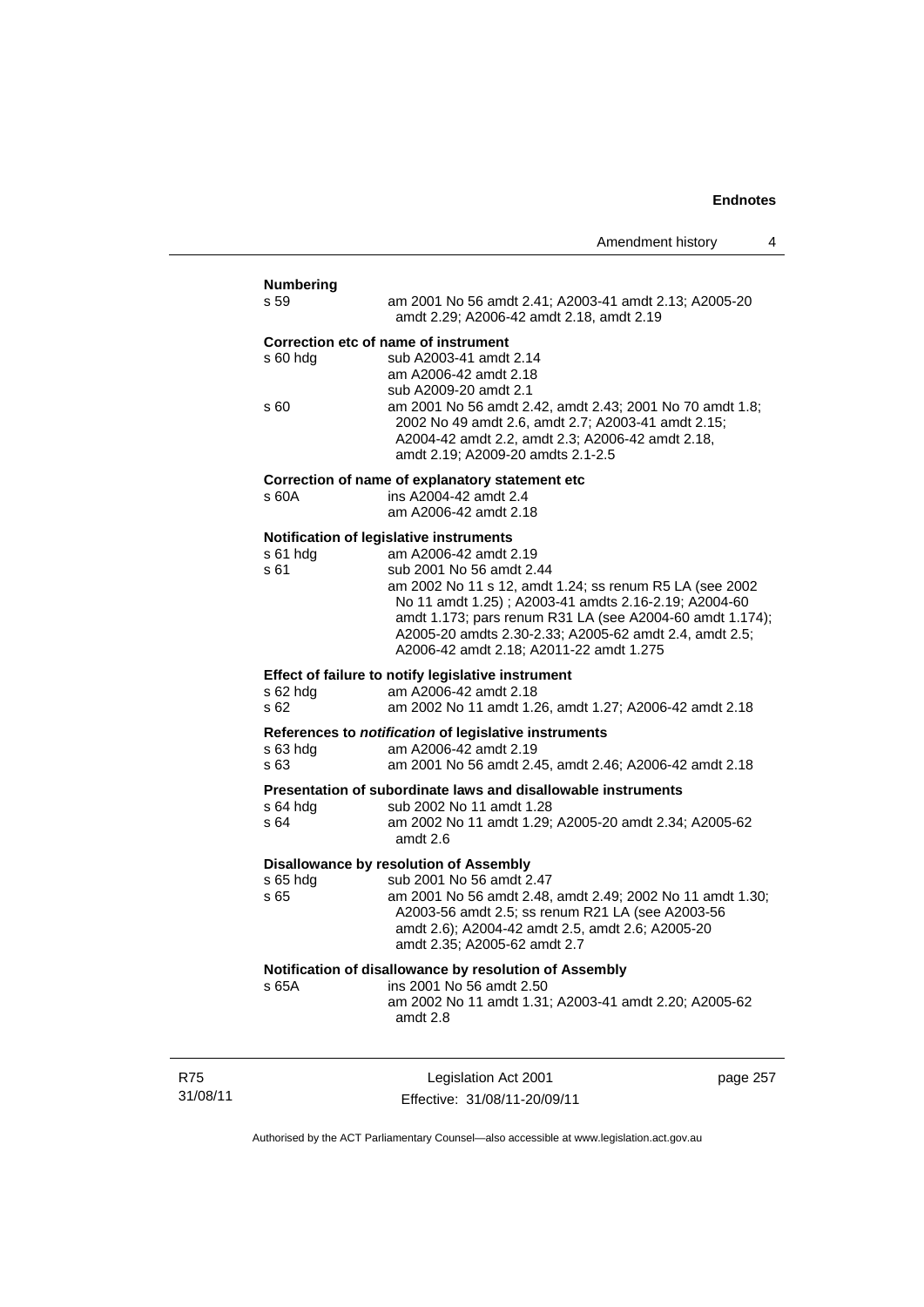| 4        | Amendment history                                                                             |                                                                                                                                                                                                                                                            |            |
|----------|-----------------------------------------------------------------------------------------------|------------------------------------------------------------------------------------------------------------------------------------------------------------------------------------------------------------------------------------------------------------|------------|
|          | <b>Revival of affected laws</b><br>s 66<br>am 2002 No 11 amdt 1.32                            |                                                                                                                                                                                                                                                            |            |
|          | s 67                                                                                          | Making of instrument same in substance within 6 months after disallowance<br>am 2002 No 11 amdt 1.33; A2005-20 amdt 2.36; A2005-62<br>amdt 2.9                                                                                                             |            |
|          | s 68                                                                                          | Amendment by resolution of Assembly<br>am 2001 No 56 amdts 2.51-2.53; ss renum R1 LA (see 2001<br>No 56 amdt 2.54); 2002 No 11 amdt 1.34; A2004-42<br>amdt 2.7, amdt 2.8; A2005-20 amdt 2.37; A2005-62<br>amdt 2.10                                        |            |
|          | s 69                                                                                          | Notification of amendments made by resolution of Assembly<br>am 2001 No 56 amdt 2.55, amdt 2.56; 2002 No 11 amdt 1.35;<br>2002 No 49 amdt 2.8; A2005-62 amdt 2.11                                                                                          |            |
|          |                                                                                               | Making of amendment restoring effect of law within 6 months after                                                                                                                                                                                          |            |
|          | amendment<br>s 70                                                                             | am 2002 No 11 amdt 1.36; A2005-20 amdt 2.38; A2005-62<br>amdt 2.12                                                                                                                                                                                         |            |
|          | s 71                                                                                          | Effect of dissolution or expiry of Assembly on notice of motion<br>am 2002 No 11 amdt 1.37; A2005-20 amdt 2.39, amdt 2.40;<br>A2005-62 amdt 2.13                                                                                                           |            |
|          | Meaning of law-ch 8<br>s 72                                                                   | am A2004-42 amdt 2.9; A2005-20 amdt 2.41                                                                                                                                                                                                                   |            |
|          | s 73                                                                                          | General rules about commencement<br>am 2002 No 11 s 13, s 14, amdt 1.38, amdt 1.39; A2003-41<br>amdt 2.21; A2003-56 amdts 2.7-2.9; A2004-42 amdt 2.10;<br>A2005-20 amdt 2.42; A2006-42 amdt 2.18                                                           |            |
|          | Time of commencement<br>s 74                                                                  | sub 2002 No 11 s 15                                                                                                                                                                                                                                        |            |
|          | s 75 hdg<br>s 75                                                                              | Commencement of naming and commencement provisions<br>sub A2004-42 amdt 2.11<br>am 2002 No 11 s 16; 2002 No 49 amdt 2.9, amdt 2.10; A2003-<br>56 amdt 2.10, amdt 2.11; A2004-42 amdt 2.12; ss renum R27<br>LA (see A2004-42 amdt 2.13); A2006-42 amdt 2.18 |            |
|          | <b>Commencement of provisions identifying amended laws</b><br>ins A2006-42 amdt 2.5<br>s 75AA |                                                                                                                                                                                                                                                            |            |
|          | s 75A                                                                                         | Meaning of commences retrospectively<br>ins A2003-56 amdt 2.12<br>am A2006-42 amdt 2.18                                                                                                                                                                    |            |
|          | s 75B                                                                                         | Retrospective commencement requires clear indication<br>ins A2003-56 amdt 2.12                                                                                                                                                                             |            |
| page 258 |                                                                                               | Legislation Act 2001                                                                                                                                                                                                                                       | <b>R75</b> |

Effective: 31/08/11-20/09/11

R75 31/08/11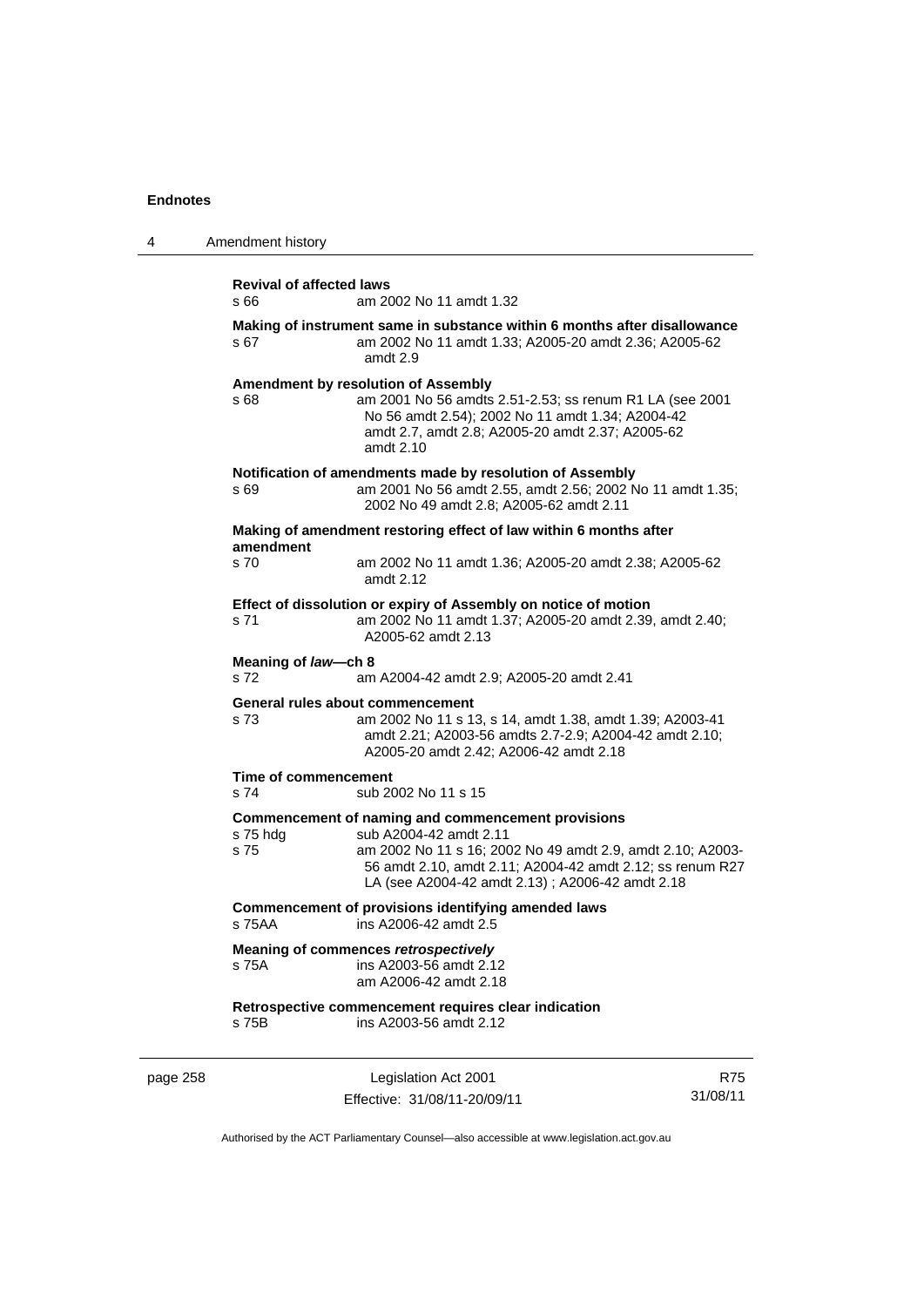|                                  | Amendment history                                                                                                                                                                                                                                                     |          | 4 |
|----------------------------------|-----------------------------------------------------------------------------------------------------------------------------------------------------------------------------------------------------------------------------------------------------------------------|----------|---|
|                                  | am A2004-42 amdt 2.14; ss renum R27 LA (see A2004-42<br>amdt 2.15)                                                                                                                                                                                                    |          |   |
| s 76                             | Non-prejudicial provision may commence retrospectively<br>am 2002 No 11 amdt 1.40; ss renum R5 LA (see 2002 No 11<br>amdt 1.41); A2003-56 amdt 2.13, amdt 2.14; A2005-20<br>amdt 2.46                                                                                 |          |   |
| s 77                             | <b>Commencement by commencement notice</b><br>am 2002 No 11 s 17, amdt 1.42; 2002 No 49 amdt 2.11;<br>A2004-42 amdts 2.16-2.18                                                                                                                                        |          |   |
| s 78                             | Separate commencement of amendments<br>sub 2002 No 11 amdt 1.43                                                                                                                                                                                                       |          |   |
| s 79                             | Automatic commencement of postponed law<br>am 2002 No 11 amdt 1.44; 2002 No 49 amdt 2.12; A2003-41<br>amdt 2.22; A2003-56 amdt 2.15, amdt 2.16; ss renum R21<br>LA (see A2003-56 amdt 2.17); A2004-42 amdt 2.19;<br>A2005-20 amdt 2.44, amdt 2.45                     |          |   |
| s 79A                            | Commencement of amendment of uncommenced law<br>ins A2003-41 amdt 2.23                                                                                                                                                                                                |          |   |
| s 80                             | References to commencement of law<br>am 2002 No 49 amdt 2.13                                                                                                                                                                                                          |          |   |
| s 81                             | Exercise of powers between notification and commencement<br>am 2002 No 11 amdts 1.45-1.47; A2004-42 amdt 2.20,<br>amdt 2.21; ss renum R27 LA (see A2004-42 amdt 2.22);<br>A2005-5 s 25; ss renum R32 LA (see A2005-5 s 26);<br>A2005-20 amdt 2.46; A2006-42 amdt 2.18 |          |   |
| Definitions-ch 9                 |                                                                                                                                                                                                                                                                       |          |   |
| s 82                             | def law sub A2004-42 amdt 2.23; A2005-20 amdt 2.47<br>def repeal sub 2002 No 49 amdt 2.14<br>am A2004-42 amdt 2.24                                                                                                                                                    |          |   |
| s 83                             | Consequences of amendment of statutory instrument by Act<br>am 2002 No 11 amdt 1.48, amdt 1.49                                                                                                                                                                        |          |   |
| s 84                             | Saving of operation of repealed and amended laws<br>am 2002 No 11 amdt 1.50; ss renum R5 LA (see 2002 No 11<br>amdt 1.51); A2005-20 amdt 2.48                                                                                                                         |          |   |
| s 84A                            | Creation of offences and changes in penalties<br>ins 2001 No 56 amdt 2.57<br>am 2002 No 11 amdt 1.52; A2004-42 amdt 2.25; ss renum<br>R27 LA (see A2004-42 amdt 2.26); A2005-20 amdt 2.49                                                                             |          |   |
| When repeal takes effect<br>s 85 | sub 2002 No 11 s 18                                                                                                                                                                                                                                                   |          |   |
|                                  | Legislation Act 2001                                                                                                                                                                                                                                                  | page 259 |   |

Authorised by the ACT Parliamentary Counsel—also accessible at www.legislation.act.gov.au

Effective: 31/08/11-20/09/11

R75 31/08/11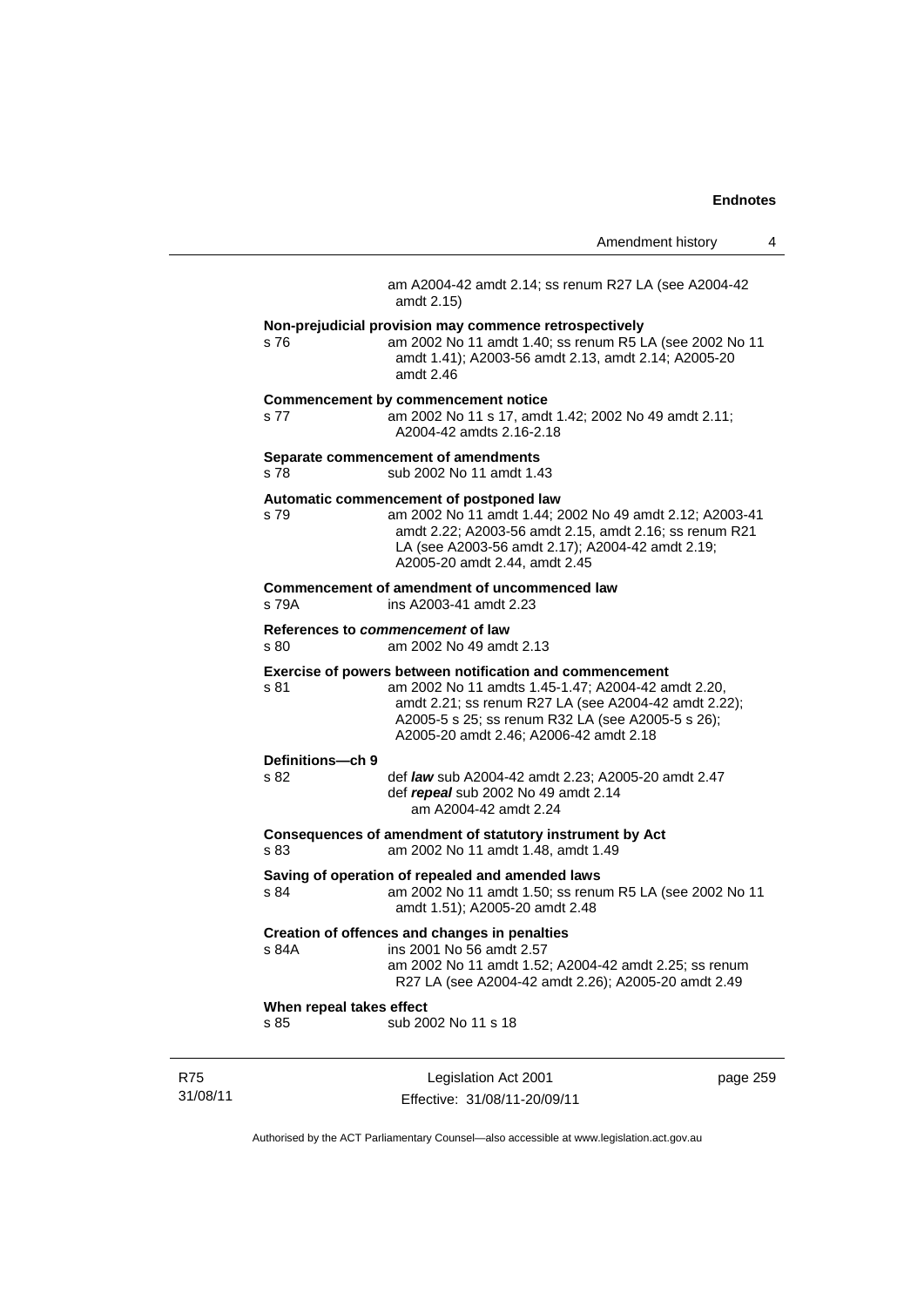| 4 | Amendment history                                                                                                                                                                                                                                                                                                                                                                                                                                                                      |
|---|----------------------------------------------------------------------------------------------------------------------------------------------------------------------------------------------------------------------------------------------------------------------------------------------------------------------------------------------------------------------------------------------------------------------------------------------------------------------------------------|
|   | Repealed and amended laws not revived on repeal of repealing and<br>amending laws                                                                                                                                                                                                                                                                                                                                                                                                      |
|   | s 86<br>am 2002 No 11 amdt 1.53; ss renum R5 LA (see 2002 No 11<br>amdt 1.54)                                                                                                                                                                                                                                                                                                                                                                                                          |
|   | Commencement not undone if repealed<br>am 2002 No 11 amdt 1.55<br>s 87                                                                                                                                                                                                                                                                                                                                                                                                                 |
|   | Repeal does not end effect of transitional laws etc<br>s 88 hdg<br>sub 2002 No 49 amdt 2.15<br>s 88<br>am 2002 No 11 amdt 1.56; A2003-56 amdt 2.18; A2005-20<br>amdt 2.50, amdt 2.51; ss renum R34 LA (see A2005-20<br>amdt 2.52); A2006-42 amdt 2.6, amdt 2.7                                                                                                                                                                                                                         |
|   | Automatic repeal of certain laws and provisions<br>s 89<br>am 2002 No 11 amdts 1.57-1.59; ss renum R5 LA (see 2002<br>No 11 amdt 1.60); 2002 No 30 amdt 2.3; 2002 No 49<br>amdts 2.16-2.18, 2.20-2.23; ss renum R13 LA (see 2002<br>No 49 amdt 2.19); A2003-56 amdts 2.19-2.23; ss renum R21<br>LA (see A2003-56 amdt 2.24); A2004-42 amdt 2.27,<br>amdt 2.28, amdts 2.30-2.32; ss renum R27 LA (see<br>A2004-42 amdt 2.29); A2005-20 amdts 2.53-2.56; A2006-42<br>amdt 2.8, amdt 2.18 |
|   | Insertion of provisions by amending law<br>s 91<br>am 2001 No 56 amdt 2.58; 2002 No 11 amdts 1.61-1.63;<br>ss renum R5 LA (see 2002 No 11 amdt 1.64) ; A2003-41<br>amdt 2.24; A2004-42 amdt 2.33, amdt 2.34; A2005-20<br>amdt 2.57; A2009-20 amdt 2.6                                                                                                                                                                                                                                  |
|   | Amendment to be made whenever possible<br>s 92<br>am 2002 No 11 amdts 1.65-1.68; A2005-20 amdt 2.58                                                                                                                                                                                                                                                                                                                                                                                    |
|   | Provisions included in another provision for amendment purposes<br>s 93<br>am 2001 No 56 amdt 2.59, amdt 2.60; 2002 No 11 amdt 1.69;<br>A2004-42 amdt 2.35, amdt 2.36; A2005-20 amdt 2.59                                                                                                                                                                                                                                                                                              |
|   | Continuance of appointments etc made under amended provisions<br>am 2002 No 11 amdt 1.70; ss renum R5 LA (see 2002 No 11<br>s 94<br>amdt 1.71); 2002 No 49 amdt 2.24; A2003-41 amdt 2.25                                                                                                                                                                                                                                                                                               |
|   | <b>Status of modifications</b><br>am 2002 No 11 amdt 1.72, amdt 1.73<br>s 95                                                                                                                                                                                                                                                                                                                                                                                                           |
|   | <b>Relocated provisions</b><br>am 2002 No 11 amdt 1.74; A2005-20 amdt 2.60<br>s 96                                                                                                                                                                                                                                                                                                                                                                                                     |
|   | <b>Referring to laws</b><br>ch 10 hdg<br>sub A2005-20 amdt 2.61                                                                                                                                                                                                                                                                                                                                                                                                                        |
|   | Definitions-ch 10<br>sub 2001 No 56 amdt 2.61<br>s 97 hdg                                                                                                                                                                                                                                                                                                                                                                                                                              |
|   |                                                                                                                                                                                                                                                                                                                                                                                                                                                                                        |

page 260 Legislation Act 2001 Effective: 31/08/11-20/09/11

R75 31/08/11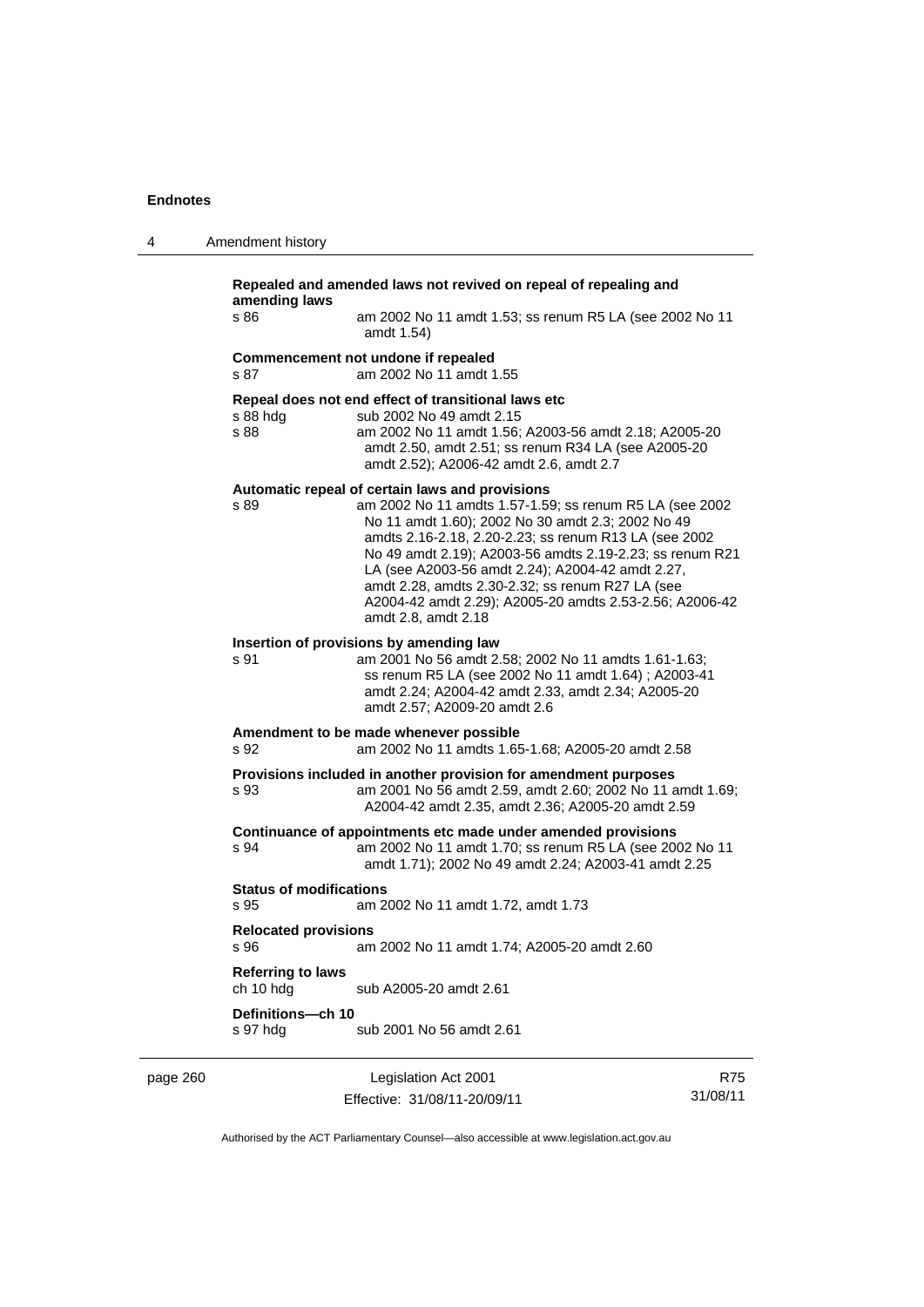| s 97                                             |                                                                                                                                                                                                              |
|--------------------------------------------------|--------------------------------------------------------------------------------------------------------------------------------------------------------------------------------------------------------------|
|                                                  | am 2001 No 56 amdt 2.62<br>sub A2005-20 amdt 2.61<br>def ACT law ins A2005-20 amdt 2.61<br>def <i>law</i> ins A2005-20 amdt 2.61<br>def law of another jurisdiction ins A2005-20 amdt 2.61                   |
| s 98                                             | References to ACT law include law containing reference<br>am 2002 No 11 amdt 1.75<br>sub A2005-20 amdt 2.61                                                                                                  |
| s 99                                             | References in ACT statutory instruments to the Act<br>am A2003-56 amdt 2.25<br>sub A2005-20 amdt 2.61                                                                                                        |
| <b>Referring to particular ACT laws</b><br>s 100 | am A2003-56 amdt 2.26<br>sub A2005-20 amdt 2.61                                                                                                                                                              |
| s 101                                            | Referring to particular laws of other jurisdictions etc<br>am 2002 No 49 amdt 2.25<br>sub A2005-20 amdt 2.61                                                                                                 |
| s 101A                                           | Reference to provisions of law or instrument is inclusive<br>ins 2001 No 56 amdt 2.63<br>om A2005-20 amdt 2.61                                                                                               |
| References to paragraphs etc<br>s 101B           | ins 2001 No 56 amdt 2.63<br>om A2005-20 amdt 2.61                                                                                                                                                            |
| s 102                                            | References to laws include references to laws as in force from time to time<br>am 2002 No 11 amdt 1.76, amdt 1.77; A2003-56 amdt 2.27;<br>ss renum R21 LA (see A2003-56 amdt 2.28)<br>sub A2005-20 amdt 2.61 |
| References to repealed laws<br>s 103             | sub A2005-20 amdt 2.61                                                                                                                                                                                       |
| $s$ 104                                          | References to laws include references to instruments under laws<br>am 2001 No 56 amdt 2.64<br>sub A2005-20 amdt 2.61                                                                                         |
| Referring to provisions of laws<br>s 105         | am 2002 No 11 amdt 1.78, amdt 1.79<br>sub A2005-20 amdt 2.61                                                                                                                                                 |
| s 106                                            | References to provisions of laws are inclusive<br>am 2002 No 30 amdt 2.4<br>sub A2005-20 amdt 2.61                                                                                                           |
|                                                  | References to paragraphs etc of laws                                                                                                                                                                         |

R75 31/08/11

Legislation Act 2001 Effective: 31/08/11-20/09/11 page 261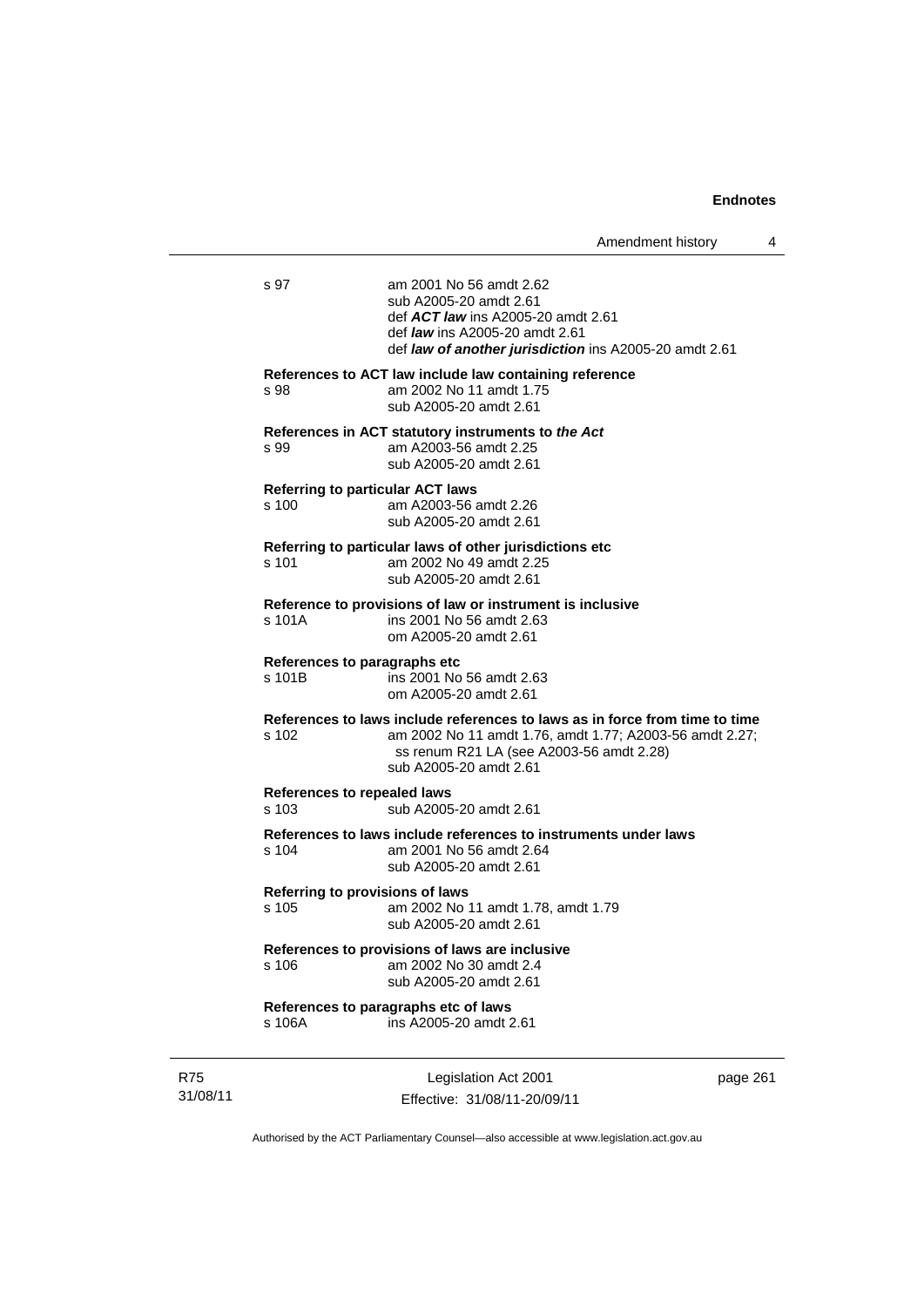| 4 | Amendment history                          |                                                                                                                                                        |
|---|--------------------------------------------|--------------------------------------------------------------------------------------------------------------------------------------------------------|
|   | Meaning of law—ch 11<br>s 107 hdg<br>s 107 | sub A2004-42 amdt 2.37<br>def law am A2003-41 amdt 2.26; A2005-20 amdt 2.62<br>def republication ins A2004-42 amdt 2.38                                |
|   | <b>Republication in register</b><br>s 108  | am 2001 No 56 amdt 2.65                                                                                                                                |
|   | s 109                                      | Republications may be published with other information<br>am A2003-41 amdt 2.27                                                                        |
|   | Incorporation of amendments<br>s 111       | am A2005-20 amdt 2.63, amdt 2.64                                                                                                                       |
|   | s 114                                      | Authorisation for parliamentary counsel<br>am 2001 No 70 amdt 1.8                                                                                      |
|   | Ambit of editorial amendments<br>s 116     | am A2003-56 amdt 2.29; A2005-20 amdts 2.65-2.68,<br>amdt 2.146                                                                                         |
|   | s 119                                      | Delegation by parliamentary counsel<br>renum as s 260                                                                                                  |
|   | ch 12 hda                                  | Scope of Acts and statutory instruments<br>orig ch 12 hdg renum as ch 19 hdg and then ch 20 hdg<br>ins 2001 No 56 amdt 2.68                            |
|   | s 120                                      | Act to be interpreted not to exceed legislative powers of Assembly<br>orig s 120 renum as s 261<br>ins 2001 No 56 amdt 2.68<br>am 2002 No 11 amdt 1.80 |
|   | <b>Binding effect of Acts</b><br>s 121     | orig s 121 renum as s 262 and then s 302<br>ins 2002 No 11 s 19<br>am A2006-38 amdt 1.8                                                                |
|   | <b>Application to Territory</b><br>s 122   | orig s 122 renum as s 263<br>ins 2001 No 56 amdt 2.68<br>am 2002 No 11 amdt 1.81                                                                       |
|   | Application of s 47 (2) and (3)<br>s 122A  | renum as s 264 and then s 304                                                                                                                          |
|   | Application of s 61 and s 62<br>s 123      | renum as s 265 and then s 305                                                                                                                          |
|   | Application of s 69<br>s 124               | renum as s 266                                                                                                                                         |

page 262 Legislation Act 2001 Effective: 31/08/11-20/09/11

R75 31/08/11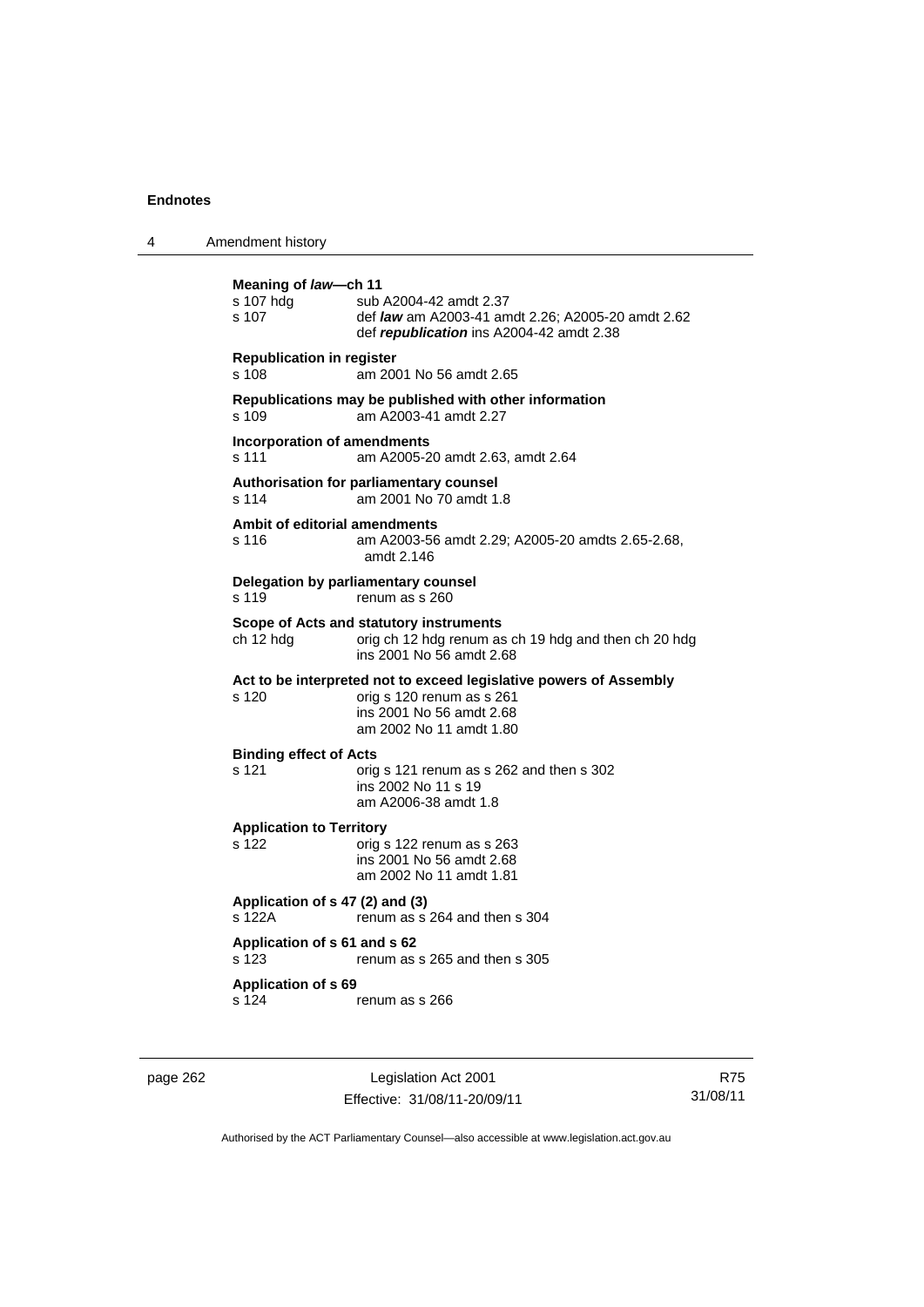|          | ch 13 hda                                                                            | <b>Structure of Acts and statutory instruments</b><br>orig ch 13 hdg renum as ch 20 hdg and then ch 21 hdg                                                                                                   |          |
|----------|--------------------------------------------------------------------------------------|--------------------------------------------------------------------------------------------------------------------------------------------------------------------------------------------------------------|----------|
|          |                                                                                      | ins 2001 No 56 amdt 2.68                                                                                                                                                                                     |          |
|          | General<br>pt 13.1 hdg                                                               | ins 2001 No 56 amdt 2.68                                                                                                                                                                                     |          |
|          | Meaning of law-ch 13                                                                 |                                                                                                                                                                                                              |          |
|          | s 125                                                                                | orig s 125 renum as s 267 and then s 306<br>ins 2001 No 56 amdt 2.68<br>am A2005-20 amdt 2.69                                                                                                                |          |
|          |                                                                                      | Material that is part of Act or statutory instrument                                                                                                                                                         |          |
|          | s 126                                                                                | orig s 126 renum as s 268 and then s 307<br>ins 2001 No 56 amdt 2.68<br>am 2002 No 11 amdt 1.82; 2002 No 30 amdt 2.5; A2003-56<br>amdt 2.30; ss renum R21 LA (see A2003-56 amdt 2.31);<br>A2005-20 amdt 2.70 |          |
|          |                                                                                      |                                                                                                                                                                                                              |          |
|          | s 127                                                                                | Material that is not part of Act or statutory instrument<br>orig s 127 renum as s 269 and then s 308<br>ins 2001 No 56 amdt 2.68<br>am 2002 No 11 amdt 1.83; A2005-20 amdt 2.71                              |          |
|          |                                                                                      |                                                                                                                                                                                                              |          |
|          | s 128                                                                                | Status of certain instruments as notifiable instruments<br>renum as s 270 and then s 309                                                                                                                     |          |
|          | Compliance with authorisation or requirement to do something by notice in<br>gazette |                                                                                                                                                                                                              |          |
|          | s 129                                                                                | renum as s 271 and then s 310                                                                                                                                                                                |          |
|          | <b>Particular kinds of provisions</b><br>pt 13.2 hdg                                 | ins 2001 No 56 amdt 2.68                                                                                                                                                                                     |          |
|          | What is a definition?                                                                |                                                                                                                                                                                                              |          |
|          | s 130                                                                                | orig s 130 renum as s 272 and then s 313<br>ins 2001 No 56 amdt 2.68<br>am A2003-56 amdts 2.32-2.34                                                                                                          |          |
|          | <b>Signpost definitions</b>                                                          |                                                                                                                                                                                                              |          |
|          | $s$ 131                                                                              | ins 2001 No 56 amdt 2.68<br>am 2002 No 49 amdt 2.26, amdt 2.27; A2003-56 amdt 2.35,<br>amdt 2.36; ss renum R21 LA (see A2003-56 amdt 2.37);<br>A2009-20 amdt 2.7; A2009-28 amdt 2.20                         |          |
|          | <b>Examples</b>                                                                      |                                                                                                                                                                                                              |          |
|          | s 132                                                                                | ins 2001 No 56 amdt 2.68<br>am 2002 No 11 amdt 1.84                                                                                                                                                          |          |
|          | <b>Penalty units</b>                                                                 |                                                                                                                                                                                                              |          |
|          | s 133                                                                                | ins 2001 No 56 amdt 2.68<br>am 2002 No 11 amdt 1.85; A2009-35 s 4; ss renum R67 LA                                                                                                                           |          |
| R75      |                                                                                      | Legislation Act 2001                                                                                                                                                                                         | page 263 |
| 31/08/11 |                                                                                      | Effective: 31/08/11-20/09/11                                                                                                                                                                                 |          |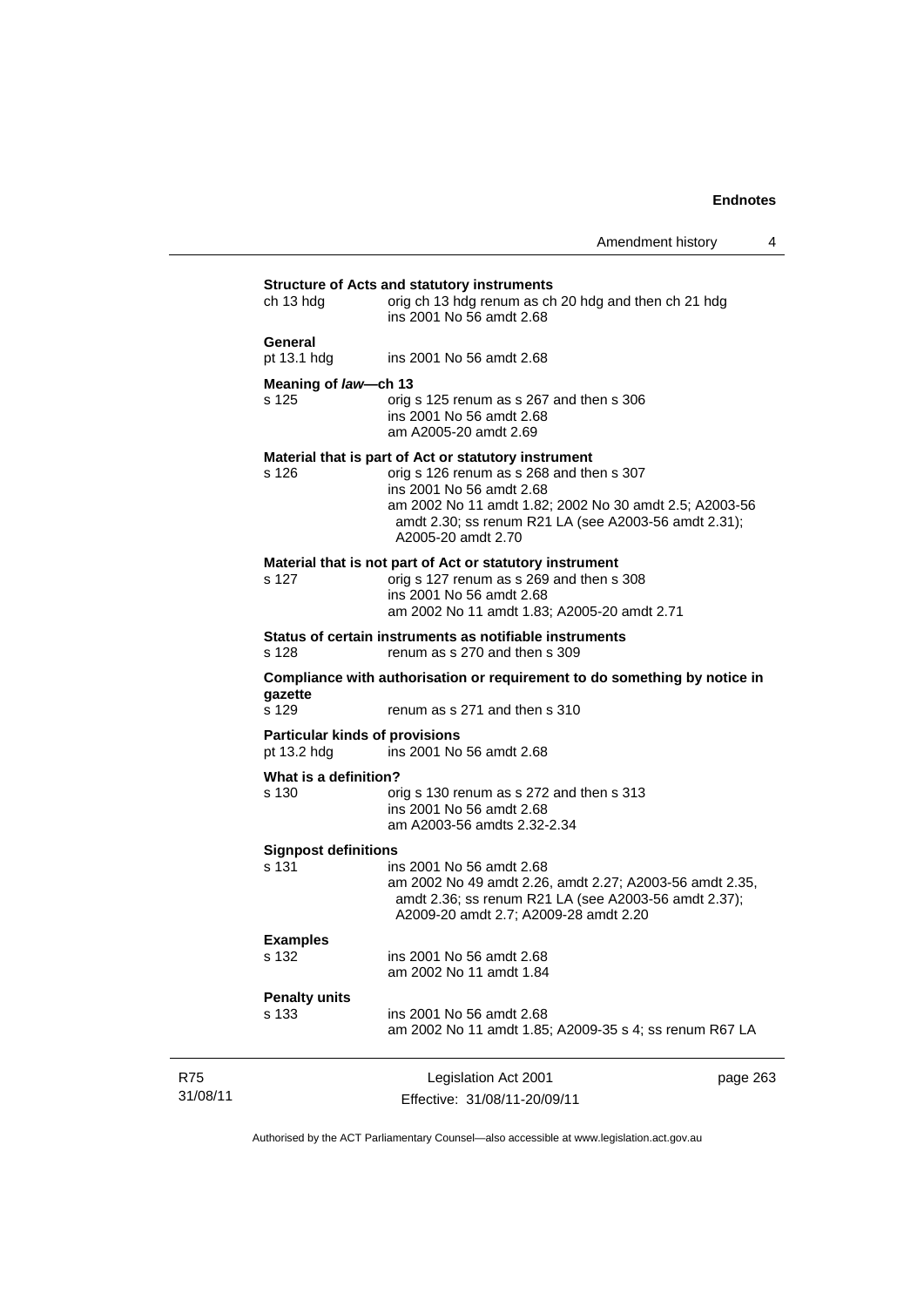4 Amendment history page 264 Legislation Act 2001 R75 **Penalties at end of sections and subsections**  ins 2001 No 56 amdt 2.68 am 2002 No 11 amdt 1.86; 2002 No 49 amdt 2.28; A2005-20 amdt 2.72; amdt 2.73 **Penalties not at end of sections and subsections**  s 135 ins 2001 No 56 amdt 2.68 am 2002 No 11 amdt 1.87; 2002 No 49 amdt 2.29; A2005-20 amdt 2.74, amdt 2.75 **Interpretation of Acts and statutory instruments**  ch 14 hdg ins 2002 No 11 s 20 sub A2003-18 s 4 **Purpose and scope**  pt 14.1 hdg ins A2003-18 s 4 **Meaning of** *Act***—ch 14**  s 136 **ins 2001 No 56 amdt 2.68**  om 2002 No 11 amdt 1.88 ins A2003-18 s 4 **Purpose and scope—ch 14**  s 137 ins 2002 No 11 s 20 sub A2003-18 s 4 **Key principles of interpretation**  pt 14.2 hdg ins A2003-18 s 4 **Meaning of** *working out the meaning of an Act***—pt 14.2**  s 138 reloc from IA 2002 No 11 amdt 2.63 sub A2003-18 s 4 **Interpretation best achieving Act's purpose**  reloc from IA 2002 No 11 amdt 2.63 pars renum R5 LA am 2002 No 49 amdt 2.30 sub A2003-18 s 4 am A2004-5 amdt 2.7 **Legislative context**  s 140 ins A2003-18 s 4 am A2006-23 amdt 1.211 **Non-legislative context generally**  s 141 ins A2003-18 s 4 am A2003-41 amdt 2.28 **Non-legislative context—material that may be considered**  s 142 ins A2003-18 s 4 am A2003-41 amdt 2.29; table renum R22 LA; A2005-20 amdt 2.76

Effective: 31/08/11-20/09/11 31/08/11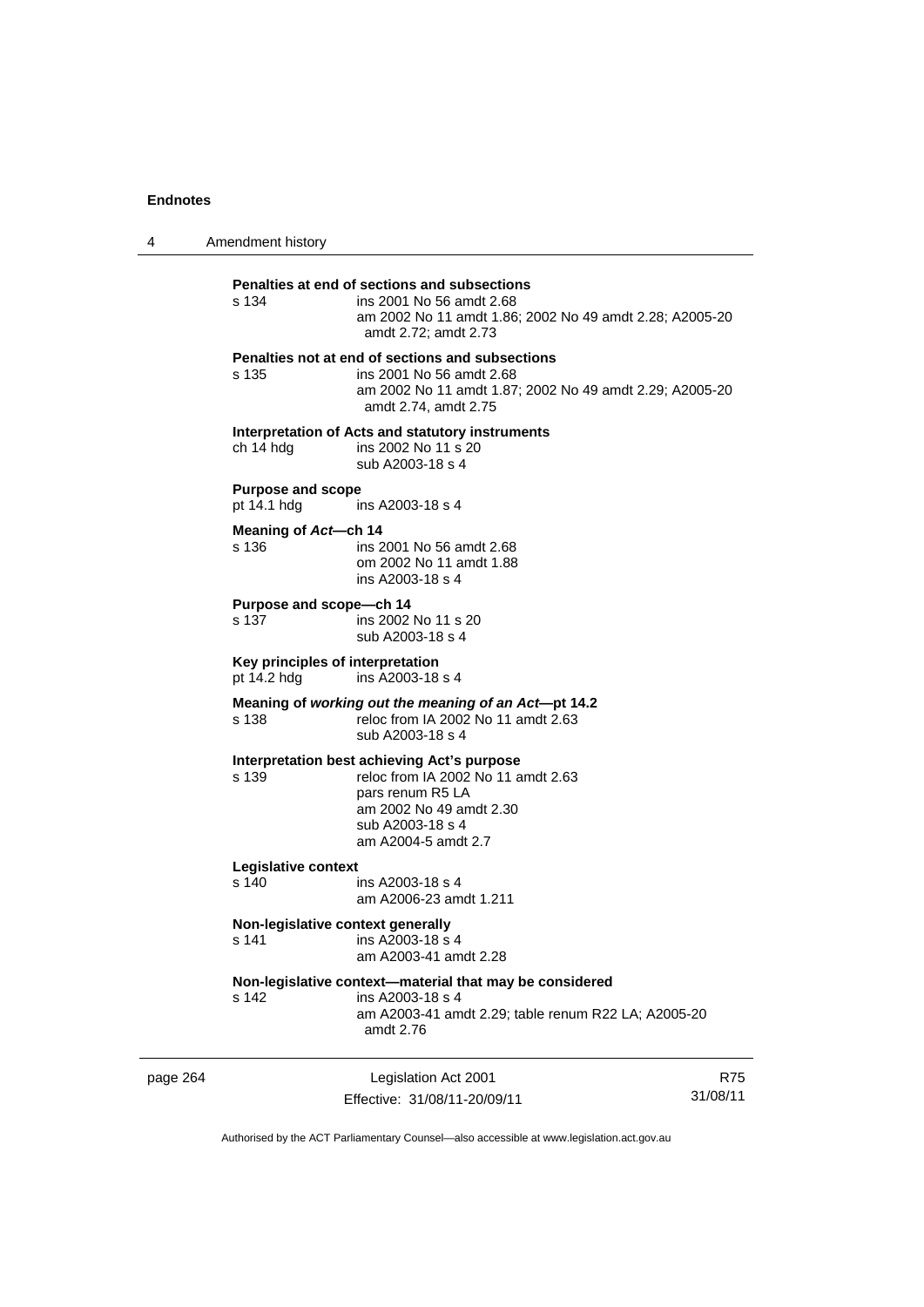| s 143                                                | Law stating material for consideration in working out meaning<br>ins A2003-18 s 4                                                                                                                                                       |
|------------------------------------------------------|-----------------------------------------------------------------------------------------------------------------------------------------------------------------------------------------------------------------------------------------|
| Aids to interpretation<br>ch 15 hdg                  | ins 2001 No 56 amdt 2.68<br>ch 15 hdg note om 2002 No 11 amdt 1.89                                                                                                                                                                      |
| General<br>pt 15.1 hdg                               | ins 2001 No 56 amdt 2.68                                                                                                                                                                                                                |
| Meaning of commonly-used terms<br>s 144 hdg<br>s 144 | sub A2003-56 amdt 2.38<br>ins 2001 No 56 amdt 2.68                                                                                                                                                                                      |
| Gender and number<br>s 145                           | ins 2001 No 56 amdt 2.68<br>am 2002 No 11 amdt 1.90                                                                                                                                                                                     |
| Meaning of may and must<br>s 146                     | ins 2001 No 56 amdt 2.68<br>am 2002 No 11 amdt 1.91, amdt 1.92; 2002 No 30 amdt 2.6;<br>A2003-56 amdt 2.39; A2005-20 amdt 2.77                                                                                                          |
| s 147                                                | Changes of drafting practice not to affect meaning<br>ins 2001 No 56 amdt 2.68<br>am 2002 No 11 amdt 1.93                                                                                                                               |
| s 148                                                | Terms used in instruments have same meanings as in authorising laws<br>ins 2001 No 56 amdt 2.68<br>am 2002 No 11 amdt 1.94; A2003-56 amdt 2.40                                                                                          |
| Age in years<br>s 149                                | ins 2001 No 56 amdt 2.68<br>am 2002 No 11 amdt 1.95                                                                                                                                                                                     |
| <b>Measurement of distance</b><br>s 150              | ins 2001 No 56 amdt 2.68<br>am 2002 No 11 amdt 1.96                                                                                                                                                                                     |
| s 151                                                | Working out periods of time generally<br>ins 2002 No 11 s 21<br>am 2002 No 49 amdt 2.31; A2003-56 amdt 2.41<br>sub A2005-62 amdt 2.14<br>am A2006-42 amdt 2.9, amdt 2.10; ss renum R47 LA<br>(10)-(12) exp 11 January 2007 (s 151 (12)) |
| s 151A                                               | Periods of time ending on non-working days<br>ins A2005-62 amdt 2.14<br>am A2006-42 amdt 2.11<br>(5)-(7) exp 11 January 2007 (s 151A (7))                                                                                               |
|                                                      |                                                                                                                                                                                                                                         |

R75 31/08/11

Legislation Act 2001 Effective: 31/08/11-20/09/11 page 265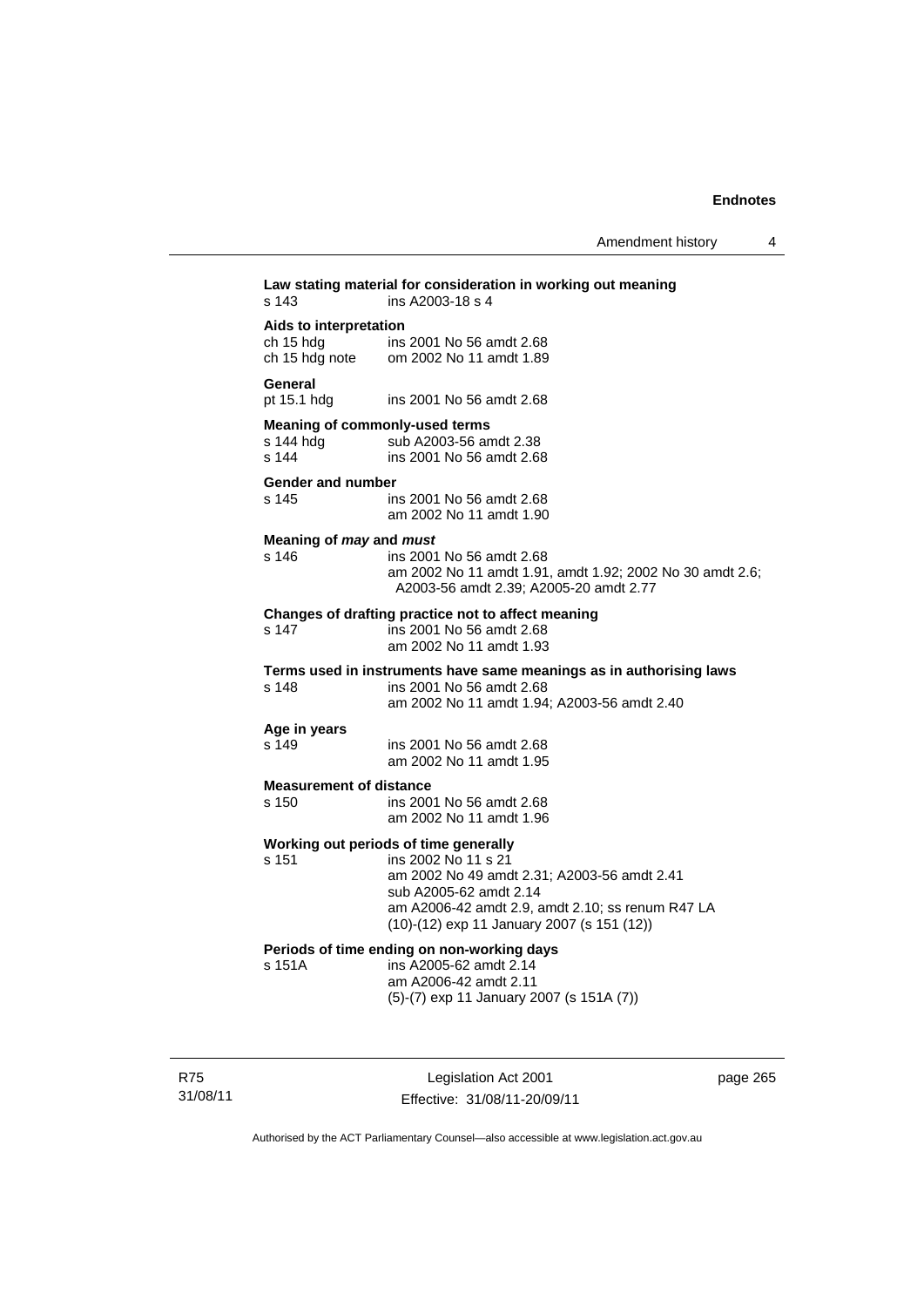| 4 | Amendment history                                                                                                                                      |
|---|--------------------------------------------------------------------------------------------------------------------------------------------------------|
|   | Doing things for which no time is fixed<br>s 151B<br>ins A2005-62 amdt 2.14                                                                            |
|   | Power to extend time<br>s 151C<br>ins A2005-62 amdt 2.14                                                                                               |
|   | <b>Continuing effect of obligations</b><br>s 152<br>ins 2002 No 11 s 21<br>sub 2002 No 49 amdt 2.32                                                    |
|   | <b>Definitions</b><br>pt 15.2 hdg<br>ins 2001 No 56 amdt 2.68                                                                                          |
|   | Definitions apply subject to contrary intention<br>s 155<br>ins 2001 No 56 amdt 2.68<br>am 2002 No 11 amdt 1.97, amdt 1.98                             |
|   | Application of definitions in dictionaries and sections<br>s 156<br>ins 2001 No 56 amdt 2.68<br>am A2003-56 amdt 2.42; A2005-20 amdts 2.78-2.80        |
|   | Defined terms—other parts of speech and grammatical forms<br>ins 2001 No 56 amdt 2.68<br>s 157<br>sub 2002 No 11 amdt 1.99<br>am A2003-56 amdt 2.43    |
|   | References to various entities and things<br>ins 2001 No 56 amdt 2.68<br>pt 15.3 hdg                                                                   |
|   | References to people generally<br>ins 2001 No 56 amdt 2.68<br>s 160<br>am 2002 No 11 amdt 1.100, amdt 1.101; A2009-20 amdt 2.8                         |
|   | <b>Corporations liable to offences</b><br>s 161<br>ins 2001 No 56 amdt 2.68<br>am 2002 No 11 amdt 1.102; 2002 No 51 amdt 1.23; 2002<br>No 49 amdt 2.33 |
|   | References to a Minister or the Minister<br>s 162<br>ins 2001 No 56 amdt 2.68                                                                          |
|   | References to a director-general or the director-general<br>s 163<br>ins 2001 No 56 amdt 2.68<br>am A2005-44 amdt 1.5<br>sub A2011-22 amdt 1.276       |
|   | <b>References to Australian Standards etc.</b><br>ins 2001 No 56 amdt 2.68<br>s 164<br>sub A2003-56 amdt 2.44                                          |
|   | References to Assembly committees that no longer exist<br>ins 2001 No 56 amdt 2.68<br>s 165                                                            |
|   |                                                                                                                                                        |

page 266 Legislation Act 2001 Effective: 31/08/11-20/09/11

R75 31/08/11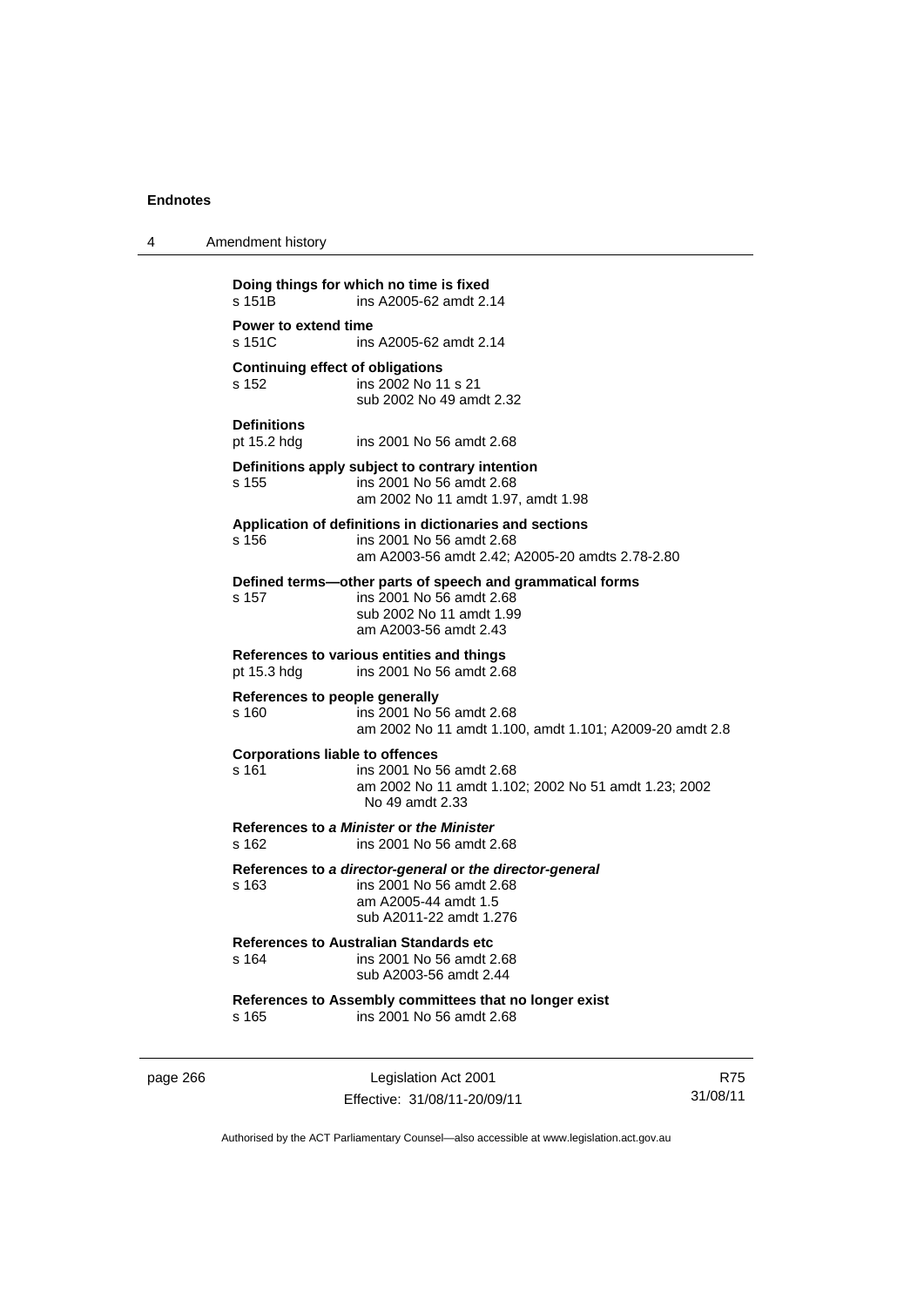| References to person with interest in land include personal<br>representative etc |                                                                                                                                                                                                                                  |          |  |
|-----------------------------------------------------------------------------------|----------------------------------------------------------------------------------------------------------------------------------------------------------------------------------------------------------------------------------|----------|--|
| s 168                                                                             | ins 2001 No 56 amdt 2.68<br>am 2002 No 11 amdt 1.103                                                                                                                                                                             |          |  |
| s 169                                                                             | References to domestic partner and domestic partnership<br>ins A2003-14 s 4<br>am A2006-22 amdt 1.72, amdt 1.73 (A2006-22 rep before<br>commenced by disallowance (see Cwlth Gaz 2006 No S93));<br>A2008-14 amdt 1.42, amdt 1.43 |          |  |
| References to transgender people<br>s 169A                                        | ins A2003-14 s 4                                                                                                                                                                                                                 |          |  |
| References to intersex people<br>s 169B                                           | ins A2003-14 s 4                                                                                                                                                                                                                 |          |  |
| pt 15.4 hdg                                                                       | Preservation of certain common law privileges<br>ins 2002 No 11 s 22                                                                                                                                                             |          |  |
| s 170                                                                             | Privileges against self-incrimination and exposure to civil penalty<br>ins 2002 No 11 s 22                                                                                                                                       |          |  |
| <b>Client legal privilege</b><br>s 171                                            | ins 2002 No 11 s 22                                                                                                                                                                                                              |          |  |
| ch 16 hdg                                                                         | Courts, tribunals and other decision-makers<br>ins 2001 No 56 amdt 2.68                                                                                                                                                          |          |  |
| Meaning of law-ch 16<br>s 175                                                     | ins 2001 No 56 amdt 2.68<br>am A2005-20 amdt 2.81                                                                                                                                                                                |          |  |
| Jurisdiction of courts and tribunals<br>s 176                                     | ins 2001 No 56 amdt 2.68<br>am 2002 No 11 amdt 1.104                                                                                                                                                                             |          |  |
| s 177                                                                             | Recovery of amounts owing under laws<br>ins 2001 No 56 amdt 2.68<br>am 2002 No 11 amdt 1.105<br>sub A2008-37 amdt 1.296                                                                                                          |          |  |
| s 178 hdg<br>s 178                                                                | Power to decide includes power to take evidence etc<br>am A2003-41 amdt 2.30<br>ins 2001 No 56 amdt 2.68<br>am 2002 No 11 amdt 1.106, amdt 1.107; A2003-41 amdt 2.31<br>sub A2005-53 amdt 1.92                                   |          |  |
| s 179                                                                             | Content of statements of reasons for decisions<br>ins 2001 No 56 amdt 2.68<br>am 2002 No 11 amdt 1.108; A2003-56 amdt 2.45                                                                                                       |          |  |
|                                                                                   | Legislation Act 2001<br>Effective: 31/08/11-20/09/11                                                                                                                                                                             | page 267 |  |

Authorised by the ACT Parliamentary Counsel—also accessible at www.legislation.act.gov.au

R75 31/08/11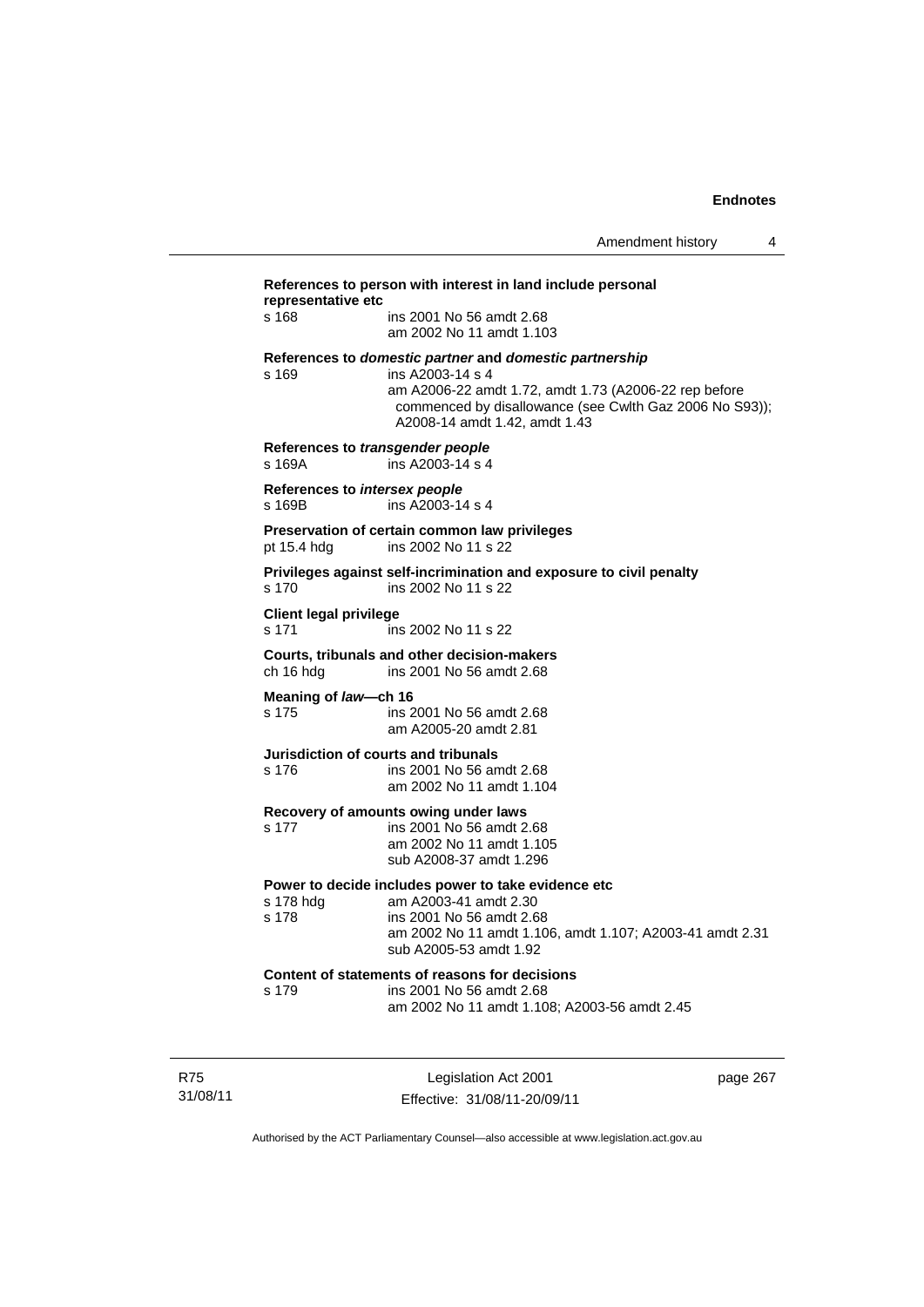| 4 | Amendment history                           |                                                                                                                                                                                              |
|---|---------------------------------------------|----------------------------------------------------------------------------------------------------------------------------------------------------------------------------------------------|
|   | $s$ 180                                     | Power to make decision includes power to reverse or change<br>ins 2001 No 56 amdt 2.68<br>am 2002 No 11 amdt 1.109                                                                           |
|   | <b>Entities and positions</b><br>ch 17 hdg  | ins 2001 No 56 amdt 2.68                                                                                                                                                                     |
|   | Meaning of law-ch 17<br>s 182               | (prev s 185) ins 2001 No 56 amdt 2.68<br>renum 2002 No 11 amdt 1.110<br>sub A2003-56 amdt 2.46<br>am A2005-20 amdt 2.81                                                                      |
|   | Change of name of entity<br>s 183           | (prev s 187) ins 2001 No 56 amdt 2.68<br>renum 2002 No 11 amdt 1.112<br>am A2003-56 amdt 2.47<br>sub A2005-20 amdt 2.83                                                                      |
|   | Change in constitution of entity<br>s 184   | (prev s 188) ins 2001 No 56 amdt 2.68<br>renum 2002 No 11 amdt 1.112                                                                                                                         |
|   | <b>References to entity</b><br>s 184A       | ins A2005-20 amdt 2.84                                                                                                                                                                       |
|   | References to occupant of position<br>s 185 | orig s 185 renum as s 182<br>(prev s 189) ins 2001 No 56 amdt 2.68<br>renum 2002 No 11 amdt 1.112<br>am A2003-56 amdt 2.48; A2005-20 amdt 2.85, amdt 2.86                                    |
|   | Change of name of position<br>s 186         | (orig s 186) ins 2001 No 56 amdt 2.68<br>om 2002 No 11 amdt 1.111<br>(prev s 190) ins 2001 No 56 amdt 2.68<br>renum 2002 No 11 amdt 1.112<br>am A2003-56 amdt 2.49<br>sub A2005-20 amdt 2.87 |
|   | Chair and deputy chair etc<br>s 187         | orig s 187 renum as s 183<br>(prev s 191) ins 2001 No 56 amdt 2.68<br>renum 2002 No 11 amdt 1.112<br>sub A2005-20 amdt 2.88                                                                  |
|   | <b>Offences</b><br>ch 18 hdg                | orig ch 18 hdg renum as ch 19 hdg<br>ins 2002 No 11 s 23                                                                                                                                     |
|   |                                             |                                                                                                                                                                                              |

page 268 Legislation Act 2001 Effective: 31/08/11-20/09/11

R75 31/08/11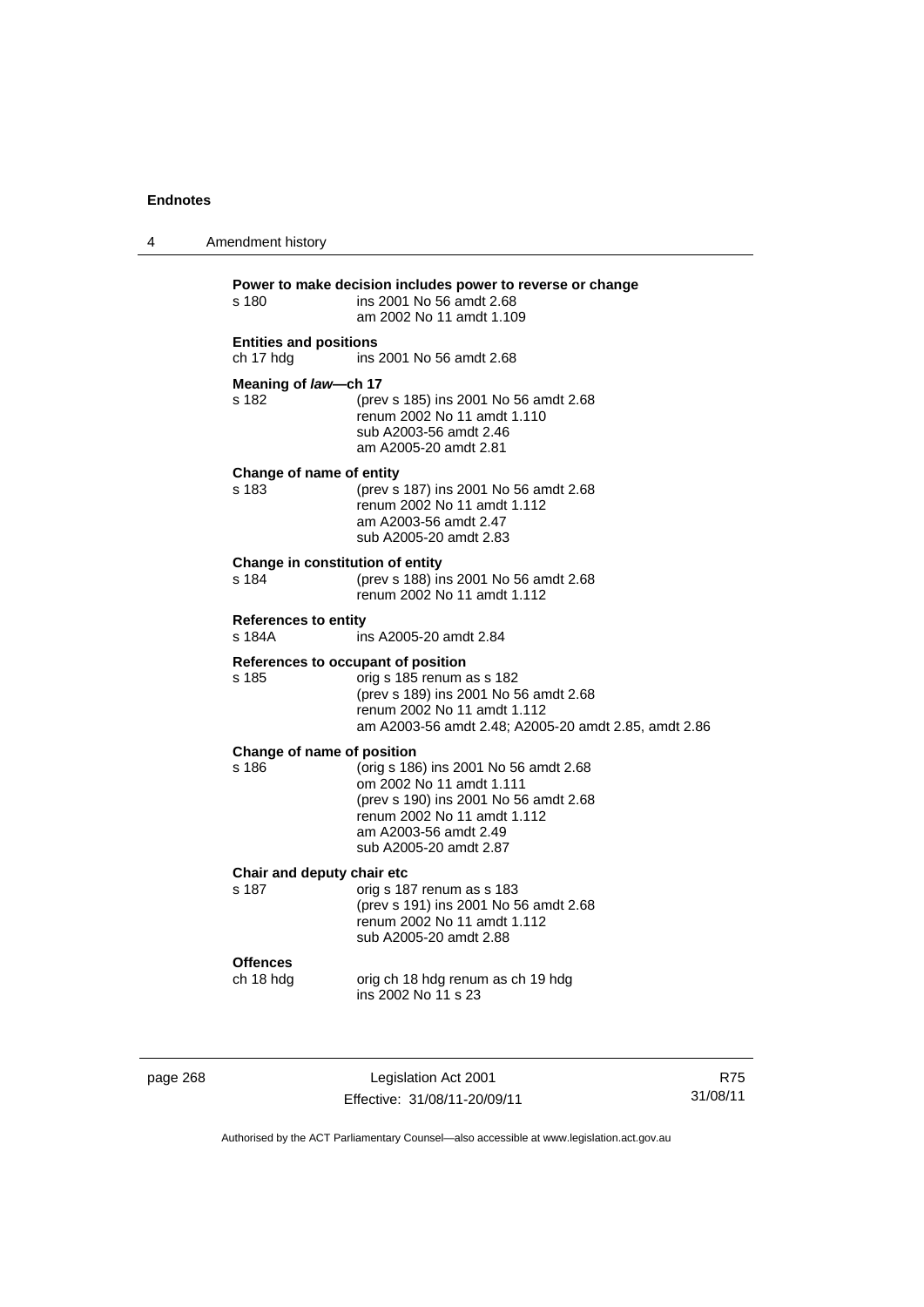Amendment history 4

# **Introductory**

renum as pt 19.1 hdg

**Functions** 

pt 18.2 hdg renum as pt 19.2 hdg

# **Appointments**

renum as pt 19.3 hdg

# **Appointments—other than acting appointments**

div 18.3.1 hdg renum as div 19.3.1.hdg

# **Acting appointments**

renum as div 19.3.2 hdg

**Delegations**  pt 18.4 hdg renum as pt 19.4 hdg

**Service of documents** 

pt 18.5 hdg renum as pt 19.5 hdg

## **Other matters**

pt 18.6 hdg renum as pt 19.7 hdg

#### **Meaning of** *ACT law***—ch 18**

#### s 188 orig s 188 renum as s 184 ins 2002 No 11 s 23 sub A2005-20 amdt 2.89

# **Reference to offence includes reference to related ancillary offences**

orig s 189 renum as s 185 ins 2002 No 11 s 23 am 2002 No 51 amdt 1.24, amdt 1.25; A2005-20 amdt 2.90, amdt 2.91; A2005-53 amdt 1.93

#### **Indictable and summary offences**

s 190 orig s 190 renum as s 186 ins 2002 No 11 s 23 am A2003-56 amdt 2.50; ss renum R21 LA (see A2003-56 amdt 2.51); A2005-20 amdt 2.92; A2008-44 amdt 1.62

#### **Offences against 2 or more laws**

s 191 orig s 191 renum as s 187 ins 2002 No 11 s 23 am A2005-20 amdts 2.93-2.96

# **When must prosecutions begin?**<br>s 192 **ins 2002** No 11

ins 2002 No 11 s 23 am 2002 No 51 amdt 1.26; A2004-32 s 90; A2005-5 s 27; A2005-20 amdt 2.97; A2005-53 amdt 1.94; A2005-62 amdt 2.15, amdt 2.16; A2007-16 amdt 2.1, amdt 2.2

R75 31/08/11

Legislation Act 2001 Effective: 31/08/11-20/09/11 page 269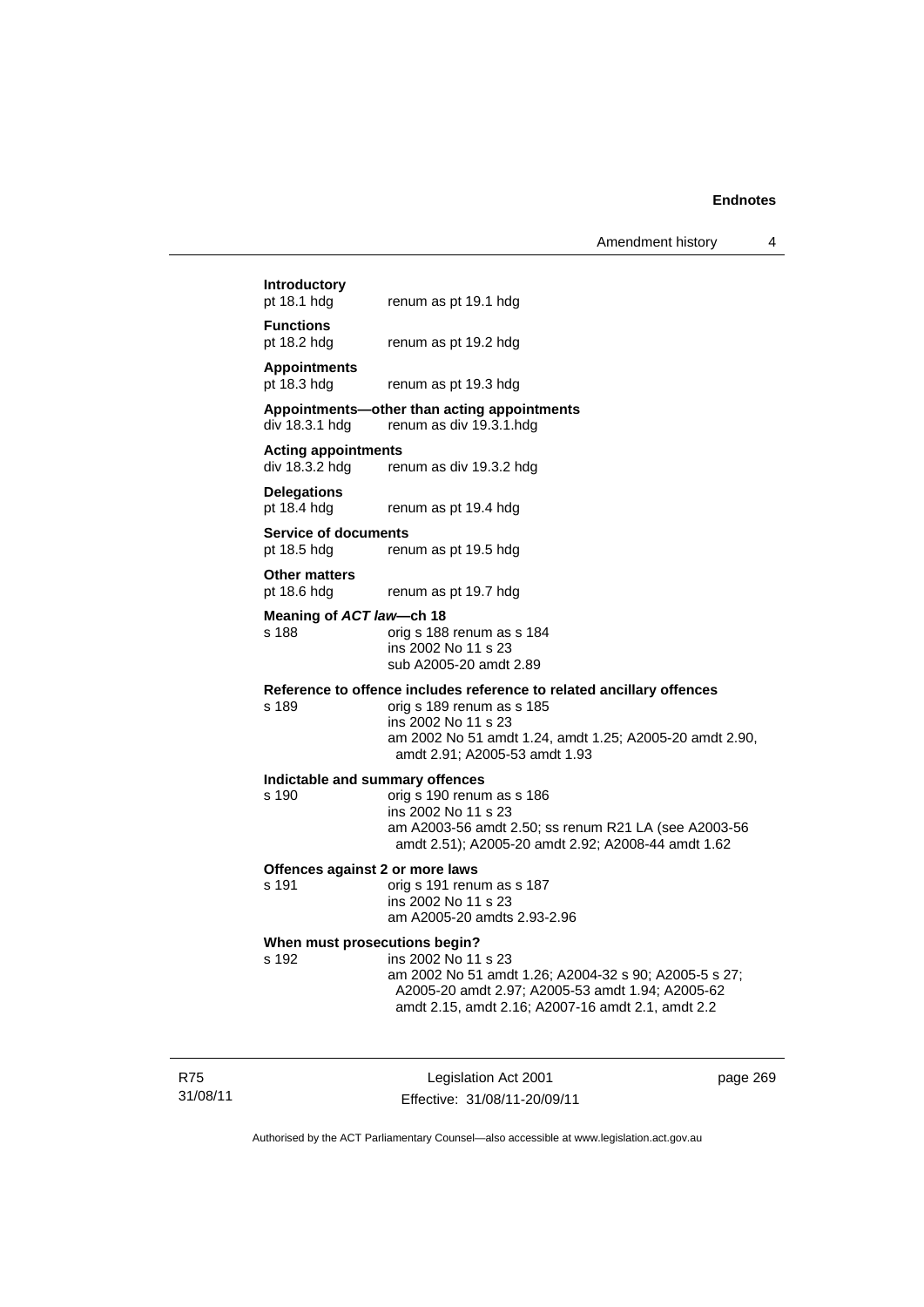| 4 | Amendment history                      |                                                                                                                                                                                             |
|---|----------------------------------------|---------------------------------------------------------------------------------------------------------------------------------------------------------------------------------------------|
|   | <b>Continuing offences</b><br>s 193    | ins 2002 No 11 s 23<br>am A2005-20 amdt 2.98                                                                                                                                                |
|   | ch 19 hdg                              | Administrative and machinery provisions<br>(prev ch 12 hdg) renum as ch 19 hdg and then ch 20 hdg<br>(prev ch 18 hdg) ins 2001 No 56 amdt 2.68<br>renum as ch 19 hdg 2002 No 11 s 24        |
|   | <b>Introductory</b><br>pt 19.1 hdg     | (prev pt 18.1 hdg) ins 2001 No 56 amdt 2.68<br>renum 2002 No 11 s 24                                                                                                                        |
|   | Meaning of law-ch 19<br>s 195          | ins 2001 No 56 amdt 2.68<br>am A2005-20 amdt 2.99                                                                                                                                           |
|   | <b>Functions</b><br>pt 19.2 hdg        | (prev pt 18.2 hdg) ins 2001 No 56 amdt 2.68<br>renum 2002 No 11 s 24                                                                                                                        |
|   | s 196                                  | Provision giving function gives power to exercise function<br>ins 2001 No 56 amdt 2.68                                                                                                      |
|   | s 197                                  | Statutory functions may be exercised from time to time<br>ins 2001 No 56 amdt 2.68<br>am 2002 No 11 amdt 1.113, amdt 1.114; A2005-20<br>amdt 2.100                                          |
|   | <b>Functions of bodies</b><br>s 199    | ins 2001 No 56 amdt 2.68<br>am 2002 No 11 amdt 1.115, amdt 1.116; ss renum R5 LA<br>(see 2002 No 11 amdt 1.117); A2003-41 amdt 2.32,<br>amdt 2.33; ss renum R20 LA (see A2003-41 amdt 2.34) |
|   | s 200                                  | <b>Functions of occupants of positions</b><br>ins 2001 No 56 amdt 2.68                                                                                                                      |
|   | <b>Appointments</b><br>pt 19.3 hdg     | (prev pt 18.3 hdg) ins 2001 No 56 amdt 2.68<br>renum 2002 No 11 s 24                                                                                                                        |
|   | Appointments-general<br>div 19.3.1 hdg | (prev div 18.3.1 hdg) ins 2001 No 56 amdt 2.68<br>renum 2002 No 11 s 24<br>sub A2003-56 amdt 2.52                                                                                           |
|   | div 19.3.1 note                        | ins 2002 No 11 amdt 1.118                                                                                                                                                                   |
|   | Application-div 19.3.1<br>s 205        | ins 2001 No 56 amdt 2.68<br>am 2002 No 11 amdt 1.119, amdt 1.120                                                                                                                            |
|   |                                        |                                                                                                                                                                                             |

page 270 Legislation Act 2001 Effective: 31/08/11-20/09/11

R75 31/08/11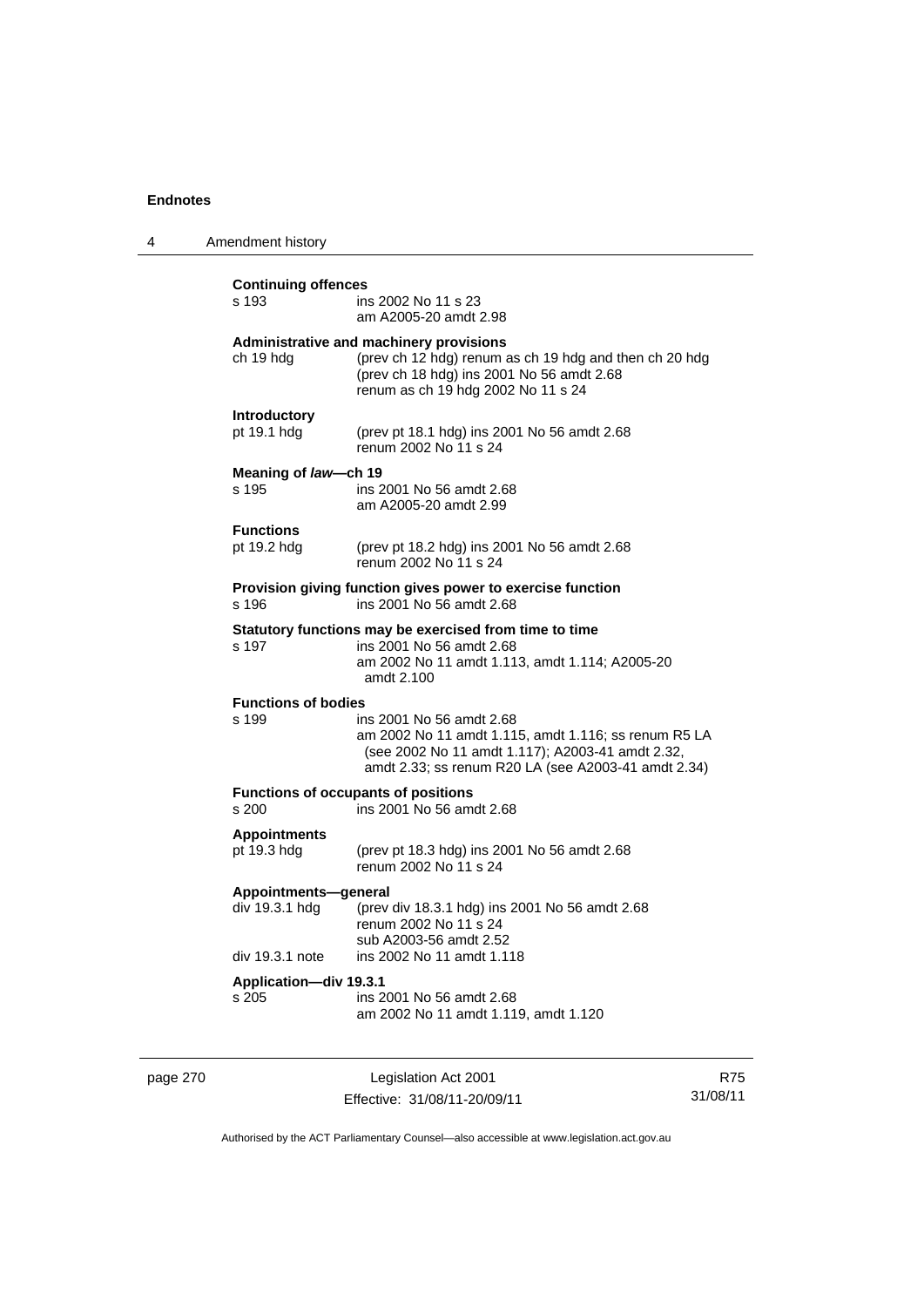page 271

|                        | Appointments must be in writing etc<br>s 206<br>sub 2002 No 11 s 25        | ins 2001 No 56 amdt 2.68                                                                   |
|------------------------|----------------------------------------------------------------------------|--------------------------------------------------------------------------------------------|
|                        | Appointment may be by name or position<br>s 207                            | ins 2001 No 56 amdt 2.68                                                                   |
|                        | Power of appointment includes power to suspend etc<br>s 208                | ins 2001 No 56 amdt 2.68<br>am A2005-20 amdt 2.101                                         |
|                        | s 209                                                                      | Power of appointment includes power to make acting appointment<br>ins 2001 No 56 amdt 2.68 |
|                        | <b>Resignation of appointment</b><br>s 210                                 | ins 2001 No 56 amdt 2.68                                                                   |
|                        | Appointment not affected by appointer changes<br>s 211                     | ins 2001 No 56 amdt 2.68                                                                   |
|                        | Appointment not affected by defect etc<br>s 212                            | ins 2001 No 56 amdt 2.68                                                                   |
|                        | <b>Acting appointments</b><br>div 19.3.2 hdg<br>renum 2002 No 11 s 24      | (prev div 18.3.2 hdg) ins 2001 No 56 amdt 2.68                                             |
|                        | Application-div 19.3.2<br>s 215                                            | ins 2001 No 56 amdt 2.68<br>am 2002 No 11 amdt 1.121, amdt 1.122                           |
|                        | Acting appointments must be in writing etc<br>s 216<br>sub 2002 No 11 s 26 | ins 2001 No 56 amdt 2.68                                                                   |
|                        | Acting appointment may be made by name or position<br>s 217                | ins 2001 No 56 amdt 2.68                                                                   |
|                        | s 218                                                                      | Instrument may provide when acting appointment has effect etc<br>ins 2001 No 56 amdt 2.68  |
|                        | Appointer may decide terms of acting appointment etc<br>s 219              | ins 2001 No 56 amdt 2.68<br>am 2002 No 11 amdt 1.123                                       |
|                        | s 220                                                                      | Appointee may exercise functions under acting appointment etc<br>ins 2001 No 56 amdt 2.68  |
|                        | How long does an acting appointment operate?<br>s 221                      | ins 2001 No 56 amdt 2.68<br>am 2002 No 11 amdt 1.124                                       |
|                        | <b>Resignation of acting appointment</b><br>s 222                          | ins 2001 No 56 amdt 2.68                                                                   |
| <b>R75</b><br>31/08/11 |                                                                            | Legislation Act 2001<br>Effective: 31/08/11-20/09/11                                       |

Authorised by the ACT Parliamentary Counsel—also accessible at www.legislation.act.gov.au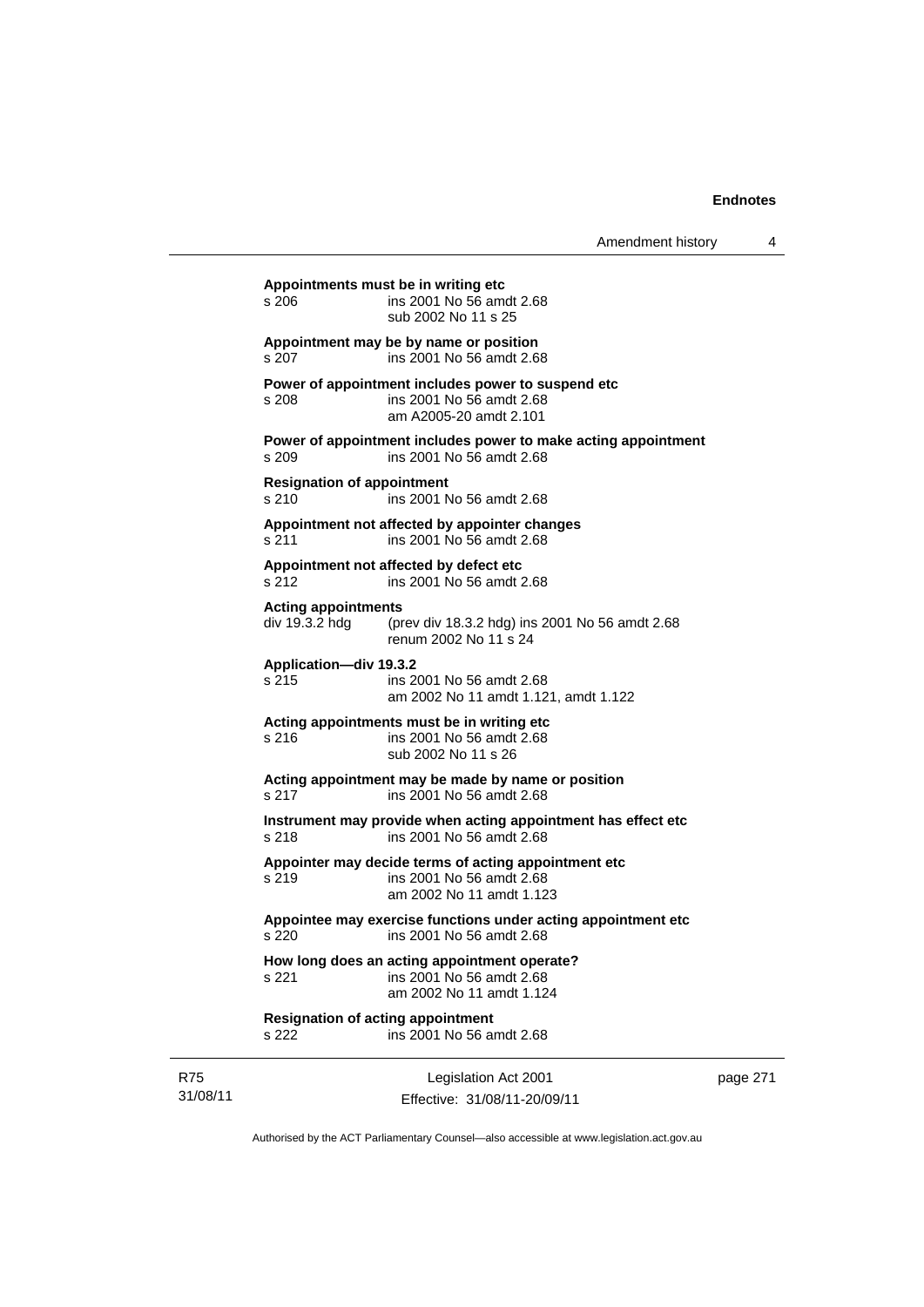| 4        | Amendment history                                      |                                                                                                                                                                                      |                 |
|----------|--------------------------------------------------------|--------------------------------------------------------------------------------------------------------------------------------------------------------------------------------------|-----------------|
|          | s 223                                                  | Effect of acting appointment on substantive appointment etc<br>ins 2001 No 56 amdt 2.68                                                                                              |                 |
|          | s 224                                                  | Acting appointment not affected by appointer changes<br>ins 2001 No 56 amdt 2.68                                                                                                     |                 |
|          | s 225                                                  | Acting appointment not affected by defect etc<br>ins 2001 No 56 amdt 2.68                                                                                                            |                 |
|          | <b>Standing acting arrangements</b><br>div 19.3.2A hdg | ins A2003-41 amdt 2.35                                                                                                                                                               |                 |
|          | Application-div 19.3.2A<br>s 225A                      | ins A2003-41 amdt 2.35                                                                                                                                                               |                 |
|          |                                                        | Person acting under standing acting arrangement may exercise functions                                                                                                               |                 |
|          | etc<br>s 225B hdg<br>s 225B                            | sub A2005-20 amdt 2.102<br>ins A2003-41 amdt 2.35                                                                                                                                    |                 |
|          | div 19.3.3 hdg                                         | Appointments-Assembly consultation<br>ins 2002 No 11 s 27                                                                                                                            |                 |
|          | s 226                                                  | Meaning of statutory position-div 19.3.3<br>ins 2002 No 11 s 27                                                                                                                      |                 |
|          | Application-div 19.3.3<br>s 227                        | ins 2002 No 11 s 27<br>am 2002 No 49 amdt 2.34; A2004-28 amdt 3.32<br>(3), (4) exp 22 December 2004 (s 227 (4) and see A2004-28,<br>s 211 (1) and NI2004-486)<br>am A2007-3 amdt 2.1 |                 |
|          | s 228                                                  | <b>Consultation with appropriate Assembly committee</b><br>ins 2002 No 11 s 27                                                                                                       |                 |
|          | s 229 hdg<br>s 229                                     | Appointment is disallowable instrument<br>sub 2002 No 49 amdt 2.35<br>ins 2002 No 11 s 27                                                                                            |                 |
|          | <b>Delegations</b><br>pt 19.4 hdg                      | (prev pt 18.4 hdg) ins 2001 No 56 amdt 2.68<br>renum 2002 No 11 s 24                                                                                                                 |                 |
|          | Application-pt 19.4 generally                          | s 230 ins 2001 No 56 amdt 2.68<br>am 2002 No 11 amdt 1.125; A2005-20 amdt 2.103,<br>amdt 2.104                                                                                       |                 |
|          | s 231                                                  | Application-pt 19.4 to subdelegations<br>ins 2001 No 56 amdt 2.68<br>am 2002 No 11 amdt 1.126; A2003-56 amdt 2.53, amdt 2.54                                                         |                 |
| page 272 |                                                        | Legislation Act 2001<br>Effective: 31/08/11-20/09/11                                                                                                                                 | R75<br>31/08/11 |

Authorised by the ACT Parliamentary Counsel—also accessible at www.legislation.act.gov.au

Effective: 31/08/11-20/09/11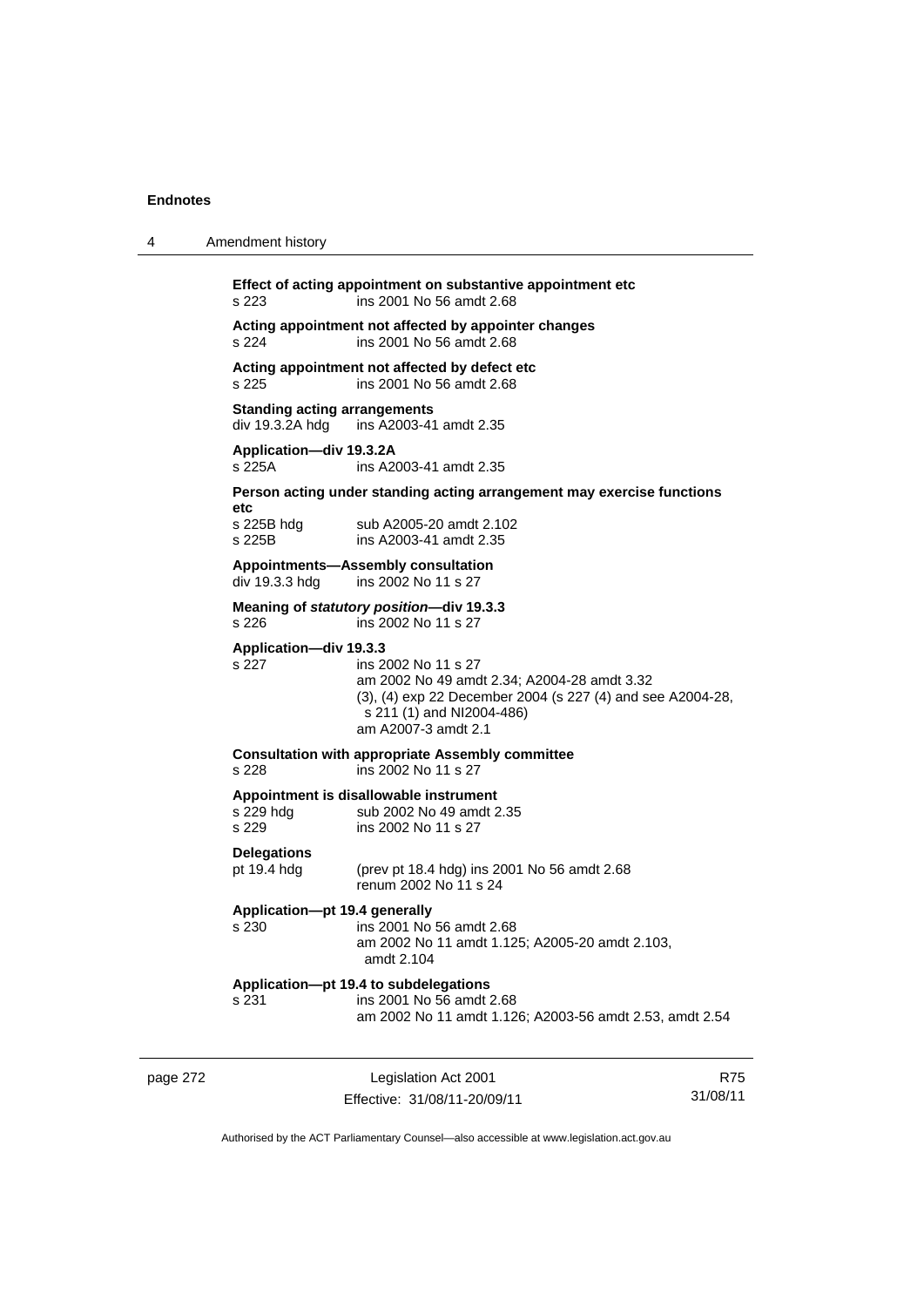| Delegation must be in writing etc<br>s 232 | ins 2001 No 56 amdt 2.68                                                                                                        |
|--------------------------------------------|---------------------------------------------------------------------------------------------------------------------------------|
| s 233                                      | Delegation may be made by name or position<br>ins 2001 No 56 amdt 2.68                                                          |
| s 234                                      | Instrument may provide when delegation has effect etc<br>ins 2001 No 56 amdt 2.68<br>am A2003-41 amdt 2.36                      |
| s 235                                      | Delegation may be made to 2 or more delegates<br>ins 2001 No 56 amdt 2.68                                                       |
| s 236                                      | Power to delegate may not be delegated<br>ins 2001 No 56 amdt 2.68<br>am 2002 No 11 amdt 1.127<br>sub A2003-56 amdt 2.55        |
| s 237                                      | Delegation may be amended or revoked<br>ins 2001 No 56 amdt 2.68<br>am A2005-20 amdt 2.105                                      |
| s 238                                      | Appointer responsible for delegated function<br>ins 2001 No 56 amdt 2.68                                                        |
| s 239                                      | <b>Exercise of delegation by delegate</b><br>ins 2001 No 56 amdt 2.68<br>am 2002 No 49 amdt 2.36, amdt 2.37; A2003-56 amdt 2.56 |
| s 240                                      | Appointer may exercise delegated function<br>ins 2001 No 56 amdt 2.68                                                           |
| s 241                                      | Delegation not affected by appointer changes<br>ins 2001 No 56 amdt 2.68                                                        |
| s 242                                      | Delegation not affected by defect etc<br>ins 2001 No 56 amdt 2.68                                                               |
| <b>Service of documents</b><br>pt 19.5 hdg | (prev pt 18.5 hdg) ins 2001 No 56 amdt 2.68<br>renum 2002 No 11 s 24                                                            |
| <b>Application-pt 19.5</b><br>s 245        | ins 2001 No 56 amdt 2.68                                                                                                        |
| Definitions-pt 19.5<br>s <sub>246</sub>    | ins 2001 No 56 amdt 2.68<br>def executive officer am A2011-22 amdt 1.277<br>def <i>home address</i> am 2002 No 30 amdt 2.7      |
| s 247                                      | Service of documents on individuals<br>ins 2001 No 56 amdt 2.68<br>am 2002 No 49 amdt 2.38, amdt 2.39                           |

R75 31/08/11

Legislation Act 2001 Effective: 31/08/11-20/09/11 page 273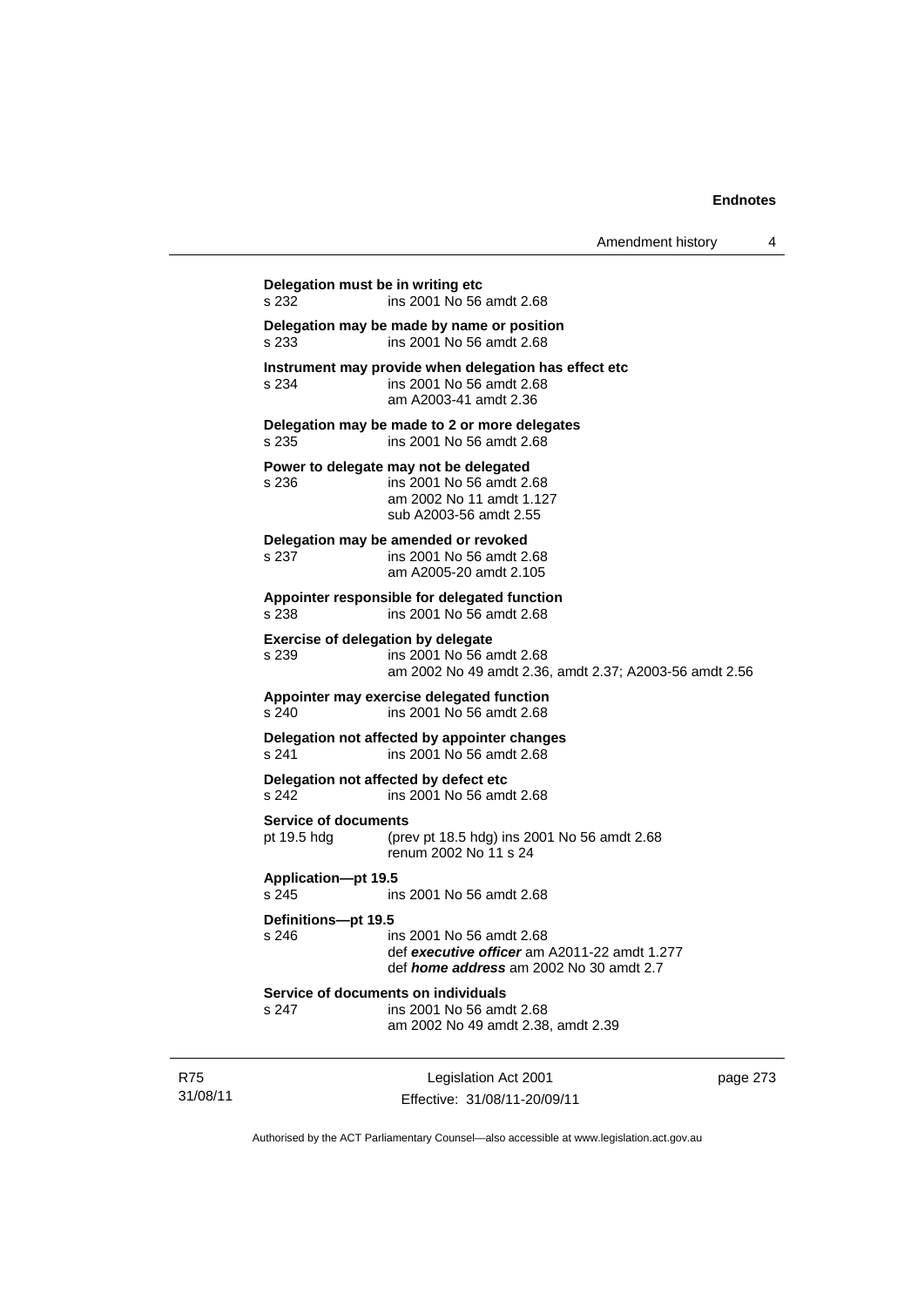page 274

4 Amendment history

| s 248                                   | Service of documents on corporations<br>ins 2001 No 56 amdt 2.68<br>am 2002 No 49 amdt 2.40, amdt 2.41                                                                           |                        |
|-----------------------------------------|----------------------------------------------------------------------------------------------------------------------------------------------------------------------------------|------------------------|
| s 249                                   | Service of documents on agencies<br>ins 2001 No 56 amdt 2.68                                                                                                                     |                        |
| s 250 hdg<br>s 250                      | When document taken to be served<br>sub A2005-20 amdt 2.106<br>ins 2001 No 56 amdt 2.68<br>am 2002 No 11 amdt 1.128                                                              |                        |
| Other laws not affected etc<br>s 251    | ins 2001 No 56 amdt 2.68<br>am 2002 No 11 amdt 1.129                                                                                                                             |                        |
| s 252                                   | Powers of courts and tribunals not affected<br>ins 2001 No 56 amdt 2.68                                                                                                          |                        |
| pt 19.6 hdg                             | <b>Functions of Executive and Ministers</b><br>ins 2002 No 11 s 29                                                                                                               |                        |
| s 253                                   | <b>Exercise of functions of Executive</b><br>ins 2002 No 11 s 29<br>am A2003-41 amdt 2.37; A2005-62 amdt 2.17                                                                    |                        |
| s 254                                   | Administration of matters not allocated<br>ins 2002 No 11 s 29                                                                                                                   |                        |
| <b>Delegation by Minister</b><br>s 254A | ins 2002 No 11 s 29                                                                                                                                                              |                        |
| <b>Other matters</b><br>pt 19.7 hdg     | (prev pt 18.6 hdg) ins 2001 No 56 amdt 2.68<br>sub 2002 No 11 s 28                                                                                                               |                        |
| <b>Forms</b><br>s 255                   | ins 2001 No 56 amdt 2.68<br>am 2002 No 11 amdt 1.130, amdt 1.131; 2002 No 49<br>amdt 2.42; A2003-41 amdt 2.38; A2005-20 amdt 2.107,<br>amdt 2.108; A2006-42 amdt 2.12, amdt 2.19 |                        |
| $s$ 256                                 | Production of records kept in computers etc<br>ins 2001 No 56 amdt 2.68<br>am A2005-20 amdt 2.109                                                                                |                        |
| s 260                                   | Delegation by parliamentary counsel<br>(prev s 119) renum 2001 No 56 amdt 2.67<br>om 2002 No 11 amdt 1.132                                                                       |                        |
| s 261                                   | <b>References to Administration Act 1989 etc</b><br>(prev s 120) renum 2001 No 56 amdt 2.67<br>om 2002 No 11 amdt 1.132                                                          |                        |
|                                         | Legislation Act 2001<br>Effective: 31/08/11-20/09/11                                                                                                                             | <b>R75</b><br>31/08/11 |

Authorised by the ACT Parliamentary Counsel—also accessible at www.legislation.act.gov.au

R75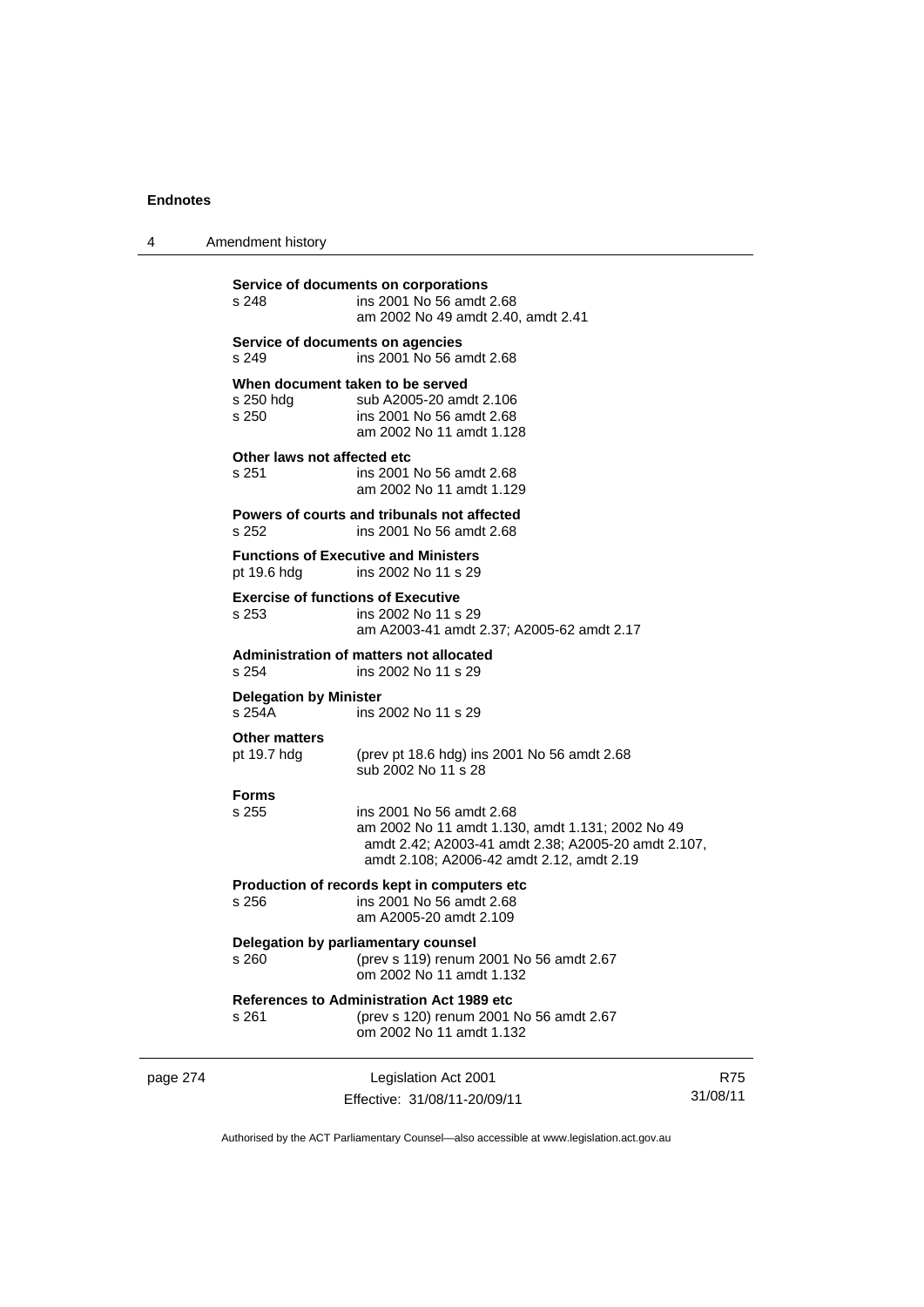| <b>Regulation-making power</b><br>s 262          | (prev s 121) renum as s 262 and then s 302                                                                                                               |
|--------------------------------------------------|----------------------------------------------------------------------------------------------------------------------------------------------------------|
| <b>Application of s 28</b><br>s 263              | (prev s 122) renum 2001 No 56 amdt 2.67<br>exp 12 March 2002 (s 263 (2))                                                                                 |
| Application of s 47 (2) to (6)<br>s 264          | (prev s 122A) renum as s 264 and then s 304                                                                                                              |
| Application of s 61 and s 62<br>s 265            | (prev s $123$ ) renum as s $265$ and then s $305$                                                                                                        |
| <b>Application of s 69</b><br>s 266              | (prev s 124) renum 2001 No 56 amdt 2.67<br>exp 12 March 2002 (s 266 (2))                                                                                 |
| <b>Transitional regulations</b><br>s 267         | (prev s $125$ ) renum as s $267$ and then s $306$                                                                                                        |
| Modification of ch 20's operation<br>s 268       | (prev s 126) renum as s 268 and then s 307                                                                                                               |
| s 269                                            | Status of certain instruments as disallowable instruments<br>(prev s 127) renum as s 269 and then s 308                                                  |
| s 270                                            | Status of certain instruments as notifiable instruments<br>(prev s 128) renum as s 270 and then s 309                                                    |
| qazette                                          | Compliance with authorisation or requirement to do something by notice in                                                                                |
| s 271                                            | (prev s 129) renum as s 271 and then s 310                                                                                                               |
| s 271B                                           | Commencement of Acts that refer to notification or notice in the gazette<br>renum as s 311                                                               |
| in the gazette                                   | Commencement of registrable instruments that refer to notification or notice                                                                             |
| s 271C                                           | renum as s 312                                                                                                                                           |
| s 272                                            | Status of republications under Legislation (Republication) Act 1996<br>(prev s 130) renum as s 272 and then s 313                                        |
| s 273                                            | <b>Transitional provisions about penalties</b><br>renum as s 314                                                                                         |
| <b>Status of certain determinations</b><br>s 274 | renum as s 315                                                                                                                                           |
| <b>Miscellaneous</b><br>ch 20 hdg                | (prev ch 13 hdg) renum as ch 20 hdg and then ch 21 hdg<br>(prev ch 12 hdg) renum as ch 19 hdg 2001 No 56 amdt 2.66<br>renum as ch 20 hdg 2002 No 11 s 24 |

R75 31/08/11

Legislation Act 2001 Effective: 31/08/11-20/09/11 page 275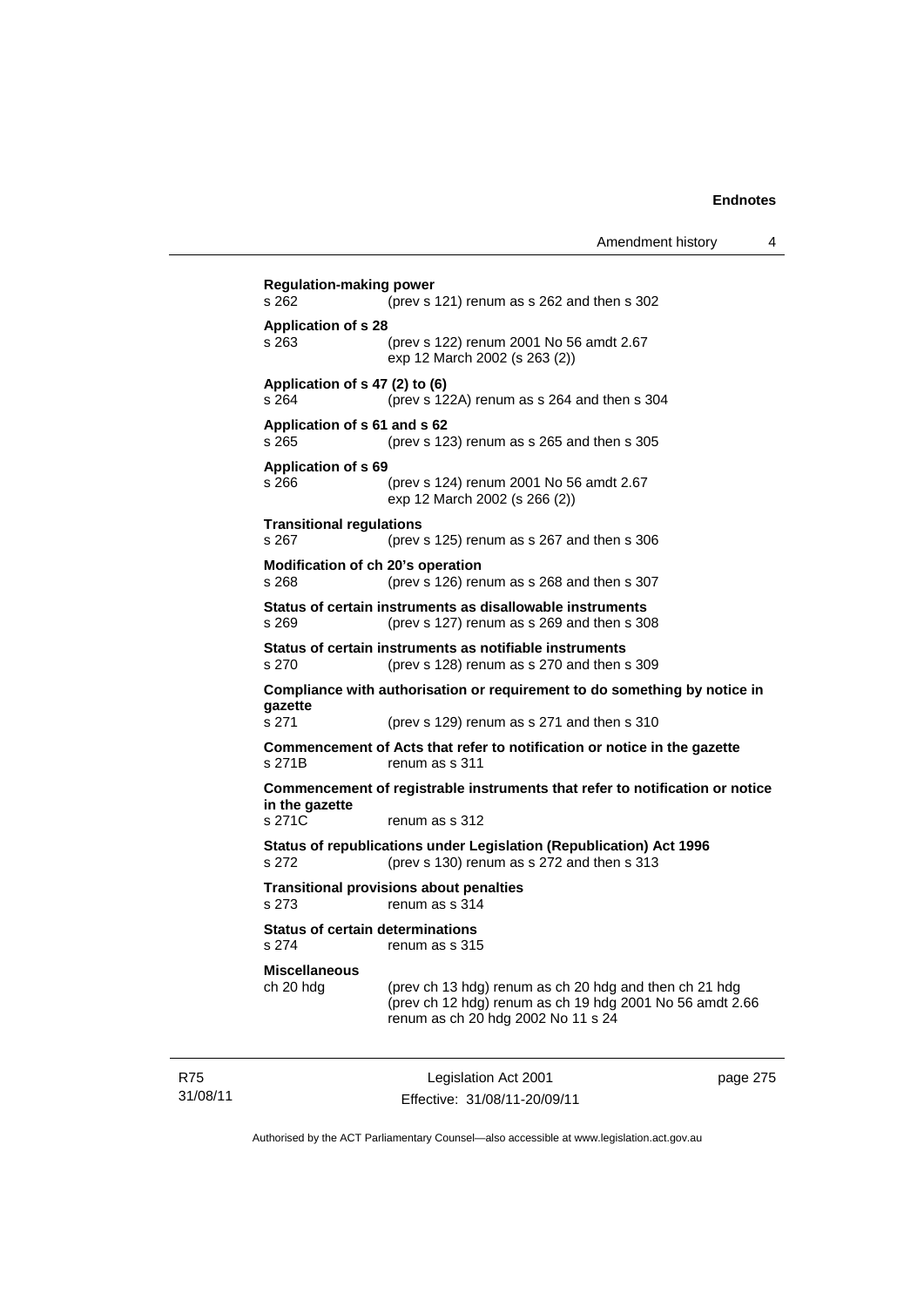| 4        | Amendment history                                       |                                                                                                                                                                                                                                    |                        |
|----------|---------------------------------------------------------|------------------------------------------------------------------------------------------------------------------------------------------------------------------------------------------------------------------------------------|------------------------|
|          | s 300                                                   | Delegation by parliamentary counsel<br>ins 2002 No 11 amdt 1.132<br>am A2004-60 amdt 1.175                                                                                                                                         |                        |
|          | s 301                                                   | References to Administration Act 1989 etc<br>ins 2002 No 11 amdt 1.132                                                                                                                                                             |                        |
|          | <b>Regulation-making power</b><br>s 302                 | (prev s 121) renum as s 262 2001 No 56 amdt 2.67<br>renum as s 302 R5 LA (see 2002 No 11 amdt 1.133)<br>sub A2003-41 amdt 2.39<br>am A2006-42 amdt 2.19                                                                            |                        |
|          | Transitional<br>ch 21 hdg                               | (prev ch 13 hdg) renum as ch 20 hdg 2001 No 56 amdt 2.66<br>renum as ch 21 hdg 2002 No 11 s 24<br>om R29 LA                                                                                                                        |                        |
|          | s 303                                                   | Transitional-meaning of optometrist<br>ins A2005-9 amdt 1.1<br>exp 9 January 2007 (see the Health Professionals Act 2004<br>s 136 (1) (h)) (s 303 (2))                                                                             |                        |
|          | Application of s 47 (2) to (6)<br>s 304 hdg             | (prev s 122A hdg) renum as s 264 hdg and then s 304 hdg<br>sub 2002 No 11 amdt 1.134                                                                                                                                               |                        |
|          | s 304                                                   | (prev s 122A) ins 2001 No 44 amdt 1.2623<br>renum as s 264 2001 No 56 amdt 2.67<br>am 2002 No 11 amdt 1.135<br>renum as s 304 R5 LA (see 2002 No 11 amdt 1.136)<br>exp 12 September 2004 (s 304 (4))                               |                        |
|          | Application of s 61 and s 62<br>s 305                   | (prev s 123) renum as s 265 2001 No 56 amdt 2.67<br>renum as s 305 R5 LA (see 2002 No 11 amdt 1.136)<br>exp 12 September 2002 (s 305 (3))                                                                                          |                        |
|          | <b>Transitional regulations</b><br>s 306                | (prev s 125) am 2001 No 44 amdt 1.2624<br>renum as s 267 2001 No 56 amdt 2.67<br>am 2001 No 56 amdts 2.69-2.71; 2002 No 11<br>amdts 1.137-1.140<br>renum as s 306 R5 LA (see 2002 No 11 amdt 1.136)<br>exp 28 May 2003 (s 306 (5)) |                        |
|          | Modification of ch 20's operation<br>s 307 hdg<br>s 307 | (prev s 268 hdg) sub 2001 No 56 amdt 2.72<br>(prev s 126) renum as s 268 2001 No 56 amdt 2.67<br>am 2002 No 11 amdt 1.141<br>renum as s 307 R5 LA (see 2002 No 11 amdt 1.13)<br>am 2002 No 49 amdt 2.54                            |                        |
| page 276 |                                                         | Legislation Act 2001<br>Effective: 31/08/11-20/09/11                                                                                                                                                                               | <b>R75</b><br>31/08/11 |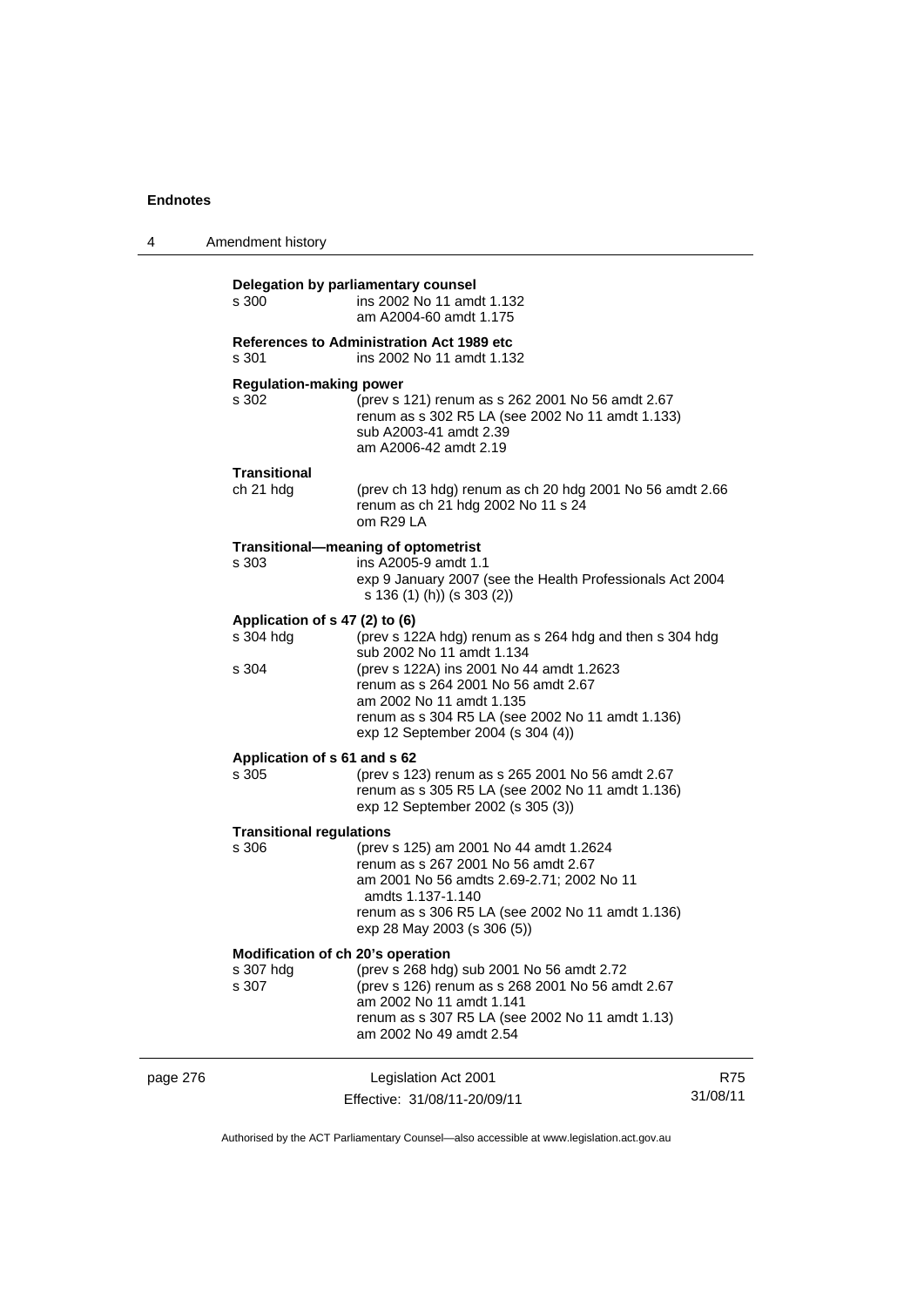Amendment history 4

exp 28 May 2003 (s 307 (2)) **Status of certain instruments as disallowable instruments**  s 308 (prev s 127) renum as s 269 2001 No 56 amdt 2.67 renum as s 308 R5 LA (see 2002 No 11 amdt 1.136) exp 12 September 2004 (s 308 (4)) **Status of certain instruments as notifiable instruments**  s 309 (prev s 128) renum as s 270 2001 No 56 amdt 2.67 renum as s 309 R5 LA (see 2002 No 11 amdt 1.136) exp 12 September 2004 (s 309 (7)) **Compliance with authorisation or requirement to do something by notice in gazette**  (prev s 129) renum as s 271 2001 No 56 amdt 2.67 am 2001 No 56 amdt 2.73 renum as s 310 R5 LA (see 2002 No 11 amdt 1.136) exp 12 September 2004 (s 310 (5)) **Application of s 89 to registrable instrument**  s 310A ins A2003-56 amdt 2.57 exp 12 September 2004 (s 310A (2)) **Commencement of Acts that refer to notification or notice in the gazette**  s 311 (prev s 271B) ins as mod SL 2001 No 34 reg 6 renum R5 LA (see 2002 No 11 amdt 1.136) exp 13 September 2002 (s 311 (5)) **Commencement of registrable instruments that refer to notification or notice in the gazette**  s 312 (prev s 271C) ins as mod SL 2001 No 34 reg 6 renum R5 LA (see 2002 No 11 amdt 1.136) exp 13 September 2002 (s 312 (5)) **Status of republications under Legislation (Republication) Act 1996**  s 313 (prev s 130) renum as s 272 2001 No 56 amdt 2.67 renum as s 313 R5 LA (see 2002 No 11 amdt 1.136) exp 12 September 2004 (s 313 (3)) **Transitional provisions about penalties**<br>s 314 (prev s 273) ins 2001 (prev s 273) ins 2001 No 56 amdt 2.74 renum R5 LA (see 2002 No 11 amdt 1.136) exp 12 September 2003 (s 314 (5)) **Status of certain determinations**<br>s 315 (prev s 274) in: (prev s 274) ins 2001 No 56 amdt 2.74 renum R5 LA (see 2002 No 11 amdt 1.136) exp 12 September 2003 (s 315 (6)) **Delegations under Administration Act 1989**  s 316 ins A2003-56 amdt 2.58

R75 31/08/11

Legislation Act 2001 Effective: 31/08/11-20/09/11 page 277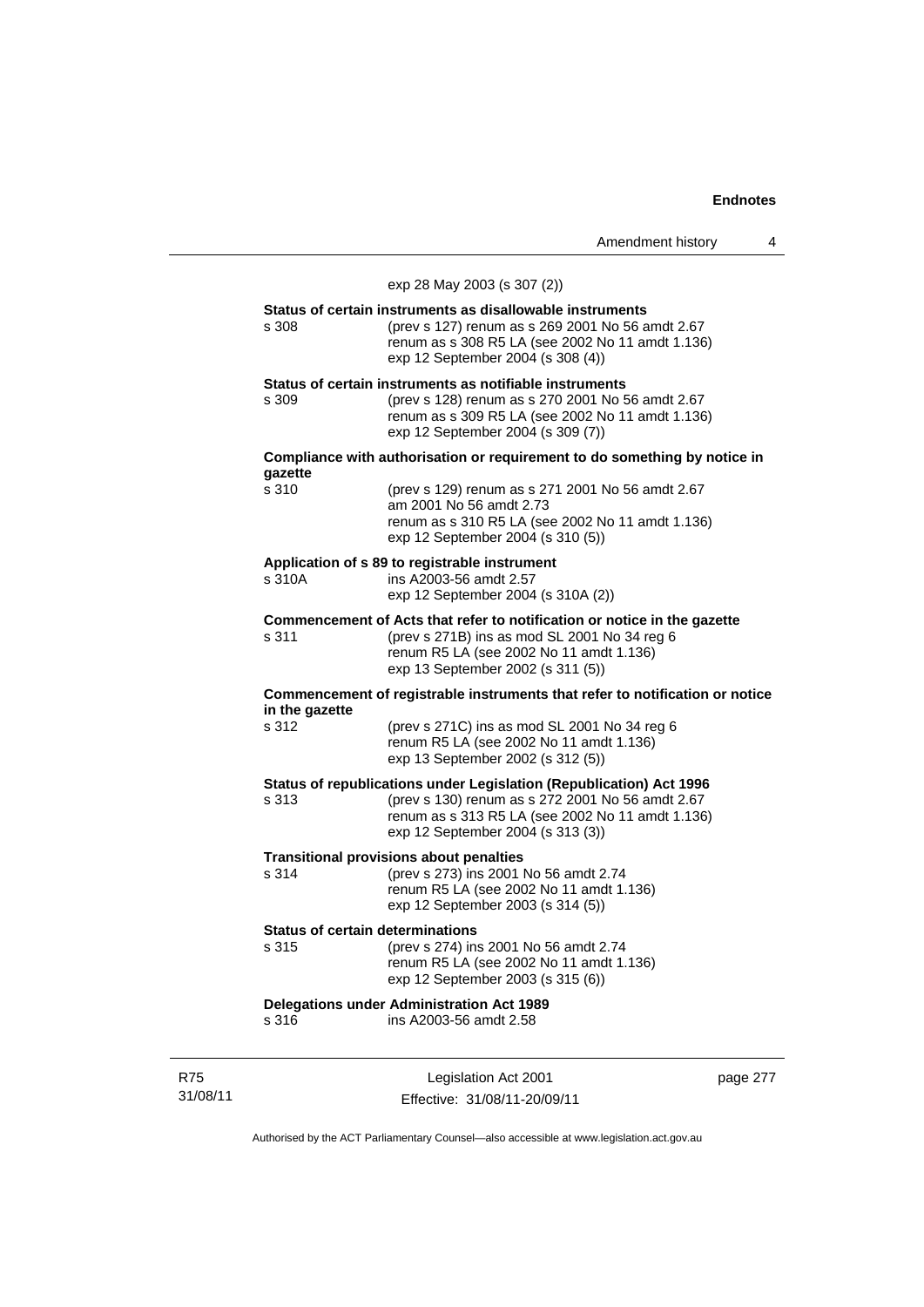4 Amendment history

exp 12 September 2004 (s 316 (3))

|                                  | Former NSW and UK Acts in force before establishment of Territory                                                                                                                                                                                                                                                                                                         |
|----------------------------------|---------------------------------------------------------------------------------------------------------------------------------------------------------------------------------------------------------------------------------------------------------------------------------------------------------------------------------------------------------------------------|
| sch 1 pt 1.1 hdg<br>sch 1 pt 1.1 | (prev sch 1 pt 1 hdg) sub and renum 2001 No 56 amdt 2.75<br>am 2001 No 44 amdt 1.2625; 2001 No 56 amdts 2.76-2.79;<br>2001 No 88 s 43 (2); 2002 No 40 amdt 3.28; items renum<br>R11 LA (see 2002 No 40 amdt 3.29)<br>sub 2002 No 49 amdt 2.43                                                                                                                             |
|                                  | am A2003-56 amdt 2.59; items renum R21 LA (see A2003-56<br>amdt 2.60); A2004-17 amdt 2.10; items renum R30 LA (see<br>A2004-17 amdt 2.11); A2004-60 amdt 1.176; items renum<br>R31 LA (see A2004-60 amdt 1.177); A2006-38 amdt 1.9;<br>items renum R52 LA (see A2006-38 amdt 1.10); A2009-39<br>amdt 2.5; items renum R70 LA; A2009-50 s 50; items renum<br><b>R71 LA</b> |
|                                  | Former NSW Acts applied after establishment of Territory                                                                                                                                                                                                                                                                                                                  |
| sch 1 pt 1.2 hdg<br>sch 1 pt 1.2 | (prev sch 1 pt 2 hdg) sub and renum 2001 No 56 amdt 2.80<br>am 2001 No 44 amdt 1.2626, amdt 1.2627; 2001 No 56<br>amdt 2.81; A2004-7 amdt 1.5; A2006-38 amdt 1.11; items<br>renum R52 LA (see A2006-38 amdt 1.12)                                                                                                                                                         |
| Meaning of commonly-used terms   |                                                                                                                                                                                                                                                                                                                                                                           |
| dict pt 1 hdg                    | sub A2003-56 amdt 2.61                                                                                                                                                                                                                                                                                                                                                    |
| dict pt 1 note                   | sub A2003-56 amdt 2.61                                                                                                                                                                                                                                                                                                                                                    |
| dict pt 1                        | def AAT ins 2002 No 49 amdt 2.44<br>om A2008-37 amdt 1.297                                                                                                                                                                                                                                                                                                                |
|                                  | def ACAT ins A2008-36 amdt 1.409                                                                                                                                                                                                                                                                                                                                          |
|                                  | def Act sub 2001 No 56 amdt 2.82                                                                                                                                                                                                                                                                                                                                          |
|                                  | am A2005-20 amdt 2.110                                                                                                                                                                                                                                                                                                                                                    |
|                                  | def $ACT$ reloc from IA 2001 No 56 amdt 2.16                                                                                                                                                                                                                                                                                                                              |
|                                  | def $ADI$ reloc from IA 2001 No 56 amdt 2.16                                                                                                                                                                                                                                                                                                                              |
|                                  | sub 2002 No 49 amdt 2.45                                                                                                                                                                                                                                                                                                                                                  |
|                                  | def administrative appeals tribunal reloc from IA 2001 No 56                                                                                                                                                                                                                                                                                                              |
|                                  | amdt 2.16<br>om A2008-37 amdt 1.297                                                                                                                                                                                                                                                                                                                                       |
|                                  | def administrative unit reloc from IA 2001 No 56 amdt 2.16                                                                                                                                                                                                                                                                                                                |
|                                  | def <i>adult</i> reloc from IA 2001 No 56 amdt 2.16                                                                                                                                                                                                                                                                                                                       |
|                                  | def affidavit reloc from IA 2001 No 56 amdt 2.16<br>om A2005-53 amdt 1.95                                                                                                                                                                                                                                                                                                 |
|                                  | def <i>ambulance service</i> reloc from IA 2001 No 56 amdt 2.16<br>sub A2004-28 amdt 3.33                                                                                                                                                                                                                                                                                 |
|                                  | def <i>amend</i> sub 2001 No 56 amdt 2.82<br>am A2005-20 amdt 2.111, amdt 2.112                                                                                                                                                                                                                                                                                           |
|                                  | def appoint reloc from IA 2001 No 56 amdt 2.16                                                                                                                                                                                                                                                                                                                            |
|                                  | def AS ins A2009-20 amdt 2.9                                                                                                                                                                                                                                                                                                                                              |
|                                  | def AS/NZS ins A2009-20 amdt 2.9<br>def asset reloc from IA 2001 No 56 amdt 2.16                                                                                                                                                                                                                                                                                          |
|                                  |                                                                                                                                                                                                                                                                                                                                                                           |

page 278 Legislation Act 2001 Effective: 31/08/11-20/09/11

R75 31/08/11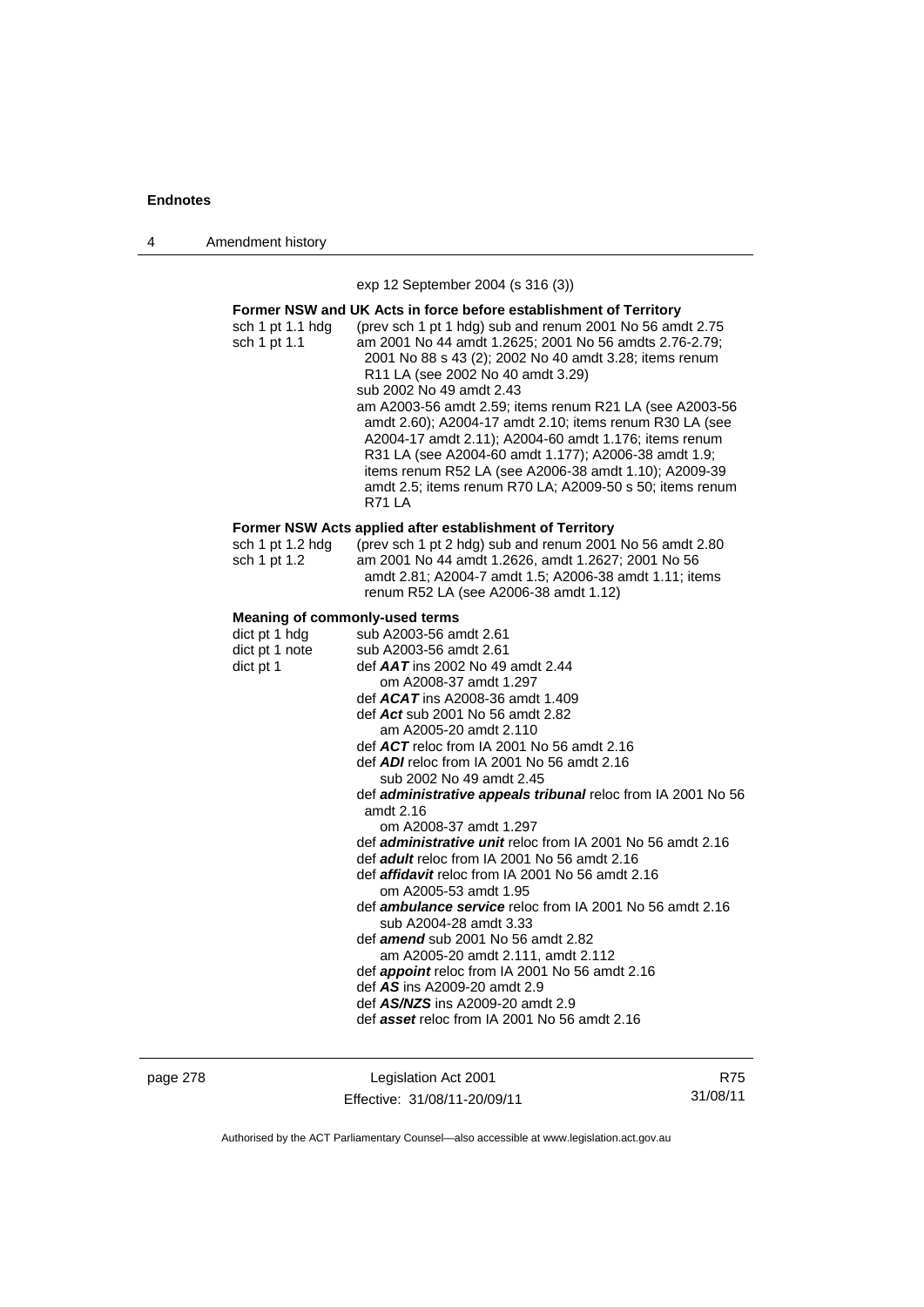| Amendment history |  |
|-------------------|--|
|-------------------|--|

 def *Attorney-General* ins 2001 No 56 amdt 2.82 def *auditor-general* reloc from IA 2001 No 56 amdt 2.16 sub A2005-20 amdt 2.113 def *Australia* reloc from IA 2001 No 56 amdt 2.16 def *Australian Consumer Law (ACT)* ins A2010-54 amdt 3.38 def *Australian driver licence* reloc from IA 2001 No 56 amdt 2.16 def *Australian/New Zealand Standard* ins A2009-20 amdt 2.9 def *Australian Standard* ins A2009-20 amdt 2.9 def *Australian Statistician* ins A2005-20 amdt 2.114 def *authorised deposit-taking institution* reloc from IA 2001 No 56 amdt 2.16 sub 2002 No 49 amdt 2.46 def *bank* reloc from IA 2001 No 56 amdt 2.16 def *bankrupt or personally insolvent* ins A2009-49 amdt 2.1 def *barrister* reloc from IA 2001 No 56 amdt 2.16 def *body* reloc from IA 2001 No 56 amdt 2.16 def *breach* reloc from IA 2001 No 56 amdt 2.16 def *building code* ins A2004-13 amdt 2.79 def *building society* reloc from IA 2001 No 56 amdt 2.16 sub A2003-56 amdt 2.62 def *business day* reloc from IA 2001 No 56 amdt 2.16 def *by* ins A2005-20 amdt 2.115 def *by-law* ins A2005-20 amdt 2.116 def *by-laws* ins 2002 No 11 amdt 1.142 om A2005-20 amdt 2.116 def *calendar month* reloc from IA 2001 No 56 amdt 2.16 def *calendar year* reloc from IA 2001 No 56 amdt 2.16 def *change* reloc from IA 2001 No 56 amdt 2.16 sub A2006-42 amdt 2.13 def *chief executive* ins 2001 No 56 amdt 2.82 om A2011-22 amdt 1.278 def *chief fire control officer* ins 2001 No 56 amdt 2.82 om A2004-28 amdt 3.34 def *chief health officer* reloc from IA 2001 No 56 amdt 2.16 def *Chief Justice* reloc from IA 2001 No 56 amdt 2.16 def *Chief Magistrate* reloc from IA 2001 No 56 amdt 2.16 def *Chief Minister* reloc from IA 2001 No 56 amdt 2.16 def *chief officer (ambulance service)* ins A2004-28 amdt 3.35 def *chief officer (fire brigade)* ins A2004-28 amdt 3.35 def *chief officer (rural fire service)* ins A2004-28 amdt 3.35 def *chief officer (SES)* ins A2004-28 amdt 3.35 def *chief planning executive* ins 2002 No 56 amdt 3.43 sub A2005-20 amdt 2.117; A2007-25 amdt 1.96

Legislation Act 2001 Effective: 31/08/11-20/09/11 page 279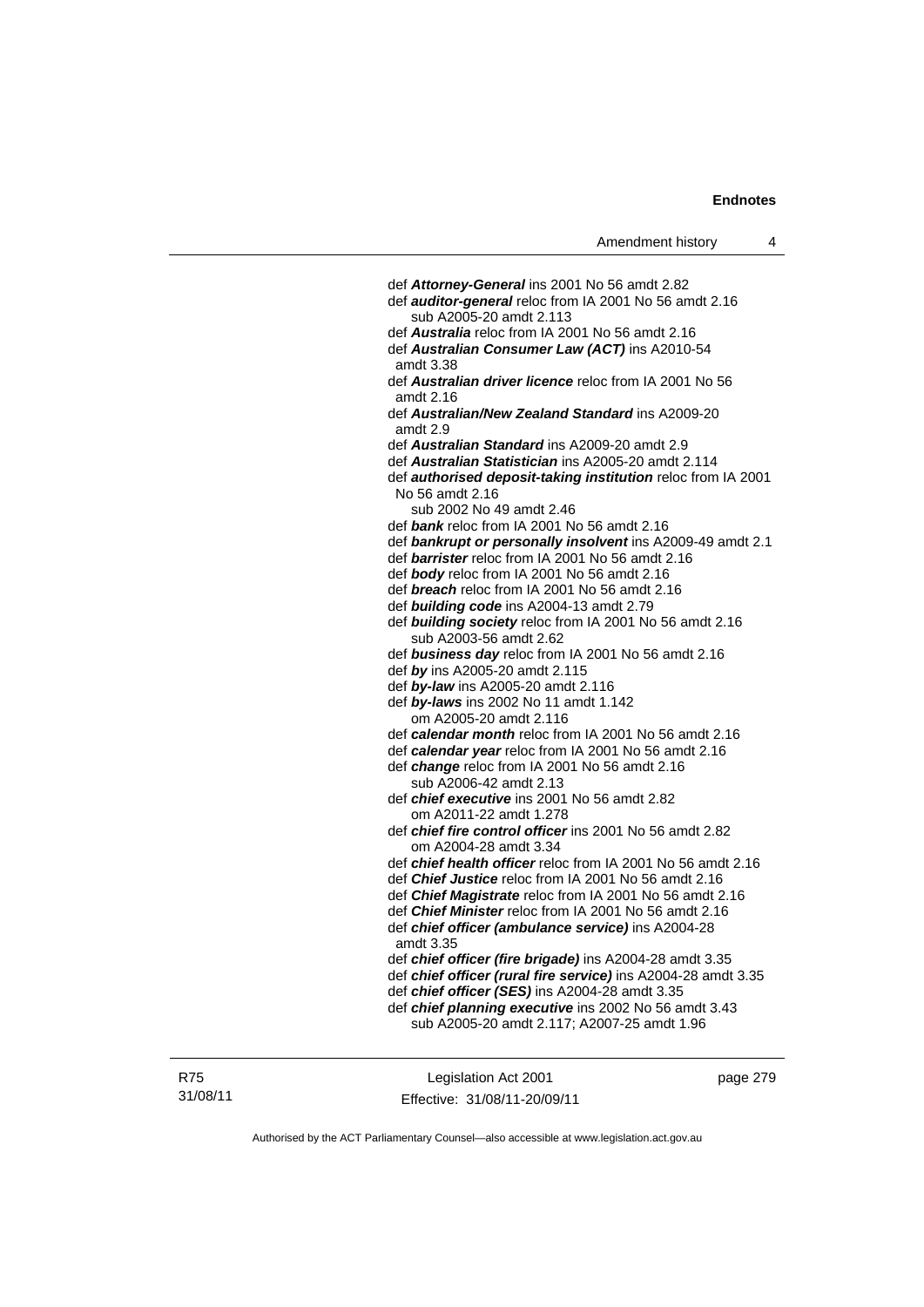| 4 | Amendment history |                                                                                               |
|---|-------------------|-----------------------------------------------------------------------------------------------|
|   |                   |                                                                                               |
|   |                   | def <i>chief police officer</i> reloc from IA 2001 No 56 amdt 2.16                            |
|   |                   | def <i>chief solicitor</i> ins A2004-42 amdt 2.39<br>am A2011-30 amdt 1.8                     |
|   |                   | def <i>chief surveyor</i> ins A2007-33 amdt 1.9                                               |
|   |                   | om A2010-6 amdt 1.10                                                                          |
|   |                   | def <i>child</i> reloc from IA 2001 No 56 amdt 2.16                                           |
|   |                   | def children and young people commissioner ins A2005-46<br>amdt 1.1                           |
|   |                   | def Childrens Court reloc from IA 2001 No 56 amdt 2.16<br>sub A2008-20 amdt 4.42              |
|   |                   | def city area reloc from IA 2001 No 56 amdt 2.16<br>am A2005-20 amdt 2.118                    |
|   |                   | def civil partner ins A2008-14 amdt 1.44                                                      |
|   |                   | def civil partnership ins A2008-14 amdt 1.44                                                  |
|   |                   | def civil union ins A2006-22 amdt 1.74 (A2006-22 rep before                                   |
|   |                   | commenced by disallowance (see Cwlth Gaz 2006 No S93))                                        |
|   |                   | def <i>clerk</i> reloc from IA 2001 No 56 amdt 2.16                                           |
|   |                   | def commencement sub 2001 No 56 amdt 2.82<br>def commencement notice sub 2001 No 56 amdt 2.82 |
|   |                   | def commissioner for fair trading reloc from IA 2001 No 56                                    |
|   |                   | amdt 2.16                                                                                     |
|   |                   | sub A2005-20 amdt 2.119                                                                       |
|   |                   | am A2010-54 amdt 3.39                                                                         |
|   |                   | def commissioner for health complaints ins 2001 No 56<br>amdt 2.82                            |
|   |                   | om A2005-41 amdt 1.110                                                                        |
|   |                   | def commissioner for housing reloc from IA 2001 No 56                                         |
|   |                   | amdt 2.16                                                                                     |
|   |                   | om A2007-8 amdt 1.12                                                                          |
|   |                   | def commissioner for land and planning reloc from IA 2001<br>No 56 amdt 2.16                  |
|   |                   | om 2002 No 56 amdt 3.44                                                                       |
|   |                   | def commissioner for public administration reloc from IA                                      |
|   |                   | 2001 No 56 amdt 2.16<br>def commissioner for revenue reloc from IA 2001 No 56                 |
|   |                   | amdt 2.16                                                                                     |
|   |                   | def commissioner for surveys reloc from IA 2001 No 56                                         |
|   |                   | amdt 2.16<br>om A2007-33 amdt 1.10                                                            |
|   |                   | def commissioner for the environment ins 2001 No 56                                           |
|   |                   | amdt 2.82                                                                                     |
|   |                   | def commissioner of police reloc from IA 2001 No 56<br>amdt 2.16                              |
|   |                   | def <i>commit</i> ins A2006-23 amdt 1.212                                                     |
|   |                   | def committed for trial reloc from IA 2001 No 56 amdt 2.16                                    |
|   |                   | om A2006-23 amdt 1.212<br>def <b>Commonwealth</b> reloc from IA 2001 No 56 amdt 2.16          |
|   |                   |                                                                                               |
|   |                   |                                                                                               |

page 280 Legislation Act 2001 Effective: 31/08/11-20/09/11

R75 31/08/11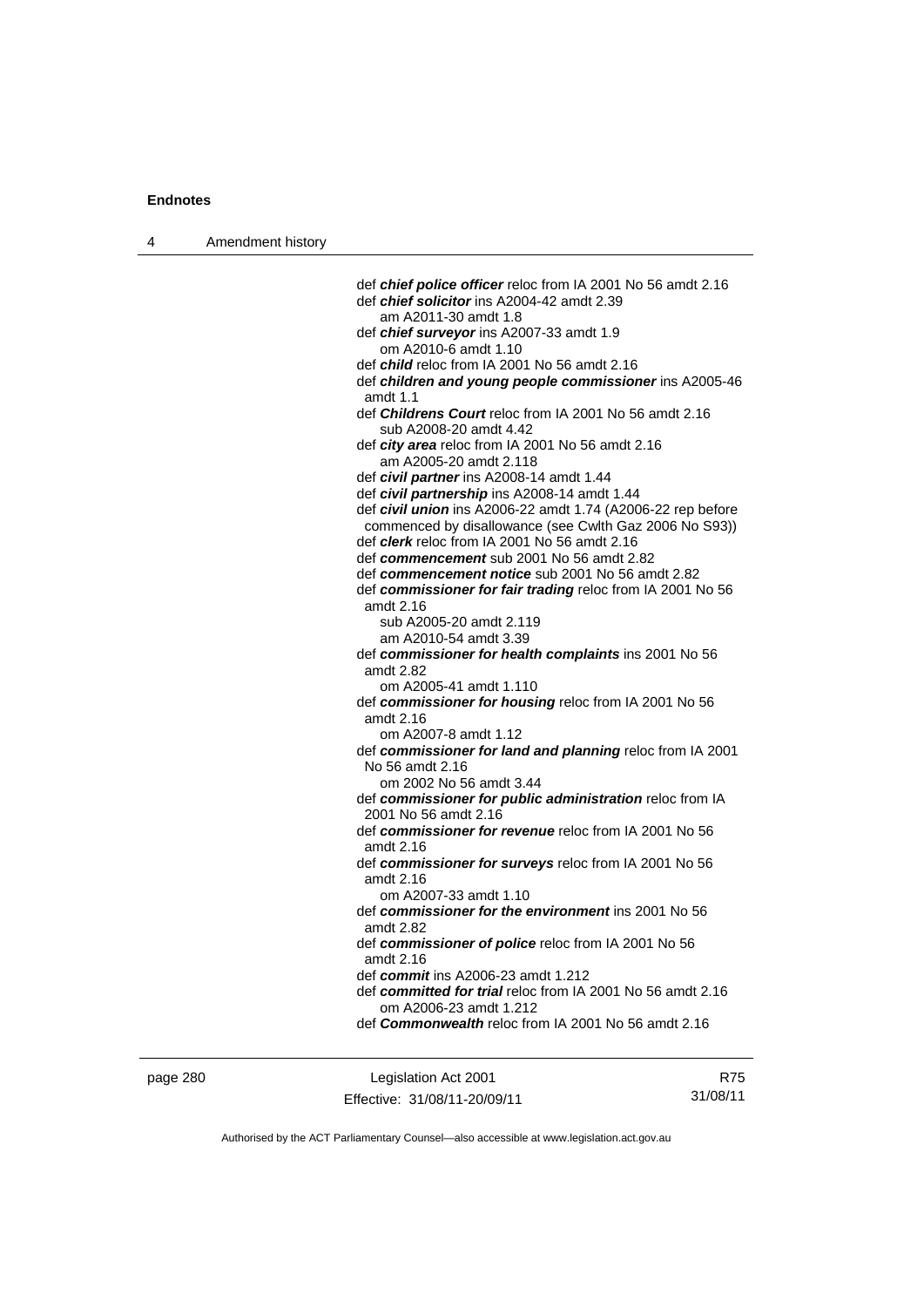| def <b>Commonwealth country</b> reloc from IA 2001 No 56<br>amdt 2.16                                                |
|----------------------------------------------------------------------------------------------------------------------|
| def Commonwealth DPP ins A2005-20 amdt 2.120                                                                         |
| def Commonwealth gazette reloc from IA 2001 No 56<br>amdt 2.16                                                       |
| def community advocate reloc from IA 2001 No 56 amdt 2.16<br>om A2005-47 amdt 1.12                                   |
| def confer reloc from IA 2001 No 56 amdt 2.16                                                                        |
| def conservator of flora and fauna reloc from IA 2001 No 56<br>amdt 2.16                                             |
| def construction occupations registrar ins A2004-13<br>amdt 2.80                                                     |
| sub A2005-20 amdt 2.121                                                                                              |
| def consumer and trader tribunal ins A2003-16 s 70<br>om A2008-36 amdt 1.410                                         |
| def Consumer Credit (Australian Capital Territory) Code                                                              |
| reloc from IA 2001 No 56 amdt 2.16                                                                                   |
| om A2010-40 amdt 1.25                                                                                                |
| def Consumer Credit (Australian Capital Territory)                                                                   |
| Regulations reloc from IA 2001 No 56 amdt 2.16<br>om A2010-40 amdt 1.25                                              |
| def contravene reloc from IA 2001 No 56 amdt 2.16                                                                    |
| def converted ordinance reloc from IA 2001 No 56 amdt 2.16<br>def Coroner's Court reloc from IA 2001 No 56 amdt 2.16 |
| def corporation reloc from IA 2001 No 56 amdt 2.16                                                                   |
| def Corporations Act ins in IA 2001No 56 amdt 2.14                                                                   |
| reloc from IA 2001 No 56 amdt 2.16                                                                                   |
| def correctional centre ins A2006-23 amdt 1.213                                                                      |
| def corrections officer ins A2006-23 amdt 1.213                                                                      |
| def Court of Appeal ins A2004-42 amdt 2.39                                                                           |
| def court of summary jurisdiction reloc from IA 2001 No 56<br>amdt 2.16                                              |
| def credit tribunal reloc from IA 2001 No 56 amdt 2.16                                                               |
| sub A2005-20 amdt 2.122                                                                                              |
| om A2008-36 amdt 1.410                                                                                               |
| def credit union reloc from IA 2001 No 56 amdt 2.16                                                                  |
| sub A2003-56 amdt 2.63                                                                                               |
| def <i>Criminal Code</i> ins 2002 No 51 amdt 1.27                                                                    |
| def custodial escort ins 2002 No 30 amdt 2.8                                                                         |
| om A2006-23 amdt 1.214                                                                                               |
| def daily newspaper ins A2009-20 amdt 2.10                                                                           |
| def daylight reloc from IA 2001 No 56 amdt 2.16                                                                      |
| def definition ins 2001 No 56 amdt 2.82                                                                              |
| def dental prosthetist reloc from IA 2001 No 56 amdt 2.16                                                            |
| sub A2004-39 amdt 3.1; A2010-10 amdt 2.69                                                                            |
| def dental technician reloc from IA 2001 No 56 amdt 2.16                                                             |
| sub A2004-39 amdt 3.2                                                                                                |
|                                                                                                                      |

R75 31/08/11

Legislation Act 2001 Effective: 31/08/11-20/09/11 page 281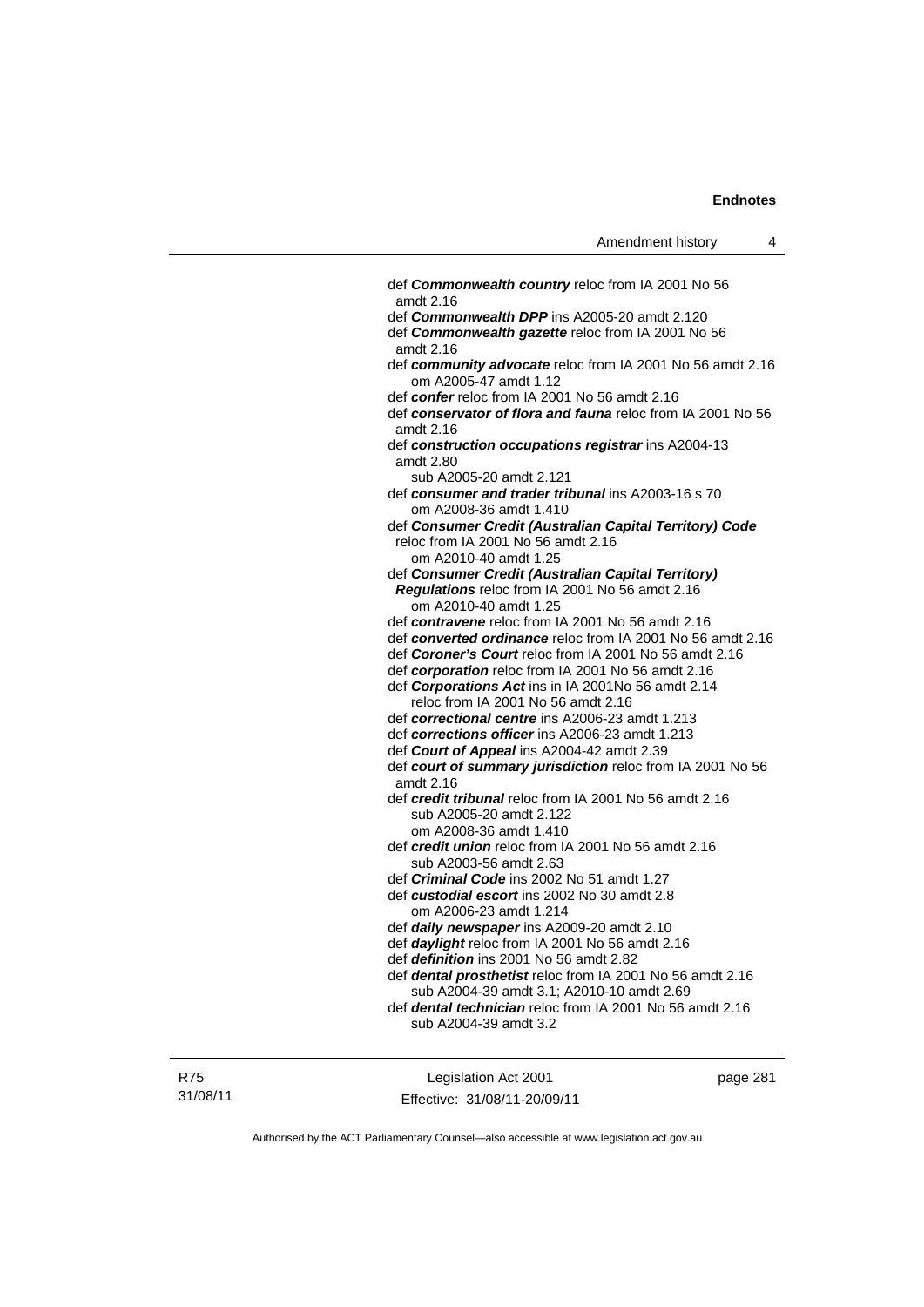| 4 | Amendment history |                                                                                              |
|---|-------------------|----------------------------------------------------------------------------------------------|
|   |                   |                                                                                              |
|   |                   | def <i>dentist</i> reloc from IA 2001 No 56 amdt 2.16                                        |
|   |                   | sub A2004-39 amdt 4.3; A2010-10 amdt 2.70                                                    |
|   |                   | def Deputy Speaker ins A2005-20 amdt 2.123                                                   |
|   |                   | def designation reloc from IA 2001 No 56 amdt 2.16                                           |
|   |                   | def detention place ins A2008-20 amdt 2.22                                                   |
|   |                   | def director-general ins A2011-22 amdt 1.279                                                 |
|   |                   | def <i>director of corrective services</i> ins 2002 No 30 amdt 2.8<br>om A2006-23 amdt 1.215 |
|   |                   | def director of public prosecutions (or DPP) reloc from IA<br>2001 No 56 amdt 2.16           |
|   |                   | def disability and community services commissioner ins<br>A2005-41 amdt 1.111                |
|   |                   | def disallowable instrument sub 2001 No 56 amdt 2.82                                         |
|   |                   | def <i>discrimination commissioner</i> reloc from IA 2001 No 56<br>amdt 2.16                 |
|   |                   | sub A2005-41 amdt 1.112                                                                      |
|   |                   | def <i>discrimination tribunal</i> reloc from IA 2001 No 56<br>amdt 2.16                     |
|   |                   | om A2008-36 amdt 1.410                                                                       |
|   |                   | def <b>doctor</b> reloc from IA 2001 No 56 amdt 2.16                                         |
|   |                   | sub A2004-39 amdt 5.13; A2010-10 amdt 2.71                                                   |
|   |                   | def <b>document</b> reloc from IA 2001 No 56 amdt 2.16                                       |
|   |                   | am A2003-56 amdt 2.64                                                                        |
|   |                   | def domestic partner ins A2003-14 s 5<br>def domestic partnership ins A2003-14 s 5           |
|   |                   | def DPP ins 2002 No 49 amdt 2.47                                                             |
|   |                   | def <i>driver licence</i> reloc from IA 2001 No 56 amdt 2.16                                 |
|   |                   | def electoral commission reloc from IA 2001 No 56<br>amdt 2.16                               |
|   |                   | def electoral commissioner reloc from IA 2001 No 56                                          |
|   |                   | amdt 2.16                                                                                    |
|   |                   | def emergency service ins A2004-28 amdt 3.35                                                 |
|   |                   | def emergency services authority ins A2004-28 amdt 3.35<br>om A2007-3 amdt 2.2               |
|   |                   | def emergency services commissioner ins A2004-28                                             |
|   |                   | amdt 3.35                                                                                    |
|   |                   | def enactment sub 2001 No 56 amdt 2.82                                                       |
|   |                   | def enrolled nurse ins A2006-46 amdt 2.28<br>sub A2010-10 amdt 2.72                          |
|   |                   | def entity ins 2001 No 56 amdt 2.82                                                          |
|   |                   | def environment protection authority ins 2002 No 11<br>amdt 1.142                            |
|   |                   | def establish reloc from IA 2001 No 56 amdt 2.16                                             |
|   |                   | def estate reloc from IA 2001 No 56 amdt 2.16                                                |
|   |                   | def Executive reloc from IA 2001 No 56 amdt 2.16                                             |
|   |                   | def exercise reloc from IA 2001 No 56 amdt 2.16                                              |
|   |                   | def expire reloc from IA 2001 No 56 amdt 2.16                                                |
|   |                   |                                                                                              |

page 282 Legislation Act 2001 Effective: 31/08/11-20/09/11

R75 31/08/11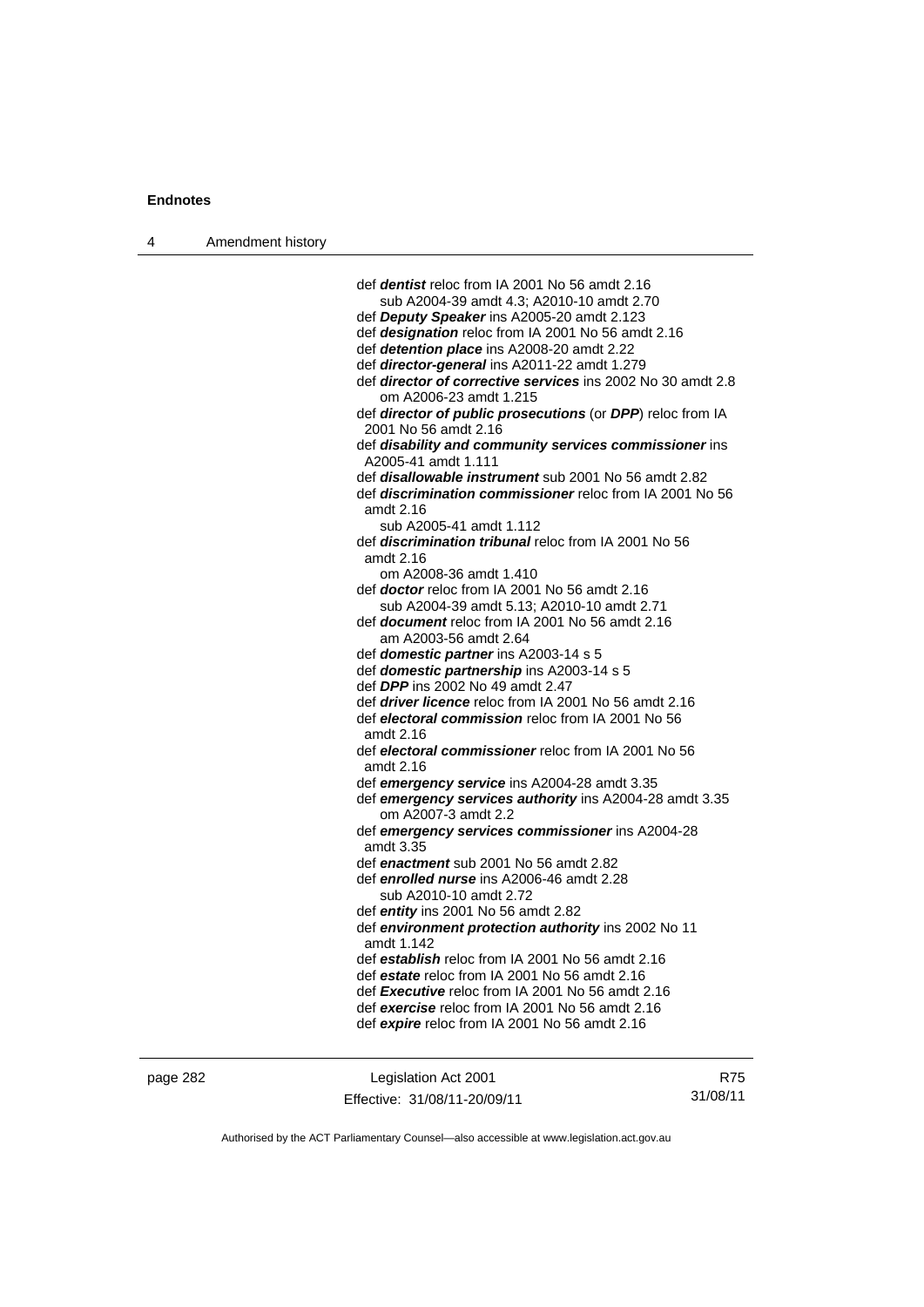def *external territory* reloc from IA 2001 No56 amdt 2.16 def *fail* reloc from IA 2001 No 56 amdt 2.16 def *Federal Court* reloc from IA 2001 No 56 amdt 2.16 def *file* reloc from IA 2001 No 56 amdt 2.16 def *financial year* reloc from IA 2001 No 56 amdt 2.16 def *fire brigade* reloc from IA 2001 No 56 amdt 2.16 sub A2004-28 amdt 3.36 def *fire commissioner* reloc from IA 2001 No 56 amdt 2.16 om A2004-28 amdt 3.37 def *for* ins 2002 No 11 amdt 1.142 def *foreign country* reloc from IA 2001 No 56 amdt 2.16 sub A2006-42 amdt 2.14 def *former NSW Act* sub 2001 No 56 amdt 2.82; 2002 No 11 amdt 1.143 def *former UK Act* sub 2001 No 56 amdt 2.82; 2002 No 11 amdt 1.143 def *found guilty* reloc from IA 2001 No 56 amdt 2.16 sub 2002 No 49 amdt 2.48; A2006-23 amdt 1.216 am A2008-20 amdt 4.43 def *function* reloc from IA 2001 No 56 amdt 2.16 def *gambling and racing commission* reloc from IA 2001 No 56 amdt 2.16 def *gazette* reloc from IA 2001 No 56 amdt 2.16 sub A2009-49 amdt 2.2 def *give* reloc from IA 2001 No 56 amdt 2.16 def *government printer* reloc from IA 2001 No 56 amdt 2.16 def *government solicitor* reloc from IA 2001 No 56 amdt 2.16 sub A2011-30 amdt 1.9 def *Governor* ins 2001 No 56 amdt 2.82 def *Governor-General* ins 2001 No 56 amdt 2.82 def *GST* ins 2002 No 27 s 27 def *guardianship tribunal* reloc from IA 2001 No 56 amdt 2.16 om A2008-36 amdt 1.410 def *health practitioner* ins A2010-10 amdt 2.73 def *Health Practitioner Regulation National Law (ACT)* ins A2010-10 amdt 2.73 def *health services commissioner* ins A2005-41 amdt 1.113 def *heritage council* ins A2004-57 amdt 1.53 def *heritage register* ins A2004-57 amdt 1.53 def *High Court* reloc from IA 2001 No 56 amdt 2.16 def *home address* ins A2009-49 amdt 2.3 def *housing commissioner* ins A2007-8 amdt 1.13 def *human rights commission* ins A2005-41 amdt 1.113 def *human rights commissioner* ins A2005-41 amdt 1.113 def *Imperial Act* reloc from IA 2001 No 56 amdt 2.16

Legislation Act 2001 Effective: 31/08/11-20/09/11 page 283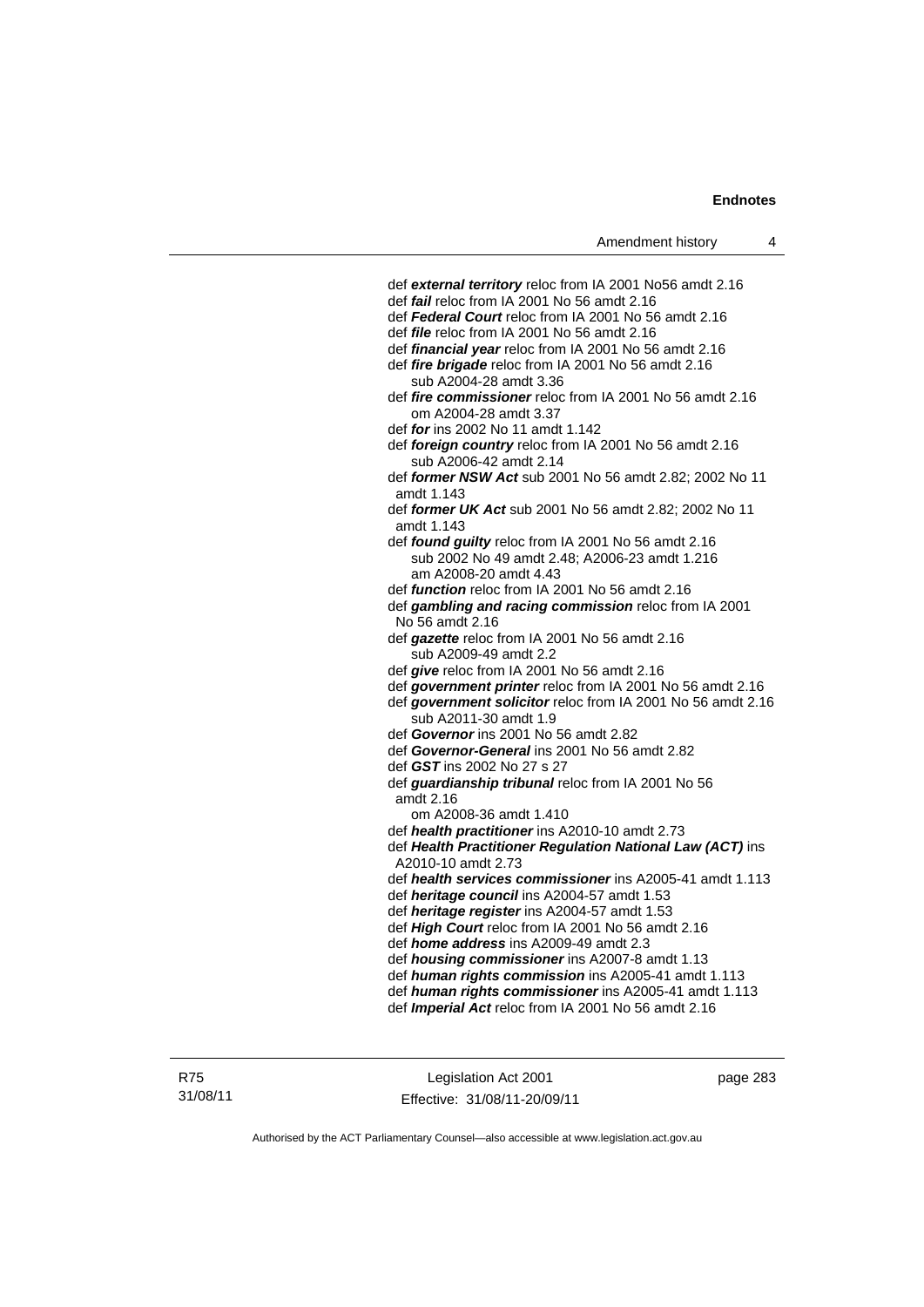| 4 | Amendment history |                                                                                                                 |
|---|-------------------|-----------------------------------------------------------------------------------------------------------------|
|   |                   | def independent competition and regulatory commission                                                           |
|   |                   | ins A2004-42 amdt 2.39                                                                                          |
|   |                   | def <i>indictable offence</i> ins 2001 No 56 amdt 2.82                                                          |
|   |                   | sub 2002 No 11 amdt 1.144; A2003-56 amdt 2.65                                                                   |
|   |                   | def <i>indictment</i> reloc from IA 2001 No 56 amdt 2.16                                                        |
|   |                   | def <i>individual</i> reloc from IA 2001 No 56 amdt 2.16                                                        |
|   |                   | def <i>infringement notice</i> ins A2004-42 amdt 2.39                                                           |
|   |                   | def <i>in relation to</i> ins 2002 No 49 amdt 2.49                                                              |
|   |                   | def <i>insolvent under administration</i> ins A2003-56 amdt 2.66<br>om A2005-20 amdt 2.124                      |
|   |                   | def <i>institute</i> of <i>technology</i> ins A2007-3 amdt 2.3                                                  |
|   |                   | def <i>instrument</i> sub 2001 No 56 amdt 2.82                                                                  |
|   |                   | def <i>interest</i> reloc from IA 2001 No 56 amdt 2.16                                                          |
|   |                   | def <i>internal territory</i> reloc from IA 2001 No 56 amdt 2.16<br>def <i>intersex person</i> ins A2003-14 s 5 |
|   |                   | def Jervis Bay Territory reloc from IA 2001 No 56 amdt 2.16                                                     |
|   |                   | def judge reloc from IA 2001 No 56 amdt 2.16                                                                    |
|   |                   | am 2002 No 11 amdt 1.145                                                                                        |
|   |                   | def Lake Burley Griffin reloc from IA 2001 No 56 amdt 2.16                                                      |
|   |                   | def Lake Ginninderra reloc from IA 2001 No 56 amdt 2.16                                                         |
|   |                   | def land reloc from IA 2001 No 56 amdt 2.16                                                                     |
|   |                   | def <i>land development agency</i> ins 2002 No 56 amdt 3.45<br>sub A2005-20 amdt 2.125; A2007-25 amdt 1.97      |
|   |                   | def law reloc from IA 2001 No 56 amdt 2.16                                                                      |
|   |                   | def lawyer reloc from IA 2001 No 56 amdt 2.16                                                                   |
|   |                   | def legal aid commission ins 2001 No 56 amdt 2.82                                                               |
|   |                   | def legal practitioner reloc from IA 2001 No 56 amdt 2.16<br>sub A2006-25 amdt 2.16                             |
|   |                   | def Legislation Act ins 2002 No 49 amdt 2.50                                                                    |
|   |                   | def Legislative Assembly reloc from IA 2001 No 56<br>amdt 2.16                                                  |
|   |                   | def legislative instrument ins A2006-42 amdt 2.15                                                               |
|   |                   | def liability reloc from IA 2001 No 56 amdt 2.16                                                                |
|   |                   | def magistrate reloc from IA 2001 No 56 amdt 2.16                                                               |
|   |                   | def <b>Magistrates Court</b> reloc from IA 2001 No 56 amdt 2.16                                                 |
|   |                   | def make reloc from IA 2001 No 56 amdt 2.16                                                                     |
|   |                   | def $making$ sub 2001 No 56 amdt 2.82                                                                           |
|   |                   | def <i>master</i> reloc from IA 2001 No 56 amdt 2.16                                                            |
|   |                   | def may ins 2001 No 56 amdt 2.82                                                                                |
|   |                   | def medical practitioner ins 2001 No 56 amdt 2.82                                                               |
|   |                   | def <i>mental health tribunal</i> reloc from IA 2001 No 56<br>amdt 2.16                                         |
|   |                   | om A2008-36 amdt 1.410                                                                                          |
|   |                   | def <i>midnight</i> reloc from IA 2001 No 56 amdt 2.16                                                          |
|   |                   | def <i>midwife</i> ins A2006-46 amdt 2.28                                                                       |
|   |                   | sub A2010-10 amdt 2.74                                                                                          |
|   |                   | def <b>Minister</b> ins 2001 No 56 amdt 2.82                                                                    |

page 284 Legislation Act 2001 Effective: 31/08/11-20/09/11

R75 31/08/11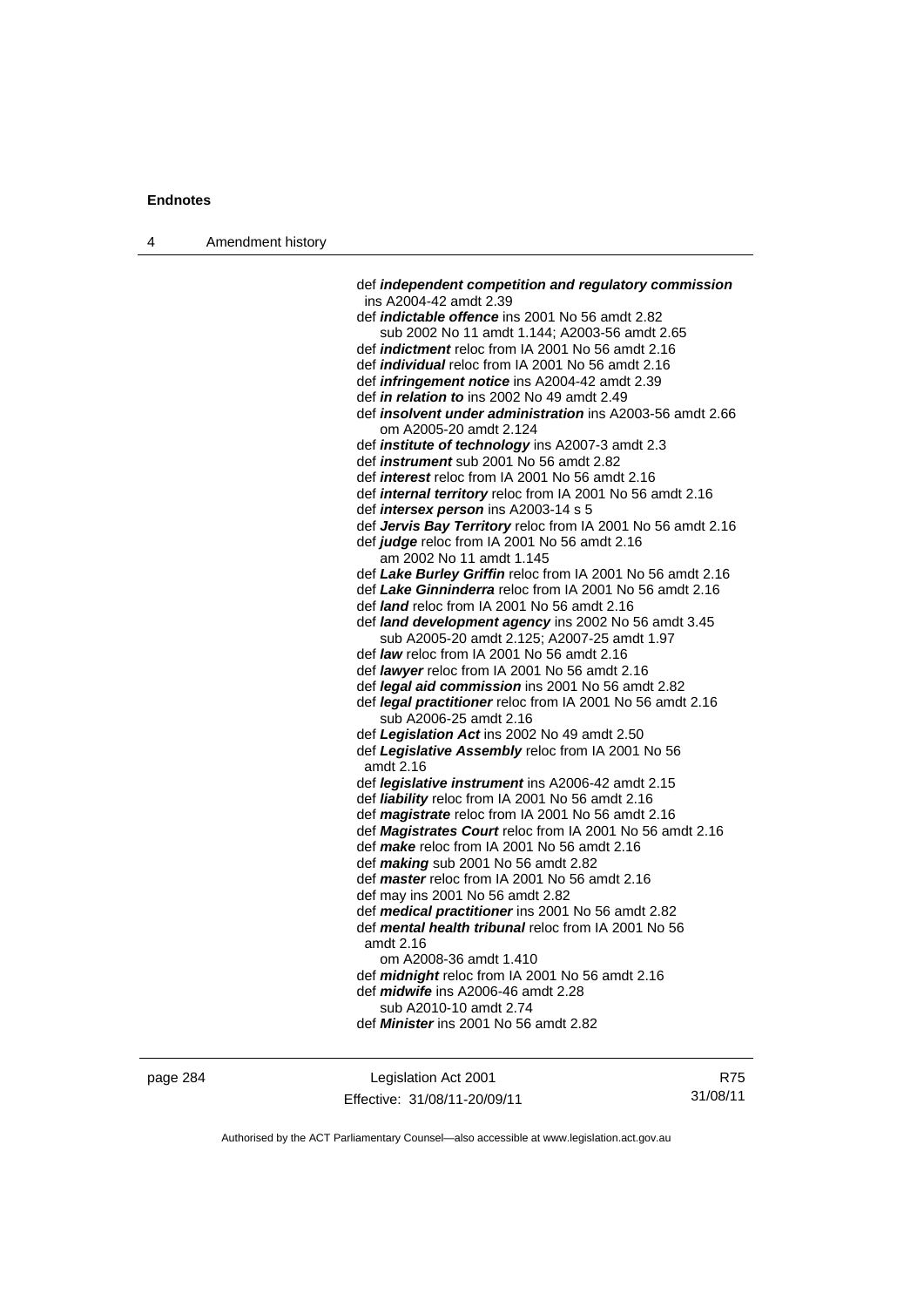def *modification* reloc from IA 2001 No 56 amdt 2.16 sub A2006-42 amdt 2.16 def *month* reloc from IA 2001 No 56 amdt 2.16 def *must* ins 2001 No 56 amdt 2.82 def *name* reloc from IA 2001 No 56 amdt 2.16 def *named month* reloc from IA 2001 No 56 amdt 2.16 def *national capital authority* ins 2002 No 11 amdt 1.146 def *national capital plan* ins A2004-42 amdt 2.39 def *National Credit Code* ins A2010-40 amdt 1.26 def *National Gas (ACT) Law* ins A2008-15 amdt 2.11 def *National Gas (ACT) Regulation* ins A2008-15 amdt 2.11 def *national land* reloc from IA 2001 No 56 amdt 2.16 def *night* reloc from IA 2001 No 56 amdt 2.16 def *Northern Territory* reloc from IA 2001 No 56 amdt 2.16 def *notifiable instrument* sub 2001 No 56 amdt 2.82 def *notification* sub 2001 No 56 amdt 2.82 am A2004-42 amdt 2.40; A2006-42 amdt 2.18 def *notification day* sub 2001 No 56 amdt 2.82 def *NSW Act* reloc from IA 2001 No 56 amdt 2.16 def *NSW correctional centre* ins A2006-23 amdt 1.217 def *number* reloc from IA 2001 No 56 amdt 2.16 def *nurse* reloc from IA 2001 No 56 amdt 2.16 sub A2004-39 amdt 6.7; A2010-10 amdt 2.75 def *nurse practitioner* ins A2004-10 s 6 sub A2004-39 amdt 6.8; A2010-10 amdt 2.76 def *oath* reloc from IA 2001 No 56 amdt 2.16 sub A2005-53 amdt 1.96 def *occupational discipline order* ins A2008-36 amdt 1.411 def *occupy* ins 2001 No 56 amdt 2.82 sub A2005-20 amdt 2.126 def *office* reloc from IA 2001 No 56 amdt 2.16 def *office of fair trading* reloc from IA 2001 No 56 amdt 2.16 sub A2005-20 amdt 2.127 om A2010-54 amdt 3.40 def *OH&S commissioner* ins A2003-41 amdt 2.40 om A2009-28 amdt 2.21 def *ombudsman* reloc from IA 2001 No 56 amdt 2.16 def *omit* ins 2001 No 56 amdt 2.82 def *optometrist* ins A2005-9 amdt 1.2 note exp 9 January 2007 (see the Health Professionals Act 2004 s 136 (1) (h)) (s 303 (2)) sub A2010-10 amdt 2.77 def *ordinance* reloc from IA 2001 No 56 amdt 2.16 def *parent* ins A2004-1 amdt 1.22 def *parliamentary counsel* sub 2001 No 56 amdt 2.82 def *passing* sub 2001 No 56 amdt 2.82 def *penalty unit* ins 2001 No 56 amdt 2.82

R75 31/08/11

Legislation Act 2001 Effective: 31/08/11-20/09/11 page 285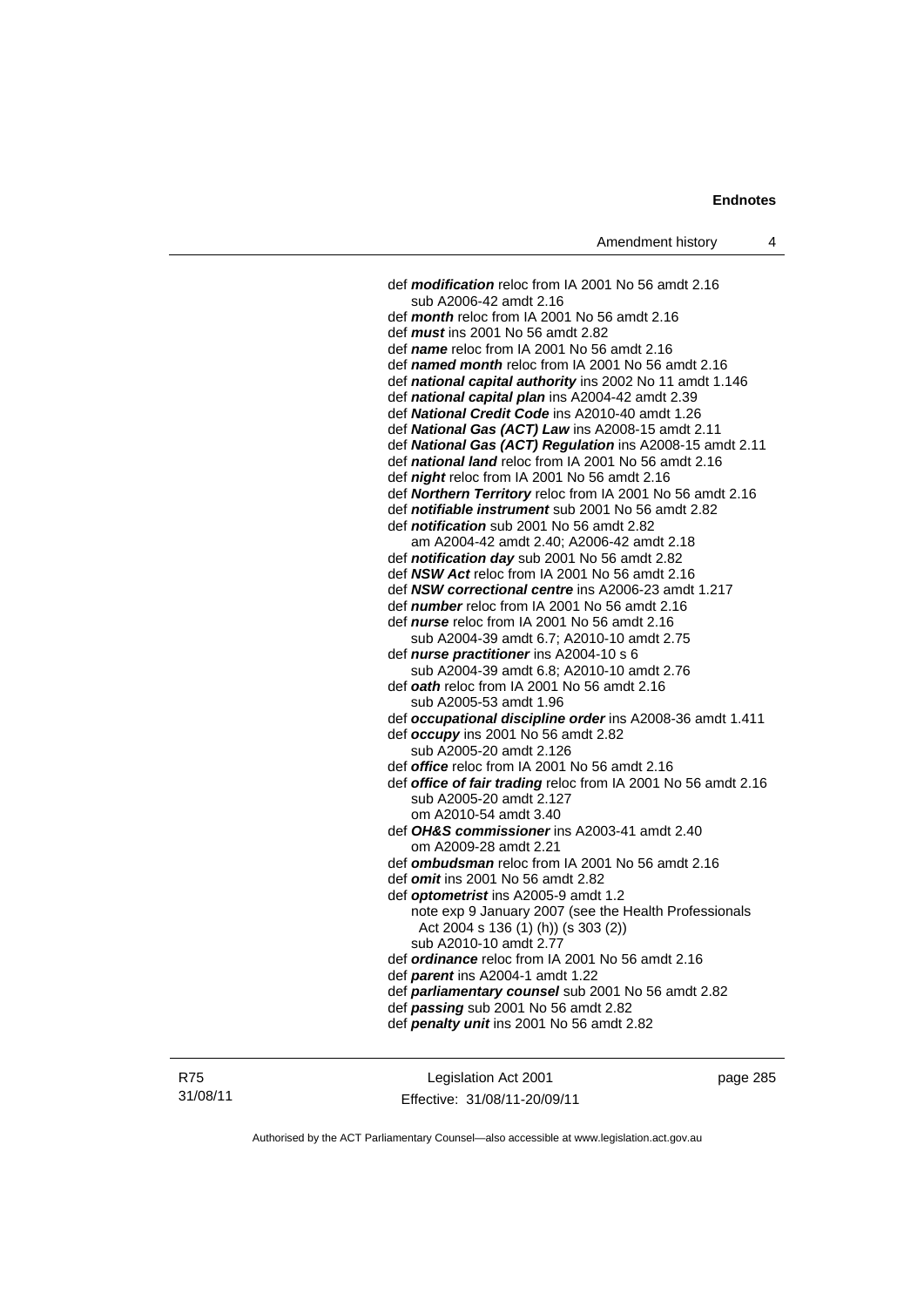| 4 | Amendment history |                                                                                                                                      |
|---|-------------------|--------------------------------------------------------------------------------------------------------------------------------------|
|   |                   |                                                                                                                                      |
|   |                   | def <i>person</i> ins 2001 No 56 amdt 2.82                                                                                           |
|   |                   | sub A2009-20 amdt 2.11                                                                                                               |
|   |                   | def <i>pharmacist</i> reloc from IA 2001 No 56 amdt 2.16                                                                             |
|   |                   | sub A2004-39 amdt 8.2; A2010-10 amdt 2.78                                                                                            |
|   |                   | def planning and land authority ins 2002 No 56 amdt 3.47                                                                             |
|   |                   | sub A2005-20 amdt 2.128; A2007-25 amdt 1.98                                                                                          |
|   |                   | def <i>planning and land council</i> ins 2002 No 56 amdt 3.46<br>sub A2005-20 amdt 2.129                                             |
|   |                   | om A2006-30 amdt 1.70                                                                                                                |
|   |                   | def <i>planning authority</i> reloc from IA 2001 No 56 amdt 2.16                                                                     |
|   |                   | om 2002 No 56 amdt 3.47                                                                                                              |
|   |                   | def <i>police officer</i> reloc from IA 2001 No 56 amdt 2.16                                                                         |
|   |                   | def position reloc from IA 2001 No 56 amdt 2.16                                                                                      |
|   |                   | def power reloc from IA 2001 No 56 amdt 2.16                                                                                         |
|   |                   | def <i>prescribed</i> reloc from IA 2001 No 56 amdt 2.16                                                                             |
|   |                   | am 2002 No 49 amdt 2.51; A2005-20 amdt 2.130                                                                                         |
|   |                   | def <i>present</i> ins A2005-5 s 28                                                                                                  |
|   |                   | def privacy commissioner reloc from IA 2001 No 56                                                                                    |
|   |                   | amdt 2.16                                                                                                                            |
|   |                   | def <i>proceeding</i> reloc from IA 2001 No 56 amdt 2.16                                                                             |
|   |                   | def <i>property</i> reloc from IA 2001 No 56 amdt 2.16                                                                               |
|   |                   | def <i>provision</i> sub 2001 No 56 amdt 2.82                                                                                        |
|   |                   | def <i>public advocate</i> ins A2005-47 amdt 1.13                                                                                    |
|   |                   | def <i>public</i> employee reloc from IA 2001 No 56 amdt 2.16<br>def <i>public health officer</i> reloc from IA 2001 No 56 amdt 2.16 |
|   |                   | sub A2005-20 amdt 2.131                                                                                                              |
|   |                   | def <i>public money</i> reloc from IA 2001 No 56 amdt 2.16                                                                           |
|   |                   | def <i>public servant</i> reloc from IA 2001 No 56 amdt 2.16                                                                         |
|   |                   | def <i>public service</i> reloc from IA 2001 No 56 amdt 2.16                                                                         |
|   |                   | def <i>public trustee</i> reloc from IA 2001 No 56 amdt 2.16                                                                         |
|   |                   | def <i>quarter</i> ins 2002 No 30 amdt 2.8                                                                                           |
|   |                   | def recognised transgender person ins A2003-14 s 5                                                                                   |
|   |                   | def registered surveyor reloc from IA 2001 No 56 amdt 2.16                                                                           |
|   |                   | am A2007-33 amdt 1.11                                                                                                                |
|   |                   | def registrable instrument sub 2001 No 56 amdt 2.82<br>om A2006-42 amdt 2.17                                                         |
|   |                   | def registrar reloc from IA 2001 No 56 amdt 2.16                                                                                     |
|   |                   | def registrar-general reloc from IA 2001 No 56 amdt 2.16                                                                             |
|   |                   | def registrar of firearms reloc from IA 2001 No 56 amdt 2.16                                                                         |
|   |                   | def registrar of liquor licences reloc from IA 2001 No 56                                                                            |
|   |                   | amdt 2.16                                                                                                                            |
|   |                   | om A2009-20 amdt 2.12                                                                                                                |
|   |                   | def regulations reloc from IA 2001 No 56 amdt 2.16                                                                                   |
|   |                   | om A2005-20 amdt 2.132                                                                                                               |
|   |                   | def regulation ins A2005-20 amdt 2.132                                                                                               |
|   |                   | def remand centre ins 2002 No 30 amdt 2.8                                                                                            |
|   |                   | om A2006-23 amdt 1.218                                                                                                               |
|   |                   |                                                                                                                                      |

page 286 Legislation Act 2001 Effective: 31/08/11-20/09/11

R75 31/08/11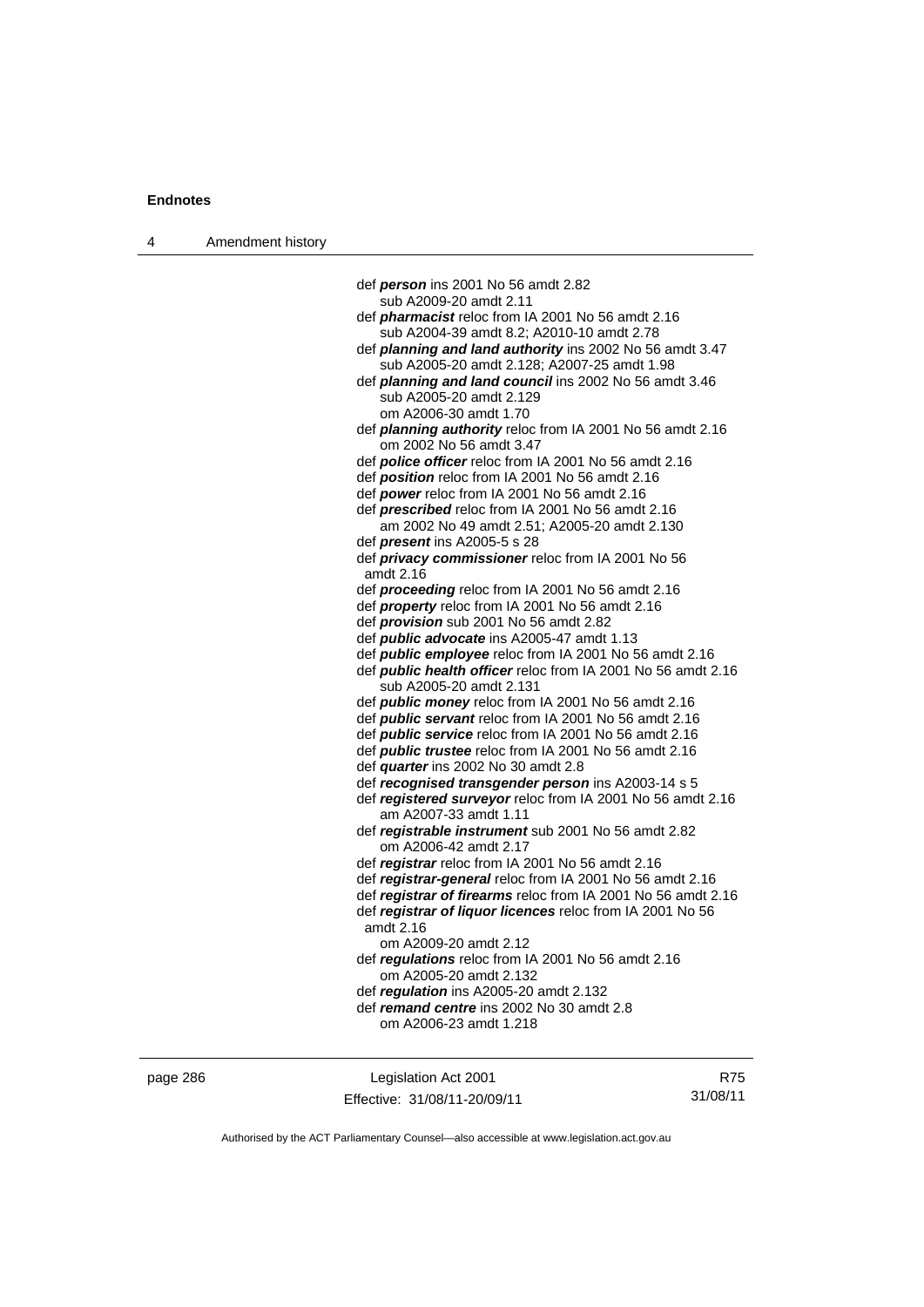def *remand centre administrator* ins 2002 No 30 amdt 2.8 om A2006-23 amdt 1.218 def *remuneration tribunal* reloc from IA 2001 No 56 amdt 2.16 def *repeal* sub 2001 No 56 amdt 2.82 pars renum 2002 No 11 amdt 1.147 am 2002 No 11 amdt 1.148; A2004-42 amdts 2.41-2.43; pars renum R27 LA (see A2004-42 amdt 2.44); A2005-20 amdt 2.133, amdt 2.134 def *residential tenancies tribunal* reloc from IA 2001 No 56 amdt 2.16 om A2008-36 amdt 1.412 def *resident judge* ins A2004-42 amdt 2.45 def *retrospectively* reloc from dict, pt 2 A2005-20 amdt 2.148 def *reviewable decision notice* ins A2008-36 amdt 1.413 def *road transport authority* reloc from IA 2001 No 56 amdt 2.16 am A2011-22 amdt 1.280 def *rules* reloc from IA 2001 No 56 amdt 2.16 sub 2002 No 11 amdt 1.149 am A2005-20 amdt 2.135 def *rural firefighting service* reloc from IA 2001 No 56 amdt 2.16 om A2004-28 amdt 3.38 def *rural fire service* ins A2004-28 amdt 3.38 def *see* ins 2001 No 56 amdt 2.82 om A2009-20 amdt 2.13 def *Self-Government Act* reloc from IA 2001 No 56 amdt 2.16 def *self-government day* reloc from IA 2001 No 56 amdt 2.16 def *sentence administration board* ins 2002 No 30 amdt 2.8 sub A2006-23 amdt 1.219 def *SES* ins A2004-28 amdt 3.39 def *sign* reloc from IA 2001 No 56 amdt 2.16 def *signpost definition* ins A2009-20 amdt 2.14 def *sitting day* reloc from IA 2001 No 56 amdt 2.16 sub A2009-20 amdt 2.15 def *Small Claims Court* reloc from IA 2001 No 56 amdt 2.16 sub A2004-60 amdt 1.178 om A2008-36 amdt 1.414 def *solicitor* reloc from IA 2001 No 56 amdt 2.16 def *solicitor-general* ins A2011-30 amdt 1.10 def *Speaker* reloc from IA 2001 No 56 amdt 2.16 def *Standards Australia* reloc from IA 2001 No 56 amdt 2.16 def *State* reloc from IA 2001 No 56 amdt 2.16 def *statutory declaration* reloc from IA 2001 No 56 amdt 2.16 def *statutory instrument* sub 2001 No 56 amdt 2.82 def *statutory office-holder* ins 2001 No 56 amdt 2.82

Legislation Act 2001 Effective: 31/08/11-20/09/11 page 287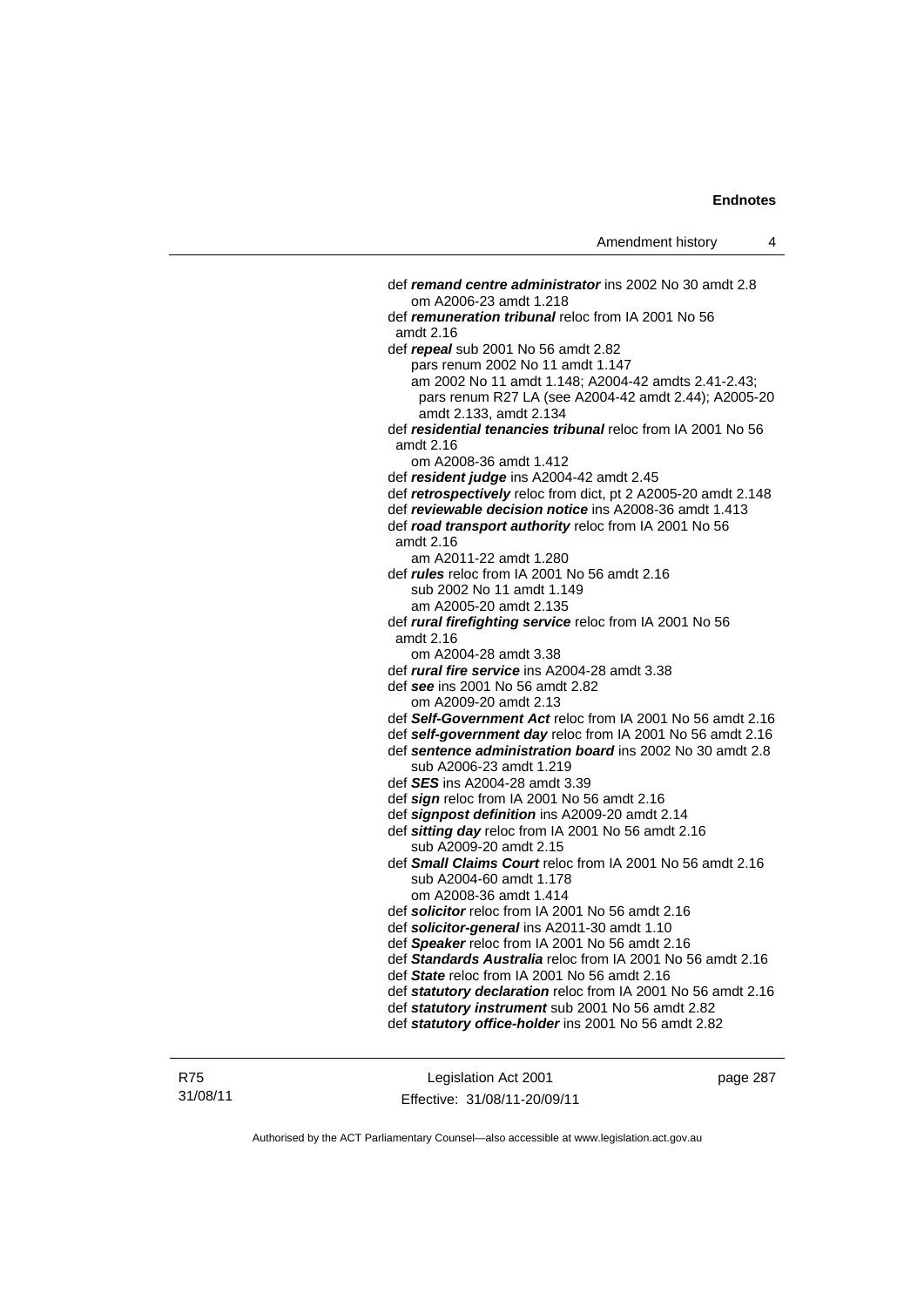| 4 | Amendment history |                                                                                                         |
|---|-------------------|---------------------------------------------------------------------------------------------------------|
|   |                   |                                                                                                         |
|   |                   | sub 2002 No 11 amdt 1.150                                                                               |
|   |                   | def subordinate law sub 2001 No 56 amdt 2.82                                                            |
|   |                   | def summary offence ins 2001 No 56 amdt 2.82                                                            |
|   |                   | sub 2002 No 11 amdt 1.151; A2003-56 amdt 2.67                                                           |
|   |                   | def <b>Supreme Court</b> reloc from IA 2001 No 56 amdt 2.16                                             |
|   |                   | def surveyor-general ins A2010-6 amdt 1.11                                                              |
|   |                   | def swear reloc from IA 2001 No 56 amdt 2.16                                                            |
|   |                   | sub A2005-53 amdt 1.97                                                                                  |
|   |                   | def <i>take</i> ins A2005-53 amdt 1.98                                                                  |
|   |                   | def tenancy tribunal reloc from IA 2001 No 56 amdt 2.16<br>om 2002 No 49 amdt 2.52                      |
|   |                   | def territory authority reloc from IA 2001 No 56 amdt 2.16<br>sub A2003-41 amdt 2.41; A2008-28 amdt 2.1 |
|   |                   | def territory instrumentality ins 2001 No 56 amdt 2.82<br>am A2007-3 amdt 2.4                           |
|   |                   | def <i>territory land</i> reloc from IA 2001 No 56 amdt 2.16                                            |
|   |                   | def <i>territory law</i> ins A2005-62 amdt 2.18                                                         |
|   |                   | def territory lease ins A2007-25 amdt 1.99                                                              |
|   |                   | def territory-owned corporation reloc from IA 2001 No 56<br>amdt 2.16                                   |
|   |                   | def territory plan reloc from IA 2001 No 56 amdt 2.16                                                   |
|   |                   | am 2002 No 49 amdt 2.53                                                                                 |
|   |                   | sub A2007-25 amdt 1.100                                                                                 |
|   |                   | def the Territory ins 2001 No 56 amdt 2.82                                                              |
|   |                   | def <i>transgender person</i> ins A2003-14 s 5                                                          |
|   |                   | def <i>transitional</i> reloc from IA 2001 No 56 amdt 2.16                                              |
|   |                   | sub A2005-20 amdt 2.136                                                                                 |
|   |                   | def Treasurer ins 2001 No 56 amdt 2.82                                                                  |
|   |                   | def <i>tribunal</i> sub 2001 No 56 amdt 2.82                                                            |
|   |                   | def UK Act reloc from IA 2001 No 56 amdt 2.16                                                           |
|   |                   | def <i>under</i> ins 2001 No 52 amdt 2.82                                                               |
|   |                   | sub 2002 No 30 amdt 2.9                                                                                 |
|   |                   | am A2005-20 amdt 2.137, amdt 2.138                                                                      |
|   |                   | def United Kingdom reloc from IA 2001 No 56 amdt 2.16                                                   |
|   |                   | def United Kingdom Parliament reloc from IA 2001 No 56<br>amdt 2.16                                     |
|   |                   | def veterinary surgeon reloc from IA 2001 No 56 amdt 2.16                                               |
|   |                   | sub A2004-39 amdt 11A.1 (as am by A2005-28 amdt 1.61)                                                   |
|   |                   | def will ins 2001 No 56 amdt 2.82                                                                       |
|   |                   | def word reloc from IA 2001 No 56 amdt 2.16                                                             |
|   |                   | def working day ins 2002 No 11 amdt 1.152                                                               |
|   |                   | sub A2003-56 amdt 2.68                                                                                  |
|   |                   | def work safety commissioner ins A2009-28 amdt 2.22                                                     |
|   |                   | def writing reloc from IA 2001 No 56 amdt 2.16                                                          |
|   |                   | def year reloc from IA 2001 No 56 amdt 2.16                                                             |
|   |                   |                                                                                                         |

page 288 Legislation Act 2001 Effective: 31/08/11-20/09/11

R75 31/08/11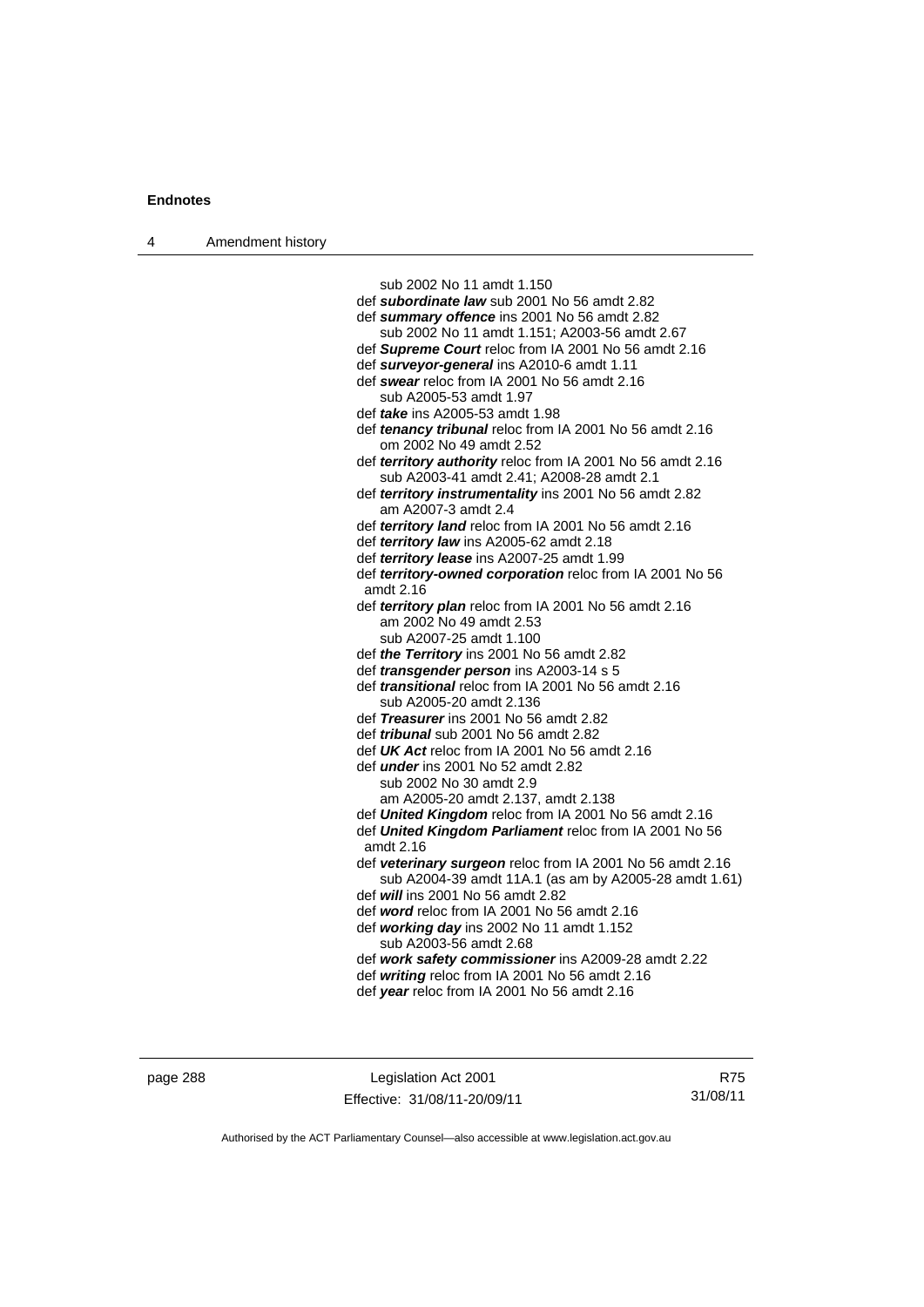#### **Terms for Legislation Act 2001 only**  dict pt 2 hdg sub A2003-56 amdt 2.69 dict pt 2 note sub A2003-56 amdt 2.69 dict pt 2 def *Act* ins A2003-41 amdt 2.42 def *ACT law* ins A2005-20 amdt 2.139 def *administrator* ins 2001 No 56 amdt 2.82 def *agency* ins 2001 No 56 amdt 2.82 def *amend* ins A2005-20 amdt 2.140 def *another jurisdiction* ins A2005-20 amdt 2.141 def *appointee* ins 2001 No 56 amdt 2.82 am A2003-56 amdt 2.70 def *appointer* ins 2001 No 56 amdt 2.82 am A2003-56 amdt 2.71 def *approved website* sub 2001 No 56 amdt 2.82 def *authorised republication* sub 2001 No 56 amdt 2.82 def *authorising law* sub 2001 No 56 amdt 2.82 def *benefits* sub 2001 No 56 amdt 2.82 def *business address* ins 2001 No 56 amdt 2.82 def *corporation* ins 2001 No 56 amdt 2.82 def *costs* sub 2001 No 56 amdt 2.82 def *current legislative drafting practice* sub 2001 No 56 amdt 2.82 def *delegate* ins 2001 No 56 amdt 2.82 def *determinative provision* ins 2002 No 11 amdt 1.153 def *document* ins 2001 No 56 amdt 2.82 def *editorial amendment* sub 2001 No 56 amdt 2.82 def *email address* ins 2001 No 56 amdt 2.82 def *executive officer* ins 2001 No 56 amdt 2.82 def *fax number* ins 2001 No 56 amdt 2.82 def *fee* sub 2001 No 56 amdt 2.82 def *home address* ins 2001 No 56 amdt 2.82 def *law* sub 2001 No 56 amdt 2.82 am 2002 No 11 amdt 1.154; pars renum 2002 No 11 amdt 1.155; A2003-41 amdt 2.43; pars renum R20 LA (see A2003-41 amdt 2.44); A2005-20 amdt 2.142, amdt 2.143; pars renum R34 LA (see A2005-20 amdt 2.144) def *law of another jurisdiction* ins A2005-20 amdt 2.145 def *legislative material* ins A2003-41 amdt 2.45 def *non-determinative provision* ins 2002 No 11 amdt 1.156 def *provide* sub 2001 No 56 amdt 2.82 def *referential term* ins A2003-56 amdt 2.72 reloc to s 116 (2) A2005-20 amdt 2.146 def *referential words* sub 2001 No 56 amdt 2.82 om A2003-56 amdt 2.72 def *register* sub 2001 No 56 amdt 2.82

R75 31/08/11

Legislation Act 2001 Effective: 31/08/11-20/09/11

def *repeal* ins A2005-20 amdt 2.147

page 289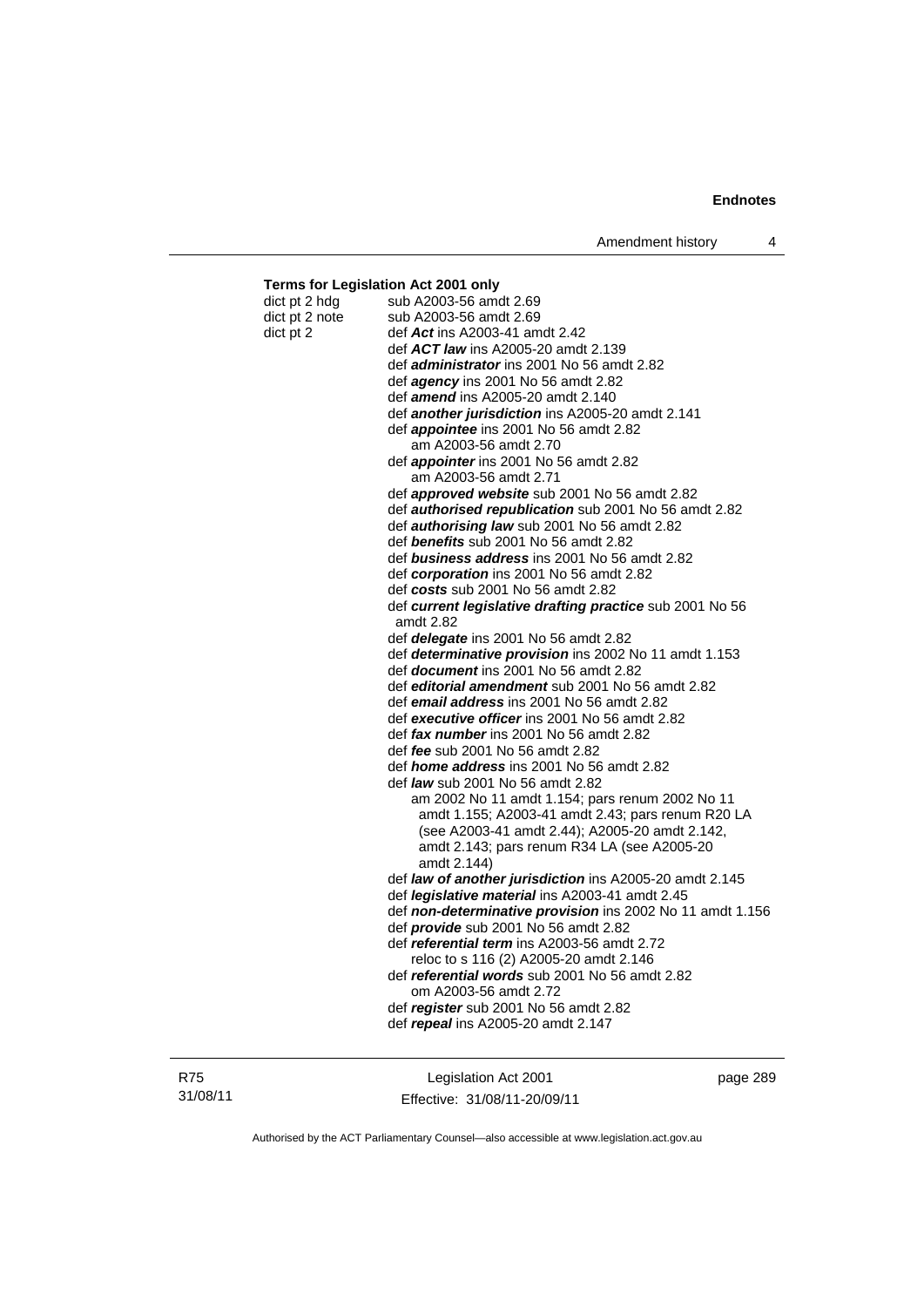def *republication* sub 2001 No 56 amdt 2.82; A2003-41 amdt 2.46 def *republication date* sub 2001 No 56 amdt 2.82 def *responsible* ins 2001 No 56 amdt 2.82 def *retrospectively* ins A2003-56 amdt 2.73 reloc to dict, pt 1 A2005-20 amdt 2.148 def *scrutiny committee principles* sub 2001 No 56 amdt 2.82 def *service* sub 2001 No 56 amdt 2.82 def *working out the meaning of an Act* ins A2003-41 amdt 2.47

# **5 Earlier republications**

Some earlier republications were not numbered. The number in column 1 refers to the publication order.

Since 12 September 2001 every authorised republication has been published in electronic pdf format on the ACT legislation register. A selection of authorised republications have also been published in printed format. These republications are marked with an asterisk (\*) in column 1. Electronic and printed versions of an authorised republication are identical.

| <b>Republication</b><br>No and date | <b>Effective</b>              | Last<br>amendment<br>made by | <b>Republication for</b>                                                              |
|-------------------------------------|-------------------------------|------------------------------|---------------------------------------------------------------------------------------|
| R <sub>0</sub> A<br>17 Sept 2002    | 12 Sept 2001-<br>12 Sept 2001 | A2001-56                     | amendments by<br>A2001-44, A2001-56<br>and retrospective<br>amendments by<br>A2002-30 |
| R1<br>13 Sept 2001                  | 13 Sept 2001-<br>13 Sept 2001 | SL2001-34                    | modification by<br>SL2001-34                                                          |
| R <sub>1</sub> (RI)<br>17 Sept 2001 | 13 Sept 2001-<br>13 Sept 2001 | SL2001-34                    | reissue for<br>retrospective<br>amendments by<br>A2002-30                             |
| R <sub>2</sub><br>14 Sept 2001      | 14 Sept 2001-<br>20 Feb 2002  | A2001-70                     | amendments by<br>A2001-70                                                             |

page 290 Legislation Act 2001 Effective: 31/08/11-20/09/11

R75 31/08/11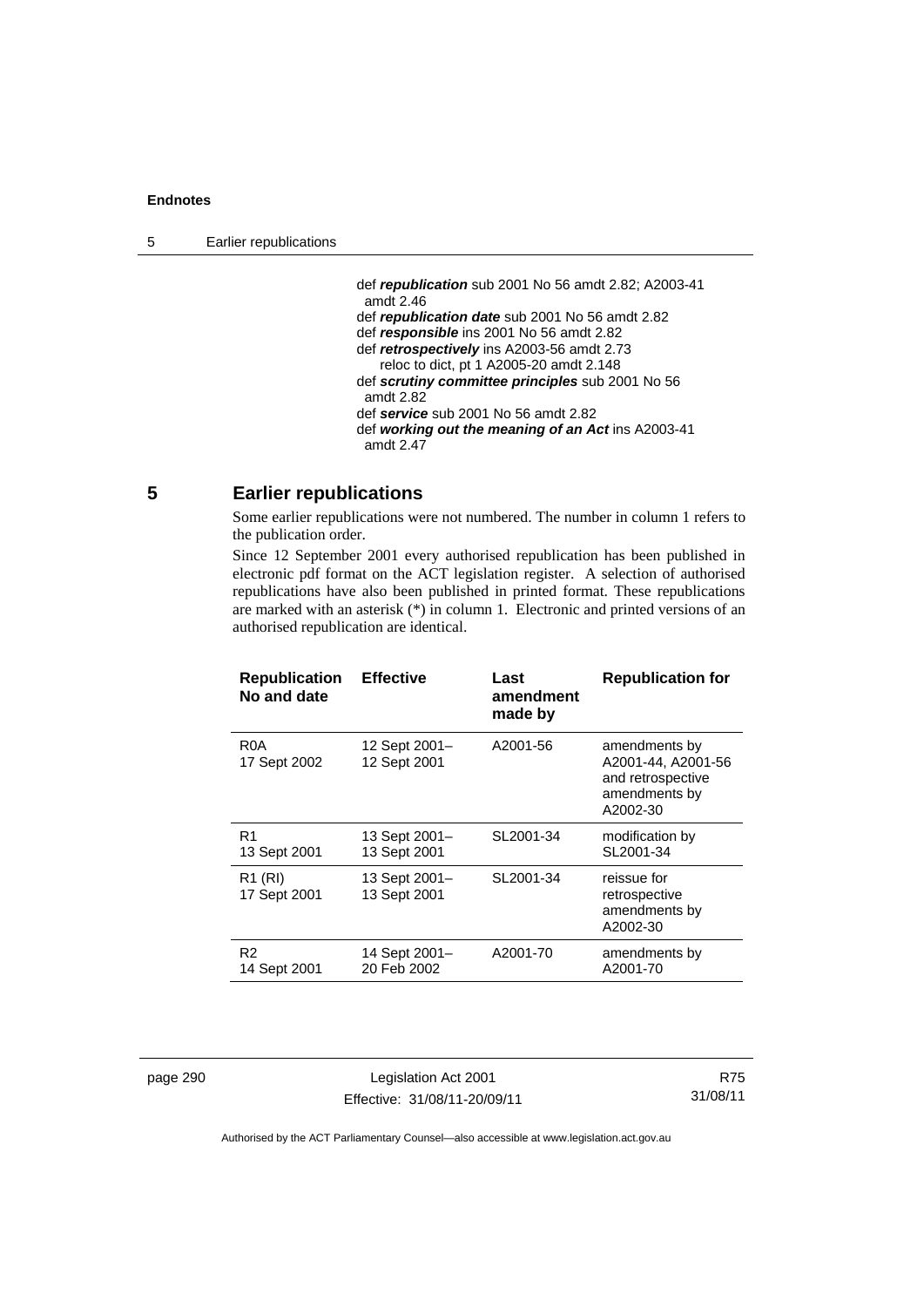Earlier republications 5

| <b>Republication</b><br>No and date | <b>Effective</b>              | Last<br>amendment<br>made by | <b>Republication for</b>                                  |
|-------------------------------------|-------------------------------|------------------------------|-----------------------------------------------------------|
| R2(RI)<br>17 Sept 2002              | 14 Sept 2001-<br>20 Feb 2002  | A2001-70                     | reissue for<br>retrospective<br>amendments by<br>A2002-30 |
| R3<br>21 Feb 2002                   | 21 Feb 2002-<br>12 Mar 2002   | A2001-88                     | changed endnotes<br>and editorial<br>changes              |
| R3 (RI)<br>17 Sept 2002             | 21 Feb 2002-<br>12 Mar 2002   | A2001-88                     | reissue for<br>retrospective<br>amendments by<br>A2002-30 |
| R4<br>13 Mar 2002                   | 13 Mar 2002-<br>27 May 2002   | A2001-88                     | commenced expiry                                          |
| <b>R4 (RI)</b><br>17 Sept 2002      | 13 Mar 2002-<br>27 May 2002   | A2001-88                     | reissue for<br>retrospective<br>amendments by<br>A2002-30 |
| $R5^*$<br>28 May 2002               | 28 May 2002-<br>30 June 2002  | A2002-11                     | amendments by<br>A2002-11                                 |
| <b>R5 (RI)</b><br>17 Sept 2002      | 28 May 2002-<br>30 June 2002  | A2002-11                     | reissue for<br>retrospective<br>amendments by<br>A2002-30 |
| R6<br>1 July 2002                   | 1 July 2002-<br>12 Sept 2002  | A2002-11                     | amendments by<br>A2001-88                                 |
| <b>R6 (RI)</b><br>17 Sept 2002      | 1 July 2002-<br>12 Sept 2002  | A2002-11                     | reissue for<br>retrospective<br>amendments by<br>A2002-30 |
| R7<br>13 Sept 2002                  | 13 Sept 2002-<br>13 Sept 2002 | A2002-27                     | commenced expiry                                          |
| R7(RI)<br>17 Sept 2002              | 13 Sept 2002-<br>13 Sept 2002 | A2002-27                     | reissue for<br>retrospective<br>amendments by<br>A2002-30 |

R75 31/08/11

Legislation Act 2001 Effective: 31/08/11-20/09/11 page 291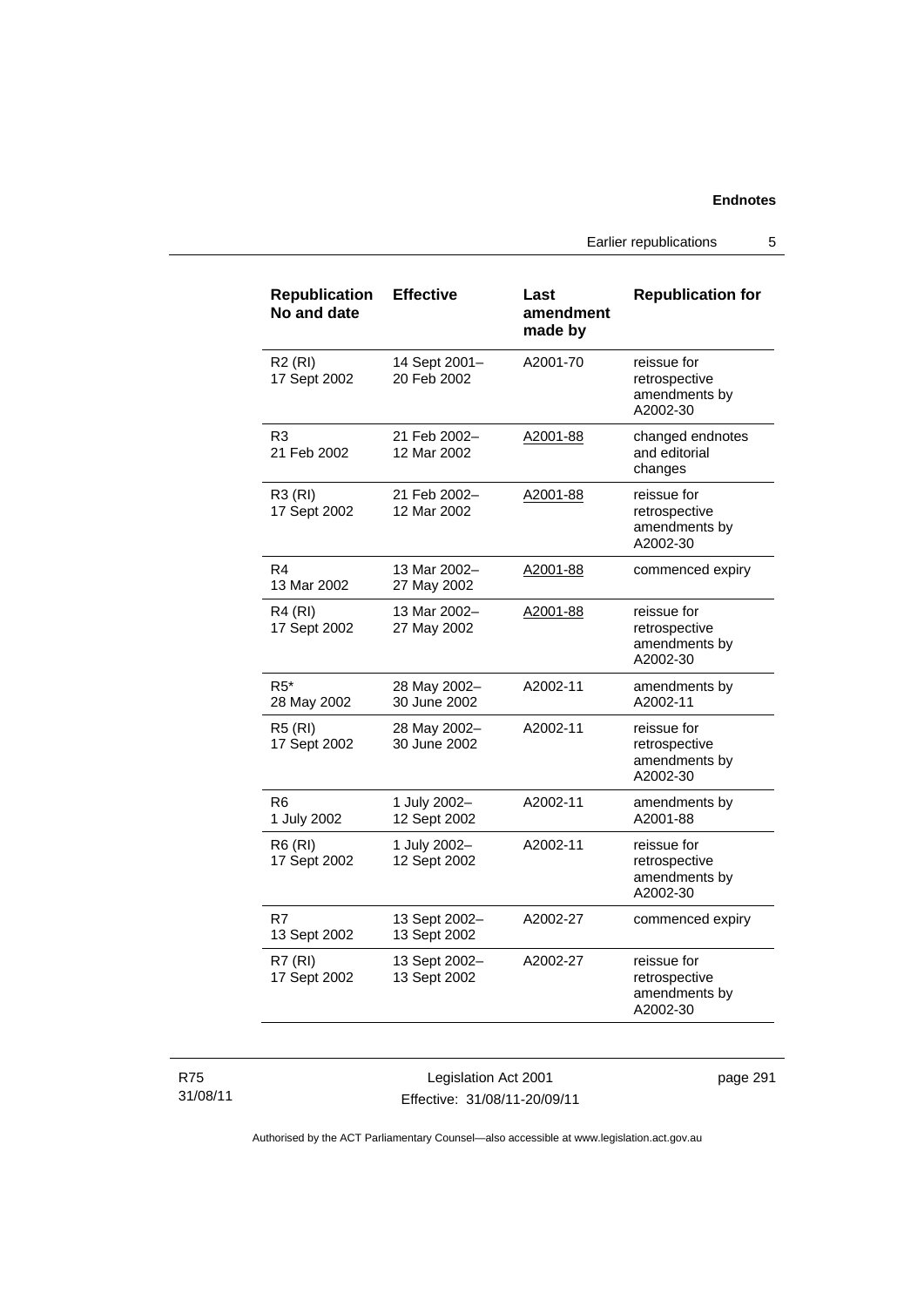| Republication<br>No and date               | <b>Effective</b>              | Last<br>amendment<br>made by | <b>Republication for</b>                                  |
|--------------------------------------------|-------------------------------|------------------------------|-----------------------------------------------------------|
| R <sub>8</sub><br>14 Sept 2002             | 14 Sept 2002-<br>16 Sept 2002 | A2002-27                     | commenced expiry                                          |
| <b>R8 (RI)</b><br>17 Sept 2002             | 14 Sept 2002-<br>16 Sept 2002 | A2002-27                     | reissue for<br>retrospective<br>amendments by<br>A2002-30 |
| R9                                         | 17 Sept 2002-                 | A2002-30                     | amendments by                                             |
| 17 Sept 2002                               | 6 Oct 2002                    |                              | A2002-30                                                  |
| R <sub>10</sub>                            | 7 Oct 2002-                   | A2002-30                     | amendments by                                             |
| 7 Oct 2002                                 | 31 Oct 2002                   |                              | A2002-27                                                  |
| R <sub>11</sub>                            | 1 Nov 2002-                   | A2002-40                     | amendments by                                             |
| 1 Nov 2002                                 | 31 Dec 2002                   |                              | A2002-40                                                  |
| R <sub>12</sub>                            | 1 Jan 2003-                   | A2002-56                     | amendments by                                             |
| 1 Jan 2003                                 | 16 Jan 2003                   |                              | A2002-51                                                  |
| R <sub>13</sub>                            | 17 Jan 2003–                  | A2002-56                     | amendments by                                             |
| 17 Jan 2003                                | 27 Mar 2003                   |                              | A2002-49                                                  |
| R <sub>14</sub>                            | 28 Mar 2003-                  | A2003-14                     | amendments by                                             |
| 28 Mar 2003                                | 9 Apr 2003                    |                              | A2003-14                                                  |
| R <sub>15</sub>                            | 10 Apr 2003-                  | A2003-18                     | amendments by                                             |
| 10 Apr 2003                                | 28 May 2003                   |                              | A2003-18                                                  |
| R <sub>16</sub><br>29 May 2003             | 29 May 2003-<br>30 June 2003  | A2003-18                     | commenced expiry                                          |
| R <sub>17</sub>                            | 1 July 2003-                  | A2003-18                     | amendments by                                             |
| 1 July 2003                                | 2 Sept 2003                   |                              | A2002-56                                                  |
| R <sub>18</sub><br>3 Sept 2003             | 3 Sept 2003-<br>12 Sept 2003  | A2003-18                     | commenced expiry                                          |
| R <sub>19</sub><br>13 Sept 2003            | 13 Sept 2003-<br>8 Oct 2003   | A2003-41                     | commenced expiry                                          |
| R <sub>20</sub> <sup>*</sup><br>9 Oct 2003 | 9 Oct 2003-<br>18 Dec 2003    | A2003-41                     | amendments by<br>A2003-16 and<br>A2003-41                 |
| R <sub>21</sub>                            | 19 Dec 2003-                  | A2003-56                     | amendments by                                             |
| 19 Dec 2003                                | 21 Mar 2004                   |                              | A2003-56                                                  |

# 5 Earlier republications

|      |  | מ |
|------|--|---|
| bade |  |   |
|      |  |   |

Legislation Act 2001 Effective: 31/08/11-20/09/11

R75 31/08/11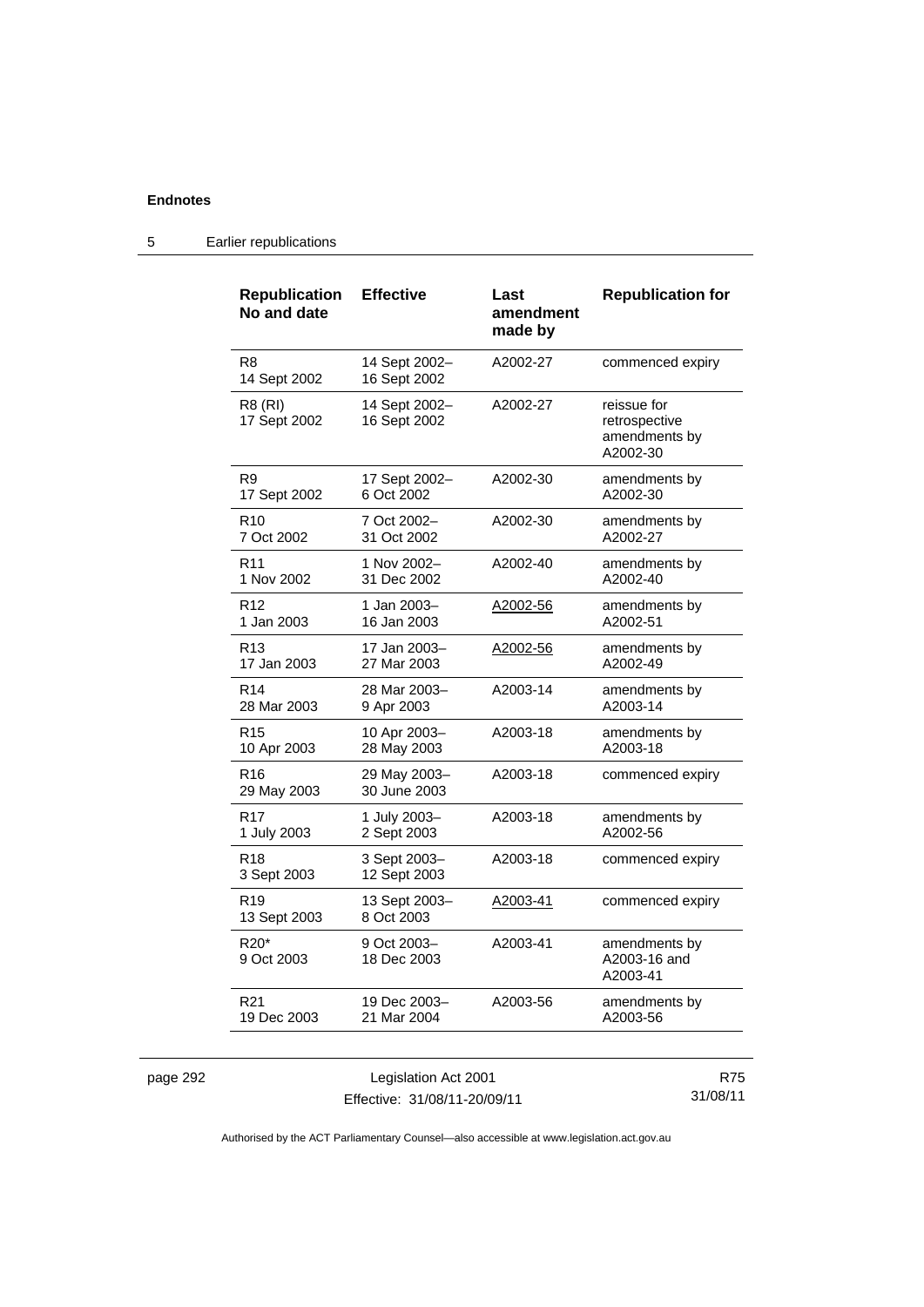Earlier republications 5

| <b>Republication</b><br>No and date | <b>Effective</b>             | Last<br>amendment<br>made by | <b>Republication for</b>                                     |
|-------------------------------------|------------------------------|------------------------------|--------------------------------------------------------------|
| R22                                 | 22 Mar 2004-                 | A2004-10                     | amendments by                                                |
| 22 Mar 2004                         | 4 Apr 2004                   |                              | A2004-1                                                      |
| R <sub>23</sub>                     | 5 Apr 2004-                  | A2004-10                     | amendments by                                                |
| 5 Apr 2004                          | 26 May 2004                  |                              | A2004-7                                                      |
| R <sub>24</sub>                     | 27 May 2004-                 | A2004-17                     | amendments by                                                |
| 27 May 2004                         | 30 June 2004                 |                              | A2004-10                                                     |
| R <sub>25</sub><br>1 July 2004      | 1 July 2004-<br>12 July 2004 | A2004-28                     | amendments by<br>A2004-5 and<br>A2004-28                     |
| R <sub>26</sub>                     | 13 July 2004-                | A2004-32                     | amendments by                                                |
| 13 July 2004                        | 24 Aug 2004                  |                              | A2004-32                                                     |
| R27                                 | 25 Aug 2004-                 | A2004-42                     | amendments by                                                |
| 25 Aug 2004                         | 31 Aug 2004                  |                              | A2004-42                                                     |
| R <sub>28</sub>                     | 1 Sept 2004-                 | A2004-42                     | amendments by                                                |
| 1 Sept 2004                         | 12 Sept 2004                 |                              | A2004-13                                                     |
| R <sub>29</sub><br>13 Sept 2004     | 13 Sept 2004-<br>22 Dec 2004 | A2004-42                     | commenced expiry                                             |
| <b>R29A</b><br>23 Dec 2004          | 23 Dec 2004-<br>31 Dec 2004  | A2004-42                     | commenced expiry                                             |
| R30 (RI)<br>5 Jan 2005              | 1 Jan 2005-<br>9 Jan 2005    | A2004-60                     | amendments by<br>A2004-17<br>reissue for<br>commenced expiry |
| R31                                 | 10 Jan 2005-                 | A2004-60                     | amendments by                                                |
| 10 Jan 2005                         | 23 Feb 2005                  |                              | A2004-60                                                     |
| R32                                 | 24 Feb 2005–                 | A2005-5                      | amendments by                                                |
| 24 Feb 2005                         | 8 Mar 2005                   |                              | A2005-5                                                      |
| R33                                 | 9 Mar 2005-                  | A2005-5                      | amendments by                                                |
| 9 Mar 2005                          | 1 June 2005                  |                              | A2004-57                                                     |
| R34*                                | 2 June 2005-                 | A2005-20                     | amendments by                                                |
| 2 June 2005                         | 6 July 2005                  |                              | A2005-20                                                     |

R75 31/08/11

Legislation Act 2001 Effective: 31/08/11-20/09/11 page 293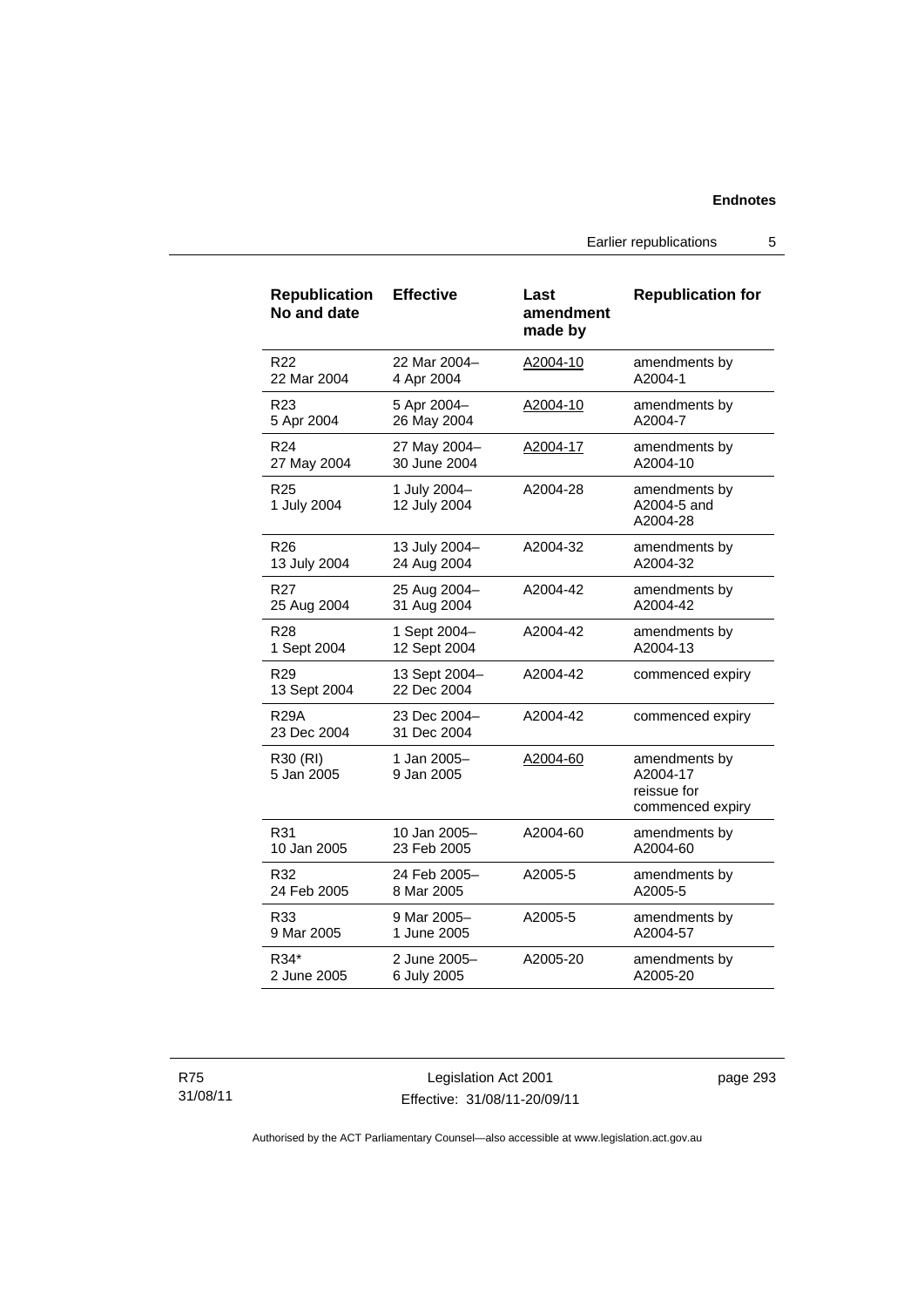page 294

| <b>Republication</b><br>No and date | <b>Effective</b>              | Last<br>amendment<br>made by | <b>Republication for</b>                                              |
|-------------------------------------|-------------------------------|------------------------------|-----------------------------------------------------------------------|
| R35<br>7 July 2005                  | 7 July 2005-<br>7 Sept 2005   | A2005-20                     | amendments by<br>A2004-39 as am by<br>A2005-28                        |
| R36<br>8 Sept 2005                  | 8 Sept 2005-<br>13 Sept 2005  | A2005-47                     | amendments by<br>A2005-44                                             |
| R37<br>14 Sept 2005                 | 13 Sept 2005-<br>22 Nov 2005  | A2005-47                     | amendments by<br>A2005-9                                              |
| R38<br>23 Nov 2005                  | 23 Nov 2005-<br>10 Jan 2006   | A2005-53                     | amendments by<br>A2005-53                                             |
| R39<br>11 Jan 2006                  | 11 Jan 2006–<br>16 Jan 2006   | A2005-62                     | amendments by<br>A2005-62                                             |
| R40<br>17 Jan 2006                  | 17 Jan 2006–<br>22 Feb 2006   | A2005-62                     | amendments by<br>A2004-39                                             |
| R41<br>23 Feb 2006                  | 23 Feb 2006-<br>28 Feb 2006   | A2006-3                      | updated endnotes as<br>amended by<br>A2006-3                          |
| R42<br>1 Mar 2006                   | 1 Mar 2006–<br>1 June 2006    | A2006-3                      | amendments by<br>A2005-47 as<br>amended by<br>A2006-3                 |
| R43<br>2 June 2006                  | 2 June 2006-<br>15 June 2006  | A2006-23                     | amendments by<br>A2006-23                                             |
| R44<br>16 June 2006                 | 16 June 2006–<br>30 June 2006 | A2006-23                     | updated endnotes as<br>amended by<br>A2006-27                         |
| R45<br>1 July 2006                  | 1 July 2006-<br>31 Oct 2006   | A2006-30                     | amendments by<br>A2006-25 and<br>A2006-30                             |
| R46<br>1 Nov 2006                   | 1 Nov 2006-<br>15 Nov 2006    | A2006-42                     | amendments by<br>A2005-41 and<br>A2005-46 as<br>amended by<br>A2006-3 |
| R47<br>16 Nov 2006                  | 16 Nov 2006-<br>17 Nov 2006   | A2006-42                     | amendments by<br>A2006-42                                             |
|                                     | Legislation Act 2001          |                              | <b>R75</b><br>31/08/11                                                |

5 Earlier republications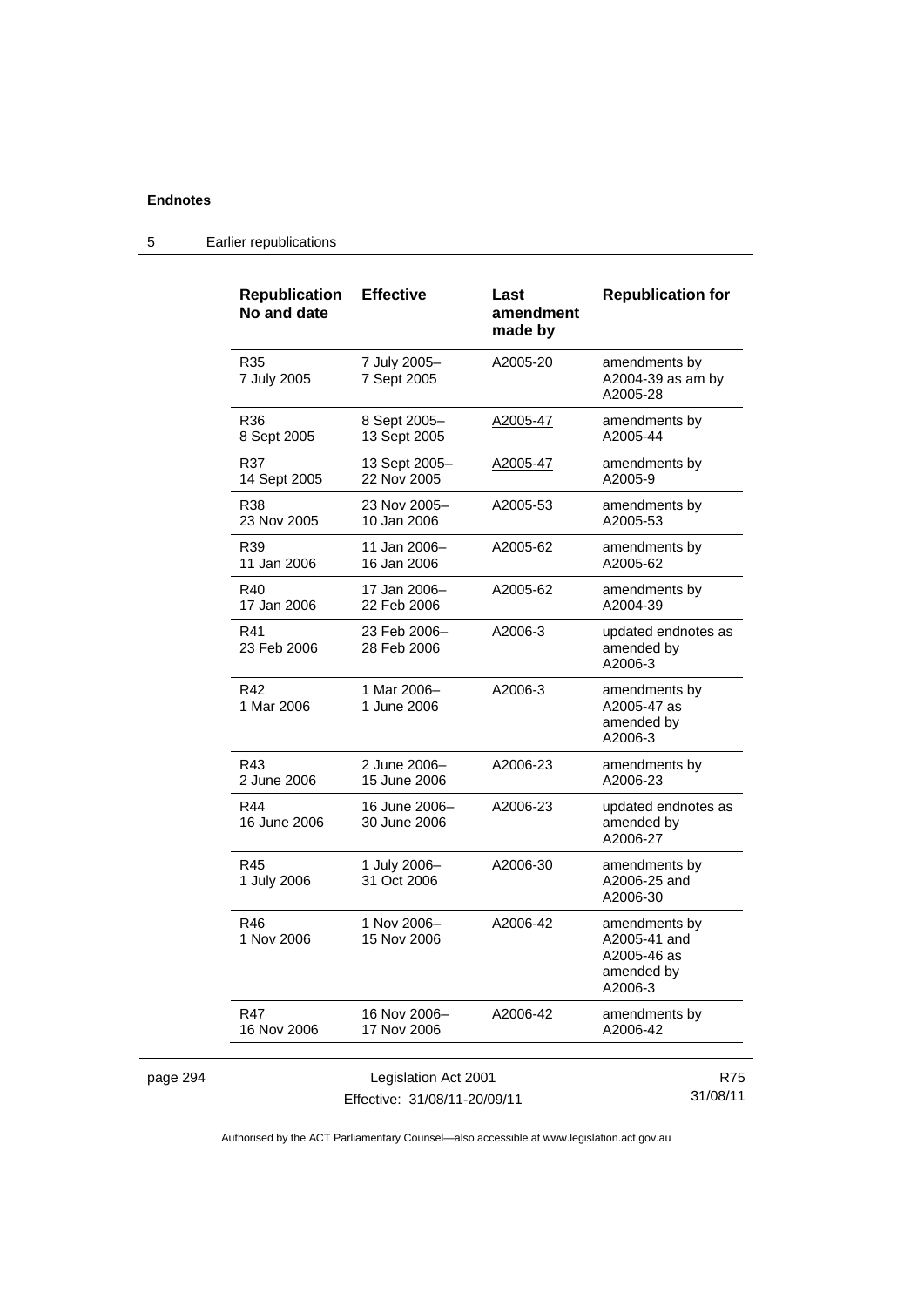Earlier republications 5

| <b>Republication</b><br>No and date | <b>Effective</b>            | Last<br>amendment<br>made by | <b>Republication for</b>                  |
|-------------------------------------|-----------------------------|------------------------------|-------------------------------------------|
| R48                                 | 18 Nov 2006-                | A2006-46                     | amendments by                             |
| 18 Nov 2006                         | 8 Jan 2007                  |                              | A2006-46                                  |
| R49                                 | 9 Jan 2007-                 | A2006-46                     | amendments by                             |
| 9 Jan 2007                          | 9 Jan 2007                  |                              | A2004-39                                  |
| <b>R50</b><br>10 Jan 2007           | 10 Jan 2007-<br>11 Jan 2007 | A2006-46                     | commenced expiry                          |
| R51*<br>12 Jan 2007                 | 12 Jan 2007-<br>27 Mar 2007 | A2006-46                     | commenced expiry                          |
| R <sub>52</sub>                     | 28 Mar 2007-                | A2007-3                      | amendments by                             |
| 28 Mar 2007                         | 11 Apr 2007                 |                              | A2006-38                                  |
| R <sub>53</sub>                     | 12 Apr 2007-                | A2007-3                      | amendments by                             |
| 12 Apr 2007                         | 10 July 2007                |                              | A2007-3                                   |
| <b>R54</b>                          | 11 July 2007-               | A2007-16                     | amendments by                             |
| 11 July 2007                        | 9 Nov 2007                  |                              | A2007-16                                  |
| <b>R55</b>                          | 10 Nov 2007-                | A2007-33                     | amendments by                             |
| 10 Nov 2007                         | 13 Nov 2007                 |                              | A2007-8                                   |
| <b>R56</b>                          | 14 Nov 2007-                | A2007-33                     | amendments by                             |
| 14 Nov 2007                         | 30 Mar 2008                 |                              | A2007-33                                  |
| R57                                 | 31 Mar 2008-                | A2007-33                     | amendments by                             |
| 31 Mar 2008                         | 18 May 2008                 |                              | A2007-25                                  |
| R58                                 | 19 May 2008-                | A2008-14                     | amendments by                             |
| 19 May 2008                         | 30 June 2008                |                              | A2008-14                                  |
| R <sub>59</sub>                     | 1 July 2008-                | A2008-15                     | amendments by                             |
| 1 July 2008                         | 25 Aug 2008                 |                              | A2008-15                                  |
| R60                                 | 26 Aug 2008-                | A2008-28                     | amendments by                             |
| 26 Aug 2008                         | 8 Sept 2008                 |                              | A2008-28                                  |
| R61                                 | 9 Sept 2008-                | A2008-44                     | amendments by                             |
| 9 Sept 2008                         | 1 Feb 2009                  |                              | A2008-20                                  |
| R62<br>2 Feb 2009                   | 2 Feb 2009-<br>26 Feb 2009  | A2008-44                     | amendments by<br>A2008-36 and<br>A2008-37 |
| R63                                 | 27 Feb 2009-                | A2008-44                     | amendments by                             |
| 27 Feb 2009                         | 29 May 2009                 |                              | A2008-20                                  |
|                                     |                             |                              |                                           |

### R75 31/08/11

Legislation Act 2001 Effective: 31/08/11-20/09/11 page 295